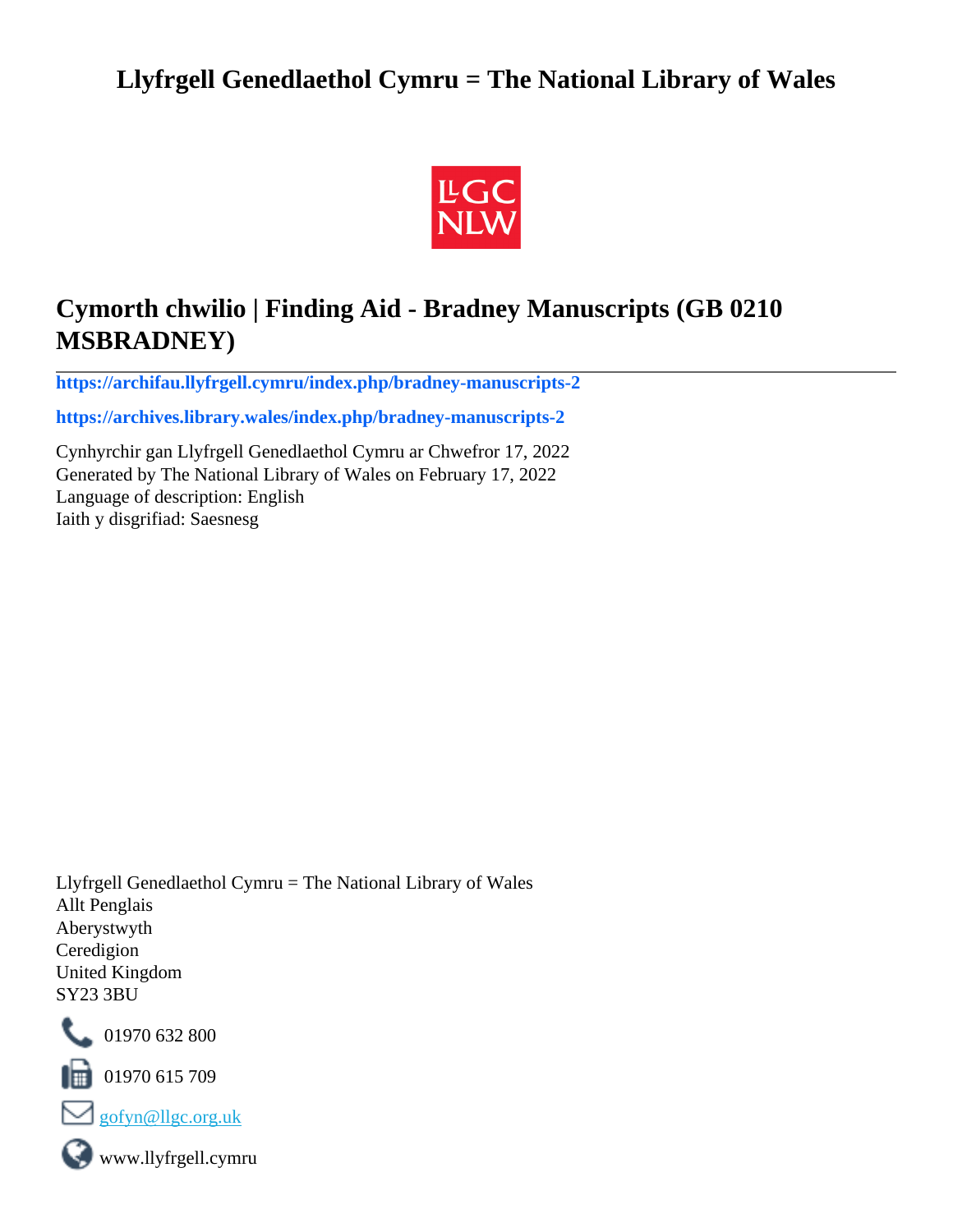# **Tabl cynnwys | Table of contents**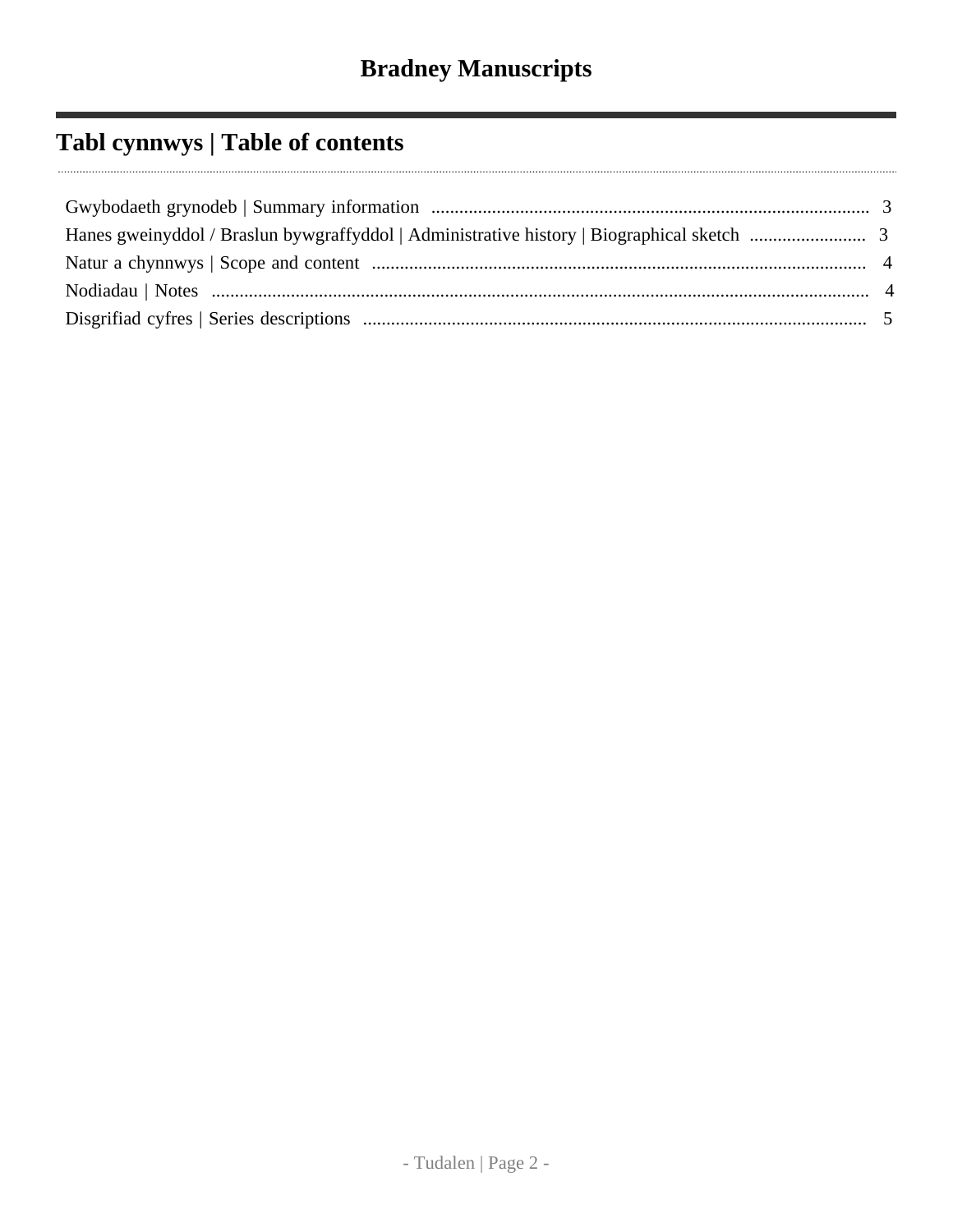## <span id="page-2-0"></span>**Crynodeb o wybodaeth | Summary of information**

| <b>Lleoliad   Repository:</b>                                                       | Llyfrgell Genedlaethol Cymru $=$ The National Library of Wales |
|-------------------------------------------------------------------------------------|----------------------------------------------------------------|
| <b>Teitl   Title:</b>                                                               | <b>Bradney Manuscripts</b>                                     |
| Cod cyfeirnod  <br><b>Reference code:</b>                                           | GB 0210 MSBRADNEY                                              |
| Virtua system control<br>number [alternative]:                                      | vtls004381843                                                  |
| <b>GEAC</b> system control<br>number [alternative]:                                 | (WIAbNL)0000381843                                             |
| <b>Dyddiad</b>   Date:                                                              | [1700 x 1933] (dyddiad creu $\vert$ date of creation)          |
| Disgrifiad ffisegol  <br><b>Physical description:</b>                               | 207 vols.                                                      |
| Lleoliad ffisegol  <br><b>Physical location:</b>                                    | ARCH/MSS (GB0210)                                              |
| <b>Iaith   Language:</b>                                                            | English                                                        |
| <b>Iaith   Language:</b>                                                            | Latin                                                          |
| Dyddiadau creu,<br>golygu a dileu   Dates<br>of creation, revision<br>and deletion: | June 2005.                                                     |

## <span id="page-2-1"></span>**Hanes gweinyddol / Braslun bywgraffyddol | Administrative history | Biographical sketch**

### **Nodyn | Note**

Colonel Sir Joseph Alfred Bradney ('Achydd Glan Troddi'; 1859-1933), historian, of Tal-y-coed Court, Llanfihangel Ystern Llewern, Monmouthshire, served in many capacities in both military and civic rôles. He was the author of A History of Monmouthshire (London, 1904-1932) and A History of the Free Grammar School in the parish of Llantilio-Crossenny (London, 1924) and editor of Llyfr Baglan (London, 1910) and of reprints of several Monmouthshire parish registers.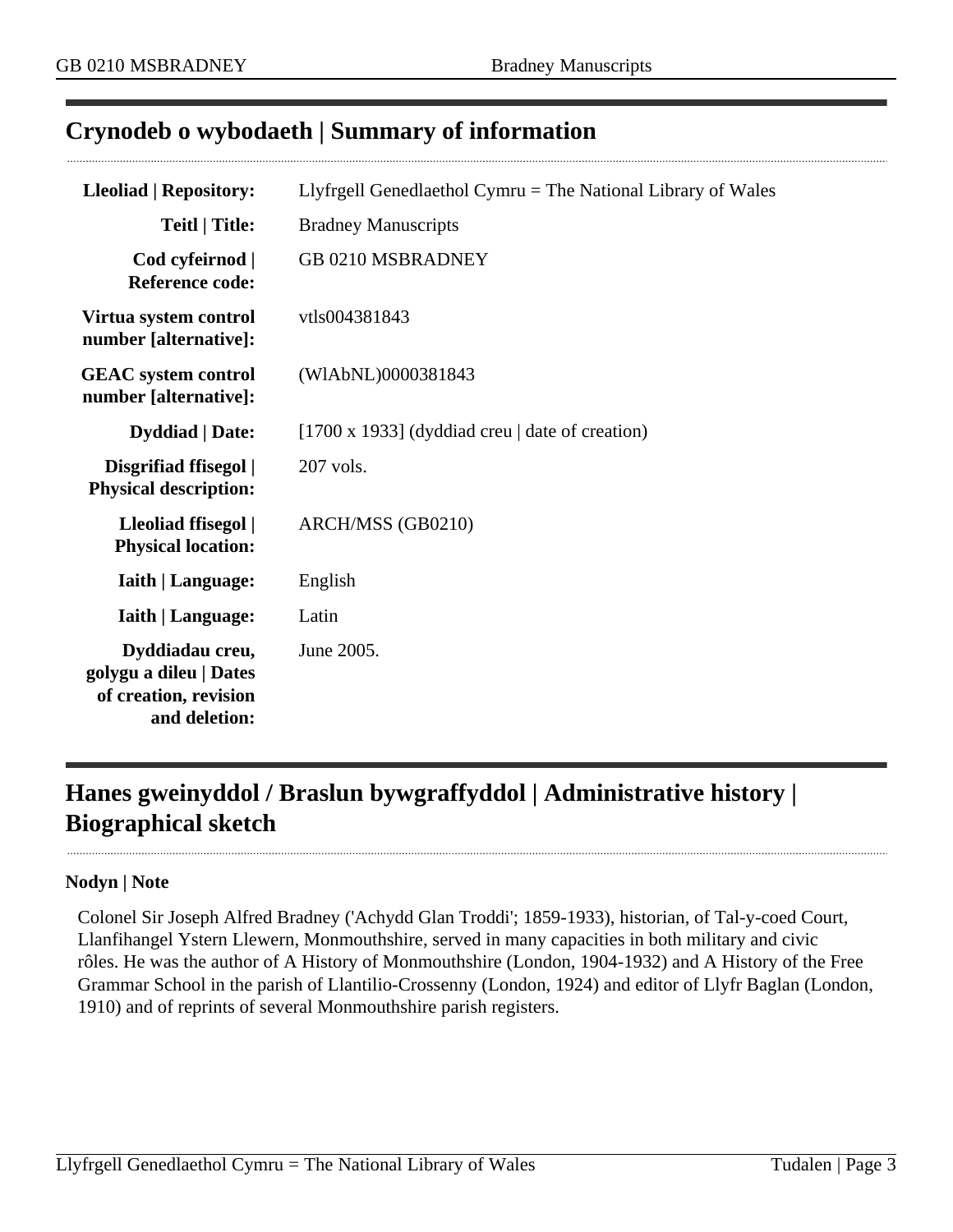## <span id="page-3-0"></span>**Natur a chynnwys | Scope and content**

A large collection which includes correspondence; transcripts and extracts from parish registers and bishops' transcripts, from wills and administrations, from public and private records, from monumental inscriptions, and from printed sources; pedigrees compiled from manuscripts notes and printed sources, and genealogical notes; a copy of The Diary of the Revd. William Jones, 1777-1821 ..., 1929, with additions; a copy of Rider's British Merlin, 1734, with additions; copies of poetry and of metrical translations into Latin; a copy of The Parish Priest ..., [1841]; material accumulated during the preparation of A History of Monmouthshire; a copy of Plantae Woodfordienses ..., 1771, with additions; and a rate book of Llanfihangel Ystern Llewern parish, 1889. The majority of references in this collection are to Monmouthshire or places within that county. Correspondence is substantial and a list notes Bradney's principal correspondents as follows: Sir John Ballinger, Aberystwyth; G. R. Brigstocke, London and Ferryside; J. H. Canning, Newport; D. Stedman Davies, Llandrindod; John Davies, Aberystwyth; John Davies, Pandy; Sir Leonard Twiston-Davies, Rockfield Park; T. C. Evans ('Cadrawd'), Llangynwyd; William Haines, Y Bryn, Llangattock-iuxta-Usk; Fred J. Hando, Newport; Lemuel Hopkin James, Ystrad Mynach; J. Ifano Jones, Cardiff; W. H. O. Kemmis, Frome; J. Hobson Matthews, Cardiff and Monmouth; T. Matthews, Llandebie; Edward Owen, London; Egerton G. B. Phillimore, Corris; D. Rhys Phillips, Swansea; Thomas Richards, Maesteg and Bangor; Sir Daniel Lleufer Thomas, Swansea; G. N. W. Thomas, Devizes.

## <span id="page-3-1"></span>**Nodiadau | Notes**

### **Nodiadau teitl | Title notes**

### **Ffynhonnell | Immediate source of acquisition**

Bequeathed (NLW MSS 7561-7707), 1933

### **Trefniant | Arrangement**

Arranged according to NLW MSS reference numbers: NLW MSS 7561-7767.

### **Cyfyngiadau ar fynediad | Restrictions on access**

Readers consulting modern papers in the National Library of Wales are required to sign the 'Modern papers - data protection' form.

### **Rhestrau cymorth | Finding aids**

The descriptions are also available in the Handlist of Manuscripts in the National Library of Wales, Volume II (Aberystwyth, 1951).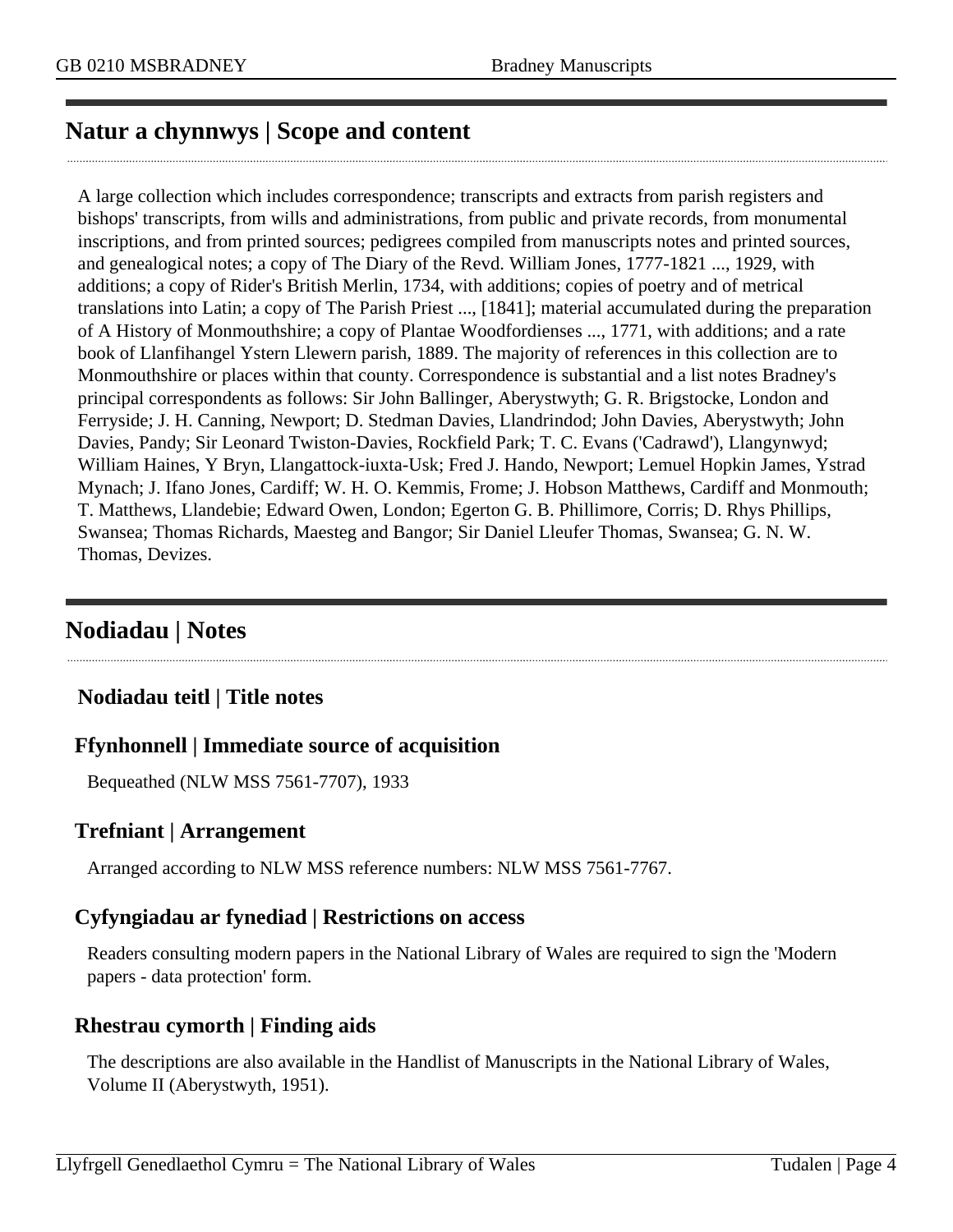## **Nodiadau eraill | Other notes**

## <span id="page-4-0"></span>**Disgrifiad cyfres | Series descriptions**

| Cod cyfeirnod                                              | Teitl   Title                                                                                                                                                                                                                                                                                                                                                                                                                                                                                                                                                                                                                                                                                        | Dyddiadau   Dates    | Disgrifiad ffisegol   Physical |
|------------------------------------------------------------|------------------------------------------------------------------------------------------------------------------------------------------------------------------------------------------------------------------------------------------------------------------------------------------------------------------------------------------------------------------------------------------------------------------------------------------------------------------------------------------------------------------------------------------------------------------------------------------------------------------------------------------------------------------------------------------------------|----------------------|--------------------------------|
| Reference code                                             |                                                                                                                                                                                                                                                                                                                                                                                                                                                                                                                                                                                                                                                                                                      |                      | description                    |
| <b>NLW MS 7561D</b>                                        | <b>File - Transcripts and extracts</b>                                                                                                                                                                                                                                                                                                                                                                                                                                                                                                                                                                                                                                                               | $[1900 \times 1933]$ |                                |
| vtls004381848<br>(WIAbNL)0000381848                        |                                                                                                                                                                                                                                                                                                                                                                                                                                                                                                                                                                                                                                                                                                      |                      |                                |
|                                                            |                                                                                                                                                                                                                                                                                                                                                                                                                                                                                                                                                                                                                                                                                                      |                      |                                |
|                                                            | Natur a chynnwys / Scope and content:                                                                                                                                                                                                                                                                                                                                                                                                                                                                                                                                                                                                                                                                |                      |                                |
|                                                            | One of forty-one volumes containing transcripts of, and extracts from, parish registers and bishops'<br>transcripts of parish registers principally from Monmouthshire, in the autograph of Bradney, with<br>several insets in the autographs of John Hobson Matthews (Monmouth), Francis Green (St Davids),<br>John Davies (Aberystwyth) and others. This volume contains transcripts and extracts from the parish<br>registers of Panteg, 1598-1785; Llanishen, 1601-1775; Llanllowell, 1664-1762; Llangibby, 1678-1806;<br>Llangoven, 1691-1745; Llanvapley, 1699-1812; Goytrey, 1700-1778; Trostrey, 1723-1811; Pen-y-<br>clawdd, 1728-1806; Bettws Newydd, 1736-1810; and Oldcastle, 1794-1836. |                      |                                |
|                                                            | Nodyn   Note [generalNote]:                                                                                                                                                                                                                                                                                                                                                                                                                                                                                                                                                                                                                                                                          |                      |                                |
|                                                            | Formerly known as Bradney 1.                                                                                                                                                                                                                                                                                                                                                                                                                                                                                                                                                                                                                                                                         |                      |                                |
|                                                            | Nodyn   Note [generalNote]:                                                                                                                                                                                                                                                                                                                                                                                                                                                                                                                                                                                                                                                                          |                      |                                |
|                                                            | Preferred citation: NLW MS 7561D                                                                                                                                                                                                                                                                                                                                                                                                                                                                                                                                                                                                                                                                     |                      |                                |
|                                                            | Lleoliad ffisegol   Physical location:                                                                                                                                                                                                                                                                                                                                                                                                                                                                                                                                                                                                                                                               |                      |                                |
|                                                            | ARCH/MSS (GB0210)                                                                                                                                                                                                                                                                                                                                                                                                                                                                                                                                                                                                                                                                                    |                      |                                |
| <b>NLW MS 7562D</b><br>vtls004381871<br>(WIAbNL)0000381871 | <b>File - Transcripts and extracts</b><br>Natur a chynnwys / Scope and content:                                                                                                                                                                                                                                                                                                                                                                                                                                                                                                                                                                                                                      | $[1900 \times 1933]$ |                                |
|                                                            | One of forty-one volumes containing transcripts of, and extracts from, parish registers and bishops'<br>transcripts of parish registers principally from Monmouthshire, in the autograph of Bradney, with several<br>insets in the autographs of John Hobson Matthews (Monmouth), Francis Green (St Davids), John Davies<br>(Aberystwyth) and others. This volume contains transcripts and extracts from the parish registers of<br>Llangattock-iuxta-Usk, 1614-1805; Abergavenny, 1652-1744; Wolvesnewton, 1680-1797; Llandogo,<br>1695-1810; Raglan, 1712-1809; Llanfair Kilgeddin, 1733-1812; and Dingestow, 1755-1811.                                                                           |                      |                                |
|                                                            | Nodyn   Note [generalNote]:                                                                                                                                                                                                                                                                                                                                                                                                                                                                                                                                                                                                                                                                          |                      |                                |
|                                                            | Formerly known as Bradney 2.                                                                                                                                                                                                                                                                                                                                                                                                                                                                                                                                                                                                                                                                         |                      |                                |
|                                                            | Nodyn   Note [generalNote]:                                                                                                                                                                                                                                                                                                                                                                                                                                                                                                                                                                                                                                                                          |                      |                                |
|                                                            | Preferred citation: NLW MS 7562D                                                                                                                                                                                                                                                                                                                                                                                                                                                                                                                                                                                                                                                                     |                      |                                |
|                                                            | Lleoliad ffisegol   Physical location:                                                                                                                                                                                                                                                                                                                                                                                                                                                                                                                                                                                                                                                               |                      |                                |
|                                                            | ARCH/MSS (GB0210)                                                                                                                                                                                                                                                                                                                                                                                                                                                                                                                                                                                                                                                                                    |                      |                                |
| <b>NLW MS 7563D</b><br>vtls004381874<br>(WIAbNL)0000381874 | <b>File - Transcripts and extracts</b>                                                                                                                                                                                                                                                                                                                                                                                                                                                                                                                                                                                                                                                               | $[1900 \times 1933]$ |                                |
|                                                            |                                                                                                                                                                                                                                                                                                                                                                                                                                                                                                                                                                                                                                                                                                      |                      |                                |
|                                                            | Natur a chynnwys / Scope and content:<br>One of forty-one volumes containing transcripts of, and extracts from, parish registers and bishops'                                                                                                                                                                                                                                                                                                                                                                                                                                                                                                                                                        |                      |                                |
|                                                            | transcripts of parish registers principally from Monmouthshire, in the autograph of Bradney, with several                                                                                                                                                                                                                                                                                                                                                                                                                                                                                                                                                                                            |                      |                                |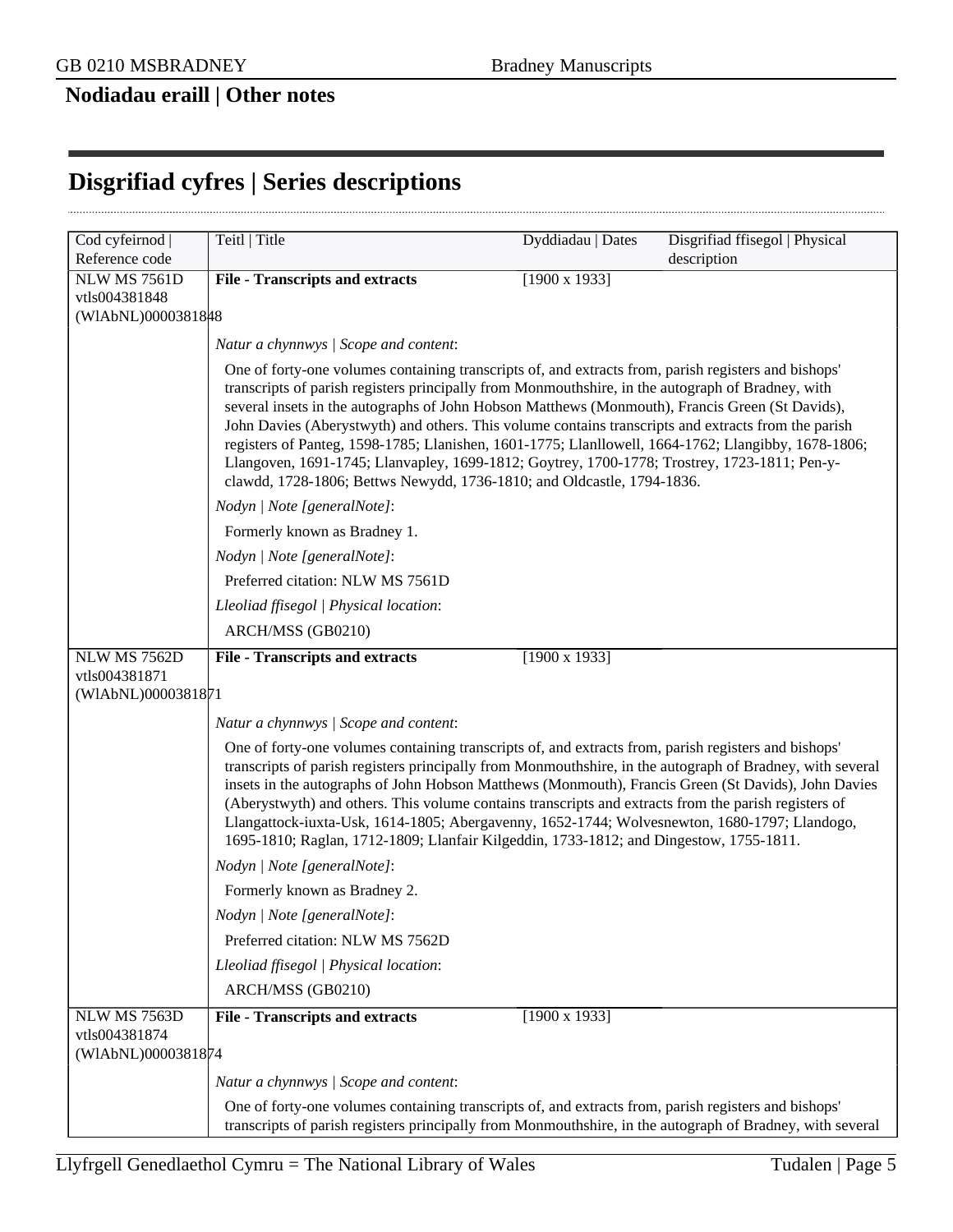| <b>GB 0210 MSBRADNEY</b>                            | <b>Bradney Manuscripts</b>                                                                                                                                                                                                                                                                                                                                                                                                                                                                                                                                                                                                                                                                              |
|-----------------------------------------------------|---------------------------------------------------------------------------------------------------------------------------------------------------------------------------------------------------------------------------------------------------------------------------------------------------------------------------------------------------------------------------------------------------------------------------------------------------------------------------------------------------------------------------------------------------------------------------------------------------------------------------------------------------------------------------------------------------------|
|                                                     | insets in the autographs of John Hobson Matthews (Monmouth), Francis Green (St Davids), John Davies<br>(Aberystwyth) and others. This volume contains transcripts and extracts from the parish registers of<br>Michel Troy, 1590/1-1717 and Cwmcarvan, 1662-1772.                                                                                                                                                                                                                                                                                                                                                                                                                                       |
|                                                     | Nodyn   Note [generalNote]:                                                                                                                                                                                                                                                                                                                                                                                                                                                                                                                                                                                                                                                                             |
|                                                     | Formerly known as Bradney 3.                                                                                                                                                                                                                                                                                                                                                                                                                                                                                                                                                                                                                                                                            |
|                                                     | Nodyn   Note [generalNote]:                                                                                                                                                                                                                                                                                                                                                                                                                                                                                                                                                                                                                                                                             |
|                                                     | Preferred citation: NLW MS 7563D                                                                                                                                                                                                                                                                                                                                                                                                                                                                                                                                                                                                                                                                        |
|                                                     | Lleoliad ffisegol   Physical location:                                                                                                                                                                                                                                                                                                                                                                                                                                                                                                                                                                                                                                                                  |
|                                                     | ARCH/MSS (GB0210)                                                                                                                                                                                                                                                                                                                                                                                                                                                                                                                                                                                                                                                                                       |
| NLW MS 7564D                                        | <b>File - Transcripts and extracts</b><br>$[1900 \times 1933]$                                                                                                                                                                                                                                                                                                                                                                                                                                                                                                                                                                                                                                          |
| vtls004381875<br>(WIAbNL)0000381875                 |                                                                                                                                                                                                                                                                                                                                                                                                                                                                                                                                                                                                                                                                                                         |
|                                                     | Natur a chynnwys / Scope and content:                                                                                                                                                                                                                                                                                                                                                                                                                                                                                                                                                                                                                                                                   |
|                                                     | One of forty-one volumes containing transcripts of, and extracts from, parish registers and bishops'<br>transcripts of parish registers principally from Monmouthshire, in the autograph of Bradney, with several<br>insets in the autographs of John Hobson Matthews (Monmouth), Francis Green (St Davids), John Davies<br>(Aberystwyth) and others. This volume contains transcripts and extracts from the parish registers of<br>Abergavenny, 1697-1794.                                                                                                                                                                                                                                             |
|                                                     | Nodyn   Note [generalNote]:                                                                                                                                                                                                                                                                                                                                                                                                                                                                                                                                                                                                                                                                             |
|                                                     | Formerly known as Bradney 4.                                                                                                                                                                                                                                                                                                                                                                                                                                                                                                                                                                                                                                                                            |
|                                                     | Nodyn   Note [generalNote]:                                                                                                                                                                                                                                                                                                                                                                                                                                                                                                                                                                                                                                                                             |
|                                                     | Preferred citation: NLW MS 7564D                                                                                                                                                                                                                                                                                                                                                                                                                                                                                                                                                                                                                                                                        |
|                                                     | Lleoliad ffisegol   Physical location:                                                                                                                                                                                                                                                                                                                                                                                                                                                                                                                                                                                                                                                                  |
|                                                     | ARCH/MSS (GB0210)                                                                                                                                                                                                                                                                                                                                                                                                                                                                                                                                                                                                                                                                                       |
| NLW MS 7565D                                        | $[1900 \times 1933]$<br><b>File - Transcripts and extracts</b>                                                                                                                                                                                                                                                                                                                                                                                                                                                                                                                                                                                                                                          |
| vtls004381887<br>(WIAbNL)0000381887                 |                                                                                                                                                                                                                                                                                                                                                                                                                                                                                                                                                                                                                                                                                                         |
|                                                     | Natur a chynnwys / Scope and content:                                                                                                                                                                                                                                                                                                                                                                                                                                                                                                                                                                                                                                                                   |
|                                                     | One of forty-one volumes containing transcripts of, and extracts from, parish registers and bishops'<br>transcripts of parish registers principally from Monmouthshire, in the autograph of Bradney, with several<br>insets in the autographs of John Hobson Matthews (Monmouth), Francis Green (St Davids), John Davies<br>(Aberystwyth) and others. This volume contains transcripts and extracts from the parish registers of<br>Mathern, 1571-1616/17; Llantilio Pertholey, 1591-1765; Bedwellty, 1624-1815; Llanfihangel Crucorney,<br>1629-1821; Penrhos, 1696-1839; Rockfield, 1697/8-1827; Caldicot, 1716-1820; Llanfoist, 1736-1813;<br>Rogiet, 1751-1781; and Llanfihangel Rogiet, 1794-1810. |
|                                                     | Nodyn   Note [generalNote]:                                                                                                                                                                                                                                                                                                                                                                                                                                                                                                                                                                                                                                                                             |
|                                                     | Formerly known as Bradney 5.                                                                                                                                                                                                                                                                                                                                                                                                                                                                                                                                                                                                                                                                            |
|                                                     | Nodyn   Note [generalNote]:                                                                                                                                                                                                                                                                                                                                                                                                                                                                                                                                                                                                                                                                             |
|                                                     | Preferred citation: NLW MS 7565D                                                                                                                                                                                                                                                                                                                                                                                                                                                                                                                                                                                                                                                                        |
|                                                     | Lleoliad ffisegol   Physical location:                                                                                                                                                                                                                                                                                                                                                                                                                                                                                                                                                                                                                                                                  |
|                                                     | ARCH/MSS (GB0210)                                                                                                                                                                                                                                                                                                                                                                                                                                                                                                                                                                                                                                                                                       |
| NLW MS 7566D<br>vtls004381906<br>(WIAbNL)0000381906 | <b>File - Transcripts and extracts</b><br>$[1900 \times 1933]$                                                                                                                                                                                                                                                                                                                                                                                                                                                                                                                                                                                                                                          |
|                                                     | Natur a chynnwys / Scope and content:                                                                                                                                                                                                                                                                                                                                                                                                                                                                                                                                                                                                                                                                   |
|                                                     | One of forty-one volumes containing transcripts of, and extracts from, parish registers and bishops'<br>transcripts of parish registers principally from Monmouthshire, in the autograph of Bradney, with                                                                                                                                                                                                                                                                                                                                                                                                                                                                                               |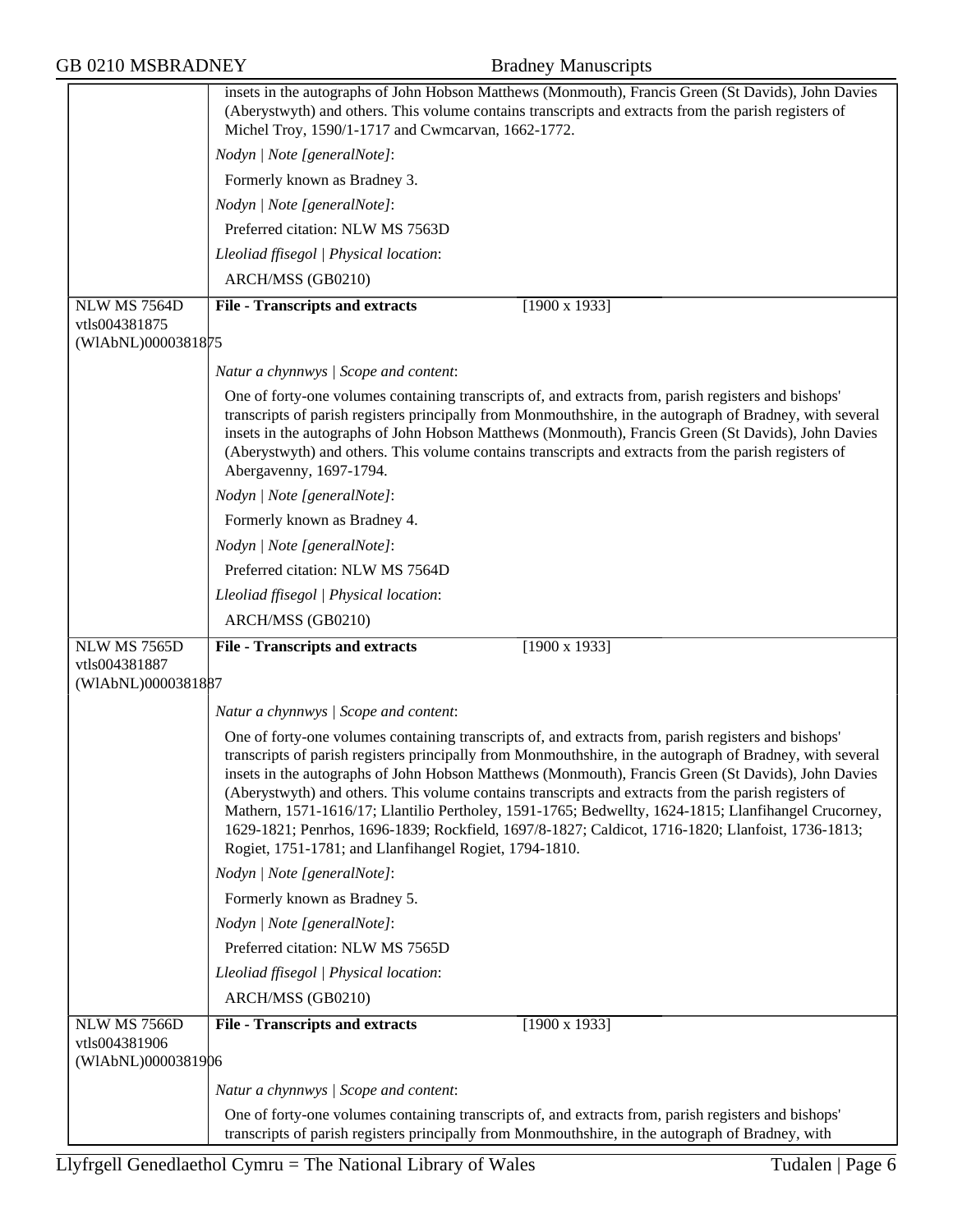| <b>GB 0210 MSBRADNEY</b>                            | <b>Bradney Manuscripts</b>                                                                                                                                                                                                                                                                                                                                                                                                                                                                                                                                                                                                                                                                                                                                                                                                                                                    |
|-----------------------------------------------------|-------------------------------------------------------------------------------------------------------------------------------------------------------------------------------------------------------------------------------------------------------------------------------------------------------------------------------------------------------------------------------------------------------------------------------------------------------------------------------------------------------------------------------------------------------------------------------------------------------------------------------------------------------------------------------------------------------------------------------------------------------------------------------------------------------------------------------------------------------------------------------|
|                                                     | several insets in the autographs of John Hobson Matthews (Monmouth), Francis Green (St Davids), John<br>Davies (Aberystwyth) and others. This volume contains transcripts and extracts from the parish registers<br>of Caerwent, 1568-1719; Llanfihangel Tormynydd, 1594-1773; Bryngwyn, 1646-1802; Trevethin,<br>1657-1810; Llanfair Discoed, 1680-1796; Dixton, 1692-1786; St Woolos, 1702-1835; Llanfihangel<br>Llantarnam, 1729-1809; Monmouth (Roman Catholic Mission), 1752; and Trelech, 1775-1800.                                                                                                                                                                                                                                                                                                                                                                    |
|                                                     | Nodyn   Note [generalNote]:                                                                                                                                                                                                                                                                                                                                                                                                                                                                                                                                                                                                                                                                                                                                                                                                                                                   |
|                                                     | Formerly known as Bradney 6.                                                                                                                                                                                                                                                                                                                                                                                                                                                                                                                                                                                                                                                                                                                                                                                                                                                  |
|                                                     | Nodyn   Note [generalNote]:                                                                                                                                                                                                                                                                                                                                                                                                                                                                                                                                                                                                                                                                                                                                                                                                                                                   |
|                                                     | Preferred citation: NLW MS 7566D                                                                                                                                                                                                                                                                                                                                                                                                                                                                                                                                                                                                                                                                                                                                                                                                                                              |
|                                                     | Lleoliad ffisegol   Physical location:                                                                                                                                                                                                                                                                                                                                                                                                                                                                                                                                                                                                                                                                                                                                                                                                                                        |
|                                                     | ARCH/MSS (GB0210)                                                                                                                                                                                                                                                                                                                                                                                                                                                                                                                                                                                                                                                                                                                                                                                                                                                             |
| NLW MS 7567D<br>vtls004381908<br>(WIAbNL)0000381908 | <b>File - Transcripts and extracts</b><br>$[1900 \times 1933]$                                                                                                                                                                                                                                                                                                                                                                                                                                                                                                                                                                                                                                                                                                                                                                                                                |
|                                                     | Natur a chynnwys / Scope and content:                                                                                                                                                                                                                                                                                                                                                                                                                                                                                                                                                                                                                                                                                                                                                                                                                                         |
|                                                     | One of forty-one volumes containing transcripts of, and extracts from, parish registers and bishops'<br>transcripts of parish registers principally from Monmouthshire, in the autograph of Bradney, with<br>several insets in the autographs of John Hobson Matthews (Monmouth), Francis Green (St Davids),<br>John Davies (Aberystwyth) and others. This volume contains transcripts and extracts from the parish<br>registers of Tregaer, 1696-1805; Usk, 1696-1807; Llanfihangel-iuxta-Usk, 1725-1812; Llanwenarth,<br>1726-1808; Aberystruth, 1727-1847; Llanhilleth, 1733-1838; Llanellen, 1754-1812; Penrhos, 1780-1812;<br>Monkswood, 1794-1797; Llanmaes (Glamorganshire), 1583-1683; St John, Cardiff (Glamorganshire),<br>1671-1729; Elmley Lovett (Worcestershire), 1539-1693; Feckenham (Worcestershire), 1558-1696; and<br>Hanbury (Worcestershire), 1578-1667. |
|                                                     | Nodyn   Note [generalNote]:                                                                                                                                                                                                                                                                                                                                                                                                                                                                                                                                                                                                                                                                                                                                                                                                                                                   |
|                                                     | Formerly known as Bradney 7.                                                                                                                                                                                                                                                                                                                                                                                                                                                                                                                                                                                                                                                                                                                                                                                                                                                  |
|                                                     | Nodyn   Note [generalNote]:                                                                                                                                                                                                                                                                                                                                                                                                                                                                                                                                                                                                                                                                                                                                                                                                                                                   |
|                                                     | Preferred citation: NLW MS 7567D                                                                                                                                                                                                                                                                                                                                                                                                                                                                                                                                                                                                                                                                                                                                                                                                                                              |
|                                                     | Lleoliad ffisegol   Physical location:                                                                                                                                                                                                                                                                                                                                                                                                                                                                                                                                                                                                                                                                                                                                                                                                                                        |
|                                                     | ARCH/MSS (GB0210)                                                                                                                                                                                                                                                                                                                                                                                                                                                                                                                                                                                                                                                                                                                                                                                                                                                             |
| <b>NLW MS 7568D</b>                                 | $[1900 \times 1933]$<br><b>File - Transcripts and extracts</b>                                                                                                                                                                                                                                                                                                                                                                                                                                                                                                                                                                                                                                                                                                                                                                                                                |
| vtls004381922<br>(WIAbNL)0000381922                 |                                                                                                                                                                                                                                                                                                                                                                                                                                                                                                                                                                                                                                                                                                                                                                                                                                                                               |
|                                                     | Natur a chynnwys / Scope and content:                                                                                                                                                                                                                                                                                                                                                                                                                                                                                                                                                                                                                                                                                                                                                                                                                                         |
|                                                     | One of forty-one volumes containing transcripts of, and extracts from, parish registers and bishops'<br>transcripts of parish registers principally from Monmouthshire, in the autograph of Bradney, with several<br>insets in the autographs of John Hobson Matthews (Monmouth), Francis Green (St Davids), John Davies<br>(Aberystwyth) and others. This volume contains transcripts and extracts from the parish registers of<br>Llansoy, 1588-1812.                                                                                                                                                                                                                                                                                                                                                                                                                       |
|                                                     | Nodyn   Note [generalNote]:                                                                                                                                                                                                                                                                                                                                                                                                                                                                                                                                                                                                                                                                                                                                                                                                                                                   |
|                                                     | Formerly known as Bradney 8.                                                                                                                                                                                                                                                                                                                                                                                                                                                                                                                                                                                                                                                                                                                                                                                                                                                  |
|                                                     | Nodyn   Note [generalNote]:                                                                                                                                                                                                                                                                                                                                                                                                                                                                                                                                                                                                                                                                                                                                                                                                                                                   |
|                                                     | Preferred citation: NLW MS 7568D                                                                                                                                                                                                                                                                                                                                                                                                                                                                                                                                                                                                                                                                                                                                                                                                                                              |
|                                                     | Lleoliad ffisegol   Physical location:                                                                                                                                                                                                                                                                                                                                                                                                                                                                                                                                                                                                                                                                                                                                                                                                                                        |
|                                                     | ARCH/MSS (GB0210)                                                                                                                                                                                                                                                                                                                                                                                                                                                                                                                                                                                                                                                                                                                                                                                                                                                             |
| NLW MS 7569D                                        | $[1900 \times 1933]$<br><b>File - Transcripts and extracts</b>                                                                                                                                                                                                                                                                                                                                                                                                                                                                                                                                                                                                                                                                                                                                                                                                                |
| vtls004381924<br>(WIAbNL)0000381924                 |                                                                                                                                                                                                                                                                                                                                                                                                                                                                                                                                                                                                                                                                                                                                                                                                                                                                               |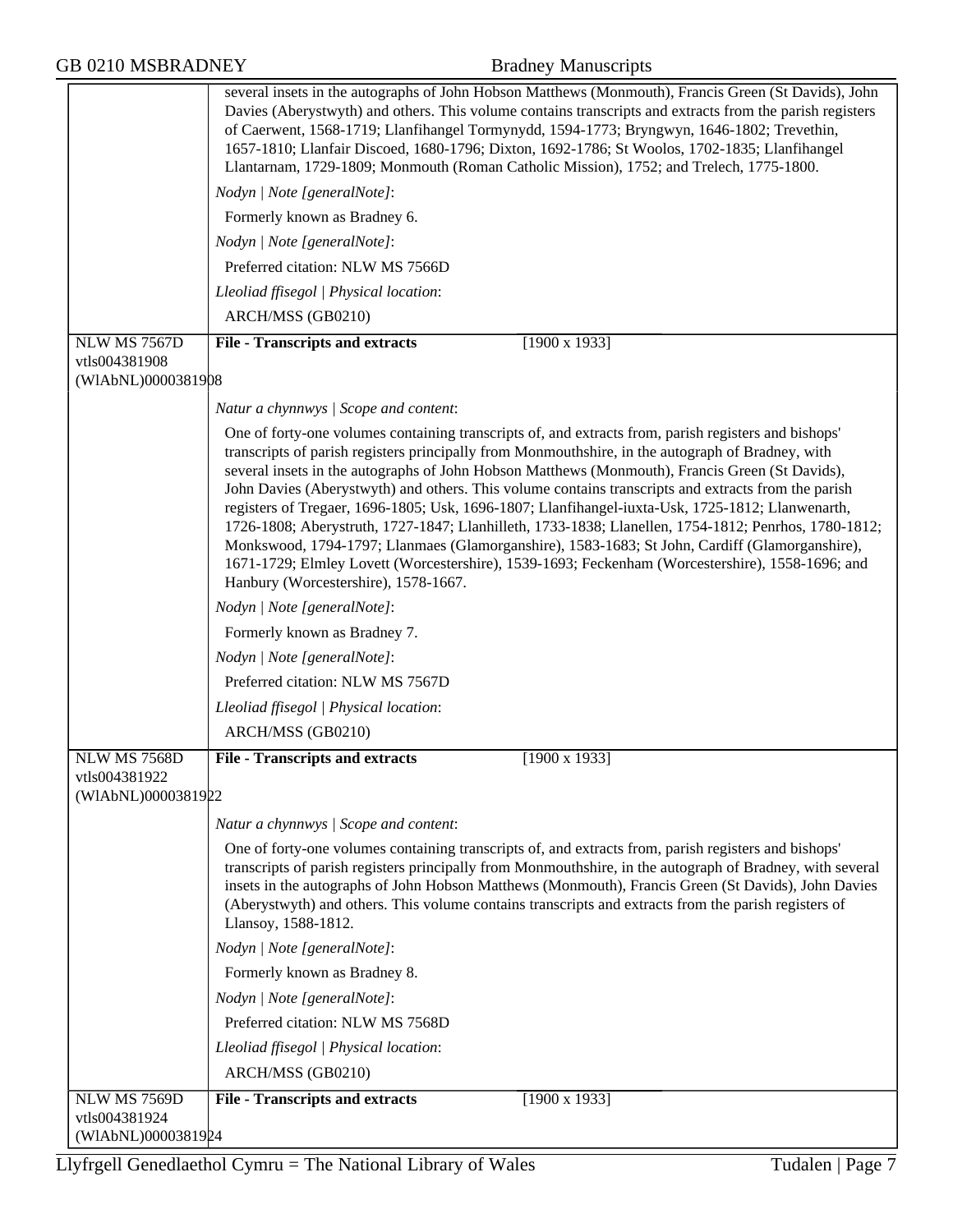|                                                            | Natur a chynnwys / Scope and content:                                                                                                                                                                                                                                                                                                                                                                                                                                                                                                                                                                                                                                                                                                                                                                                                                                          |
|------------------------------------------------------------|--------------------------------------------------------------------------------------------------------------------------------------------------------------------------------------------------------------------------------------------------------------------------------------------------------------------------------------------------------------------------------------------------------------------------------------------------------------------------------------------------------------------------------------------------------------------------------------------------------------------------------------------------------------------------------------------------------------------------------------------------------------------------------------------------------------------------------------------------------------------------------|
|                                                            | One of forty-one volumes containing transcripts of, and extracts from, parish registers and bishops'<br>transcripts of parish registers principally from Monmouthshire, in the autograph of Bradney, with several<br>insets in the autographs of John Hobson Matthews (Monmouth), Francis Green (St Davids), John Davies<br>(Aberystwyth) and others. This volume contains transcripts and extracts from the parish registers of<br>Llangattock Lingoed, 1697-1812.                                                                                                                                                                                                                                                                                                                                                                                                            |
|                                                            | Nodyn   Note [generalNote]:                                                                                                                                                                                                                                                                                                                                                                                                                                                                                                                                                                                                                                                                                                                                                                                                                                                    |
|                                                            | Formerly known as Bradney 9.                                                                                                                                                                                                                                                                                                                                                                                                                                                                                                                                                                                                                                                                                                                                                                                                                                                   |
|                                                            | Nodyn   Note [generalNote]:                                                                                                                                                                                                                                                                                                                                                                                                                                                                                                                                                                                                                                                                                                                                                                                                                                                    |
|                                                            | Preferred citation: NLW MS 7569D                                                                                                                                                                                                                                                                                                                                                                                                                                                                                                                                                                                                                                                                                                                                                                                                                                               |
|                                                            | Lleoliad ffisegol   Physical location:                                                                                                                                                                                                                                                                                                                                                                                                                                                                                                                                                                                                                                                                                                                                                                                                                                         |
|                                                            | ARCH/MSS (GB0210)                                                                                                                                                                                                                                                                                                                                                                                                                                                                                                                                                                                                                                                                                                                                                                                                                                                              |
| <b>NLW MS 7570D</b>                                        | $[1900 \times 1933]$<br><b>File - Transcripts and extracts</b>                                                                                                                                                                                                                                                                                                                                                                                                                                                                                                                                                                                                                                                                                                                                                                                                                 |
| vtls004381930<br>(WIAbNL)0000381980                        |                                                                                                                                                                                                                                                                                                                                                                                                                                                                                                                                                                                                                                                                                                                                                                                                                                                                                |
|                                                            |                                                                                                                                                                                                                                                                                                                                                                                                                                                                                                                                                                                                                                                                                                                                                                                                                                                                                |
|                                                            | Natur a chynnwys   Scope and content:                                                                                                                                                                                                                                                                                                                                                                                                                                                                                                                                                                                                                                                                                                                                                                                                                                          |
|                                                            | One of forty-one volumes containing transcripts of, and extracts from, parish registers and bishops'<br>transcripts of parish registers principally from Monmouthshire, in the autograph of Bradney, with several<br>insets in the autographs of John Hobson Matthews (Monmouth), Francis Green (St Davids), John Davies<br>(Aberystwyth) and others. This volume is one of two (with NLW MS 7571) containing material taken<br>from the private register of the Reverend William Charles (1746-1819), rector of Llanddewi Rhydderch<br>and curate of Llangattock-iuxta-Usk, and comprises transcripts and extracts from the parish registers of<br>Llanellen, 1766-1810; Skenfrith, 1771-1772; Llanover, 1772-1778; Llangattock, 1772-1819; Llanddewi<br>Rhydderch, 1780-1793; and Garway (Herefordshire), 1771-1772, with details of salary and surplice fees,<br>1770-1771. |
|                                                            | Nodyn   Note [generalNote]:                                                                                                                                                                                                                                                                                                                                                                                                                                                                                                                                                                                                                                                                                                                                                                                                                                                    |
|                                                            | Formerly known as Bradney 10.                                                                                                                                                                                                                                                                                                                                                                                                                                                                                                                                                                                                                                                                                                                                                                                                                                                  |
|                                                            | Nodyn   Note [generalNote]:                                                                                                                                                                                                                                                                                                                                                                                                                                                                                                                                                                                                                                                                                                                                                                                                                                                    |
|                                                            | Preferred citation: NLW MS 7570D                                                                                                                                                                                                                                                                                                                                                                                                                                                                                                                                                                                                                                                                                                                                                                                                                                               |
|                                                            | Lleoliad ffisegol   Physical location:                                                                                                                                                                                                                                                                                                                                                                                                                                                                                                                                                                                                                                                                                                                                                                                                                                         |
|                                                            | ARCH/MSS (GB0210)                                                                                                                                                                                                                                                                                                                                                                                                                                                                                                                                                                                                                                                                                                                                                                                                                                                              |
| <b>NLW MS 7571D</b><br>vtls004381931<br>(WIAbNL)0000381981 | <b>File - Transcripts and extracts</b><br>$[1900 \times 1933]$                                                                                                                                                                                                                                                                                                                                                                                                                                                                                                                                                                                                                                                                                                                                                                                                                 |
|                                                            | Natur a chynnwys / Scope and content:                                                                                                                                                                                                                                                                                                                                                                                                                                                                                                                                                                                                                                                                                                                                                                                                                                          |
|                                                            | One of forty-one volumes containing transcripts of, and extracts from, parish registers and bishops'<br>transcripts of parish registers principally from Monmouthshire, in the autograph of Bradney, with several<br>insets in the autographs of John Hobson Matthews (Monmouth), Francis Green (St Davids), John Davies<br>(Aberystwyth) and others. This volume is one of two (with NLW MS 7570) containing material taken<br>from the private register of the Reverend William Charles (1746-1819), rector of Llanddewi Rhydderch<br>and curate of Llangattock-iuxta-Usk, and comprises transcripts and extracts from the parish registers<br>of Llanddewi Rhydderch, 1777-1819; and 'other parishes', including Goytrey, Llantilio Pertholey,<br>Mamhilad, etc., 1770-1835.                                                                                                |
|                                                            | Nodyn   Note [generalNote]:                                                                                                                                                                                                                                                                                                                                                                                                                                                                                                                                                                                                                                                                                                                                                                                                                                                    |
|                                                            | Formerly known as Bradney 11.                                                                                                                                                                                                                                                                                                                                                                                                                                                                                                                                                                                                                                                                                                                                                                                                                                                  |
|                                                            | Nodyn   Note [generalNote]:                                                                                                                                                                                                                                                                                                                                                                                                                                                                                                                                                                                                                                                                                                                                                                                                                                                    |
|                                                            | Preferred citation: NLW MS 7571D                                                                                                                                                                                                                                                                                                                                                                                                                                                                                                                                                                                                                                                                                                                                                                                                                                               |

╕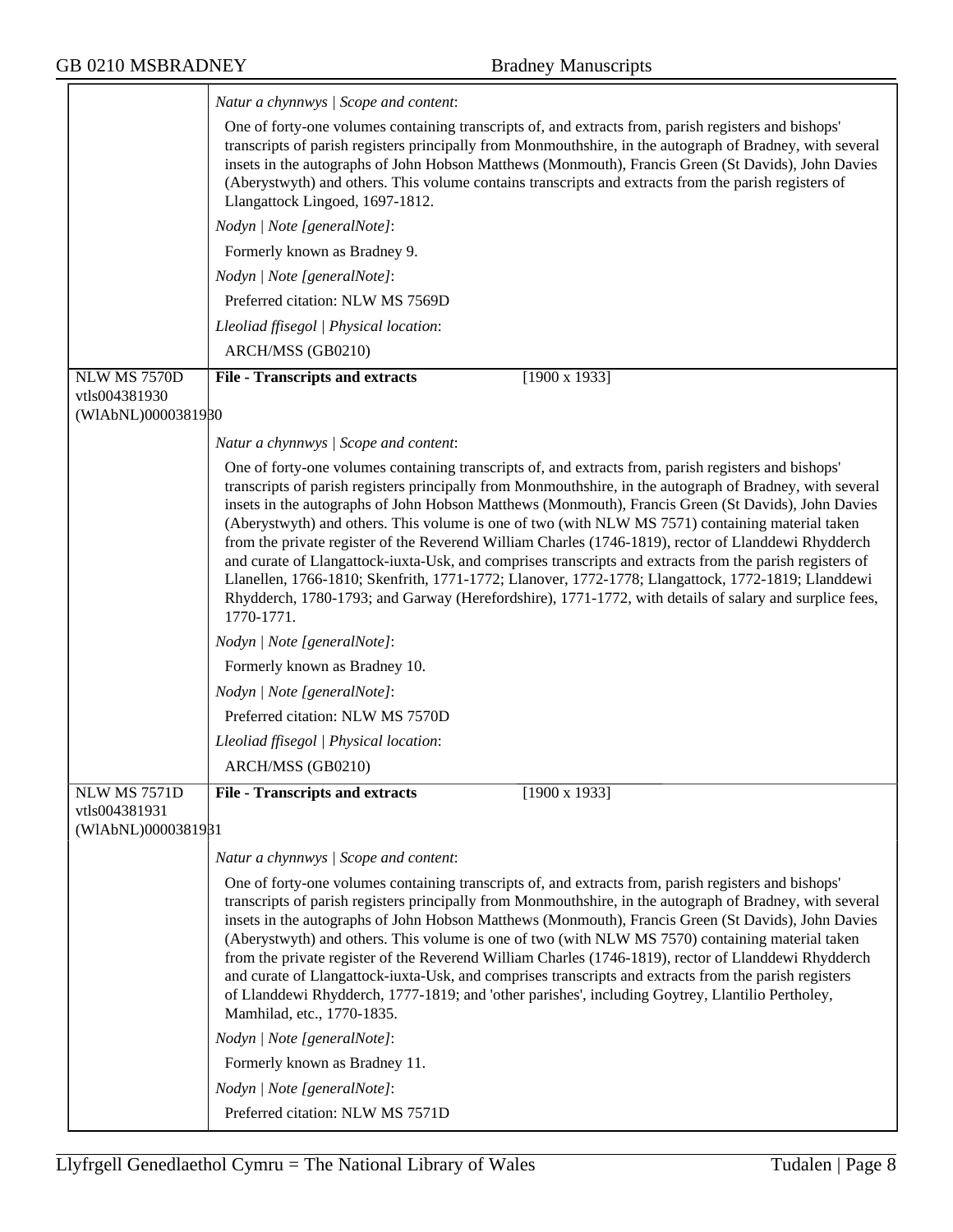|                                                            | Lleoliad ffisegol   Physical location:                                                                                                                                                                                                                                                                                                                                                                                                                                                                                                                                                                                                                                                                                                                                                                                                                                                                                                                                                                                                                                                                                                                                                                    |
|------------------------------------------------------------|-----------------------------------------------------------------------------------------------------------------------------------------------------------------------------------------------------------------------------------------------------------------------------------------------------------------------------------------------------------------------------------------------------------------------------------------------------------------------------------------------------------------------------------------------------------------------------------------------------------------------------------------------------------------------------------------------------------------------------------------------------------------------------------------------------------------------------------------------------------------------------------------------------------------------------------------------------------------------------------------------------------------------------------------------------------------------------------------------------------------------------------------------------------------------------------------------------------|
|                                                            | ARCH/MSS (GB0210)                                                                                                                                                                                                                                                                                                                                                                                                                                                                                                                                                                                                                                                                                                                                                                                                                                                                                                                                                                                                                                                                                                                                                                                         |
| <b>NLW MS 7572D</b>                                        | $[1900 \times 1933]$<br><b>File - Transcripts and extracts</b>                                                                                                                                                                                                                                                                                                                                                                                                                                                                                                                                                                                                                                                                                                                                                                                                                                                                                                                                                                                                                                                                                                                                            |
| vtls004381990<br>(WIAbNL)0000381990                        |                                                                                                                                                                                                                                                                                                                                                                                                                                                                                                                                                                                                                                                                                                                                                                                                                                                                                                                                                                                                                                                                                                                                                                                                           |
|                                                            |                                                                                                                                                                                                                                                                                                                                                                                                                                                                                                                                                                                                                                                                                                                                                                                                                                                                                                                                                                                                                                                                                                                                                                                                           |
|                                                            | Natur a chynnwys / Scope and content:                                                                                                                                                                                                                                                                                                                                                                                                                                                                                                                                                                                                                                                                                                                                                                                                                                                                                                                                                                                                                                                                                                                                                                     |
|                                                            | One of forty-one volumes containing transcripts of, and extracts from, parish registers and bishops'<br>transcripts of parish registers principally from Monmouthshire, in the autograph of Bradney, with several<br>insets in the autographs of John Hobson Matthews (Monmouth), Francis Green (St Davids), John Davies<br>(Aberystwyth) and others. This volume contains transcripts and extracts from the parish registers of<br>Portskewett, 1679-1680; Mamhilad, 1684-1804; St Arvans, 1686-1759; Caerleon, 1695-1773; Chapel<br>Hill, 1696-1804; Llangeview, 1696-1806; Mynyddislwyn, 1717-1779; Trevethin, 1729-1808; Bedwellty,<br>1734-1777; Llanfihangel Pontymoile, 1754; Gwernesney, 1783-1811; Llanfaches, 1810-1829; Horfield<br>(Gloucestershire), 1561-1665; Olveston (Gloucestershire), 1592-1660; St Mary le Crypt, Gloucester,<br>1661; Newnham (Gloucestershire), 1676; Tiddenham (Gloucestershire), 1685-1783; Little Deane<br>(Gloucestershire), 1710; St Michael, Gloucester, 1719-1726; Pucklechurch (Gloucestershire), 1731-1738;<br>St James, Bristol, 1569-1700; Stapleton, Bristol, 1682-1780; Scarborough (Yorkshire), 1717-1751; and<br>Bishop's Castle (Salop), 1729-1822. |
|                                                            | Nodyn   Note [generalNote]:                                                                                                                                                                                                                                                                                                                                                                                                                                                                                                                                                                                                                                                                                                                                                                                                                                                                                                                                                                                                                                                                                                                                                                               |
|                                                            | Formerly known as Bradney 12.                                                                                                                                                                                                                                                                                                                                                                                                                                                                                                                                                                                                                                                                                                                                                                                                                                                                                                                                                                                                                                                                                                                                                                             |
|                                                            | Nodyn   Note [generalNote]:                                                                                                                                                                                                                                                                                                                                                                                                                                                                                                                                                                                                                                                                                                                                                                                                                                                                                                                                                                                                                                                                                                                                                                               |
|                                                            | Preferred citation: NLW MS 7572D                                                                                                                                                                                                                                                                                                                                                                                                                                                                                                                                                                                                                                                                                                                                                                                                                                                                                                                                                                                                                                                                                                                                                                          |
|                                                            | Lleoliad ffisegol   Physical location:                                                                                                                                                                                                                                                                                                                                                                                                                                                                                                                                                                                                                                                                                                                                                                                                                                                                                                                                                                                                                                                                                                                                                                    |
|                                                            | ARCH/MSS (GB0210)                                                                                                                                                                                                                                                                                                                                                                                                                                                                                                                                                                                                                                                                                                                                                                                                                                                                                                                                                                                                                                                                                                                                                                                         |
| NLW MS 7573D                                               | <b>File - Transcripts and extracts</b><br>$[1900 \times 1933]$                                                                                                                                                                                                                                                                                                                                                                                                                                                                                                                                                                                                                                                                                                                                                                                                                                                                                                                                                                                                                                                                                                                                            |
| vtls004381991<br>(WIAbNL)0000381991                        |                                                                                                                                                                                                                                                                                                                                                                                                                                                                                                                                                                                                                                                                                                                                                                                                                                                                                                                                                                                                                                                                                                                                                                                                           |
|                                                            | Natur a chynnwys / Scope and content:                                                                                                                                                                                                                                                                                                                                                                                                                                                                                                                                                                                                                                                                                                                                                                                                                                                                                                                                                                                                                                                                                                                                                                     |
|                                                            | One of forty-one volumes containing transcripts of, and extracts from, parish registers and bishop's<br>transcripts of parish registers principally from Monmouthshire, in the autograph of Bradney, with several<br>insets in the autographs of John Hobson Matthews (Monmouth), Francis Green (St Davids), John Davies<br>(Aberystwyth) and others. This volume contains transcripts and extracts from the parish registers of<br>Goytrey, 1695-1776.                                                                                                                                                                                                                                                                                                                                                                                                                                                                                                                                                                                                                                                                                                                                                   |
|                                                            | Nodyn   Note [generalNote]:                                                                                                                                                                                                                                                                                                                                                                                                                                                                                                                                                                                                                                                                                                                                                                                                                                                                                                                                                                                                                                                                                                                                                                               |
|                                                            | Formerly known as Bradney 13.                                                                                                                                                                                                                                                                                                                                                                                                                                                                                                                                                                                                                                                                                                                                                                                                                                                                                                                                                                                                                                                                                                                                                                             |
|                                                            | Nodyn   Note [generalNote]:                                                                                                                                                                                                                                                                                                                                                                                                                                                                                                                                                                                                                                                                                                                                                                                                                                                                                                                                                                                                                                                                                                                                                                               |
|                                                            | Preferred citation: NLW MS 7573D                                                                                                                                                                                                                                                                                                                                                                                                                                                                                                                                                                                                                                                                                                                                                                                                                                                                                                                                                                                                                                                                                                                                                                          |
|                                                            | Lleoliad ffisegol   Physical location:                                                                                                                                                                                                                                                                                                                                                                                                                                                                                                                                                                                                                                                                                                                                                                                                                                                                                                                                                                                                                                                                                                                                                                    |
|                                                            | ARCH/MSS (GB0210)                                                                                                                                                                                                                                                                                                                                                                                                                                                                                                                                                                                                                                                                                                                                                                                                                                                                                                                                                                                                                                                                                                                                                                                         |
| <b>NLW MS 7574D</b><br>vtls004381995<br>(WIAbNL)0000381995 | $[1900 \times 1933]$<br><b>File - Transcripts and extracts</b>                                                                                                                                                                                                                                                                                                                                                                                                                                                                                                                                                                                                                                                                                                                                                                                                                                                                                                                                                                                                                                                                                                                                            |
|                                                            | Natur a chynnwys / Scope and content:                                                                                                                                                                                                                                                                                                                                                                                                                                                                                                                                                                                                                                                                                                                                                                                                                                                                                                                                                                                                                                                                                                                                                                     |
|                                                            | One of forty-one volumes containing transcripts of, and extracts from, parish registers and bishops'<br>transcripts of parish registers principally from Monmouthshire, in the autograph of Bradney, with several<br>insets in the autographs of John Hobson Matthews (Monmouth), Francis Green (St Davids), John Davies<br>(Aberystwyth) and others. This volume contains transcripts and extracts from the parish registers of<br>Llanfihangel Ystern Llewern, 1659-1881.                                                                                                                                                                                                                                                                                                                                                                                                                                                                                                                                                                                                                                                                                                                               |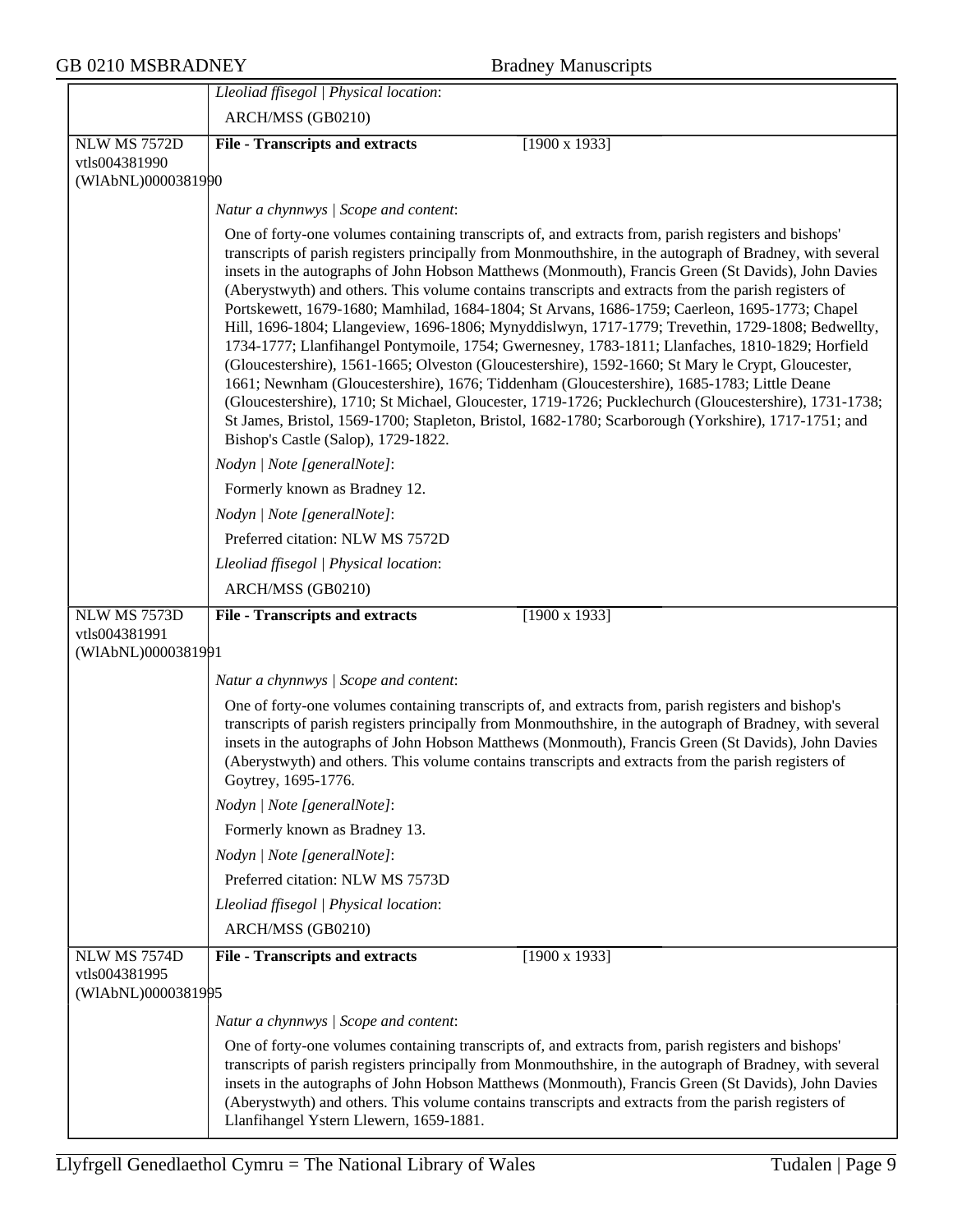| <b>GB 0210 MSBRADNEY</b>                            | <b>Bradney Manuscripts</b>                                                                                                                                                                                                                                                                                                                                                                                                                                                                                                                                                                                                                                                                      |
|-----------------------------------------------------|-------------------------------------------------------------------------------------------------------------------------------------------------------------------------------------------------------------------------------------------------------------------------------------------------------------------------------------------------------------------------------------------------------------------------------------------------------------------------------------------------------------------------------------------------------------------------------------------------------------------------------------------------------------------------------------------------|
|                                                     | Nodyn   Note [generalNote]:                                                                                                                                                                                                                                                                                                                                                                                                                                                                                                                                                                                                                                                                     |
|                                                     | Formerly known as Bradney 14.                                                                                                                                                                                                                                                                                                                                                                                                                                                                                                                                                                                                                                                                   |
|                                                     | Nodyn   Note [generalNote]:                                                                                                                                                                                                                                                                                                                                                                                                                                                                                                                                                                                                                                                                     |
|                                                     | Preferred citation: NLW MS 7574D                                                                                                                                                                                                                                                                                                                                                                                                                                                                                                                                                                                                                                                                |
|                                                     | Lleoliad ffisegol   Physical location:                                                                                                                                                                                                                                                                                                                                                                                                                                                                                                                                                                                                                                                          |
|                                                     | ARCH/MSS (GB0210)                                                                                                                                                                                                                                                                                                                                                                                                                                                                                                                                                                                                                                                                               |
| NLW MS 7575D                                        | $[1900]$ x $[1933]$<br><b>File - Transcripts and extracts</b>                                                                                                                                                                                                                                                                                                                                                                                                                                                                                                                                                                                                                                   |
| vtls004382001                                       |                                                                                                                                                                                                                                                                                                                                                                                                                                                                                                                                                                                                                                                                                                 |
| (WIAbNL)0000382001                                  |                                                                                                                                                                                                                                                                                                                                                                                                                                                                                                                                                                                                                                                                                                 |
|                                                     | Natur a chynnwys / Scope and content:                                                                                                                                                                                                                                                                                                                                                                                                                                                                                                                                                                                                                                                           |
|                                                     | One of forty-one volumes containing transcripts of, and extracts from, parish registers and bishops'<br>transcripts of parish registers principally from Monmouthshire, in the autograph of Bradney, with<br>several insets in the autographs of John Hobson Matthews (Monmouth), Francis Green (St Davids), John<br>Davies (Aberystwyth) and others. This volume contains transcripts and extracts from the parish registers<br>of Panteg, 1602-1624; Michel Troy, 1720-1863; Llanfaches, 1725-1811; Gwernesney, 1725-1812;<br>Llantrisant, 1743-1808; Magor, 1755-1837; Undy, 1758-1817; Penallt, 1765-1813; Scarborough<br>(Yorkshire), 1717-1752; and Rollstone (Herefordshire), 1727-1808. |
|                                                     | Nodyn   Note [generalNote]:                                                                                                                                                                                                                                                                                                                                                                                                                                                                                                                                                                                                                                                                     |
|                                                     | Formerly known as Bradney 15.                                                                                                                                                                                                                                                                                                                                                                                                                                                                                                                                                                                                                                                                   |
|                                                     | Nodyn   Note [generalNote]:                                                                                                                                                                                                                                                                                                                                                                                                                                                                                                                                                                                                                                                                     |
|                                                     | Preferred citation: NLW MS 7575D                                                                                                                                                                                                                                                                                                                                                                                                                                                                                                                                                                                                                                                                |
|                                                     | Lleoliad ffisegol   Physical location:                                                                                                                                                                                                                                                                                                                                                                                                                                                                                                                                                                                                                                                          |
|                                                     | ARCH/MSS (GB0210)                                                                                                                                                                                                                                                                                                                                                                                                                                                                                                                                                                                                                                                                               |
| NLW MS 7576D<br>vtls004382509                       | <b>File - Transcripts and extracts</b><br>$[1900]$ x $[1933]$                                                                                                                                                                                                                                                                                                                                                                                                                                                                                                                                                                                                                                   |
| (WIAbNL)0000382509                                  |                                                                                                                                                                                                                                                                                                                                                                                                                                                                                                                                                                                                                                                                                                 |
|                                                     | Natur a chynnwys / Scope and content:                                                                                                                                                                                                                                                                                                                                                                                                                                                                                                                                                                                                                                                           |
|                                                     | One of forty-one volumes containing transcripts of, and extracts from, parish registers and bishops'<br>transcripts of parish registers principally from Monmouthshire in the autograph of Bradney, with several<br>insets in the autographs of John Hobson Matthews of Monmouth, Francis Green of St Davids, John<br>Davies of Aberystwyth and others. This volume contains transcripts and extracts from the parish registers<br>of Llanywern, Brecknockshire, 1653-1812 and Llanfihangel Talyllyn, Brecknockshire, 1767-1812.                                                                                                                                                                |
|                                                     | Nodyn   Note [generalNote]:                                                                                                                                                                                                                                                                                                                                                                                                                                                                                                                                                                                                                                                                     |
|                                                     | Formerly known as Bradney 16.                                                                                                                                                                                                                                                                                                                                                                                                                                                                                                                                                                                                                                                                   |
|                                                     | Nodyn   Note [generalNote]:                                                                                                                                                                                                                                                                                                                                                                                                                                                                                                                                                                                                                                                                     |
|                                                     | Preferred citation: NLW MS 7576D                                                                                                                                                                                                                                                                                                                                                                                                                                                                                                                                                                                                                                                                |
|                                                     | Lleoliad ffisegol   Physical location:                                                                                                                                                                                                                                                                                                                                                                                                                                                                                                                                                                                                                                                          |
|                                                     | ARCH/MSS (GB0210)                                                                                                                                                                                                                                                                                                                                                                                                                                                                                                                                                                                                                                                                               |
| NLW MS 7577D<br>vtls004382532<br>(WIAbNL)0000382532 | $[1900]$ x $[1933]$<br><b>File - Transcripts and extracts</b>                                                                                                                                                                                                                                                                                                                                                                                                                                                                                                                                                                                                                                   |
|                                                     | Natur a chynnwys / Scope and content:                                                                                                                                                                                                                                                                                                                                                                                                                                                                                                                                                                                                                                                           |
|                                                     | One of forty-one volumes containing transcripts of, and extracts from, parish registers and bishops'<br>transcripts of parish registers principally from Monmouthshire in the autograph of Bradney, with several<br>insets in the autographs of John Hobson Matthews of Monmouth, Francis Green of St Davids, John<br>Davies of Aberystwyth and others. This volume contains transcripts and extracts from the parish registers<br>of Llangors, Brecknockshire, 1691-1790.                                                                                                                                                                                                                      |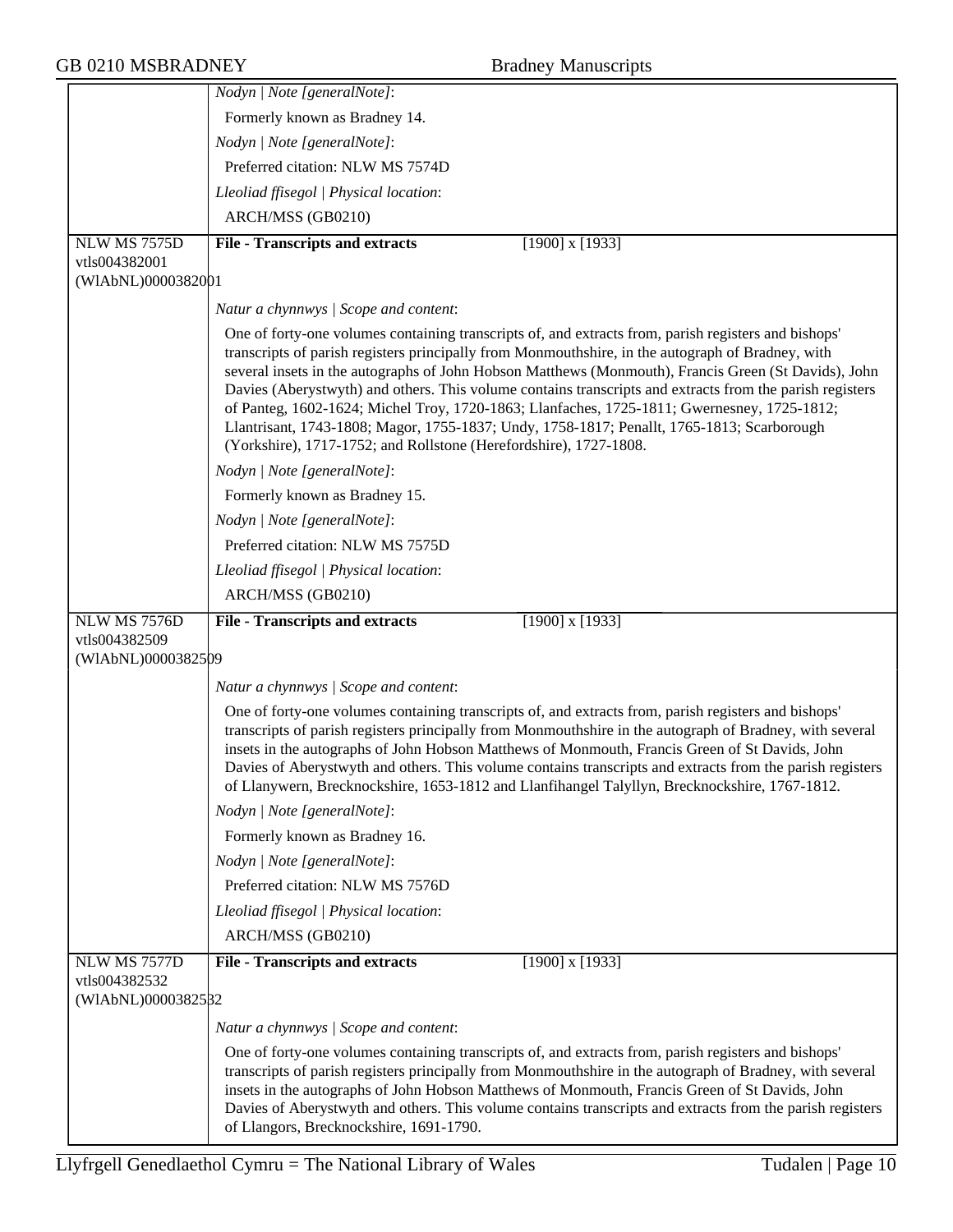|                                     | Nodyn   Note [generalNote]:                                                                                                                                                                                                                                                                                                                                                                                                                                                                                                                                                                                                                                                                                                           |
|-------------------------------------|---------------------------------------------------------------------------------------------------------------------------------------------------------------------------------------------------------------------------------------------------------------------------------------------------------------------------------------------------------------------------------------------------------------------------------------------------------------------------------------------------------------------------------------------------------------------------------------------------------------------------------------------------------------------------------------------------------------------------------------|
|                                     | Formerly known as Bradney 17.                                                                                                                                                                                                                                                                                                                                                                                                                                                                                                                                                                                                                                                                                                         |
|                                     | Nodyn   Note [generalNote]:                                                                                                                                                                                                                                                                                                                                                                                                                                                                                                                                                                                                                                                                                                           |
|                                     | Preferred citation: NLW MS 7577D                                                                                                                                                                                                                                                                                                                                                                                                                                                                                                                                                                                                                                                                                                      |
|                                     | Lleoliad ffisegol   Physical location:                                                                                                                                                                                                                                                                                                                                                                                                                                                                                                                                                                                                                                                                                                |
|                                     | ARCH/MSS (GB0210)                                                                                                                                                                                                                                                                                                                                                                                                                                                                                                                                                                                                                                                                                                                     |
| NLW MS 7578D                        | <b>File - Transcripts and extracts</b><br>$[1900]$ x $[1933]$                                                                                                                                                                                                                                                                                                                                                                                                                                                                                                                                                                                                                                                                         |
| vtls004382535                       |                                                                                                                                                                                                                                                                                                                                                                                                                                                                                                                                                                                                                                                                                                                                       |
| (WIAbNL)0000382585                  |                                                                                                                                                                                                                                                                                                                                                                                                                                                                                                                                                                                                                                                                                                                                       |
|                                     | Natur a chynnwys / Scope and content:                                                                                                                                                                                                                                                                                                                                                                                                                                                                                                                                                                                                                                                                                                 |
|                                     | One of forty-one volumes containing transcripts of, and extracts from, parish registers and bishops'<br>transcripts of parish registers principally from Monmouthshire in the autograph of Bradney, with several<br>insets in the autographs of John Hobson Matthews of Monmouth, Francis Green of St Davids, John<br>Davies of Aberystwyth and others. This volume contains transcripts and extracts from the parish registers<br>of Kemeys Inferior, 1701-1897, and Langstone, 1755-1908.                                                                                                                                                                                                                                           |
|                                     | Nodyn   Note [generalNote]:                                                                                                                                                                                                                                                                                                                                                                                                                                                                                                                                                                                                                                                                                                           |
|                                     | Formerly known as Bradney 18.                                                                                                                                                                                                                                                                                                                                                                                                                                                                                                                                                                                                                                                                                                         |
|                                     | Nodyn   Note [generalNote]:                                                                                                                                                                                                                                                                                                                                                                                                                                                                                                                                                                                                                                                                                                           |
|                                     | Preferred citation: NLW MS 7578D                                                                                                                                                                                                                                                                                                                                                                                                                                                                                                                                                                                                                                                                                                      |
|                                     | Lleoliad ffisegol   Physical location:                                                                                                                                                                                                                                                                                                                                                                                                                                                                                                                                                                                                                                                                                                |
|                                     | ARCH/MSS (GB0210)                                                                                                                                                                                                                                                                                                                                                                                                                                                                                                                                                                                                                                                                                                                     |
| <b>NLW MS 7579D</b>                 | $[1900]$ x $[1933]$<br><b>File - Transcripts and extracts</b>                                                                                                                                                                                                                                                                                                                                                                                                                                                                                                                                                                                                                                                                         |
| vtls004382539                       |                                                                                                                                                                                                                                                                                                                                                                                                                                                                                                                                                                                                                                                                                                                                       |
| (WIAbNL)0000382589                  |                                                                                                                                                                                                                                                                                                                                                                                                                                                                                                                                                                                                                                                                                                                                       |
|                                     | Natur a chynnwys / Scope and content:                                                                                                                                                                                                                                                                                                                                                                                                                                                                                                                                                                                                                                                                                                 |
|                                     | One of forty-one volumes containing transcripts of, and extracts from, parish registers and bishops'<br>transcripts of parish registers principally from Monmouthshire in the autograph of Bradney, with several<br>insets in the autographs of John Hobson Matthews of Monmouth, Francis Green of St Davids, John<br>Davies of Aberystwyth and others. This volume contains transcripts and extracts from the parish registers<br>of Caerwent, 1568-1812, and Llanfair Discoed, 1680-1812.                                                                                                                                                                                                                                           |
|                                     | Nodyn   Note [generalNote]:                                                                                                                                                                                                                                                                                                                                                                                                                                                                                                                                                                                                                                                                                                           |
|                                     | Formerly known as Bradney 19.                                                                                                                                                                                                                                                                                                                                                                                                                                                                                                                                                                                                                                                                                                         |
|                                     | Nodyn   Note [generalNote]:                                                                                                                                                                                                                                                                                                                                                                                                                                                                                                                                                                                                                                                                                                           |
|                                     | Preferred citation: NLW MS 7579D                                                                                                                                                                                                                                                                                                                                                                                                                                                                                                                                                                                                                                                                                                      |
|                                     | Lleoliad ffisegol   Physical location:                                                                                                                                                                                                                                                                                                                                                                                                                                                                                                                                                                                                                                                                                                |
|                                     | ARCH/MSS (GB0210)                                                                                                                                                                                                                                                                                                                                                                                                                                                                                                                                                                                                                                                                                                                     |
| <b>NLW MS 7580D</b>                 | <b>File - Transcripts and extracts</b><br>$[1900]$ x $[1933]$                                                                                                                                                                                                                                                                                                                                                                                                                                                                                                                                                                                                                                                                         |
| vtls004382545<br>(WIAbNL)00003825#5 |                                                                                                                                                                                                                                                                                                                                                                                                                                                                                                                                                                                                                                                                                                                                       |
|                                     | Natur a chynnwys / Scope and content:                                                                                                                                                                                                                                                                                                                                                                                                                                                                                                                                                                                                                                                                                                 |
|                                     | One of forty-one volumes containing transcripts of, and extracts from, parish registers and bishops'<br>transcripts of parish registers principally from Monmouthshire in the autograph of Bradney, with several<br>insets in the autographs of John Hobson Matthews of Monmouth, Francis Green of St Davids, John<br>Davies of Aberystwyth and others. This volume contains transcripts and extracts from the parish registers<br>of Portskewett, 1593-1810; Chapel Hill, 1696-1776; St Mellons, 1723-1785; Shirenewton, 1725-1811;<br>Penhow, 1725-1812; St Brides Wentloog, 1740-1807; Itton, 1773-1819; Caerwent, 1786-1812; and<br>Mounton, 1793-1799; and marriage bonds from the records of the diocese of Bristol. 1668-1675. |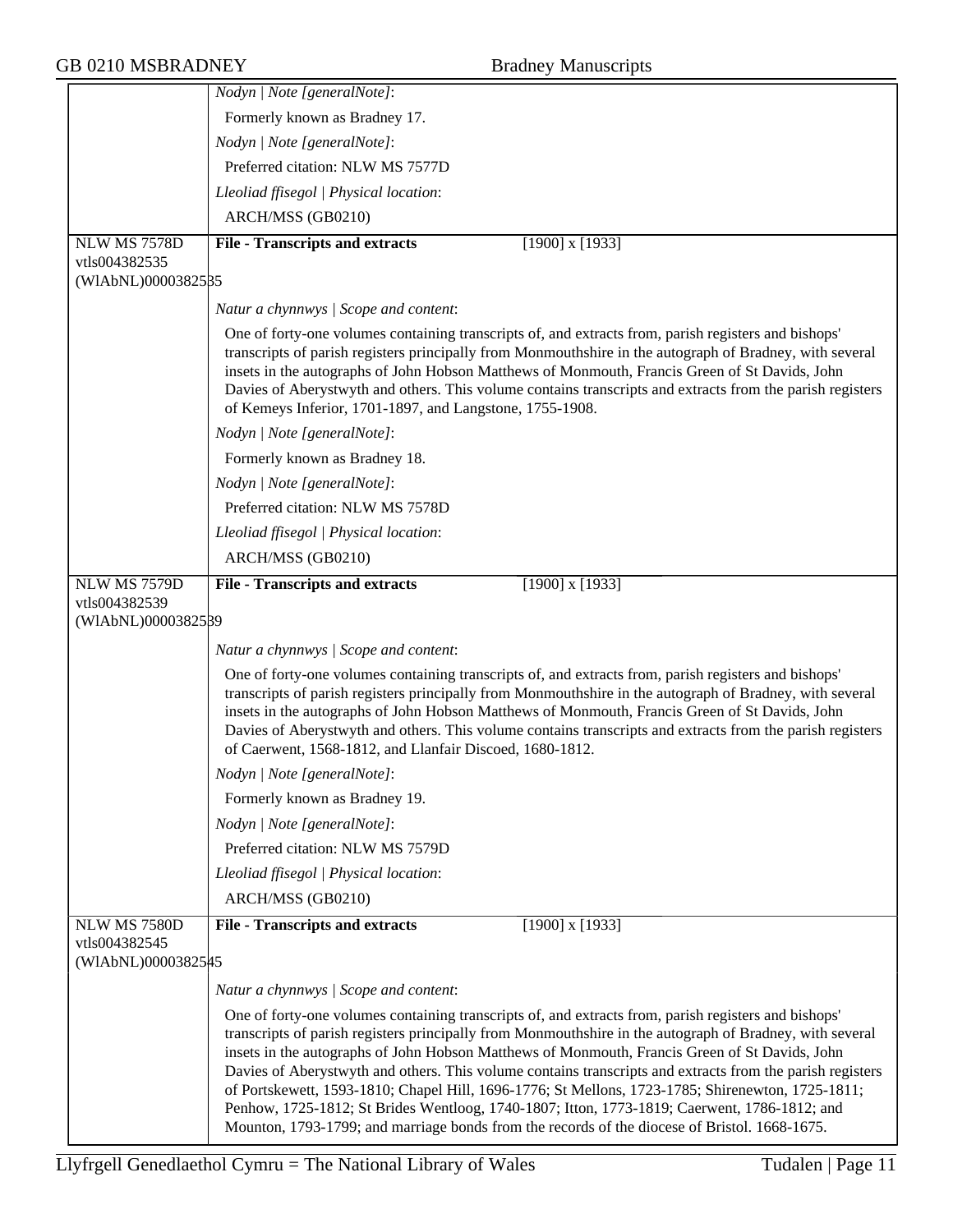|                                                            | Nodyn   Note [generalNote]:                                                                                                                                                                                                                                                                                                                                                                                                                                                                                                                                                                                                                                                                                                                                                                         |
|------------------------------------------------------------|-----------------------------------------------------------------------------------------------------------------------------------------------------------------------------------------------------------------------------------------------------------------------------------------------------------------------------------------------------------------------------------------------------------------------------------------------------------------------------------------------------------------------------------------------------------------------------------------------------------------------------------------------------------------------------------------------------------------------------------------------------------------------------------------------------|
|                                                            | Formerly known as Bradney 20.                                                                                                                                                                                                                                                                                                                                                                                                                                                                                                                                                                                                                                                                                                                                                                       |
|                                                            | Nodyn   Note [generalNote]:                                                                                                                                                                                                                                                                                                                                                                                                                                                                                                                                                                                                                                                                                                                                                                         |
|                                                            | Preferred citation: NLW MS 7580D                                                                                                                                                                                                                                                                                                                                                                                                                                                                                                                                                                                                                                                                                                                                                                    |
|                                                            | Lleoliad ffisegol   Physical location:                                                                                                                                                                                                                                                                                                                                                                                                                                                                                                                                                                                                                                                                                                                                                              |
|                                                            | ARCH/MSS (GB0210)                                                                                                                                                                                                                                                                                                                                                                                                                                                                                                                                                                                                                                                                                                                                                                                   |
| <b>NLW MS 7581D</b>                                        | $[1900]$ x $[1933]$<br><b>File - Transcripts and extracts</b>                                                                                                                                                                                                                                                                                                                                                                                                                                                                                                                                                                                                                                                                                                                                       |
| vtls004382570                                              |                                                                                                                                                                                                                                                                                                                                                                                                                                                                                                                                                                                                                                                                                                                                                                                                     |
| (WIAbNL)0000382570                                         |                                                                                                                                                                                                                                                                                                                                                                                                                                                                                                                                                                                                                                                                                                                                                                                                     |
|                                                            | Natur a chynnwys / Scope and content:                                                                                                                                                                                                                                                                                                                                                                                                                                                                                                                                                                                                                                                                                                                                                               |
|                                                            | One of forty-one volumes containing transcripts of, and extracts from, parish registers and bishops'<br>transcripts of parish registers principally from Monmouthshire in the autograph of Bradney, with several<br>insets in the autographs of John Hobson Matthews of Monmouth, Francis Green of St Davids, John<br>Davies of Aberystwyth and others. This volume contains transcripts and extracts from the parish registers<br>of Monmouth, 1598-1849; Llandogo, 1694-1728; Dixton, 1724-1753; Newland (Gloucestershire),<br>1564-1706; and St Briavels (Gloucestershire), 1683-1733; copies of monumental inscriptions from<br>Monmouth, 1738-1903, Dixton, 1772-1888, and Newland (Gloucestershire), 1721-1735; and extracts<br>from the borough and Poor Law records of Monmouth, 1585-1776. |
|                                                            | Nodyn   Note [generalNote]:                                                                                                                                                                                                                                                                                                                                                                                                                                                                                                                                                                                                                                                                                                                                                                         |
|                                                            | Formerly known as Bradney 21.                                                                                                                                                                                                                                                                                                                                                                                                                                                                                                                                                                                                                                                                                                                                                                       |
|                                                            | Nodyn   Note [generalNote]:                                                                                                                                                                                                                                                                                                                                                                                                                                                                                                                                                                                                                                                                                                                                                                         |
|                                                            | Preferred citation: NLW MS 7581D                                                                                                                                                                                                                                                                                                                                                                                                                                                                                                                                                                                                                                                                                                                                                                    |
|                                                            | Lleoliad ffisegol   Physical location:                                                                                                                                                                                                                                                                                                                                                                                                                                                                                                                                                                                                                                                                                                                                                              |
|                                                            | ARCH/MSS (GB0210)                                                                                                                                                                                                                                                                                                                                                                                                                                                                                                                                                                                                                                                                                                                                                                                   |
| <b>NLW MS 7582D</b>                                        | $[1900]$ x $[1933]$<br><b>File - Transcripts and extracts</b>                                                                                                                                                                                                                                                                                                                                                                                                                                                                                                                                                                                                                                                                                                                                       |
| vtls004382581                                              |                                                                                                                                                                                                                                                                                                                                                                                                                                                                                                                                                                                                                                                                                                                                                                                                     |
| (WIAbNL)0000382581                                         |                                                                                                                                                                                                                                                                                                                                                                                                                                                                                                                                                                                                                                                                                                                                                                                                     |
|                                                            | Natur a chynnwys   Scope and content:                                                                                                                                                                                                                                                                                                                                                                                                                                                                                                                                                                                                                                                                                                                                                               |
|                                                            | One of forty-one volumes containing transcripts of, and extracts from, parish registers and bishops'<br>transcripts of parish registers principally from Monmouthshire in the autograph of Bradney, with<br>several insets in the autographs of John Hobson Matthews of Monmouth, Francis Green of St Davids,<br>John Davies of Aberystwyth and others. This volume contains transcripts and extracts from the parish<br>registers of Chepstow, 1590; Monmouth, 1602-1739; St Weonards (Herefordshire), 1625-1672; Orcop<br>(Herefordshire), 1672-1750; and Wotton-under-Edge (Gloucestershire), 1675-1773.                                                                                                                                                                                         |
|                                                            | Nodyn   Note [generalNote]:                                                                                                                                                                                                                                                                                                                                                                                                                                                                                                                                                                                                                                                                                                                                                                         |
|                                                            | Formerly known as Bradney 22.                                                                                                                                                                                                                                                                                                                                                                                                                                                                                                                                                                                                                                                                                                                                                                       |
|                                                            | Nodyn   Note [generalNote]:                                                                                                                                                                                                                                                                                                                                                                                                                                                                                                                                                                                                                                                                                                                                                                         |
|                                                            | Preferred citation: NLW MS 7582D                                                                                                                                                                                                                                                                                                                                                                                                                                                                                                                                                                                                                                                                                                                                                                    |
|                                                            | Lleoliad ffisegol   Physical location:                                                                                                                                                                                                                                                                                                                                                                                                                                                                                                                                                                                                                                                                                                                                                              |
|                                                            | ARCH/MSS (GB0210)                                                                                                                                                                                                                                                                                                                                                                                                                                                                                                                                                                                                                                                                                                                                                                                   |
| <b>NLW MS 7583D</b><br>vtls004382587<br>(WIAbNL)0000382587 | <b>File - Transcripts and extracts</b><br>$[1900]$ x $[1933]$                                                                                                                                                                                                                                                                                                                                                                                                                                                                                                                                                                                                                                                                                                                                       |
|                                                            | Natur a chynnwys / Scope and content:                                                                                                                                                                                                                                                                                                                                                                                                                                                                                                                                                                                                                                                                                                                                                               |
|                                                            | One of forty-one volumes containing transcripts of, and extracts from, parish registers and bishops'                                                                                                                                                                                                                                                                                                                                                                                                                                                                                                                                                                                                                                                                                                |
|                                                            | transcripts of parish registers principally from Monmouthshire in the autograph of Bradney, with several<br>insets in the autographs of John Hobson Matthews of Monmouth, Francis Green of St Davids, John                                                                                                                                                                                                                                                                                                                                                                                                                                                                                                                                                                                          |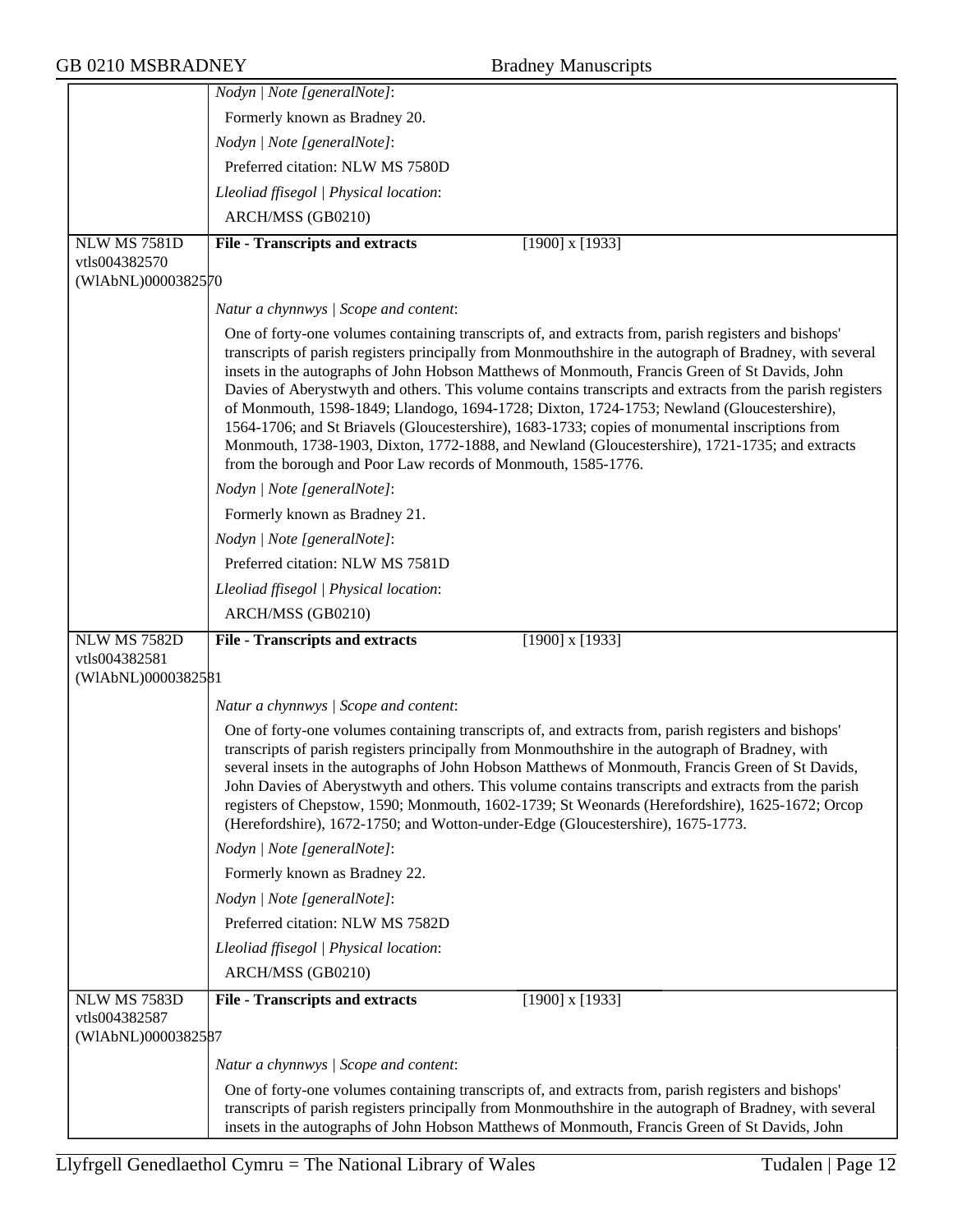|                                      | Davies of Aberystwyth and others. This volume contains transcripts and extracts from the parish registers<br>of Llanhenog, 1695-1812 and Llandenny, 1710-1812.                                                                                                                                                                                                                                                                                                                         |
|--------------------------------------|----------------------------------------------------------------------------------------------------------------------------------------------------------------------------------------------------------------------------------------------------------------------------------------------------------------------------------------------------------------------------------------------------------------------------------------------------------------------------------------|
|                                      | Nodyn   Note [generalNote]:                                                                                                                                                                                                                                                                                                                                                                                                                                                            |
|                                      | Formerly known as Bradney 23.                                                                                                                                                                                                                                                                                                                                                                                                                                                          |
|                                      | Nodyn   Note [generalNote]:                                                                                                                                                                                                                                                                                                                                                                                                                                                            |
|                                      | Preferred citation: NLW MS 7583D                                                                                                                                                                                                                                                                                                                                                                                                                                                       |
|                                      | Lleoliad ffisegol   Physical location:                                                                                                                                                                                                                                                                                                                                                                                                                                                 |
|                                      | ARCH/MSS (GB0210)                                                                                                                                                                                                                                                                                                                                                                                                                                                                      |
| <b>NLW MS 7584D</b>                  | <b>File - Transcripts and extracts</b><br>$[1900]$ x $[1933]$                                                                                                                                                                                                                                                                                                                                                                                                                          |
| vtls004382608                        |                                                                                                                                                                                                                                                                                                                                                                                                                                                                                        |
| (WIAbNL)0000382608                   |                                                                                                                                                                                                                                                                                                                                                                                                                                                                                        |
|                                      | Natur a chynnwys / Scope and content:                                                                                                                                                                                                                                                                                                                                                                                                                                                  |
|                                      | One of forty-one volumes containing transcripts of, and extracts from, parish registers and bishops'<br>transcripts of parish registers principally from Monmouthshire in the autograph of Bradney, with several<br>insets in the autographs of John Hobson Matthews of Monmouth, Francis Green of St Davids, John<br>Davies of Aberystwyth and others. This volume contains transcripts and extracts from the parish registers<br>of Llanllowell, 1664-1811 and Llanbadoc, 1710-1875. |
|                                      | Nodyn   Note [generalNote]:                                                                                                                                                                                                                                                                                                                                                                                                                                                            |
|                                      | Formerly known as Bradney 24.                                                                                                                                                                                                                                                                                                                                                                                                                                                          |
|                                      | Nodyn   Note [generalNote]:                                                                                                                                                                                                                                                                                                                                                                                                                                                            |
|                                      | Preferred citation: NLW MS 7584D                                                                                                                                                                                                                                                                                                                                                                                                                                                       |
|                                      | Lleoliad ffisegol   Physical location:                                                                                                                                                                                                                                                                                                                                                                                                                                                 |
|                                      | ARCH/MSS (GB0210)                                                                                                                                                                                                                                                                                                                                                                                                                                                                      |
| NLW MS 7585D                         |                                                                                                                                                                                                                                                                                                                                                                                                                                                                                        |
|                                      | $[1900]$ x $[1933]$<br><b>File - Transcripts and extracts</b>                                                                                                                                                                                                                                                                                                                                                                                                                          |
| vtls004382611                        |                                                                                                                                                                                                                                                                                                                                                                                                                                                                                        |
| (WIAbNL)00003826 1                   |                                                                                                                                                                                                                                                                                                                                                                                                                                                                                        |
|                                      | Natur a chynnwys / Scope and content:                                                                                                                                                                                                                                                                                                                                                                                                                                                  |
|                                      | One of forty-one volumes containing transcripts of, and extracts from, parish registers and bishops'<br>transcripts of parish registers principally from Monmouthshire in the autograph of Bradney, with several<br>insets in the autographs of John Hobson Matthews of Monmouth, Francis Green of St Davis, John Davies<br>of Aberystwyth and others. This volume contains transcripts and extracts from the parish registers of<br>Llangwm, 1663-1812.                               |
|                                      | Nodyn   Note [generalNote]:                                                                                                                                                                                                                                                                                                                                                                                                                                                            |
|                                      | Formerly known as Bradney 25.                                                                                                                                                                                                                                                                                                                                                                                                                                                          |
|                                      | Nodyn   Note [generalNote]:                                                                                                                                                                                                                                                                                                                                                                                                                                                            |
|                                      | Preferred citation: NLW MS 7585D                                                                                                                                                                                                                                                                                                                                                                                                                                                       |
|                                      | Lleoliad ffisegol   Physical location:                                                                                                                                                                                                                                                                                                                                                                                                                                                 |
|                                      | ARCH/MSS (GB0210)                                                                                                                                                                                                                                                                                                                                                                                                                                                                      |
| <b>NLW MS 7586D</b>                  | $\overline{[1900]}$ x $[1933]$<br><b>File - Transcripts and extracts</b>                                                                                                                                                                                                                                                                                                                                                                                                               |
| vtls004382619<br>(WIAbNL)00003826 19 |                                                                                                                                                                                                                                                                                                                                                                                                                                                                                        |
|                                      | Natur a chynnwys / Scope and content:                                                                                                                                                                                                                                                                                                                                                                                                                                                  |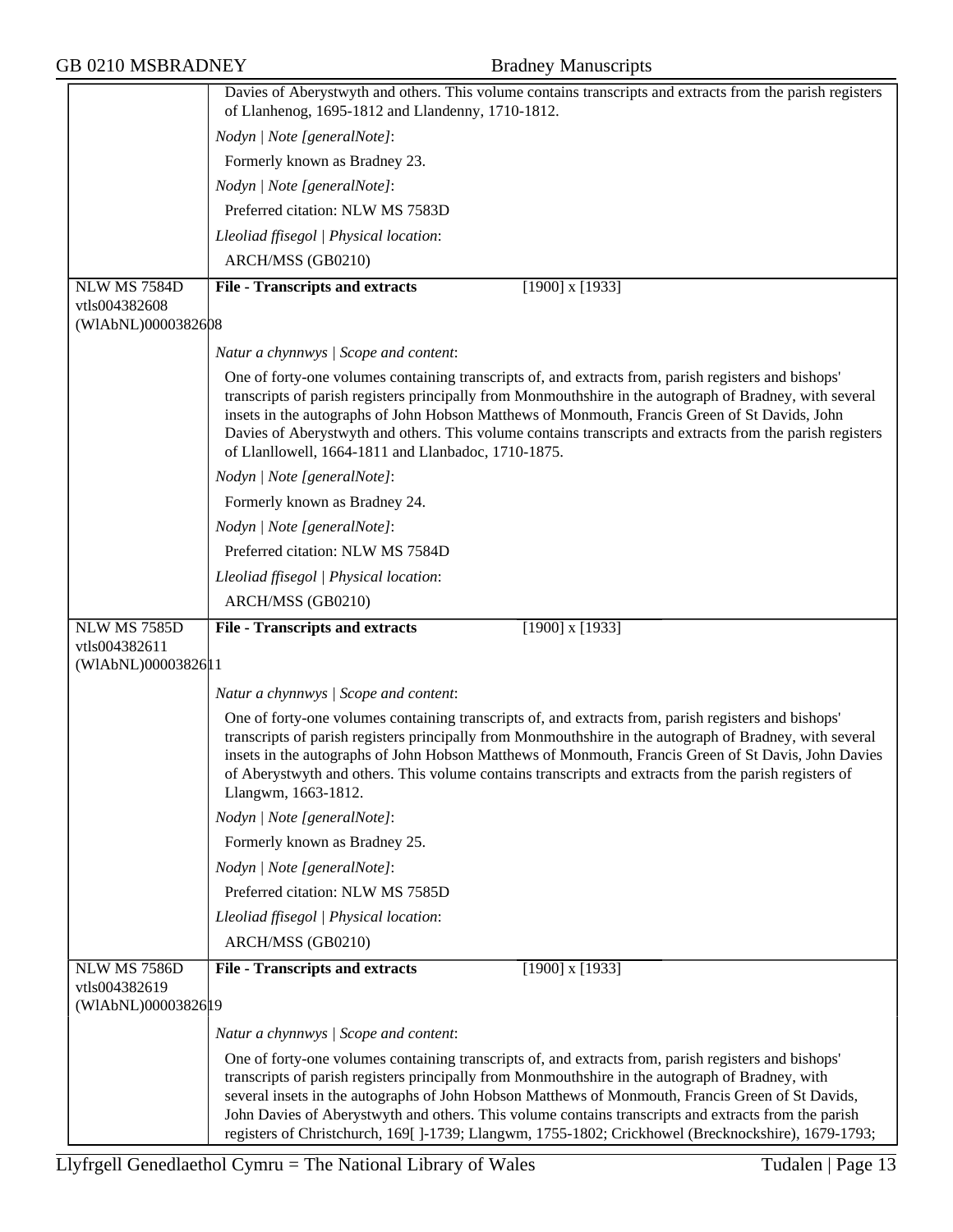|                                     | Hewelsfield (Gloucestershire), 1664-1805; and St Briavels (Gloucestershire), 1664-1899; with copies of<br>wills of members of the family of Jane of Brockweir and Chepstow, 1645-1727.                                                                                                                                                                                                                                                                                                                                                                                                    |
|-------------------------------------|-------------------------------------------------------------------------------------------------------------------------------------------------------------------------------------------------------------------------------------------------------------------------------------------------------------------------------------------------------------------------------------------------------------------------------------------------------------------------------------------------------------------------------------------------------------------------------------------|
|                                     | Nodyn   Note [generalNote]:                                                                                                                                                                                                                                                                                                                                                                                                                                                                                                                                                               |
|                                     | Formerly known as Bradney 26.                                                                                                                                                                                                                                                                                                                                                                                                                                                                                                                                                             |
|                                     | Nodyn   Note [generalNote]:                                                                                                                                                                                                                                                                                                                                                                                                                                                                                                                                                               |
|                                     | Preferred citation: NLW MS 7586D                                                                                                                                                                                                                                                                                                                                                                                                                                                                                                                                                          |
|                                     | Lleoliad ffisegol   Physical location:                                                                                                                                                                                                                                                                                                                                                                                                                                                                                                                                                    |
|                                     | ARCH/MSS (GB0210)                                                                                                                                                                                                                                                                                                                                                                                                                                                                                                                                                                         |
| NLW MS 7587D                        |                                                                                                                                                                                                                                                                                                                                                                                                                                                                                                                                                                                           |
| vtls004382620                       | <b>File - Transcripts and extracts</b><br>$[1900]$ x $[1933]$                                                                                                                                                                                                                                                                                                                                                                                                                                                                                                                             |
| (WIAbNL)0000382620                  |                                                                                                                                                                                                                                                                                                                                                                                                                                                                                                                                                                                           |
|                                     | Natur a chynnwys / Scope and content:                                                                                                                                                                                                                                                                                                                                                                                                                                                                                                                                                     |
|                                     | One of forty-one volumes containing transcripts of, and extracts from, parish registers and bishops'<br>transcripts of parish registers principally from Monmouthshire in the autograph of Bradney, with several<br>insets in the autographs of John Hobson Matthews of Monmouth, Francis Green of St Davids, John<br>Davies of Aberystwyth and others. This volume contains transcripts and extracts from the parish registers<br>of Llangibby, 1678-1812.                                                                                                                               |
|                                     | Nodyn   Note [generalNote]:                                                                                                                                                                                                                                                                                                                                                                                                                                                                                                                                                               |
|                                     | Formerly known as Bradney 27.                                                                                                                                                                                                                                                                                                                                                                                                                                                                                                                                                             |
|                                     | Nodyn   Note [generalNote]:                                                                                                                                                                                                                                                                                                                                                                                                                                                                                                                                                               |
|                                     | Preferred citation: NLW MS 7587D                                                                                                                                                                                                                                                                                                                                                                                                                                                                                                                                                          |
|                                     | Lleoliad ffisegol   Physical location:                                                                                                                                                                                                                                                                                                                                                                                                                                                                                                                                                    |
|                                     | ARCH/MSS (GB0210)                                                                                                                                                                                                                                                                                                                                                                                                                                                                                                                                                                         |
| NLW MS 7588D                        | $[1900]$ x $[1933]$<br><b>File - Transcripts and extracts</b>                                                                                                                                                                                                                                                                                                                                                                                                                                                                                                                             |
| vtls004382627<br>(WIAbNL)0000382627 |                                                                                                                                                                                                                                                                                                                                                                                                                                                                                                                                                                                           |
|                                     |                                                                                                                                                                                                                                                                                                                                                                                                                                                                                                                                                                                           |
|                                     | Natur a chynnwys / Scope and content:                                                                                                                                                                                                                                                                                                                                                                                                                                                                                                                                                     |
|                                     | One of forty-one volumes containing transcripts of, and extracts from, parish registers and bishops'<br>transcripts of parish registers principally from Monmouthshire in the autograph of Bradney, with several<br>insets in the autographs of John Hobson Matthews of Monmouth, Francis Green of St Davids, John<br>Davies of Aberystwyth and others. This volume contains transcripts and extracts from the parish registers<br>of Llangibby, 1651-1812; Marshfield, 1681-1743; Peterstone, 1715; and Christchurch, 1743-1781; with a<br>list of 'Camps where I commanded', 1910-1921. |
|                                     | Nodyn   Note [generalNote]:                                                                                                                                                                                                                                                                                                                                                                                                                                                                                                                                                               |
|                                     | Formerly known as Bradney 28.                                                                                                                                                                                                                                                                                                                                                                                                                                                                                                                                                             |
|                                     | Nodyn   Note [generalNote]:                                                                                                                                                                                                                                                                                                                                                                                                                                                                                                                                                               |
|                                     | Preferred citation: NLW MS 7588D                                                                                                                                                                                                                                                                                                                                                                                                                                                                                                                                                          |
|                                     | Lleoliad ffisegol   Physical location:                                                                                                                                                                                                                                                                                                                                                                                                                                                                                                                                                    |
|                                     | ARCH/MSS (GB0210)                                                                                                                                                                                                                                                                                                                                                                                                                                                                                                                                                                         |
| <b>NLW MS 7589D</b>                 | <b>File - Transcripts and extracts</b><br>$[1900]$ x $[1933]$                                                                                                                                                                                                                                                                                                                                                                                                                                                                                                                             |
| vtls004382628                       |                                                                                                                                                                                                                                                                                                                                                                                                                                                                                                                                                                                           |
| (WIAbNL)0000382628                  |                                                                                                                                                                                                                                                                                                                                                                                                                                                                                                                                                                                           |
|                                     |                                                                                                                                                                                                                                                                                                                                                                                                                                                                                                                                                                                           |
|                                     | Natur a chynnwys / Scope and content:<br>One of forty-one volumes containing transcripts of, and extracts from, parish registers and bishops'                                                                                                                                                                                                                                                                                                                                                                                                                                             |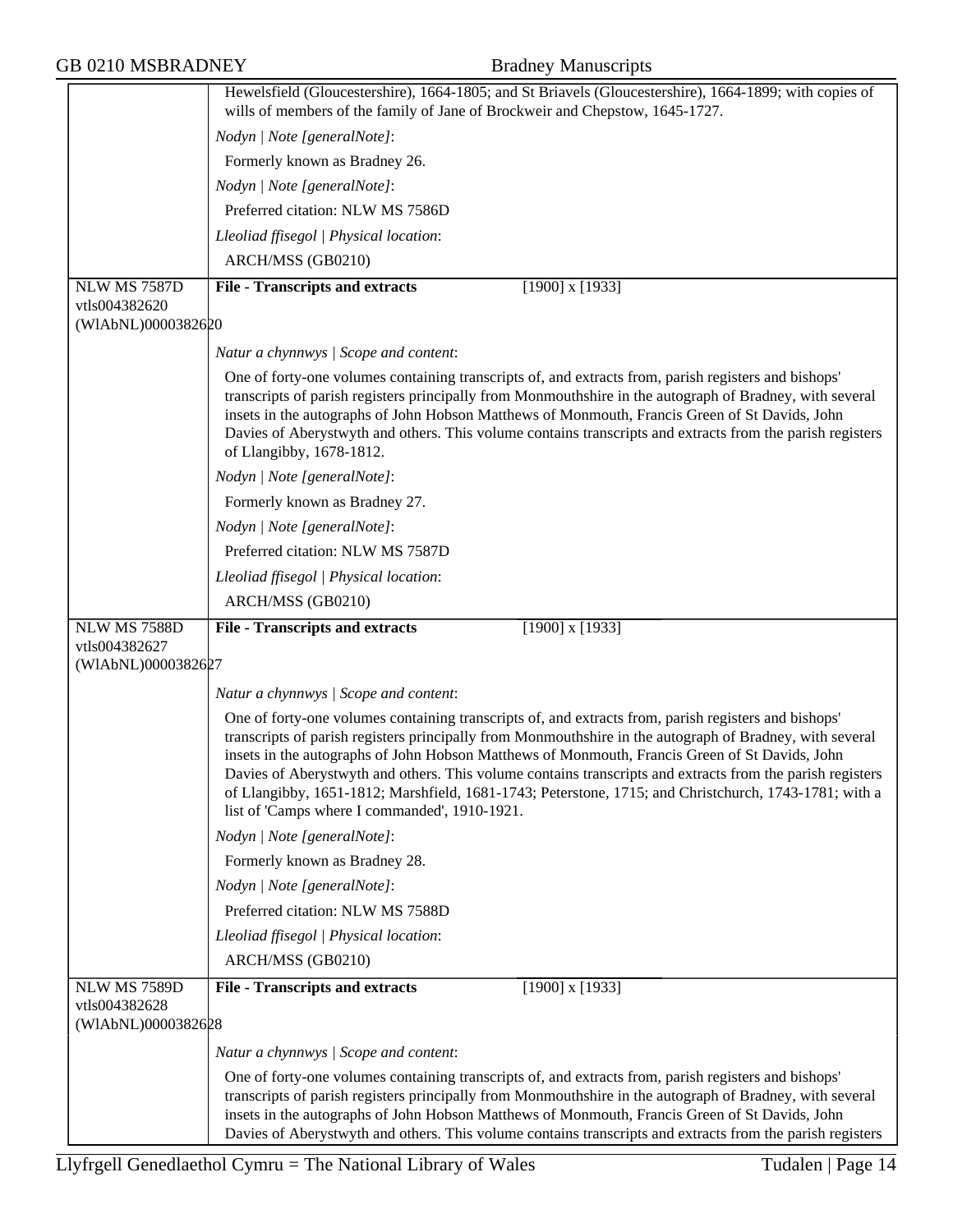|                                                            | of Nash, 1696-1697; Goldcliff, 1696-1812; Llanmartin, 1725-812; Llantarnam, 1725-1812; Whitson,<br>1725-1812; Christchurch, 1743-1789; and Llansantffraed, 1772-1810.                                                                                                                                                                                                                                                                                                                                                                                                                                                                                                                                                        |
|------------------------------------------------------------|------------------------------------------------------------------------------------------------------------------------------------------------------------------------------------------------------------------------------------------------------------------------------------------------------------------------------------------------------------------------------------------------------------------------------------------------------------------------------------------------------------------------------------------------------------------------------------------------------------------------------------------------------------------------------------------------------------------------------|
|                                                            |                                                                                                                                                                                                                                                                                                                                                                                                                                                                                                                                                                                                                                                                                                                              |
|                                                            | Nodyn   Note [generalNote]:                                                                                                                                                                                                                                                                                                                                                                                                                                                                                                                                                                                                                                                                                                  |
|                                                            | Formerly known as Bradney 29.                                                                                                                                                                                                                                                                                                                                                                                                                                                                                                                                                                                                                                                                                                |
|                                                            | Nodyn   Note [generalNote]:                                                                                                                                                                                                                                                                                                                                                                                                                                                                                                                                                                                                                                                                                                  |
|                                                            | Preferred citation: NLW MS 7589D                                                                                                                                                                                                                                                                                                                                                                                                                                                                                                                                                                                                                                                                                             |
|                                                            | Lleoliad ffisegol   Physical location:                                                                                                                                                                                                                                                                                                                                                                                                                                                                                                                                                                                                                                                                                       |
|                                                            | ARCH/MSS (GB0210)                                                                                                                                                                                                                                                                                                                                                                                                                                                                                                                                                                                                                                                                                                            |
| <b>NLW MS 7590D</b>                                        | $[1900]$ x $[1933]$<br><b>File - Transcripts and extracts</b>                                                                                                                                                                                                                                                                                                                                                                                                                                                                                                                                                                                                                                                                |
| vtls004382642<br>(WIAbNL)0000382642                        |                                                                                                                                                                                                                                                                                                                                                                                                                                                                                                                                                                                                                                                                                                                              |
|                                                            | Natur a chynnwys / Scope and content:                                                                                                                                                                                                                                                                                                                                                                                                                                                                                                                                                                                                                                                                                        |
|                                                            | One of forty-one volumes containing transcripts of, and extracts from, parish registers and bishops'<br>transcripts of parish registers principally from Monmouthshire in the autograph of Bradney, with several<br>insets in the autographs of John Hobson Matthews of Monmouth, Francis Green of St Davids, John<br>Davies of Aberystwyth and others. This volume contains transcripts and extracts from the parish registers<br>of Tredunnock, 1691-1812 and Llanfrechfa, 1727-1812.                                                                                                                                                                                                                                      |
|                                                            | Nodyn   Note [generalNote]:                                                                                                                                                                                                                                                                                                                                                                                                                                                                                                                                                                                                                                                                                                  |
|                                                            | Formerly known as Bradney 30.                                                                                                                                                                                                                                                                                                                                                                                                                                                                                                                                                                                                                                                                                                |
|                                                            | Nodyn   Note [generalNote]:                                                                                                                                                                                                                                                                                                                                                                                                                                                                                                                                                                                                                                                                                                  |
|                                                            | Preferred citation: NLW MS 7590D                                                                                                                                                                                                                                                                                                                                                                                                                                                                                                                                                                                                                                                                                             |
|                                                            | Lleoliad ffisegol   Physical location:                                                                                                                                                                                                                                                                                                                                                                                                                                                                                                                                                                                                                                                                                       |
|                                                            | ARCH/MSS (GB0210)                                                                                                                                                                                                                                                                                                                                                                                                                                                                                                                                                                                                                                                                                                            |
| NLW MS 7591D                                               | <b>File - Transcripts and extracts</b><br>$[1900]$ x $[1933]$                                                                                                                                                                                                                                                                                                                                                                                                                                                                                                                                                                                                                                                                |
| vtls004382651                                              |                                                                                                                                                                                                                                                                                                                                                                                                                                                                                                                                                                                                                                                                                                                              |
| (WIAbNL)0000382651                                         |                                                                                                                                                                                                                                                                                                                                                                                                                                                                                                                                                                                                                                                                                                                              |
|                                                            | Natur a chynnwys / Scope and content:                                                                                                                                                                                                                                                                                                                                                                                                                                                                                                                                                                                                                                                                                        |
|                                                            | One of forty-one volumes containing transcripts of, and extracts from, parish registers and bishops'<br>transcripts of parish registers principally from Monmouthshire in the autograph of Bradney, with several<br>insets in the autographs of John Hobson Matthews of Monmouth, Francis Green of St Davids, John<br>Davies of Aberystwyth and others. This volume contains transcripts and extracts from the parish registers<br>of Dingestow, 1696-1812; Llanwern, 1725-1811; St Brides Netherwent, 1725-1812; Llanfrechfa,<br>1725-1830; Bassaleg, 1728-1733; Llantarnam, 1729-1803; and Michaelchurch Escley (Herefordshire),<br>1719-1801; and copies of monumental inscriptions from Blaenau Gwent Chapel, 1743-1854. |
|                                                            | Nodyn   Note [generalNote]:                                                                                                                                                                                                                                                                                                                                                                                                                                                                                                                                                                                                                                                                                                  |
|                                                            | Preferred citation: NLW MS 7591D                                                                                                                                                                                                                                                                                                                                                                                                                                                                                                                                                                                                                                                                                             |
|                                                            | Lleoliad ffisegol   Physical location:                                                                                                                                                                                                                                                                                                                                                                                                                                                                                                                                                                                                                                                                                       |
|                                                            | ARCH/MSS (GB0210)                                                                                                                                                                                                                                                                                                                                                                                                                                                                                                                                                                                                                                                                                                            |
| <b>NLW MS 7592D</b><br>vtls004382658<br>(WIAbNL)0000382658 | <b>File - Transcripts and extracts</b><br>$[1900]$ x $[1933]$                                                                                                                                                                                                                                                                                                                                                                                                                                                                                                                                                                                                                                                                |
|                                                            | Natur a chynnwys / Scope and content:                                                                                                                                                                                                                                                                                                                                                                                                                                                                                                                                                                                                                                                                                        |
|                                                            | One of forty-one volumes containing transcripts of, and extracts from, parish registers and bishops'<br>transcripts of parish registers principally from Monmouthshire in the autograph of Bradney, with several<br>insets in the autographs of John Hobson Matthews of Monmouth, Francis Green of St Davids, John<br>Davies of Aberystwyth and others. This volume contains transcripts and extracts from the parish registers                                                                                                                                                                                                                                                                                              |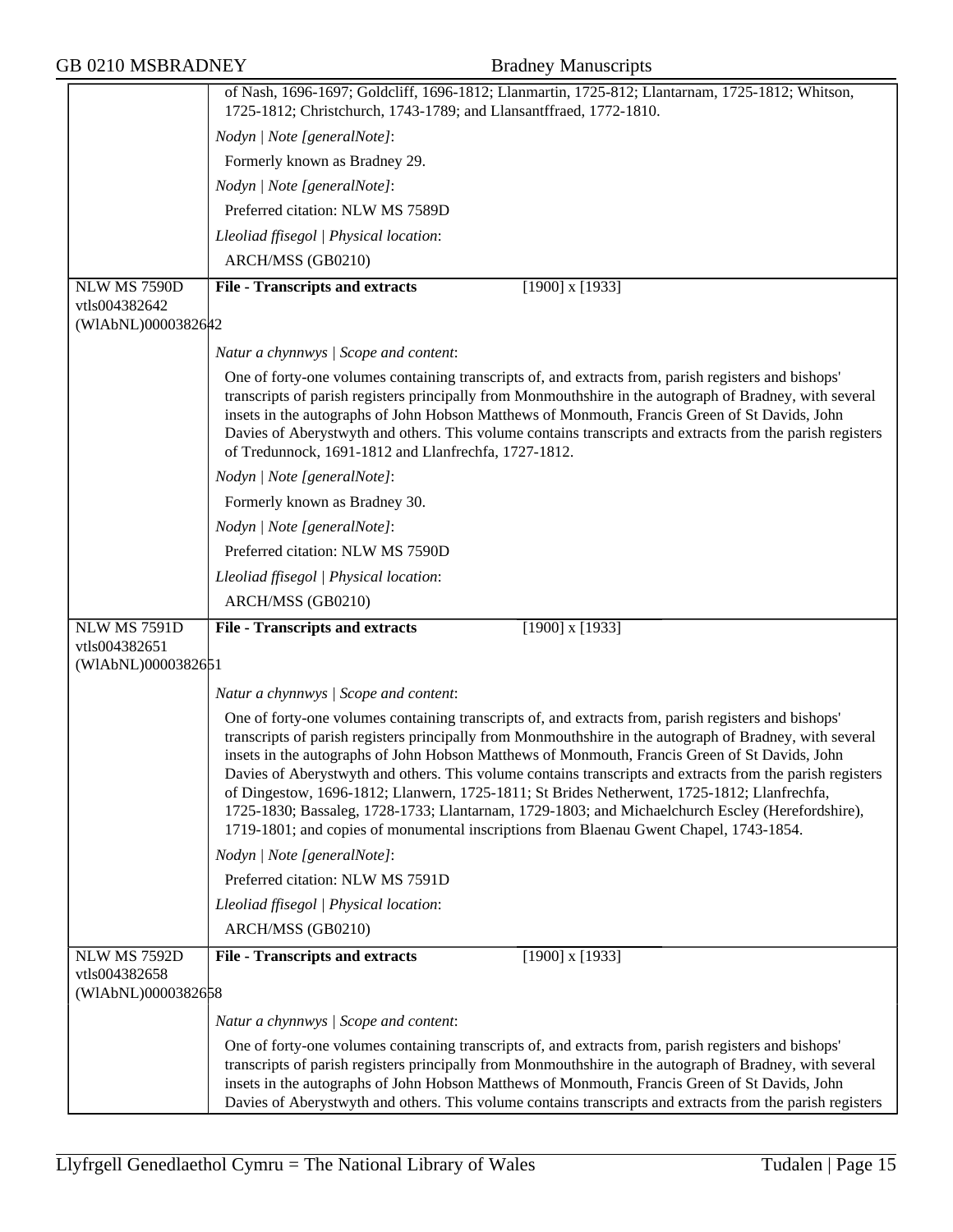|                                                             | of Trelech, 1696-1812; Undy, 1697-1787; Newchurch, 1710/11-1812; and Llandegveth, Nash, Redwick,                                                                                                                                                                                                                                                                                                                                                                                                                                                                                                                                                              |
|-------------------------------------------------------------|---------------------------------------------------------------------------------------------------------------------------------------------------------------------------------------------------------------------------------------------------------------------------------------------------------------------------------------------------------------------------------------------------------------------------------------------------------------------------------------------------------------------------------------------------------------------------------------------------------------------------------------------------------------|
|                                                             | St Arvans and Wilcrick, 1725-1812.                                                                                                                                                                                                                                                                                                                                                                                                                                                                                                                                                                                                                            |
|                                                             | Nodyn   Note [generalNote]:                                                                                                                                                                                                                                                                                                                                                                                                                                                                                                                                                                                                                                   |
|                                                             | Formerly known as Bradney 32.                                                                                                                                                                                                                                                                                                                                                                                                                                                                                                                                                                                                                                 |
|                                                             | Nodyn   Note [generalNote]:                                                                                                                                                                                                                                                                                                                                                                                                                                                                                                                                                                                                                                   |
|                                                             | Preferred citation: NLW MS 7592D                                                                                                                                                                                                                                                                                                                                                                                                                                                                                                                                                                                                                              |
|                                                             | Lleoliad ffisegol   Physical location:                                                                                                                                                                                                                                                                                                                                                                                                                                                                                                                                                                                                                        |
|                                                             | ARCH/MSS (GB0210)                                                                                                                                                                                                                                                                                                                                                                                                                                                                                                                                                                                                                                             |
| <b>NLW MS 7593D</b>                                         | <b>File - Transcripts and extracts</b><br>$[1900]$ x $[1933]$                                                                                                                                                                                                                                                                                                                                                                                                                                                                                                                                                                                                 |
| vtls004382682<br>(WIAbNL)0000382682                         |                                                                                                                                                                                                                                                                                                                                                                                                                                                                                                                                                                                                                                                               |
|                                                             | Natur a chynnwys / Scope and content:                                                                                                                                                                                                                                                                                                                                                                                                                                                                                                                                                                                                                         |
|                                                             | One of forty-one volumes containing transcripts of, and extracts from, parish registers and bishops'<br>transcripts of parish registers principally from Monmouthshire in the autograph of Bradney, with<br>several insets in the autographs of John Hobson Matthews of Monmouth, Francis Green of St Davids,<br>John Davies of Aberystwyth and others. This volume contains transcripts and extracts from the parish<br>registers of Pen-y-clawdd, 1696-1812; Llangattock Vibon Avel, 1696-1813; Wolvesnewton, 1725-1786;<br>Llanfihangel Ystern Llewern, Malpas, Peterstone, Raglan and St Mellons, 1725-1812; Wonastow,<br>1825-1813; and Undy, 1788-1812. |
|                                                             | Nodyn   Note [generalNote]:                                                                                                                                                                                                                                                                                                                                                                                                                                                                                                                                                                                                                                   |
|                                                             | Formerly known as Bradney 33.                                                                                                                                                                                                                                                                                                                                                                                                                                                                                                                                                                                                                                 |
|                                                             | Nodyn   Note [generalNote]:                                                                                                                                                                                                                                                                                                                                                                                                                                                                                                                                                                                                                                   |
|                                                             | Preferred citation: NLW MS 7593D                                                                                                                                                                                                                                                                                                                                                                                                                                                                                                                                                                                                                              |
|                                                             | Lleoliad ffisegol   Physical location:                                                                                                                                                                                                                                                                                                                                                                                                                                                                                                                                                                                                                        |
|                                                             | ARCH/MSS (GB0210)                                                                                                                                                                                                                                                                                                                                                                                                                                                                                                                                                                                                                                             |
| NLW MS 7594D                                                | $[1900]$ x $[1933]$<br><b>File - Transcripts and extracts</b>                                                                                                                                                                                                                                                                                                                                                                                                                                                                                                                                                                                                 |
| vtls004382694<br>(WIAbNL)0000382694                         |                                                                                                                                                                                                                                                                                                                                                                                                                                                                                                                                                                                                                                                               |
|                                                             |                                                                                                                                                                                                                                                                                                                                                                                                                                                                                                                                                                                                                                                               |
|                                                             | Natur a chynnwys / Scope and content:                                                                                                                                                                                                                                                                                                                                                                                                                                                                                                                                                                                                                         |
|                                                             | One of forty-one volumes containing transcripts of, and extracts from, parish registers and bishops'<br>transcripts of parish registers principally from Monmouthshire in the autograph of Bradney, with several<br>insets in the autographs of John Hobson Matthews of Monmouth, Francis Green of St Davids, John<br>Davies of Aberystwyth and others. This volume contains transcripts and extracts from the parish registers<br>of Bryngwyn, 1696-1813; St Maughans, 1696-1813; Trostrey, 1725-1802; Skenfrith, 1726-1812;<br>Llanddewi Rhydderch, 1735-1782; and Wolvesnewton, 1790-1813.                                                                 |
|                                                             | Nodyn   Note [generalNote]:                                                                                                                                                                                                                                                                                                                                                                                                                                                                                                                                                                                                                                   |
|                                                             | Formerly known as Bradney 34.                                                                                                                                                                                                                                                                                                                                                                                                                                                                                                                                                                                                                                 |
|                                                             | Nodyn   Note [generalNote]:                                                                                                                                                                                                                                                                                                                                                                                                                                                                                                                                                                                                                                   |
|                                                             | Preferred citation: NLW MS 7594D                                                                                                                                                                                                                                                                                                                                                                                                                                                                                                                                                                                                                              |
|                                                             | Lleoliad ffisegol   Physical location:                                                                                                                                                                                                                                                                                                                                                                                                                                                                                                                                                                                                                        |
|                                                             | ARCH/MSS (GB0210)                                                                                                                                                                                                                                                                                                                                                                                                                                                                                                                                                                                                                                             |
| <b>NLW MS 7595D</b><br>vtls004382715<br>(WIAbNL)00003827 15 | <b>File - Transcripts and extracts</b><br>$[1900]$ x $[1933]$<br>Natur a chynnwys / Scope and content:                                                                                                                                                                                                                                                                                                                                                                                                                                                                                                                                                        |
|                                                             | One of forty-one volumes containing transcripts of, and extracts from, parish registers and bishops'                                                                                                                                                                                                                                                                                                                                                                                                                                                                                                                                                          |
|                                                             | transcripts of parish registers principally from Monmouthshire in the autograph of Bradney, with                                                                                                                                                                                                                                                                                                                                                                                                                                                                                                                                                              |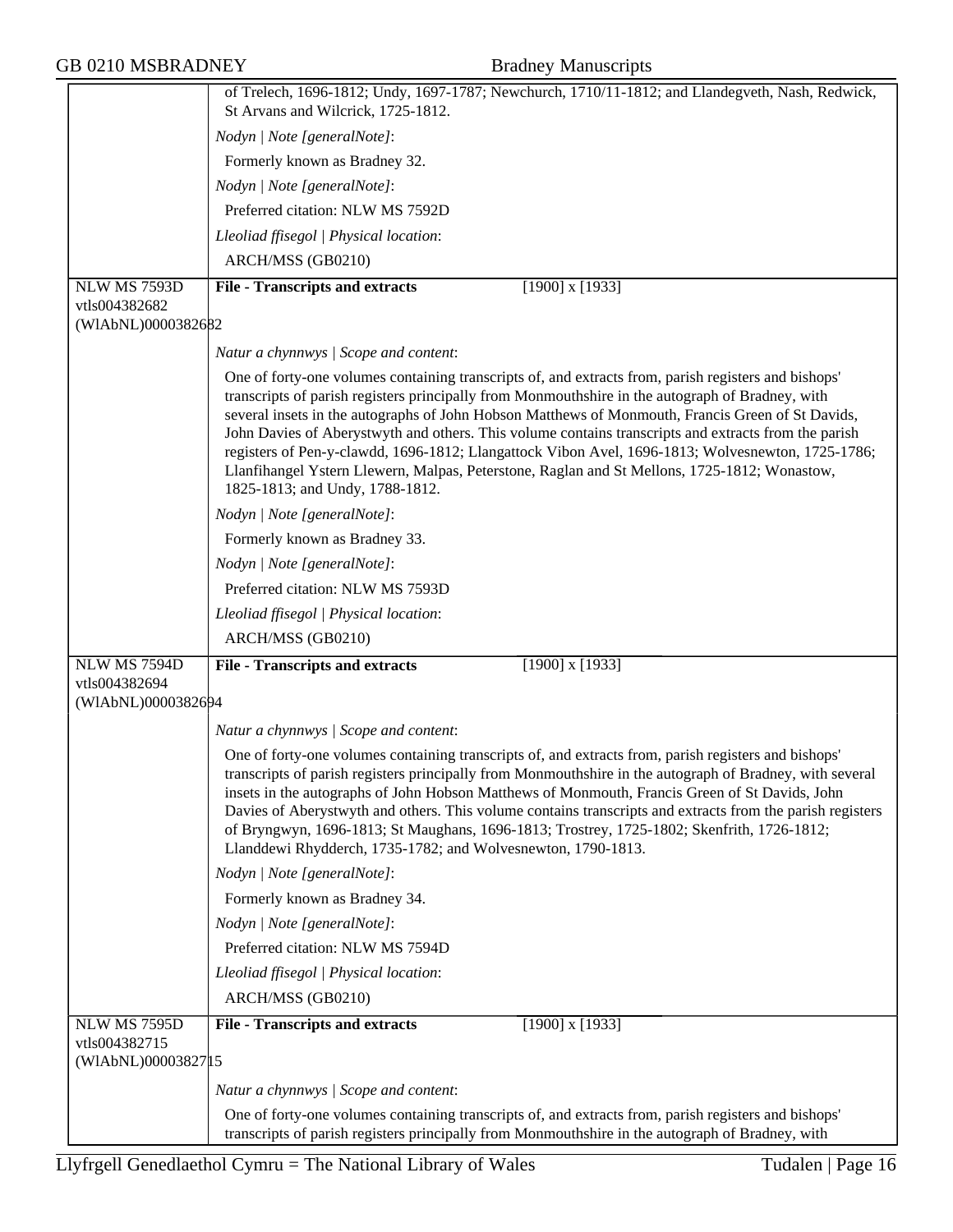|                                                     | several insets in the autographs of John Hobson Matthews of Monmouth, Francis Green of St Davids,<br>John Davies of Aberystwyth and others. This volume contains transcripts and extracts from the parish<br>registers of Bedwas, 1660-1739; Llanover, 1696-1812; Rockfield, 1696-1812; Llanwern, 1700-1833;<br>Llanfoist, 1725-1810; and Dewsall (Herefordshire), 1708-1737; and extracts, 1730-1799, from 'Marriage<br>Bonds and Fiats of West Wales and Gower' by Francis Green, from Historical Society of West Wales<br>Transactions, Vols III et seq.                                                                                                              |
|-----------------------------------------------------|--------------------------------------------------------------------------------------------------------------------------------------------------------------------------------------------------------------------------------------------------------------------------------------------------------------------------------------------------------------------------------------------------------------------------------------------------------------------------------------------------------------------------------------------------------------------------------------------------------------------------------------------------------------------------|
|                                                     | Nodyn   Note [generalNote]:                                                                                                                                                                                                                                                                                                                                                                                                                                                                                                                                                                                                                                              |
|                                                     | Formerly known as Bradney 35.                                                                                                                                                                                                                                                                                                                                                                                                                                                                                                                                                                                                                                            |
|                                                     | Nodyn   Note [generalNote]:                                                                                                                                                                                                                                                                                                                                                                                                                                                                                                                                                                                                                                              |
|                                                     | Preferred citation: NLW MS 7595D                                                                                                                                                                                                                                                                                                                                                                                                                                                                                                                                                                                                                                         |
|                                                     | Lleoliad ffisegol   Physical location:                                                                                                                                                                                                                                                                                                                                                                                                                                                                                                                                                                                                                                   |
|                                                     | ARCH/MSS (GB0210)                                                                                                                                                                                                                                                                                                                                                                                                                                                                                                                                                                                                                                                        |
| NLW MS 7596D                                        | $[1900]$ x $[1933]$<br><b>File - Transcripts and extracts</b>                                                                                                                                                                                                                                                                                                                                                                                                                                                                                                                                                                                                            |
| vtls004382729<br>(WIAbNL)0000382729                 |                                                                                                                                                                                                                                                                                                                                                                                                                                                                                                                                                                                                                                                                          |
|                                                     | Natur a chynnwys / Scope and content:                                                                                                                                                                                                                                                                                                                                                                                                                                                                                                                                                                                                                                    |
|                                                     | One of forty-one volumes containing transcripts of, and extracts from, parish registers and bishops'<br>transcripts of parish registers principally from Monmouthshire in the autograph of Bradney, with several<br>insets in the autographs of John Hobson Matthews of Monmouth, Francis Green of St Davids, John<br>Davies of Aberystwyth and others. This volume contains transcripts and extracts from the parish registers<br>of Llanfihangel Crucorney, 1696-1812; Bettws Newydd, 1696-1813; Bettws, 1725-1810; Llantilio<br>Pertholey, 1725-1811; Llanwenarth, 1725-1812; Trostrey, 1802-1812; and Llanwrda (Camarthenshire),<br>1673-1763; with draft pedigrees. |
|                                                     | Nodyn   Note [generalNote]:                                                                                                                                                                                                                                                                                                                                                                                                                                                                                                                                                                                                                                              |
|                                                     | Formerly known as Bradney 36.                                                                                                                                                                                                                                                                                                                                                                                                                                                                                                                                                                                                                                            |
|                                                     | Nodyn   Note [generalNote]:                                                                                                                                                                                                                                                                                                                                                                                                                                                                                                                                                                                                                                              |
|                                                     | Preferred citation: NLW MS 7596D                                                                                                                                                                                                                                                                                                                                                                                                                                                                                                                                                                                                                                         |
|                                                     | Lleoliad ffisegol   Physical location:                                                                                                                                                                                                                                                                                                                                                                                                                                                                                                                                                                                                                                   |
|                                                     | ARCH/MSS (GB0210)                                                                                                                                                                                                                                                                                                                                                                                                                                                                                                                                                                                                                                                        |
| <b>NLW MS 7597D</b>                                 | <b>File - Transcripts and extracts</b><br>$[1900]$ x $[1933]$                                                                                                                                                                                                                                                                                                                                                                                                                                                                                                                                                                                                            |
| vtls004382735<br>(WIAbNL)0000382785                 |                                                                                                                                                                                                                                                                                                                                                                                                                                                                                                                                                                                                                                                                          |
|                                                     | Natur a chynnwys / Scope and content:                                                                                                                                                                                                                                                                                                                                                                                                                                                                                                                                                                                                                                    |
|                                                     | One of forty-one volumes containing transcripts of, and extracts from, parish registers and bishops'<br>transcripts of parish registers principally from Monmouthshire in the autograph of Bradney, with several<br>insets in the autographs of John Hobson Matthews of Monmouth, Francis Green of St Davids, John<br>Davies of Aberystwyth and others. This volume contains transcripts and extracts from the parish registers<br>of Aberystruth, 1696-1771; Llanellen, 1696-1812; Llanvetherine, 1696-1812; Llanarth, 1696-1813;<br>Magor, 1725-1779; Lampeter (Cardiganshire), 1709/10; and St Peter, Bristol, 1655-1658.                                             |
|                                                     | Nodyn   Note [generalNote]:                                                                                                                                                                                                                                                                                                                                                                                                                                                                                                                                                                                                                                              |
|                                                     | Formerly known as Bradney 37.                                                                                                                                                                                                                                                                                                                                                                                                                                                                                                                                                                                                                                            |
|                                                     | Nodyn   Note [generalNote]:                                                                                                                                                                                                                                                                                                                                                                                                                                                                                                                                                                                                                                              |
|                                                     | Preferred citation: NLW MS 7597D                                                                                                                                                                                                                                                                                                                                                                                                                                                                                                                                                                                                                                         |
|                                                     | Lleoliad ffisegol   Physical location:                                                                                                                                                                                                                                                                                                                                                                                                                                                                                                                                                                                                                                   |
|                                                     | ARCH/MSS (GB0210)                                                                                                                                                                                                                                                                                                                                                                                                                                                                                                                                                                                                                                                        |
| NLW MS 7598D<br>vtls004382737<br>(WIAbNL)0000382787 | $[1900]$ x $[1933]$<br><b>File - Transcripts and extracts</b>                                                                                                                                                                                                                                                                                                                                                                                                                                                                                                                                                                                                            |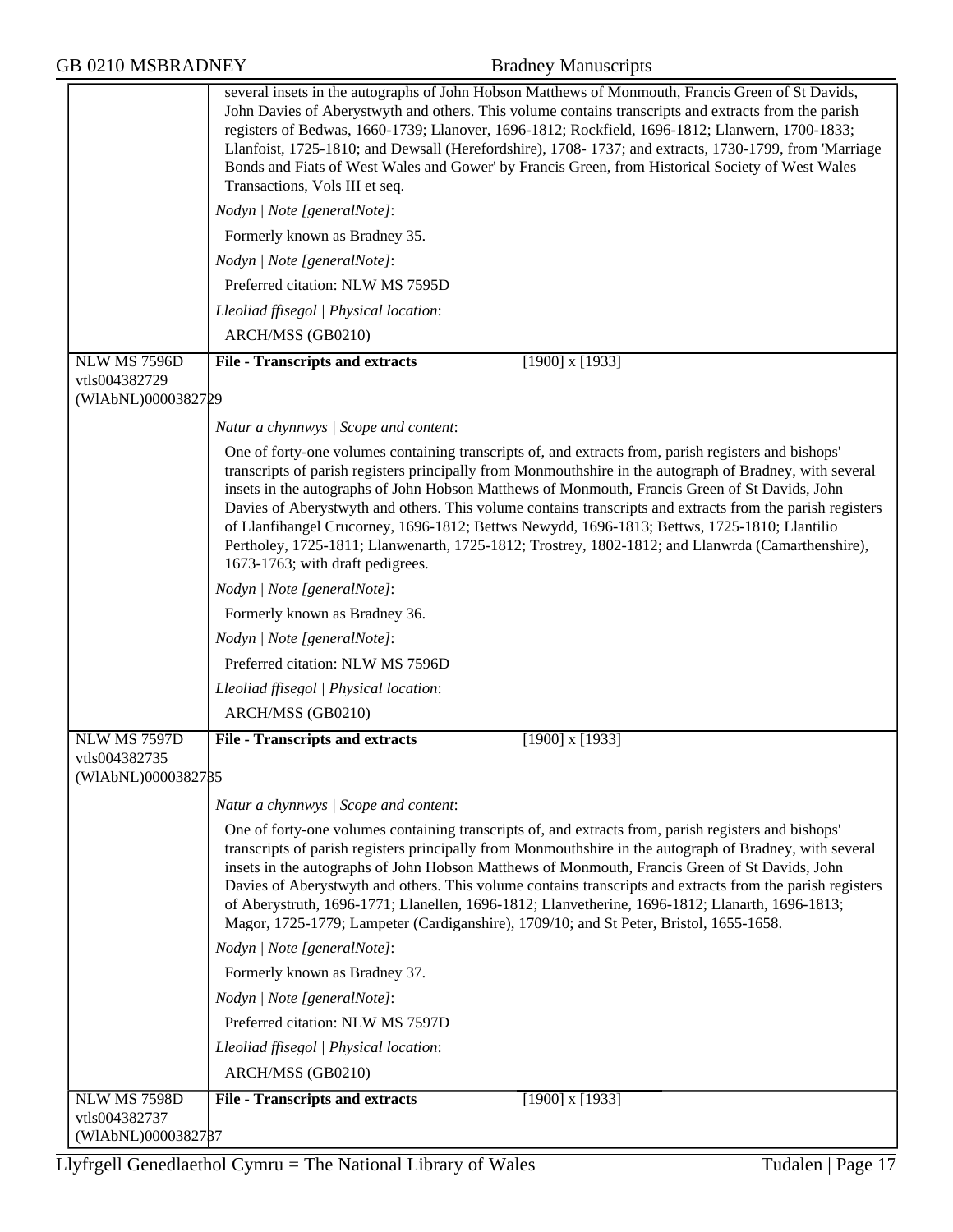|                                     | Natur a chynnwys / Scope and content:                                                                                                                                                                                                                                                                                                                                                                                                                                                                                                                                                                                                                                                |
|-------------------------------------|--------------------------------------------------------------------------------------------------------------------------------------------------------------------------------------------------------------------------------------------------------------------------------------------------------------------------------------------------------------------------------------------------------------------------------------------------------------------------------------------------------------------------------------------------------------------------------------------------------------------------------------------------------------------------------------|
|                                     | One of forty-one volumes containing transcripts of, and extracts from, parish registers and bishops'<br>transcripts of parish registers principally from Monmouthshire in the autograph of Bradney, with several<br>insets in the autographs of John Hobson Matthews of Monmouth, Francis Green of St Davids, John<br>Davies of Aberystwyth and others. This volume contains transcripts and extracts from the parish registers<br>of Mathern, 1565-1739.                                                                                                                                                                                                                            |
|                                     | Nodyn   Note [generalNote]:                                                                                                                                                                                                                                                                                                                                                                                                                                                                                                                                                                                                                                                          |
|                                     | Formerly known as Bradney 38.                                                                                                                                                                                                                                                                                                                                                                                                                                                                                                                                                                                                                                                        |
|                                     | Nodyn   Note [generalNote]:                                                                                                                                                                                                                                                                                                                                                                                                                                                                                                                                                                                                                                                          |
|                                     | Preferred citation: NLW MS 7598D                                                                                                                                                                                                                                                                                                                                                                                                                                                                                                                                                                                                                                                     |
|                                     | Lleoliad ffisegol   Physical location:                                                                                                                                                                                                                                                                                                                                                                                                                                                                                                                                                                                                                                               |
|                                     | ARCH/MSS (GB0210)                                                                                                                                                                                                                                                                                                                                                                                                                                                                                                                                                                                                                                                                    |
| <b>NLW MS 7599D</b>                 | <b>File - Transcripts and extracts</b><br>$[1900]$ x $[1933]$                                                                                                                                                                                                                                                                                                                                                                                                                                                                                                                                                                                                                        |
| vtls004382738<br>(WIAbNL)0000382788 |                                                                                                                                                                                                                                                                                                                                                                                                                                                                                                                                                                                                                                                                                      |
|                                     |                                                                                                                                                                                                                                                                                                                                                                                                                                                                                                                                                                                                                                                                                      |
|                                     | Natur a chynnwys / Scope and content:                                                                                                                                                                                                                                                                                                                                                                                                                                                                                                                                                                                                                                                |
|                                     | One of forty-one volumes containing transcripts of, and extracts from, parish registers and bishops'<br>transcripts of parish registers principally from Monmouthshire in the autograph of Bradney, with several<br>insets in the autographs of John Hobson Matthews of Monmouth, Francis Green of St Davids, John<br>Davies of Aberystwyth and others. This volume contains transcripts and extracts from the parish registers<br>of Mathern, 1676-1812.                                                                                                                                                                                                                            |
|                                     | Nodyn   Note [generalNote]:                                                                                                                                                                                                                                                                                                                                                                                                                                                                                                                                                                                                                                                          |
|                                     | Formerly known as Bradney 39.                                                                                                                                                                                                                                                                                                                                                                                                                                                                                                                                                                                                                                                        |
|                                     | Nodyn   Note [generalNote]:                                                                                                                                                                                                                                                                                                                                                                                                                                                                                                                                                                                                                                                          |
|                                     | Preferred citation: NLW MS 7599D                                                                                                                                                                                                                                                                                                                                                                                                                                                                                                                                                                                                                                                     |
|                                     | Lleoliad ffisegol   Physical location:                                                                                                                                                                                                                                                                                                                                                                                                                                                                                                                                                                                                                                               |
|                                     | ARCH/MSS (GB0210)                                                                                                                                                                                                                                                                                                                                                                                                                                                                                                                                                                                                                                                                    |
| NLW MS 7600D                        | <b>File - Transcripts and extracts</b><br>$[1900]$ x $[1933]$                                                                                                                                                                                                                                                                                                                                                                                                                                                                                                                                                                                                                        |
| vtls004382747<br>(WIAbNL)0000382747 |                                                                                                                                                                                                                                                                                                                                                                                                                                                                                                                                                                                                                                                                                      |
|                                     | Natur a chynnwys / Scope and content:                                                                                                                                                                                                                                                                                                                                                                                                                                                                                                                                                                                                                                                |
|                                     | One of forty-one volumes containing transcripts of, and extracts from, parish registers and bishops'<br>transcripts of parish registers principally from Monmouthshire in the autograph of Bradney, with several<br>insets in the autographs of John Hobson Matthews of Monmouth, Francis Green of St Davids, John<br>Davies of Aberystwyth and others. This volume contains transcripts and extracts from the parish registers<br>of Penrhos, 1560-1641, and Llantilio Crossenny, 1609-1644, transcribed from MS Top. Monmouthshire<br>C. I in the Bodleian Library and edited by Bradney under the title of Registra Antiqua de Llantilio<br>Crossenny et Penrhos  (London, 1916). |
|                                     | Nodyn   Note [generalNote]:                                                                                                                                                                                                                                                                                                                                                                                                                                                                                                                                                                                                                                                          |
|                                     | Formerly known as Bradney 40. The original MS Top. Monmouthshire C. I manuscript is in the<br>autograph of Walter Powell of Llantilio Crossenny (1581-1655/6). Bradney also edited The Diary of<br>Walter Powell of Llantilio Crossenny  1603-1654 (Bristol, 1907). The original diary is included in the<br>Llangibby Castle collection in the National Library of Wales.                                                                                                                                                                                                                                                                                                           |
|                                     | Nodyn   Note [generalNote]:                                                                                                                                                                                                                                                                                                                                                                                                                                                                                                                                                                                                                                                          |
|                                     | Preferred citation: NLW MS 7600D                                                                                                                                                                                                                                                                                                                                                                                                                                                                                                                                                                                                                                                     |
|                                     | Lleoliad ffisegol   Physical location:                                                                                                                                                                                                                                                                                                                                                                                                                                                                                                                                                                                                                                               |
|                                     | ARCH/MSS (GB0210)                                                                                                                                                                                                                                                                                                                                                                                                                                                                                                                                                                                                                                                                    |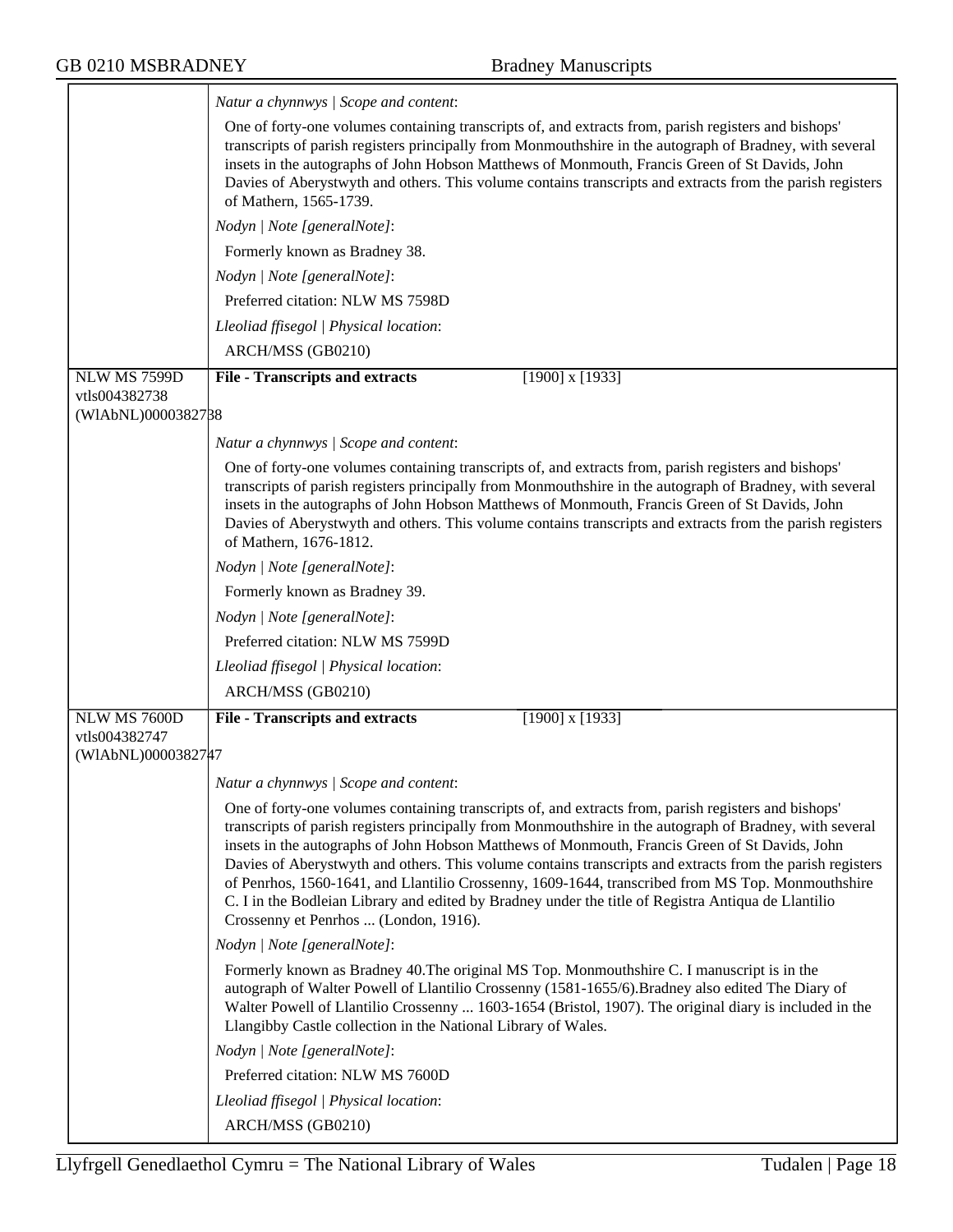| GB 0210 MSBRADNEY                                          | <b>Bradney Manuscripts</b>                                                                                                                                                                                                                                                                                                                                                                                                                                                                                                                                                                                                                                                                                                                                                                                                                                                                                                                                                                                                            |
|------------------------------------------------------------|---------------------------------------------------------------------------------------------------------------------------------------------------------------------------------------------------------------------------------------------------------------------------------------------------------------------------------------------------------------------------------------------------------------------------------------------------------------------------------------------------------------------------------------------------------------------------------------------------------------------------------------------------------------------------------------------------------------------------------------------------------------------------------------------------------------------------------------------------------------------------------------------------------------------------------------------------------------------------------------------------------------------------------------|
| NLW MS 7601E<br>vtls004382765<br>(WIAbNL)0000382765        | $[1900]$ x $[1933]$<br><b>File - Transcripts and extracts</b>                                                                                                                                                                                                                                                                                                                                                                                                                                                                                                                                                                                                                                                                                                                                                                                                                                                                                                                                                                         |
|                                                            | Natur a chynnwys / Scope and content:                                                                                                                                                                                                                                                                                                                                                                                                                                                                                                                                                                                                                                                                                                                                                                                                                                                                                                                                                                                                 |
|                                                            | One of forty-one volumes containing transcripts of, and extracts from, parish registers and bishops'<br>transcripts of parish registers principally from Monmouthshire in the autograph of Bradney, with several<br>insets in the autographs of John Hobson Matthews of Monmouth, Francis Green of St Davids, John<br>Davies of Aberystwyth and others. This volume contains transcripts and extracts from the parish registers<br>of Llanddewi Skyrrid, 1560-1729; Llanarth, 1598-1848; Llantilio Crossenny, 1614-1876; Skenfrith,<br>1638/9-1866; Llanhilleth, 1656-1671/2; Llanover, 1661-1804; Llanfihangel Ystern Llewern, 1661-1837;<br>Wonastow, 1674-1834; Llangattock Vibon Abel, 1683-1863; Llanvetherine, 169[]-1864; St Maughans,<br>1733-1843; Tregaer, 1751-1872; Llansantffraed, 1753-1814; Kington (Herefordshire), 1668-1724; Welsh<br>Bicknor (Herefordshire), 1699-1837; and Llanrothall (Herefordshire), 1752-1810.                                                                                               |
|                                                            | Nodyn   Note [generalNote]:                                                                                                                                                                                                                                                                                                                                                                                                                                                                                                                                                                                                                                                                                                                                                                                                                                                                                                                                                                                                           |
|                                                            | Formerly known as Bradney 41.                                                                                                                                                                                                                                                                                                                                                                                                                                                                                                                                                                                                                                                                                                                                                                                                                                                                                                                                                                                                         |
|                                                            | Nodyn   Note [generalNote]:                                                                                                                                                                                                                                                                                                                                                                                                                                                                                                                                                                                                                                                                                                                                                                                                                                                                                                                                                                                                           |
|                                                            | Preferred citation: NLW MS 7601E                                                                                                                                                                                                                                                                                                                                                                                                                                                                                                                                                                                                                                                                                                                                                                                                                                                                                                                                                                                                      |
|                                                            | Lleoliad ffisegol   Physical location:                                                                                                                                                                                                                                                                                                                                                                                                                                                                                                                                                                                                                                                                                                                                                                                                                                                                                                                                                                                                |
|                                                            | ARCH/MSS (GB0210)                                                                                                                                                                                                                                                                                                                                                                                                                                                                                                                                                                                                                                                                                                                                                                                                                                                                                                                                                                                                                     |
| <b>NLW MS 7602D</b><br>vtls004382767<br>(WIAbNL)0000382767 | File - 'Testamenta'<br>$[1879]$ x $[1933]$                                                                                                                                                                                                                                                                                                                                                                                                                                                                                                                                                                                                                                                                                                                                                                                                                                                                                                                                                                                            |
|                                                            | Natur a chynnwys / Scope and content:                                                                                                                                                                                                                                                                                                                                                                                                                                                                                                                                                                                                                                                                                                                                                                                                                                                                                                                                                                                                 |
|                                                            | One of thirty-nine volumes containing copies and abstracts in the autograph of Bradney of wills and<br>administrations, principally of Monmouthshire interest, among the ecclesiastical probate records of the<br>Prerogative Court of Canterbury preserved at the Principal Probate Registery, Somerset House, London,<br>and among the ecclesiastical probate records preserved at the District Probate Registries at Llandaff,<br>Hereford and Gloucester, together with holograph and autograph letters to Bradney and miscellaneous<br>notes, draft pedigrees and other insets in the autographs of friends and official searchers. Several of<br>the volumes are indexed. This volume contains wills, 1468-1786, of the families of Herbert, Kemeys,<br>Morgan, etc. compiled from the transcripts in the possession of the Hon. Mrs Herbert of Llanarth and<br>from the book of wills of [the Reverend] David Jones [of Wallington, Surrey], lent by Illtyd Nichol of<br>The Ham, together with an index to the Herbert wills. |
|                                                            | Nodyn   Note [generalNote]:                                                                                                                                                                                                                                                                                                                                                                                                                                                                                                                                                                                                                                                                                                                                                                                                                                                                                                                                                                                                           |
|                                                            | Formerly known as Bradney 42.Some of the autograph manuscripts of wills and pedigrees compiled by<br>David Jones are included in the Llanmaes collection now in the National Library of Wales.                                                                                                                                                                                                                                                                                                                                                                                                                                                                                                                                                                                                                                                                                                                                                                                                                                        |
|                                                            | Nodyn   Note [generalNote]:                                                                                                                                                                                                                                                                                                                                                                                                                                                                                                                                                                                                                                                                                                                                                                                                                                                                                                                                                                                                           |
|                                                            | Preferred citation: NLW MS 7602D                                                                                                                                                                                                                                                                                                                                                                                                                                                                                                                                                                                                                                                                                                                                                                                                                                                                                                                                                                                                      |
|                                                            | Lleoliad ffisegol   Physical location:                                                                                                                                                                                                                                                                                                                                                                                                                                                                                                                                                                                                                                                                                                                                                                                                                                                                                                                                                                                                |
|                                                            | ARCH/MSS (GB0210)                                                                                                                                                                                                                                                                                                                                                                                                                                                                                                                                                                                                                                                                                                                                                                                                                                                                                                                                                                                                                     |
| <b>NLW MS 7603D</b><br>vtls004382959<br>(WIAbNL)0000382959 | File - 'Testamenta'<br>$[1879]$ x $[1933]$                                                                                                                                                                                                                                                                                                                                                                                                                                                                                                                                                                                                                                                                                                                                                                                                                                                                                                                                                                                            |
|                                                            | Natur a chynnwys / Scope and content:                                                                                                                                                                                                                                                                                                                                                                                                                                                                                                                                                                                                                                                                                                                                                                                                                                                                                                                                                                                                 |
|                                                            | One of thirty-nine volumes containing copies and abstracts, in the autograph of Bradney, of wills and<br>administrations, principally of Monmouthshire interest, among the ecclesiastical probate records of the<br>Prerogative Court of Canterbury preserved at the Pricipal Probate Registry, Somerset House, London and<br>among the ecclesiastical probate records preserved at the District Probate Registries at Llandaff, Hereford<br>and Gloucester, together with holograph and autograph letters to Bradney and miscellaneous notes, draft                                                                                                                                                                                                                                                                                                                                                                                                                                                                                  |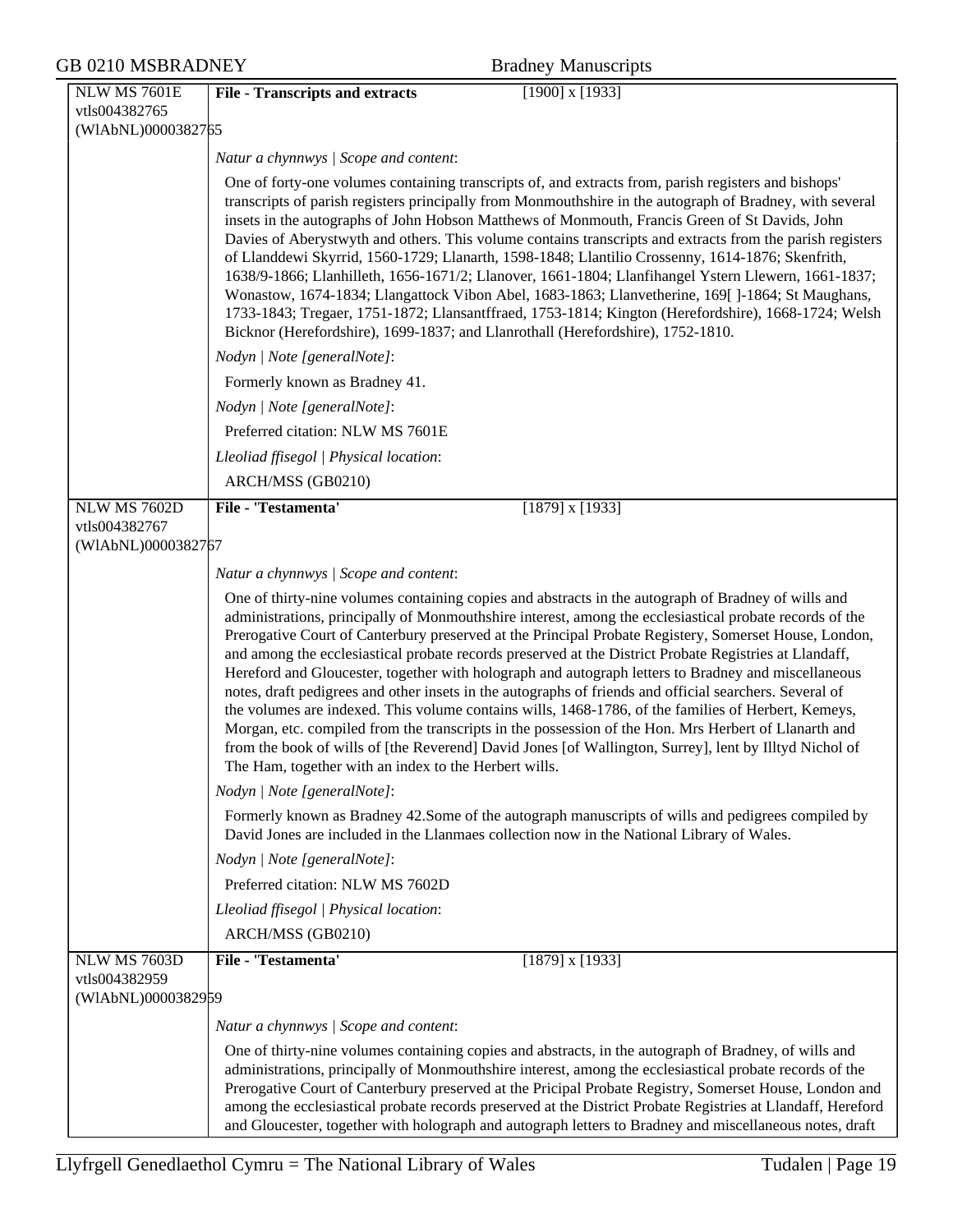|                    | pedigrees and other insets in the autographs of friends and official searchers. Several of the volumes are<br>indexed. This volume contains wills, principally at Llandaff and Hereford, 1600-1841.                                                                                                                                                                                                                                                                                                                                                                                                                                                                                                                                                                                                                                        |
|--------------------|--------------------------------------------------------------------------------------------------------------------------------------------------------------------------------------------------------------------------------------------------------------------------------------------------------------------------------------------------------------------------------------------------------------------------------------------------------------------------------------------------------------------------------------------------------------------------------------------------------------------------------------------------------------------------------------------------------------------------------------------------------------------------------------------------------------------------------------------|
|                    | Nodyn   Note [generalNote]:                                                                                                                                                                                                                                                                                                                                                                                                                                                                                                                                                                                                                                                                                                                                                                                                                |
|                    | Formerly known as Bradney 43.                                                                                                                                                                                                                                                                                                                                                                                                                                                                                                                                                                                                                                                                                                                                                                                                              |
|                    | Nodyn   Note [generalNote]:                                                                                                                                                                                                                                                                                                                                                                                                                                                                                                                                                                                                                                                                                                                                                                                                                |
|                    | Preferred citation: NLW MS 7603D                                                                                                                                                                                                                                                                                                                                                                                                                                                                                                                                                                                                                                                                                                                                                                                                           |
|                    | Lleoliad ffisegol   Physical location:                                                                                                                                                                                                                                                                                                                                                                                                                                                                                                                                                                                                                                                                                                                                                                                                     |
|                    | ARCH/MSS (GB0210)                                                                                                                                                                                                                                                                                                                                                                                                                                                                                                                                                                                                                                                                                                                                                                                                                          |
| NLW MS 7604D       | File - 'Testamenta'<br>$[1879]$ x $[1933]$                                                                                                                                                                                                                                                                                                                                                                                                                                                                                                                                                                                                                                                                                                                                                                                                 |
| vtls004382962      |                                                                                                                                                                                                                                                                                                                                                                                                                                                                                                                                                                                                                                                                                                                                                                                                                                            |
| (WIAbNL)0000382962 |                                                                                                                                                                                                                                                                                                                                                                                                                                                                                                                                                                                                                                                                                                                                                                                                                                            |
|                    | Natur a chynnwys / Scope and content:                                                                                                                                                                                                                                                                                                                                                                                                                                                                                                                                                                                                                                                                                                                                                                                                      |
|                    | One of thirty-nine volumes containing copies and abstracts, in the autograph of Bradney, of wills and<br>administrations, principally of Monmouthshire interest, among the ecclesiastical probate records of the<br>Prerogative Court of Canterbury preserved at the Principal Probate Registry, Somerset House, London<br>and among the ecclesiastical probate records preserved at the District Probate Registries at Llandaff,<br>Hereford and Gloucester, together with holograph and autograph letters to Bradney and miscellaneous<br>notes, draft pedigrees and other insets in the autographs of friends and official searchers. Several of the<br>volumes are indexed. This volume contains wills at Llandaff and wills of the family of Morgan from a<br>manuscript by Mr Blacker Morgan at the Cardiff Free Library, 1633-1714. |
|                    | Nodyn   Note [generalNote]:                                                                                                                                                                                                                                                                                                                                                                                                                                                                                                                                                                                                                                                                                                                                                                                                                |
|                    | Formerly known as Bradney 44.                                                                                                                                                                                                                                                                                                                                                                                                                                                                                                                                                                                                                                                                                                                                                                                                              |
|                    | Nodyn   Note [generalNote]:                                                                                                                                                                                                                                                                                                                                                                                                                                                                                                                                                                                                                                                                                                                                                                                                                |
|                    | Preferred citation: NLW MS 7604D                                                                                                                                                                                                                                                                                                                                                                                                                                                                                                                                                                                                                                                                                                                                                                                                           |
|                    | Lleoliad ffisegol   Physical location:                                                                                                                                                                                                                                                                                                                                                                                                                                                                                                                                                                                                                                                                                                                                                                                                     |
|                    | ARCH/MSS (GB0210)                                                                                                                                                                                                                                                                                                                                                                                                                                                                                                                                                                                                                                                                                                                                                                                                                          |
| NLW MS 7605D       | File - 'Testamenta'<br>$[1879]$ x $[1933]$                                                                                                                                                                                                                                                                                                                                                                                                                                                                                                                                                                                                                                                                                                                                                                                                 |
| vtls004382979      |                                                                                                                                                                                                                                                                                                                                                                                                                                                                                                                                                                                                                                                                                                                                                                                                                                            |
| (WIAbNL)0000382979 |                                                                                                                                                                                                                                                                                                                                                                                                                                                                                                                                                                                                                                                                                                                                                                                                                                            |
|                    | Natur a chynnwys / Scope and content:                                                                                                                                                                                                                                                                                                                                                                                                                                                                                                                                                                                                                                                                                                                                                                                                      |
|                    | One of thirty-nine volumes containing copies and abstracts, in the autograph of Bradney, of wills and<br>administrations, principally of Monmouthshire interest, among the ecclesiastical probate records of the<br>Prerogative Court of Canterbury preserved at the Principal Probate Registry, Somerset House, London<br>and among the ecclesiastical probate records preserved at the District Probate Registries at Llandaff,<br>Hereford and Gloucester, together with holograph and autograph letters to Bradney and miscellaneous<br>notes, draft pedigrees and other insets in the autographs of friends and official searchers. Several of the<br>volumes are indexed. This volume is one of three containing wills at Llandaff, 1633-1829.                                                                                       |
|                    | Nodyn   Note [generalNote]:                                                                                                                                                                                                                                                                                                                                                                                                                                                                                                                                                                                                                                                                                                                                                                                                                |
|                    | Formerly known as Bradney 45.                                                                                                                                                                                                                                                                                                                                                                                                                                                                                                                                                                                                                                                                                                                                                                                                              |
|                    | Nodyn   Note [generalNote]:                                                                                                                                                                                                                                                                                                                                                                                                                                                                                                                                                                                                                                                                                                                                                                                                                |
|                    | Preferred citation: NLW MS 7605D                                                                                                                                                                                                                                                                                                                                                                                                                                                                                                                                                                                                                                                                                                                                                                                                           |
|                    | Lleoliad ffisegol   Physical location:                                                                                                                                                                                                                                                                                                                                                                                                                                                                                                                                                                                                                                                                                                                                                                                                     |
|                    | ARCH/MSS (GB0210)                                                                                                                                                                                                                                                                                                                                                                                                                                                                                                                                                                                                                                                                                                                                                                                                                          |
| NLW MS 7606D       | File - 'Testamenta'<br>$[1879]$ x $[1933]$                                                                                                                                                                                                                                                                                                                                                                                                                                                                                                                                                                                                                                                                                                                                                                                                 |
| vtls004382980      |                                                                                                                                                                                                                                                                                                                                                                                                                                                                                                                                                                                                                                                                                                                                                                                                                                            |
| (WIAbNL)0000382980 |                                                                                                                                                                                                                                                                                                                                                                                                                                                                                                                                                                                                                                                                                                                                                                                                                                            |
|                    | Natur a chynnwys / Scope and content:                                                                                                                                                                                                                                                                                                                                                                                                                                                                                                                                                                                                                                                                                                                                                                                                      |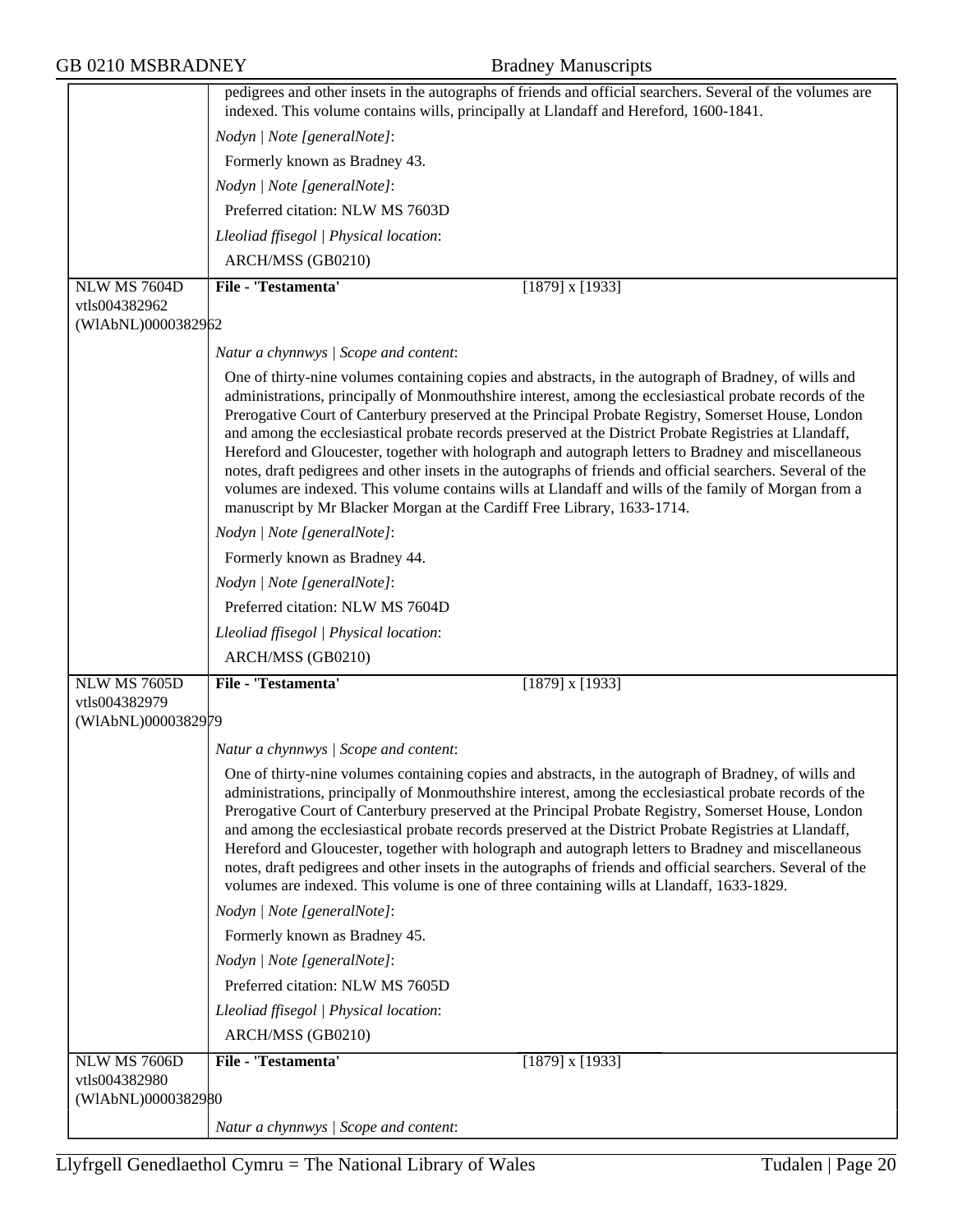|                                     | One of thirty-nine volumes containing copies and abstracts, in the autograph of Bradney, of wills and<br>administrations, principally of Monmouthshire interest, among the ecclesiastical probate records of the<br>Prerogative Court of Canterbury preserved at the Principal Probate Registry, Somerset House, London<br>and among the ecclesiastical probate records preserved at the District Probate Registries at Llandaff,<br>Hereford and Gloucester, together with holograph and autograph letters to Bradney and miscellaneous<br>notes, draft pedigrees and other insets in the autographs of friends and official searchers. Several of the<br>volumes are indexed. This volume is one of three containing wills at Llandaff, 1633-1829.                      |
|-------------------------------------|---------------------------------------------------------------------------------------------------------------------------------------------------------------------------------------------------------------------------------------------------------------------------------------------------------------------------------------------------------------------------------------------------------------------------------------------------------------------------------------------------------------------------------------------------------------------------------------------------------------------------------------------------------------------------------------------------------------------------------------------------------------------------|
|                                     | Nodyn   Note [generalNote]:                                                                                                                                                                                                                                                                                                                                                                                                                                                                                                                                                                                                                                                                                                                                               |
|                                     | Formerly known as Bradney 46.                                                                                                                                                                                                                                                                                                                                                                                                                                                                                                                                                                                                                                                                                                                                             |
|                                     | Nodyn   Note [generalNote]:                                                                                                                                                                                                                                                                                                                                                                                                                                                                                                                                                                                                                                                                                                                                               |
|                                     | Preferred citation: NLW MS 7606D                                                                                                                                                                                                                                                                                                                                                                                                                                                                                                                                                                                                                                                                                                                                          |
|                                     | Lleoliad ffisegol   Physical location:                                                                                                                                                                                                                                                                                                                                                                                                                                                                                                                                                                                                                                                                                                                                    |
|                                     | ARCH/MSS (GB0210)                                                                                                                                                                                                                                                                                                                                                                                                                                                                                                                                                                                                                                                                                                                                                         |
| <b>NLW MS 7607D</b>                 | File - 'Testamenta'<br>$[1879]$ x $[1933]$                                                                                                                                                                                                                                                                                                                                                                                                                                                                                                                                                                                                                                                                                                                                |
| vtls004382981                       |                                                                                                                                                                                                                                                                                                                                                                                                                                                                                                                                                                                                                                                                                                                                                                           |
| (WIAbNL)0000382981                  |                                                                                                                                                                                                                                                                                                                                                                                                                                                                                                                                                                                                                                                                                                                                                                           |
|                                     | Natur a chynnwys / Scope and content:                                                                                                                                                                                                                                                                                                                                                                                                                                                                                                                                                                                                                                                                                                                                     |
|                                     | One of thirty-nine volumes containing copies and abstracts, in the autograph of Bradney, of wills and<br>administrations, principally of Monmouthshire interest, among the ecclesiastical probate records of the<br>Prerogative Court of Canterbury preserved at the Principal Probate Registry, Somerset House, London<br>and among the ecclesiastical probate records preserved at the District Probate Registries at Llandaff,<br>Hereford and Gloucester, together with holograph and autograph letters to Bradney and miscellaneous<br>notes, draft pedigrees and other insets in the autographs of friends and official searchers. Several of the<br>volumes are indexed. This volume is one of three containing wills at Llandaff, 1633-1829.                      |
|                                     | Nodyn   Note [generalNote]:                                                                                                                                                                                                                                                                                                                                                                                                                                                                                                                                                                                                                                                                                                                                               |
|                                     | Formerly known as Bradney 47.                                                                                                                                                                                                                                                                                                                                                                                                                                                                                                                                                                                                                                                                                                                                             |
|                                     | Nodyn   Note [generalNote]:                                                                                                                                                                                                                                                                                                                                                                                                                                                                                                                                                                                                                                                                                                                                               |
|                                     | Preferred citation: NLW MS 7607D                                                                                                                                                                                                                                                                                                                                                                                                                                                                                                                                                                                                                                                                                                                                          |
|                                     | Lleoliad ffisegol   Physical location:                                                                                                                                                                                                                                                                                                                                                                                                                                                                                                                                                                                                                                                                                                                                    |
|                                     | ARCH/MSS (GB0210)                                                                                                                                                                                                                                                                                                                                                                                                                                                                                                                                                                                                                                                                                                                                                         |
| <b>NLW MS 7608D</b>                 | File - 'Testamenta'<br>$[1879]$ x $[1933]$                                                                                                                                                                                                                                                                                                                                                                                                                                                                                                                                                                                                                                                                                                                                |
| vtls004382982<br>(WIAbNL)0000382982 |                                                                                                                                                                                                                                                                                                                                                                                                                                                                                                                                                                                                                                                                                                                                                                           |
|                                     |                                                                                                                                                                                                                                                                                                                                                                                                                                                                                                                                                                                                                                                                                                                                                                           |
|                                     | Natur a chynnwys / Scope and content:                                                                                                                                                                                                                                                                                                                                                                                                                                                                                                                                                                                                                                                                                                                                     |
|                                     | One of thirty-nine volumes containing copies and abstracts, in the autograph of Bradney, of wills and<br>administrations, principally of Monmouthshire interest, among the ecclesiastical probate records of the<br>Prerogative Court of Canterbury preserved at the Principal Probate Registry, Somerset House, London<br>and among the ecclesiastical probate records preserved at the District Probate Registries at Llandaff,<br>Hereford and Gloucester, together with holograph and autograph letters to Bradney and miscellaneous<br>notes, draft pedigrees and other insets in the autographs of friends and official searchers. Several of<br>the volumes are indexed. This volume is one of eight containing wills principally at Somerset House,<br>1512-1848. |
|                                     | Nodyn   Note [generalNote]:                                                                                                                                                                                                                                                                                                                                                                                                                                                                                                                                                                                                                                                                                                                                               |
|                                     | Formerly known as Bradney 48.                                                                                                                                                                                                                                                                                                                                                                                                                                                                                                                                                                                                                                                                                                                                             |
|                                     | Nodyn   Note [generalNote]:                                                                                                                                                                                                                                                                                                                                                                                                                                                                                                                                                                                                                                                                                                                                               |
|                                     | Preferred citation: NLW MS 7608D                                                                                                                                                                                                                                                                                                                                                                                                                                                                                                                                                                                                                                                                                                                                          |
|                                     | Lleoliad ffisegol   Physical location:                                                                                                                                                                                                                                                                                                                                                                                                                                                                                                                                                                                                                                                                                                                                    |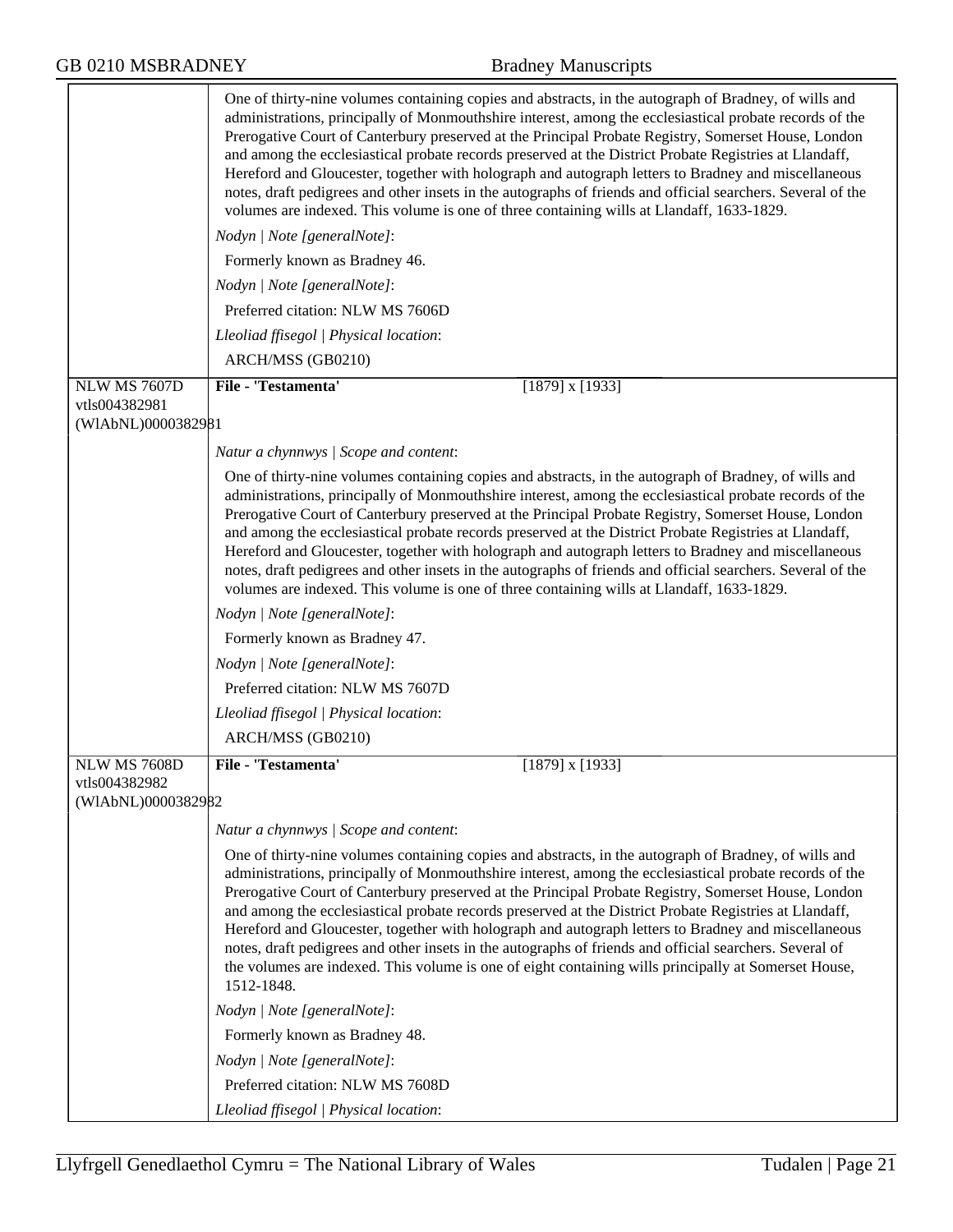|                                     | ARCH/MSS (GB0210)                                                                                                                                                                                                                                                                                                                                                                                                                                                                                                                                                                                                                                                                                                                                                         |
|-------------------------------------|---------------------------------------------------------------------------------------------------------------------------------------------------------------------------------------------------------------------------------------------------------------------------------------------------------------------------------------------------------------------------------------------------------------------------------------------------------------------------------------------------------------------------------------------------------------------------------------------------------------------------------------------------------------------------------------------------------------------------------------------------------------------------|
| <b>NLW MS 7609D</b>                 | File - 'Testamenta'<br>$[1879]$ x $[1933]$                                                                                                                                                                                                                                                                                                                                                                                                                                                                                                                                                                                                                                                                                                                                |
| vtls004382983                       |                                                                                                                                                                                                                                                                                                                                                                                                                                                                                                                                                                                                                                                                                                                                                                           |
| (WIAbNL)0000382983                  |                                                                                                                                                                                                                                                                                                                                                                                                                                                                                                                                                                                                                                                                                                                                                                           |
|                                     | Natur a chynnwys / Scope and content:                                                                                                                                                                                                                                                                                                                                                                                                                                                                                                                                                                                                                                                                                                                                     |
|                                     | One of thirty-nine volumes containing copies and abstracts, in the autograph of Bradney, of wills and<br>administrations, principally of Monmouthshire interest, among the ecclesiastical probate records of the<br>Prerogative Court of Canterbury preserved at the Principal Probate Regisry, Somerset House, London<br>and among the ecclesiastical probate records preserved at the District Probate Registries at Llandaff,<br>Hereford and Gloucester, together with holograph and autograph letters to Bradney and miscellaneous<br>notes, draft pedigrees and other insets in the autographs of friends and official searchers. Several of<br>the volumes are indexed. This volume is one of eight containing wills principally at Somerset House,<br>1512-1848.  |
|                                     | Nodyn   Note [generalNote]:                                                                                                                                                                                                                                                                                                                                                                                                                                                                                                                                                                                                                                                                                                                                               |
|                                     | Formerly known as Bradney 29.                                                                                                                                                                                                                                                                                                                                                                                                                                                                                                                                                                                                                                                                                                                                             |
|                                     | Nodyn   Note [generalNote]:                                                                                                                                                                                                                                                                                                                                                                                                                                                                                                                                                                                                                                                                                                                                               |
|                                     | Preferred citation: NLW MS 7609D                                                                                                                                                                                                                                                                                                                                                                                                                                                                                                                                                                                                                                                                                                                                          |
|                                     | Lleoliad ffisegol   Physical location:                                                                                                                                                                                                                                                                                                                                                                                                                                                                                                                                                                                                                                                                                                                                    |
|                                     | ARCH/MSS (GB0210)                                                                                                                                                                                                                                                                                                                                                                                                                                                                                                                                                                                                                                                                                                                                                         |
| <b>NLW MS 7610D</b>                 | File - 'Testamenta'<br>$[1879]$ x $[1933]$                                                                                                                                                                                                                                                                                                                                                                                                                                                                                                                                                                                                                                                                                                                                |
| vtls004382984                       |                                                                                                                                                                                                                                                                                                                                                                                                                                                                                                                                                                                                                                                                                                                                                                           |
| (WIAbNL)0000382984                  |                                                                                                                                                                                                                                                                                                                                                                                                                                                                                                                                                                                                                                                                                                                                                                           |
|                                     | Natur a chynnwys / Scope and content:                                                                                                                                                                                                                                                                                                                                                                                                                                                                                                                                                                                                                                                                                                                                     |
|                                     | One of thirty-nine volumes containing copies and abstracts, in the autograph of Bradney, of wills and<br>administrations, principally of Monmouthshire interest, among the ecclesiastical probate records of the<br>Prerogative Court of Canterbury preserved at the Principal Probate Registry, Somerset House, London<br>and among the ecclesiastical probate records preserved at the District Probate Registries at Llandaff,<br>Hereford and Gloucester, together with holograph and autograph letters to Bradney and miscellaneous<br>notes, draft pedigrees and other insets in the autographs of friends and official searchers. Several of<br>the volumes are indexed. This volume is one of eight containing wills principally at Somerset House,<br>1512-1848. |
|                                     | Nodyn   Note [generalNote]:                                                                                                                                                                                                                                                                                                                                                                                                                                                                                                                                                                                                                                                                                                                                               |
|                                     | Formerly known as Bradney 50.                                                                                                                                                                                                                                                                                                                                                                                                                                                                                                                                                                                                                                                                                                                                             |
|                                     | Nodyn   Note [generalNote]:                                                                                                                                                                                                                                                                                                                                                                                                                                                                                                                                                                                                                                                                                                                                               |
|                                     | Preferred citation: NLW MS 7610D                                                                                                                                                                                                                                                                                                                                                                                                                                                                                                                                                                                                                                                                                                                                          |
|                                     | Lleoliad ffisegol   Physical location:                                                                                                                                                                                                                                                                                                                                                                                                                                                                                                                                                                                                                                                                                                                                    |
|                                     | ARCH/MSS (GB0210)                                                                                                                                                                                                                                                                                                                                                                                                                                                                                                                                                                                                                                                                                                                                                         |
| NLW MS 7611D                        | File - 'Testamenta'<br>$[1879]$ x $[1933]$                                                                                                                                                                                                                                                                                                                                                                                                                                                                                                                                                                                                                                                                                                                                |
| vtls004382985<br>(WIAbNL)0000382985 |                                                                                                                                                                                                                                                                                                                                                                                                                                                                                                                                                                                                                                                                                                                                                                           |
|                                     | Natur a chynnwys / Scope and content:                                                                                                                                                                                                                                                                                                                                                                                                                                                                                                                                                                                                                                                                                                                                     |
|                                     | One of thirty-nine volumes containing copies and abstracts, in the autograph of Bradney, of wills and<br>administrations, principally of Monmouthshire interest, among the ecclesiastical probate records of the<br>Prerogative Court of Canterbury preserved at the Principal Probate Registry, Somerset House, London<br>and among the ecclesiastical probate records preserved at the District Probate Registries at Llandaff,<br>Hereford and Gloucester, together with holograph and autograph letters to Bradney and miscellaneous<br>notes, draft pedigrees and other insets in the autographs of friends and official searchers. Several of                                                                                                                       |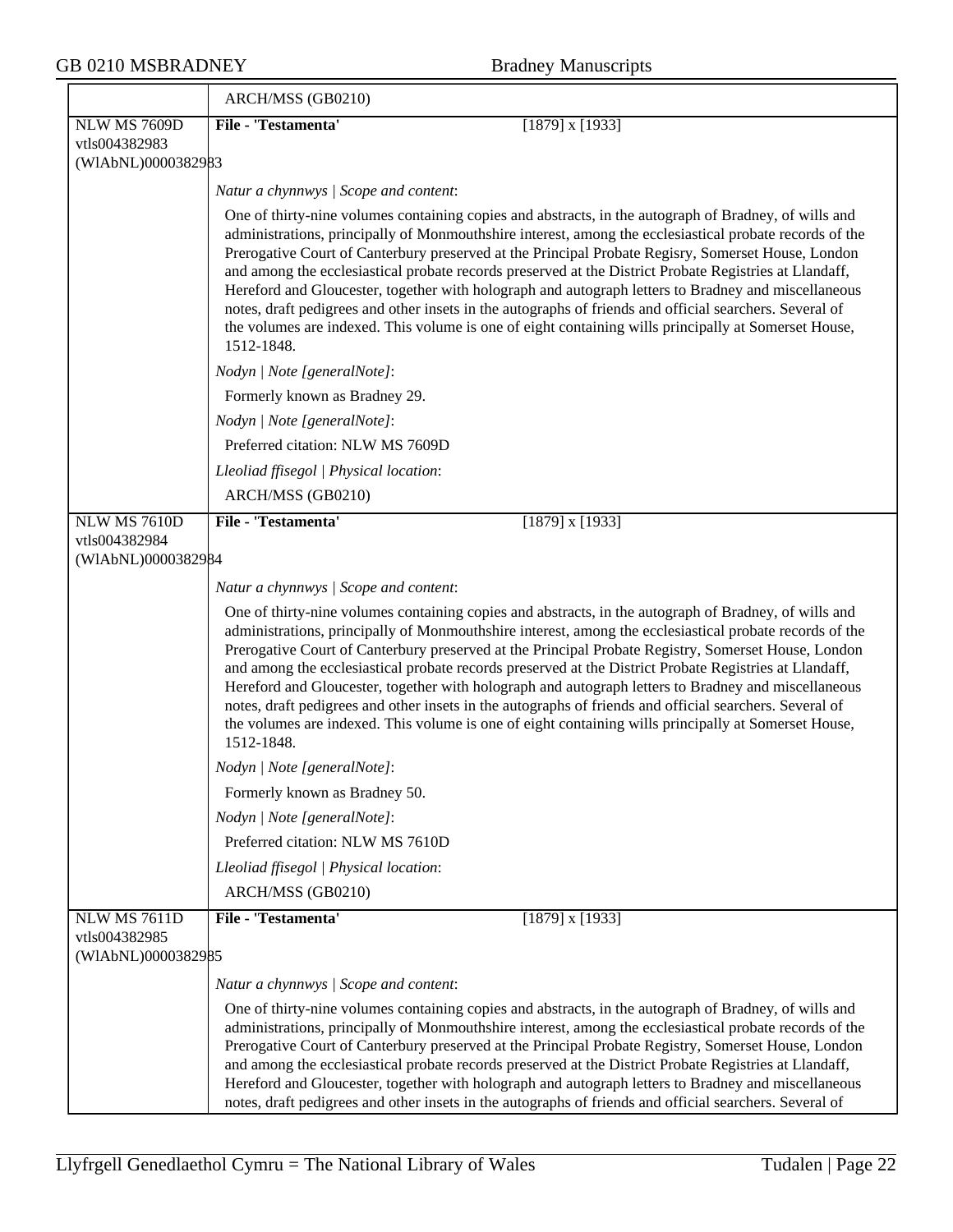|                                     | the volumes are indexed. This volume is one of eight containing wills principally at Somerset House,<br>1512-1848.                                                                                                                                                                                                                                                                                                                                                                                                                                                                                                                                                                                                                                                        |
|-------------------------------------|---------------------------------------------------------------------------------------------------------------------------------------------------------------------------------------------------------------------------------------------------------------------------------------------------------------------------------------------------------------------------------------------------------------------------------------------------------------------------------------------------------------------------------------------------------------------------------------------------------------------------------------------------------------------------------------------------------------------------------------------------------------------------|
|                                     | Nodyn   Note [generalNote]:                                                                                                                                                                                                                                                                                                                                                                                                                                                                                                                                                                                                                                                                                                                                               |
|                                     | Formerly known as Bradney 51.                                                                                                                                                                                                                                                                                                                                                                                                                                                                                                                                                                                                                                                                                                                                             |
|                                     | Nodyn   Note [generalNote]:                                                                                                                                                                                                                                                                                                                                                                                                                                                                                                                                                                                                                                                                                                                                               |
|                                     | Preferred citation: NLW MS 7611D                                                                                                                                                                                                                                                                                                                                                                                                                                                                                                                                                                                                                                                                                                                                          |
|                                     | Lleoliad ffisegol   Physical location:                                                                                                                                                                                                                                                                                                                                                                                                                                                                                                                                                                                                                                                                                                                                    |
|                                     | ARCH/MSS (GB0210)                                                                                                                                                                                                                                                                                                                                                                                                                                                                                                                                                                                                                                                                                                                                                         |
| <b>NLW MS 7612D</b>                 | File - 'Testamenta'<br>$[1879]$ x $[1933]$                                                                                                                                                                                                                                                                                                                                                                                                                                                                                                                                                                                                                                                                                                                                |
| vtls004382986                       |                                                                                                                                                                                                                                                                                                                                                                                                                                                                                                                                                                                                                                                                                                                                                                           |
| (WIAbNL)0000382986                  |                                                                                                                                                                                                                                                                                                                                                                                                                                                                                                                                                                                                                                                                                                                                                                           |
|                                     | Natur a chynnwys / Scope and content:                                                                                                                                                                                                                                                                                                                                                                                                                                                                                                                                                                                                                                                                                                                                     |
|                                     | One of thirty-nine volumes containing copies and abstracts, in the autograph of Bradney, of wills and<br>administrations, principally of Monmouthshire interest, among the ecclesiastical probate records of the<br>Prerogative Court of Canterbury preserved at the Principal Probate Registry, Somerset House, London<br>and among the ecclesiastical probate records preserved at the District Probate Registries at Llandaff,<br>Hereford and Gloucester, together with holograph and autograph letters to Bradney and miscellaneous<br>notes, draft pedigrees and other insets in the autographs of friends and official searchers. Several of<br>the volumes are indexed. This volume is one of eight containing wills principally at Somerset House,<br>1512-1848. |
|                                     | Nodyn   Note [generalNote]:                                                                                                                                                                                                                                                                                                                                                                                                                                                                                                                                                                                                                                                                                                                                               |
|                                     | Formerly known as Bradney 52.                                                                                                                                                                                                                                                                                                                                                                                                                                                                                                                                                                                                                                                                                                                                             |
|                                     | Nodyn   Note [generalNote]:                                                                                                                                                                                                                                                                                                                                                                                                                                                                                                                                                                                                                                                                                                                                               |
|                                     | Preferred citation: NLW MS 7612D                                                                                                                                                                                                                                                                                                                                                                                                                                                                                                                                                                                                                                                                                                                                          |
|                                     | Lleoliad ffisegol   Physical location:                                                                                                                                                                                                                                                                                                                                                                                                                                                                                                                                                                                                                                                                                                                                    |
|                                     | ARCH/MSS (GB0210)                                                                                                                                                                                                                                                                                                                                                                                                                                                                                                                                                                                                                                                                                                                                                         |
| NLW MS 7613D                        | File - 'Testamenta'<br>$[1879]$ x $[1933]$                                                                                                                                                                                                                                                                                                                                                                                                                                                                                                                                                                                                                                                                                                                                |
| vtls004382987                       |                                                                                                                                                                                                                                                                                                                                                                                                                                                                                                                                                                                                                                                                                                                                                                           |
| (WIAbNL)0000382987                  |                                                                                                                                                                                                                                                                                                                                                                                                                                                                                                                                                                                                                                                                                                                                                                           |
|                                     | Natur a chynnwys / Scope and content:                                                                                                                                                                                                                                                                                                                                                                                                                                                                                                                                                                                                                                                                                                                                     |
|                                     | One of thirty-nine volumes containing copies and abstracts, in the autograph of Bradney, of wills and<br>administrations, principally of Monmouthshire interest, among the ecclesiastical probate records of the<br>Prerogative Court of Canterbury preserved at the Principal Probate Registry, Somerset House, London<br>and among the ecclesiastical probate records preserved at the District Probate Registries at Llandaff,<br>Hereford and Gloucester, together with holograph and autograph letters to Bradney and miscellaneous<br>notes, draft pedigrees and other insets in the autographs of friends and official searchers. Several of<br>the volumes are indexed. This volume is one of eight containing wills principally at Somerset House,<br>1512-1848. |
|                                     | Nodyn   Note [generalNote]:                                                                                                                                                                                                                                                                                                                                                                                                                                                                                                                                                                                                                                                                                                                                               |
|                                     | Formerly known as Bradney 53.                                                                                                                                                                                                                                                                                                                                                                                                                                                                                                                                                                                                                                                                                                                                             |
|                                     | Nodyn   Note [generalNote]:                                                                                                                                                                                                                                                                                                                                                                                                                                                                                                                                                                                                                                                                                                                                               |
|                                     | Preferred citation: NLW MS 7613D                                                                                                                                                                                                                                                                                                                                                                                                                                                                                                                                                                                                                                                                                                                                          |
|                                     | Lleoliad ffisegol   Physical location:                                                                                                                                                                                                                                                                                                                                                                                                                                                                                                                                                                                                                                                                                                                                    |
|                                     | ARCH/MSS (GB0210)                                                                                                                                                                                                                                                                                                                                                                                                                                                                                                                                                                                                                                                                                                                                                         |
| <b>NLW MS 7614D</b>                 | File - 'Testamenta'<br>$[1879]$ x $[1933]$                                                                                                                                                                                                                                                                                                                                                                                                                                                                                                                                                                                                                                                                                                                                |
| vtls004382988<br>(W1AbNL)0000382988 |                                                                                                                                                                                                                                                                                                                                                                                                                                                                                                                                                                                                                                                                                                                                                                           |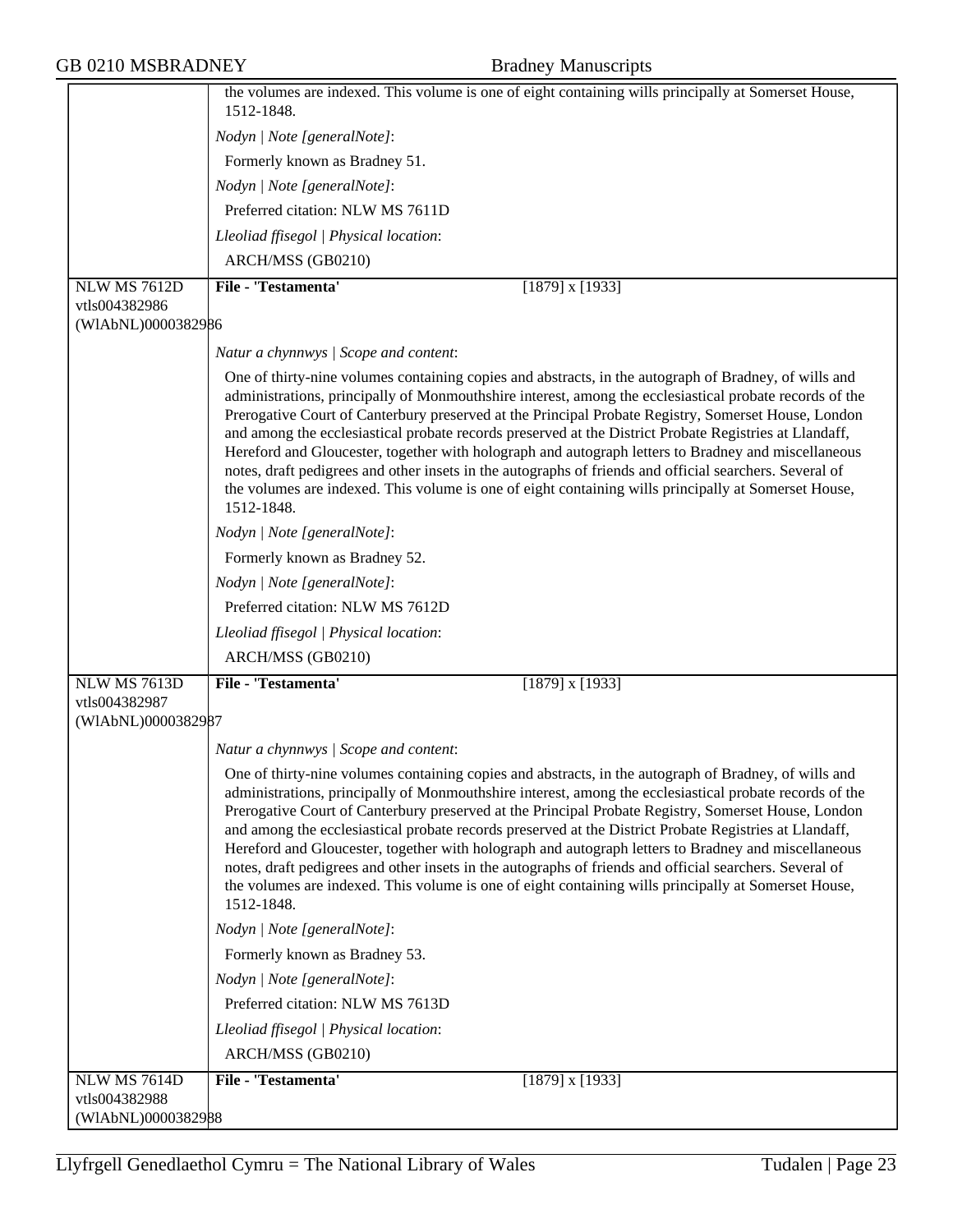|                                                            | Natur a chynnwys / Scope and content:                                                                                                                                                                                                                                                                                                                                                                                                                                                                                                                                                                                                                                                                                                                                     |
|------------------------------------------------------------|---------------------------------------------------------------------------------------------------------------------------------------------------------------------------------------------------------------------------------------------------------------------------------------------------------------------------------------------------------------------------------------------------------------------------------------------------------------------------------------------------------------------------------------------------------------------------------------------------------------------------------------------------------------------------------------------------------------------------------------------------------------------------|
|                                                            | One of thirty-nine volumes containing copies and abstracts, in the autograph of Bradney, of wills and<br>administrations, principally of Monmouthshire interest, among the ecclesiastical probate records of the<br>Prerogative Court of Canterbury preserved at the Principal Probate Registry, Somerset House, London<br>and among the ecclesiastical probate records preserved at the District Probate Registries at Llandaff,<br>Hereford and Gloucester, together with holograph and autograph letters to Bradney and miscellaneous<br>notes, draft pedigrees and other insets in the autographs of friends and official searchers. Several of<br>the volumes are indexed. This volume is one of eight containing wills principally at Somerset House,<br>1512-1848. |
|                                                            | Nodyn   Note [generalNote]:                                                                                                                                                                                                                                                                                                                                                                                                                                                                                                                                                                                                                                                                                                                                               |
|                                                            | Formerly known as Bradney 54.                                                                                                                                                                                                                                                                                                                                                                                                                                                                                                                                                                                                                                                                                                                                             |
|                                                            | Nodyn   Note [generalNote]:                                                                                                                                                                                                                                                                                                                                                                                                                                                                                                                                                                                                                                                                                                                                               |
|                                                            | Preferred citation: NLW MS 7614D                                                                                                                                                                                                                                                                                                                                                                                                                                                                                                                                                                                                                                                                                                                                          |
|                                                            | Lleoliad ffisegol   Physical location:                                                                                                                                                                                                                                                                                                                                                                                                                                                                                                                                                                                                                                                                                                                                    |
|                                                            | ARCH/MSS (GB0210)                                                                                                                                                                                                                                                                                                                                                                                                                                                                                                                                                                                                                                                                                                                                                         |
| <b>NLW MS 7615D</b>                                        | File - 'Testamenta'<br>$[1879]$ x $[1933]$                                                                                                                                                                                                                                                                                                                                                                                                                                                                                                                                                                                                                                                                                                                                |
| vtls004382989<br>(WIAbNL)0000382989                        |                                                                                                                                                                                                                                                                                                                                                                                                                                                                                                                                                                                                                                                                                                                                                                           |
|                                                            |                                                                                                                                                                                                                                                                                                                                                                                                                                                                                                                                                                                                                                                                                                                                                                           |
|                                                            | Natur a chynnwys / Scope and content:<br>One of thirty-nine volumes containing copies and abstracts, in the autograph of Bradney, of wills and                                                                                                                                                                                                                                                                                                                                                                                                                                                                                                                                                                                                                            |
|                                                            | administrations, principally of Monmouthshire interest, among the ecclesiastical probate records of the<br>Prerogative Court of Canterbury preserved at the Principal Probate Registry, Somerset House, London<br>and among the ecclesiastical probate records preserved at the District Probate Registries at Llandaff,<br>Hereford and Gloucester, together with holograph and autograph letters to Bradney and miscellaneous<br>notes, draft pedigrees and other insets in the autographs of friends and official searchers. Several of<br>the volumes are indexed. This volume is one of eight containing wills principally at Somerset House,<br>1512-1848.                                                                                                          |
|                                                            | Nodyn   Note [generalNote]:                                                                                                                                                                                                                                                                                                                                                                                                                                                                                                                                                                                                                                                                                                                                               |
|                                                            | Formerly known as Bradney 55.                                                                                                                                                                                                                                                                                                                                                                                                                                                                                                                                                                                                                                                                                                                                             |
|                                                            | Nodyn   Note [generalNote]:                                                                                                                                                                                                                                                                                                                                                                                                                                                                                                                                                                                                                                                                                                                                               |
|                                                            | Preferred citation: NLW MS 7615D                                                                                                                                                                                                                                                                                                                                                                                                                                                                                                                                                                                                                                                                                                                                          |
|                                                            | Lleoliad ffisegol   Physical location:                                                                                                                                                                                                                                                                                                                                                                                                                                                                                                                                                                                                                                                                                                                                    |
|                                                            | ARCH/MSS (GB0210)                                                                                                                                                                                                                                                                                                                                                                                                                                                                                                                                                                                                                                                                                                                                                         |
| <b>NLW MS 7616D</b><br>vtls004382990<br>(WIAbNL)0000382990 | File - 'Testamenta'<br>$[1879]$ x $[1933]$                                                                                                                                                                                                                                                                                                                                                                                                                                                                                                                                                                                                                                                                                                                                |
|                                                            | Natur a chynnwys / Scope and content:                                                                                                                                                                                                                                                                                                                                                                                                                                                                                                                                                                                                                                                                                                                                     |
|                                                            | One of thirty-nine volumes containing copies and abstracts, in the autograph of Bradney, of wills and<br>administrations, principally of Monmouthshire interest, among the ecclesiastical probate records of the<br>Prerogative Court of Canterbury preserved at the Principal Probate Registry, Somerset House, London<br>and among the ecclesiastical probate records preserved at the District Probate Registries at Llandaff,<br>Hereford and Gloucester, together with holograph and autograph letters to Bradney and miscellaneous<br>notes, draft pedigrees and other insets in the autographs of friends and official searchers. Several of the<br>volumes are indexed. This volume of one of two containing wills at Llandaff, 1743-1783.                        |
|                                                            | Nodyn   Note [generalNote]:                                                                                                                                                                                                                                                                                                                                                                                                                                                                                                                                                                                                                                                                                                                                               |
|                                                            | Formerly known as Bradney 56.                                                                                                                                                                                                                                                                                                                                                                                                                                                                                                                                                                                                                                                                                                                                             |
|                                                            | Nodyn   Note [generalNote]:                                                                                                                                                                                                                                                                                                                                                                                                                                                                                                                                                                                                                                                                                                                                               |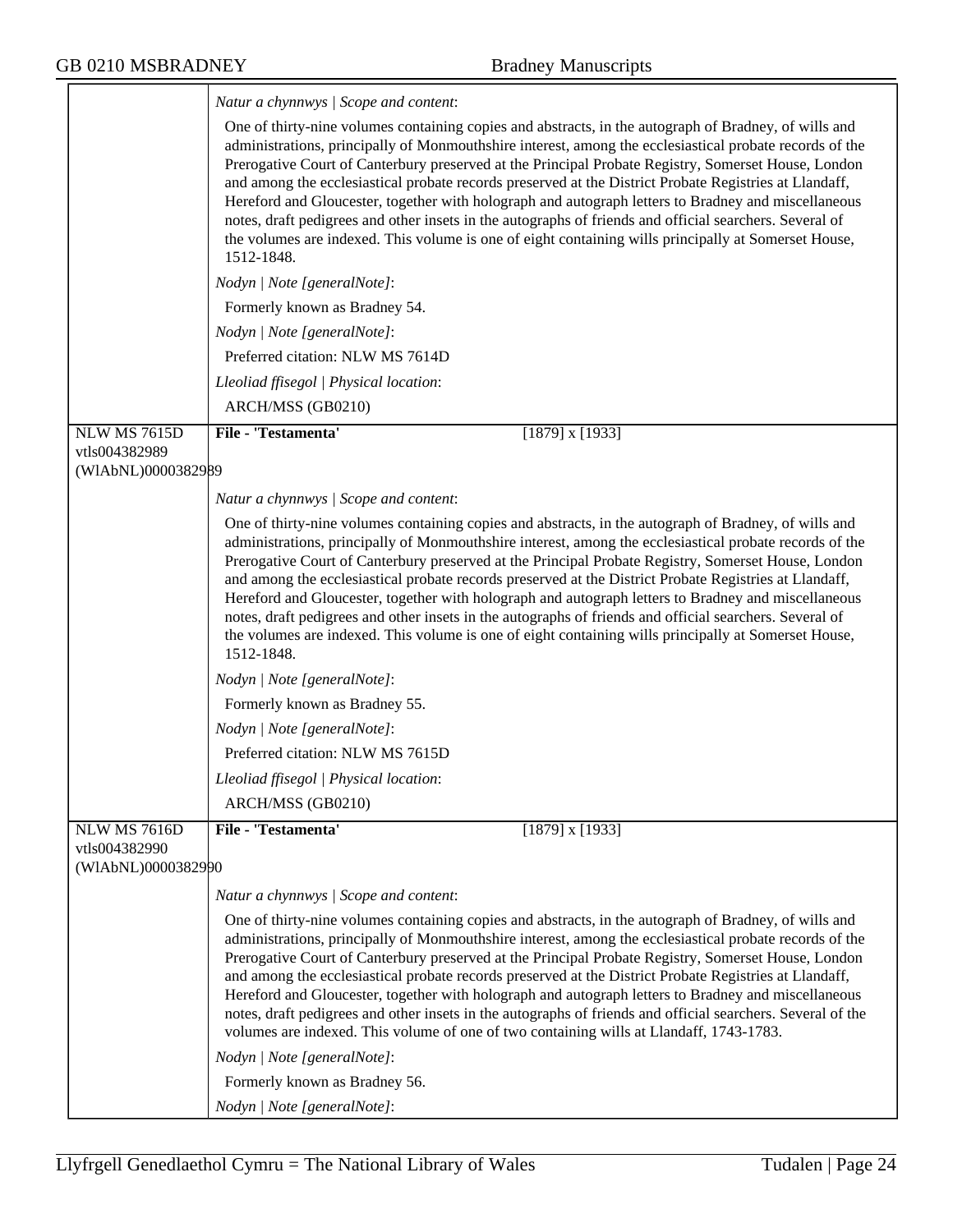|                                                     | Preferred citation: NLW MS 7616D                                                                                                                                                                                                                                                                                                                                                                                                                                                                                                                                                                                                                                                                                                                                             |
|-----------------------------------------------------|------------------------------------------------------------------------------------------------------------------------------------------------------------------------------------------------------------------------------------------------------------------------------------------------------------------------------------------------------------------------------------------------------------------------------------------------------------------------------------------------------------------------------------------------------------------------------------------------------------------------------------------------------------------------------------------------------------------------------------------------------------------------------|
|                                                     | Lleoliad ffisegol   Physical location:                                                                                                                                                                                                                                                                                                                                                                                                                                                                                                                                                                                                                                                                                                                                       |
|                                                     | ARCH/MSS (GB0210)                                                                                                                                                                                                                                                                                                                                                                                                                                                                                                                                                                                                                                                                                                                                                            |
| <b>NLW MS 7617D</b>                                 | File - 'Testamenta'<br>$[1879]$ x $[1933]$                                                                                                                                                                                                                                                                                                                                                                                                                                                                                                                                                                                                                                                                                                                                   |
| vtls004382991                                       |                                                                                                                                                                                                                                                                                                                                                                                                                                                                                                                                                                                                                                                                                                                                                                              |
| (WIAbNL)0000382991                                  |                                                                                                                                                                                                                                                                                                                                                                                                                                                                                                                                                                                                                                                                                                                                                                              |
|                                                     | Natur a chynnwys / Scope and content:                                                                                                                                                                                                                                                                                                                                                                                                                                                                                                                                                                                                                                                                                                                                        |
|                                                     | One of thirty-nine volumes containing copies and abstracts, in the autograph of Bradney, of wills and<br>administrations, principally of Monmouthshire interest, among the ecclesiastical probate records of the<br>Prerogative Court of Canterbury preserved at the Principal Probate Registry, Somerset House, London<br>and among the ecclesiastical probate records preserved at the District Probate Registries at Llandaff,<br>Hereford and Gloucester, together with holograph and autograph letters to Bradney and miscellaneous<br>notes, draft pedigrees and other insets in the autographs of friends and official searchers. Several of the<br>volumes are indexed. This volume is one of two containing wills at Llandaff. 1743-1783.                           |
|                                                     | Nodyn   Note [generalNote]:                                                                                                                                                                                                                                                                                                                                                                                                                                                                                                                                                                                                                                                                                                                                                  |
|                                                     | Formerly known as Bradney 57.                                                                                                                                                                                                                                                                                                                                                                                                                                                                                                                                                                                                                                                                                                                                                |
|                                                     | Nodyn   Note [generalNote]:                                                                                                                                                                                                                                                                                                                                                                                                                                                                                                                                                                                                                                                                                                                                                  |
|                                                     | Preferred citation: NLW MS 7617D                                                                                                                                                                                                                                                                                                                                                                                                                                                                                                                                                                                                                                                                                                                                             |
|                                                     | Lleoliad ffisegol   Physical location:                                                                                                                                                                                                                                                                                                                                                                                                                                                                                                                                                                                                                                                                                                                                       |
|                                                     | ARCH/MSS (GB0210)                                                                                                                                                                                                                                                                                                                                                                                                                                                                                                                                                                                                                                                                                                                                                            |
| NLW MS 7618D                                        | File - 'Testamenta'<br>$[1879]$ x $[1933]$                                                                                                                                                                                                                                                                                                                                                                                                                                                                                                                                                                                                                                                                                                                                   |
| vtls004382994<br>(WIAbNL)0000382994                 |                                                                                                                                                                                                                                                                                                                                                                                                                                                                                                                                                                                                                                                                                                                                                                              |
|                                                     | Natur a chynnwys / Scope and content:                                                                                                                                                                                                                                                                                                                                                                                                                                                                                                                                                                                                                                                                                                                                        |
|                                                     | One of thirty-nine volumes containing copies and abstracts, in the autograph of Bradney, of wills and<br>administrations, principally of Monmouthshire interest, among the ecclesiastical probate records of the<br>Prerogative Court of Canterbury preserved at the Principal Probate Registry, Somerset House, London<br>and among the ecclesiastical probate records preserved at the District Probate Registries at Llandaff,<br>Hereford and Gloucester, together with holograph and autograph letters to Bradney and miscellaneous<br>notes, draft pedigrees and other insets in the autographs of friends and official searchers. Several of the<br>volumes are indexed. This volume contains wills of the family of Walter, etc. from various sources,<br>1502-1840. |
|                                                     | Nodyn   Note [generalNote]:                                                                                                                                                                                                                                                                                                                                                                                                                                                                                                                                                                                                                                                                                                                                                  |
|                                                     | Formerly known as Bradney 58.                                                                                                                                                                                                                                                                                                                                                                                                                                                                                                                                                                                                                                                                                                                                                |
|                                                     | Nodyn   Note [generalNote]:                                                                                                                                                                                                                                                                                                                                                                                                                                                                                                                                                                                                                                                                                                                                                  |
|                                                     | Preferred citation: NLW MS 7618D                                                                                                                                                                                                                                                                                                                                                                                                                                                                                                                                                                                                                                                                                                                                             |
|                                                     | Lleoliad ffisegol   Physical location:                                                                                                                                                                                                                                                                                                                                                                                                                                                                                                                                                                                                                                                                                                                                       |
|                                                     | ARCH/MSS (GB0210)                                                                                                                                                                                                                                                                                                                                                                                                                                                                                                                                                                                                                                                                                                                                                            |
| NLW MS 7619D<br>vtls004382995<br>(WIAbNL)0000382995 | File - 'Testamenta'<br>$[1879]$ x $[1933]$                                                                                                                                                                                                                                                                                                                                                                                                                                                                                                                                                                                                                                                                                                                                   |
|                                                     | Natur a chynnwys / Scope and content:                                                                                                                                                                                                                                                                                                                                                                                                                                                                                                                                                                                                                                                                                                                                        |
|                                                     | One of thirty-nine volumes containing copies and abstracts, in the autograph of Bradney, of wills and<br>administrations, principally of Monmouthshire interest, among the ecclesiastical probate records of the<br>Prerogative Court of Canterbury preserved at the Principal Probate Registry, Somerset House, London<br>and among the ecclesiastical probate records preserved at the District Probate Registries at Llandaff,<br>Hereford and Gloucester, together with holograph and autograph letters to Bradney and miscellaneous                                                                                                                                                                                                                                     |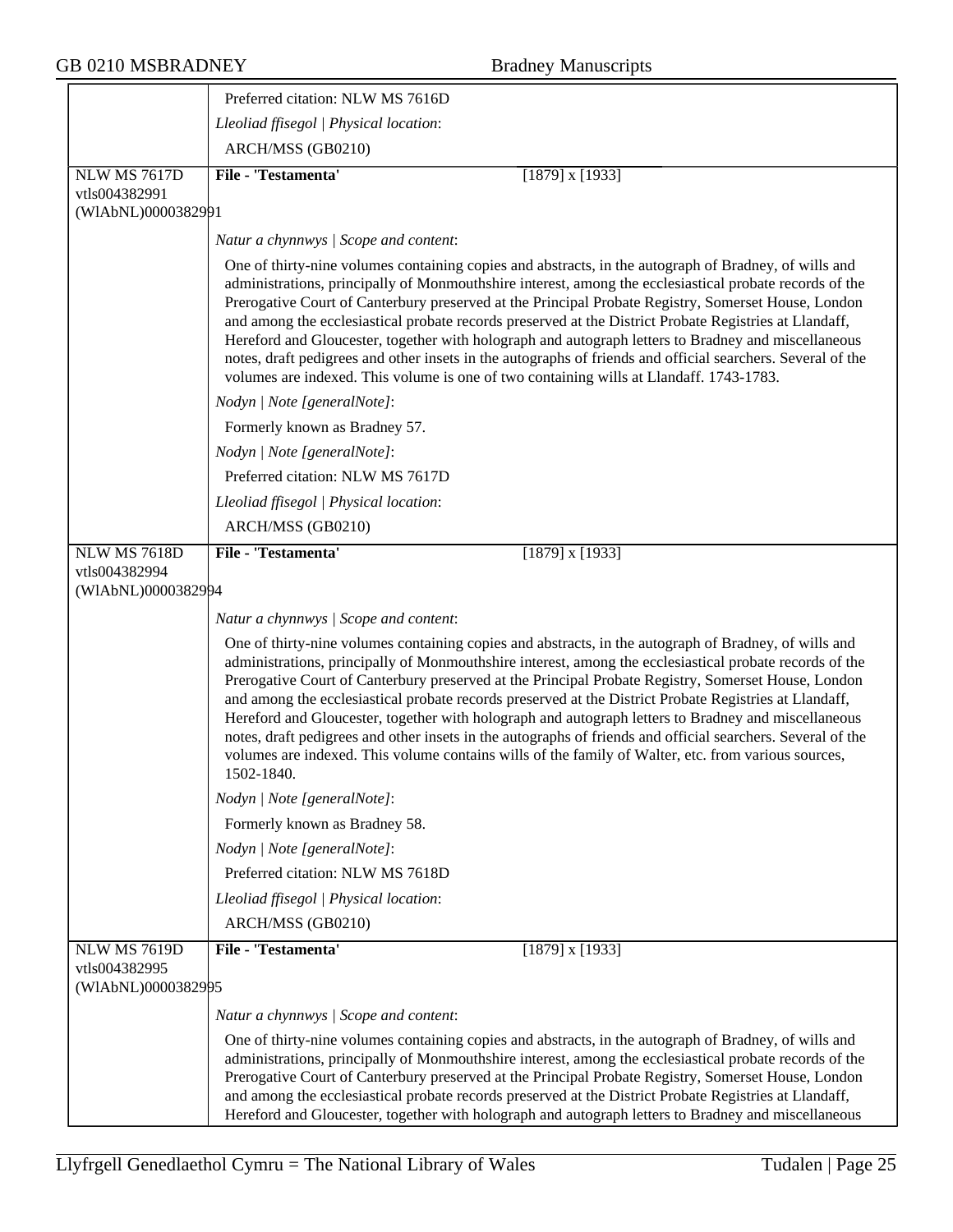|                                     | notes, draft pedigrees and other insets in the autographs of friends and official searchers. Several of the<br>volumes are indexed. This volumes is one of ten containing wills at Llandaff, 1569-1662.                                                                                                                                                                                                                                                                                                                                                                                                                                                                                                                                            |
|-------------------------------------|----------------------------------------------------------------------------------------------------------------------------------------------------------------------------------------------------------------------------------------------------------------------------------------------------------------------------------------------------------------------------------------------------------------------------------------------------------------------------------------------------------------------------------------------------------------------------------------------------------------------------------------------------------------------------------------------------------------------------------------------------|
|                                     | Nodyn   Note [generalNote]:                                                                                                                                                                                                                                                                                                                                                                                                                                                                                                                                                                                                                                                                                                                        |
|                                     | Formerly known as Bradney 59.                                                                                                                                                                                                                                                                                                                                                                                                                                                                                                                                                                                                                                                                                                                      |
|                                     | Nodyn   Note [generalNote]:                                                                                                                                                                                                                                                                                                                                                                                                                                                                                                                                                                                                                                                                                                                        |
|                                     | Preferred citation: NLW MS 7619D                                                                                                                                                                                                                                                                                                                                                                                                                                                                                                                                                                                                                                                                                                                   |
|                                     | Lleoliad ffisegol   Physical location:                                                                                                                                                                                                                                                                                                                                                                                                                                                                                                                                                                                                                                                                                                             |
|                                     | ARCH/MSS (GB0210)                                                                                                                                                                                                                                                                                                                                                                                                                                                                                                                                                                                                                                                                                                                                  |
| NLW MS 7620D                        | File - 'Testamenta'<br>$[1879]$ x $[1933]$                                                                                                                                                                                                                                                                                                                                                                                                                                                                                                                                                                                                                                                                                                         |
| vtls004382996                       |                                                                                                                                                                                                                                                                                                                                                                                                                                                                                                                                                                                                                                                                                                                                                    |
| (WIAbNL)0000382996                  |                                                                                                                                                                                                                                                                                                                                                                                                                                                                                                                                                                                                                                                                                                                                                    |
|                                     | Natur a chynnwys / Scope and content:                                                                                                                                                                                                                                                                                                                                                                                                                                                                                                                                                                                                                                                                                                              |
|                                     | One of thirty-nine volumes containing copies and abstracts, in the autograph of Bradney, of wills and<br>administrations, principally of Monmouthshire interest, among the ecclesiastical probate records of the<br>Prerogative Court of Canterbury preserved at the Principal Probate Registry, Somerset House, London<br>and among the ecclesiastical probate records preserved at the District Probate Registries at Llandaff,<br>Hereford and Gloucester, together with holograph and autograph letters to Bradney and miscellaneous<br>notes, draft pedigrees and other insets in the autographs of friends and official searchers. Several of the<br>volumes are indexed. This volume is one of ten containing wills at Llandaff, 1569-1662. |
|                                     | Nodyn   Note [generalNote]:                                                                                                                                                                                                                                                                                                                                                                                                                                                                                                                                                                                                                                                                                                                        |
|                                     | Formerly known as Bradney 60.                                                                                                                                                                                                                                                                                                                                                                                                                                                                                                                                                                                                                                                                                                                      |
|                                     | Nodyn   Note [generalNote]:                                                                                                                                                                                                                                                                                                                                                                                                                                                                                                                                                                                                                                                                                                                        |
|                                     | Preferred citation: NLW MS 7620D                                                                                                                                                                                                                                                                                                                                                                                                                                                                                                                                                                                                                                                                                                                   |
|                                     | Lleoliad ffisegol   Physical location:                                                                                                                                                                                                                                                                                                                                                                                                                                                                                                                                                                                                                                                                                                             |
|                                     | ARCH/MSS (GB0210)                                                                                                                                                                                                                                                                                                                                                                                                                                                                                                                                                                                                                                                                                                                                  |
| NLW MS 7621D                        | File - 'Testamenta'<br>$[1879]$ x $[1933]$                                                                                                                                                                                                                                                                                                                                                                                                                                                                                                                                                                                                                                                                                                         |
| vtls004382997<br>(WIAbNL)0000382997 |                                                                                                                                                                                                                                                                                                                                                                                                                                                                                                                                                                                                                                                                                                                                                    |
|                                     | Natur a chynnwys / Scope and content:                                                                                                                                                                                                                                                                                                                                                                                                                                                                                                                                                                                                                                                                                                              |
|                                     | One of thirty-nine volumes containing copies and abstracts, in the autograph of Bradney, of wills and<br>administrations, principally of Monmouthshire interest, among the ecclesiastical probate records of the<br>Prerogative Court of Canterbury preserved at the Principal Probate Registry, Somerset House, London<br>and among the ecclesiastical probate records preserved at the District Probate Registries at Llandaff,<br>Hereford and Gloucester, together with holograph and autograph letters to Bradney and miscellaneous<br>notes, draft pedigrees and other insets in the autographs of friends and official searchers. Several of the<br>volumes are indexed. This volume is one of ten containing wills at Llandaff. 1569-1662. |
|                                     | Nodyn   Note [generalNote]:                                                                                                                                                                                                                                                                                                                                                                                                                                                                                                                                                                                                                                                                                                                        |
|                                     | Formerly known as Bradney 61.                                                                                                                                                                                                                                                                                                                                                                                                                                                                                                                                                                                                                                                                                                                      |
|                                     | Nodyn   Note [generalNote]:                                                                                                                                                                                                                                                                                                                                                                                                                                                                                                                                                                                                                                                                                                                        |
|                                     | Preferred citation: NLW MS 7621D                                                                                                                                                                                                                                                                                                                                                                                                                                                                                                                                                                                                                                                                                                                   |
|                                     | Lleoliad ffisegol   Physical location:                                                                                                                                                                                                                                                                                                                                                                                                                                                                                                                                                                                                                                                                                                             |
|                                     | ARCH/MSS (GB0210)                                                                                                                                                                                                                                                                                                                                                                                                                                                                                                                                                                                                                                                                                                                                  |
| NLW MS 7622D                        | File - 'Testamenta'<br>$[1879]$ x $[1933]$                                                                                                                                                                                                                                                                                                                                                                                                                                                                                                                                                                                                                                                                                                         |
| vtls004382998<br>(WIAbNL)0000382998 |                                                                                                                                                                                                                                                                                                                                                                                                                                                                                                                                                                                                                                                                                                                                                    |
|                                     | Natur a chynnwys / Scope and content:                                                                                                                                                                                                                                                                                                                                                                                                                                                                                                                                                                                                                                                                                                              |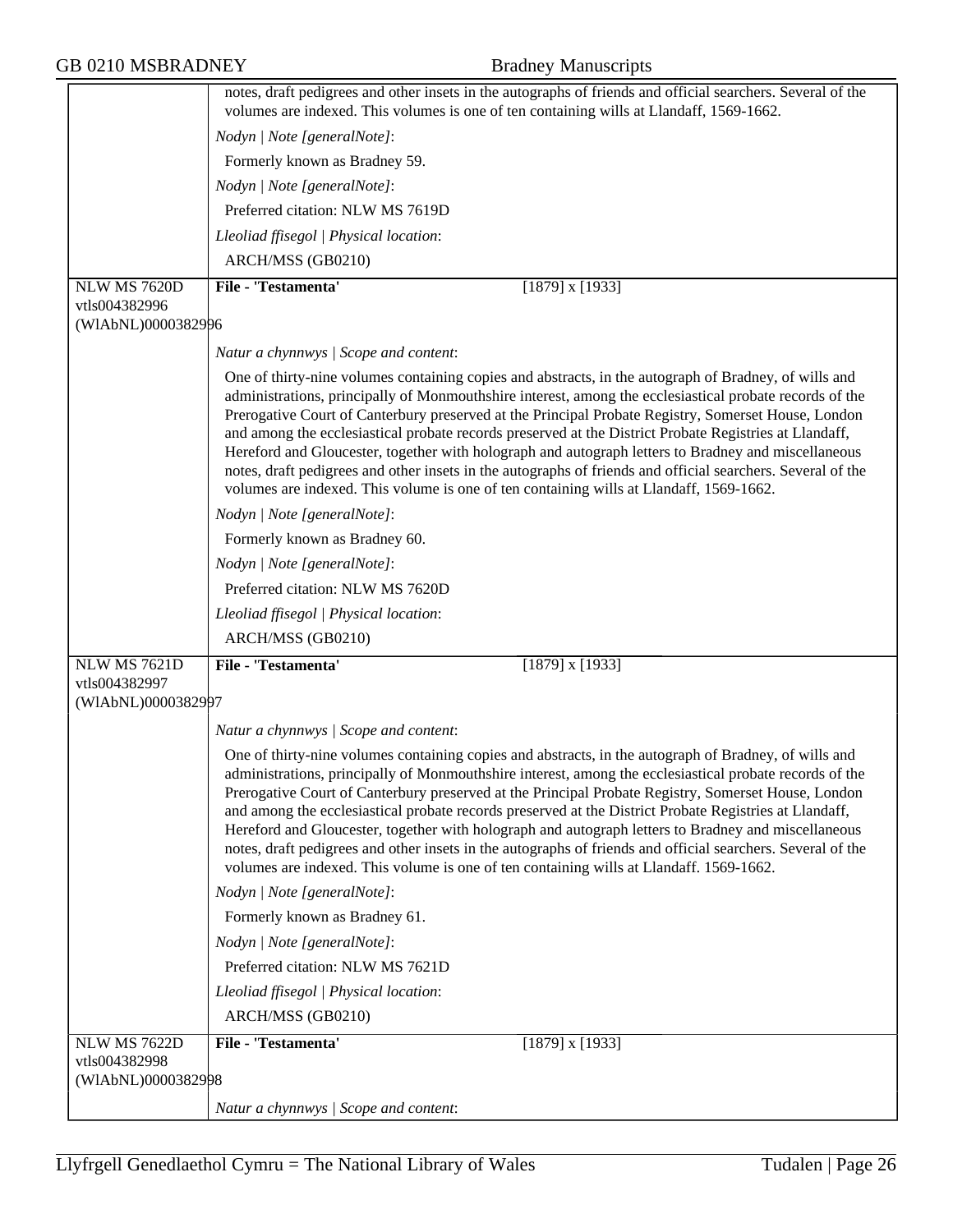|                     | One of thirty-nine volumes containing copies and abstracts, in the autograph of Bradney, of wills and<br>administrations, principally of Monmouthshire interest, among the ecclesiastical probate records of the<br>Prerogative Court of Canterbury preserved at the Principal Probate Registry, Somerset House, London<br>and among the ecclesiastical probate records preserved at the District Probate Registries at Llandaff,<br>Hereford and Gloucester, together with holograph and autograph letters to Bradney and miscellaneous<br>notes, draft pedigrees and other insets in the autographs of friends and official searchers. Several of the<br>volumes are indexed. This volume is one of ten containing wills at Llandaff, 1569-1662. |
|---------------------|----------------------------------------------------------------------------------------------------------------------------------------------------------------------------------------------------------------------------------------------------------------------------------------------------------------------------------------------------------------------------------------------------------------------------------------------------------------------------------------------------------------------------------------------------------------------------------------------------------------------------------------------------------------------------------------------------------------------------------------------------|
|                     | Nodyn   Note [generalNote]:                                                                                                                                                                                                                                                                                                                                                                                                                                                                                                                                                                                                                                                                                                                        |
|                     | Formerly known as Bradney 62.                                                                                                                                                                                                                                                                                                                                                                                                                                                                                                                                                                                                                                                                                                                      |
|                     | Nodyn   Note [generalNote]:                                                                                                                                                                                                                                                                                                                                                                                                                                                                                                                                                                                                                                                                                                                        |
|                     | Preferred citation: NLW MS 7622D                                                                                                                                                                                                                                                                                                                                                                                                                                                                                                                                                                                                                                                                                                                   |
|                     | Lleoliad ffisegol   Physical location:                                                                                                                                                                                                                                                                                                                                                                                                                                                                                                                                                                                                                                                                                                             |
|                     | ARCH/MSS (GB0210)                                                                                                                                                                                                                                                                                                                                                                                                                                                                                                                                                                                                                                                                                                                                  |
| <b>NLW MS 7623D</b> | File - 'Testamenta'<br>$[1879]$ x $[1933]$                                                                                                                                                                                                                                                                                                                                                                                                                                                                                                                                                                                                                                                                                                         |
| vtls004382999       |                                                                                                                                                                                                                                                                                                                                                                                                                                                                                                                                                                                                                                                                                                                                                    |
| (WIAbNL)0000382999  |                                                                                                                                                                                                                                                                                                                                                                                                                                                                                                                                                                                                                                                                                                                                                    |
|                     | Natur a chynnwys / Scope and content:                                                                                                                                                                                                                                                                                                                                                                                                                                                                                                                                                                                                                                                                                                              |
|                     | One of thirty-nine volumes containing copies and abstracts, in the autograph of Bradney, of wills and<br>administrations, principally of Monmouthshire interest, among the ecclesiastical probate records of the<br>Prerogative Court of Canterbury preserved at the Principal Probate Registry, Somerset House, London<br>and among the ecclesiastical probate records preserved at the District Probate Registries at Llandaff,<br>Hereford and Gloucester, together with holograph and autograph letters to Bradney and miscellaneous<br>notes, draft pedigrees and other insets in the autographs of friends and official searchers. Several of the<br>volumes are indexed. This volume is one of ten containing wills at Llandaff, 1569-1662. |
|                     | Nodyn   Note [generalNote]:                                                                                                                                                                                                                                                                                                                                                                                                                                                                                                                                                                                                                                                                                                                        |
|                     | Formerly known as Bradney 63.                                                                                                                                                                                                                                                                                                                                                                                                                                                                                                                                                                                                                                                                                                                      |
|                     | Nodyn   Note [generalNote]:                                                                                                                                                                                                                                                                                                                                                                                                                                                                                                                                                                                                                                                                                                                        |
|                     | Preferred citation: NLW MS 7623D                                                                                                                                                                                                                                                                                                                                                                                                                                                                                                                                                                                                                                                                                                                   |
|                     | Lleoliad ffisegol   Physical location:                                                                                                                                                                                                                                                                                                                                                                                                                                                                                                                                                                                                                                                                                                             |
|                     | ARCH/MSS (GB0210)                                                                                                                                                                                                                                                                                                                                                                                                                                                                                                                                                                                                                                                                                                                                  |
| NLW MS 7624D        | File - 'Testamenta'<br>$[1879]$ x $[1933]$                                                                                                                                                                                                                                                                                                                                                                                                                                                                                                                                                                                                                                                                                                         |
| vtls004383000       |                                                                                                                                                                                                                                                                                                                                                                                                                                                                                                                                                                                                                                                                                                                                                    |
| (WIAbNL)0000383000  |                                                                                                                                                                                                                                                                                                                                                                                                                                                                                                                                                                                                                                                                                                                                                    |
|                     | Natur a chynnwys / Scope and content:                                                                                                                                                                                                                                                                                                                                                                                                                                                                                                                                                                                                                                                                                                              |
|                     | One of thirty-nine volumes containing copies and abstracts, in the autograph of Bradney, of wills and<br>administrations, principally of Monmouthshire interest, among the ecclesiastical probate records of the<br>Prerogative Court of Canterbury preserved at the Principal Probate Registry, Somerset House, London<br>and among the ecclesiastical probate records preserved at the District Probate Registries at Llandaff,<br>Hereford and Gloucester, together with holograph and autograph letters to Bradney and miscellaneous<br>notes, draft pedigrees and other insets in the autographs of friends and official searchers. Several of the<br>volumes are indexed. This volume is one of ten containing wills at Llandaff, 1569-1662. |
|                     | Nodyn   Note [generalNote]:                                                                                                                                                                                                                                                                                                                                                                                                                                                                                                                                                                                                                                                                                                                        |
|                     | Formerly known as Bradney 64.                                                                                                                                                                                                                                                                                                                                                                                                                                                                                                                                                                                                                                                                                                                      |
|                     | Nodyn   Note [generalNote]:                                                                                                                                                                                                                                                                                                                                                                                                                                                                                                                                                                                                                                                                                                                        |
|                     | Preferred citation: NLW MS 7624D                                                                                                                                                                                                                                                                                                                                                                                                                                                                                                                                                                                                                                                                                                                   |
|                     | Lleoliad ffisegol   Physical location:                                                                                                                                                                                                                                                                                                                                                                                                                                                                                                                                                                                                                                                                                                             |
|                     | ARCH/MSS (GB0210)                                                                                                                                                                                                                                                                                                                                                                                                                                                                                                                                                                                                                                                                                                                                  |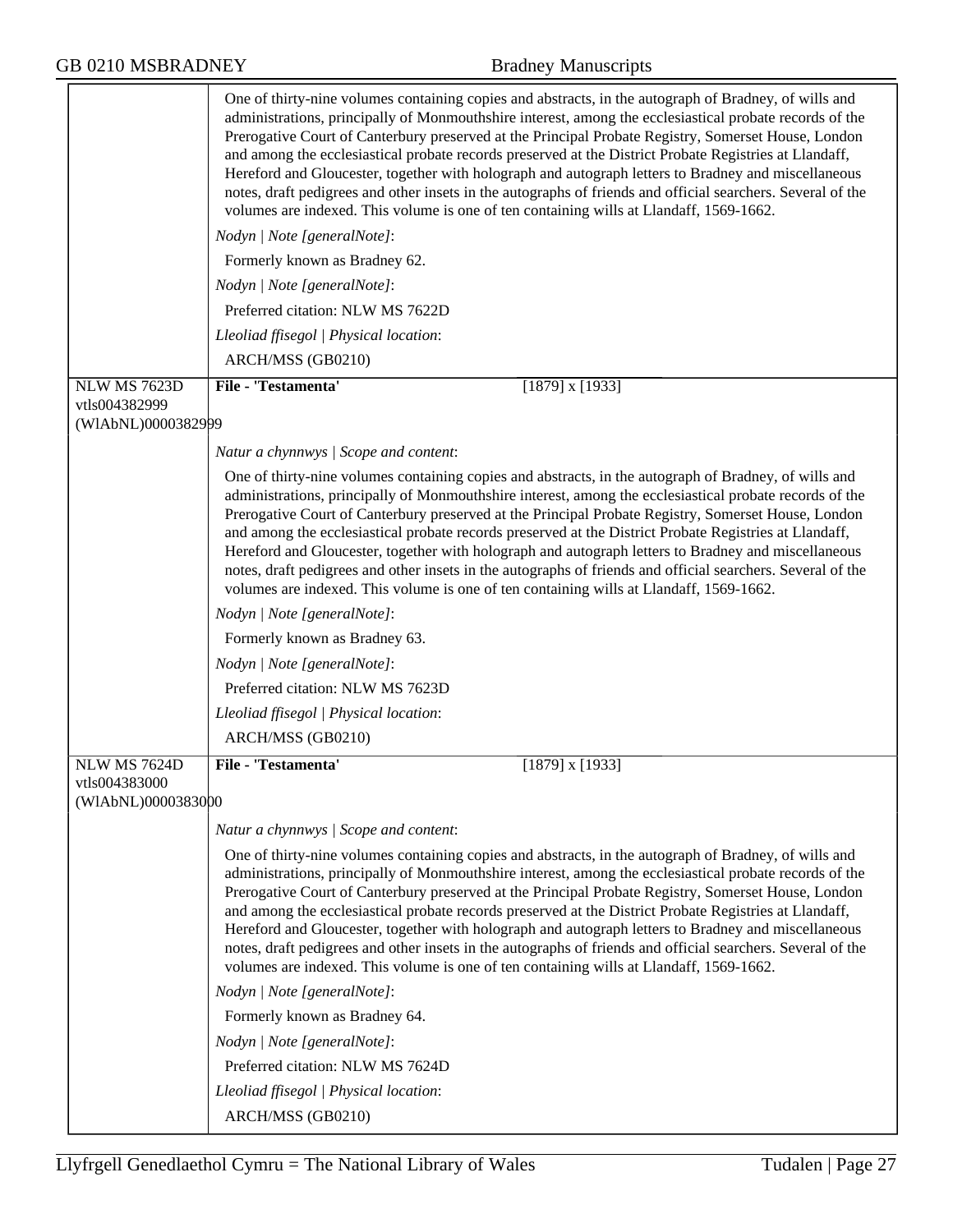| <b>NLW MS 7625D</b>                                        | File - 'Testamenta'<br>$[1879]$ x $[1933]$                                                                                                                                                                                                                                                                                                                                                                                                                                                                                                                                                                                                                                                                                                                                                                         |  |
|------------------------------------------------------------|--------------------------------------------------------------------------------------------------------------------------------------------------------------------------------------------------------------------------------------------------------------------------------------------------------------------------------------------------------------------------------------------------------------------------------------------------------------------------------------------------------------------------------------------------------------------------------------------------------------------------------------------------------------------------------------------------------------------------------------------------------------------------------------------------------------------|--|
| vtls004383001                                              |                                                                                                                                                                                                                                                                                                                                                                                                                                                                                                                                                                                                                                                                                                                                                                                                                    |  |
| (WIAbNL)0000383001                                         |                                                                                                                                                                                                                                                                                                                                                                                                                                                                                                                                                                                                                                                                                                                                                                                                                    |  |
|                                                            | Natur a chynnwys / Scope and content:                                                                                                                                                                                                                                                                                                                                                                                                                                                                                                                                                                                                                                                                                                                                                                              |  |
|                                                            | One of thirty-nine volumes containing copies and abstracts, in the autograph of Bradney, of wills and<br>administrations, principally of Monmouthshire interest, among the ecclesiastical probate records of the<br>Prerogative Court of Canterbury preserved at the Principal Probate Registry, Somerset House, London<br>and among the ecclesiastical probate records preserved at the District Probate Registries at Llandaff,<br>Hereford and Gloucester, together with holograph and autograph letters to Bradney and miscellaneous<br>notes, draft pedigrees and other insets in the autographs of friends and official searchers. Several of the<br>volumes are indexed. This volume is one of ten containing wills at Llandaff, 1569-1662.                                                                 |  |
|                                                            | Nodyn   Note [generalNote]:                                                                                                                                                                                                                                                                                                                                                                                                                                                                                                                                                                                                                                                                                                                                                                                        |  |
|                                                            | Formerly known as Bradney 65.                                                                                                                                                                                                                                                                                                                                                                                                                                                                                                                                                                                                                                                                                                                                                                                      |  |
|                                                            | Nodyn   Note [generalNote]:                                                                                                                                                                                                                                                                                                                                                                                                                                                                                                                                                                                                                                                                                                                                                                                        |  |
|                                                            | Preferred citation: NLW MS 7625D                                                                                                                                                                                                                                                                                                                                                                                                                                                                                                                                                                                                                                                                                                                                                                                   |  |
|                                                            | Lleoliad ffisegol   Physical location:                                                                                                                                                                                                                                                                                                                                                                                                                                                                                                                                                                                                                                                                                                                                                                             |  |
|                                                            | ARCH/MSS (GB0210)                                                                                                                                                                                                                                                                                                                                                                                                                                                                                                                                                                                                                                                                                                                                                                                                  |  |
| <b>NLW MS 7626D</b>                                        | File - 'Testamenta'<br>$[1879]$ x $[1933]$                                                                                                                                                                                                                                                                                                                                                                                                                                                                                                                                                                                                                                                                                                                                                                         |  |
| vtls004383002                                              |                                                                                                                                                                                                                                                                                                                                                                                                                                                                                                                                                                                                                                                                                                                                                                                                                    |  |
| (WIAbNL)0000383002                                         |                                                                                                                                                                                                                                                                                                                                                                                                                                                                                                                                                                                                                                                                                                                                                                                                                    |  |
|                                                            | Natur a chynnwys / Scope and content:                                                                                                                                                                                                                                                                                                                                                                                                                                                                                                                                                                                                                                                                                                                                                                              |  |
|                                                            | One of thirty-nine volumes containing copies and abstracts, in the autographs of Bradney, of wills and<br>administrations, principally of Monmouthshire interest, among the ecclesiastical probate records of the<br>Prerogative Court of Canterbury preserved at the Principal Probate Registry, Somerset House, London<br>and among the ecclesiastical probate records preserved at the District Probate Registries at Llandaff,<br>Hereford and Gloucester, together with holograph and autograph letters to Bradney and miscellaneous<br>notes, draft pedigrees and other insets in the autographs of friends and official searchers. Several of the<br>volumes are indexed. This volume is one of ten containing wills at Llandaff, 1569-1662.                                                                |  |
|                                                            | Nodyn   Note [generalNote]:                                                                                                                                                                                                                                                                                                                                                                                                                                                                                                                                                                                                                                                                                                                                                                                        |  |
|                                                            | Formerly known as Bradney 66.                                                                                                                                                                                                                                                                                                                                                                                                                                                                                                                                                                                                                                                                                                                                                                                      |  |
|                                                            | Nodyn   Note [generalNote]:                                                                                                                                                                                                                                                                                                                                                                                                                                                                                                                                                                                                                                                                                                                                                                                        |  |
|                                                            | Preferred citation: NLW MS 7626D                                                                                                                                                                                                                                                                                                                                                                                                                                                                                                                                                                                                                                                                                                                                                                                   |  |
|                                                            | Lleoliad ffisegol   Physical location:                                                                                                                                                                                                                                                                                                                                                                                                                                                                                                                                                                                                                                                                                                                                                                             |  |
|                                                            | ARCH/MSS (GB0210)                                                                                                                                                                                                                                                                                                                                                                                                                                                                                                                                                                                                                                                                                                                                                                                                  |  |
| <b>NLW MS 7627D</b><br>vtls004383003<br>(WIAbNL)0000383003 | File - 'Testamenta'<br>$[1879]$ x $[1933]$                                                                                                                                                                                                                                                                                                                                                                                                                                                                                                                                                                                                                                                                                                                                                                         |  |
|                                                            | Natur a chynnwys / Scope and content:                                                                                                                                                                                                                                                                                                                                                                                                                                                                                                                                                                                                                                                                                                                                                                              |  |
|                                                            | One of thirty-nine volumes containing copies and abstracts, in the autograph of Bradney, of wills and<br>administrations, principally of Monmouthshire interest, among the ecclesiastical probate records of the<br>Prerogative Court of Canterbury preserved at the Principal Probate Registry, Somerset House, London<br>and among the ecclesiastical probate records preserved at the District Probate Registries at Llandaff,<br>Hereford and Gloucester, together with holograph and autograph letters to Bradney and miscellaneous<br>notes, draft pedigrees and other insets in the autographs of friends and official searchers. Several of the<br>volumes are indexed. This volume is one of ten containing wills at Llandaff, 1569-1662.<br>Nodyn   Note [generalNote]:<br>Formerly known as Bradney 67. |  |
|                                                            | Nodyn   Note [generalNote]:                                                                                                                                                                                                                                                                                                                                                                                                                                                                                                                                                                                                                                                                                                                                                                                        |  |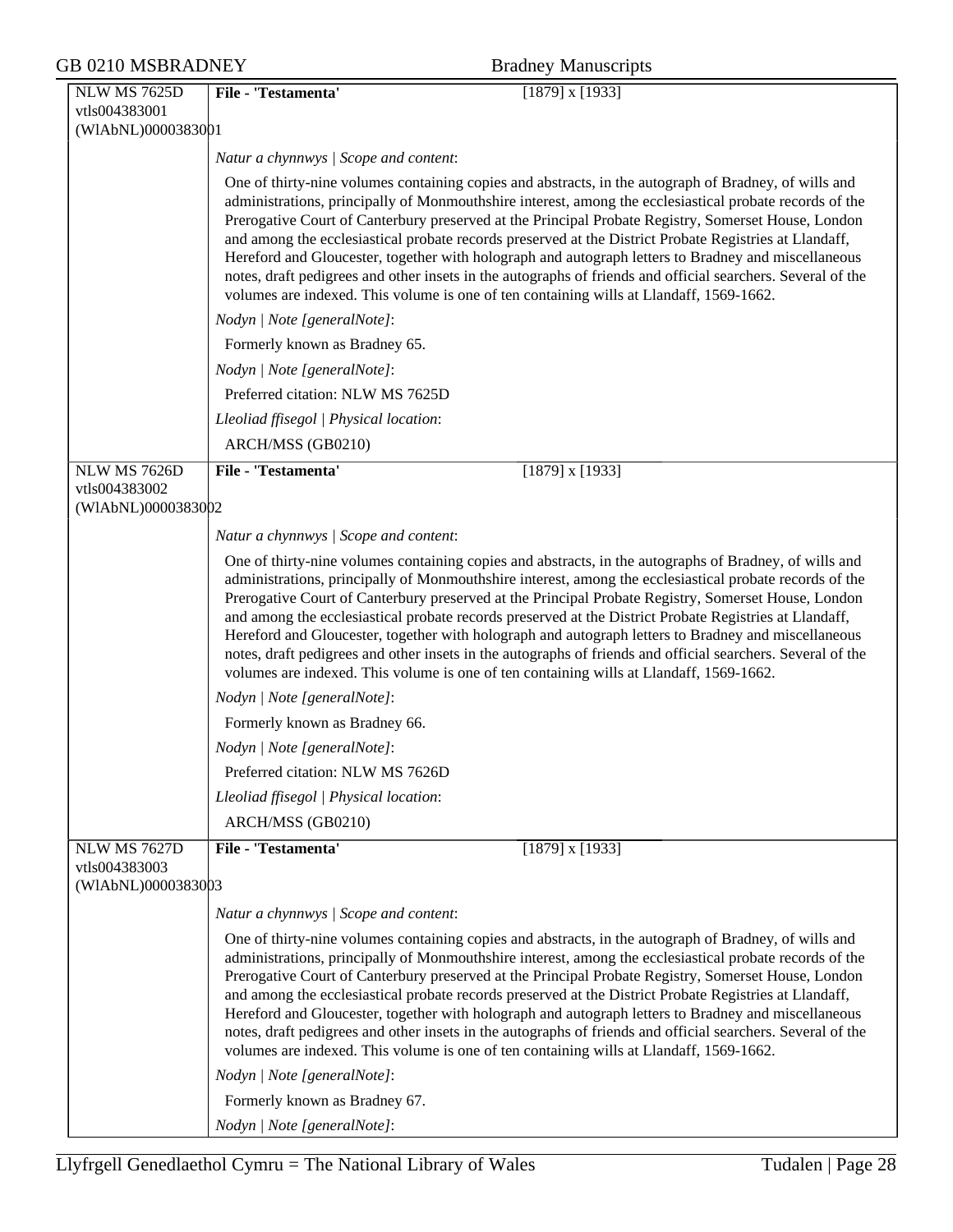|                                      | Preferred citation: NLW MS 7627D                                                                                                                                                                                                                                                                                                                                                                                                                                                                                                                                                                                                                                                                                                                                          |
|--------------------------------------|---------------------------------------------------------------------------------------------------------------------------------------------------------------------------------------------------------------------------------------------------------------------------------------------------------------------------------------------------------------------------------------------------------------------------------------------------------------------------------------------------------------------------------------------------------------------------------------------------------------------------------------------------------------------------------------------------------------------------------------------------------------------------|
|                                      | Lleoliad ffisegol   Physical location:                                                                                                                                                                                                                                                                                                                                                                                                                                                                                                                                                                                                                                                                                                                                    |
|                                      | ARCH/MSS (GB0210)                                                                                                                                                                                                                                                                                                                                                                                                                                                                                                                                                                                                                                                                                                                                                         |
| <b>NLW MS 7628D</b>                  | File - 'Testamenta'<br>$[1879]$ x $[1933]$                                                                                                                                                                                                                                                                                                                                                                                                                                                                                                                                                                                                                                                                                                                                |
| vtls004383005<br>(WIAbNL)0000383005  |                                                                                                                                                                                                                                                                                                                                                                                                                                                                                                                                                                                                                                                                                                                                                                           |
|                                      | Natur a chynnwys / Scope and content:                                                                                                                                                                                                                                                                                                                                                                                                                                                                                                                                                                                                                                                                                                                                     |
|                                      | One of thirty-nine volumes containing copies and abstracts, in the autograph of Bradney, of wills and<br>administrations, principally of Monmouthshire interest, among the ecclesiastical probate records of the<br>Prerogative Court of Canterbury preserved at the Principal Probate Registry, Somerset House, London<br>and among the ecclesiastical probate records preserved at the Distrcit Probate Registries at Llandaff,<br>Hereford and Gloucester, together with holograph and autograph letters to Bradney and miscellaneous<br>notes, draft pedigrees and other insets in the autograph of friends and official searchers. Several of the<br>volumes are indexed. This volume is one of ten containing wills at Llandaff, 1569-1662.                         |
|                                      | Nodyn   Note [generalNote]:                                                                                                                                                                                                                                                                                                                                                                                                                                                                                                                                                                                                                                                                                                                                               |
|                                      | Formerly known as Bradney 68.                                                                                                                                                                                                                                                                                                                                                                                                                                                                                                                                                                                                                                                                                                                                             |
|                                      | Nodyn   Note [generalNote]:                                                                                                                                                                                                                                                                                                                                                                                                                                                                                                                                                                                                                                                                                                                                               |
|                                      | Preferred citation: NLW MS 7628D                                                                                                                                                                                                                                                                                                                                                                                                                                                                                                                                                                                                                                                                                                                                          |
|                                      | Lleoliad ffisegol   Physical location:                                                                                                                                                                                                                                                                                                                                                                                                                                                                                                                                                                                                                                                                                                                                    |
|                                      | ARCH/MSS (GB0210)                                                                                                                                                                                                                                                                                                                                                                                                                                                                                                                                                                                                                                                                                                                                                         |
| <b>NLW MS 7629D</b><br>vtls004383006 | File - 'Testamenta'<br>$[1879]$ x $[1933]$                                                                                                                                                                                                                                                                                                                                                                                                                                                                                                                                                                                                                                                                                                                                |
| (WIAbNL)0000383006                   |                                                                                                                                                                                                                                                                                                                                                                                                                                                                                                                                                                                                                                                                                                                                                                           |
|                                      | Natur a chynnwys / Scope and content:                                                                                                                                                                                                                                                                                                                                                                                                                                                                                                                                                                                                                                                                                                                                     |
|                                      | One of thirty-nine volumes containing copies and abstracts, in the autograph of Bradney, of wills and<br>administrations, principally of Monmouthshire interest, among the ecclesiastical probate records of the<br>Prerogative Court of Canterbury preserved at the Principal Probate Registry, Somerset House, London<br>and among the ecclesiastical probate records preserved at the District Probate Registries at Llandaff,<br>Hereford and Gloucester, together with holograph and autograph letters to Bradney and miscellaneous<br>notes, draft pedigrees and other insets in the autographs of friends and official searchers. Several of<br>the volumes are indexed. This volume is one of six containing wills at Somerset House and elsewhere,<br>1413-1861. |
|                                      | Nodyn   Note [generalNote]:                                                                                                                                                                                                                                                                                                                                                                                                                                                                                                                                                                                                                                                                                                                                               |
|                                      | Formerly known as Bradney 69.                                                                                                                                                                                                                                                                                                                                                                                                                                                                                                                                                                                                                                                                                                                                             |
|                                      | Nodyn   Note [generalNote]:                                                                                                                                                                                                                                                                                                                                                                                                                                                                                                                                                                                                                                                                                                                                               |
|                                      | Preferred citation: NLW MS 7629D                                                                                                                                                                                                                                                                                                                                                                                                                                                                                                                                                                                                                                                                                                                                          |
|                                      | Lleoliad ffisegol   Physical location:                                                                                                                                                                                                                                                                                                                                                                                                                                                                                                                                                                                                                                                                                                                                    |
|                                      | ARCH/MSS (GB0210)                                                                                                                                                                                                                                                                                                                                                                                                                                                                                                                                                                                                                                                                                                                                                         |
| NLW MS 7630D                         | File - 'Testamenta'<br>$[1879]$ x $[1933]$                                                                                                                                                                                                                                                                                                                                                                                                                                                                                                                                                                                                                                                                                                                                |
| vtls004383010<br>(WIAbNL)0000383010  |                                                                                                                                                                                                                                                                                                                                                                                                                                                                                                                                                                                                                                                                                                                                                                           |
|                                      | Natur a chynnwys / Scope and content:                                                                                                                                                                                                                                                                                                                                                                                                                                                                                                                                                                                                                                                                                                                                     |
|                                      | One of thirty-nine volumes containing copies and abstracts, in the autograph of Bradney, of wills and<br>administrations, principally of Monmouthshire interest, among the ecclesiastical probate records of the<br>Prerogative Court of Canterbury preserved at the Principal Probate Registry, Somerset House, London<br>and among the ecclesiastical probate records preserved at the District Probate Registries at Llandaff,<br>Hereford and Gloucester, together with holograph and autograph letters to Bradney and miscellaneous<br>notes, draft pedigrees and other insets in the autographs of friends and official searchers. Several of                                                                                                                       |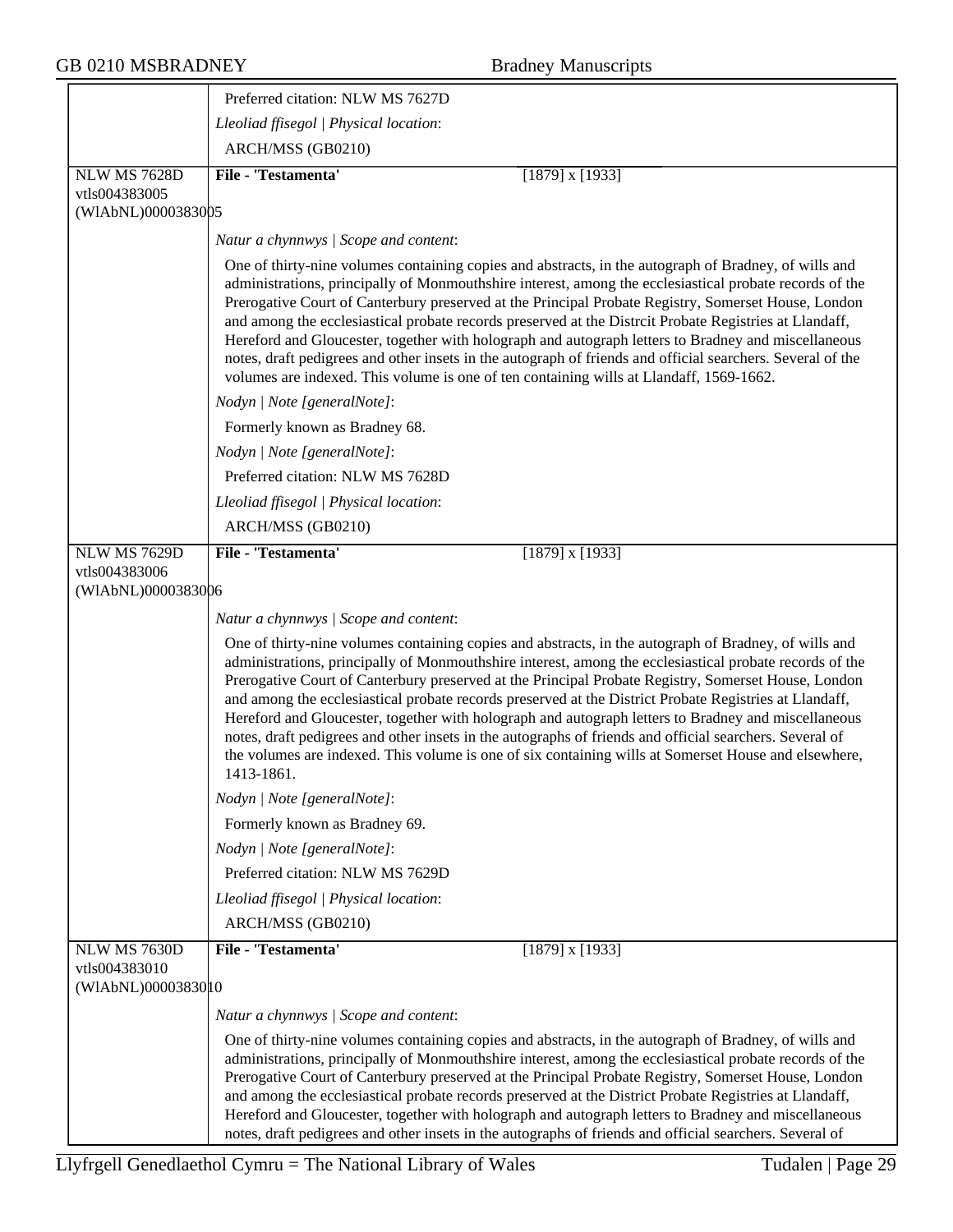|                                      | the volumes are indexed. This volume is one of six containing wills at Somerset House and elsewhere,<br>1413-1861.                                                                                                                                                                                                                                                                                                                                                                                                                                                                                                                                                                                                                                                        |
|--------------------------------------|---------------------------------------------------------------------------------------------------------------------------------------------------------------------------------------------------------------------------------------------------------------------------------------------------------------------------------------------------------------------------------------------------------------------------------------------------------------------------------------------------------------------------------------------------------------------------------------------------------------------------------------------------------------------------------------------------------------------------------------------------------------------------|
|                                      | Nodyn   Note [generalNote]:                                                                                                                                                                                                                                                                                                                                                                                                                                                                                                                                                                                                                                                                                                                                               |
|                                      | Formerly known as Bradney 70.                                                                                                                                                                                                                                                                                                                                                                                                                                                                                                                                                                                                                                                                                                                                             |
|                                      | Nodyn   Note [generalNote]:                                                                                                                                                                                                                                                                                                                                                                                                                                                                                                                                                                                                                                                                                                                                               |
|                                      | Preferred citation: NLW MS 7630D                                                                                                                                                                                                                                                                                                                                                                                                                                                                                                                                                                                                                                                                                                                                          |
|                                      | Lleoliad ffisegol   Physical location:                                                                                                                                                                                                                                                                                                                                                                                                                                                                                                                                                                                                                                                                                                                                    |
|                                      | ARCH/MSS (GB0210)                                                                                                                                                                                                                                                                                                                                                                                                                                                                                                                                                                                                                                                                                                                                                         |
| <b>NLW MS 7631D</b>                  | File - 'Testamenta'<br>$[1879]$ x $[1933]$                                                                                                                                                                                                                                                                                                                                                                                                                                                                                                                                                                                                                                                                                                                                |
| vtls004383012                        |                                                                                                                                                                                                                                                                                                                                                                                                                                                                                                                                                                                                                                                                                                                                                                           |
| (WIAbNL)00003830 12                  |                                                                                                                                                                                                                                                                                                                                                                                                                                                                                                                                                                                                                                                                                                                                                                           |
|                                      | Natur a chynnwys / Scope and content:                                                                                                                                                                                                                                                                                                                                                                                                                                                                                                                                                                                                                                                                                                                                     |
|                                      | One of thirty-nine volumes containing copies and abstracts, in the autograph of Bradney, of wills and<br>administrations, principally of Monmouthshire interest, among the ecclesiastical probate records of the<br>Prerogative Court of Canterbury preserved at the Principal Probate Registry, Somerset House, London<br>and among the ecclesiastical probate records preserved at the District Probate Registries at Llandaff,<br>Hereford and Gloucester, together with holograph and autograph letters to Bradney and miscellaneous<br>notes, draft pedigrees and other insets in the autographs of friends and official searchers. Several of<br>the volumes are indexed. This volume is one of six containing wills at Somerset House and elsewhere,<br>1413-1861. |
|                                      | Nodyn   Note [generalNote]:                                                                                                                                                                                                                                                                                                                                                                                                                                                                                                                                                                                                                                                                                                                                               |
|                                      | Formerly known as Bradney 71.                                                                                                                                                                                                                                                                                                                                                                                                                                                                                                                                                                                                                                                                                                                                             |
|                                      | Nodyn   Note [generalNote]:                                                                                                                                                                                                                                                                                                                                                                                                                                                                                                                                                                                                                                                                                                                                               |
|                                      | Preferred citation: NLW MS 7631D                                                                                                                                                                                                                                                                                                                                                                                                                                                                                                                                                                                                                                                                                                                                          |
|                                      | Lleoliad ffisegol   Physical location:                                                                                                                                                                                                                                                                                                                                                                                                                                                                                                                                                                                                                                                                                                                                    |
|                                      | ARCH/MSS (GB0210)                                                                                                                                                                                                                                                                                                                                                                                                                                                                                                                                                                                                                                                                                                                                                         |
| NLW MS 7632D                         | File - 'Testamenta'<br>$[1879]$ x $[1933]$                                                                                                                                                                                                                                                                                                                                                                                                                                                                                                                                                                                                                                                                                                                                |
| vtls004383014                        |                                                                                                                                                                                                                                                                                                                                                                                                                                                                                                                                                                                                                                                                                                                                                                           |
| (WIAbNL)00003830 14                  |                                                                                                                                                                                                                                                                                                                                                                                                                                                                                                                                                                                                                                                                                                                                                                           |
|                                      | Natur a chynnwys / Scope and content:                                                                                                                                                                                                                                                                                                                                                                                                                                                                                                                                                                                                                                                                                                                                     |
|                                      | One of thirty-nine volumes containing copies and abstracts, in the autograph of Bradney, of wills and<br>administrations, principally of Monmouthshire interest, among the ecclesiastical probate records of the<br>Prerogative Court of Canterbury preserved at the Principal Probate Registry, Somerset House, London<br>and among the ecclesiastical probate records preserved at the District Probate Registries at Llandaff,<br>Hereford and Gloucester, together with holograph and autograph letters to Bradney and miscellaneous<br>notes, draft pedigrees and other insets in the autographs of friends and official searchers. Several of<br>the volumes are indexed. This volume is one of six containing wills at Somerset House and elsewhere,<br>1413-1861. |
|                                      | Nodyn   Note [generalNote]:                                                                                                                                                                                                                                                                                                                                                                                                                                                                                                                                                                                                                                                                                                                                               |
|                                      | Formerly known as Bradney 72.                                                                                                                                                                                                                                                                                                                                                                                                                                                                                                                                                                                                                                                                                                                                             |
|                                      | Nodyn   Note [generalNote]:                                                                                                                                                                                                                                                                                                                                                                                                                                                                                                                                                                                                                                                                                                                                               |
|                                      | Preferred citation: NLW MS 7632D                                                                                                                                                                                                                                                                                                                                                                                                                                                                                                                                                                                                                                                                                                                                          |
|                                      | Lleoliad ffisegol   Physical location:                                                                                                                                                                                                                                                                                                                                                                                                                                                                                                                                                                                                                                                                                                                                    |
|                                      | ARCH/MSS (GB0210)                                                                                                                                                                                                                                                                                                                                                                                                                                                                                                                                                                                                                                                                                                                                                         |
| <b>NLW MS 7633D</b>                  | File - 'Testamenta'<br>$[1879]$ x $[1933]$                                                                                                                                                                                                                                                                                                                                                                                                                                                                                                                                                                                                                                                                                                                                |
| vtls004383015<br>(WIAbNL)00003830 15 |                                                                                                                                                                                                                                                                                                                                                                                                                                                                                                                                                                                                                                                                                                                                                                           |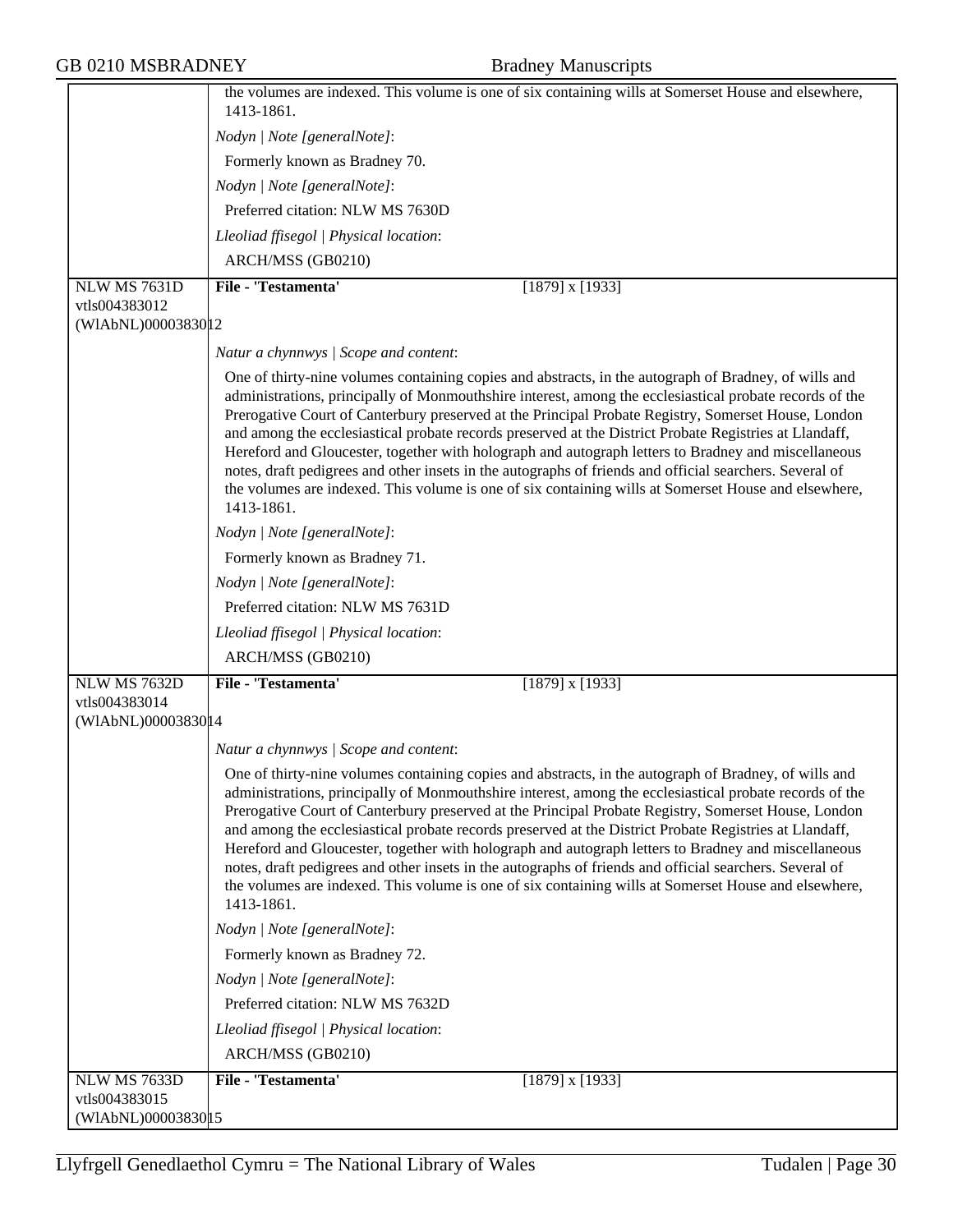|                                     | Natur a chynnwys / Scope and content:                                                                                                                                                                                                                                                                                                                                                                                                                                                                                                                                                                                                                                                                                                                                                                                                                           |
|-------------------------------------|-----------------------------------------------------------------------------------------------------------------------------------------------------------------------------------------------------------------------------------------------------------------------------------------------------------------------------------------------------------------------------------------------------------------------------------------------------------------------------------------------------------------------------------------------------------------------------------------------------------------------------------------------------------------------------------------------------------------------------------------------------------------------------------------------------------------------------------------------------------------|
|                                     | One of thirty-nine volumes containing copies and abstracts, in the autograph of Bradney, of wills and<br>administrations, principally of Monmouthshire interest, among the ecclesiastical probate records of the<br>Prerogative Court of Canterbury preserved at the Principal Probate Registry, Somerset House, London<br>and among the ecclesiastical probate records preserved at the District Probate Registries at Llandaff,<br>Hereford and Gloucester, together with holograph and autograph letters to Bradney and miscellaneous<br>notes, draft pedigrees and other insets in the autographs of friends and official searchers. Several of<br>the volumes are indexed. This volume is one of six containing wills at Somerset House and elsewhere,<br>1413-1861.                                                                                       |
|                                     | Nodyn   Note [generalNote]:                                                                                                                                                                                                                                                                                                                                                                                                                                                                                                                                                                                                                                                                                                                                                                                                                                     |
|                                     | Formerly known as Bradney 73.                                                                                                                                                                                                                                                                                                                                                                                                                                                                                                                                                                                                                                                                                                                                                                                                                                   |
|                                     | Nodyn   Note [generalNote]:                                                                                                                                                                                                                                                                                                                                                                                                                                                                                                                                                                                                                                                                                                                                                                                                                                     |
|                                     | Preferred citation: NLW MS 7633D                                                                                                                                                                                                                                                                                                                                                                                                                                                                                                                                                                                                                                                                                                                                                                                                                                |
|                                     | Lleoliad ffisegol   Physical location:                                                                                                                                                                                                                                                                                                                                                                                                                                                                                                                                                                                                                                                                                                                                                                                                                          |
|                                     | ARCH/MSS (GB0210)                                                                                                                                                                                                                                                                                                                                                                                                                                                                                                                                                                                                                                                                                                                                                                                                                                               |
| <b>NLW MS 7634D</b>                 | File - 'Testamenta'<br>$[1879]$ x $[1933]$                                                                                                                                                                                                                                                                                                                                                                                                                                                                                                                                                                                                                                                                                                                                                                                                                      |
| vtls004383016                       |                                                                                                                                                                                                                                                                                                                                                                                                                                                                                                                                                                                                                                                                                                                                                                                                                                                                 |
| (WIAbNL)0000383016                  |                                                                                                                                                                                                                                                                                                                                                                                                                                                                                                                                                                                                                                                                                                                                                                                                                                                                 |
|                                     | Natur a chynnwys / Scope and content:                                                                                                                                                                                                                                                                                                                                                                                                                                                                                                                                                                                                                                                                                                                                                                                                                           |
|                                     | One of thirty-nine volumes containing copies and abstracts, in the autograph of Bradney, of wills and<br>administrations, principally of Monmouthshire interest, among the ecclesiastical probate records of the<br>Prerogative Court of Canterbury preserved at the Principal Probate Registry, Somerset House, London<br>and among the ecclesiastical probate records preserved at the District Probate Registries at Llandaff,<br>Hereford and Gloucester, together with holograph and autograph letters to Bradney and miscellaneous<br>notes, draft pedigrees and other insets in the autographs of friends and official searchers. Several of<br>the volumes are indexed. This volume is one of six containing wills at Somerset House and elsewhere,<br>1413-1861.                                                                                       |
|                                     | Nodyn   Note [generalNote]:                                                                                                                                                                                                                                                                                                                                                                                                                                                                                                                                                                                                                                                                                                                                                                                                                                     |
|                                     | Formerly known as Bradney 74.                                                                                                                                                                                                                                                                                                                                                                                                                                                                                                                                                                                                                                                                                                                                                                                                                                   |
|                                     | Nodyn   Note [generalNote]:                                                                                                                                                                                                                                                                                                                                                                                                                                                                                                                                                                                                                                                                                                                                                                                                                                     |
|                                     | Preferred citation: NLW MS 7634D                                                                                                                                                                                                                                                                                                                                                                                                                                                                                                                                                                                                                                                                                                                                                                                                                                |
|                                     | Lleoliad ffisegol   Physical location:                                                                                                                                                                                                                                                                                                                                                                                                                                                                                                                                                                                                                                                                                                                                                                                                                          |
|                                     | ARCH/MSS (GB0210)                                                                                                                                                                                                                                                                                                                                                                                                                                                                                                                                                                                                                                                                                                                                                                                                                                               |
| <b>NLW MS 7635D</b>                 | <b>File - 'Testamenta'</b><br>$[1879]$ x $[1933]$                                                                                                                                                                                                                                                                                                                                                                                                                                                                                                                                                                                                                                                                                                                                                                                                               |
| vtls004383022<br>(WIAbNL)0000383022 |                                                                                                                                                                                                                                                                                                                                                                                                                                                                                                                                                                                                                                                                                                                                                                                                                                                                 |
|                                     | Natur a chynnwys / Scope and content:                                                                                                                                                                                                                                                                                                                                                                                                                                                                                                                                                                                                                                                                                                                                                                                                                           |
|                                     | One of thirty-nine volumes containing copies and abstracts, in the autograph of Bradney, of wills and<br>administrations, principally of Monmouthshire interest, among the ecclesiastical probate records of the<br>Prerogative Court of Canterbury preserved at the Principal Probate Registry, Somerset House, London<br>and among the ecclesiastical probate records preserved at the District Probate Registries at Llandaff,<br>Hereford and Gloucester, together with holograph and autograph letters to Bradney and miscellaneous<br>notes, draft pedigrees and other insets in the autographs of friends and official searchers. Several of the<br>volumes are indexed. This volume contains wills and other documents of the families of Milbourne,<br>Scudamore, Hoskins, Pratt, etc. from various sources, 1343-1843.<br>Nodyn   Note [generalNote]: |
|                                     | Formerly known as Bradney 75.                                                                                                                                                                                                                                                                                                                                                                                                                                                                                                                                                                                                                                                                                                                                                                                                                                   |
|                                     | Nodyn   Note [generalNote]:                                                                                                                                                                                                                                                                                                                                                                                                                                                                                                                                                                                                                                                                                                                                                                                                                                     |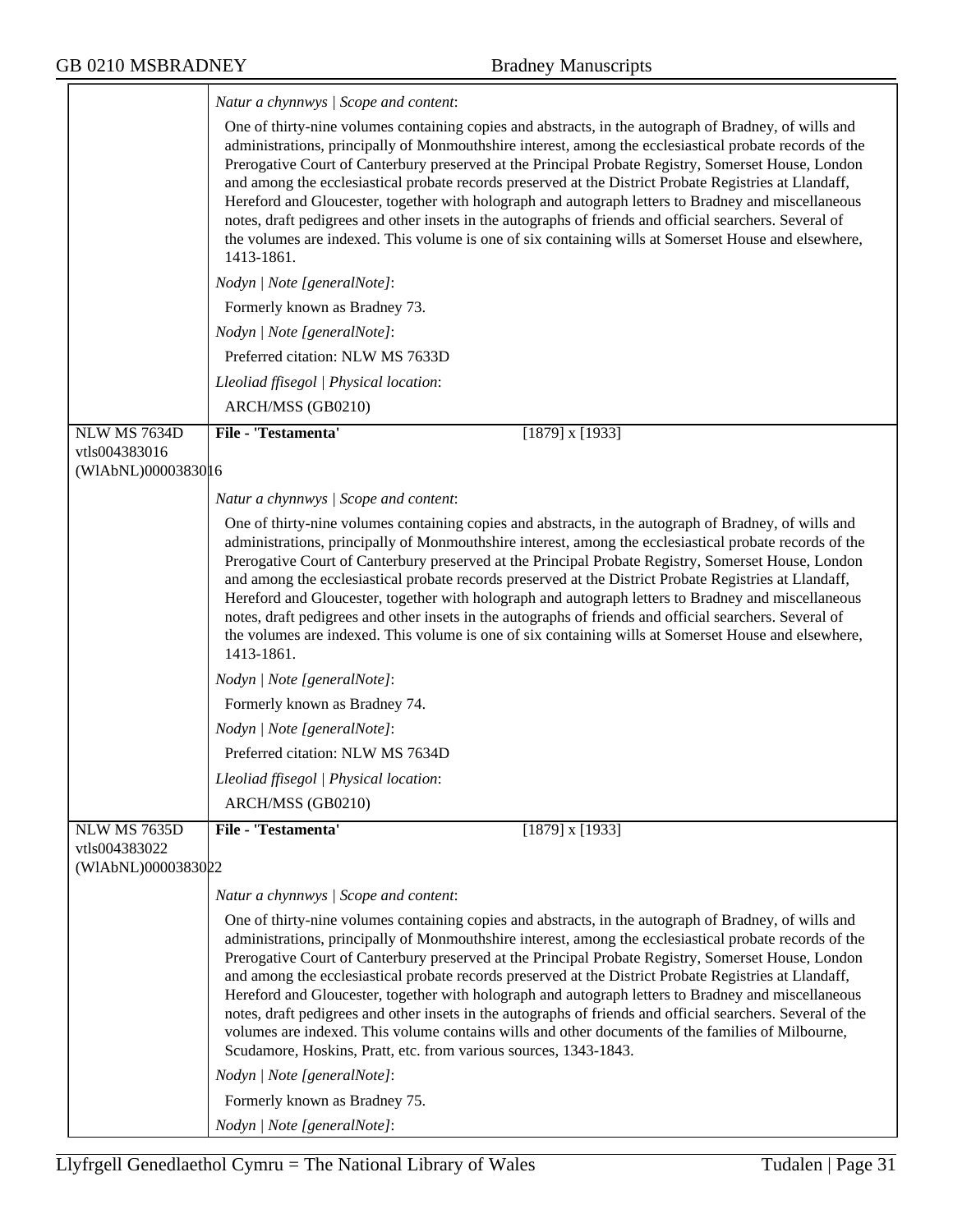|                                     | Preferred citation: NLW MS 7635D                                                                                                                                                                                                                                                                                                                                                                                                                                                                                                                                                                                                                                                                                                                                                                                                                          |
|-------------------------------------|-----------------------------------------------------------------------------------------------------------------------------------------------------------------------------------------------------------------------------------------------------------------------------------------------------------------------------------------------------------------------------------------------------------------------------------------------------------------------------------------------------------------------------------------------------------------------------------------------------------------------------------------------------------------------------------------------------------------------------------------------------------------------------------------------------------------------------------------------------------|
|                                     | Lleoliad ffisegol   Physical location:                                                                                                                                                                                                                                                                                                                                                                                                                                                                                                                                                                                                                                                                                                                                                                                                                    |
|                                     | ARCH/MSS (GB0210)                                                                                                                                                                                                                                                                                                                                                                                                                                                                                                                                                                                                                                                                                                                                                                                                                                         |
| NLW MS 7636D                        | File - 'Testamenta'<br>$[1879]$ x $[1933]$                                                                                                                                                                                                                                                                                                                                                                                                                                                                                                                                                                                                                                                                                                                                                                                                                |
| vtls004383028                       |                                                                                                                                                                                                                                                                                                                                                                                                                                                                                                                                                                                                                                                                                                                                                                                                                                                           |
| (WIAbNL)0000383028                  |                                                                                                                                                                                                                                                                                                                                                                                                                                                                                                                                                                                                                                                                                                                                                                                                                                                           |
|                                     | Natur a chynnwys / Scope and content:                                                                                                                                                                                                                                                                                                                                                                                                                                                                                                                                                                                                                                                                                                                                                                                                                     |
|                                     | One of thirty-nine volumes containing copies and abstracts, in the autograph of Bradney, of wills and<br>administrations, principally of Monmouthshire interest, among the ecclesiastical probate records of the<br>Prerogative Court of Canterbury preserved at the Principal Probate Registry, Somerset House, London<br>and among the ecclesiastical probate records preserved at the District Probate Registries at Llandaff,<br>Hereford and Gloucester, together with holograph and autograph letters to Bradney and miscellaneous<br>notes, draft pedigrees and other insets in the autographs of friends and official searchers. Several of the<br>volumes are indexed. This volume contains wills from various sources, 1508-1830; extracts relating to<br>the family of Sterrill from the registers of St Margaret's, Westminster, 1630/1-1659. |
|                                     | Nodyn   Note [generalNote]:                                                                                                                                                                                                                                                                                                                                                                                                                                                                                                                                                                                                                                                                                                                                                                                                                               |
|                                     | Formerly known as Bradney 76.                                                                                                                                                                                                                                                                                                                                                                                                                                                                                                                                                                                                                                                                                                                                                                                                                             |
|                                     | Nodyn   Note [generalNote]:                                                                                                                                                                                                                                                                                                                                                                                                                                                                                                                                                                                                                                                                                                                                                                                                                               |
|                                     | Preferred citation: NLW MS 7636D                                                                                                                                                                                                                                                                                                                                                                                                                                                                                                                                                                                                                                                                                                                                                                                                                          |
|                                     | Lleoliad ffisegol   Physical location:                                                                                                                                                                                                                                                                                                                                                                                                                                                                                                                                                                                                                                                                                                                                                                                                                    |
|                                     | ARCH/MSS (GB0210)                                                                                                                                                                                                                                                                                                                                                                                                                                                                                                                                                                                                                                                                                                                                                                                                                                         |
| NLW MS 7637D                        | File - 'Testamenta'<br>$[1879]$ x $[1933]$                                                                                                                                                                                                                                                                                                                                                                                                                                                                                                                                                                                                                                                                                                                                                                                                                |
| vtls004383037<br>(WIAbNL)0000383087 |                                                                                                                                                                                                                                                                                                                                                                                                                                                                                                                                                                                                                                                                                                                                                                                                                                                           |
|                                     | Natur a chynnwys / Scope and content:                                                                                                                                                                                                                                                                                                                                                                                                                                                                                                                                                                                                                                                                                                                                                                                                                     |
|                                     | One of thirty-nine volumes containing copies and abstracts, in the autograph of Bradney, of wills and<br>administrations, principally of Monmouthshire interest, among the ecclesiastical probate records of the<br>Prerogative Court of Canterbury preserved at the Principal Probate Registry, Somerset House, London<br>and among the ecclesiastical probate records preserved at the District Probate Registries at Llandaff,<br>Hereford and Gloucester, together with holograph and autograph letters to Bradney and miscellaneous<br>notes, draft pedigrees and other insets in the autographs of friends and official searchers. Several of the<br>volumes are indexed. This volume contains wills of the family of Lawrence, 1526-1807.                                                                                                          |
|                                     | Nodyn   Note [generalNote]:                                                                                                                                                                                                                                                                                                                                                                                                                                                                                                                                                                                                                                                                                                                                                                                                                               |
|                                     | Formerly known as Bradney 77.                                                                                                                                                                                                                                                                                                                                                                                                                                                                                                                                                                                                                                                                                                                                                                                                                             |
|                                     | Nodyn   Note [generalNote]:                                                                                                                                                                                                                                                                                                                                                                                                                                                                                                                                                                                                                                                                                                                                                                                                                               |
|                                     | Preferred citation: NLW MS 7637D                                                                                                                                                                                                                                                                                                                                                                                                                                                                                                                                                                                                                                                                                                                                                                                                                          |
|                                     | Lleoliad ffisegol   Physical location:                                                                                                                                                                                                                                                                                                                                                                                                                                                                                                                                                                                                                                                                                                                                                                                                                    |
|                                     | ARCH/MSS (GB0210)                                                                                                                                                                                                                                                                                                                                                                                                                                                                                                                                                                                                                                                                                                                                                                                                                                         |
| <b>NLW MS 7638D</b>                 | File - 'Testamenta'<br>$[1879]$ x $[1933]$                                                                                                                                                                                                                                                                                                                                                                                                                                                                                                                                                                                                                                                                                                                                                                                                                |
| vtls004383043<br>(WIAbNL)0000383043 |                                                                                                                                                                                                                                                                                                                                                                                                                                                                                                                                                                                                                                                                                                                                                                                                                                                           |
|                                     | Natur a chynnwys / Scope and content:                                                                                                                                                                                                                                                                                                                                                                                                                                                                                                                                                                                                                                                                                                                                                                                                                     |
|                                     | One of thirty-nine volumes containing copies and abstracts, in the autograph of Bradney, of wills and<br>administrations, principally of Monmouthshire interest, among the ecclesiastical probate records of the<br>Prerogative Court of Canterbury preserved at the Principal Probate Registry, Somerset House, London<br>and among the ecclesiastical probate records preserved at the District Probate Registries at Llandaff,<br>Hereford and Gloucester, together with holograph and autograph letters to Bradney and miscellaneous<br>notes, draft pedigrees and other insets in the autographs of friends and official searchers. Several of the                                                                                                                                                                                                   |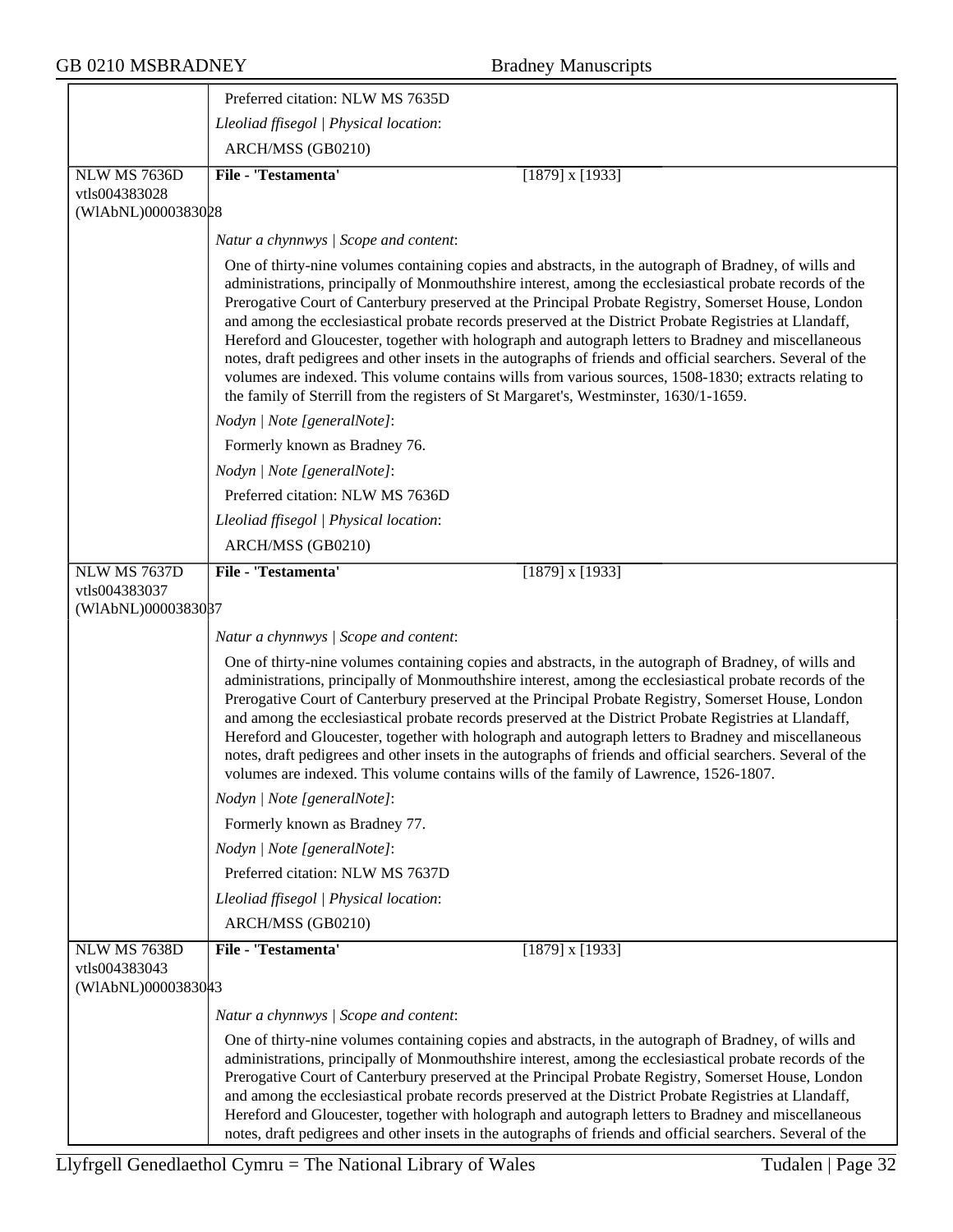|                     | volumes are indexed. This volume contains documents relating to the family of Jenkins of Nantygroes,<br>Radnorshire, consisting of wills at Hereford, 1677-1759, miscellaneous pedigrees, and extracts from the                                                                                                                                                                                                                                                                                                                                                                                                                                                                                                                                                                                                                                         |
|---------------------|---------------------------------------------------------------------------------------------------------------------------------------------------------------------------------------------------------------------------------------------------------------------------------------------------------------------------------------------------------------------------------------------------------------------------------------------------------------------------------------------------------------------------------------------------------------------------------------------------------------------------------------------------------------------------------------------------------------------------------------------------------------------------------------------------------------------------------------------------------|
|                     | parish registers of Lampeter, Cardiganshire, 1695-1745, and of Kington, Herefordshire, 1680-1724.                                                                                                                                                                                                                                                                                                                                                                                                                                                                                                                                                                                                                                                                                                                                                       |
|                     | Nodyn   Note [generalNote]:                                                                                                                                                                                                                                                                                                                                                                                                                                                                                                                                                                                                                                                                                                                                                                                                                             |
|                     | Formerly known as Bradney 78.                                                                                                                                                                                                                                                                                                                                                                                                                                                                                                                                                                                                                                                                                                                                                                                                                           |
|                     | Nodyn   Note [generalNote]:                                                                                                                                                                                                                                                                                                                                                                                                                                                                                                                                                                                                                                                                                                                                                                                                                             |
|                     | Preferred citation: NLW MS 7638D                                                                                                                                                                                                                                                                                                                                                                                                                                                                                                                                                                                                                                                                                                                                                                                                                        |
|                     | Lleoliad ffisegol   Physical location:                                                                                                                                                                                                                                                                                                                                                                                                                                                                                                                                                                                                                                                                                                                                                                                                                  |
|                     | ARCH/MSS (GB0210)                                                                                                                                                                                                                                                                                                                                                                                                                                                                                                                                                                                                                                                                                                                                                                                                                                       |
| <b>NLW MS 7639D</b> | File - 'Testamenta'<br>$[1879]$ x $[1933]$                                                                                                                                                                                                                                                                                                                                                                                                                                                                                                                                                                                                                                                                                                                                                                                                              |
| vtls004383045       |                                                                                                                                                                                                                                                                                                                                                                                                                                                                                                                                                                                                                                                                                                                                                                                                                                                         |
| (WIAbNL)0000383045  |                                                                                                                                                                                                                                                                                                                                                                                                                                                                                                                                                                                                                                                                                                                                                                                                                                                         |
|                     | Natur a chynnwys / Scope and content:                                                                                                                                                                                                                                                                                                                                                                                                                                                                                                                                                                                                                                                                                                                                                                                                                   |
|                     | One of thirty-nine volumes containing copies and abstracts, in the autograph of Bradney, of wills and<br>administrations, principally of Monmouthshire interest, among the ecclesiastical probate records of the<br>Prerogative Court of Canterbury preserved at the Principal Probate Registry, Somerset House, London<br>and among the ecclesiastical probate records preserved at the District Probate Registries at Llandaff,<br>Hereford and Gloucester, together with holograph and autograph letters to Bradney and miscellaneous<br>notes, draft pedigrees and other insets in the autographs of friends and official searchers. Several of the<br>volumes are indexed. This volume contains an index to Monmouthshire wills proved at the Prerogative<br>Court of Canterbury, 1580-1734.                                                       |
|                     | Nodyn   Note [generalNote]:                                                                                                                                                                                                                                                                                                                                                                                                                                                                                                                                                                                                                                                                                                                                                                                                                             |
|                     | Formerly known as Bradney 79.                                                                                                                                                                                                                                                                                                                                                                                                                                                                                                                                                                                                                                                                                                                                                                                                                           |
|                     | Nodyn   Note [generalNote]:                                                                                                                                                                                                                                                                                                                                                                                                                                                                                                                                                                                                                                                                                                                                                                                                                             |
|                     | Preferred citation: NLW MS 7639D                                                                                                                                                                                                                                                                                                                                                                                                                                                                                                                                                                                                                                                                                                                                                                                                                        |
|                     | Lleoliad ffisegol   Physical location:                                                                                                                                                                                                                                                                                                                                                                                                                                                                                                                                                                                                                                                                                                                                                                                                                  |
|                     | ARCH/MSS (GB0210)                                                                                                                                                                                                                                                                                                                                                                                                                                                                                                                                                                                                                                                                                                                                                                                                                                       |
| NLW MS 7640D        | File - 'Testamenta'<br>$[1879]$ x $[1933]$                                                                                                                                                                                                                                                                                                                                                                                                                                                                                                                                                                                                                                                                                                                                                                                                              |
| vtls004383048       |                                                                                                                                                                                                                                                                                                                                                                                                                                                                                                                                                                                                                                                                                                                                                                                                                                                         |
| (WIAbNL)0000383048  |                                                                                                                                                                                                                                                                                                                                                                                                                                                                                                                                                                                                                                                                                                                                                                                                                                                         |
|                     | Natur a chynnwys / Scope and content:                                                                                                                                                                                                                                                                                                                                                                                                                                                                                                                                                                                                                                                                                                                                                                                                                   |
|                     | One of thirty-nine volumes containing copies and abstracts, in the autograph of Bradney, of wills and<br>administrations, principally of Monmouthshire interest, among the ecclesiastical probate records of the<br>Prerogative Court of Canterbury preserved at the Principal Probate Registry, Somerset House, London<br>and among the ecclesiastical probate records preserved at the District Probate Registries at Llandaff,<br>Hereford and Gloucester, together with holograph and autograph letters to Bradney and miscellaneous<br>notes, draft pedigrees and other insets in the autographs of friends and official searchers. Several of<br>the volumes are indexed. This volume contains wills and administrations of the family of Powell of<br>Monmouthshire and Brecknockshire proved at the Prerogative Court of Canterbury, 1498-1799. |
|                     | Nodyn   Note [generalNote]:                                                                                                                                                                                                                                                                                                                                                                                                                                                                                                                                                                                                                                                                                                                                                                                                                             |
|                     | Formerly known as Bradney 80.                                                                                                                                                                                                                                                                                                                                                                                                                                                                                                                                                                                                                                                                                                                                                                                                                           |
|                     | Nodyn   Note [generalNote]:                                                                                                                                                                                                                                                                                                                                                                                                                                                                                                                                                                                                                                                                                                                                                                                                                             |
|                     | Preferred citation: NLW MS 7640D                                                                                                                                                                                                                                                                                                                                                                                                                                                                                                                                                                                                                                                                                                                                                                                                                        |
|                     | Lleoliad ffisegol   Physical location:                                                                                                                                                                                                                                                                                                                                                                                                                                                                                                                                                                                                                                                                                                                                                                                                                  |
|                     | ARCH/MSS (GB0210)                                                                                                                                                                                                                                                                                                                                                                                                                                                                                                                                                                                                                                                                                                                                                                                                                                       |
| <b>NLW MS 7641D</b> | File - 'Notae'<br>$[1879]$ x $[1933]$                                                                                                                                                                                                                                                                                                                                                                                                                                                                                                                                                                                                                                                                                                                                                                                                                   |
| vtls004383072       |                                                                                                                                                                                                                                                                                                                                                                                                                                                                                                                                                                                                                                                                                                                                                                                                                                                         |
| (WIAbNL)0000383072  |                                                                                                                                                                                                                                                                                                                                                                                                                                                                                                                                                                                                                                                                                                                                                                                                                                                         |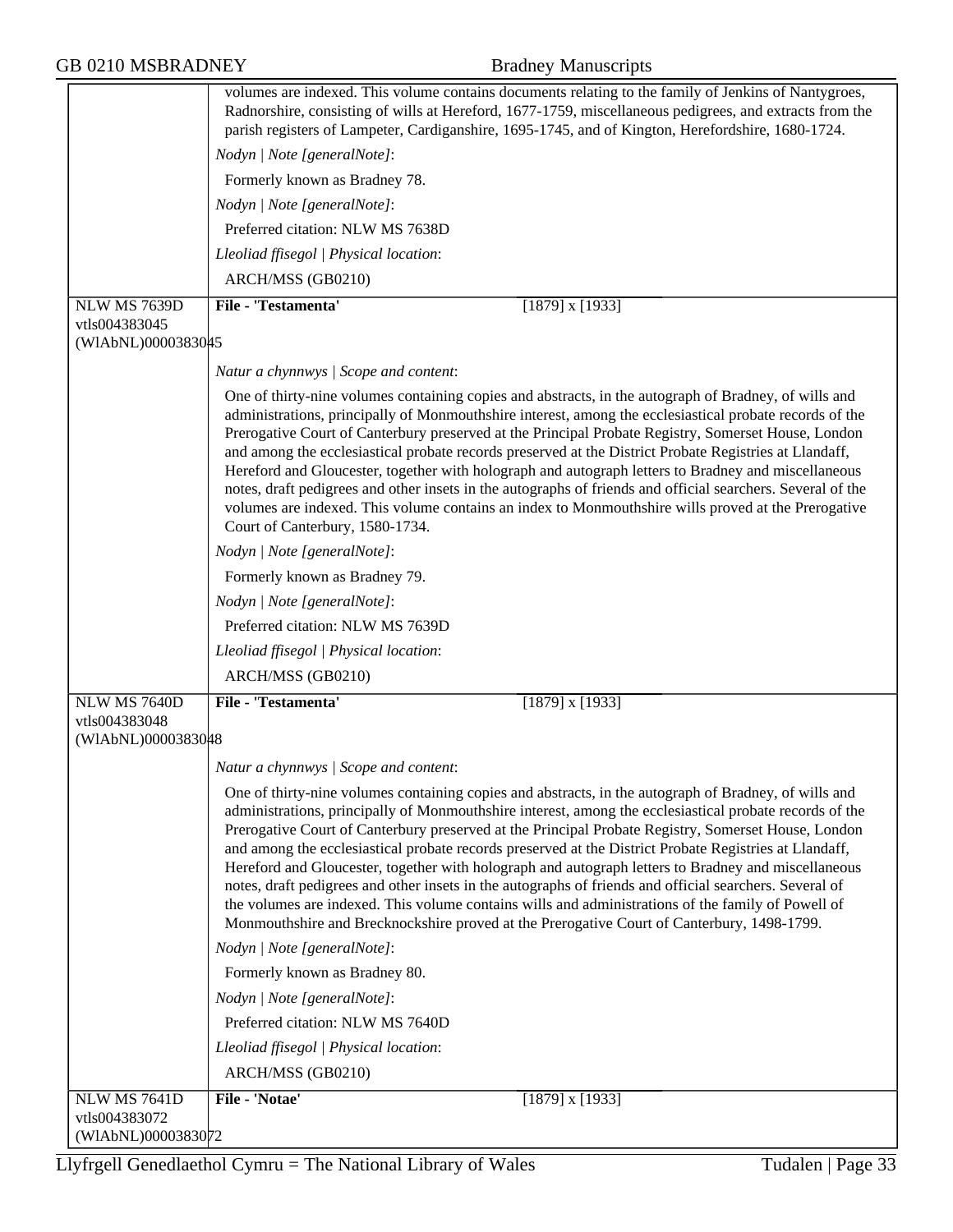### *Natur a chynnwys | Scope and content*:

| ARCH/MSS (GB0210)<br>File - 'Notae'<br>$[1879]$ x $[1933]$<br>(WIAbNL)0000383075 |                     | One of forty-seven volumes of 'notae' or abstracts and extracts, principally of Monmouthshire interest,<br>compiled from original records in both public and private possession. With the exception of letters<br>and some insets they are all in the autograph of Bradney. Among the many private collections of title-<br>deeds and documents from which the majority of these notes have been taken, in addition to those<br>of Bradney himself, are those in the possession or custody of Albert Addams-Williams, Llangibby<br>Castle; Garnet Edwin Bevan, Grosmont; S. C. Bosanquet, Dingestow Court; Alfred Bowen, Usk;<br>Burleigh Cecil, Oaklands Park, Weybridge (Surrey); Mrs Morgan Clifford, Llantilio Crossenny;<br>William Cooke, Hereford; the Reverend Henry Charles Davies, St Hilary, Cowbridge (Glamorgan);<br>J. H. Davies, Cwrtmawr (Cardiganshire); Arthur Davies-Berrington, Pantygoitre, Llanfair Kilgeddin;<br>the Reverend Edward Napleton Dew, Welsh Newton and Llanrothall (Herefordshire); Mrs Earnshaw,<br>Court St Lawrence, Llangoven; Miss Charlotte Mary Evans, Nantyderi, Goytrey; Richard Feetham,<br>Penrhos; G. C. Francis, solicitor, Chepstow; Frederick Gardner, solicitor, Newport; Illtyd Gardner,<br>solicitor, Abergavenny; Mrs Gazzard, The Goitre, Grosmont; Isaac George, Llanfihangel-iuxta-Usk;<br>Walter Gustard, Newport; G. E. Halliday, Cardiff; surveyor to the archdeaconry of Llandaff; Dom.<br>J. Cuthbert Hedley, Roman Catholic bishop of Newport; Reginald Herbert, Clytha; John Harvey<br>Hooper, Tutnall, near Worcester; Sir Henry Mather Jackson, Bart, Llantilio Crossenny; Mrs Newton<br>Jackson, Blackbrook, Skenfrith; Gwilym Cristor James, Merthyr (Glamorgan); the Reverend Lemuel<br>James, Ystradmynach (Glamorgan); Alfred Jones, Osbaston; Edmund Jones, Fforest Legionis, Pont-<br>neath-Vaughan (Glamorgan); William Lewis, Tyhir, Pontypridd (Glamorgan); Sir John Lloyd,<br>Dinas (Brecknockshire); ---Nesbitt, solicitor, Abergavenny; Illtyd Nicholl, The Ham, Llantwit Major<br>(Glamorgan); the Reverend Andrew Pope, Upper Bishop, Ross (Herefordshire); Simon B. Preece,<br>Llangattock Lingoed; James Giblert Price, Abergavenny; the Misses Prothero, Moynes Court, Mathen;<br>John Allan Rolls, 1st baron Llangattock, The Hendre, Llangattock Vibon Avel; Glen Taylor, Neath<br>(Glamorgan); John Tyler, Maesderwen, Pontypool; Mrs Vinter, Moor, Clifford (Herefordshire);<br>D. T. Newton Wade, solicitor, Newport; J. Maitland Watkins, solicitor, Usk; Thomas Watkins,<br>solicitor, Pontypool; T. P. Holmes Watkins, solicitor, Pontypool; Messrs Watts, Watts and Co., colliery<br>proprietors, Cardiff (Glamorgan); William Welch, Monmouth; Mrs Florence White-Spunner, Llanvapley<br>Court; William Henry Smith Whitney, Grosmont; Messrs Williams and Tweedy, solicitors, Monmouth;<br>T. B. R. Wilson, registrar of the diocese of Monmouth; and others. Additional sources include the<br>papers of Thomas Wakeman, The Graig, Llantilio Crossenny, largely in the custody of the Society<br>of Antiquaries, and transcripts of public and other records by William Dean, Ealing, London; Francis<br>Green, St Davids; John Hobson Matthews, Cardiff; and others. This volume contains deeds and<br>documents relating to properties in Grosmont, Llandegveth, Llandenny, Llanfihangel Ystern Llewern,<br>Llangibby, Llangoven, Llanhenog, Llanishen, Llansoy, Llantilio Crossenny, Llanvapley, Monmouth,<br>Penhow, Penrhos, Pen-y-clawdd, Shirenewton, Tredunnock and Wolvesnewton, and Welsh Bicknor<br>(Herefordshire), 1296-1802; letters of the family of Powell of Llantilio Crossenny, 1621-1736, and<br>documents including an account book of Llantilio Mill, 1621-1637, and an assessment of a tax in the<br>township of Llantilio Crossenny for the support of the Parliamentary Army, 1648-1649; a corporation<br>book of the borough of Grosmont, 1704; and a pocket book belonging to the Roman Catholic Chapel in<br>Monmouth, 1777-1794.<br>Nodyn   Note [generalNote]:<br>Formerly known as Bradney 81.<br>Nodyn   Note [generalNote]:<br>Preferred citation: NLW MS 7641D<br>Lleoliad ffisegol   Physical location: |
|----------------------------------------------------------------------------------|---------------------|----------------------------------------------------------------------------------------------------------------------------------------------------------------------------------------------------------------------------------------------------------------------------------------------------------------------------------------------------------------------------------------------------------------------------------------------------------------------------------------------------------------------------------------------------------------------------------------------------------------------------------------------------------------------------------------------------------------------------------------------------------------------------------------------------------------------------------------------------------------------------------------------------------------------------------------------------------------------------------------------------------------------------------------------------------------------------------------------------------------------------------------------------------------------------------------------------------------------------------------------------------------------------------------------------------------------------------------------------------------------------------------------------------------------------------------------------------------------------------------------------------------------------------------------------------------------------------------------------------------------------------------------------------------------------------------------------------------------------------------------------------------------------------------------------------------------------------------------------------------------------------------------------------------------------------------------------------------------------------------------------------------------------------------------------------------------------------------------------------------------------------------------------------------------------------------------------------------------------------------------------------------------------------------------------------------------------------------------------------------------------------------------------------------------------------------------------------------------------------------------------------------------------------------------------------------------------------------------------------------------------------------------------------------------------------------------------------------------------------------------------------------------------------------------------------------------------------------------------------------------------------------------------------------------------------------------------------------------------------------------------------------------------------------------------------------------------------------------------------------------------------------------------------------------------------------------------------------------------------------------------------------------------------------------------------------------------------------------------------------------------------------------------------------------------------------------------------------------------------------------------------------------------------------------------------------------------------------------------------------------------------------------------------------------------------------------------------------------------------------------------------------------------------------------------------------------------------------------------------------------------------------------------------------------------------------------------------------------------------------------------------------------------------------------------------------------------------------------------------------------------------------------------------------------------------------------------------------------------------------------|
|                                                                                  |                     |                                                                                                                                                                                                                                                                                                                                                                                                                                                                                                                                                                                                                                                                                                                                                                                                                                                                                                                                                                                                                                                                                                                                                                                                                                                                                                                                                                                                                                                                                                                                                                                                                                                                                                                                                                                                                                                                                                                                                                                                                                                                                                                                                                                                                                                                                                                                                                                                                                                                                                                                                                                                                                                                                                                                                                                                                                                                                                                                                                                                                                                                                                                                                                                                                                                                                                                                                                                                                                                                                                                                                                                                                                                                                                                                                                                                                                                                                                                                                                                                                                                                                                                                                                                                                                              |
|                                                                                  | <b>NLW MS 7642D</b> |                                                                                                                                                                                                                                                                                                                                                                                                                                                                                                                                                                                                                                                                                                                                                                                                                                                                                                                                                                                                                                                                                                                                                                                                                                                                                                                                                                                                                                                                                                                                                                                                                                                                                                                                                                                                                                                                                                                                                                                                                                                                                                                                                                                                                                                                                                                                                                                                                                                                                                                                                                                                                                                                                                                                                                                                                                                                                                                                                                                                                                                                                                                                                                                                                                                                                                                                                                                                                                                                                                                                                                                                                                                                                                                                                                                                                                                                                                                                                                                                                                                                                                                                                                                                                                              |
| Natur a chynnwys / Scope and content:                                            | vtls004383075       |                                                                                                                                                                                                                                                                                                                                                                                                                                                                                                                                                                                                                                                                                                                                                                                                                                                                                                                                                                                                                                                                                                                                                                                                                                                                                                                                                                                                                                                                                                                                                                                                                                                                                                                                                                                                                                                                                                                                                                                                                                                                                                                                                                                                                                                                                                                                                                                                                                                                                                                                                                                                                                                                                                                                                                                                                                                                                                                                                                                                                                                                                                                                                                                                                                                                                                                                                                                                                                                                                                                                                                                                                                                                                                                                                                                                                                                                                                                                                                                                                                                                                                                                                                                                                                              |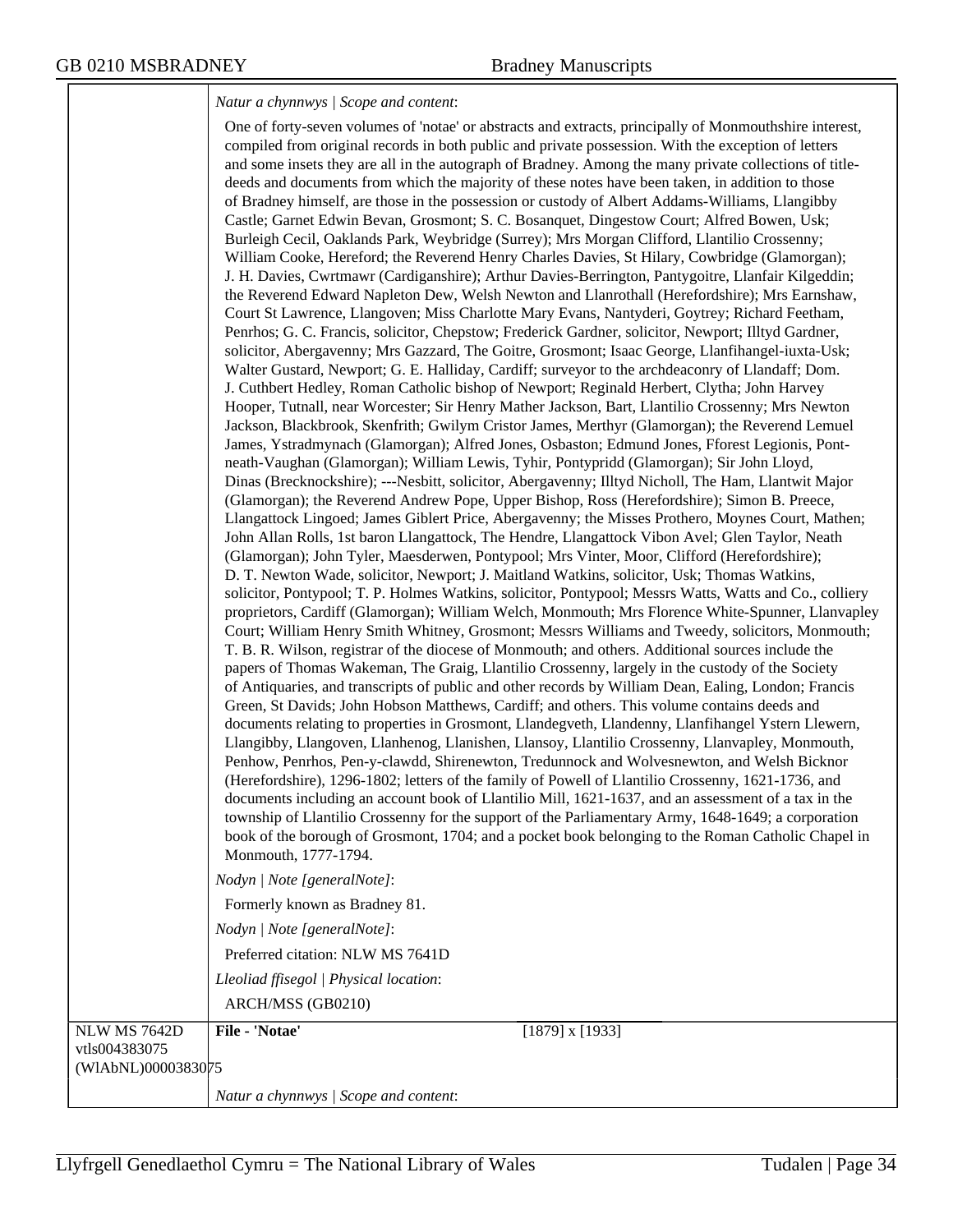|                                     | Forty-seven volumes of 'notae' or abstracts and extracts, principally of Monmouthshire interest,<br>compiled from original records in both public and private possession. With the exception of letters<br>and some insets they are all in the autograph of Bradney. Among the many private collections of title-<br>deeds and documents from which the majority of these notes have been taken, in addition to those<br>of Bradney himself, are those in the possession or custody of Albert Addams-Williams, Llangibby<br>Castle; Garnet Edwin Bevan, Grosmont; S. C. Bosanquet, Dingestow Court; Alfred Bowen, Usk;<br>Burleigh Cecil, Oaklands Park, Weybridge (Surrey); Mrs Morgan Clifford, Llantilio Crossenny;<br>William Cooke, Hereford; the Reverend Henry Charles Davies, St Hilary, Cowbridge (Glamorgan);<br>J. H. Davies, Cwrtmawr (Cardiganshire); Arthur Davies-Berrington, Pantygoitre, Llanfair Kilgeddin;<br>the Reverend Edward Napleton Dew, Welsh Newton and Llanrothall (Herefordshire); Mrs Earnshaw,<br>Court St Lawrence, Llangoven; Miss Charlotte Mary Evans, Nantyderi, Goytrey; Richard Feetham,<br>Penrhos; G. C. Francis, solicitor, Chepstow; Frederick Gardner, solicitor, Newport; Illtyd Gardner,<br>solicitor, Abergavenny; Mrs Gazzard, The Goitre, Grosmont; Isaac George, Llanfihangel-iuxta-Usk;<br>Walter Gustard, Newport; G. E. Halliday, Cardiff; surveyor to the archdeaconry of Llandaff; Dom.<br>J. Cuthbert Hedley, Roman Catholic bishop of Newport; Reginald Herbert, Clytha; John Harvey<br>Hooper, Tutnall, near Worcester; Sir Henry Mather Jackson, Bart, Llantilio Crossenny; Mrs Newton<br>Jackson, Blackbrook, Skenfrith; Gwilym Cristor James, Merthyr (Glamorgan); the Reverend Lemuel<br>James, Ystradmynach (Glamorgan); Alfred Jones, Osbaston; Edmund Jones, Fforest Legionis, Pont-<br>neath-Vaughan (Glamorgan); William Lewis, Tyhir, Pontypridd (Glamorgan); Sir John Lloyd, Dinas<br>(Brecknockshire); --- Nesbitt, solicitor, Abergavenny; Illtyd Nicholl, The Ham, Llantwit Major<br>(Glamorgan); the Reverend Andrew Pope, Upper Bishop, Ross (Herefordshire); Simon B. Preece,<br>Llangattock Lingoed; James Gilbert Price, Abergavenny; the Misses Prothero, Moynes Court, Mathern;<br>John Allan Rolls, 1st baron Llangattock, The Hendre, Llangattock Vibon Avel; Glen Taylor, Neath<br>(Glamorgan); John Tyler, Maesderwen, Pontypool; Mrs Vinter, Moor, Clifford (Herefordshire);<br>D. T. Newton Wade, solicitor, Newport; J. Maitland Watkins, solicitor, Usk; Thomas Watkins,<br>solicitor, Pontypool; T. P. Holmes Watkins, solicitor, Pontypool; Messrs Watts, Watts and Co., colliery<br>proprietors, Cardiff (Glamorgan); William Welch, Monmouth; Mrs Florence White-Spunner, Llanvapley<br>Court; William Henry Smith Whitney, Grosmont; Messrs Williams and Tweedy, solicitors, Monmouth;<br>T. B. R. Wilson, registrar of the diocese of Monmouth; and others. Additional sources include the<br>papers of Thomas Wakeman, The Graig, Llantilio Crossenny, largely in the custody of the Society<br>of Antiquaries, and transcripts of public and other records by William Dean, Ealing, London; Francis<br>Green, St Davids; John Hobson Matthews, Cardiff; and others. This volume contains deeds relating to<br>properties in Abergavenny, Grosmont, Llanarth, Llanddewi Rhydderch, Llanfair Kilgeddin, Llanfihangel<br>Crucorney, Llanfoist, Llangattock Vibon Avel, Llangibby, Llanover, Llansantffraed, Llantilio Crossenny,<br>Llantilio Pertholey, Llanwenarth, Rockfield and St Maughans, and in Llanelly (Brecknockshire)<br>and Clodock (Herefordshire), 1552-1845; estreats of the manors of Raglan, 1750, Rogerstone, 1770,<br>Llanfihangel-iuxta-Usk, 1774-1830, Usk, 1781, and Garway (Herefordshire), 1622-1696; and Chancery<br>Proceedings, 1736.<br>Nodyn   Note [generalNote]:<br>Formerly known as Bradney 82.<br>Nodyn   Note [generalNote]:<br>Preferred citation: NLW MS 7642D<br>Lleoliad ffisegol   Physical location:<br>ARCH/MSS (GB0210) |
|-------------------------------------|-----------------------------------------------------------------------------------------------------------------------------------------------------------------------------------------------------------------------------------------------------------------------------------------------------------------------------------------------------------------------------------------------------------------------------------------------------------------------------------------------------------------------------------------------------------------------------------------------------------------------------------------------------------------------------------------------------------------------------------------------------------------------------------------------------------------------------------------------------------------------------------------------------------------------------------------------------------------------------------------------------------------------------------------------------------------------------------------------------------------------------------------------------------------------------------------------------------------------------------------------------------------------------------------------------------------------------------------------------------------------------------------------------------------------------------------------------------------------------------------------------------------------------------------------------------------------------------------------------------------------------------------------------------------------------------------------------------------------------------------------------------------------------------------------------------------------------------------------------------------------------------------------------------------------------------------------------------------------------------------------------------------------------------------------------------------------------------------------------------------------------------------------------------------------------------------------------------------------------------------------------------------------------------------------------------------------------------------------------------------------------------------------------------------------------------------------------------------------------------------------------------------------------------------------------------------------------------------------------------------------------------------------------------------------------------------------------------------------------------------------------------------------------------------------------------------------------------------------------------------------------------------------------------------------------------------------------------------------------------------------------------------------------------------------------------------------------------------------------------------------------------------------------------------------------------------------------------------------------------------------------------------------------------------------------------------------------------------------------------------------------------------------------------------------------------------------------------------------------------------------------------------------------------------------------------------------------------------------------------------------------------------------------------------------------------------------------------------------------------------------------------------------------------------------------------------------------------------------------------------------------------------------------------------------------------------------------------------------------------------------------------------------------------------------------------------|
| NLW MS 7643D                        | File - 'Notae'<br>$[1879]$ x $[1933]$                                                                                                                                                                                                                                                                                                                                                                                                                                                                                                                                                                                                                                                                                                                                                                                                                                                                                                                                                                                                                                                                                                                                                                                                                                                                                                                                                                                                                                                                                                                                                                                                                                                                                                                                                                                                                                                                                                                                                                                                                                                                                                                                                                                                                                                                                                                                                                                                                                                                                                                                                                                                                                                                                                                                                                                                                                                                                                                                                                                                                                                                                                                                                                                                                                                                                                                                                                                                                                                                                                                                                                                                                                                                                                                                                                                                                                                                                                                                                                                                                           |
| vtls004383077<br>(WIAbNL)0000383077 |                                                                                                                                                                                                                                                                                                                                                                                                                                                                                                                                                                                                                                                                                                                                                                                                                                                                                                                                                                                                                                                                                                                                                                                                                                                                                                                                                                                                                                                                                                                                                                                                                                                                                                                                                                                                                                                                                                                                                                                                                                                                                                                                                                                                                                                                                                                                                                                                                                                                                                                                                                                                                                                                                                                                                                                                                                                                                                                                                                                                                                                                                                                                                                                                                                                                                                                                                                                                                                                                                                                                                                                                                                                                                                                                                                                                                                                                                                                                                                                                                                                                 |
|                                     | Natur a chynnwys   Scope and content:                                                                                                                                                                                                                                                                                                                                                                                                                                                                                                                                                                                                                                                                                                                                                                                                                                                                                                                                                                                                                                                                                                                                                                                                                                                                                                                                                                                                                                                                                                                                                                                                                                                                                                                                                                                                                                                                                                                                                                                                                                                                                                                                                                                                                                                                                                                                                                                                                                                                                                                                                                                                                                                                                                                                                                                                                                                                                                                                                                                                                                                                                                                                                                                                                                                                                                                                                                                                                                                                                                                                                                                                                                                                                                                                                                                                                                                                                                                                                                                                                           |
|                                     | Forty-seven volumes of 'notae' or abstracts and extracts, principally of Monmouthshire interest,<br>compiled from original records in both public and private possession. With the exception of letters<br>and some insets they are all in the autograph of Bradney. Among the many private collections of title-<br>deeds and documents from which the majority of these notes have been taken, in addition to those<br>of Bradney himself, are those in the possession or custody of Albert Addams-Williams, Llangibby                                                                                                                                                                                                                                                                                                                                                                                                                                                                                                                                                                                                                                                                                                                                                                                                                                                                                                                                                                                                                                                                                                                                                                                                                                                                                                                                                                                                                                                                                                                                                                                                                                                                                                                                                                                                                                                                                                                                                                                                                                                                                                                                                                                                                                                                                                                                                                                                                                                                                                                                                                                                                                                                                                                                                                                                                                                                                                                                                                                                                                                                                                                                                                                                                                                                                                                                                                                                                                                                                                                                        |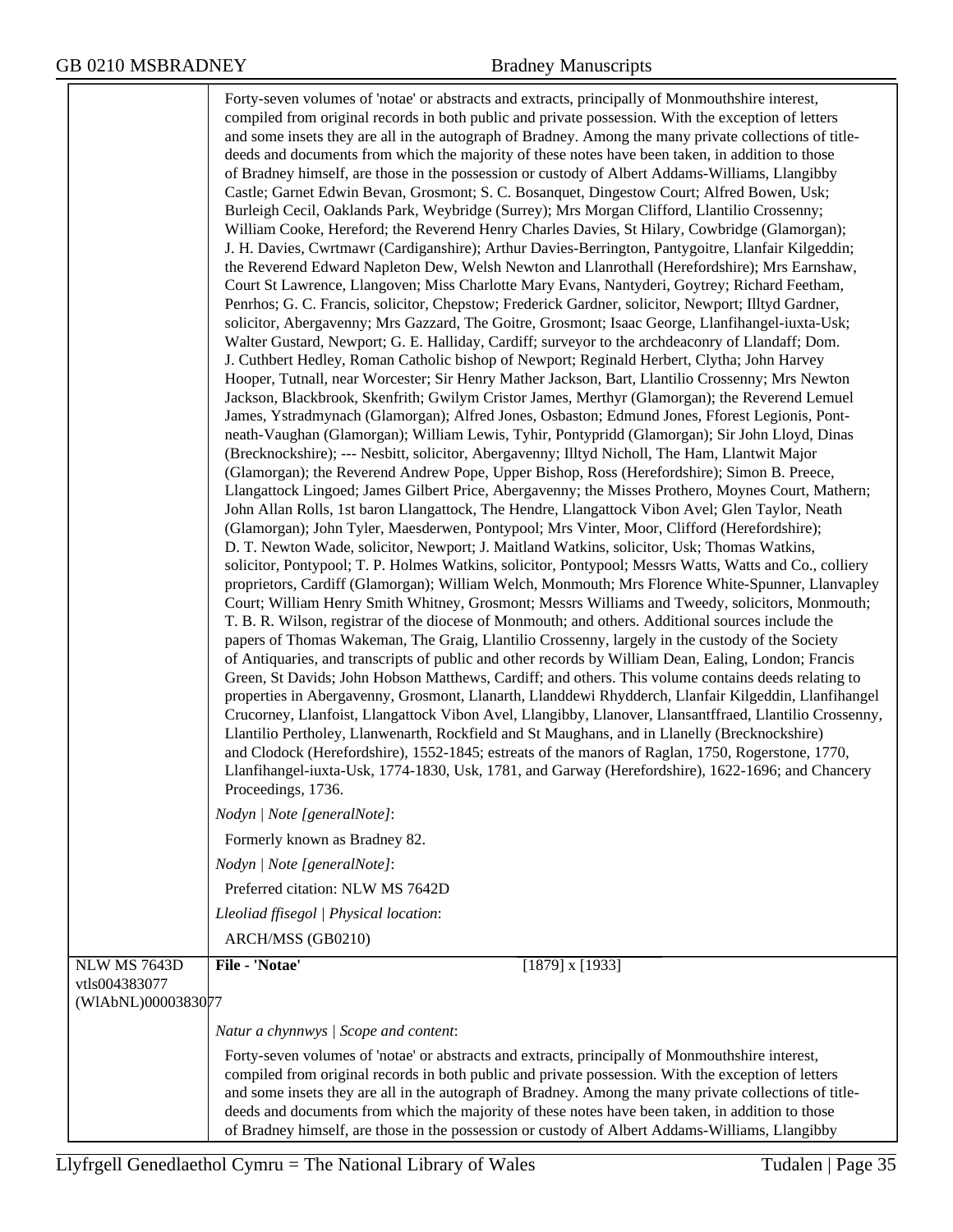|                     | Castle; Garnet Edwin Bevan, Grosmont; S. C. Bosanquet, Dingestow Court; Alfred Bowen, Usk;                                                                                                                |
|---------------------|-----------------------------------------------------------------------------------------------------------------------------------------------------------------------------------------------------------|
|                     | Burleigh Cecil, Oaklands Park, Weybridge (Surrey); Mrs Morgan Clifford, Llantilio Crossenny;                                                                                                              |
|                     | William Cooke, Hereford; the Reverend Henry Charles Davies, St Hilary, Cowbridge (Glamorgan);                                                                                                             |
|                     | J. H. Davies, Cwrtmawr (Cardiganshire); Arthur Davies-Berrington, Pantygoitre, Llanfair Kilgeddin;                                                                                                        |
|                     | the Reverend Edward Napleton Dew, Welsh Newton and Llanrothall (Herefordshire); Mrs Earnshaw,                                                                                                             |
|                     | Court St Lawrence, Llangoven; Miss Charlotte Mary Evans, Nantyderi, Goytrey; Richard Feetham,                                                                                                             |
|                     | Penrhos; G. C. Francis, solicitor, Chepstow; Frederick Gardner, solicitor, Newport; Illtyd Gardner,                                                                                                       |
|                     | solicitor, Abergavenny; Mrs Gazzard, The Goitre, Grosmont; Isaac George, Llanfihangel-iuxta-Usk;                                                                                                          |
|                     | Walter Gustard, Newport; G. E. Halliday, Cardiff; surveyor to the archdeaconry of Llandaff; Dom.                                                                                                          |
|                     | J. Cuthbert Hedley, Roman Catholic bishop of Newport; Reginald Herbert, Clytha; John Harvey                                                                                                               |
|                     | Hooper, Tutnall, near Worcester; Sir Henry Mather Jackson, Bart, Llantilio Crossenny; Mrs Newton                                                                                                          |
|                     | Jackson, Blackbrook, Skenfrith; Gwilym Cristor James, Merthyr (Glamorgan); the Reverend Lemuel                                                                                                            |
|                     | James, Ystradmynach (Glamorgan); Alfred Jones, Osbaston; Edmund Jones, Fforest Legionis, Pont-<br>neath-Vaughan (Glamorgan); William Lewis, Tyhir, Pontypridd (Glamorgan); Sir John Lloyd, Dinas          |
|                     | (Brecknockshire); --- Nesbitt, solicitor, Abergavenny; Illtyd Nicholl, The Ham, Llantwit Major                                                                                                            |
|                     | (Glamorgan); the Reverend Andrew Pope, Upper Bishop, Ross (Herefordshire); Simon B. Preece,                                                                                                               |
|                     | Llangattock Lingoed; James Gilbert Price, Abergavenny; the Misses Prothero, Moynes Court, Mathern;                                                                                                        |
|                     | John Allan Rolls, 1st baron Llangattock, The Hendre, Llangattock Vibon Avel; Glen Taylor, Neath                                                                                                           |
|                     | (Glamorgan); John Tyler, Maesderwen, Pontypool; Mrs Vinter, Moor, Clifford (Herefordshire);                                                                                                               |
|                     | D. T. Newton Wade, solicitor, Newport; J. Maitland Watkins, solicitor, Usk; Thomas Watkins,                                                                                                               |
|                     | solicitor, Pontypool; T. P. Holmes Watkins, solicitor, Pontypool; Messrs Watts, Watts and Co., colliery                                                                                                   |
|                     | proprietors, Cardiff (Glamorgan); William Welch, Monmouth; Mrs Florence White-Spunner, Llanvapley                                                                                                         |
|                     | Court; William Henry Smith Whitney, Grosmont; Messrs Williams and Tweedy, solicitors, Monmouth;                                                                                                           |
|                     | T. B. R. Wilson, registrar of the diocese of Monmouth; and others. Additional sources include the                                                                                                         |
|                     | papers of Thomas Wakeman, The Graig, Llantilio Crossenny, largely in the custody of the Society of                                                                                                        |
|                     | Antiquaries, and transcripts of public and other records by William Dean, Ealing, London; Francis Green,                                                                                                  |
|                     | St Davids; John Hobson Matthews, Cardiff; and others. This volume contains deeds relating to properties<br>in Bryngwyn, Cwmcarvan, Grosmont, Llandenny, Llanddewi-fach, Llanddewi Rhydderch, Llanfihangel |
|                     | Ystern Llewern, Llanfrechfa, Llangattock Lingoed, Llangattock Vibon Avel, Llangwm, Llanllowell,                                                                                                           |
|                     | Llansoy, Llantilio Crossenny, Llantrisant, Llanvapley, Mamhilad, Newchurch, Raglan, St Maughans,                                                                                                          |
|                     | Stanton, Skenfrith and Whitecastle, and in Ewyas Harold (Herefordshire), 1400-1785; and estreats of the                                                                                                   |
|                     | manors of Monmouth, 1639-1649, and Llanfihangel-iuxta-Usk, 1706/7.                                                                                                                                        |
|                     | Nodyn   Note [generalNote]:                                                                                                                                                                               |
|                     | Formerly known as Bradney 83.                                                                                                                                                                             |
|                     | Nodyn   Note [generalNote]:                                                                                                                                                                               |
|                     | Preferred citation: NLW MS 7643D                                                                                                                                                                          |
|                     | Lleoliad ffisegol   Physical location:                                                                                                                                                                    |
|                     | ARCH/MSS (GB0210)                                                                                                                                                                                         |
| <b>NLW MS 7644D</b> | File - 'Notae'<br>$[1879]$ x $[1933]$                                                                                                                                                                     |
| vtls004383081       |                                                                                                                                                                                                           |
| (WIAbNL)0000383081  |                                                                                                                                                                                                           |
|                     | Natur a chynnwys / Scope and content:                                                                                                                                                                     |
|                     | Forty-seven volumes of 'notae' or abstracts and extracts, principally of Monmouthshire interest,                                                                                                          |
|                     | compiled from original records in both public and private possession. With the exception of letters                                                                                                       |
|                     | and some insets they are all in the autograph of Bradney. Among the many private collections of title-                                                                                                    |
|                     | deeds and documents from which the majority of these notes have been taken, in addition to those                                                                                                          |
|                     | of Bradney himself, are those in the possession or custody of Albert Addams-Williams, Llangibby                                                                                                           |
|                     | Castle; Garnet Edwin Bevan, Grosmont; S. C. Bosanquet, Dingestow Court; Alfred Bowen, Usk;                                                                                                                |
|                     | Burleigh Cecil, Oaklands Park, Weybridge (Surrey); Mrs Morgan Clifford, Llantilio Crossenny;                                                                                                              |
|                     | William Cooke, Hereford; the Reverend Henry Charles Davies, St Hilary, Cowbridge (Glamorgan);                                                                                                             |
|                     | J. H. Davies, Cwrtmawr (Cardiganshire); Arthur Davies-Berrington, Pantygoitre, Llanfair Kilgeddin;<br>the Reverend Edward Napleton Dew, Welsh Newton and Llanrothall (Herefordshire); Mrs Earnshaw,       |
|                     | Court St Lawrence, Llangoven; Miss Charlotte Mary Evans, Nantyderi, Goytrey; Richard Feetham,                                                                                                             |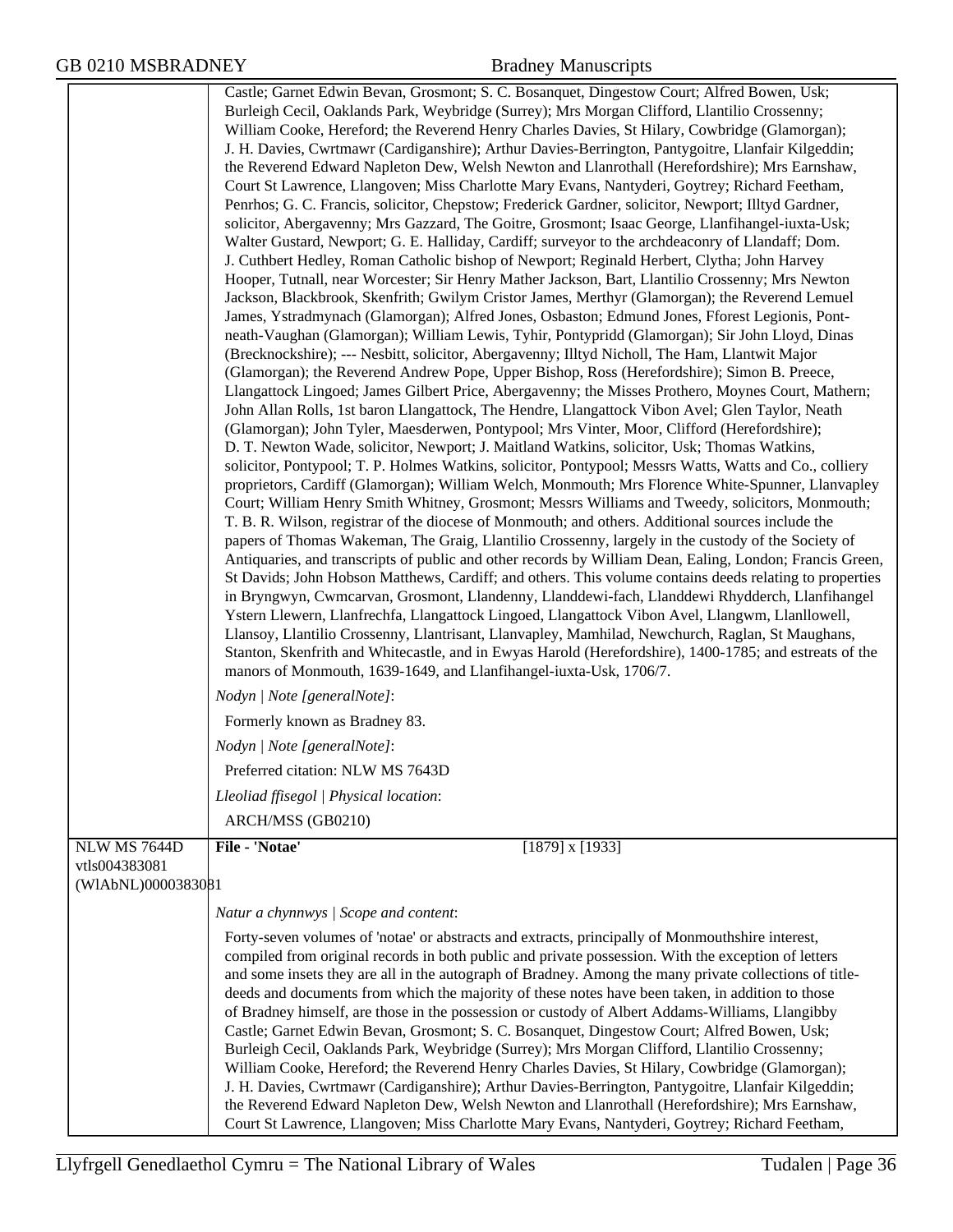|                    | Penrhos; G. C. Francis, solicitor, Chepstow; Frederick Gardner, solicitor, Newport; Illtyd Gardner,<br>solicitor, Abergavenny; Mrs Gazzard, The Goitre, Grosmont; Isaac George, Llanfihangel-iuxta-Usk;<br>Walter Gustard, Newport; G. E. Halliday, Cardiff; surveyor to the archdeaconry of Llandaff; Dom.<br>J. Cuthbert Hedley, Roman Catholic bishop of Newport; Reginald Herbert, Clytha; John Harvey<br>Hooper, Tutnall, near Worcester; Sir Henry Mather Jackson, Bart, Llantilio Crossenny; Mrs Newton<br>Jackson, Blackbrook, Skenfrith; Gwilym Cristor James, Merthyr (Glamorgan); the Reverend Lemuel<br>James, Ystradmynach (Glamorgan); Alfred Jones, Osbaston; Edmund Jones, Fforest Legionis, Pont-<br>neath-Vaughan (Glamorgan); William Lewis, Tyhir, Pontypridd (Glamorgan); Sir John Lloyd, Dinas<br>(Brecknockshire); --- Nesbitt, solicitor, Abergavenny; Illtyd Nicholl, The Ham, Llantwit Major<br>(Glamorgan); the Reverend Andrew Pope, Upper Bishop, Ross (Herefordshire); Simon B. Preece,<br>Llangattock Lingoed; James Gilbert Price, Abergavenny; the Misses Prothero, Moynes Court, Mathern;<br>John Allan Rolls, 1st baron Llangattock, The Hendre, Llangattock Vibon Avel; Glen Taylor, Neath<br>(Glamorgan); John Tyler, Maesderwen, Pontypool; Mrs Vinter, Moor, Clifford (Herefordshire);<br>D. T. Newton Wade, solicitor, Newport; J. Maitland Watkins, solicitor, Usk; Thomas Watkins,<br>solicitor, Pontypool; T. P. Holmes Watkins, solicitor, Pontypool; Messrs Watts, Watts and Co., colliery<br>proprietors, Cardiff (Glamorgan); William Welch, Monmouth; Mrs Florence White-Spunner, Llanvapley<br>Court; William Henry Smith Whitney, Grosmont; Messrs Williams and Tweedy, solicitors, Monmouth;<br>T. B. R. Wilson, registrar of the diocese of Monmouth; and others. Additional sources include the<br>papers of Thomas Wakeman, The Graig, Llantilio Crossenny, largely in the custody of the Society of<br>Antiquaries, and transcripts of public and other records by William Dean, Ealing, London; Francis Green,<br>St Davids; John Hobson Matthews, Cardiff; and others. This volume contains deeds and documents<br>relating to properties in Abergavenny, Bettws, Cwmcarvan, Dingestow, Grosmont, Llanarth, Llanbadoc,<br>Llandogo, Llanellen, Llanfoist, Llangattock Vibon Avel, Llangoven, Llanishen, Llansantffraed, Llantilio<br>Crossenny, Llantilio Pertholey, Llanvapley, Llanwenarth, Michel Troy, Nash, Newchurch, Penallt,<br>Penrhos, Pen-y-clawdd, Tregaer and Usk, and in Llanedern (Glamorgan), Carmarthen (Carmarthenshire),<br>Much Marcle (Herefordshire) and Lydney, Rockhampton, Tiddenham and Woolaston (Gloucestershire),<br>1432-1784; and papers of the family of Powell of Llantilio Crossenny, including letters, 1627-1728, and<br>an assessment of a tax in the township of Llantilio Crossenny towards the King's garrisons, 1644/5.<br>Nodyn   Note [generalNote]:<br>Formerly known as Bradney 84.<br>Nodyn   Note [generalNote]: |
|--------------------|--------------------------------------------------------------------------------------------------------------------------------------------------------------------------------------------------------------------------------------------------------------------------------------------------------------------------------------------------------------------------------------------------------------------------------------------------------------------------------------------------------------------------------------------------------------------------------------------------------------------------------------------------------------------------------------------------------------------------------------------------------------------------------------------------------------------------------------------------------------------------------------------------------------------------------------------------------------------------------------------------------------------------------------------------------------------------------------------------------------------------------------------------------------------------------------------------------------------------------------------------------------------------------------------------------------------------------------------------------------------------------------------------------------------------------------------------------------------------------------------------------------------------------------------------------------------------------------------------------------------------------------------------------------------------------------------------------------------------------------------------------------------------------------------------------------------------------------------------------------------------------------------------------------------------------------------------------------------------------------------------------------------------------------------------------------------------------------------------------------------------------------------------------------------------------------------------------------------------------------------------------------------------------------------------------------------------------------------------------------------------------------------------------------------------------------------------------------------------------------------------------------------------------------------------------------------------------------------------------------------------------------------------------------------------------------------------------------------------------------------------------------------------------------------------------------------------------------------------------------------------------------------------------------------------------------------------------------------------------------------------------------------------|
|                    | Preferred citation: NLW MS 7644D                                                                                                                                                                                                                                                                                                                                                                                                                                                                                                                                                                                                                                                                                                                                                                                                                                                                                                                                                                                                                                                                                                                                                                                                                                                                                                                                                                                                                                                                                                                                                                                                                                                                                                                                                                                                                                                                                                                                                                                                                                                                                                                                                                                                                                                                                                                                                                                                                                                                                                                                                                                                                                                                                                                                                                                                                                                                                                                                                                                         |
|                    | Lleoliad ffisegol   Physical location:                                                                                                                                                                                                                                                                                                                                                                                                                                                                                                                                                                                                                                                                                                                                                                                                                                                                                                                                                                                                                                                                                                                                                                                                                                                                                                                                                                                                                                                                                                                                                                                                                                                                                                                                                                                                                                                                                                                                                                                                                                                                                                                                                                                                                                                                                                                                                                                                                                                                                                                                                                                                                                                                                                                                                                                                                                                                                                                                                                                   |
|                    | ARCH/MSS (GB0210)                                                                                                                                                                                                                                                                                                                                                                                                                                                                                                                                                                                                                                                                                                                                                                                                                                                                                                                                                                                                                                                                                                                                                                                                                                                                                                                                                                                                                                                                                                                                                                                                                                                                                                                                                                                                                                                                                                                                                                                                                                                                                                                                                                                                                                                                                                                                                                                                                                                                                                                                                                                                                                                                                                                                                                                                                                                                                                                                                                                                        |
| NLW MS 7645D       | File - 'Notae'<br>$[1879]$ x $[1933]$                                                                                                                                                                                                                                                                                                                                                                                                                                                                                                                                                                                                                                                                                                                                                                                                                                                                                                                                                                                                                                                                                                                                                                                                                                                                                                                                                                                                                                                                                                                                                                                                                                                                                                                                                                                                                                                                                                                                                                                                                                                                                                                                                                                                                                                                                                                                                                                                                                                                                                                                                                                                                                                                                                                                                                                                                                                                                                                                                                                    |
| vtls004383089      |                                                                                                                                                                                                                                                                                                                                                                                                                                                                                                                                                                                                                                                                                                                                                                                                                                                                                                                                                                                                                                                                                                                                                                                                                                                                                                                                                                                                                                                                                                                                                                                                                                                                                                                                                                                                                                                                                                                                                                                                                                                                                                                                                                                                                                                                                                                                                                                                                                                                                                                                                                                                                                                                                                                                                                                                                                                                                                                                                                                                                          |
| (WIAbNL)0000383089 |                                                                                                                                                                                                                                                                                                                                                                                                                                                                                                                                                                                                                                                                                                                                                                                                                                                                                                                                                                                                                                                                                                                                                                                                                                                                                                                                                                                                                                                                                                                                                                                                                                                                                                                                                                                                                                                                                                                                                                                                                                                                                                                                                                                                                                                                                                                                                                                                                                                                                                                                                                                                                                                                                                                                                                                                                                                                                                                                                                                                                          |
|                    | Natur a chynnwys / Scope and content:                                                                                                                                                                                                                                                                                                                                                                                                                                                                                                                                                                                                                                                                                                                                                                                                                                                                                                                                                                                                                                                                                                                                                                                                                                                                                                                                                                                                                                                                                                                                                                                                                                                                                                                                                                                                                                                                                                                                                                                                                                                                                                                                                                                                                                                                                                                                                                                                                                                                                                                                                                                                                                                                                                                                                                                                                                                                                                                                                                                    |
|                    | Forty-seven volumes of 'notae' or abstracts and extracts, principally of Monmouthshire interest,<br>compiled from original records in both public and private possession. With the exception of letters<br>and some insets they are all in the autograph of Bradney. Among the many private collections of title-<br>deeds and documents from which the majority of these notes have been taken, in addition to those<br>of Bradney himself, are those in the possession or custody of Albert Addams-Williams, Llangibby<br>Castle; Garnet Edwin Bevan, Grosmont; S. C. Bosanquet, Dingestow Court; Alfred Bowen, Usk;<br>Burleigh Cecil, Oaklands Park, Weybridge (Surrey); Mrs Morgan Clifford, Llantilio Crossenny;<br>William Cooke, Hereford; the Reverend Henry Charles Davies, St Hilary, Cowbridge (Glamorgan);<br>J. H. Davies, Cwrtmawr (Cardiganshire); Arthur Davies-Berrington, Pantygoitre, Llanfair Kilgeddin;<br>the Reverend Edward Napleton Dew, Welsh Newton and Llanrothall (Herefordshire); Mrs Earnshaw,<br>Court St Lawrence, Llangoven; Miss Charlotte Mary Evans, Nantyderi, Goytrey; Richard Feetham,<br>Penrhos; G. C. Francis, solicitor, Chepstow; Frederick Gardner, solicitor, Newport; Illtyd Gardner,<br>solicitor, Abergavenny; Mrs Gazzard, The Goitre, Grosmont; Isaac George, Llanfihangel-iuxta-Usk;<br>Walter Gustard, Newport; G. E. Halliday, Cardiff; surveyor to the archdeaconry of Llandaff; Dom.                                                                                                                                                                                                                                                                                                                                                                                                                                                                                                                                                                                                                                                                                                                                                                                                                                                                                                                                                                                                                                                                                                                                                                                                                                                                                                                                                                                                                                                                                                                                                                           |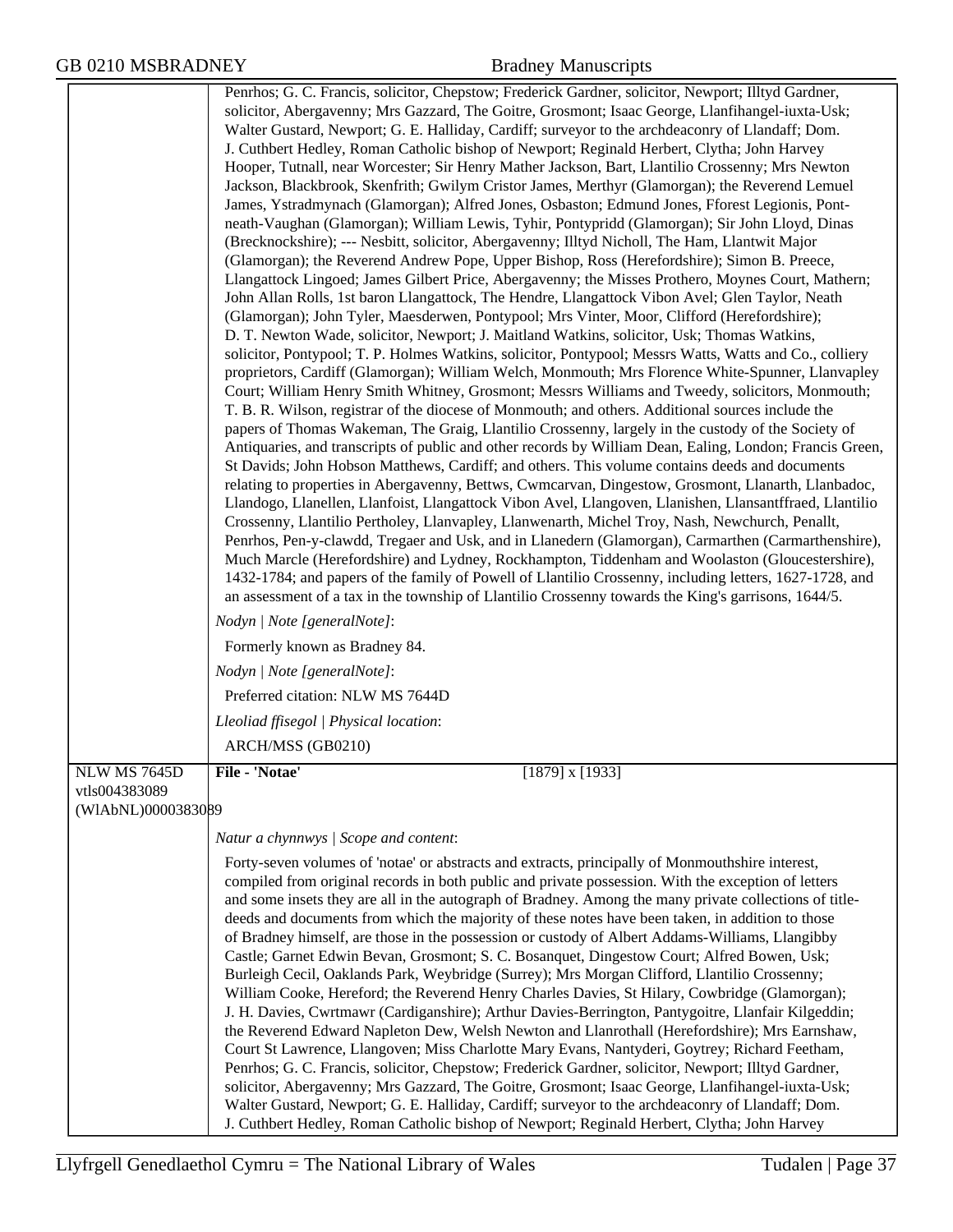|                     | Hooper, Tutnall, near Worcester; Sir Henry Mather Jackson, Bart, Llantilio Crossenny; Mrs Newton<br>Jackson, Blackbrook, Skenfrith; Gwilym Cristor James, Merthyr (Glamorgan); the Reverend Lemuel<br>James, Ystradmynach (Glamorgan); Alfred Jones, Osbaston; Edmund Jones, Fforest Legionis, Pont-<br>neath-Vaughan (Glamorgan); William Lewis, Tyhir, Pontypridd (Glamorgan); Sir John Lloyd, Dinas<br>(Brecknockshire); --- Nesbitt, solicitor, Abergavenny; Illtyd Nicholl, The Ham, Llantwit Major<br>(Glamorgan); the Reverend Andrew Pope, Upper Bishop, Ross (Herefordshire); Simon B. Preece,<br>Llangattock Lingoed; James Gilbert Price, Abergavenny; the Misses Prothero, Moynes Court, Mathern;<br>John Allan Rolls, 1st baron Llangattock, The Hendre, Llangattock Vibon Avel; Glen Taylor, Neath<br>(Glamorgan); John Tyler, Maesderwen, Pontypool; Mrs Vinter, Moor, Clifford (Herefordshire);<br>D. T. Newton Wade, solicitor, Newport; J. Maitland Watkins, solicitor, Usk; Thomas Watkins,<br>solicitor, Pontypool; T. P. Holmes Watkins, solicitor, Pontypool; Messrs Watts, Watts and Co., colliery<br>proprietors, Cardiff (Glamorgan); William Welch, Monmouth; Mrs Florence White-Spunner, Llanvapley<br>Court; William Henry Smith Whitney, Grosmont; Messrs Williams and Tweedy, solicitors, Monmouth;<br>T. B. R. Wilson, registrar of the diocese of Monmouth; and others. Additional sources include the<br>papers of Thomas Wakeman, The Graig, Llantilio Crossenny, largely in the custody of the Society of<br>Antiquaries, and transcripts of public and other records by William Dean, Ealing, London; Francis Green,<br>St Davids; John Hobson Matthews, Cardiff; and others. This volume contains deeds and documents<br>relating to properties in Cwmyoy, Grosmont, Gwernesney, Kemeys, Llanarth, Llandenny, Llanddewi-<br>fach, Llanfair Kilgeddin, Llanfihangel-iuxta-Usk, Llanfihangel Ystern Llewern, Llangeview, Llangibby,<br>Llangwm, Llanllowell, Llantilio Crossenny, Llanvapley, Llanvetherine, Monmouth, Newchurch, Penallt,<br>Skenfrith, Tregaer, Trostrey, Usk and Wolvesnewton, and in Kerry and Trefeglwys (Montgomeryshire)<br>and Much Marcle (Herefordshire), 1296-1853; estreats of the manors of Hadnock, 1641, Edlogan,<br>1651-1699, Rogerstone, 1686/7, Magna Porta, 1727, and Trelech, 1815; and letters of the family of<br>Powell of Llantilio Crossenny, 1664-1785 and undated.<br>Nodyn   Note [generalNote]:<br>Formerly known as Bradney 85.<br>Nodyn   Note [generalNote]:<br>Preferred citation: NLW MS 7645D<br>Lleoliad ffisegol   Physical location: |
|---------------------|--------------------------------------------------------------------------------------------------------------------------------------------------------------------------------------------------------------------------------------------------------------------------------------------------------------------------------------------------------------------------------------------------------------------------------------------------------------------------------------------------------------------------------------------------------------------------------------------------------------------------------------------------------------------------------------------------------------------------------------------------------------------------------------------------------------------------------------------------------------------------------------------------------------------------------------------------------------------------------------------------------------------------------------------------------------------------------------------------------------------------------------------------------------------------------------------------------------------------------------------------------------------------------------------------------------------------------------------------------------------------------------------------------------------------------------------------------------------------------------------------------------------------------------------------------------------------------------------------------------------------------------------------------------------------------------------------------------------------------------------------------------------------------------------------------------------------------------------------------------------------------------------------------------------------------------------------------------------------------------------------------------------------------------------------------------------------------------------------------------------------------------------------------------------------------------------------------------------------------------------------------------------------------------------------------------------------------------------------------------------------------------------------------------------------------------------------------------------------------------------------------------------------------------------------------------------------------------------------------------------------------|
|                     | ARCH/MSS (GB0210)                                                                                                                                                                                                                                                                                                                                                                                                                                                                                                                                                                                                                                                                                                                                                                                                                                                                                                                                                                                                                                                                                                                                                                                                                                                                                                                                                                                                                                                                                                                                                                                                                                                                                                                                                                                                                                                                                                                                                                                                                                                                                                                                                                                                                                                                                                                                                                                                                                                                                                                                                                                                              |
| NLW MS 7646D        | File - 'Notae'<br>$[1879]$ x $[1933]$                                                                                                                                                                                                                                                                                                                                                                                                                                                                                                                                                                                                                                                                                                                                                                                                                                                                                                                                                                                                                                                                                                                                                                                                                                                                                                                                                                                                                                                                                                                                                                                                                                                                                                                                                                                                                                                                                                                                                                                                                                                                                                                                                                                                                                                                                                                                                                                                                                                                                                                                                                                          |
| vtls004383114       |                                                                                                                                                                                                                                                                                                                                                                                                                                                                                                                                                                                                                                                                                                                                                                                                                                                                                                                                                                                                                                                                                                                                                                                                                                                                                                                                                                                                                                                                                                                                                                                                                                                                                                                                                                                                                                                                                                                                                                                                                                                                                                                                                                                                                                                                                                                                                                                                                                                                                                                                                                                                                                |
| (WIAbNL)00003831 14 |                                                                                                                                                                                                                                                                                                                                                                                                                                                                                                                                                                                                                                                                                                                                                                                                                                                                                                                                                                                                                                                                                                                                                                                                                                                                                                                                                                                                                                                                                                                                                                                                                                                                                                                                                                                                                                                                                                                                                                                                                                                                                                                                                                                                                                                                                                                                                                                                                                                                                                                                                                                                                                |
|                     | Natur a chynnwys / Scope and content:                                                                                                                                                                                                                                                                                                                                                                                                                                                                                                                                                                                                                                                                                                                                                                                                                                                                                                                                                                                                                                                                                                                                                                                                                                                                                                                                                                                                                                                                                                                                                                                                                                                                                                                                                                                                                                                                                                                                                                                                                                                                                                                                                                                                                                                                                                                                                                                                                                                                                                                                                                                          |
|                     | Forty-seven volumes of 'notae' or abstracts and extracts, principally of Monmouthshire interest,<br>compiled from original records in both public and private possession. With the exception of letters<br>and some insets they are all in the autograph of Bradney. Among the many private collections of title-<br>deeds and documents from which the majority of these notes have been taken, in addition to those<br>of Bradney himself, are those in the possession or custody of Albert Addams-Williams, Llangibby<br>Castle; Garnet Edwin Bevan, Grosmont; S. C. Bosanquet, Dingestow Court; Alfred Bowen, Usk;<br>Burleigh Cecil, Oaklands Park, Weybridge (Surrey); Mrs Morgan Clifford, Llantilio Crossenny;<br>William Cooke, Hereford; the Reverend Henry Charles Davies, St Hilary, Cowbridge (Glamorgan);<br>J. H. Davies, Cwrtmawr (Cardiganshire); Arthur Davies-Berrington, Pantygoitre, Llanfair Kilgeddin;<br>the Reverend Edward Napleton Dew, Welsh Newton and Llanrothall (Herefordshire); Mrs Earnshaw,<br>Court St Lawrence, Llangoven; Miss Charlotte Mary Evans, Nantyderi, Goytrey; Richard Feetham,<br>Penrhos; G. C. Francis, solicitor, Chepstow; Frederick Gardner, solicitor, Newport; Illtyd Gardner,<br>solicitor, Abergavenny; Mrs Gazzard, The Goitre, Grosmont; Isaac George, Llanfihangel-iuxta-Usk;<br>Walter Gustard, Newport; G. E. Halliday, Cardiff; surveyor to the archdeaconry of Llandaff; Dom.<br>J. Cuthbert Hedley, Roman Catholic bishop of Newport; Reginald Herbert, Clytha; John Harvey<br>Hooper, Tutnall, near Worcester; Sir Henry Mather Jackson, Bart, Llantilio Crossenny; Mrs Newton<br>Jackson, Blackbrook, Skenfrith; Gwilym Cristor James, Merthyr (Glamorgan); the Reverend Lemuel<br>James, Ystradmynach (Glamorgan); Alfred Jones, Osbaston; Edmund Jones, Fforest Legionis, Pont-<br>neath-Vaughan (Glamorgan); William Lewis, Tyhir, Pontypridd (Glamorgan); Sir John Lloyd, Dinas                                                                                                                                                                                                                                                                                                                                                                                                                                                                                                                                                                                                                                                                        |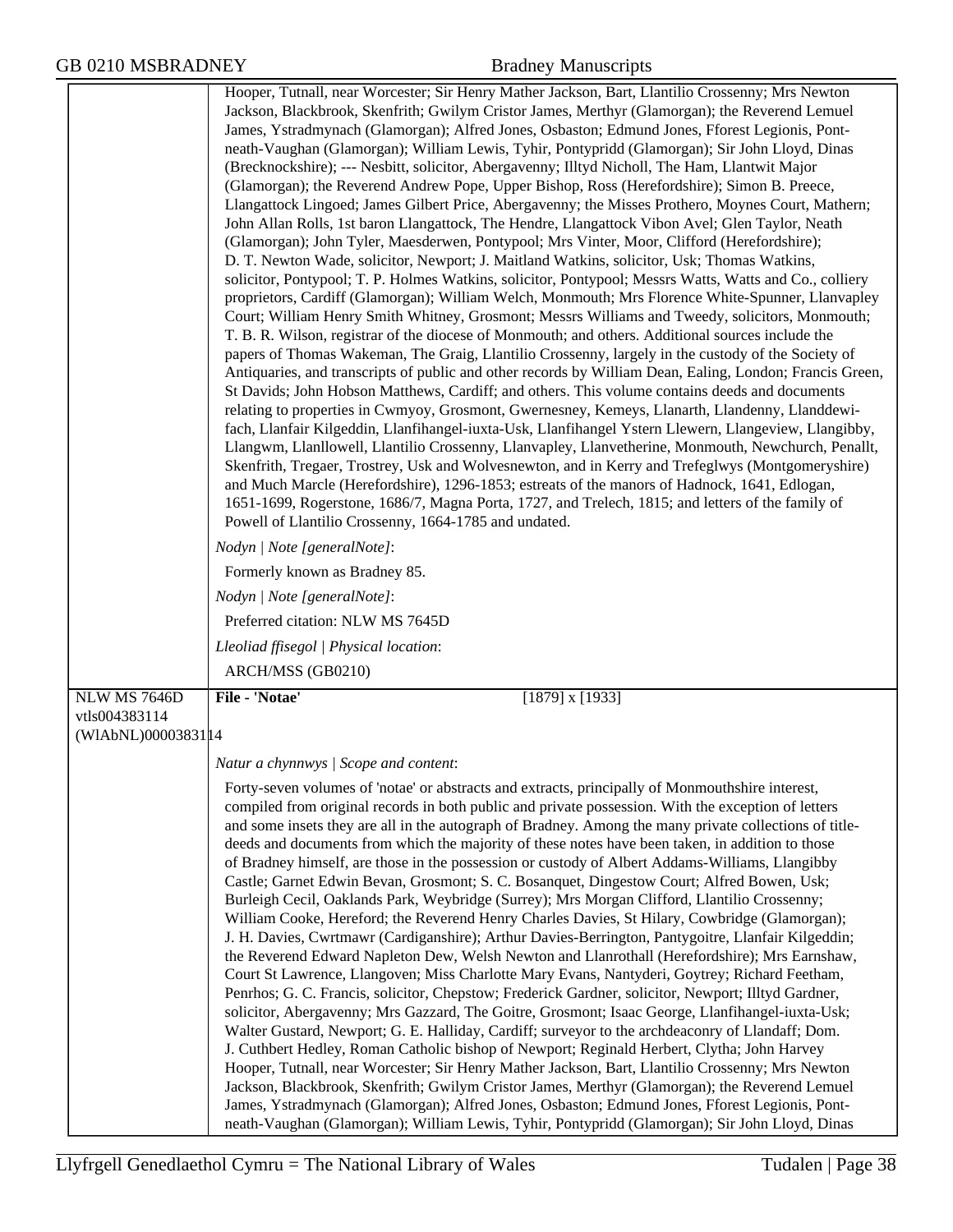|                                                              | (Brecknockshire); --- Nesbitt, solicitor, Abergavenny; Illtyd Nicholl, The Ham, Llantwit Major<br>(Glamorgan); the Reverend Andrew Pope, Upper Bishop, Ross (Herefordshire); Simon B. Preece,<br>Llangattock Lingoed; James Gilbert Price, Abergavenny; the Misses Prothero, Moynes Court, Mathern;<br>John Allan Rolls, 1st baron Llangattock, The Hendre, Llangattock Vibon Avel; Glen Taylor, Neath<br>(Glamorgan); John Tyler, Maesderwen, Pontypool; Mrs Vinter, Moor, Clifford (Herefordshire);<br>D. T. Newton Wade, solicitor, Newport; J. Maitland Watkins, solicitor, Usk; Thomas Watkins,<br>solicitor, Pontypool; T. P. Holmes Watkins, solicitor, Pontypool; Messrs Watts, Watts and Co., colliery<br>proprietors, Cardiff (Glamorgan); William Welch, Monmouth; Mrs Florence White-Spunner, Llanvapley<br>Court; William Henry Smith Whitney, Grosmont; Messrs Williams and Tweedy, solicitors, Monmouth;<br>T. B. R. Wilson, registrar of the diocese of Monmouth; and others. Additional sources include the<br>papers of Thomas Wakeman, The Graig, Llantilio Crossenny, largely in the custody of the Society of<br>Antiquaries, and transcripts of public and other records by William Dean, Ealing, London; Francis Green,<br>St Davids; John Hobson Matthews, Cardiff; and others. This volume contains deeds relating to properties<br>in Grosmont, Llangattock Lingoed and Llangoven, and in Crickhowell (Brecknockshire), 1738-1855;<br>wills of the family of Perkins, etc., 1610-1706; parish registers of Llangwm Uchaf, 1696-1772, St<br>Mary, Monmouth, 1729-1778, Llanarth (Roman Catholic Mission), 1782-1835, Monmouth (Roman<br>Catholic Mission), 1796-1861, Llantrithyd (Glamorgan), 1644, Llantwit Major (Glamorgan), 1707-1763,<br>Courtfield and Welsh Bicknor (Herefordshire), 1788, Newland (Gloucestershire), 1559-1725, and St<br>Briavels (Gloucestershire), 1559-1725; Feet of Fines, 1603-1758; court rolls of Abergavenny, 1586, and<br>Cwmyoy otherwise Llanthony, 1711; a survey of the manor of Wentsland and Bryngwyn, 1659; a list of<br>burgesses of the borough of Monmouth, c. 1705-1708; the charter of Abergavenny, 1638; and pedigrees<br>extracted from Cardiff MS 10. |
|--------------------------------------------------------------|----------------------------------------------------------------------------------------------------------------------------------------------------------------------------------------------------------------------------------------------------------------------------------------------------------------------------------------------------------------------------------------------------------------------------------------------------------------------------------------------------------------------------------------------------------------------------------------------------------------------------------------------------------------------------------------------------------------------------------------------------------------------------------------------------------------------------------------------------------------------------------------------------------------------------------------------------------------------------------------------------------------------------------------------------------------------------------------------------------------------------------------------------------------------------------------------------------------------------------------------------------------------------------------------------------------------------------------------------------------------------------------------------------------------------------------------------------------------------------------------------------------------------------------------------------------------------------------------------------------------------------------------------------------------------------------------------------------------------------------------------------------------------------------------------------------------------------------------------------------------------------------------------------------------------------------------------------------------------------------------------------------------------------------------------------------------------------------------------------------------------------------------------------------------------------------------------------------------------------|
|                                                              | Nodyn   Note [generalNote]:                                                                                                                                                                                                                                                                                                                                                                                                                                                                                                                                                                                                                                                                                                                                                                                                                                                                                                                                                                                                                                                                                                                                                                                                                                                                                                                                                                                                                                                                                                                                                                                                                                                                                                                                                                                                                                                                                                                                                                                                                                                                                                                                                                                                      |
|                                                              | Formerly known as Bradney 86.                                                                                                                                                                                                                                                                                                                                                                                                                                                                                                                                                                                                                                                                                                                                                                                                                                                                                                                                                                                                                                                                                                                                                                                                                                                                                                                                                                                                                                                                                                                                                                                                                                                                                                                                                                                                                                                                                                                                                                                                                                                                                                                                                                                                    |
|                                                              | Nodyn   Note [generalNote]:                                                                                                                                                                                                                                                                                                                                                                                                                                                                                                                                                                                                                                                                                                                                                                                                                                                                                                                                                                                                                                                                                                                                                                                                                                                                                                                                                                                                                                                                                                                                                                                                                                                                                                                                                                                                                                                                                                                                                                                                                                                                                                                                                                                                      |
|                                                              | Preferred citation: NLW MS 7646D                                                                                                                                                                                                                                                                                                                                                                                                                                                                                                                                                                                                                                                                                                                                                                                                                                                                                                                                                                                                                                                                                                                                                                                                                                                                                                                                                                                                                                                                                                                                                                                                                                                                                                                                                                                                                                                                                                                                                                                                                                                                                                                                                                                                 |
|                                                              | Lleoliad ffisegol   Physical location:                                                                                                                                                                                                                                                                                                                                                                                                                                                                                                                                                                                                                                                                                                                                                                                                                                                                                                                                                                                                                                                                                                                                                                                                                                                                                                                                                                                                                                                                                                                                                                                                                                                                                                                                                                                                                                                                                                                                                                                                                                                                                                                                                                                           |
|                                                              | ARCH/MSS (GB0210)                                                                                                                                                                                                                                                                                                                                                                                                                                                                                                                                                                                                                                                                                                                                                                                                                                                                                                                                                                                                                                                                                                                                                                                                                                                                                                                                                                                                                                                                                                                                                                                                                                                                                                                                                                                                                                                                                                                                                                                                                                                                                                                                                                                                                |
| <b>NLW MS 7647D.</b><br>vtls004383118<br>(WIAbNL)00003831 18 | File - 'Notae'<br>$[1879]$ x $[1933]$                                                                                                                                                                                                                                                                                                                                                                                                                                                                                                                                                                                                                                                                                                                                                                                                                                                                                                                                                                                                                                                                                                                                                                                                                                                                                                                                                                                                                                                                                                                                                                                                                                                                                                                                                                                                                                                                                                                                                                                                                                                                                                                                                                                            |
|                                                              | Natur a chynnwys / Scope and content:                                                                                                                                                                                                                                                                                                                                                                                                                                                                                                                                                                                                                                                                                                                                                                                                                                                                                                                                                                                                                                                                                                                                                                                                                                                                                                                                                                                                                                                                                                                                                                                                                                                                                                                                                                                                                                                                                                                                                                                                                                                                                                                                                                                            |
|                                                              | Forty-seven volumes of 'notae' or abstracts and extracts, principally of Monmouthshire interest,<br>compiled from original records in both public and private possession. With the exception of letters<br>and some insets they are all in the autograph of Bradney. Among the many private collections of title-<br>deeds and documents from which the majority of these notes have been taken, in addition to those<br>of Bradney himself, are those in the possession or custody of Albert Addams-Williams, Llangibby<br>Castle; Garnet Edwin Bevan, Grosmont; S. C. Bosanquet, Dingestow Court; Alfred Bowen, Usk;<br>Burleigh Cecil, Oaklands Park, Weybridge (Surrey); Mrs Morgan Clifford, Llantilio Crossenny;<br>William Cooke, Hereford; the Reverend Henry Charles Davies, St Hilary, Cowbridge (Glamorgan);<br>J. H. Davies, Cwrtmawr (Cardiganshire); Arthur Davies-Berrington, Pantygoitre, Llanfair Kilgeddin;<br>the Reverend Edward Napleton Dew, Welsh Newton and Llanrothall (Herefordshire); Mrs Earnshaw,<br>Court St Lawrence, Llangoven; Miss Charlotte Mary Evans, Nantyderi, Goytrey; Richard Feetham,<br>Penrhos; G. C. Francis, solicitor, Chepstow; Frederick Gardner, solicitor, Newport; Illtyd Gardner,<br>solicitor, Abergavenny; Mrs Gazzard, The Goitre, Grosmont; Isaac George, Llanfihangel-iuxta-Usk;<br>Walter Gustard, Newport; G. E. Halliday, Cardiff; surveyor to the archdeaconry of Llandaff; Dom.<br>J. Cuthbert Hedley, Roman Catholic bishop of Newport; Reginald Herbert, Clytha; John Harvey<br>Hooper, Tutnall, near Worcester; Sir Henry Mather Jackson, Bart, Llantilio Crossenny; Mrs Newton<br>Jackson, Blackbrook, Skenfrith; Gwilym Cristor James, Merthyr (Glamorgan); the Reverend Lemuel<br>James, Ystradmynach (Glamorgan); Alfred Jones, Osbaston; Edmund Jones, Fforest Legionis, Pont-<br>neath-Vaughan (Glamorgan); William Lewis, Tyhir, Pontypridd (Glamorgan); Sir John Lloyd, Dinas                                                                                                                                                                                                                                                                          |
|                                                              | (Brecknockshire); --- Nesbitt, solicitor, Abergavenny; Illtyd Nicholl, The Ham, Llantwit Major<br>(Glamorgan); the Reverend Andrew Pope, Upper Bishop, Ross (Herefordshire); Simon B. Preece,                                                                                                                                                                                                                                                                                                                                                                                                                                                                                                                                                                                                                                                                                                                                                                                                                                                                                                                                                                                                                                                                                                                                                                                                                                                                                                                                                                                                                                                                                                                                                                                                                                                                                                                                                                                                                                                                                                                                                                                                                                    |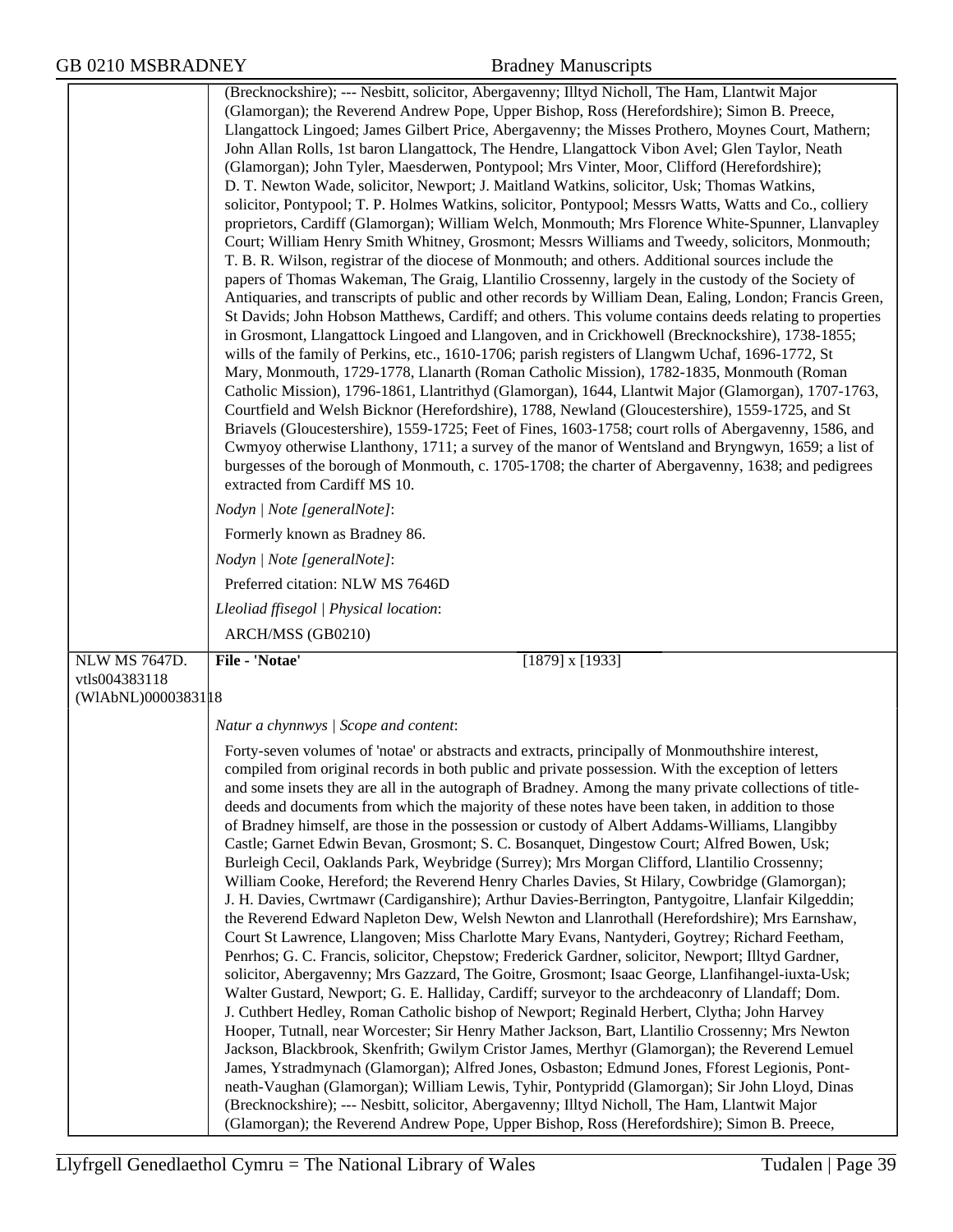|                     | Llangattock Lingoed; James Gilbert Price, Abergavenny; the Misses Prothero, Moynes Court, Mathern;<br>John Allan Rolls, 1st baron Llangattock, The Hendre, Llangattock Vibon Avel; Glen Taylor, Neath<br>(Glamorgan); John Tyler, Maesderwen, Pontypool; Mrs Vinter, Moor, Clifford (Herefordshire);<br>D. T. Newton Wade, solicitor, Newport; J. Maitland Watkins, solicitor, Usk; Thomas Watkins,<br>solicitor, Pontypool; T. P. Holmes Watkins, solicitor, Pontypool; Messrs Watts, Watts and Co., colliery<br>proprietors, Cardiff (Glamorgan); William Welch, Monmouth; Mrs Florence White-Spunner, Llanvapley<br>Court; William Henry Smith Whitney, Grosmont; Messrs Williams and Tweedy, solicitors, Monmouth;<br>T. B. R. Wilson, registrar of the diocese of Monmouth; and others. Additional sources include the<br>papers of Thomas Wakeman, The Graig, Llantilio Crossenny, largely in the custody of the Society of<br>Antiquaries, and transcripts of public and other records by William Dean, Ealing, London; Francis Green,<br>St Davids; John Hobson Matthews, Cardiff; and others. This volume contains deeds relating to properties<br>in the parishes of Grosmont, Llanfihangel Ystern Llewern, Llangattock Vibon Avel, Llantilio Crossenny,<br>Llanvetherine and Trevethin, 1538-1795 and undated; and ministers' accounts, surveys, etc. of the manors<br>of Three Castles, Grosmont, Skenfrith, Whitecastle and Monmouth, 1403-c.1800.                                                                                                                                                                                                                                                                                                                                                                                                                                                                                                                                                                                                                                                                                                                                                                                                                                                                                                                                                                                                                                                                                                                                                                                                                                                                                                                                                                                                                                                                                                             |
|---------------------|-----------------------------------------------------------------------------------------------------------------------------------------------------------------------------------------------------------------------------------------------------------------------------------------------------------------------------------------------------------------------------------------------------------------------------------------------------------------------------------------------------------------------------------------------------------------------------------------------------------------------------------------------------------------------------------------------------------------------------------------------------------------------------------------------------------------------------------------------------------------------------------------------------------------------------------------------------------------------------------------------------------------------------------------------------------------------------------------------------------------------------------------------------------------------------------------------------------------------------------------------------------------------------------------------------------------------------------------------------------------------------------------------------------------------------------------------------------------------------------------------------------------------------------------------------------------------------------------------------------------------------------------------------------------------------------------------------------------------------------------------------------------------------------------------------------------------------------------------------------------------------------------------------------------------------------------------------------------------------------------------------------------------------------------------------------------------------------------------------------------------------------------------------------------------------------------------------------------------------------------------------------------------------------------------------------------------------------------------------------------------------------------------------------------------------------------------------------------------------------------------------------------------------------------------------------------------------------------------------------------------------------------------------------------------------------------------------------------------------------------------------------------------------------------------------------------------------------------------------------------------------------------------------------------------------------------------------------------------------|
|                     | Nodyn   Note [generalNote]:                                                                                                                                                                                                                                                                                                                                                                                                                                                                                                                                                                                                                                                                                                                                                                                                                                                                                                                                                                                                                                                                                                                                                                                                                                                                                                                                                                                                                                                                                                                                                                                                                                                                                                                                                                                                                                                                                                                                                                                                                                                                                                                                                                                                                                                                                                                                                                                                                                                                                                                                                                                                                                                                                                                                                                                                                                                                                                                                                 |
|                     | Formerly known as Bradney 87.                                                                                                                                                                                                                                                                                                                                                                                                                                                                                                                                                                                                                                                                                                                                                                                                                                                                                                                                                                                                                                                                                                                                                                                                                                                                                                                                                                                                                                                                                                                                                                                                                                                                                                                                                                                                                                                                                                                                                                                                                                                                                                                                                                                                                                                                                                                                                                                                                                                                                                                                                                                                                                                                                                                                                                                                                                                                                                                                               |
|                     | Nodyn   Note [generalNote]:                                                                                                                                                                                                                                                                                                                                                                                                                                                                                                                                                                                                                                                                                                                                                                                                                                                                                                                                                                                                                                                                                                                                                                                                                                                                                                                                                                                                                                                                                                                                                                                                                                                                                                                                                                                                                                                                                                                                                                                                                                                                                                                                                                                                                                                                                                                                                                                                                                                                                                                                                                                                                                                                                                                                                                                                                                                                                                                                                 |
|                     | Preferred citation: NLW MS 7647D.                                                                                                                                                                                                                                                                                                                                                                                                                                                                                                                                                                                                                                                                                                                                                                                                                                                                                                                                                                                                                                                                                                                                                                                                                                                                                                                                                                                                                                                                                                                                                                                                                                                                                                                                                                                                                                                                                                                                                                                                                                                                                                                                                                                                                                                                                                                                                                                                                                                                                                                                                                                                                                                                                                                                                                                                                                                                                                                                           |
|                     | Lleoliad ffisegol   Physical location:                                                                                                                                                                                                                                                                                                                                                                                                                                                                                                                                                                                                                                                                                                                                                                                                                                                                                                                                                                                                                                                                                                                                                                                                                                                                                                                                                                                                                                                                                                                                                                                                                                                                                                                                                                                                                                                                                                                                                                                                                                                                                                                                                                                                                                                                                                                                                                                                                                                                                                                                                                                                                                                                                                                                                                                                                                                                                                                                      |
|                     | ARCH/MSS (GB0210)                                                                                                                                                                                                                                                                                                                                                                                                                                                                                                                                                                                                                                                                                                                                                                                                                                                                                                                                                                                                                                                                                                                                                                                                                                                                                                                                                                                                                                                                                                                                                                                                                                                                                                                                                                                                                                                                                                                                                                                                                                                                                                                                                                                                                                                                                                                                                                                                                                                                                                                                                                                                                                                                                                                                                                                                                                                                                                                                                           |
| <b>NLW MS 7648D</b> | File - 'Notae'<br>$[1879]$ x $[1933]$                                                                                                                                                                                                                                                                                                                                                                                                                                                                                                                                                                                                                                                                                                                                                                                                                                                                                                                                                                                                                                                                                                                                                                                                                                                                                                                                                                                                                                                                                                                                                                                                                                                                                                                                                                                                                                                                                                                                                                                                                                                                                                                                                                                                                                                                                                                                                                                                                                                                                                                                                                                                                                                                                                                                                                                                                                                                                                                                       |
| vtls004383123       |                                                                                                                                                                                                                                                                                                                                                                                                                                                                                                                                                                                                                                                                                                                                                                                                                                                                                                                                                                                                                                                                                                                                                                                                                                                                                                                                                                                                                                                                                                                                                                                                                                                                                                                                                                                                                                                                                                                                                                                                                                                                                                                                                                                                                                                                                                                                                                                                                                                                                                                                                                                                                                                                                                                                                                                                                                                                                                                                                                             |
| (WIAbNL)0000383123  |                                                                                                                                                                                                                                                                                                                                                                                                                                                                                                                                                                                                                                                                                                                                                                                                                                                                                                                                                                                                                                                                                                                                                                                                                                                                                                                                                                                                                                                                                                                                                                                                                                                                                                                                                                                                                                                                                                                                                                                                                                                                                                                                                                                                                                                                                                                                                                                                                                                                                                                                                                                                                                                                                                                                                                                                                                                                                                                                                                             |
|                     | Natur a chynnwys / Scope and content:                                                                                                                                                                                                                                                                                                                                                                                                                                                                                                                                                                                                                                                                                                                                                                                                                                                                                                                                                                                                                                                                                                                                                                                                                                                                                                                                                                                                                                                                                                                                                                                                                                                                                                                                                                                                                                                                                                                                                                                                                                                                                                                                                                                                                                                                                                                                                                                                                                                                                                                                                                                                                                                                                                                                                                                                                                                                                                                                       |
|                     | Forty-seven volumes of 'notae' or abstracts and extracts, principally of Monmouthshire interest,<br>compiled from original records in both public and private possession. With the exception of letters<br>and some insets they are all in the autograph of Bradney. Among the many private collections of title-<br>deeds and documents from which the majority of these notes have been taken, in addition to those<br>of Bradney himself, are those in the possession or custody of Albert Addams-Williams, Llangibby<br>Castle; Garnet Edwin Bevan, Grosmont; S. C. Bosanquet, Dingestow Court; Alfred Bowen, Usk;<br>Burleigh Cecil, Oaklands Park, Weybridge (Surrey); Mrs Morgan Clifford, Llantilio Crossenny;<br>William Cooke, Hereford; the Reverend Henry Charles Davies, St Hilary, Cowbridge (Glamorgan);<br>J. H. Davies, Cwrtmawr (Cardiganshire); Arthur Davies-Berrington, Pantygoitre, Llanfair Kilgeddin;<br>the Reverend Edward Napleton Dew, Welsh Newton and Llanrothall (Herefordshire); Mrs Earnshaw,<br>Court St Lawrence, Llangoven; Miss Charlotte Mary Evans, Nantyderi, Goytrey; Richard Feetham,<br>Penrhos; G. C. Francis, solicitor, Chepstow; Frederick Gardner, solicitor, Newport; Illtyd Gardner,<br>solicitor, Abergavenny; Mrs Gazzard, The Goitre, Grosmont; Isaac George, Llanfihangel-iuxta-Usk;<br>Walter Gustard, Newport; G. E. Halliday, Cardiff; surveyor to the archdeaconry of Llandaff; Dom.<br>J. Cuthbert Hedley, Roman Catholic bishop of Newport; Reginald Herbert, Clytha; John Harvey<br>Hooper, Tutnall, near Worcester; Sir Henry Mather Jackson, Bart, Llantilio Crossenny; Mrs Newton<br>Jackson, Blackbrook, Skenfrith; Gwilym Cristor James, Merthyr (Glamorgan); the Reverend Lemuel<br>James, Ystradmynach (Glamorgan); Alfred Jones, Osbaston; Edmund Jones, Fforest Legionis, Pont-<br>neath-Vaughan (Glamorgan); William Lewis, Tyhir, Pontypridd (Glamorgan); Sir John Lloyd, Dinas<br>(Brecknockshire); --- Nesbitt, solicitor, Abergavenny; Illtyd Nicholl, The Ham, Llantwit Major<br>(Glamorgan); the Reverend Andrew Pope, Upper Bishop, Ross (Herefordshire); Simon B. Preece,<br>Llangattock Lingoed; James Gilbert Price, Abergavenny; the Misses Prothero, Moynes Court, Mathern;<br>John Allan Rolls, 1st baron Llangattock, The Hendre, Llangattock Vibon Avel; Glen Taylor, Neath<br>(Glamorgan); John Tyler, Maesderwen, Pontypool; Mrs Vinter, Moor, Clifford (Herefordshire);<br>D. T. Newton Wade, solicitor, Newport; J. Maitland Watkins, solicitor, Usk; Thomas Watkins,<br>solicitor, Pontypool; T. P. Holmes Watkins, solicitor, Pontypool; Messrs Watts, Watts and Co.,<br>colliery proprietors, Cardiff (Glamorgan); William Welch, Monmouth; Mrs Florence White-Spunner,<br>Llanvapley Court; William Henry Smith Whitney, Grosmont; Messrs Williams and Tweedy, solicitors,<br>Monmouth; T. B. R. Wilson, registrar of the diocese of Monmouth; and others. Additional sources |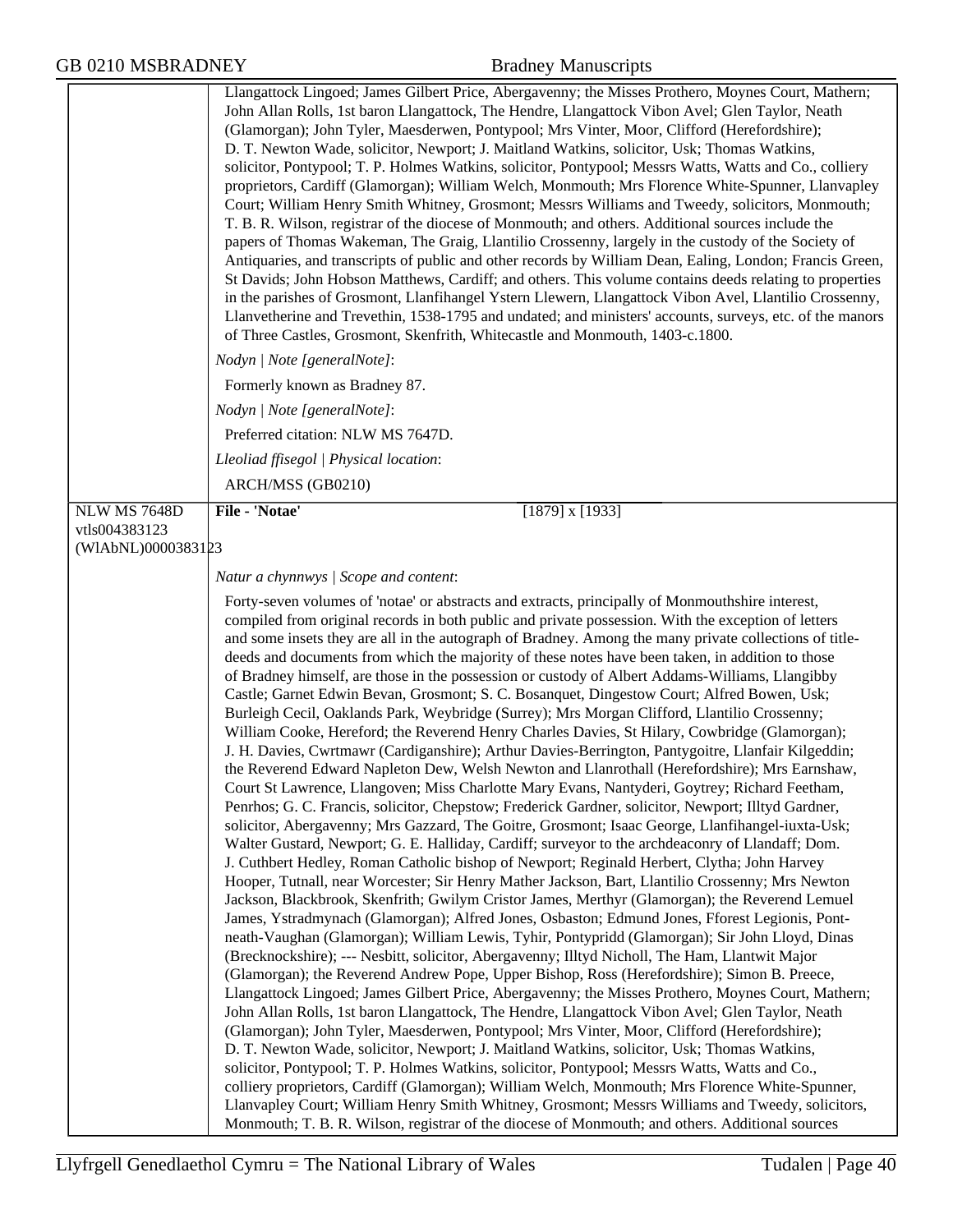|                                     | include the papers of Thomas Wakeman, The Graig, Llantilio Crossenny, largely in the custody of the<br>Society of Antiquaries, and transcripts of public and other records by William Dean, Ealing, London;<br>Francis Green, St Davids; John Hobson Matthews, Cardiff; and others. This volume contains decrees<br>of the Court of the Duchy of Lancaster relating to the manors of Monmouth, Skenfrith, Grosmont<br>and Whitecastle, 1600-1631; deeds and documents relating to properties in Abergavenny, Glasgoed,<br>Grosmont, Hardwick, Langston, Llanarth, Llanbadoc, Llanellen, Llanfihangel Crucorney, Llanfoist,<br>Llangeview, Llansantffraed, Llanvoer, Llanvapley and Llanvetherine, and to the manors of Trewyn<br>otherwise Winston and Newton otherwise Foxebrooke, and properties in Herefordshire, 1497-1831;<br>extracts relating to the family of Philpott from the parish registers of Monmouth, 1599-1837, and Dixton,<br>1664-1730, and from monumental inscriptions at Monmouth, 1776-1849; estreats of the manor of Ewyas<br>Lacy, 1733-1755; etc.<br>Nodyn   Note [generalNote]:<br>Formerly known as Bradney 88.                                                                                                                                                                                                                                                                                                                                                                                                                                                                                                                                                                                                                                                                                                                                                                                                                                                                                                                                                                                                                                                                                                                                                                                                                                                                                                                                                                                                                                                                                                                                                                                                                                                                                                                                                                                                                                                                                                                                                                                                                                                                                                                                                               |
|-------------------------------------|-----------------------------------------------------------------------------------------------------------------------------------------------------------------------------------------------------------------------------------------------------------------------------------------------------------------------------------------------------------------------------------------------------------------------------------------------------------------------------------------------------------------------------------------------------------------------------------------------------------------------------------------------------------------------------------------------------------------------------------------------------------------------------------------------------------------------------------------------------------------------------------------------------------------------------------------------------------------------------------------------------------------------------------------------------------------------------------------------------------------------------------------------------------------------------------------------------------------------------------------------------------------------------------------------------------------------------------------------------------------------------------------------------------------------------------------------------------------------------------------------------------------------------------------------------------------------------------------------------------------------------------------------------------------------------------------------------------------------------------------------------------------------------------------------------------------------------------------------------------------------------------------------------------------------------------------------------------------------------------------------------------------------------------------------------------------------------------------------------------------------------------------------------------------------------------------------------------------------------------------------------------------------------------------------------------------------------------------------------------------------------------------------------------------------------------------------------------------------------------------------------------------------------------------------------------------------------------------------------------------------------------------------------------------------------------------------------------------------------------------------------------------------------------------------------------------------------------------------------------------------------------------------------------------------------------------------------------------------------------------------------------------------------------------------------------------------------------------------------------------------------------------------------------------------------------------------------------------------------------------------------------------------------------------------------------|
|                                     | Nodyn   Note [generalNote]:                                                                                                                                                                                                                                                                                                                                                                                                                                                                                                                                                                                                                                                                                                                                                                                                                                                                                                                                                                                                                                                                                                                                                                                                                                                                                                                                                                                                                                                                                                                                                                                                                                                                                                                                                                                                                                                                                                                                                                                                                                                                                                                                                                                                                                                                                                                                                                                                                                                                                                                                                                                                                                                                                                                                                                                                                                                                                                                                                                                                                                                                                                                                                                                                                                                                               |
|                                     | Preferred citation: NLW MS 7648D                                                                                                                                                                                                                                                                                                                                                                                                                                                                                                                                                                                                                                                                                                                                                                                                                                                                                                                                                                                                                                                                                                                                                                                                                                                                                                                                                                                                                                                                                                                                                                                                                                                                                                                                                                                                                                                                                                                                                                                                                                                                                                                                                                                                                                                                                                                                                                                                                                                                                                                                                                                                                                                                                                                                                                                                                                                                                                                                                                                                                                                                                                                                                                                                                                                                          |
|                                     | Lleoliad ffisegol   Physical location:                                                                                                                                                                                                                                                                                                                                                                                                                                                                                                                                                                                                                                                                                                                                                                                                                                                                                                                                                                                                                                                                                                                                                                                                                                                                                                                                                                                                                                                                                                                                                                                                                                                                                                                                                                                                                                                                                                                                                                                                                                                                                                                                                                                                                                                                                                                                                                                                                                                                                                                                                                                                                                                                                                                                                                                                                                                                                                                                                                                                                                                                                                                                                                                                                                                                    |
|                                     | ARCH/MSS (GB0210)                                                                                                                                                                                                                                                                                                                                                                                                                                                                                                                                                                                                                                                                                                                                                                                                                                                                                                                                                                                                                                                                                                                                                                                                                                                                                                                                                                                                                                                                                                                                                                                                                                                                                                                                                                                                                                                                                                                                                                                                                                                                                                                                                                                                                                                                                                                                                                                                                                                                                                                                                                                                                                                                                                                                                                                                                                                                                                                                                                                                                                                                                                                                                                                                                                                                                         |
| <b>NLW MS 7649D.</b>                | File - 'Notae'<br>$[1879]$ x $[1933]$                                                                                                                                                                                                                                                                                                                                                                                                                                                                                                                                                                                                                                                                                                                                                                                                                                                                                                                                                                                                                                                                                                                                                                                                                                                                                                                                                                                                                                                                                                                                                                                                                                                                                                                                                                                                                                                                                                                                                                                                                                                                                                                                                                                                                                                                                                                                                                                                                                                                                                                                                                                                                                                                                                                                                                                                                                                                                                                                                                                                                                                                                                                                                                                                                                                                     |
| vtls004383130<br>(WIAbNL)0000383180 |                                                                                                                                                                                                                                                                                                                                                                                                                                                                                                                                                                                                                                                                                                                                                                                                                                                                                                                                                                                                                                                                                                                                                                                                                                                                                                                                                                                                                                                                                                                                                                                                                                                                                                                                                                                                                                                                                                                                                                                                                                                                                                                                                                                                                                                                                                                                                                                                                                                                                                                                                                                                                                                                                                                                                                                                                                                                                                                                                                                                                                                                                                                                                                                                                                                                                                           |
|                                     |                                                                                                                                                                                                                                                                                                                                                                                                                                                                                                                                                                                                                                                                                                                                                                                                                                                                                                                                                                                                                                                                                                                                                                                                                                                                                                                                                                                                                                                                                                                                                                                                                                                                                                                                                                                                                                                                                                                                                                                                                                                                                                                                                                                                                                                                                                                                                                                                                                                                                                                                                                                                                                                                                                                                                                                                                                                                                                                                                                                                                                                                                                                                                                                                                                                                                                           |
|                                     | Natur a chynnwys / Scope and content:                                                                                                                                                                                                                                                                                                                                                                                                                                                                                                                                                                                                                                                                                                                                                                                                                                                                                                                                                                                                                                                                                                                                                                                                                                                                                                                                                                                                                                                                                                                                                                                                                                                                                                                                                                                                                                                                                                                                                                                                                                                                                                                                                                                                                                                                                                                                                                                                                                                                                                                                                                                                                                                                                                                                                                                                                                                                                                                                                                                                                                                                                                                                                                                                                                                                     |
|                                     | Forty-seven volumes of 'notae' or abstracts and extracts, principally of Monmouthshire interest,<br>compiled from original records in both public and private possession. With the exception of letters<br>and some insets they are all in the autograph of Bradney. Among the many private collections of title-<br>deeds and documents from which the majority of these notes have been taken, in addition to those<br>of Bradney himself, are those in the possession or custody of Albert Addams-Williams, Llangibby<br>Castle; Garnet Edwin Bevan, Grosmont; S. C. Bosanquet, Dingestow Court; Alfred Bowen, Usk;<br>Burleigh Cecil, Oaklands Park, Weybridge (Surrey); Mrs Morgan Clifford, Llantilio Crossenny;<br>William Cooke, Hereford; the Reverend Henry Charles Davies, St Hilary, Cowbridge (Glamorgan);<br>J. H. Davies, Cwrtmawr (Cardiganshire); Arthur Davies-Berrington, Pantygoitre, Llanfair Kilgeddin;<br>the Reverend Edward Napleton Dew, Welsh Newton and Llanrothall (Herefordshire); Mrs Earnshaw,<br>Court St Lawrence, Llangoven; Miss Charlotte Mary Evans, Nantyderi, Goytrey; Richard Feetham,<br>Penrhos; G. C. Francis, solicitor, Chepstow; Frederick Gardner, solicitor, Newport; Illtyd Gardner,<br>solicitor, Abergavenny; Mrs Gazzard, The Goitre, Grosmont; Isaac George, Llanfihangel-iuxta-Usk;<br>Walter Gustard, Newport; G. E. Halliday, Cardiff; surveyor to the archdeaconry of Llandaff; Dom.<br>J. Cuthbert Hedley, Roman Catholic bishop of Newport; Reginald Herbert, Clytha; John Harvey<br>Hooper, Tutnall, near Worcester; Sir Henry Mather Jackson, Bart, Llantilio Crossenny; Mrs Newton<br>Jackson, Blackbrook, Skenfrith; Gwilym Cristor James, Merthyr (Glamorgan); the Reverend Lemuel<br>James, Ystradmynach (Glamorgan); Alfred Jones, Osbaston; Edmund Jones, Fforest Legionis, Pont-<br>neath-Vaughan (Glamorgan); William Lewis, Tyhir, Pontypridd (Glamorgan); Sir John Lloyd, Dinas<br>(Brecknockshire); --- Nesbitt, solicitor, Abergavenny; Illtyd Nicholl, The Ham, Llantwit Major<br>(Glamorgan); the Reverend Andrew Pope, Upper Bishop, Ross (Herefordshire); Simon B. Preece,<br>Llangattock Lingoed; James Gilbert Price, Abergavenny; the Misses Prothero, Moynes Court, Mathern;<br>John Allan Rolls, 1st baron Llangattock, The Hendre, Llangattock Vibon Avel; Glen Taylor, Neath<br>(Glamorgan); John Tyler, Maesderwen, Pontypool; Mrs Vinter, Moor, Clifford (Herefordshire);<br>D. T. Newton Wade, solicitor, Newport; J. Maitland Watkins, solicitor, Usk; Thomas Watkins,<br>solicitor, Pontypool; T. P. Holmes Watkins, solicitor, Pontypool; Messrs Watts, Watts and Co., colliery<br>proprietors, Cardiff (Glamorgan); William Welch, Monmouth; Mrs Florence White-Spunner, Llanvapley<br>Court; William Henry Smith Whitney, Grosmont; Messrs Williams and Tweedy, solicitors, Monmouth;<br>T. B. R. Wilson, registrar of the diocese of Monmouth; and others. Additional sources include the<br>papers of Thomas Wakeman, The Graig, Llantilio Crossenny, largely in the custody of the Society<br>of Antiquaries, and transcripts of public and other records by William Dean, Ealing, London; Francis<br>Green, St Davids; John Hobson Matthews, Cardiff; and others. This volume contains deeds relating to |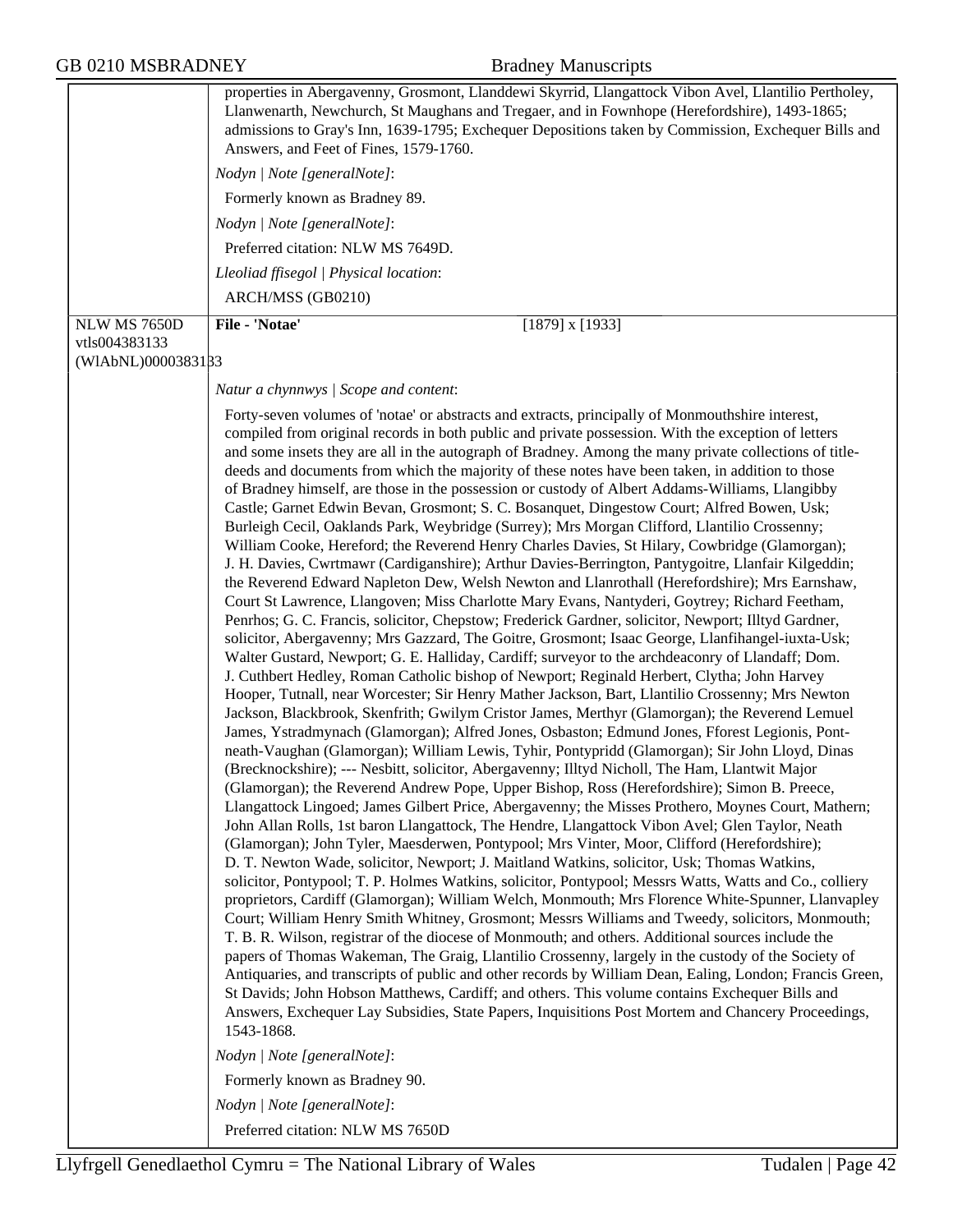| <b>GB 0210 MSBRADNEY</b>                                   | <b>Bradney Manuscripts</b>                                                                                                                                                                                                                                                                                                                                                                                                                                                                                                                                                                                                                                                                                                                                                                                                                                                                                                                                                                                                                                                                                                                                                                                                                                                                                                                                                                                                                                                                                                                                                                                                                                                                                                                                                                                                                                                                                                                                                                                                                                                                                                                                                                                                                                                                                                                                                                                                                                                                                                                                                                                                                                                                                                                                                                                                                                                                                                                                                                                                                                                                                                                                                                                                                                                                                                                                                                          |
|------------------------------------------------------------|-----------------------------------------------------------------------------------------------------------------------------------------------------------------------------------------------------------------------------------------------------------------------------------------------------------------------------------------------------------------------------------------------------------------------------------------------------------------------------------------------------------------------------------------------------------------------------------------------------------------------------------------------------------------------------------------------------------------------------------------------------------------------------------------------------------------------------------------------------------------------------------------------------------------------------------------------------------------------------------------------------------------------------------------------------------------------------------------------------------------------------------------------------------------------------------------------------------------------------------------------------------------------------------------------------------------------------------------------------------------------------------------------------------------------------------------------------------------------------------------------------------------------------------------------------------------------------------------------------------------------------------------------------------------------------------------------------------------------------------------------------------------------------------------------------------------------------------------------------------------------------------------------------------------------------------------------------------------------------------------------------------------------------------------------------------------------------------------------------------------------------------------------------------------------------------------------------------------------------------------------------------------------------------------------------------------------------------------------------------------------------------------------------------------------------------------------------------------------------------------------------------------------------------------------------------------------------------------------------------------------------------------------------------------------------------------------------------------------------------------------------------------------------------------------------------------------------------------------------------------------------------------------------------------------------------------------------------------------------------------------------------------------------------------------------------------------------------------------------------------------------------------------------------------------------------------------------------------------------------------------------------------------------------------------------------------------------------------------------------------------------------------------------|
|                                                            | Lleoliad ffisegol   Physical location:                                                                                                                                                                                                                                                                                                                                                                                                                                                                                                                                                                                                                                                                                                                                                                                                                                                                                                                                                                                                                                                                                                                                                                                                                                                                                                                                                                                                                                                                                                                                                                                                                                                                                                                                                                                                                                                                                                                                                                                                                                                                                                                                                                                                                                                                                                                                                                                                                                                                                                                                                                                                                                                                                                                                                                                                                                                                                                                                                                                                                                                                                                                                                                                                                                                                                                                                                              |
|                                                            | ARCH/MSS (GB0210)                                                                                                                                                                                                                                                                                                                                                                                                                                                                                                                                                                                                                                                                                                                                                                                                                                                                                                                                                                                                                                                                                                                                                                                                                                                                                                                                                                                                                                                                                                                                                                                                                                                                                                                                                                                                                                                                                                                                                                                                                                                                                                                                                                                                                                                                                                                                                                                                                                                                                                                                                                                                                                                                                                                                                                                                                                                                                                                                                                                                                                                                                                                                                                                                                                                                                                                                                                                   |
| <b>NLW MS 7651D</b><br>vtls004383136<br>(WIAbNL)0000383186 | File - 'Notae',<br>$[1879x1933]$ .                                                                                                                                                                                                                                                                                                                                                                                                                                                                                                                                                                                                                                                                                                                                                                                                                                                                                                                                                                                                                                                                                                                                                                                                                                                                                                                                                                                                                                                                                                                                                                                                                                                                                                                                                                                                                                                                                                                                                                                                                                                                                                                                                                                                                                                                                                                                                                                                                                                                                                                                                                                                                                                                                                                                                                                                                                                                                                                                                                                                                                                                                                                                                                                                                                                                                                                                                                  |
|                                                            | Natur a chynnwys / Scope and content:                                                                                                                                                                                                                                                                                                                                                                                                                                                                                                                                                                                                                                                                                                                                                                                                                                                                                                                                                                                                                                                                                                                                                                                                                                                                                                                                                                                                                                                                                                                                                                                                                                                                                                                                                                                                                                                                                                                                                                                                                                                                                                                                                                                                                                                                                                                                                                                                                                                                                                                                                                                                                                                                                                                                                                                                                                                                                                                                                                                                                                                                                                                                                                                                                                                                                                                                                               |
|                                                            | Forty-seven volumes of 'notae' or abstracts and extracts, principally of Monmouthshire interest,<br>compiled from original records in both public and private possession. With the exception of letters<br>and some insets they are all in the autograph of Bradney. Among the many private collections of title-<br>deeds and documents from which the majority of these notes have been taken, in addition to those<br>of Bradney himself, are those in the possession or custody of Albert Addams-Williams, Llangibby<br>Castle; Garnet Edwin Bevan, Grosmont; S. C. Bosanquet, Dingestow Court; Alfred Bowen, Usk;<br>Burleigh Cecil, Oaklands Park, Weybridge (Surrey); Mrs Morgan Clifford, Llantilio Crossenny;<br>William Cooke, Hereford; the Reverend Henry Charles Davies, St Hilary, Cowbridge (Glamorgan);<br>J. H. Davies, Cwrtmawr (Cardiganshire); Arthur Davies-Berrington, Pantygoitre, Llanfair Kilgeddin;<br>the Reverend Edward Napleton Dew, Welsh Newton and Llanrothall (Herefordshire); Mrs Earnshaw,<br>Court St Lawrence, Llangoven; Miss Charlotte Mary Evans, Nantyderi, Goytrey; Richard Feetham,<br>Penrhos; G. C. Francis, solicitor, Chepstow; Frederick Gardner, solicitor, Newport; Illtyd Gardner,<br>solicitor, Abergavenny; Mrs Gazzard, The Goitre, Grosmont; Isaac George, Llanfihangel-iuxta-Usk;<br>Walter Gustard, Newport; G. E. Halliday, Cardiff; surveyor to the archdeaconry of Llandaff; Dom.<br>J. Cuthbert Hedley, Roman Catholic bishop of Newport; Reginald Herbert, Clytha; John Harvey<br>Hooper, Tutnall, near Worcester; Sir Henry Mather Jackson, Bart, Llantilio Crossenny; Mrs Newton<br>Jackson, Blackbrook, Skenfrith; Gwilym Cristor James, Merthyr (Glamorgan); the Reverend Lemuel<br>James, Ystradmynach (Glamorgan); Alfred Jones, Osbaston; Edmund Jones, Fforest Legionis, Pont-<br>neath-Vaughan (Glamorgan); William Lewis, Tyhir, Pontypridd (Glamorgan); Sir John Lloyd, Dinas<br>(Brecknockshire); --- Nesbitt, solicitor, Abergavenny; Illtyd Nicholl, The Ham, Llantwit Major<br>(Glamorgan); the Reverend Andrew Pope, Upper Bishop, Ross (Herefordshire); Simon B. Preece,<br>Llangattock Lingoed; James Gilbert Price, Abergavenny; the Misses Prothero, Moynes Court, Mathern;<br>John Allan Rolls, 1st baron Llangattock, The Hendre, Llangattock Vibon Avel; Glen Taylor, Neath<br>(Glamorgan); John Tyler, Maesderwen, Pontypool; Mrs Vinter, Moor, Clifford (Herefordshire);<br>D. T. Newton Wade, solicitor, Newport; J. Maitland Watkins, solicitor, Usk; Thomas Watkins,<br>solicitor, Pontypool; T. P. Holmes Watkins, solicitor, Pontypool; Messrs Watts, Watts and Co., colliery<br>proprietors, Cardiff (Glamorgan); William Welch, Monmouth; Mrs Florence White-Spunner, Llanvapley<br>Court; William Henry Smith Whitney, Grosmont; Messrs Williams and Tweedy, solicitors, Monmouth;<br>T. B. R. Wilson, registrar of the diocese of Monmouth; and others. Additional sources include the<br>papers of Thomas Wakeman, The Graig, Llantilio Crossenny, largely in the custody of the Society of<br>Antiquaries, and transcripts of public and other records by William Dean, Ealing, London; Francis Green,<br>St Davids; John Hobson Matthews, Cardiff; and others. This volume contains Chancery Proceedings,<br>Feet of Fines, Queen's Bench (Plea Side) Plea Rolls, Court Rolls, etc., 1635-1853. |
|                                                            | Nodyn   Note [generalNote]:<br>Formerly known as Bradney 91.                                                                                                                                                                                                                                                                                                                                                                                                                                                                                                                                                                                                                                                                                                                                                                                                                                                                                                                                                                                                                                                                                                                                                                                                                                                                                                                                                                                                                                                                                                                                                                                                                                                                                                                                                                                                                                                                                                                                                                                                                                                                                                                                                                                                                                                                                                                                                                                                                                                                                                                                                                                                                                                                                                                                                                                                                                                                                                                                                                                                                                                                                                                                                                                                                                                                                                                                        |
|                                                            | Nodyn   Note [generalNote]:                                                                                                                                                                                                                                                                                                                                                                                                                                                                                                                                                                                                                                                                                                                                                                                                                                                                                                                                                                                                                                                                                                                                                                                                                                                                                                                                                                                                                                                                                                                                                                                                                                                                                                                                                                                                                                                                                                                                                                                                                                                                                                                                                                                                                                                                                                                                                                                                                                                                                                                                                                                                                                                                                                                                                                                                                                                                                                                                                                                                                                                                                                                                                                                                                                                                                                                                                                         |
|                                                            | Preferred citation: NLW MS 7651D                                                                                                                                                                                                                                                                                                                                                                                                                                                                                                                                                                                                                                                                                                                                                                                                                                                                                                                                                                                                                                                                                                                                                                                                                                                                                                                                                                                                                                                                                                                                                                                                                                                                                                                                                                                                                                                                                                                                                                                                                                                                                                                                                                                                                                                                                                                                                                                                                                                                                                                                                                                                                                                                                                                                                                                                                                                                                                                                                                                                                                                                                                                                                                                                                                                                                                                                                                    |
|                                                            | Lleoliad ffisegol   Physical location:                                                                                                                                                                                                                                                                                                                                                                                                                                                                                                                                                                                                                                                                                                                                                                                                                                                                                                                                                                                                                                                                                                                                                                                                                                                                                                                                                                                                                                                                                                                                                                                                                                                                                                                                                                                                                                                                                                                                                                                                                                                                                                                                                                                                                                                                                                                                                                                                                                                                                                                                                                                                                                                                                                                                                                                                                                                                                                                                                                                                                                                                                                                                                                                                                                                                                                                                                              |
|                                                            | ARCH/MSS (GB0210)                                                                                                                                                                                                                                                                                                                                                                                                                                                                                                                                                                                                                                                                                                                                                                                                                                                                                                                                                                                                                                                                                                                                                                                                                                                                                                                                                                                                                                                                                                                                                                                                                                                                                                                                                                                                                                                                                                                                                                                                                                                                                                                                                                                                                                                                                                                                                                                                                                                                                                                                                                                                                                                                                                                                                                                                                                                                                                                                                                                                                                                                                                                                                                                                                                                                                                                                                                                   |
| <b>NLW MS 7652D</b><br>vtls004383139<br>(WIAbNL)0000383139 | File - 'Notae'<br>$[1879]$ x $[1933]$                                                                                                                                                                                                                                                                                                                                                                                                                                                                                                                                                                                                                                                                                                                                                                                                                                                                                                                                                                                                                                                                                                                                                                                                                                                                                                                                                                                                                                                                                                                                                                                                                                                                                                                                                                                                                                                                                                                                                                                                                                                                                                                                                                                                                                                                                                                                                                                                                                                                                                                                                                                                                                                                                                                                                                                                                                                                                                                                                                                                                                                                                                                                                                                                                                                                                                                                                               |
|                                                            | Natur a chynnwys / Scope and content:                                                                                                                                                                                                                                                                                                                                                                                                                                                                                                                                                                                                                                                                                                                                                                                                                                                                                                                                                                                                                                                                                                                                                                                                                                                                                                                                                                                                                                                                                                                                                                                                                                                                                                                                                                                                                                                                                                                                                                                                                                                                                                                                                                                                                                                                                                                                                                                                                                                                                                                                                                                                                                                                                                                                                                                                                                                                                                                                                                                                                                                                                                                                                                                                                                                                                                                                                               |
|                                                            | Forty-seven volumes of 'notae' or abstracts and extracts, principally of Monmouthshire interest,<br>compiled from original records in both public and private possession. With the exception of letters<br>and some insets they are all in the autograph of Bradney. Among the many private collections of title-                                                                                                                                                                                                                                                                                                                                                                                                                                                                                                                                                                                                                                                                                                                                                                                                                                                                                                                                                                                                                                                                                                                                                                                                                                                                                                                                                                                                                                                                                                                                                                                                                                                                                                                                                                                                                                                                                                                                                                                                                                                                                                                                                                                                                                                                                                                                                                                                                                                                                                                                                                                                                                                                                                                                                                                                                                                                                                                                                                                                                                                                                   |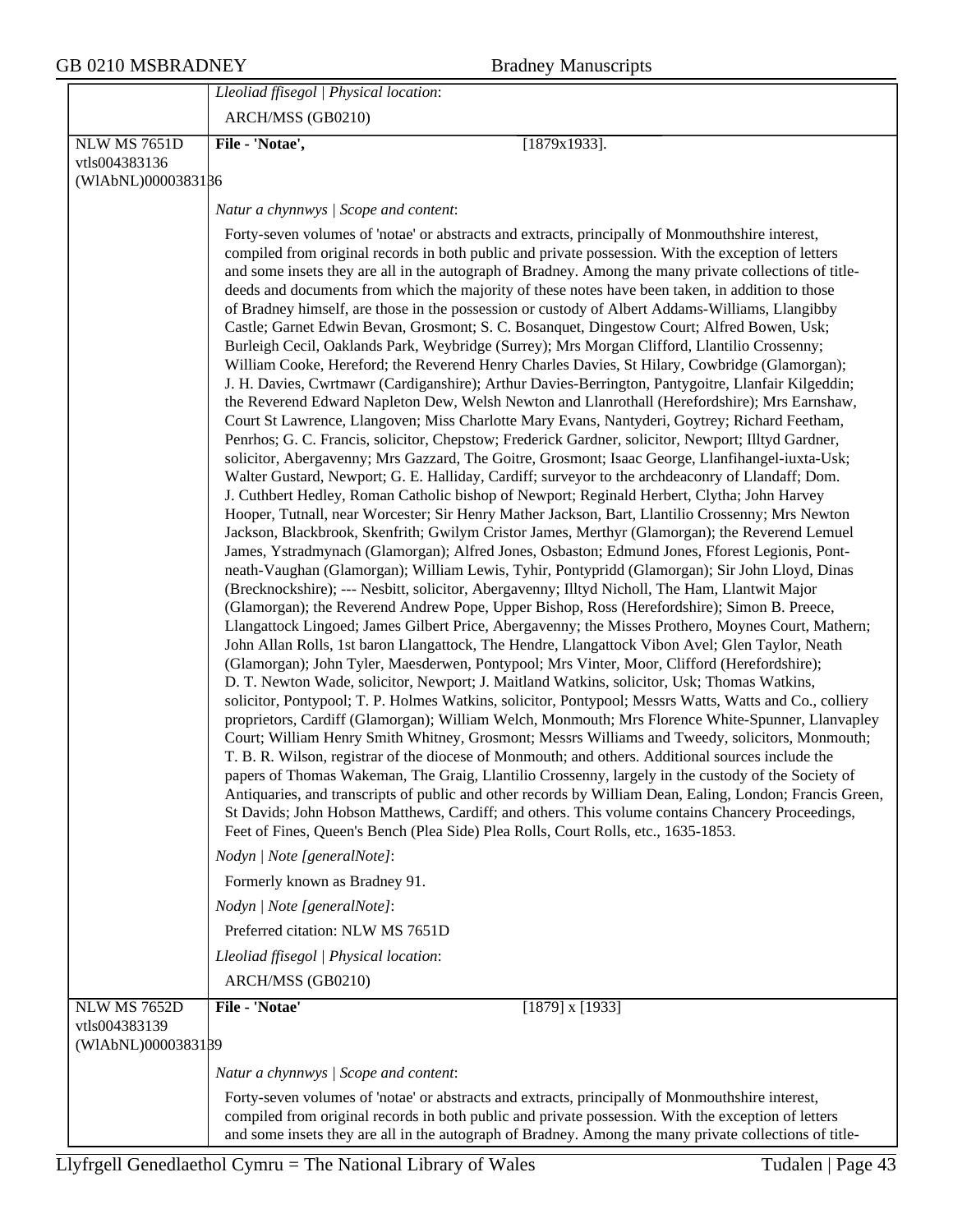|                                      | deeds and documents from which the majority of these notes have been taken, in addition to those<br>of Bradney himself, are those in the possession or custody of Albert Addams-Williams, Llangibby<br>Castle; Garnet Edwin Bevan, Grosmont; S. C. Bosanquet, Dingestow Court; Alfred Bowen, Usk;<br>Burleigh Cecil, Oaklands Park, Weybridge (Surrey); Mrs Morgan Clifford, Llantilio Crossenny;<br>William Cooke, Hereford; the Reverend Henry Charles Davies, St Hilary, Cowbridge (Glamorgan);<br>J. H. Davies, Cwrtmawr (Cardiganshire); Arthur Davies-Berrington, Pantygoitre, Llanfair Kilgeddin;<br>the Reverend Edward Napleton Dew, Welsh Newton and Llanrothall (Herefordshire); Mrs Earnshaw,<br>Court St Lawrence, Llangoven; Miss Charlotte Mary Evans, Nantyderi, Goytrey; Richard Feetham,<br>Penrhos; G. C. Francis, solicitor, Chepstow; Frederick Gardner, solicitor, Newport; Illtyd Gardner,<br>solicitor, Abergavenny; Mrs Gazzard, The Goitre, Grosmont; Isaac George, Llanfihangel-iuxta-Usk;<br>Walter Gustard, Newport; G. E. Halliday, Cardiff; surveyor to the archdeaconry of Llandaff; Dom.<br>J. Cuthbert Hedley, Roman Catholic bishop of Newport; Reginald Herbert, Clytha; John Harvey<br>Hooper, Tutnall, near Worcester; Sir Henry Mather Jackson, Bart, Llantilio Crossenny; Mrs Newton<br>Jackson, Blackbrook, Skenfrith; Gwilym Cristor James, Merthyr (Glamorgan); the Reverend Lemuel<br>James, Ystradmynach (Glamorgan); Alfred Jones, Osbaston; Edmund Jones, Fforest Legionis, Pont-<br>neath-Vaughan (Glamorgan); William Lewis, Tyhir, Pontypridd (Glamorgan); Sir John Lloyd, Dinas |  |
|--------------------------------------|------------------------------------------------------------------------------------------------------------------------------------------------------------------------------------------------------------------------------------------------------------------------------------------------------------------------------------------------------------------------------------------------------------------------------------------------------------------------------------------------------------------------------------------------------------------------------------------------------------------------------------------------------------------------------------------------------------------------------------------------------------------------------------------------------------------------------------------------------------------------------------------------------------------------------------------------------------------------------------------------------------------------------------------------------------------------------------------------------------------------------------------------------------------------------------------------------------------------------------------------------------------------------------------------------------------------------------------------------------------------------------------------------------------------------------------------------------------------------------------------------------------------------------------------------------------------------------------------------------------------------------|--|
|                                      | (Brecknockshire); --- Nesbitt, solicitor, Abergavenny; Illtyd Nicholl, The Ham, Llantwit Major<br>(Glamorgan); the Reverend Andrew Pope, Upper Bishop, Ross (Herefordshire); Simon B. Preece,<br>Llangattock Lingoed; James Gilbert Price, Abergavenny; the Misses Prothero, Moynes Court, Mathern;<br>John Allan Rolls, 1st baron Llangattock, The Hendre, Llangattock Vibon Avel; Glen Taylor, Neath<br>(Glamorgan); John Tyler, Maesderwen, Pontypool; Mrs Vinter, Moor, Clifford (Herefordshire);<br>D. T. Newton Wade, solicitor, Newport; J. Maitland Watkins, solicitor, Usk; Thomas Watkins,                                                                                                                                                                                                                                                                                                                                                                                                                                                                                                                                                                                                                                                                                                                                                                                                                                                                                                                                                                                                                               |  |
|                                      | solicitor, Pontypool; T. P. Holmes Watkins, solicitor, Pontypool; Messrs Watts, Watts and Co., colliery<br>proprietors, Cardiff (Glamorgan); William Welch, Monmouth; Mrs Florence White-Spunner, Llanvapley<br>Court; William Henry Smith Whitney, Grosmont; Messrs Williams and Tweedy, solicitors, Monmouth;<br>T. B. R. Wilson, registrar of the diocese of Monmouth; and others. Additional sources include the<br>papers of Thomas Wakeman, The Graig, Llantilio Crossenny, largely in the custody of the Society of<br>Antiquaries, and transcripts of public and other records by William Dean, Ealing, London; Francis Green,<br>St Davids; John Hobson Matthews, Cardiff; and others. This volume contains Feet of Fines, 1558-1713;<br>and documents in private possession, including deeds relating to properties in Cwmyoy, Llanfihangel<br>Crucorney and Llantilio Pertholey, 1665-1882; a court book of the manor of Stanton in Llanfihangel<br>Crucorney, 1665-1885; a court roll of the manor of Pen-y-clawdd, 1837-1871, etc.                                                                                                                                                                                                                                                                                                                                                                                                                                                                                                                                                                                    |  |
|                                      | Nodyn   Note [generalNote]:                                                                                                                                                                                                                                                                                                                                                                                                                                                                                                                                                                                                                                                                                                                                                                                                                                                                                                                                                                                                                                                                                                                                                                                                                                                                                                                                                                                                                                                                                                                                                                                                        |  |
|                                      | Formerly known as Bradney 92.                                                                                                                                                                                                                                                                                                                                                                                                                                                                                                                                                                                                                                                                                                                                                                                                                                                                                                                                                                                                                                                                                                                                                                                                                                                                                                                                                                                                                                                                                                                                                                                                      |  |
|                                      | Nodyn   Note [generalNote]:                                                                                                                                                                                                                                                                                                                                                                                                                                                                                                                                                                                                                                                                                                                                                                                                                                                                                                                                                                                                                                                                                                                                                                                                                                                                                                                                                                                                                                                                                                                                                                                                        |  |
|                                      | Preferred citation: NLW MS 7652D                                                                                                                                                                                                                                                                                                                                                                                                                                                                                                                                                                                                                                                                                                                                                                                                                                                                                                                                                                                                                                                                                                                                                                                                                                                                                                                                                                                                                                                                                                                                                                                                   |  |
|                                      | Lleoliad ffisegol   Physical location:                                                                                                                                                                                                                                                                                                                                                                                                                                                                                                                                                                                                                                                                                                                                                                                                                                                                                                                                                                                                                                                                                                                                                                                                                                                                                                                                                                                                                                                                                                                                                                                             |  |
|                                      | ARCH/MSS (GB0210)                                                                                                                                                                                                                                                                                                                                                                                                                                                                                                                                                                                                                                                                                                                                                                                                                                                                                                                                                                                                                                                                                                                                                                                                                                                                                                                                                                                                                                                                                                                                                                                                                  |  |
| <b>NLW MS 7653D</b><br>vtls004383150 | File - 'Notae'<br>$[1879]$ x $[1933]$                                                                                                                                                                                                                                                                                                                                                                                                                                                                                                                                                                                                                                                                                                                                                                                                                                                                                                                                                                                                                                                                                                                                                                                                                                                                                                                                                                                                                                                                                                                                                                                              |  |
| (WIAbNL)0000383150                   |                                                                                                                                                                                                                                                                                                                                                                                                                                                                                                                                                                                                                                                                                                                                                                                                                                                                                                                                                                                                                                                                                                                                                                                                                                                                                                                                                                                                                                                                                                                                                                                                                                    |  |
|                                      | Natur a chynnwys / Scope and content:                                                                                                                                                                                                                                                                                                                                                                                                                                                                                                                                                                                                                                                                                                                                                                                                                                                                                                                                                                                                                                                                                                                                                                                                                                                                                                                                                                                                                                                                                                                                                                                              |  |
|                                      | Forty-seven volumes of 'notae' or abstracts and extracts, principally of Monmouthshire interest,<br>compiled from original records in both public and private possession. With the exception of letters<br>and some insets they are all in the autograph of Bradney. Among the many private collections of title-<br>deeds and documents from which the majority of these notes have been taken, in addition to those<br>of Bradney himself, are those in the possession or custody of Albert Addams-Williams, Llangibby<br>Castle; Garnet Edwin Bevan, Grosmont; S. C. Bosanquet, Dingestow Court; Alfred Bowen, Usk;<br>Burleigh Cecil, Oaklands Park, Weybridge (Surrey); Mrs Morgan Clifford, Llantilio Crossenny;<br>William Cooke, Hereford; the Reverend Henry Charles Davies, St Hilary, Cowbridge (Glamorgan);<br>J. H. Davies, Cwrtmawr (Cardiganshire); Arthur Davies-Berrington, Pantygoitre, Llanfair Kilgeddin;<br>the Reverend Edward Napleton Dew, Welsh Newton and Llanrothall (Herefordshire); Mrs Earnshaw,<br>Court St Lawrence, Llangoven; Miss Charlotte Mary Evans, Nantyderi, Goytrey; Richard Feetham,                                                                                                                                                                                                                                                                                                                                                                                                                                                                                                    |  |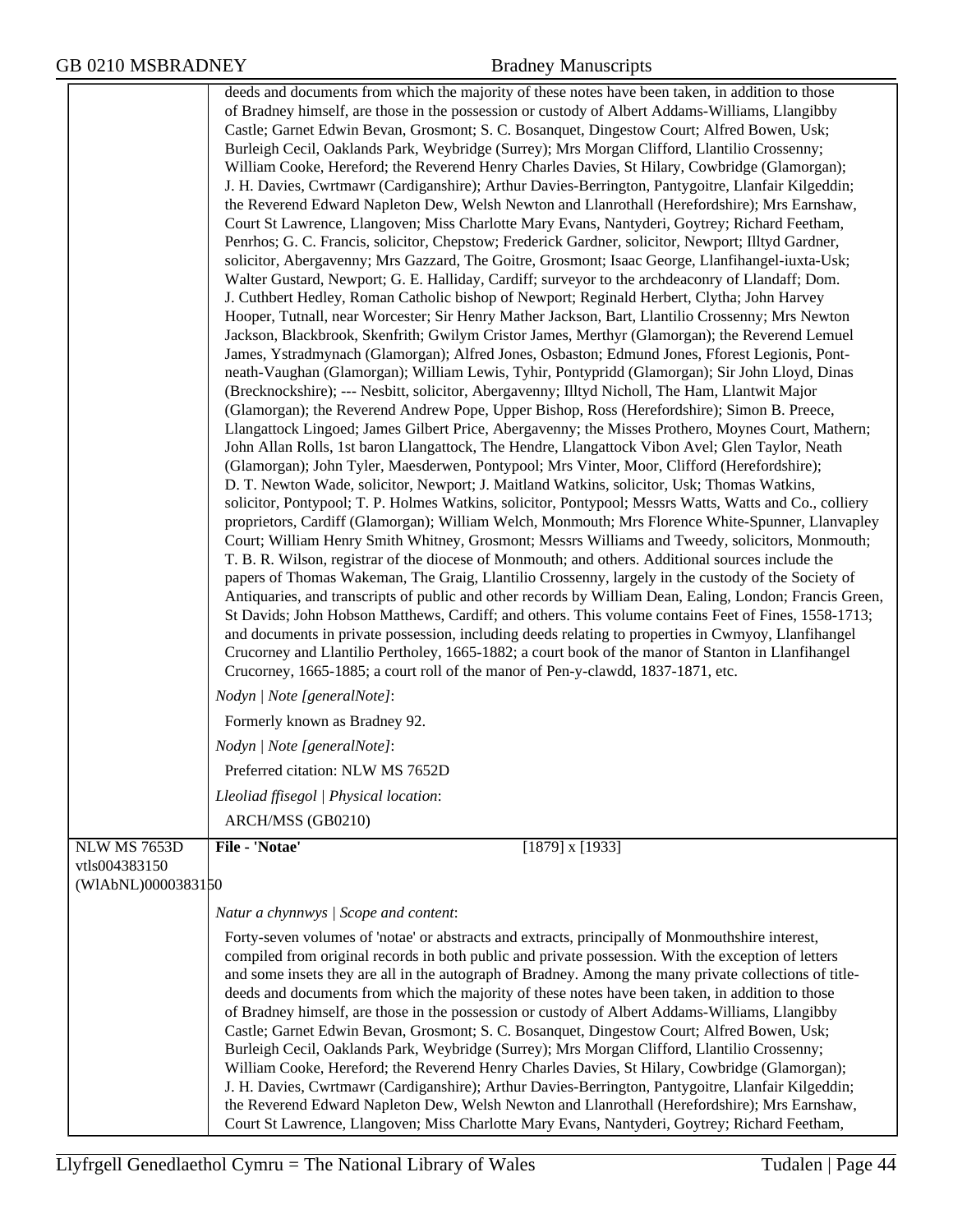|                                                      | Penrhos; G. C. Francis, solicitor, Chepstow; Frederick Gardner, solicitor, Newport; Illtyd Gardner,<br>solicitor, Abergavenny; Mrs Gazzard, The Goitre, Grosmont; Isaac George, Llanfihangel-iuxta-Usk;<br>Walter Gustard, Newport; G. E. Halliday, Cardiff; surveyor to the archdeaconry of Llandaff; Dom.<br>J. Cuthbert Hedley, Roman Catholic bishop of Newport; Reginald Herbert, Clytha; John Harvey<br>Hooper, Tutnall, near Worcester; Sir Henry Mather Jackson, Bart, Llantilio Crossenny; Mrs Newton<br>Jackson, Blackbrook, Skenfrith; Gwilym Cristor James, Merthyr (Glamorgan); the Reverend Lemuel<br>James, Ystradmynach (Glamorgan); Alfred Jones, Osbaston; Edmund Jones, Fforest Legionis, Pont-<br>neath-Vaughan (Glamorgan); William Lewis, Tyhir, Pontypridd (Glamorgan); Sir John Lloyd, Dinas<br>(Brecknockshire); --- Nesbitt, solicitor, Abergavenny; Illtyd Nicholl, The Ham, Llantwit Major<br>(Glamorgan); the Reverend Andrew Pope, Upper Bishop, Ross (Herefordshire); Simon B. Preece,<br>Llangattock Lingoed; James Gilbert Price, Abergavenny; the Misses Prothero, Moynes Court, Mathern;<br>John Allan Rolls, 1st baron Llangattock, The Hendre, Llangattock Vibon Avel; Glen Taylor, Neath<br>(Glamorgan); John Tyler, Maesderwen, Pontypool; Mrs Vinter, Moor, Clifford (Herefordshire);<br>D. T. Newton Wade, solicitor, Newport; J. Maitland Watkins, solicitor, Usk; Thomas Watkins,<br>solicitor, Pontypool; T. P. Holmes Watkins, solicitor, Pontypool; Messrs Watts, Watts and Co., colliery<br>proprietors, Cardiff (Glamorgan); William Welch, Monmouth; Mrs Florence White-Spunner, Llanvapley<br>Court; William Henry Smith Whitney, Grosmont; Messrs Williams and Tweedy, solicitors, Monmouth;<br>T. B. R. Wilson, registrar of the diocese of Monmouth; and others. Additional sources include the<br>papers of Thomas Wakeman, The Graig, Llantilio Crossenny, largely in the custody of the Society of<br>Antiquaries, and transcripts of public and other records by William Dean, Ealing, London; Francis Green,<br>St Davids; John Hobson Matthews, Cardiff; and others. This volume contains deeds and documents<br>relating to properties in Abergavenny, Aberystruth, Bedwellty, Bishton, Caldicot, Cwmcarvan, Cwmyoy,<br>Goytrey, Grosmont, Llanarth, Llandenny, Llanellen, Llanfair Kilgeddin, Llanfihangel Crucorney,<br>Llanfihangel Ystern Llewern, Llangattock-iuxta-Usk, Llangattock Lingoed, Llangattock Vibon Avel,<br>Llanishen, Llanover, Llansoy, Llantilio Crossenny, Llantrisant, Llanvapley, Llanvetherine, Llanwenarth,<br>Magor, Nash, Oldcastle, Penrhos, Raglan, Rockfield, St Brides, Tregaer and Usk, and in Llanfihangel<br>Cwmdu and Pa[r]trishow (Brecknockshire), Neath (Glamorgan) and Bristol, 1588-1840; an estreat of the<br>manor of Trelech, 1669; Chancery Proceedings, 1634-1736; and the parish registers of Llanvetherine,<br>1784-1817, and St Nicholas, Bristol, 1808. |
|------------------------------------------------------|-----------------------------------------------------------------------------------------------------------------------------------------------------------------------------------------------------------------------------------------------------------------------------------------------------------------------------------------------------------------------------------------------------------------------------------------------------------------------------------------------------------------------------------------------------------------------------------------------------------------------------------------------------------------------------------------------------------------------------------------------------------------------------------------------------------------------------------------------------------------------------------------------------------------------------------------------------------------------------------------------------------------------------------------------------------------------------------------------------------------------------------------------------------------------------------------------------------------------------------------------------------------------------------------------------------------------------------------------------------------------------------------------------------------------------------------------------------------------------------------------------------------------------------------------------------------------------------------------------------------------------------------------------------------------------------------------------------------------------------------------------------------------------------------------------------------------------------------------------------------------------------------------------------------------------------------------------------------------------------------------------------------------------------------------------------------------------------------------------------------------------------------------------------------------------------------------------------------------------------------------------------------------------------------------------------------------------------------------------------------------------------------------------------------------------------------------------------------------------------------------------------------------------------------------------------------------------------------------------------------------------------------------------------------------------------------------------------------------------------------------------------------------------------------------------------------------------------------------------------------------------------------------------------------------------------------------------------------------|
|                                                      | Nodyn   Note [generalNote]:                                                                                                                                                                                                                                                                                                                                                                                                                                                                                                                                                                                                                                                                                                                                                                                                                                                                                                                                                                                                                                                                                                                                                                                                                                                                                                                                                                                                                                                                                                                                                                                                                                                                                                                                                                                                                                                                                                                                                                                                                                                                                                                                                                                                                                                                                                                                                                                                                                                                                                                                                                                                                                                                                                                                                                                                                                                                                                                                           |
|                                                      | Formerly known as Bradney 93.                                                                                                                                                                                                                                                                                                                                                                                                                                                                                                                                                                                                                                                                                                                                                                                                                                                                                                                                                                                                                                                                                                                                                                                                                                                                                                                                                                                                                                                                                                                                                                                                                                                                                                                                                                                                                                                                                                                                                                                                                                                                                                                                                                                                                                                                                                                                                                                                                                                                                                                                                                                                                                                                                                                                                                                                                                                                                                                                         |
|                                                      | Nodyn   Note [generalNote]:                                                                                                                                                                                                                                                                                                                                                                                                                                                                                                                                                                                                                                                                                                                                                                                                                                                                                                                                                                                                                                                                                                                                                                                                                                                                                                                                                                                                                                                                                                                                                                                                                                                                                                                                                                                                                                                                                                                                                                                                                                                                                                                                                                                                                                                                                                                                                                                                                                                                                                                                                                                                                                                                                                                                                                                                                                                                                                                                           |
|                                                      | Preferred citation: NLW MS 7653D                                                                                                                                                                                                                                                                                                                                                                                                                                                                                                                                                                                                                                                                                                                                                                                                                                                                                                                                                                                                                                                                                                                                                                                                                                                                                                                                                                                                                                                                                                                                                                                                                                                                                                                                                                                                                                                                                                                                                                                                                                                                                                                                                                                                                                                                                                                                                                                                                                                                                                                                                                                                                                                                                                                                                                                                                                                                                                                                      |
|                                                      | Lleoliad ffisegol   Physical location:                                                                                                                                                                                                                                                                                                                                                                                                                                                                                                                                                                                                                                                                                                                                                                                                                                                                                                                                                                                                                                                                                                                                                                                                                                                                                                                                                                                                                                                                                                                                                                                                                                                                                                                                                                                                                                                                                                                                                                                                                                                                                                                                                                                                                                                                                                                                                                                                                                                                                                                                                                                                                                                                                                                                                                                                                                                                                                                                |
|                                                      | ARCH/MSS (GB0210)                                                                                                                                                                                                                                                                                                                                                                                                                                                                                                                                                                                                                                                                                                                                                                                                                                                                                                                                                                                                                                                                                                                                                                                                                                                                                                                                                                                                                                                                                                                                                                                                                                                                                                                                                                                                                                                                                                                                                                                                                                                                                                                                                                                                                                                                                                                                                                                                                                                                                                                                                                                                                                                                                                                                                                                                                                                                                                                                                     |
| NLW MS 7654D.<br>vtls004383152<br>(WIAbNL)0000383152 | File - 'Notae'<br>$[1879]$ x $[1933]$                                                                                                                                                                                                                                                                                                                                                                                                                                                                                                                                                                                                                                                                                                                                                                                                                                                                                                                                                                                                                                                                                                                                                                                                                                                                                                                                                                                                                                                                                                                                                                                                                                                                                                                                                                                                                                                                                                                                                                                                                                                                                                                                                                                                                                                                                                                                                                                                                                                                                                                                                                                                                                                                                                                                                                                                                                                                                                                                 |
|                                                      | Natur a chynnwys / Scope and content:                                                                                                                                                                                                                                                                                                                                                                                                                                                                                                                                                                                                                                                                                                                                                                                                                                                                                                                                                                                                                                                                                                                                                                                                                                                                                                                                                                                                                                                                                                                                                                                                                                                                                                                                                                                                                                                                                                                                                                                                                                                                                                                                                                                                                                                                                                                                                                                                                                                                                                                                                                                                                                                                                                                                                                                                                                                                                                                                 |
|                                                      | Forty-seven volumes of 'notae' or abstracts and extracts, principally of Monmouthshire interest,<br>compiled from original records in both public and private possession. With the exception of letters<br>and some insets they are all in the autograph of Bradney. Among the many private collections of title-<br>deeds and documents from which the majority of these notes have been taken, in addition to those<br>of Bradney himself, are those in the possession or custody of Albert Addams-Williams, Llangibby<br>Castle; Garnet Edwin Bevan, Grosmont; S. C. Bosanquet, Dingestow Court; Alfred Bowen, Usk;<br>Burleigh Cecil, Oaklands Park, Weybridge (Surrey); Mrs Morgan Clifford, Llantilio Crossenny;<br>William Cooke, Hereford; the Reverend Henry Charles Davies, St Hilary, Cowbridge (Glamorgan);<br>J. H. Davies, Cwrtmawr (Cardiganshire); Arthur Davies-Berrington, Pantygoitre, Llanfair Kilgeddin;<br>the Reverend Edward Napleton Dew, Welsh Newton and Llanrothall (Herefordshire); Mrs Earnshaw,<br>Court St Lawrence, Llangoven; Miss Charlotte Mary Evans, Nantyderi, Goytrey; Richard Feetham,<br>Penrhos; G. C. Francis, solicitor, Chepstow; Frederick Gardner, solicitor, Newport; Illtyd Gardner,<br>solicitor, Abergavenny; Mrs Gazzard, The Goitre, Grosmont; Isaac George, Llanfihangel-iuxta-Usk;<br>Walter Gustard, Newport; G. E. Halliday, Cardiff; surveyor to the archdeaconry of Llandaff; Dom.                                                                                                                                                                                                                                                                                                                                                                                                                                                                                                                                                                                                                                                                                                                                                                                                                                                                                                                                                                                                                                                                                                                                                                                                                                                                                                                                                                                                                                                                                                                        |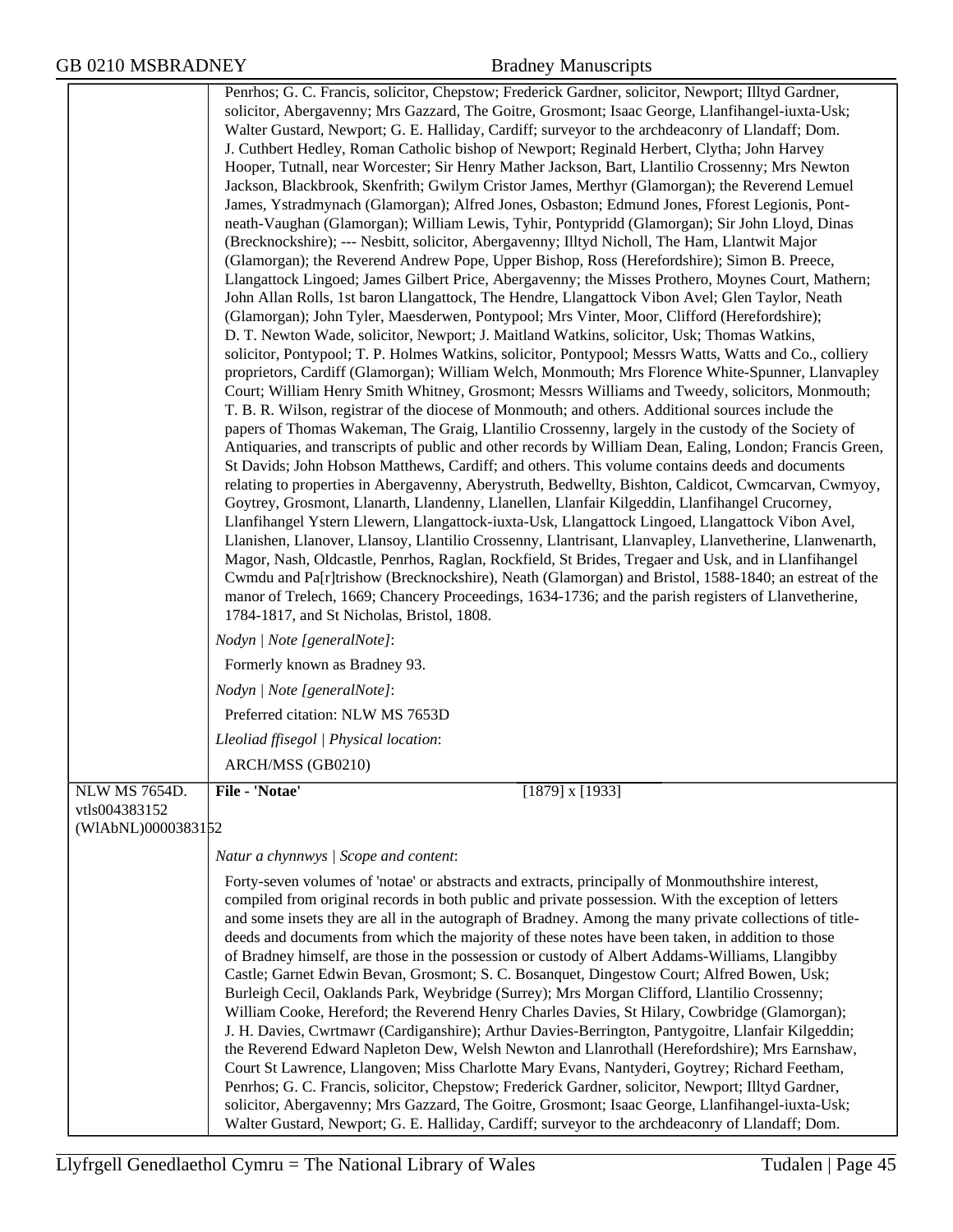|                                     | J. Cuthbert Hedley, Roman Catholic bishop of Newport; Reginald Herbert, Clytha; John Harvey<br>Hooper, Tutnall, near Worcester; Sir Henry Mather Jackson, Bart, Llantilio Crossenny; Mrs Newton            |
|-------------------------------------|------------------------------------------------------------------------------------------------------------------------------------------------------------------------------------------------------------|
|                                     | Jackson, Blackbrook, Skenfrith; Gwilym Cristor James, Merthyr (Glamorgan); the Reverend Lemuel                                                                                                             |
|                                     | James, Ystradmynach (Glamorgan); Alfred Jones, Osbaston; Edmund Jones, Fforest Legionis, Pont-                                                                                                             |
|                                     | neath-Vaughan (Glamorgan); William Lewis, Tyhir, Pontypridd (Glamorgan); Sir John Lloyd, Dinas                                                                                                             |
|                                     | (Brecknockshire); --- Nesbitt, solicitor, Abergavenny; Illtyd Nicholl, The Ham, Llantwit Major                                                                                                             |
|                                     | (Glamorgan); the Reverend Andrew Pope, Upper Bishop, Ross (Herefordshire); Simon B. Preece,                                                                                                                |
|                                     | Llangattock Lingoed; James Gilbert Price, Abergavenny; the Misses Prothero, Moynes Court, Mathern;                                                                                                         |
|                                     | John Allan Rolls, 1st baron Llangattock, The Hendre, Llangattock Vibon Avel; Glen Taylor, Neath<br>(Glamorgan); John Tyler, Maesderwen, Pontypool; Mrs Vinter, Moor, Clifford (Herefordshire);             |
|                                     | D. T. Newton Wade, solicitor, Newport; J. Maitland Watkins, solicitor, Usk; Thomas Watkins,                                                                                                                |
|                                     | solicitor, Pontypool; T. P. Holmes Watkins, solicitor, Pontypool; Messrs Watts, Watts and Co., colliery                                                                                                    |
|                                     | proprietors, Cardiff (Glamorgan); William Welch, Monmouth; Mrs Florence White-Spunner, Llanvapley                                                                                                          |
|                                     | Court; William Henry Smith Whitney, Grosmont; Messrs Williams and Tweedy, solicitors, Monmouth;                                                                                                            |
|                                     | T. B. R. Wilson, registrar of the diocese of Monmouth; and others. Additional sources include the                                                                                                          |
|                                     | papers of Thomas Wakeman, The Graig, Llantilio Crossenny, largely in the custody of the Society of                                                                                                         |
|                                     | Antiquaries, and transcripts of public and other records by William Dean, Ealing, London; Francis Green,<br>St Davids; John Hobson Matthews, Cardiff; and others. This volume contains deeds and documents |
|                                     | relating to properties in Aberystruth, Bettws, Caerleon, Christchurch, Cwmcarvan, Dingestow, Grosmont,                                                                                                     |
|                                     | Henllys, Llanarth, Llandegveth, Llandenny, Llanddewi-fach, Llanddewi Rhydderch, Llanfihangel                                                                                                               |
|                                     | Pontymoile, Llanfrechfa, Llangattock-iuxta-Caerleon, Llangattock-iuxta-Usk, Llangibby, Llanhenog,                                                                                                          |
|                                     | Llanhilleth, Llanover, Llantarnam, Llantilio Pertholey, Llantrisant, Llanvapley, Magor, Malpas, Michel                                                                                                     |
|                                     | Troy, Monmouth, Mynydd-islwyn, Nash, Newport, Panteg, Penallt, Risca, Rockfield, Trevethin, Usk and<br>Whitson, and in Herefordshire, 1432-1862; Royal Composition Papers, 1653; and insets including two  |
|                                     | 'cywyddau' by Dafydd Benwyn in the autograph of T[homas] C[hristopher] Evans ('Cadrawd').                                                                                                                  |
|                                     | Nodyn   Note [generalNote]:                                                                                                                                                                                |
|                                     | Formerly known as Bradney 94.                                                                                                                                                                              |
|                                     | Nodyn   Note [generalNote]:                                                                                                                                                                                |
|                                     | Preferred citation: NLW MS 7654D.                                                                                                                                                                          |
|                                     | Lleoliad ffisegol   Physical location:                                                                                                                                                                     |
|                                     | ARCH/MSS (GB0210)                                                                                                                                                                                          |
| <b>NLW MS 7655D.</b>                | File - 'Notae'<br>$[1879]$ x $[1933]$                                                                                                                                                                      |
| vtls004383157<br>(WIAbNL)0000383157 |                                                                                                                                                                                                            |
|                                     | Natur a chynnwys / Scope and content:                                                                                                                                                                      |
|                                     | Forty-seven volumes of 'notae' or abstracts and extracts, principally of Monmouthshire interest,                                                                                                           |
|                                     | compiled from original records in both public and private possession. With the exception of letters                                                                                                        |
|                                     | and some insets they are all in the autograph of Bradney. Among the many private collections of title-                                                                                                     |
|                                     | deeds and documents from which the majority of these notes have been taken, in addition to those                                                                                                           |
|                                     | of Bradney himself, are those in the possession or custody of Albert Addams-Williams, Llangibby<br>Castle; Garnet Edwin Bevan, Grosmont; S. C. Bosanquet, Dingestow Court; Alfred Bowen, Usk;              |
|                                     | Burleigh Cecil, Oaklands Park, Weybridge (Surrey); Mrs Morgan Clifford, Llantilio Crossenny;                                                                                                               |
|                                     | William Cooke, Hereford; the Reverend Henry Charles Davies, St Hilary, Cowbridge (Glamorgan);                                                                                                              |
|                                     | J. H. Davies, Cwrtmawr (Cardiganshire); Arthur Davies-Berrington, Pantygoitre, Llanfair Kilgeddin;                                                                                                         |
|                                     | the Reverend Edward Napleton Dew, Welsh Newton and Llanrothall (Herefordshire); Mrs Earnshaw,                                                                                                              |
|                                     | Court St Lawrence, Llangoven; Miss Charlotte Mary Evans, Nantyderi, Goytrey; Richard Feetham,<br>Penrhos; G. C. Francis, solicitor, Chepstow; Frederick Gardner, solicitor, Newport; Illtyd Gardner,       |
|                                     | solicitor, Abergavenny; Mrs Gazzard, The Goitre, Grosmont; Isaac George, Llanfihangel-iuxta-Usk;                                                                                                           |
|                                     | Walter Gustard, Newport; G. E. Halliday, Cardiff; surveyor to the archdeaconry of Llandaff; Dom.                                                                                                           |
|                                     | J. Cuthbert Hedley, Roman Catholic bishop of Newport; Reginald Herbert, Clytha; John Harvey                                                                                                                |
|                                     | Hooper, Tutnall, near Worcester; Sir Henry Mather Jackson, Bart, Llantilio Crossenny; Mrs Newton                                                                                                           |
|                                     | Jackson, Blackbrook, Skenfrith; Gwilym Cristor James, Merthyr (Glamorgan); the Reverend Lemuel<br>James, Ystradmynach (Glamorgan); Alfred Jones, Osbaston; Edmund Jones, Fforest Legionis, Pont-           |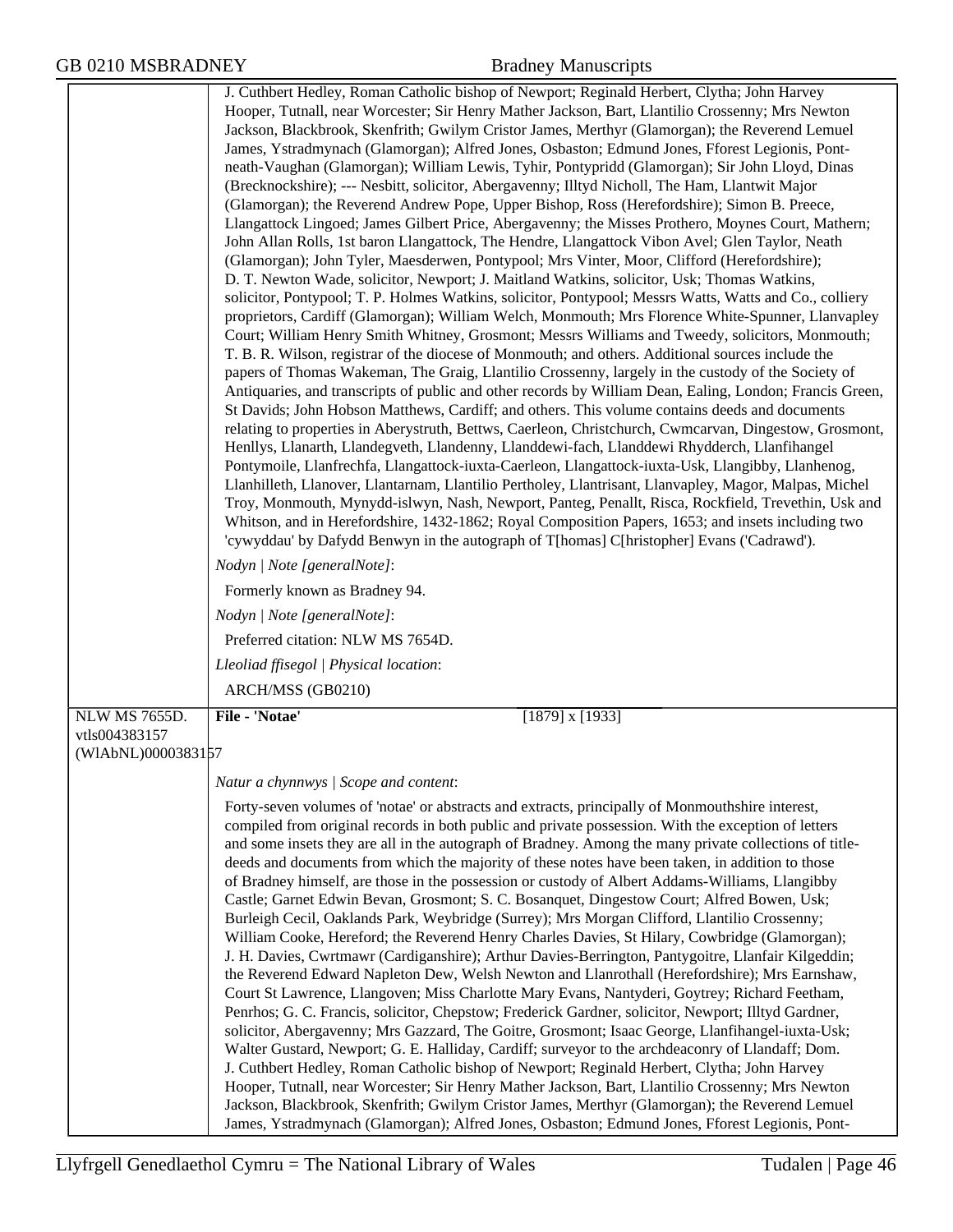|                                     | neath-Vaughan (Glamorgan); William Lewis, Tyhir, Pontypridd (Glamorgan); Sir John Lloyd, Dinas<br>(Brecknockshire); --- Nesbitt, solicitor, Abergavenny; Illtyd Nicholl, The Ham, Llantwit Major<br>(Glamorgan); the Reverend Andrew Pope, Upper Bishop, Ross (Herefordshire); Simon B. Preece,<br>Llangattock Lingoed; James Gilbert Price, Abergavenny; the Misses Prothero, Moynes Court, Mathern;<br>John Allan Rolls, 1st baron Llangattock, The Hendre, Llangattock Vibon Avel; Glen Taylor, Neath<br>(Glamorgan); John Tyler, Maesderwen, Pontypool; Mrs Vinter, Moor, Clifford (Herefordshire);<br>D. T. Newton Wade, solicitor, Newport; J. Maitland Watkins, solicitor, Usk; Thomas Watkins,<br>solicitor, Pontypool; T. P. Holmes Watkins, solicitor, Pontypool; Messrs Watts, Watts and Co., colliery<br>proprietors, Cardiff (Glamorgan); William Welch, Monmouth; Mrs Florence White-Spunner, Llanvapley<br>Court; William Henry Smith Whitney, Grosmont; Messrs Williams and Tweedy, solicitors, Monmouth;<br>T. B. R. Wilson, registrar of the diocese of Monmouth; and others. Additional sources include the<br>papers of Thomas Wakeman, The Graig, Llantilio Crossenny, largely in the custody of the Society of<br>Antiquaries, and transcripts of public and other records by William Dean, Ealing, London; Francis Green,<br>St Davids; John Hobson Matthews, Cardiff; and others. This volume contains deeds and documents<br>relating to the Llanover Court and White House estates and to other properties in the parishes of<br>Caerwent, Caldicot, Goytrey, Grosmont, Llanarth, Llanddewi Rhydderch, Llanellen, Llanfihangel-iuxta-<br>Usk, Llanover, Llansantffraed, Mamhilad, Skenfrith and Trevethin, and in Tiddenham (Gloucestershire),<br>1633-1837; a survey of the manor of Magna Porta, 1634; and miscellaneous notes and pedigrees.                                                                                                                                                                                                                                                                                                                                                                                                                                                                                                                                                                                                                                                                                       |
|-------------------------------------|-----------------------------------------------------------------------------------------------------------------------------------------------------------------------------------------------------------------------------------------------------------------------------------------------------------------------------------------------------------------------------------------------------------------------------------------------------------------------------------------------------------------------------------------------------------------------------------------------------------------------------------------------------------------------------------------------------------------------------------------------------------------------------------------------------------------------------------------------------------------------------------------------------------------------------------------------------------------------------------------------------------------------------------------------------------------------------------------------------------------------------------------------------------------------------------------------------------------------------------------------------------------------------------------------------------------------------------------------------------------------------------------------------------------------------------------------------------------------------------------------------------------------------------------------------------------------------------------------------------------------------------------------------------------------------------------------------------------------------------------------------------------------------------------------------------------------------------------------------------------------------------------------------------------------------------------------------------------------------------------------------------------------------------------------------------------------------------------------------------------------------------------------------------------------------------------------------------------------------------------------------------------------------------------------------------------------------------------------------------------------------------------------------------------------------------------------------------------------------------------------------------------------------------------------------------------|
|                                     | Nodyn   Note [generalNote]:                                                                                                                                                                                                                                                                                                                                                                                                                                                                                                                                                                                                                                                                                                                                                                                                                                                                                                                                                                                                                                                                                                                                                                                                                                                                                                                                                                                                                                                                                                                                                                                                                                                                                                                                                                                                                                                                                                                                                                                                                                                                                                                                                                                                                                                                                                                                                                                                                                                                                                                                     |
|                                     | Formerly known as Bradney 95.                                                                                                                                                                                                                                                                                                                                                                                                                                                                                                                                                                                                                                                                                                                                                                                                                                                                                                                                                                                                                                                                                                                                                                                                                                                                                                                                                                                                                                                                                                                                                                                                                                                                                                                                                                                                                                                                                                                                                                                                                                                                                                                                                                                                                                                                                                                                                                                                                                                                                                                                   |
|                                     | Nodyn   Note [generalNote]:                                                                                                                                                                                                                                                                                                                                                                                                                                                                                                                                                                                                                                                                                                                                                                                                                                                                                                                                                                                                                                                                                                                                                                                                                                                                                                                                                                                                                                                                                                                                                                                                                                                                                                                                                                                                                                                                                                                                                                                                                                                                                                                                                                                                                                                                                                                                                                                                                                                                                                                                     |
|                                     | Preferred citation: NLW MS 7655D.                                                                                                                                                                                                                                                                                                                                                                                                                                                                                                                                                                                                                                                                                                                                                                                                                                                                                                                                                                                                                                                                                                                                                                                                                                                                                                                                                                                                                                                                                                                                                                                                                                                                                                                                                                                                                                                                                                                                                                                                                                                                                                                                                                                                                                                                                                                                                                                                                                                                                                                               |
|                                     | Lleoliad ffisegol   Physical location:                                                                                                                                                                                                                                                                                                                                                                                                                                                                                                                                                                                                                                                                                                                                                                                                                                                                                                                                                                                                                                                                                                                                                                                                                                                                                                                                                                                                                                                                                                                                                                                                                                                                                                                                                                                                                                                                                                                                                                                                                                                                                                                                                                                                                                                                                                                                                                                                                                                                                                                          |
|                                     | ARCH/MSS (GB0210)                                                                                                                                                                                                                                                                                                                                                                                                                                                                                                                                                                                                                                                                                                                                                                                                                                                                                                                                                                                                                                                                                                                                                                                                                                                                                                                                                                                                                                                                                                                                                                                                                                                                                                                                                                                                                                                                                                                                                                                                                                                                                                                                                                                                                                                                                                                                                                                                                                                                                                                                               |
| <b>NLW MS 7656D</b>                 | File - 'Notae'<br>$[1879]$ x $[1933]$                                                                                                                                                                                                                                                                                                                                                                                                                                                                                                                                                                                                                                                                                                                                                                                                                                                                                                                                                                                                                                                                                                                                                                                                                                                                                                                                                                                                                                                                                                                                                                                                                                                                                                                                                                                                                                                                                                                                                                                                                                                                                                                                                                                                                                                                                                                                                                                                                                                                                                                           |
| vtls004383186<br>(WIAbNL)0000383186 |                                                                                                                                                                                                                                                                                                                                                                                                                                                                                                                                                                                                                                                                                                                                                                                                                                                                                                                                                                                                                                                                                                                                                                                                                                                                                                                                                                                                                                                                                                                                                                                                                                                                                                                                                                                                                                                                                                                                                                                                                                                                                                                                                                                                                                                                                                                                                                                                                                                                                                                                                                 |
|                                     | Natur a chynnwys / Scope and content:                                                                                                                                                                                                                                                                                                                                                                                                                                                                                                                                                                                                                                                                                                                                                                                                                                                                                                                                                                                                                                                                                                                                                                                                                                                                                                                                                                                                                                                                                                                                                                                                                                                                                                                                                                                                                                                                                                                                                                                                                                                                                                                                                                                                                                                                                                                                                                                                                                                                                                                           |
|                                     |                                                                                                                                                                                                                                                                                                                                                                                                                                                                                                                                                                                                                                                                                                                                                                                                                                                                                                                                                                                                                                                                                                                                                                                                                                                                                                                                                                                                                                                                                                                                                                                                                                                                                                                                                                                                                                                                                                                                                                                                                                                                                                                                                                                                                                                                                                                                                                                                                                                                                                                                                                 |
|                                     | Forty-seven volumes of 'notae' or abstracts and extracts, principally of Monmouthshire interest,<br>compiled from original records in both public and private possession. With the exception of letters<br>and some insets they are all in the autograph of Bradney. Among the many private collections of title-<br>deeds and documents from which the majority of these notes have been taken, in addition to those<br>of Bradney himself, are those in the possession or custody of Albert Addams-Williams, Llangibby<br>Castle; Garnet Edwin Bevan, Grosmont; S. C. Bosanquet, Dingestow Court; Alfred Bowen, Usk;<br>Burleigh Cecil, Oaklands Park, Weybridge (Surrey); Mrs Morgan Clifford, Llantilio Crossenny;<br>William Cooke, Hereford; the Reverend Henry Charles Davies, St Hilary, Cowbridge (Glamorgan);<br>J. H. Davies, Cwrtmawr (Cardiganshire); Arthur Davies-Berrington, Pantygoitre, Llanfair Kilgeddin;<br>the Reverend Edward Napleton Dew, Welsh Newton and Llanrothall (Herefordshire); Mrs Earnshaw,<br>Court St Lawrence, Llangoven; Miss Charlotte Mary Evans, Nantyderi, Goytrey; Richard Feetham,<br>Penrhos; G. C. Francis, solicitor, Chepstow; Frederick Gardner, solicitor, Newport; Illtyd Gardner,<br>solicitor, Abergavenny; Mrs Gazzard, The Goitre, Grosmont; Isaac George, Llanfihangel-iuxta-Usk;<br>Walter Gustard, Newport; G. E. Halliday, Cardiff; surveyor to the archdeaconry of Llandaff; Dom.<br>J. Cuthbert Hedley, Roman Catholic bishop of Newport; Reginald Herbert, Clytha; John Harvey<br>Hooper, Tutnall, near Worcester; Sir Henry Mather Jackson, Bart, Llantilio Crossenny; Mrs Newton<br>Jackson, Blackbrook, Skenfrith; Gwilym Cristor James, Merthyr (Glamorgan); the Reverend Lemuel<br>James, Ystradmynach (Glamorgan); Alfred Jones, Osbaston; Edmund Jones, Fforest Legionis, Pont-<br>neath-Vaughan (Glamorgan); William Lewis, Tyhir, Pontypridd (Glamorgan); Sir John Lloyd, Dinas<br>(Brecknockshire); --- Nesbitt, solicitor, Abergavenny; Illtyd Nicholl, The Ham, Llantwit Major<br>(Glamorgan); the Reverend Andrew Pope, Upper Bishop, Ross (Herefordshire); Simon B. Preece,<br>Llangattock Lingoed; James Gilbert Price, Abergavenny; the Misses Prothero, Moynes Court, Mathern;<br>John Allan Rolls, 1st baron Llangattock, The Hendre, Llangattock Vibon Avel; Glen Taylor, Neath<br>(Glamorgan); John Tyler, Maesderwen, Pontypool; Mrs Vinter, Moor, Clifford (Herefordshire);<br>D. T. Newton Wade, solicitor, Newport; J. Maitland Watkins, solicitor, Usk; Thomas Watkins, |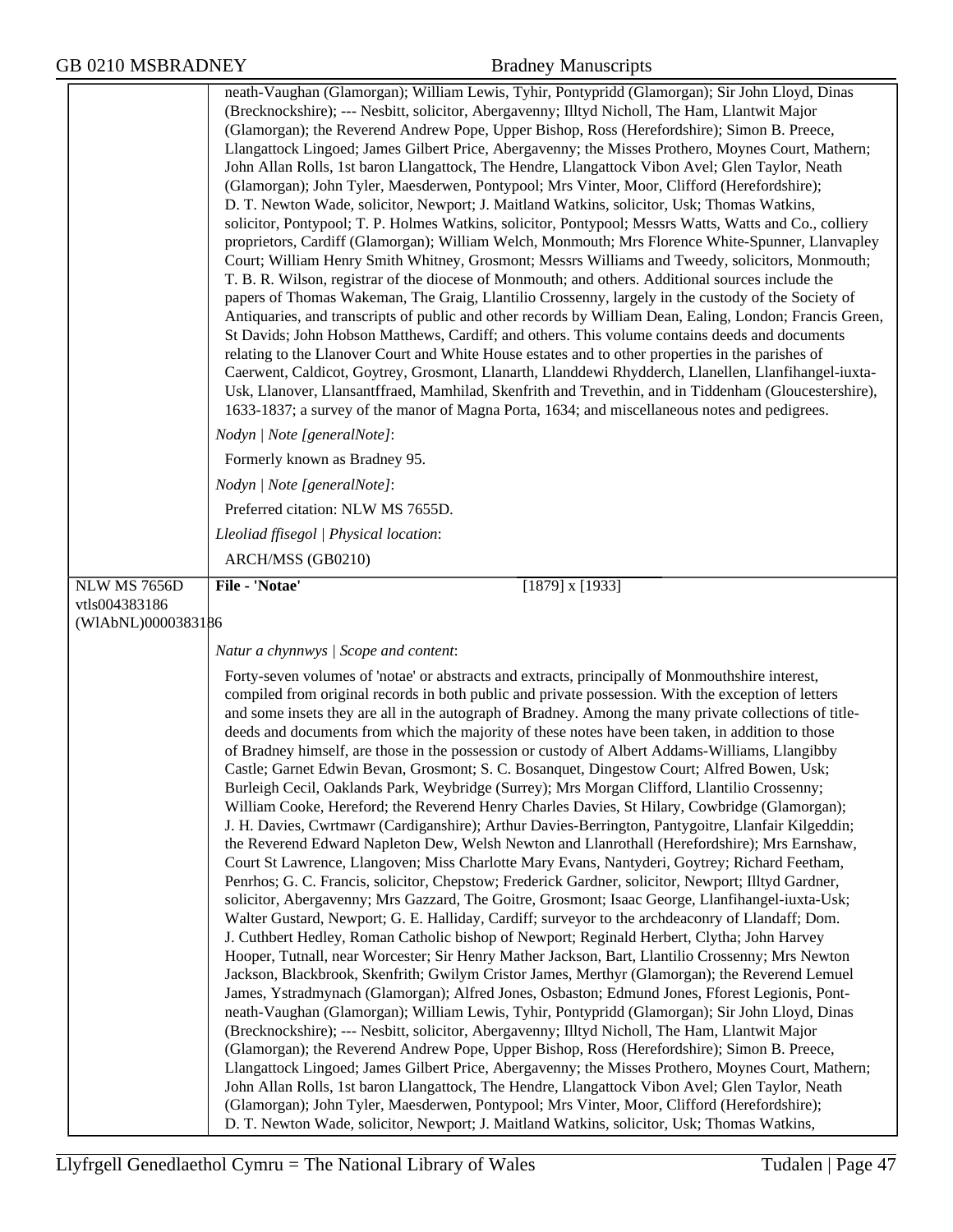|                               | solicitor, Pontypool; T. P. Holmes Watkins, solicitor, Pontypool; Messrs Watts, Watts and Co., colliery<br>proprietors, Cardiff (Glamorgan); William Welch, Monmouth; Mrs Florence White-Spunner, Llanvapley<br>Court; William Henry Smith Whitney, Grosmont; Messrs Williams and Tweedy, solicitors, Monmouth;<br>T. B. R. Wilson, registrar of the diocese of Monmouth; and others. Additional sources include the<br>papers of Thomas Wakeman, The Graig, Llantilio Crossenny, largely in the custody of the Society of<br>Antiquaries, and transcripts of public and other records by William Dean, Ealing, London; Francis Green,<br>St Davids; John Hobson Matthews, Cardiff; and others. This volume contains deeds and documents<br>relating to the Nantyderi and Pentre estates and other properites in Abergavenny, Aberystruth, Bedwellty,<br>Goytrey, Llangattock Vibon Avel, Llanwenarth, Monmouth, Penrhos, Skenfrith and Wonastow, and in<br>Llandilo Fawr, Llansadwrn, Llanwrda and Talley (Carmarthenshire), Llangoedmore (Cardiganshire),<br>Haverfordwest (Pembrokeshire), Penpont (Brecknockshire) and Welsh Bicknor (Herefordshire), 13th<br>century-1846; Patent Rolls, 1297-1465; ministers' accounts for the lordships of Abergavenny and Ewyas<br>Harold (Herefordshire), 1421; an account book of the distribution of charities to the poor of Llantilio<br>Crossenny, 1650-1706; and miscellaneous insets.                                                                                                                                                                                                                                                                                                                                                                                                                                                                                                                                                                                                                                                                                                                                                                                                                                                                                                                                                                                                                                                                                                                                                                                                                                                                                                                                                                                                                                                                                                                                                   |
|-------------------------------|-----------------------------------------------------------------------------------------------------------------------------------------------------------------------------------------------------------------------------------------------------------------------------------------------------------------------------------------------------------------------------------------------------------------------------------------------------------------------------------------------------------------------------------------------------------------------------------------------------------------------------------------------------------------------------------------------------------------------------------------------------------------------------------------------------------------------------------------------------------------------------------------------------------------------------------------------------------------------------------------------------------------------------------------------------------------------------------------------------------------------------------------------------------------------------------------------------------------------------------------------------------------------------------------------------------------------------------------------------------------------------------------------------------------------------------------------------------------------------------------------------------------------------------------------------------------------------------------------------------------------------------------------------------------------------------------------------------------------------------------------------------------------------------------------------------------------------------------------------------------------------------------------------------------------------------------------------------------------------------------------------------------------------------------------------------------------------------------------------------------------------------------------------------------------------------------------------------------------------------------------------------------------------------------------------------------------------------------------------------------------------------------------------------------------------------------------------------------------------------------------------------------------------------------------------------------------------------------------------------------------------------------------------------------------------------------------------------------------------------------------------------------------------------------------------------------------------------------------------------------------------------------------------------------------------------------------------------------------------------------|
|                               | Nodyn   Note [generalNote]:                                                                                                                                                                                                                                                                                                                                                                                                                                                                                                                                                                                                                                                                                                                                                                                                                                                                                                                                                                                                                                                                                                                                                                                                                                                                                                                                                                                                                                                                                                                                                                                                                                                                                                                                                                                                                                                                                                                                                                                                                                                                                                                                                                                                                                                                                                                                                                                                                                                                                                                                                                                                                                                                                                                                                                                                                                                                                                                                                             |
|                               | Formerly known as Bradney 96.                                                                                                                                                                                                                                                                                                                                                                                                                                                                                                                                                                                                                                                                                                                                                                                                                                                                                                                                                                                                                                                                                                                                                                                                                                                                                                                                                                                                                                                                                                                                                                                                                                                                                                                                                                                                                                                                                                                                                                                                                                                                                                                                                                                                                                                                                                                                                                                                                                                                                                                                                                                                                                                                                                                                                                                                                                                                                                                                                           |
|                               | Nodyn   Note [generalNote]:                                                                                                                                                                                                                                                                                                                                                                                                                                                                                                                                                                                                                                                                                                                                                                                                                                                                                                                                                                                                                                                                                                                                                                                                                                                                                                                                                                                                                                                                                                                                                                                                                                                                                                                                                                                                                                                                                                                                                                                                                                                                                                                                                                                                                                                                                                                                                                                                                                                                                                                                                                                                                                                                                                                                                                                                                                                                                                                                                             |
|                               | Preferred citation: NLW MS 7656D                                                                                                                                                                                                                                                                                                                                                                                                                                                                                                                                                                                                                                                                                                                                                                                                                                                                                                                                                                                                                                                                                                                                                                                                                                                                                                                                                                                                                                                                                                                                                                                                                                                                                                                                                                                                                                                                                                                                                                                                                                                                                                                                                                                                                                                                                                                                                                                                                                                                                                                                                                                                                                                                                                                                                                                                                                                                                                                                                        |
|                               | Lleoliad ffisegol   Physical location:                                                                                                                                                                                                                                                                                                                                                                                                                                                                                                                                                                                                                                                                                                                                                                                                                                                                                                                                                                                                                                                                                                                                                                                                                                                                                                                                                                                                                                                                                                                                                                                                                                                                                                                                                                                                                                                                                                                                                                                                                                                                                                                                                                                                                                                                                                                                                                                                                                                                                                                                                                                                                                                                                                                                                                                                                                                                                                                                                  |
|                               | ARCH/MSS (GB0210)                                                                                                                                                                                                                                                                                                                                                                                                                                                                                                                                                                                                                                                                                                                                                                                                                                                                                                                                                                                                                                                                                                                                                                                                                                                                                                                                                                                                                                                                                                                                                                                                                                                                                                                                                                                                                                                                                                                                                                                                                                                                                                                                                                                                                                                                                                                                                                                                                                                                                                                                                                                                                                                                                                                                                                                                                                                                                                                                                                       |
| NLW MS 7657D<br>vtls004383192 | File - 'Notae'<br>$[1879]$ x $[1933]$                                                                                                                                                                                                                                                                                                                                                                                                                                                                                                                                                                                                                                                                                                                                                                                                                                                                                                                                                                                                                                                                                                                                                                                                                                                                                                                                                                                                                                                                                                                                                                                                                                                                                                                                                                                                                                                                                                                                                                                                                                                                                                                                                                                                                                                                                                                                                                                                                                                                                                                                                                                                                                                                                                                                                                                                                                                                                                                                                   |
| (WIAbNL)0000383192            |                                                                                                                                                                                                                                                                                                                                                                                                                                                                                                                                                                                                                                                                                                                                                                                                                                                                                                                                                                                                                                                                                                                                                                                                                                                                                                                                                                                                                                                                                                                                                                                                                                                                                                                                                                                                                                                                                                                                                                                                                                                                                                                                                                                                                                                                                                                                                                                                                                                                                                                                                                                                                                                                                                                                                                                                                                                                                                                                                                                         |
|                               | Natur a chynnwys / Scope and content:                                                                                                                                                                                                                                                                                                                                                                                                                                                                                                                                                                                                                                                                                                                                                                                                                                                                                                                                                                                                                                                                                                                                                                                                                                                                                                                                                                                                                                                                                                                                                                                                                                                                                                                                                                                                                                                                                                                                                                                                                                                                                                                                                                                                                                                                                                                                                                                                                                                                                                                                                                                                                                                                                                                                                                                                                                                                                                                                                   |
|                               | Forty-seven volumes of 'notae' or abstracts and extracts, principally of Monmouthshire interest,<br>compiled from original records in both public and private possession. With the exception of letters<br>and some insets they are all in the autograph of Bradney. Among the many private collections of title-<br>deeds and documents from which the majority of these notes have been taken, in addition to those<br>of Bradney himself, are those in the possession or custody of Albert Addams-Williams, Llangibby<br>Castle; Garnet Edwin Bevan, Grosmont; S. C. Bosanquet, Dingestow Court; Alfred Bowen, Usk;<br>Burleigh Cecil, Oaklands Park, Weybridge (Surrey); Mrs Morgan Clifford, Llantilio Crossenny;<br>William Cooke, Hereford; the Reverend Henry Charles Davies, St Hilary, Cowbridge (Glamorgan);<br>J. H. Davies, Cwrtmawr (Cardiganshire); Arthur Davies-Berrington, Pantygoitre, Llanfair Kilgeddin;<br>the Reverend Edward Napleton Dew, Welsh Newton and Llanrothall (Herefordshire); Mrs Earnshaw,<br>Court St Lawrence, Llangoven; Miss Charlotte Mary Evans, Nantyderi, Goytrey; Richard Feetham,<br>Penrhos; G. C. Francis, solicitor, Chepstow; Frederick Gardner, solicitor, Newport; Illtyd Gardner,<br>solicitor, Abergavenny; Mrs Gazzard, The Goitre, Grosmont; Isaac George, Llanfihangel-iuxta-Usk;<br>Walter Gustard, Newport; G. E. Halliday, Cardiff; surveyor to the archdeaconry of Llandaff; Dom.<br>J. Cuthbert Hedley, Roman Catholic bishop of Newport; Reginald Herbert, Clytha; John Harvey<br>Hooper, Tutnall, near Worcester; Sir Henry Mather Jackson, Bart, Llantilio Crossenny; Mrs Newton<br>Jackson, Blackbrook, Skenfrith; Gwilym Cristor James, Merthyr (Glamorgan); the Reverend Lemuel<br>James, Ystradmynach (Glamorgan); Alfred Jones, Osbaston; Edmund Jones, Fforest Legionis, Pont-<br>neath-Vaughan (Glamorgan); William Lewis, Tyhir, Pontypridd (Glamorgan); Sir John Lloyd, Dinas<br>(Brecknockshire); --- Nesbitt, solicitor, Abergavenny; Illtyd Nicholl, The Ham, Llantwit Major<br>(Glamorgan); the Reverend Andrew Pope, Upper Bishop, Ross (Herefordshire); Simon B. Preece,<br>Llangattock Lingoed; James Gilbert Price, Abergavenny; the Misses Prothero, Moynes Court, Mathern;<br>John Allan Rolls, 1st baron Llangattock, The Hendre, Llangattock Vibon Avel; Glen Taylor, Neath<br>(Glamorgan); John Tyler, Maesderwen, Pontypool; Mrs Vinter, Moor, Clifford (Herefordshire);<br>D. T. Newton Wade, solicitor, Newport; J. Maitland Watkins, solicitor, Usk; Thomas Watkins,<br>solicitor, Pontypool; T. P. Holmes Watkins, solicitor, Pontypool; Messrs Watts, Watts and Co., colliery<br>proprietors, Cardiff (Glamorgan); William Welch, Monmouth; Mrs Florence White-Spunner, Llanvapley<br>Court; William Henry Smith Whitney, Grosmont; Messrs Williams and Tweedy, solicitors, Monmouth;<br>T. B. R. Wilson, registrar of the diocese of Monmouth; and others. Additional sources include the |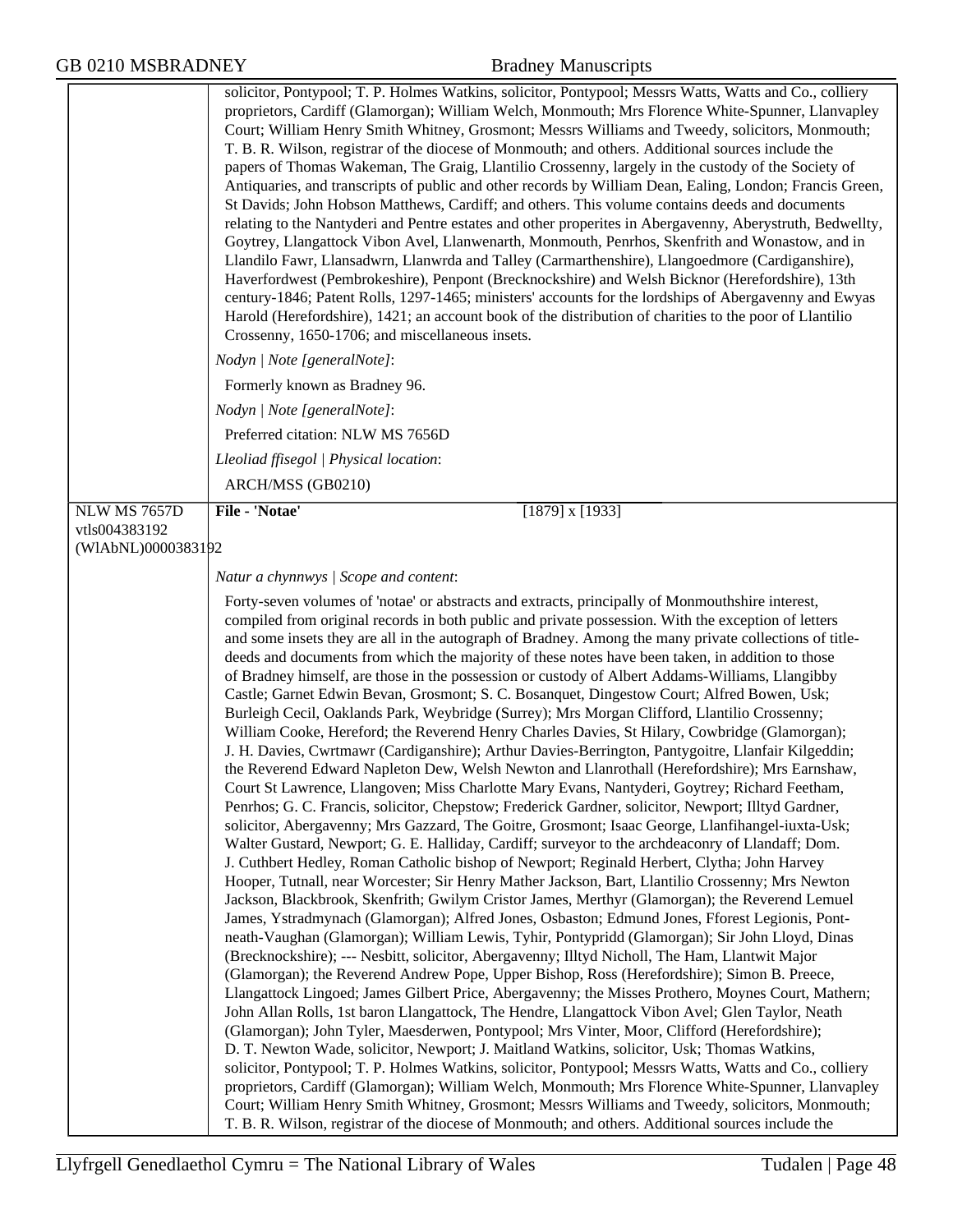|                      | Nodyn   Note [generalNote]:                                                                                                                                                                                                                                                                                                                                                                                                                                                                                                                                                                                                                                                                                                                                                                                                                                                                                                                                                                                                                                                                                                                                                                                                                                                                                                                                                                                                                                                                                                                                                                                                                                                                                                                                                                                                                                                                                                                                                                                                                                                                                                                                                                                                                                                                                                                                                                                                                                                                                                                                     |
|----------------------|-----------------------------------------------------------------------------------------------------------------------------------------------------------------------------------------------------------------------------------------------------------------------------------------------------------------------------------------------------------------------------------------------------------------------------------------------------------------------------------------------------------------------------------------------------------------------------------------------------------------------------------------------------------------------------------------------------------------------------------------------------------------------------------------------------------------------------------------------------------------------------------------------------------------------------------------------------------------------------------------------------------------------------------------------------------------------------------------------------------------------------------------------------------------------------------------------------------------------------------------------------------------------------------------------------------------------------------------------------------------------------------------------------------------------------------------------------------------------------------------------------------------------------------------------------------------------------------------------------------------------------------------------------------------------------------------------------------------------------------------------------------------------------------------------------------------------------------------------------------------------------------------------------------------------------------------------------------------------------------------------------------------------------------------------------------------------------------------------------------------------------------------------------------------------------------------------------------------------------------------------------------------------------------------------------------------------------------------------------------------------------------------------------------------------------------------------------------------------------------------------------------------------------------------------------------------|
|                      | Formerly known as Bradney 97.                                                                                                                                                                                                                                                                                                                                                                                                                                                                                                                                                                                                                                                                                                                                                                                                                                                                                                                                                                                                                                                                                                                                                                                                                                                                                                                                                                                                                                                                                                                                                                                                                                                                                                                                                                                                                                                                                                                                                                                                                                                                                                                                                                                                                                                                                                                                                                                                                                                                                                                                   |
|                      | Nodyn   Note [generalNote]:                                                                                                                                                                                                                                                                                                                                                                                                                                                                                                                                                                                                                                                                                                                                                                                                                                                                                                                                                                                                                                                                                                                                                                                                                                                                                                                                                                                                                                                                                                                                                                                                                                                                                                                                                                                                                                                                                                                                                                                                                                                                                                                                                                                                                                                                                                                                                                                                                                                                                                                                     |
|                      | Preferred citation: NLW MS 7657D                                                                                                                                                                                                                                                                                                                                                                                                                                                                                                                                                                                                                                                                                                                                                                                                                                                                                                                                                                                                                                                                                                                                                                                                                                                                                                                                                                                                                                                                                                                                                                                                                                                                                                                                                                                                                                                                                                                                                                                                                                                                                                                                                                                                                                                                                                                                                                                                                                                                                                                                |
|                      | Lleoliad ffisegol   Physical location:                                                                                                                                                                                                                                                                                                                                                                                                                                                                                                                                                                                                                                                                                                                                                                                                                                                                                                                                                                                                                                                                                                                                                                                                                                                                                                                                                                                                                                                                                                                                                                                                                                                                                                                                                                                                                                                                                                                                                                                                                                                                                                                                                                                                                                                                                                                                                                                                                                                                                                                          |
|                      | ARCH/MSS (GB0210)                                                                                                                                                                                                                                                                                                                                                                                                                                                                                                                                                                                                                                                                                                                                                                                                                                                                                                                                                                                                                                                                                                                                                                                                                                                                                                                                                                                                                                                                                                                                                                                                                                                                                                                                                                                                                                                                                                                                                                                                                                                                                                                                                                                                                                                                                                                                                                                                                                                                                                                                               |
| <b>NLW MS 7658D.</b> | File - 'Notae'<br>$[1879]$ x $[1933]$                                                                                                                                                                                                                                                                                                                                                                                                                                                                                                                                                                                                                                                                                                                                                                                                                                                                                                                                                                                                                                                                                                                                                                                                                                                                                                                                                                                                                                                                                                                                                                                                                                                                                                                                                                                                                                                                                                                                                                                                                                                                                                                                                                                                                                                                                                                                                                                                                                                                                                                           |
| vtls004383199        |                                                                                                                                                                                                                                                                                                                                                                                                                                                                                                                                                                                                                                                                                                                                                                                                                                                                                                                                                                                                                                                                                                                                                                                                                                                                                                                                                                                                                                                                                                                                                                                                                                                                                                                                                                                                                                                                                                                                                                                                                                                                                                                                                                                                                                                                                                                                                                                                                                                                                                                                                                 |
| (WIAbNL)0000383199   |                                                                                                                                                                                                                                                                                                                                                                                                                                                                                                                                                                                                                                                                                                                                                                                                                                                                                                                                                                                                                                                                                                                                                                                                                                                                                                                                                                                                                                                                                                                                                                                                                                                                                                                                                                                                                                                                                                                                                                                                                                                                                                                                                                                                                                                                                                                                                                                                                                                                                                                                                                 |
|                      | Natur a chynnwys / Scope and content:                                                                                                                                                                                                                                                                                                                                                                                                                                                                                                                                                                                                                                                                                                                                                                                                                                                                                                                                                                                                                                                                                                                                                                                                                                                                                                                                                                                                                                                                                                                                                                                                                                                                                                                                                                                                                                                                                                                                                                                                                                                                                                                                                                                                                                                                                                                                                                                                                                                                                                                           |
|                      | Forty-seven volumes of 'notae' or abstracts and extracts, principally of Monmouthshire interest,<br>compiled from original records in both public and private possession. With the exception of letters<br>and some insets they are all in the autograph of Bradney. Among the many private collections of title-<br>deeds and documents from which the majority of these notes have been taken, in addition to those<br>of Bradney himself, are those in the possession or custody of Albert Addams-Williams, Llangibby<br>Castle; Garnet Edwin Bevan, Grosmont; S. C. Bosanquet, Dingestow Court; Alfred Bowen, Usk;<br>Burleigh Cecil, Oaklands Park, Weybridge (Surrey); Mrs Morgan Clifford, Llantilio Crossenny;<br>William Cooke, Hereford; the Reverend Henry Charles Davies, St Hilary, Cowbridge (Glamorgan);<br>J. H. Davies, Cwrtmawr (Cardiganshire); Arthur Davies-Berrington, Pantygoitre, Llanfair Kilgeddin;<br>the Reverend Edward Napleton Dew, Welsh Newton and Llanrothall (Herefordshire); Mrs Earnshaw,<br>Court St Lawrence, Llangoven; Miss Charlotte Mary Evans, Nantyderi, Goytrey; Richard Feetham,<br>Penrhos; G. C. Francis, solicitor, Chepstow; Frederick Gardner, solicitor, Newport; Illtyd Gardner,<br>solicitor, Abergavenny; Mrs Gazzard, The Goitre, Grosmont; Isaac George, Llanfihangel-iuxta-Usk;<br>Walter Gustard, Newport; G. E. Halliday, Cardiff; surveyor to the archdeaconry of Llandaff; Dom.<br>J. Cuthbert Hedley, Roman Catholic bishop of Newport; Reginald Herbert, Clytha; John Harvey<br>Hooper, Tutnall, near Worcester; Sir Henry Mather Jackson, Bart, Llantilio Crossenny; Mrs Newton<br>Jackson, Blackbrook, Skenfrith; Gwilym Cristor James, Merthyr (Glamorgan); the Reverend Lemuel<br>James, Ystradmynach (Glamorgan); Alfred Jones, Osbaston; Edmund Jones, Fforest Legionis, Pont-<br>neath-Vaughan (Glamorgan); William Lewis, Tyhir, Pontypridd (Glamorgan); Sir John Lloyd, Dinas<br>(Brecknockshire); --- Nesbitt, solicitor, Abergavenny; Illtyd Nicholl, The Ham, Llantwit Major<br>(Glamorgan); the Reverend Andrew Pope, Upper Bishop, Ross (Herefordshire); Simon B. Preece,<br>Llangattock Lingoed; James Gilbert Price, Abergavenny; the Misses Prothero, Moynes Court, Mathern;<br>John Allan Rolls, 1st baron Llangattock, The Hendre, Llangattock Vibon Avel; Glen Taylor, Neath<br>(Glamorgan); John Tyler, Maesderwen, Pontypool; Mrs Vinter, Moor, Clifford (Herefordshire);<br>D. T. Newton Wade, solicitor, Newport; J. Maitland Watkins, solicitor, Usk; Thomas Watkins, |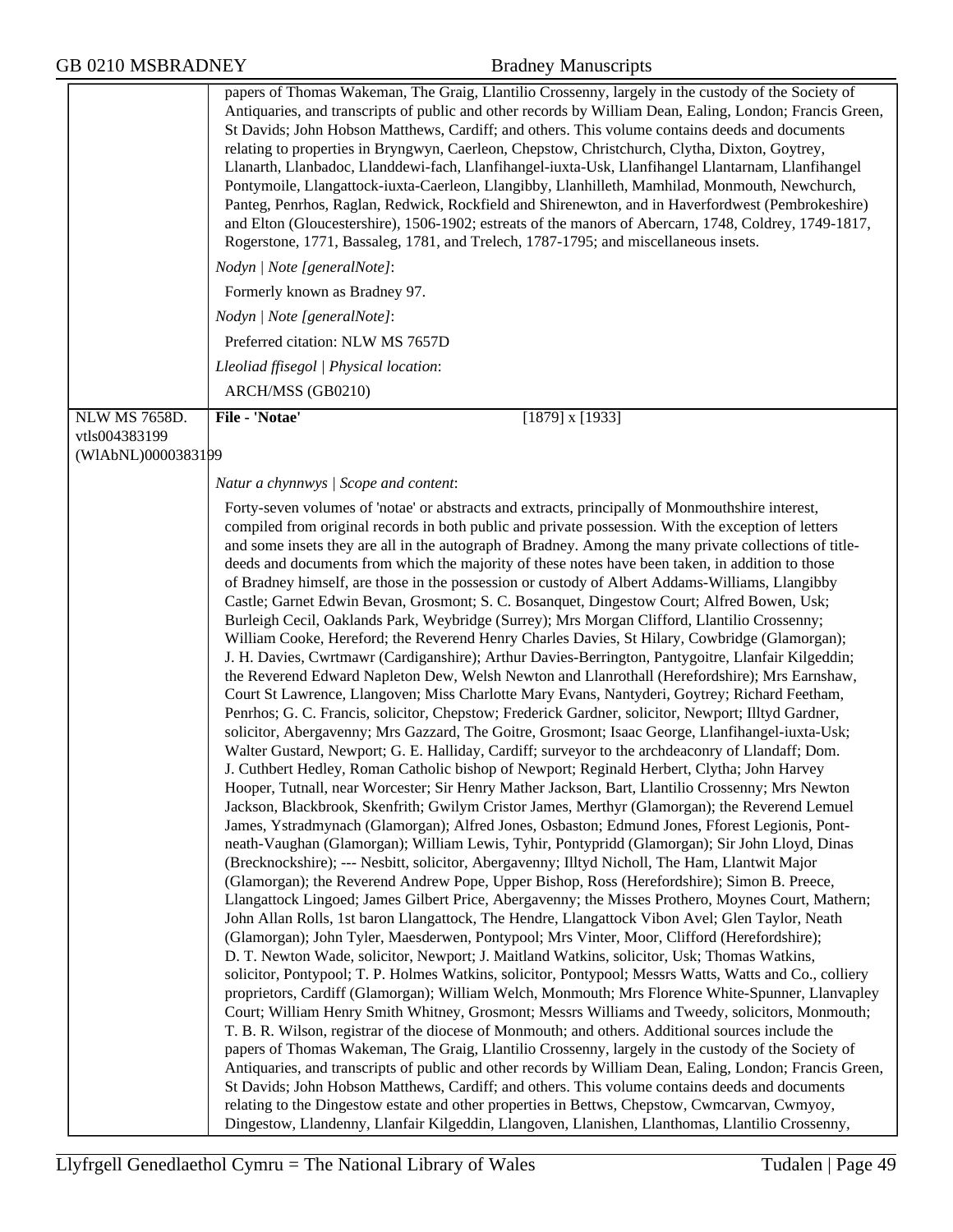| <b>NLW MS 7659D</b>                  | Llanvapley, Marshfield, Michel Troy, Newport, Penrhos, Pen-y-clawdd, Peterstone, Raglan, St Brides,<br>St Woolos and Wilcrick, in Sker (Glamorgan) and in Herefordshire, Oxfordshire and Middlesex,<br>1560-1865; estreats of the manors of Usk, 1680, Trelech, 1722-1790, Raglan, 1767, and [Monmouth],<br>1804; and an inset transcript by T[homas] C[hristopher] Evans ('Cadrawd') of a song entitled 'Bachgen<br>ifanc yn madael a'i Enedigol Wlad'.<br>Nodyn   Note [generalNote]:<br>Formerly known as Bradney 98.<br>Nodyn   Note [generalNote]:<br>Preferred citation: NLW MS 7658D.<br>Lleoliad ffisegol   Physical location:<br>ARCH/MSS (GB0210)<br>File - 'Notae'<br>$[1879]$ x $[1933]$                                                                                                                                                                                                                                                                                                                                                                                                                                                                                                                                                                                                                                                                                                                                                                                                                                                                                                                                                                                                                                                                                                                                                                                                                                                                                                                                                                                                                                                                                                                                                                                                                                                                                                                                                                                                                                                                                                                                                                                                                                                                                                                                                                                                                                                                                                                                                                                                                                                                                                                                                                                                                                                                                                                                                                                                                                                                                                                                                                                                                                                                                                                                                   |
|--------------------------------------|--------------------------------------------------------------------------------------------------------------------------------------------------------------------------------------------------------------------------------------------------------------------------------------------------------------------------------------------------------------------------------------------------------------------------------------------------------------------------------------------------------------------------------------------------------------------------------------------------------------------------------------------------------------------------------------------------------------------------------------------------------------------------------------------------------------------------------------------------------------------------------------------------------------------------------------------------------------------------------------------------------------------------------------------------------------------------------------------------------------------------------------------------------------------------------------------------------------------------------------------------------------------------------------------------------------------------------------------------------------------------------------------------------------------------------------------------------------------------------------------------------------------------------------------------------------------------------------------------------------------------------------------------------------------------------------------------------------------------------------------------------------------------------------------------------------------------------------------------------------------------------------------------------------------------------------------------------------------------------------------------------------------------------------------------------------------------------------------------------------------------------------------------------------------------------------------------------------------------------------------------------------------------------------------------------------------------------------------------------------------------------------------------------------------------------------------------------------------------------------------------------------------------------------------------------------------------------------------------------------------------------------------------------------------------------------------------------------------------------------------------------------------------------------------------------------------------------------------------------------------------------------------------------------------------------------------------------------------------------------------------------------------------------------------------------------------------------------------------------------------------------------------------------------------------------------------------------------------------------------------------------------------------------------------------------------------------------------------------------------------------------------------------------------------------------------------------------------------------------------------------------------------------------------------------------------------------------------------------------------------------------------------------------------------------------------------------------------------------------------------------------------------------------------------------------------------------------------------------------|
| vtls004383214<br>(WIAbNL)00003832 14 |                                                                                                                                                                                                                                                                                                                                                                                                                                                                                                                                                                                                                                                                                                                                                                                                                                                                                                                                                                                                                                                                                                                                                                                                                                                                                                                                                                                                                                                                                                                                                                                                                                                                                                                                                                                                                                                                                                                                                                                                                                                                                                                                                                                                                                                                                                                                                                                                                                                                                                                                                                                                                                                                                                                                                                                                                                                                                                                                                                                                                                                                                                                                                                                                                                                                                                                                                                                                                                                                                                                                                                                                                                                                                                                                                                                                                                                        |
|                                      | Natur a chynnwys / Scope and content:                                                                                                                                                                                                                                                                                                                                                                                                                                                                                                                                                                                                                                                                                                                                                                                                                                                                                                                                                                                                                                                                                                                                                                                                                                                                                                                                                                                                                                                                                                                                                                                                                                                                                                                                                                                                                                                                                                                                                                                                                                                                                                                                                                                                                                                                                                                                                                                                                                                                                                                                                                                                                                                                                                                                                                                                                                                                                                                                                                                                                                                                                                                                                                                                                                                                                                                                                                                                                                                                                                                                                                                                                                                                                                                                                                                                                  |
|                                      | Forty-seven volumes of 'notae' or abstracts and extracts, principally of Monmouthshire interest,<br>compiled from original records in both public and private possession. With the exception of letters<br>and some insets they are all in the autograph of Bradney. Among the many private collections of title-<br>deeds and documents from which the majority of these notes have been taken, in addition to those<br>of Bradney himself, are those in the possession or custody of Albert Addams-Williams, Llangibby<br>Castle; Garnet Edwin Bevan, Grosmont; S. C. Bosanquet, Dingestow Court; Alfred Bowen, Usk;<br>Burleigh Cecil, Oaklands Park, Weybridge (Surrey); Mrs Morgan Clifford, Llantilio Crossenny;<br>William Cooke, Hereford; the Reverend Henry Charles Davies, St Hilary, Cowbridge (Glamorgan);<br>J. H. Davies, Cwrtmawr (Cardiganshire); Arthur Davies-Berrington, Pantygoitre, Llanfair Kilgeddin;<br>the Reverend Edward Napleton Dew, Welsh Newton and Llanrothall (Herefordshire); Mrs Earnshaw,<br>Court St Lawrence, Llangoven; Miss Charlotte Mary Evans, Nantyderi, Goytrey; Richard Feetham,<br>Penrhos; G. C. Francis, solicitor, Chepstow; Frederick Gardner, solicitor, Newport; Illtyd Gardner,<br>solicitor, Abergavenny; Mrs Gazzard, The Goitre, Grosmont; Isaac George, Llanfihangel-iuxta-Usk;<br>Walter Gustard, Newport; G. E. Halliday, Cardiff; surveyor to the archdeaconry of Llandaff; Dom.<br>J. Cuthbert Hedley, Roman Catholic bishop of Newport; Reginald Herbert, Clytha; John Harvey<br>Hooper, Tutnall, near Worcester; Sir Henry Mather Jackson, Bart, Llantilio Crossenny; Mrs Newton<br>Jackson, Blackbrook, Skenfrith; Gwilym Cristor James, Merthyr (Glamorgan); the Reverend Lemuel<br>James, Ystradmynach (Glamorgan); Alfred Jones, Osbaston; Edmund Jones, Fforest Legionis, Pont-<br>neath-Vaughan (Glamorgan); William Lewis, Tyhir, Pontypridd (Glamorgan); Sir John Lloyd, Dinas<br>(Brecknockshire); --- Nesbitt, solicitor, Abergavenny; Illtyd Nicholl, The Ham, Llantwit Major<br>(Glamorgan); the Reverend Andrew Pope, Upper Bishop, Ross (Herefordshire); Simon B. Preece,<br>Llangattock Lingoed; James Gilbert Price, Abergavenny; the Misses Prothero, Moynes Court, Mathern;<br>John Allan Rolls, 1st baron Llangattock, The Hendre, Llangattock Vibon Avel; Glen Taylor, Neath<br>(Glamorgan); John Tyler, Maesderwen, Pontypool; Mrs Vinter, Moor, Clifford (Herefordshire);<br>D. T. Newton Wade, solicitor, Newport; J. Maitland Watkins, solicitor, Usk; Thomas Watkins,<br>solicitor, Pontypool; T. P. Holmes Watkins, solicitor, Pontypool; Messrs Watts, Watts and Co., colliery<br>proprietors, Cardiff (Glamorgan); William Welch, Monmouth; Mrs Florence White-Spunner, Llanvapley<br>Court; William Henry Smith Whitney, Grosmont; Messrs Williams and Tweedy, solicitors, Monmouth;<br>T. B. R. Wilson, registrar of the diocese of Monmouth; and others. Additional sources include the<br>papers of Thomas Wakeman, The Graig, Llantilio Crossenny, largely in the custody of the Society of<br>Antiquaries, and transcripts of public and other records by William Dean, Ealing, London; Francis Green,<br>St Davids; John Hobson Matthews, Cardiff; and others. This volume contains deeds and documents<br>relating to properties in Bedwellty, Gwernesney, Llanddewi-fach, Llanfrechfa, Llangeview, Llantilio<br>Crossenny, Newport and Tregaer, and in St Briavels (Gloucestershire), 1325-1907; an estreat of<br>the manor of Abercarn, 1710; parish registers of Usk, 1748-1764, Llanbadoc, 1789-1814, St Mary<br>Redcliffe, Bristol, 1784-1798, and Charfield (Gloucestershire), 1811-1816; printed matter relating to<br>the Monmouthshire Volunteers and the Abergavenny Volunteer Infantry, 1803; and miscellaneous<br>genealogical notes. |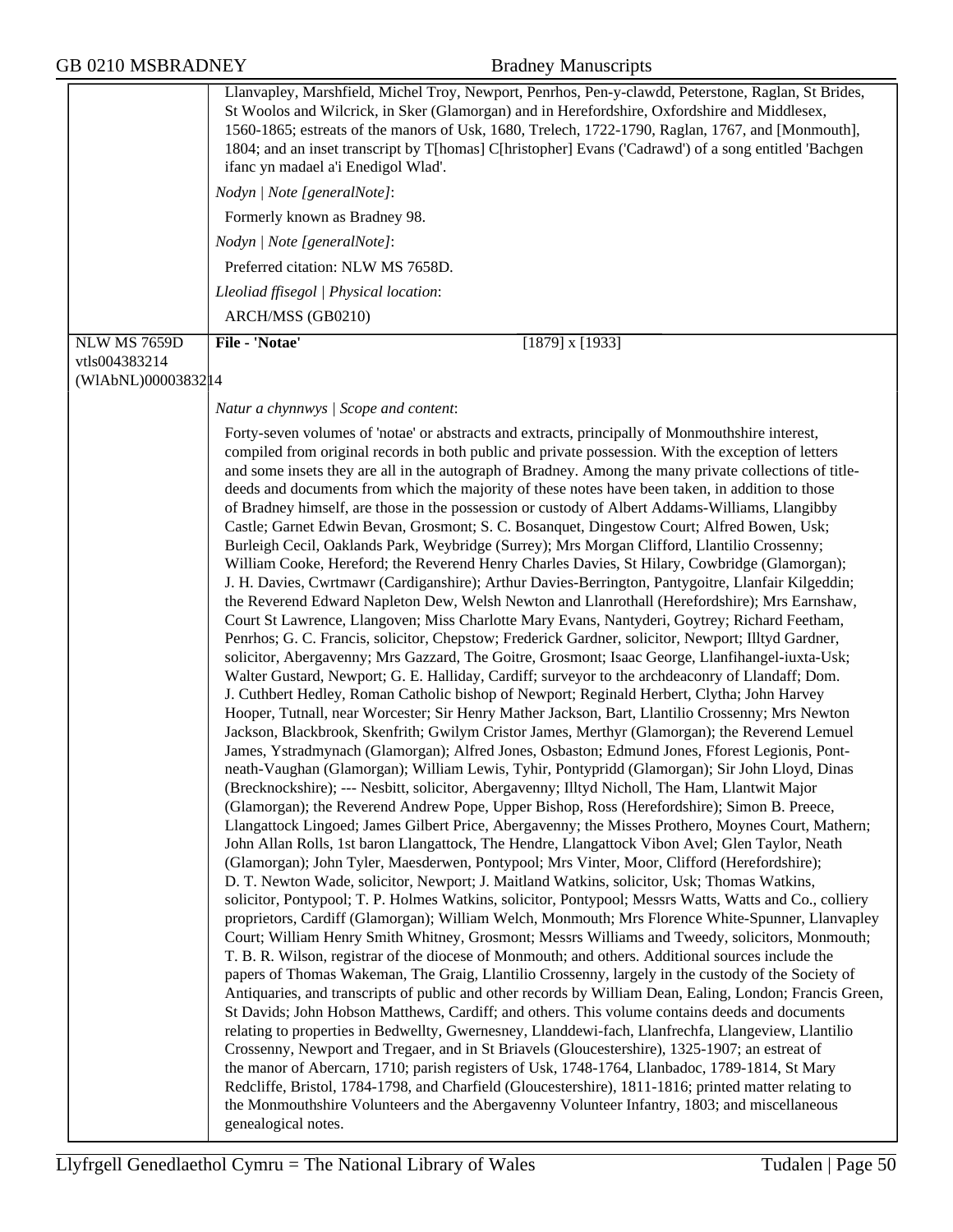|                    | Nodyn   Note [generalNote]:                                                                                                                                                                                                                                                                                                                                                                                                                                                                                                                                                                                                                                                                                                                                                                                                                                                                                                                                                                                                                                                                                                                                                                                                                                                                                                                                                                                                                                                                                                                                                                                                                                                                                                                                                                                                                                                                                                                                                                                                                                                                                                                                                                                                                                                                                                                                                                                                                                                                                                                                                                                                                                                                                                                                                                                                                                                                                                                                                                                                                                                                                                                                                                                                                                                                                                                                                                                                                                                                                                                                                                                                                                                                                                                                                                                                                                                                                                                                                                |
|--------------------|--------------------------------------------------------------------------------------------------------------------------------------------------------------------------------------------------------------------------------------------------------------------------------------------------------------------------------------------------------------------------------------------------------------------------------------------------------------------------------------------------------------------------------------------------------------------------------------------------------------------------------------------------------------------------------------------------------------------------------------------------------------------------------------------------------------------------------------------------------------------------------------------------------------------------------------------------------------------------------------------------------------------------------------------------------------------------------------------------------------------------------------------------------------------------------------------------------------------------------------------------------------------------------------------------------------------------------------------------------------------------------------------------------------------------------------------------------------------------------------------------------------------------------------------------------------------------------------------------------------------------------------------------------------------------------------------------------------------------------------------------------------------------------------------------------------------------------------------------------------------------------------------------------------------------------------------------------------------------------------------------------------------------------------------------------------------------------------------------------------------------------------------------------------------------------------------------------------------------------------------------------------------------------------------------------------------------------------------------------------------------------------------------------------------------------------------------------------------------------------------------------------------------------------------------------------------------------------------------------------------------------------------------------------------------------------------------------------------------------------------------------------------------------------------------------------------------------------------------------------------------------------------------------------------------------------------------------------------------------------------------------------------------------------------------------------------------------------------------------------------------------------------------------------------------------------------------------------------------------------------------------------------------------------------------------------------------------------------------------------------------------------------------------------------------------------------------------------------------------------------------------------------------------------------------------------------------------------------------------------------------------------------------------------------------------------------------------------------------------------------------------------------------------------------------------------------------------------------------------------------------------------------------------------------------------------------------------------------------------------------|
|                    | Formerly known as Bradney 99.                                                                                                                                                                                                                                                                                                                                                                                                                                                                                                                                                                                                                                                                                                                                                                                                                                                                                                                                                                                                                                                                                                                                                                                                                                                                                                                                                                                                                                                                                                                                                                                                                                                                                                                                                                                                                                                                                                                                                                                                                                                                                                                                                                                                                                                                                                                                                                                                                                                                                                                                                                                                                                                                                                                                                                                                                                                                                                                                                                                                                                                                                                                                                                                                                                                                                                                                                                                                                                                                                                                                                                                                                                                                                                                                                                                                                                                                                                                                                              |
|                    | Nodyn   Note [generalNote]:                                                                                                                                                                                                                                                                                                                                                                                                                                                                                                                                                                                                                                                                                                                                                                                                                                                                                                                                                                                                                                                                                                                                                                                                                                                                                                                                                                                                                                                                                                                                                                                                                                                                                                                                                                                                                                                                                                                                                                                                                                                                                                                                                                                                                                                                                                                                                                                                                                                                                                                                                                                                                                                                                                                                                                                                                                                                                                                                                                                                                                                                                                                                                                                                                                                                                                                                                                                                                                                                                                                                                                                                                                                                                                                                                                                                                                                                                                                                                                |
|                    | Preferred citation: NLW MS 7659D                                                                                                                                                                                                                                                                                                                                                                                                                                                                                                                                                                                                                                                                                                                                                                                                                                                                                                                                                                                                                                                                                                                                                                                                                                                                                                                                                                                                                                                                                                                                                                                                                                                                                                                                                                                                                                                                                                                                                                                                                                                                                                                                                                                                                                                                                                                                                                                                                                                                                                                                                                                                                                                                                                                                                                                                                                                                                                                                                                                                                                                                                                                                                                                                                                                                                                                                                                                                                                                                                                                                                                                                                                                                                                                                                                                                                                                                                                                                                           |
|                    | Lleoliad ffisegol   Physical location:                                                                                                                                                                                                                                                                                                                                                                                                                                                                                                                                                                                                                                                                                                                                                                                                                                                                                                                                                                                                                                                                                                                                                                                                                                                                                                                                                                                                                                                                                                                                                                                                                                                                                                                                                                                                                                                                                                                                                                                                                                                                                                                                                                                                                                                                                                                                                                                                                                                                                                                                                                                                                                                                                                                                                                                                                                                                                                                                                                                                                                                                                                                                                                                                                                                                                                                                                                                                                                                                                                                                                                                                                                                                                                                                                                                                                                                                                                                                                     |
|                    | ARCH/MSS (GB0210)                                                                                                                                                                                                                                                                                                                                                                                                                                                                                                                                                                                                                                                                                                                                                                                                                                                                                                                                                                                                                                                                                                                                                                                                                                                                                                                                                                                                                                                                                                                                                                                                                                                                                                                                                                                                                                                                                                                                                                                                                                                                                                                                                                                                                                                                                                                                                                                                                                                                                                                                                                                                                                                                                                                                                                                                                                                                                                                                                                                                                                                                                                                                                                                                                                                                                                                                                                                                                                                                                                                                                                                                                                                                                                                                                                                                                                                                                                                                                                          |
| NLW MS 7660D       | File - 'Notae'<br>$[1879]$ x $[1933]$                                                                                                                                                                                                                                                                                                                                                                                                                                                                                                                                                                                                                                                                                                                                                                                                                                                                                                                                                                                                                                                                                                                                                                                                                                                                                                                                                                                                                                                                                                                                                                                                                                                                                                                                                                                                                                                                                                                                                                                                                                                                                                                                                                                                                                                                                                                                                                                                                                                                                                                                                                                                                                                                                                                                                                                                                                                                                                                                                                                                                                                                                                                                                                                                                                                                                                                                                                                                                                                                                                                                                                                                                                                                                                                                                                                                                                                                                                                                                      |
| vtls004383242      |                                                                                                                                                                                                                                                                                                                                                                                                                                                                                                                                                                                                                                                                                                                                                                                                                                                                                                                                                                                                                                                                                                                                                                                                                                                                                                                                                                                                                                                                                                                                                                                                                                                                                                                                                                                                                                                                                                                                                                                                                                                                                                                                                                                                                                                                                                                                                                                                                                                                                                                                                                                                                                                                                                                                                                                                                                                                                                                                                                                                                                                                                                                                                                                                                                                                                                                                                                                                                                                                                                                                                                                                                                                                                                                                                                                                                                                                                                                                                                                            |
| (WIAbNL)00003832#2 |                                                                                                                                                                                                                                                                                                                                                                                                                                                                                                                                                                                                                                                                                                                                                                                                                                                                                                                                                                                                                                                                                                                                                                                                                                                                                                                                                                                                                                                                                                                                                                                                                                                                                                                                                                                                                                                                                                                                                                                                                                                                                                                                                                                                                                                                                                                                                                                                                                                                                                                                                                                                                                                                                                                                                                                                                                                                                                                                                                                                                                                                                                                                                                                                                                                                                                                                                                                                                                                                                                                                                                                                                                                                                                                                                                                                                                                                                                                                                                                            |
|                    | Natur a chynnwys / Scope and content:                                                                                                                                                                                                                                                                                                                                                                                                                                                                                                                                                                                                                                                                                                                                                                                                                                                                                                                                                                                                                                                                                                                                                                                                                                                                                                                                                                                                                                                                                                                                                                                                                                                                                                                                                                                                                                                                                                                                                                                                                                                                                                                                                                                                                                                                                                                                                                                                                                                                                                                                                                                                                                                                                                                                                                                                                                                                                                                                                                                                                                                                                                                                                                                                                                                                                                                                                                                                                                                                                                                                                                                                                                                                                                                                                                                                                                                                                                                                                      |
|                    | Forty-seven volumes of 'notae' or abstracts and extracts, principally of Monmouthshire interest,<br>compiled from original records in both public and private possession. With the exception of letters<br>and some insets they are all in the autograph of Bradney. Among the many private collections of title-<br>deeds and documents from which the majority of these notes have been taken, in addition to those<br>of Bradney himself, are those in the possession or custody of Albert Addams-Williams, Llangibby<br>Castle; Garnet Edwin Bevan, Grosmont; S. C. Bosanquet, Dingestow Court; Alfred Bowen, Usk;<br>Burleigh Cecil, Oaklands Park, Weybridge (Surrey); Mrs Morgan Clifford, Llantilio Crossenny;<br>William Cooke, Hereford; the Reverend Henry Charles Davies, St Hilary, Cowbridge (Glamorgan);<br>J. H. Davies, Cwrtmawr (Cardiganshire); Arthur Davies-Berrington, Pantygoitre, Llanfair Kilgeddin;<br>the Reverend Edward Napleton Dew, Welsh Newton and Llanrothall (Herefordshire); Mrs Earnshaw,<br>Court St Lawrence, Llangoven; Miss Charlotte Mary Evans, Nantyderi, Goytrey; Richard Feetham,<br>Penrhos; G. C. Francis, solicitor, Chepstow; Frederick Gardner, solicitor, Newport; Illtyd Gardner,<br>solicitor, Abergavenny; Mrs Gazzard, The Goitre, Grosmont; Isaac George, Llanfihangel-iuxta-Usk;<br>Walter Gustard, Newport; G. E. Halliday, Cardiff; surveyor to the archdeaconry of Llandaff; Dom.<br>J. Cuthbert Hedley, Roman Catholic bishop of Newport; Reginald Herbert, Clytha; John Harvey<br>Hooper, Tutnall, near Worcester; Sir Henry Mather Jackson, Bart, Llantilio Crossenny; Mrs Newton<br>Jackson, Blackbrook, Skenfrith; Gwilym Cristor James, Merthyr (Glamorgan); the Reverend Lemuel<br>James, Ystradmynach (Glamorgan); Alfred Jones, Osbaston; Edmund Jones, Fforest Legionis, Pont-<br>neath-Vaughan (Glamorgan); William Lewis, Tyhir, Pontypridd (Glamorgan); Sir John Lloyd, Dinas<br>(Brecknockshire); --- Nesbitt, solicitor, Abergavenny; Illtyd Nicholl, The Ham, Llantwit Major<br>(Glamorgan); the Reverend Andrew Pope, Upper Bishop, Ross (Herefordshire); Simon B. Preece,<br>Llangattock Lingoed; James Gilbert Price, Abergavenny; the Misses Prothero, Moynes Court, Mathern;<br>John Allan Rolls, 1st baron Llangattock, The Hendre, Llangattock Vibon Avel; Glen Taylor, Neath<br>(Glamorgan); John Tyler, Maesderwen, Pontypool; Mrs Vinter, Moor, Clifford (Herefordshire);<br>D. T. Newton Wade, solicitor, Newport; J. Maitland Watkins, solicitor, Usk; Thomas Watkins,<br>solicitor, Pontypool; T. P. Holmes Watkins, solicitor, Pontypool; Messrs Watts, Watts and Co., colliery<br>proprietors, Cardiff (Glamorgan); William Welch, Monmouth; Mrs Florence White-Spunner, Llanvapley<br>Court; William Henry Smith Whitney, Grosmont; Messrs Williams and Tweedy, solicitors, Monmouth;<br>T. B. R. Wilson, registrar of the diocese of Monmouth; and others. Additional sources include the<br>papers of Thomas Wakeman, The Graig, Llantilio Crossenny, largely in the custody of the Society of<br>Antiquaries, and transcripts of public and other records by William Dean, Ealing, London; Francis Green,<br>St Davids; John Hobson Matthews, Cardiff; and others. This volume contains deeds relating to properties<br>in Abergavenny, Christchurch, Dingestow, Goytrey, Llanarth, Llanfihangel Ystern Llewern, Llanishen,<br>Llantilio Pertholey, Llanwenarth, Mamhilad, Penrhos, Raglan and St Maughans, 1615-1845; estreats of<br>the manor of Magna Porta, 1716-1726; parish books of Bedwellty, 1697-1826, including rentals of the<br>parishes of Mynyddislwyn and Bedwellty, 1697-1698; a poll book of the Monmouthshire Parliamentary<br>election, 1711; an account book of the overseer of the poor for Manmoel in Bedwellty, 1804-1819; and<br>Chancery Proceedings, 1726-1777.<br>Nodyn   Note [generalNote]:<br>Formerly known as Bradney 100.<br>Nodyn   Note [generalNote]: |
|                    |                                                                                                                                                                                                                                                                                                                                                                                                                                                                                                                                                                                                                                                                                                                                                                                                                                                                                                                                                                                                                                                                                                                                                                                                                                                                                                                                                                                                                                                                                                                                                                                                                                                                                                                                                                                                                                                                                                                                                                                                                                                                                                                                                                                                                                                                                                                                                                                                                                                                                                                                                                                                                                                                                                                                                                                                                                                                                                                                                                                                                                                                                                                                                                                                                                                                                                                                                                                                                                                                                                                                                                                                                                                                                                                                                                                                                                                                                                                                                                                            |
|                    | Preferred citation: NLW MS 7660D                                                                                                                                                                                                                                                                                                                                                                                                                                                                                                                                                                                                                                                                                                                                                                                                                                                                                                                                                                                                                                                                                                                                                                                                                                                                                                                                                                                                                                                                                                                                                                                                                                                                                                                                                                                                                                                                                                                                                                                                                                                                                                                                                                                                                                                                                                                                                                                                                                                                                                                                                                                                                                                                                                                                                                                                                                                                                                                                                                                                                                                                                                                                                                                                                                                                                                                                                                                                                                                                                                                                                                                                                                                                                                                                                                                                                                                                                                                                                           |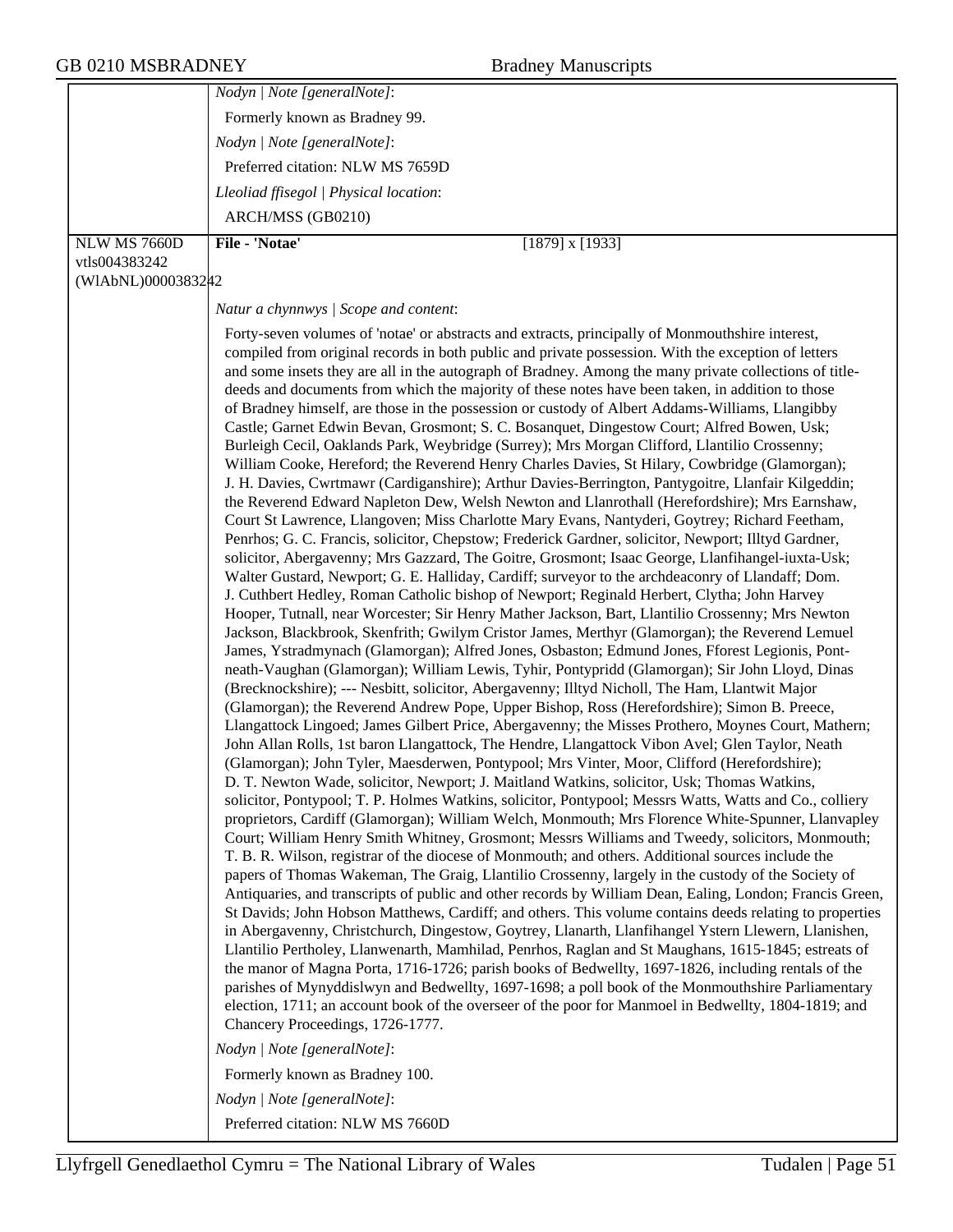|                                     | Lleoliad ffisegol   Physical location:                                                                                                                                                                                                                                                                                                                                                                                                                                                                                                                                                                                                                                                                                                                                                                                                                                                                                                                                                                                                                                                                                                                                                                                                                                                                                                                                                                                                                                                                                                                                                                                                                                                                                                                                                                                                                                                                                                                                                                                                                                                                                                                                                                                                                                                                                                                                                                                                                                                                                                                                                                                                                                                                                                                                                                                                                                                                                                                                                                                                                                                                                                                                                                                                                                                                                                                                                                                                                                                                                                                                                                                                                                                 |
|-------------------------------------|----------------------------------------------------------------------------------------------------------------------------------------------------------------------------------------------------------------------------------------------------------------------------------------------------------------------------------------------------------------------------------------------------------------------------------------------------------------------------------------------------------------------------------------------------------------------------------------------------------------------------------------------------------------------------------------------------------------------------------------------------------------------------------------------------------------------------------------------------------------------------------------------------------------------------------------------------------------------------------------------------------------------------------------------------------------------------------------------------------------------------------------------------------------------------------------------------------------------------------------------------------------------------------------------------------------------------------------------------------------------------------------------------------------------------------------------------------------------------------------------------------------------------------------------------------------------------------------------------------------------------------------------------------------------------------------------------------------------------------------------------------------------------------------------------------------------------------------------------------------------------------------------------------------------------------------------------------------------------------------------------------------------------------------------------------------------------------------------------------------------------------------------------------------------------------------------------------------------------------------------------------------------------------------------------------------------------------------------------------------------------------------------------------------------------------------------------------------------------------------------------------------------------------------------------------------------------------------------------------------------------------------------------------------------------------------------------------------------------------------------------------------------------------------------------------------------------------------------------------------------------------------------------------------------------------------------------------------------------------------------------------------------------------------------------------------------------------------------------------------------------------------------------------------------------------------------------------------------------------------------------------------------------------------------------------------------------------------------------------------------------------------------------------------------------------------------------------------------------------------------------------------------------------------------------------------------------------------------------------------------------------------------------------------------------------------|
|                                     | ARCH/MSS (GB0210)                                                                                                                                                                                                                                                                                                                                                                                                                                                                                                                                                                                                                                                                                                                                                                                                                                                                                                                                                                                                                                                                                                                                                                                                                                                                                                                                                                                                                                                                                                                                                                                                                                                                                                                                                                                                                                                                                                                                                                                                                                                                                                                                                                                                                                                                                                                                                                                                                                                                                                                                                                                                                                                                                                                                                                                                                                                                                                                                                                                                                                                                                                                                                                                                                                                                                                                                                                                                                                                                                                                                                                                                                                                                      |
| NLW MS 7661D.                       | File - 'Notae'<br>$[1879]$ x $[1933]$                                                                                                                                                                                                                                                                                                                                                                                                                                                                                                                                                                                                                                                                                                                                                                                                                                                                                                                                                                                                                                                                                                                                                                                                                                                                                                                                                                                                                                                                                                                                                                                                                                                                                                                                                                                                                                                                                                                                                                                                                                                                                                                                                                                                                                                                                                                                                                                                                                                                                                                                                                                                                                                                                                                                                                                                                                                                                                                                                                                                                                                                                                                                                                                                                                                                                                                                                                                                                                                                                                                                                                                                                                                  |
| vtls004383485                       |                                                                                                                                                                                                                                                                                                                                                                                                                                                                                                                                                                                                                                                                                                                                                                                                                                                                                                                                                                                                                                                                                                                                                                                                                                                                                                                                                                                                                                                                                                                                                                                                                                                                                                                                                                                                                                                                                                                                                                                                                                                                                                                                                                                                                                                                                                                                                                                                                                                                                                                                                                                                                                                                                                                                                                                                                                                                                                                                                                                                                                                                                                                                                                                                                                                                                                                                                                                                                                                                                                                                                                                                                                                                                        |
| (WIAbNL)0000383485                  |                                                                                                                                                                                                                                                                                                                                                                                                                                                                                                                                                                                                                                                                                                                                                                                                                                                                                                                                                                                                                                                                                                                                                                                                                                                                                                                                                                                                                                                                                                                                                                                                                                                                                                                                                                                                                                                                                                                                                                                                                                                                                                                                                                                                                                                                                                                                                                                                                                                                                                                                                                                                                                                                                                                                                                                                                                                                                                                                                                                                                                                                                                                                                                                                                                                                                                                                                                                                                                                                                                                                                                                                                                                                                        |
|                                     | Natur a chynnwys / Scope and content:                                                                                                                                                                                                                                                                                                                                                                                                                                                                                                                                                                                                                                                                                                                                                                                                                                                                                                                                                                                                                                                                                                                                                                                                                                                                                                                                                                                                                                                                                                                                                                                                                                                                                                                                                                                                                                                                                                                                                                                                                                                                                                                                                                                                                                                                                                                                                                                                                                                                                                                                                                                                                                                                                                                                                                                                                                                                                                                                                                                                                                                                                                                                                                                                                                                                                                                                                                                                                                                                                                                                                                                                                                                  |
|                                     | Forty-seven volumes of 'notae' or abstracts and extracts, principally of Monmouthshire interest,<br>compiled from original records in both public and private possession. With the exception of letters<br>and some insets they are all in the autograph of Bradney. Among the many private collections of title-<br>deeds and documents from which the majority of these notes have been taken, in addition to those<br>of Bradney himself, are those in the possession or custody of Albert Addams-Williams, Llangibby<br>Castle; Garnet Edwin Bevan, Grosmont; S. C. Bosanquet, Dingestow Court; Alfred Bowen, Usk;<br>Burleigh Cecil, Oaklands Park, Weybridge (Surrey); Mrs Morgan Clifford, Llantilio Crossenny;<br>William Cooke, Hereford; the Reverend Henry Charles Davies, St Hilary, Cowbridge (Glamorgan);<br>J. H. Davies, Cwrtmawr (Cardiganshire); Arthur Davies-Berrington, Pantygoitre, Llanfair Kilgeddin;<br>the Reverend Edward Napleton Dew, Welsh Newton and Llanrothall (Herefordshire); Mrs Earnshaw,<br>Court St Lawrence, Llangoven; Miss Charlotte Mary Evans, Nantyderi, Goytrey; Richard Feetham,<br>Penrhos; G. C. Francis, solicitor, Chepstow; Frederick Gardner, solicitor, Newport; Illtyd Gardner,<br>solicitor, Abergavenny; Mrs Gazzard, The Goitre, Grosmont; Isaac George, Llanfihangel-iuxta-Usk;<br>Walter Gustard, Newport; G. E. Halliday, Cardiff; surveyor to the archdeaconry of Llandaff; Dom.<br>J. Cuthbert Hedley, Roman Catholic bishop of Newport; Reginald Herbert, Clytha; John Harvey<br>Hooper, Tutnall, near Worcester; Sir Henry Mather Jackson, Bart, Llantilio Crossenny; Mrs Newton<br>Jackson, Blackbrook, Skenfrith; Gwilym Cristor James, Merthyr (Glamorgan); the Reverend Lemuel<br>James, Ystradmynach (Glamorgan); Alfred Jones, Osbaston; Edmund Jones, Fforest Legionis, Pont-<br>neath-Vaughan (Glamorgan); William Lewis, Tyhir, Pontypridd (Glamorgan); Sir John Lloyd, Dinas<br>(Brecknockshire); --- Nesbitt, solicitor, Abergavenny; Illtyd Nicholl, The Ham, Llantwit Major<br>(Glamorgan); the Reverend Andrew Pope, Upper Bishop, Ross (Herefordshire); Simon B. Preece,<br>Llangattock Lingoed; James Gilbert Price, Abergavenny; the Misses Prothero, Moynes Court, Mathern;<br>John Allan Rolls, 1st baron Llangattock, The Hendre, Llangattock Vibon Avel; Glen Taylor, Neath<br>(Glamorgan); John Tyler, Maesderwen, Pontypool; Mrs Vinter, Moor, Clifford (Herefordshire);<br>D. T. Newton Wade, solicitor, Newport; J. Maitland Watkins, solicitor, Usk; Thomas Watkins,<br>solicitor, Pontypool; T. P. Holmes Watkins, solicitor, Pontypool; Messrs Watts, Watts and Co., colliery<br>proprietors, Cardiff (Glamorgan); William Welch, Monmouth; Mrs Florence White-Spunner, Llanvapley<br>Court; William Henry Smith Whitney, Grosmont; Messrs Williams and Tweedy, solicitors, Monmouth;<br>T. B. R. Wilson, registrar of the diocese of Monmouth; and others. Additional sources include the<br>papers of Thomas Wakeman, The Graig, Llantilio Crossenny, largely in the custody of the Society of<br>Antiquaries, and transcripts of public and other records by William Dean, Ealing, London; Francis Green,<br>St Davids; John Hobson Matthews, Cardiff; and others. This volume contains deeds and documents in<br>the possession of Bradney relating to properties in Caerleon, Caerwent, Christchurch, Cwmyoy, Dixton,<br>Llandogo, Llanfair Discoed, Llanfihangel Ystern Llewern, Llangattock Vibon Avel, Llantilio Pertholey,<br>Llanvetherine, Redwick, Rockfield, St Maughans and Whitebrook, 1477-1742; and miscellaneous notes<br>and pedigrees.<br>Nodyn   Note [generalNote]: |
|                                     | Formerly known as Bradney 101.                                                                                                                                                                                                                                                                                                                                                                                                                                                                                                                                                                                                                                                                                                                                                                                                                                                                                                                                                                                                                                                                                                                                                                                                                                                                                                                                                                                                                                                                                                                                                                                                                                                                                                                                                                                                                                                                                                                                                                                                                                                                                                                                                                                                                                                                                                                                                                                                                                                                                                                                                                                                                                                                                                                                                                                                                                                                                                                                                                                                                                                                                                                                                                                                                                                                                                                                                                                                                                                                                                                                                                                                                                                         |
|                                     | Nodyn   Note [generalNote]:                                                                                                                                                                                                                                                                                                                                                                                                                                                                                                                                                                                                                                                                                                                                                                                                                                                                                                                                                                                                                                                                                                                                                                                                                                                                                                                                                                                                                                                                                                                                                                                                                                                                                                                                                                                                                                                                                                                                                                                                                                                                                                                                                                                                                                                                                                                                                                                                                                                                                                                                                                                                                                                                                                                                                                                                                                                                                                                                                                                                                                                                                                                                                                                                                                                                                                                                                                                                                                                                                                                                                                                                                                                            |
|                                     | Preferred citation: NLW MS 7661D.                                                                                                                                                                                                                                                                                                                                                                                                                                                                                                                                                                                                                                                                                                                                                                                                                                                                                                                                                                                                                                                                                                                                                                                                                                                                                                                                                                                                                                                                                                                                                                                                                                                                                                                                                                                                                                                                                                                                                                                                                                                                                                                                                                                                                                                                                                                                                                                                                                                                                                                                                                                                                                                                                                                                                                                                                                                                                                                                                                                                                                                                                                                                                                                                                                                                                                                                                                                                                                                                                                                                                                                                                                                      |
|                                     | Lleoliad ffisegol   Physical location:                                                                                                                                                                                                                                                                                                                                                                                                                                                                                                                                                                                                                                                                                                                                                                                                                                                                                                                                                                                                                                                                                                                                                                                                                                                                                                                                                                                                                                                                                                                                                                                                                                                                                                                                                                                                                                                                                                                                                                                                                                                                                                                                                                                                                                                                                                                                                                                                                                                                                                                                                                                                                                                                                                                                                                                                                                                                                                                                                                                                                                                                                                                                                                                                                                                                                                                                                                                                                                                                                                                                                                                                                                                 |
|                                     | ARCH/MSS (GB0210)                                                                                                                                                                                                                                                                                                                                                                                                                                                                                                                                                                                                                                                                                                                                                                                                                                                                                                                                                                                                                                                                                                                                                                                                                                                                                                                                                                                                                                                                                                                                                                                                                                                                                                                                                                                                                                                                                                                                                                                                                                                                                                                                                                                                                                                                                                                                                                                                                                                                                                                                                                                                                                                                                                                                                                                                                                                                                                                                                                                                                                                                                                                                                                                                                                                                                                                                                                                                                                                                                                                                                                                                                                                                      |
| <b>NLW MS 7662D.</b>                | File - 'Notae'<br>$[1879]$ x $[1933]$                                                                                                                                                                                                                                                                                                                                                                                                                                                                                                                                                                                                                                                                                                                                                                                                                                                                                                                                                                                                                                                                                                                                                                                                                                                                                                                                                                                                                                                                                                                                                                                                                                                                                                                                                                                                                                                                                                                                                                                                                                                                                                                                                                                                                                                                                                                                                                                                                                                                                                                                                                                                                                                                                                                                                                                                                                                                                                                                                                                                                                                                                                                                                                                                                                                                                                                                                                                                                                                                                                                                                                                                                                                  |
| vtls004383487<br>(WIAbNL)0000383487 |                                                                                                                                                                                                                                                                                                                                                                                                                                                                                                                                                                                                                                                                                                                                                                                                                                                                                                                                                                                                                                                                                                                                                                                                                                                                                                                                                                                                                                                                                                                                                                                                                                                                                                                                                                                                                                                                                                                                                                                                                                                                                                                                                                                                                                                                                                                                                                                                                                                                                                                                                                                                                                                                                                                                                                                                                                                                                                                                                                                                                                                                                                                                                                                                                                                                                                                                                                                                                                                                                                                                                                                                                                                                                        |
|                                     | Natur a chynnwys / Scope and content:                                                                                                                                                                                                                                                                                                                                                                                                                                                                                                                                                                                                                                                                                                                                                                                                                                                                                                                                                                                                                                                                                                                                                                                                                                                                                                                                                                                                                                                                                                                                                                                                                                                                                                                                                                                                                                                                                                                                                                                                                                                                                                                                                                                                                                                                                                                                                                                                                                                                                                                                                                                                                                                                                                                                                                                                                                                                                                                                                                                                                                                                                                                                                                                                                                                                                                                                                                                                                                                                                                                                                                                                                                                  |
|                                     |                                                                                                                                                                                                                                                                                                                                                                                                                                                                                                                                                                                                                                                                                                                                                                                                                                                                                                                                                                                                                                                                                                                                                                                                                                                                                                                                                                                                                                                                                                                                                                                                                                                                                                                                                                                                                                                                                                                                                                                                                                                                                                                                                                                                                                                                                                                                                                                                                                                                                                                                                                                                                                                                                                                                                                                                                                                                                                                                                                                                                                                                                                                                                                                                                                                                                                                                                                                                                                                                                                                                                                                                                                                                                        |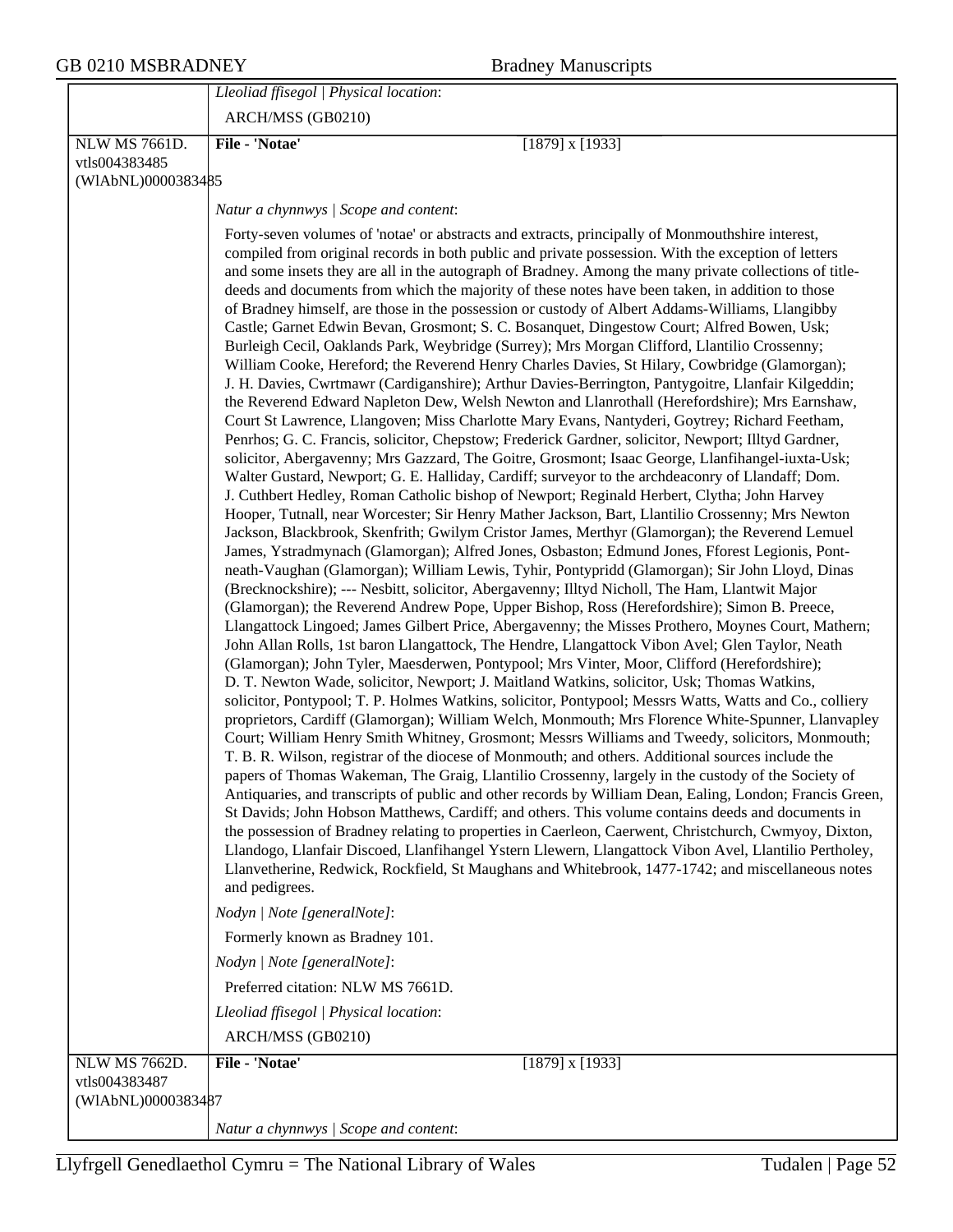|                                     | Forty-seven volumes of 'notae' or abstracts and extracts, principally of Monmouthshire interest,<br>compiled from original records in both public and private possession. With the exception of letters<br>and some insets they are all in the autograph of Bradney. Among the many private collections of title-<br>deeds and documents from which the majority of these notes have been taken, in addition to those<br>of Bradney himself, are those in the possession or custody of Albert Addams-Williams, Llangibby<br>Castle; Garnet Edwin Bevan, Grosmont; S. C. Bosanquet, Dingestow Court; Alfred Bowen, Usk;<br>Burleigh Cecil, Oaklands Park, Weybridge (Surrey); Mrs Morgan Clifford, Llantilio Crossenny;<br>William Cooke, Hereford; the Reverend Henry Charles Davies, St Hilary, Cowbridge (Glamorgan);<br>J. H. Davies, Cwrtmawr (Cardiganshire); Arthur Davies-Berrington, Pantygoitre, Llanfair Kilgeddin;<br>the Reverend Edward Napleton Dew, Welsh Newton and Llanrothall (Herefordshire); Mrs Earnshaw,<br>Court St Lawrence, Llangoven; Miss Charlotte Mary Evans, Nantyderi, Goytrey; Richard Feetham,<br>Penrhos; G. C. Francis, solicitor, Chepstow; Frederick Gardner, solicitor, Newport; Illtyd Gardner,<br>solicitor, Abergavenny; Mrs Gazzard, The Goitre, Grosmont; Isaac George, Llanfihangel-iuxta-Usk;<br>Walter Gustard, Newport; G. E. Halliday, Cardiff; surveyor to the archdeaconry of Llandaff; Dom.<br>J. Cuthbert Hedley, Roman Catholic bishop of Newport; Reginald Herbert, Clytha; John Harvey<br>Hooper, Tutnall, near Worcester; Sir Henry Mather Jackson, Bart, Llantilio Crossenny; Mrs Newton<br>Jackson, Blackbrook, Skenfrith; Gwilym Cristor James, Merthyr (Glamorgan); the Reverend Lemuel<br>James, Ystradmynach (Glamorgan); Alfred Jones, Osbaston; Edmund Jones, Fforest Legionis, Pont-<br>neath-Vaughan (Glamorgan); William Lewis, Tyhir, Pontypridd (Glamorgan); Sir John Lloyd, Dinas<br>(Brecknockshire); --- Nesbitt, solicitor, Abergavenny; Illtyd Nicholl, The Ham, Llantwit Major<br>(Glamorgan); the Reverend Andrew Pope, Upper Bishop, Ross (Herefordshire); Simon B. Preece,<br>Llangattock Lingoed; James Gilbert Price, Abergavenny; the Misses Prothero, Moynes Court, Mathern;<br>John Allan Rolls, 1st baron Llangattock, The Hendre, Llangattock Vibon Avel; Glen Taylor, Neath<br>(Glamorgan); John Tyler, Maesderwen, Pontypool; Mrs Vinter, Moor, Clifford (Herefordshire);<br>D. T. Newton Wade, solicitor, Newport; J. Maitland Watkins, solicitor, Usk; Thomas Watkins,<br>solicitor, Pontypool; T. P. Holmes Watkins, solicitor, Pontypool; Messrs Watts, Watts and Co., colliery<br>proprietors, Cardiff (Glamorgan); William Welch, Monmouth; Mrs Florence White-Spunner, Llanvapley<br>Court; William Henry Smith Whitney, Grosmont; Messrs Williams and Tweedy, solicitors, Monmouth;<br>T. B. R. Wilson, registrar of the diocese of Monmouth; and others. Additional sources include the<br>papers of Thomas Wakeman, The Graig, Llantilio Crossenny, largely in the custody of the Society of<br>Antiquaries, and transcripts of public and other records by William Dean, Ealing, London; Francis Green,<br>St Davids; John Hobson Matthews, Cardiff; and others. This volume contains deeds in the possession<br>of Bradney relating to properties in Abergavenny, Caldicot, Chapel Hill, Grosmont, Llanddewi-fach,<br>Llanfihangel Ystern Llewern, Llanfoist, Llanfrechfa, Llangattock Lingoed, Llangattock Vibon Avel,<br>Llantilio Crossenny, Llanwenarth, Magor, Newchurch, Newton, Panteg, Penrhos, Redwick, Rockfield, St<br>Maughans, St Woolos, Skenfrith, Stowe, Trevethin and Whitson, 1583-1878.<br>Nodyn   Note [generalNote]:<br>Formerly known as Bradney 102.<br>Nodyn   Note [generalNote]:<br>Preferred citation: NLW MS 7662D.<br>Lleoliad ffisegol   Physical location:<br>ARCH/MSS (GB0210) |
|-------------------------------------|-------------------------------------------------------------------------------------------------------------------------------------------------------------------------------------------------------------------------------------------------------------------------------------------------------------------------------------------------------------------------------------------------------------------------------------------------------------------------------------------------------------------------------------------------------------------------------------------------------------------------------------------------------------------------------------------------------------------------------------------------------------------------------------------------------------------------------------------------------------------------------------------------------------------------------------------------------------------------------------------------------------------------------------------------------------------------------------------------------------------------------------------------------------------------------------------------------------------------------------------------------------------------------------------------------------------------------------------------------------------------------------------------------------------------------------------------------------------------------------------------------------------------------------------------------------------------------------------------------------------------------------------------------------------------------------------------------------------------------------------------------------------------------------------------------------------------------------------------------------------------------------------------------------------------------------------------------------------------------------------------------------------------------------------------------------------------------------------------------------------------------------------------------------------------------------------------------------------------------------------------------------------------------------------------------------------------------------------------------------------------------------------------------------------------------------------------------------------------------------------------------------------------------------------------------------------------------------------------------------------------------------------------------------------------------------------------------------------------------------------------------------------------------------------------------------------------------------------------------------------------------------------------------------------------------------------------------------------------------------------------------------------------------------------------------------------------------------------------------------------------------------------------------------------------------------------------------------------------------------------------------------------------------------------------------------------------------------------------------------------------------------------------------------------------------------------------------------------------------------------------------------------------------------------------------------------------------------------------------------------------------------------------------------------------------------------------------------------------------------------------------------------------------------------------------------------------------------------------------------------------------------------------------------------|
| NLW MS 7663D.                       | File - 'Notae'<br>$[1879]$ x $[1933]$                                                                                                                                                                                                                                                                                                                                                                                                                                                                                                                                                                                                                                                                                                                                                                                                                                                                                                                                                                                                                                                                                                                                                                                                                                                                                                                                                                                                                                                                                                                                                                                                                                                                                                                                                                                                                                                                                                                                                                                                                                                                                                                                                                                                                                                                                                                                                                                                                                                                                                                                                                                                                                                                                                                                                                                                                                                                                                                                                                                                                                                                                                                                                                                                                                                                                                                                                                                                                                                                                                                                                                                                                                                                                                                                                                                                                                                                             |
| vtls004383493<br>(WIAbNL)0000383493 |                                                                                                                                                                                                                                                                                                                                                                                                                                                                                                                                                                                                                                                                                                                                                                                                                                                                                                                                                                                                                                                                                                                                                                                                                                                                                                                                                                                                                                                                                                                                                                                                                                                                                                                                                                                                                                                                                                                                                                                                                                                                                                                                                                                                                                                                                                                                                                                                                                                                                                                                                                                                                                                                                                                                                                                                                                                                                                                                                                                                                                                                                                                                                                                                                                                                                                                                                                                                                                                                                                                                                                                                                                                                                                                                                                                                                                                                                                                   |
|                                     | Natur a chynnwys / Scope and content:                                                                                                                                                                                                                                                                                                                                                                                                                                                                                                                                                                                                                                                                                                                                                                                                                                                                                                                                                                                                                                                                                                                                                                                                                                                                                                                                                                                                                                                                                                                                                                                                                                                                                                                                                                                                                                                                                                                                                                                                                                                                                                                                                                                                                                                                                                                                                                                                                                                                                                                                                                                                                                                                                                                                                                                                                                                                                                                                                                                                                                                                                                                                                                                                                                                                                                                                                                                                                                                                                                                                                                                                                                                                                                                                                                                                                                                                             |
|                                     | Forty-seven volumes of 'notae' or abstracts and extracts, principally of Monmouthshire interest,<br>compiled from original records in both public and private possession. With the exception of letters<br>and some insets they are all in the autograph of Bradney. Among the many private collections of title-<br>deeds and documents from which the majority of these notes have been taken, in addition to those<br>of Bradney himself, are those in the possession or custody of Albert Addams-Williams, Llangibby<br>Castle; Garnet Edwin Bevan, Grosmont; S. C. Bosanquet, Dingestow Court; Alfred Bowen, Usk;<br>Burleigh Cecil, Oaklands Park, Weybridge (Surrey); Mrs Morgan Clifford, Llantilio Crossenny;                                                                                                                                                                                                                                                                                                                                                                                                                                                                                                                                                                                                                                                                                                                                                                                                                                                                                                                                                                                                                                                                                                                                                                                                                                                                                                                                                                                                                                                                                                                                                                                                                                                                                                                                                                                                                                                                                                                                                                                                                                                                                                                                                                                                                                                                                                                                                                                                                                                                                                                                                                                                                                                                                                                                                                                                                                                                                                                                                                                                                                                                                                                                                                                            |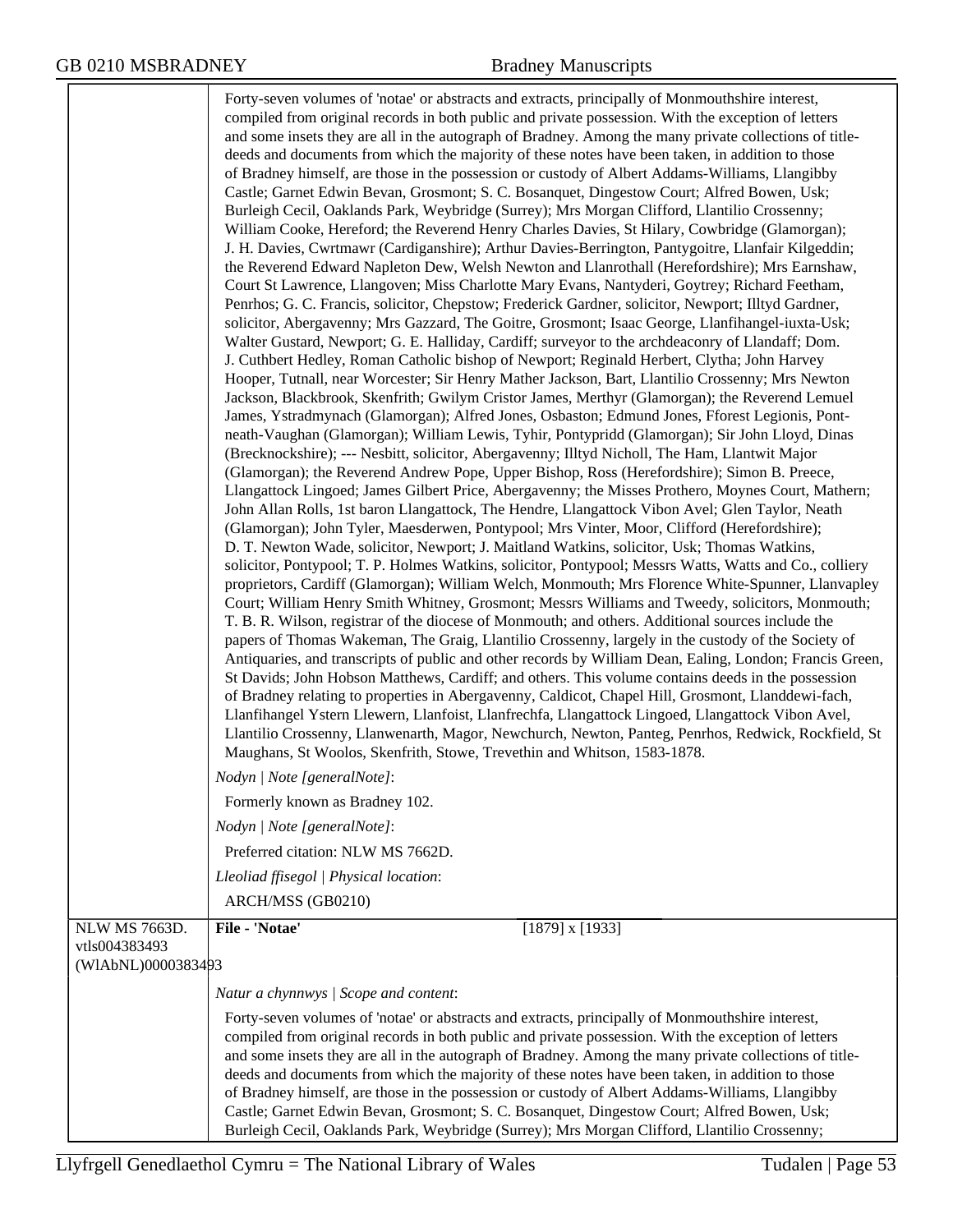|                     | William Cooke, Hereford; the Reverend Henry Charles Davies, St Hilary, Cowbridge (Glamorgan);            |
|---------------------|----------------------------------------------------------------------------------------------------------|
|                     | J. H. Davies, Cwrtmawr (Cardiganshire); Arthur Davies-Berrington, Pantygoitre, Llanfair Kilgeddin;       |
|                     | the Reverend Edward Napleton Dew, Welsh Newton and Llanrothall (Herefordshire); Mrs Earnshaw,            |
|                     | Court St Lawrence, Llangoven; Miss Charlotte Mary Evans, Nantyderi, Goytrey; Richard Feetham,            |
|                     | Penrhos; G. C. Francis, solicitor, Chepstow; Frederick Gardner, solicitor, Newport; Illtyd Gardner,      |
|                     | solicitor, Abergavenny; Mrs Gazzard, The Goitre, Grosmont; Isaac George, Llanfihangel-iuxta-Usk;         |
|                     | Walter Gustard, Newport; G. E. Halliday, Cardiff; surveyor to the archdeaconry of Llandaff; Dom.         |
|                     | J. Cuthbert Hedley, Roman Catholic bishop of Newport; Reginald Herbert, Clytha; John Harvey              |
|                     | Hooper, Tutnall, near Worcester; Sir Henry Mather Jackson, Bart, Llantilio Crossenny; Mrs Newton         |
|                     | Jackson, Blackbrook, Skenfrith; Gwilym Cristor James, Merthyr (Glamorgan); the Reverend Lemuel           |
|                     | James, Ystradmynach (Glamorgan); Alfred Jones, Osbaston; Edmund Jones, Fforest Legionis, Pont-           |
|                     | neath-Vaughan (Glamorgan); William Lewis, Tyhir, Pontypridd (Glamorgan); Sir John Lloyd, Dinas           |
|                     | (Brecknockshire); --- Nesbitt, solicitor, Abergavenny; Illtyd Nicholl, The Ham, Llantwit Major           |
|                     | (Glamorgan); the Reverend Andrew Pope, Upper Bishop, Ross (Herefordshire); Simon B. Preece,              |
|                     | Llangattock Lingoed; James Gilbert Price, Abergavenny; the Misses Prothero, Moynes Court, Mathern;       |
|                     | John Allan Rolls, 1st baron Llangattock, The Hendre, Llangattock Vibon Avel; Glen Taylor, Neath          |
|                     | (Glamorgan); John Tyler, Maesderwen, Pontypool; Mrs Vinter, Moor, Clifford (Herefordshire);              |
|                     | D. T. Newton Wade, solicitor, Newport; J. Maitland Watkins, solicitor, Usk; Thomas Watkins,              |
|                     | solicitor, Pontypool; T. P. Holmes Watkins, solicitor, Pontypool; Messrs Watts, Watts and Co.,           |
|                     | colliery proprietors, Cardiff (Glamorgan); William Welch, Monmouth; Mrs Florence White-Spunner,          |
|                     | Llanvapley Court; William Henry Smith Whitney, Grosmont; Messrs Williams and Tweedy, solicitors,         |
|                     | Monmouth; T. B. R. Wilson, registrar of the diocese of Monmouth; and others. Additional sources          |
|                     | include the papers of Thomas Wakeman, The Graig, Llantilio Crossenny, largely in the custody of the      |
|                     | Society of Antiquaries, and transcripts of public and other records by William Dean, Ealing, London;     |
|                     | Francis Green, St Davids; John Hobson Matthews, Cardiff; and others. This volume contains deeds          |
|                     | and documents relating to the Charity School at Llantilio Crossenny, 1709-1726, and to properties in     |
|                     | Abergavenny, Caerleon, Caldicot, Christchurch, Glascoed, Llanddewi-fach, Llanddewi Rhydderch,            |
|                     | Llanellen, Llanfihangel Llantarnam, Llangibby, Llanover, Llantilio Pertholey, Llanvapley, Llanvetherine, |
|                     | Magor, Mynyddislwyn, Newport, Panteg, St Woolos, Trelech, Trevethin and Usk, and in Llandyfodwg          |
|                     | (Glamorgan) and Crickhowell, Llangattock-iuxta-Crickhowell and Llangynidr (Brecknockshire),              |
|                     | 1622/3-1905; and a few Chancery Proceedings, 1664-1670.                                                  |
|                     | Nodyn   Note [generalNote]:                                                                              |
|                     | Formerly known as Bradney 103.                                                                           |
|                     | Nodyn   Note [generalNote]:                                                                              |
|                     | Preferred citation: NLW MS 7663D.                                                                        |
|                     | Lleoliad ffisegol   Physical location:                                                                   |
|                     | ARCH/MSS (GB0210)                                                                                        |
| <b>NLW MS 7664D</b> | File - 'Notae'<br>$[1879]$ x $[1933]$                                                                    |
| vtls004383517       |                                                                                                          |
| (WIAbNL)00003835 17 |                                                                                                          |
|                     | Natur a chynnwys / Scope and content:                                                                    |
|                     | Forty-seven volumes of 'notae' or abstracts and extracts, principally of Monmouthshire interest,         |
|                     | compiled from original records in both public and private possession. With the exception of letters      |
|                     | and some insets they are all in the autograph of Bradney. Among the many private collections of title-   |
|                     | deeds and documents from which the majority of these notes have been taken, in addition to those         |
|                     | of Bradney himself, are those in the possession or custody of Albert Addams-Williams, Llangibby          |
|                     | Castle; Garnet Edwin Bevan, Grosmont; S. C. Bosanquet, Dingestow Court; Alfred Bowen, Usk;               |
|                     | Burleigh Cecil, Oaklands Park, Weybridge (Surrey); Mrs Morgan Clifford, Llantilio Crossenny;             |
|                     | William Cooke, Hereford; the Reverend Henry Charles Davies, St Hilary, Cowbridge (Glamorgan);            |
|                     | J. H. Davies, Cwrtmawr (Cardiganshire); Arthur Davies-Berrington, Pantygoitre, Llanfair Kilgeddin;       |
|                     | the Reverend Edward Napleton Dew, Welsh Newton and Llanrothall (Herefordshire); Mrs Earnshaw,            |
|                     | Court St Lawrence, Llangoven; Miss Charlotte Mary Evans, Nantyderi, Goytrey; Richard Feetham,            |
|                     | Penrhos; G. C. Francis, solicitor, Chepstow; Frederick Gardner, solicitor, Newport; Illtyd Gardner,      |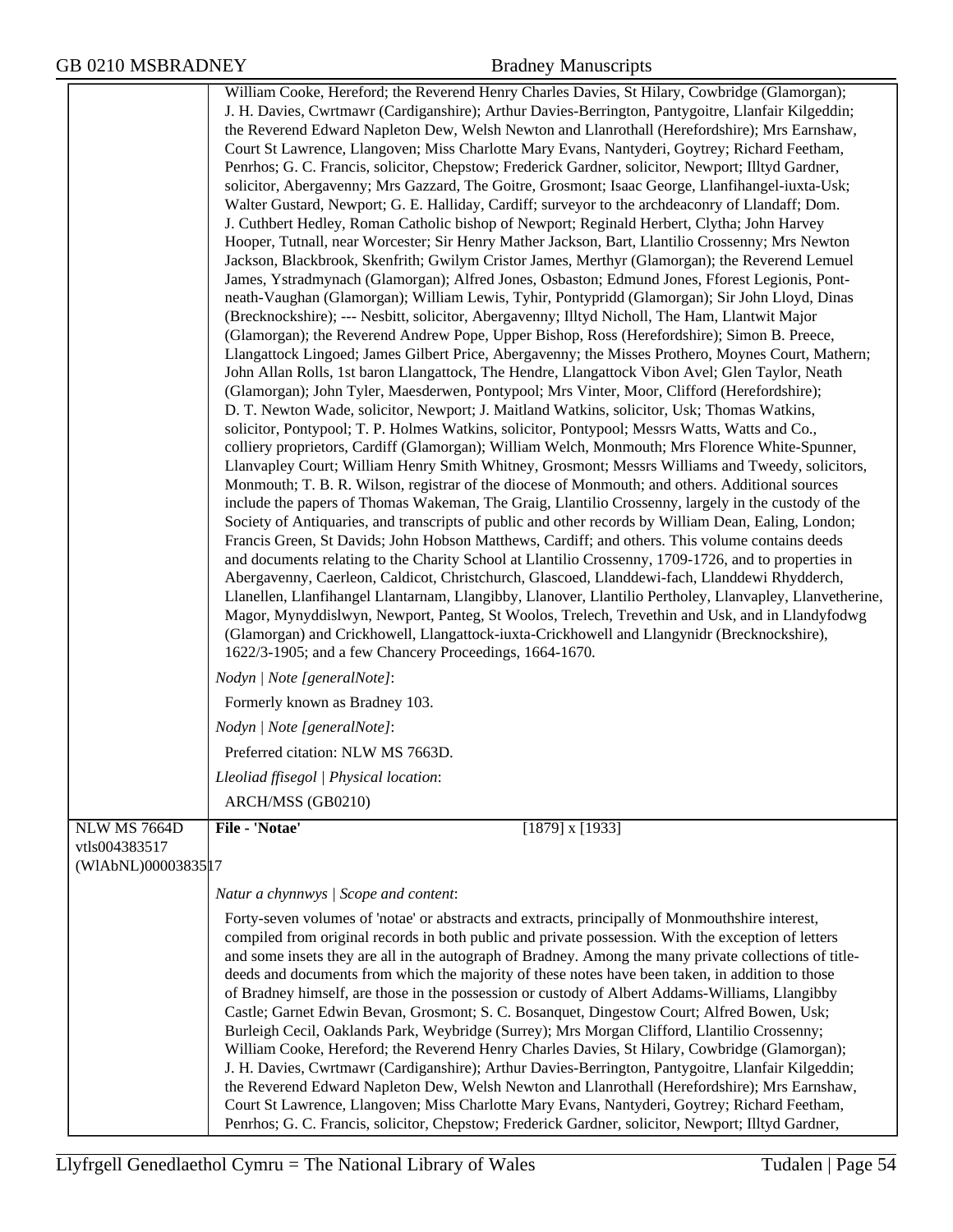|                     | solicitor, Abergavenny; Mrs Gazzard, The Goitre, Grosmont; Isaac George, Llanfihangel-iuxta-Usk;                                                                                                          |
|---------------------|-----------------------------------------------------------------------------------------------------------------------------------------------------------------------------------------------------------|
|                     | Walter Gustard, Newport; G. E. Halliday, Cardiff; surveyor to the archdeaconry of Llandaff; Dom.                                                                                                          |
|                     | J. Cuthbert Hedley, Roman Catholic bishop of Newport; Reginald Herbert, Clytha; John Harvey                                                                                                               |
|                     | Hooper, Tutnall, near Worcester; Sir Henry Mather Jackson, Bart, Llantilio Crossenny; Mrs Newton                                                                                                          |
|                     | Jackson, Blackbrook, Skenfrith; Gwilym Cristor James, Merthyr (Glamorgan); the Reverend Lemuel                                                                                                            |
|                     | James, Ystradmynach (Glamorgan); Alfred Jones, Osbaston; Edmund Jones, Fforest Legionis, Pont-                                                                                                            |
|                     | neath-Vaughan (Glamorgan); William Lewis, Tyhir, Pontypridd (Glamorgan); Sir John Lloyd, Dinas                                                                                                            |
|                     | (Brecknockshire); --- Nesbitt, solicitor, Abergavenny; Illtyd Nicholl, The Ham, Llantwit Major                                                                                                            |
|                     | (Glamorgan); the Reverend Andrew Pope, Upper Bishop, Ross (Herefordshire); Simon B. Preece,<br>Llangattock Lingoed; James Gilbert Price, Abergavenny; the Misses Prothero, Moynes Court, Mathern;         |
|                     | John Allan Rolls, 1st baron Llangattock, The Hendre, Llangattock Vibon Avel; Glen Taylor, Neath                                                                                                           |
|                     | (Glamorgan); John Tyler, Maesderwen, Pontypool; Mrs Vinter, Moor, Clifford (Herefordshire);                                                                                                               |
|                     | D. T. Newton Wade, solicitor, Newport; J. Maitland Watkins, solicitor, Usk; Thomas Watkins,                                                                                                               |
|                     | solicitor, Pontypool; T. P. Holmes Watkins, solicitor, Pontypool; Messrs Watts, Watts and Co., colliery                                                                                                   |
|                     | proprietors, Cardiff (Glamorgan); William Welch, Monmouth; Mrs Florence White-Spunner, Llanvapley                                                                                                         |
|                     | Court; William Henry Smith Whitney, Grosmont; Messrs Williams and Tweedy, solicitors, Monmouth;                                                                                                           |
|                     | T. B. R. Wilson, registrar of the diocese of Monmouth; and others. Additional sources include the                                                                                                         |
|                     | papers of Thomas Wakeman, The Graig, Llantilio Crossenny, largely in the custody of the Society                                                                                                           |
|                     | of Antiquaries, and transcripts of public and other records by William Dean, Ealing, London; Francis<br>Green, St Davids; John Hobson Matthews, Cardiff; and others. This volume contains printed Acts of |
|                     | Parliament relating to the estate of the family of Herbert of Cogan Pill and White Friars (Glamorgan) in                                                                                                  |
|                     | Glamorgan and Monmouthshire, 1769, and of the family of Powell of Glanareth (Carmarthenshire) in                                                                                                          |
|                     | Carmarthenshire and Glamorgan, 1796; deeds and documents relating to Wernddu, parish of Llantrisant,                                                                                                      |
|                     | and to other properties in Abergavenny, Aberystruth, Bettws, Bettws Newydd, Christchurch, Clytha,                                                                                                         |
|                     | Goytrey, Henllys, Kemeys Commander, Llanfihangel-iuxta-Usk, Llanfihangel Llantarnam, Llanfihangel                                                                                                         |
|                     | Pontymoile, Llanfrechfa Lower, Llangattock-iuxta-Caerleon, Llanover, Llantilio Pertholey, Malpas,                                                                                                         |
|                     | Mamhilad, Nash and Raglan, and in Crickhowell, Llanbedr and Llangynidr (Brecknockshire), and                                                                                                              |
|                     | Souldern (Oxfordshire); and estreats of the manor of Usk, 1728-1794.                                                                                                                                      |
|                     | Nodyn   Note [generalNote]:                                                                                                                                                                               |
|                     | Formerly known as Bradney 104.                                                                                                                                                                            |
|                     | Nodyn   Note [generalNote]:                                                                                                                                                                               |
|                     | Preferred citation: NLW MS 7664D                                                                                                                                                                          |
|                     | Lleoliad ffisegol   Physical location:                                                                                                                                                                    |
|                     | ARCH/MSS (GB0210)                                                                                                                                                                                         |
| <b>NLW MS 7665D</b> | File - 'Notae'<br>$[1879]$ x $[1933]$                                                                                                                                                                     |
| vtls004383521       |                                                                                                                                                                                                           |
| (WIAbNL)0000383521  |                                                                                                                                                                                                           |
|                     | Natur a chynnwys / Scope and content:                                                                                                                                                                     |
|                     | Forty-seven volumes of 'notae' or abstracts and extracts, principally of Monmouthshire interest,                                                                                                          |
|                     | compiled from original records in both public and private possession. With the exception of letters                                                                                                       |
|                     | and some insets they are all in the autograph of Bradney. Among the many private collections of title-                                                                                                    |
|                     | deeds and documents from which the majority of these notes have been taken, in addition to those                                                                                                          |
|                     | of Bradney himself, are those in the possession or custody of Albert Addams-Williams, Llangibby<br>Castle; Garnet Edwin Bevan, Grosmont; S. C. Bosanquet, Dingestow Court; Alfred Bowen, Usk;             |
|                     | Burleigh Cecil, Oaklands Park, Weybridge (Surrey); Mrs Morgan Clifford, Llantilio Crossenny;                                                                                                              |
|                     | William Cooke, Hereford; the Reverend Henry Charles Davies, St Hilary, Cowbridge (Glamorgan);                                                                                                             |
|                     | J. H. Davies, Cwrtmawr (Cardiganshire); Arthur Davies-Berrington, Pantygoitre, Llanfair Kilgeddin;                                                                                                        |
|                     | the Reverend Edward Napleton Dew, Welsh Newton and Llanrothall (Herefordshire); Mrs Earnshaw,                                                                                                             |
|                     | Court St Lawrence, Llangoven; Miss Charlotte Mary Evans, Nantyderi, Goytrey; Richard Feetham,                                                                                                             |
|                     | Penrhos; G. C. Francis, solicitor, Chepstow; Frederick Gardner, solicitor, Newport; Illtyd Gardner,                                                                                                       |
|                     | solicitor, Abergavenny; Mrs Gazzard, The Goitre, Grosmont; Isaac George, Llanfihangel-iuxta-Usk;                                                                                                          |
|                     | Walter Gustard, Newport; G. E. Halliday, Cardiff; surveyor to the archdeaconry of Llandaff; Dom.                                                                                                          |
|                     | J. Cuthbert Hedley, Roman Catholic bishop of Newport; Reginald Herbert, Clytha; John Harvey                                                                                                               |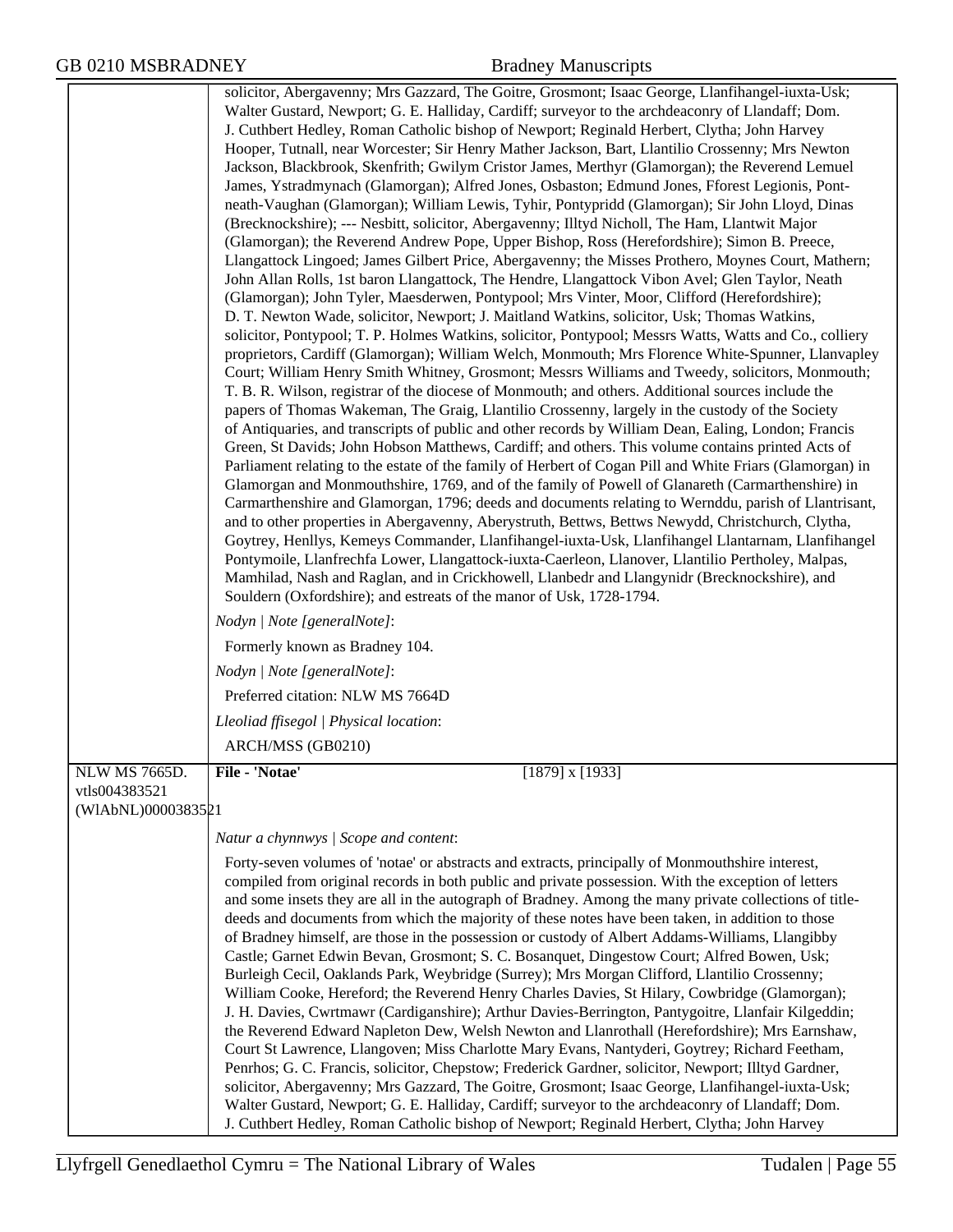|                    | Hooper, Tutnall, near Worcester; Sir Henry Mather Jackson, Bart, Llantilio Crossenny; Mrs Newton<br>Jackson, Blackbrook, Skenfrith; Gwilym Cristor James, Merthyr (Glamorgan); the Reverend Lemuel<br>James, Ystradmynach (Glamorgan); Alfred Jones, Osbaston; Edmund Jones, Fforest Legionis, Pont-<br>neath-Vaughan (Glamorgan); William Lewis, Tyhir, Pontypridd (Glamorgan); Sir John Lloyd, Dinas<br>(Brecknockshire); --- Nesbitt, solicitor, Abergavenny; Illtyd Nicholl, The Ham, Llantwit Major<br>(Glamorgan); the Reverend Andrew Pope, Upper Bishop, Ross (Herefordshire); Simon B. Preece,<br>Llangattock Lingoed; James Gilbert Price, Abergavenny; the Misses Prothero, Moynes Court, Mathern;<br>John Allan Rolls, 1st baron Llangattock, The Hendre, Llangattock Vibon Avel; Glen Taylor, Neath<br>(Glamorgan); John Tyler, Maesderwen, Pontypool; Mrs Vinter, Moor, Clifford (Herefordshire);<br>D. T. Newton Wade, solicitor, Newport; J. Maitland Watkins, solicitor, Usk; Thomas Watkins,<br>solicitor, Pontypool; T. P. Holmes Watkins, solicitor, Pontypool; Messrs Watts, Watts and Co., colliery<br>proprietors, Cardiff (Glamorgan); William Welch, Monmouth; Mrs Florence White-Spunner, Llanvapley<br>Court; William Henry Smith Whitney, Grosmont; Messrs Williams and Tweedy, solicitors, Monmouth;<br>T. B. R. Wilson, registrar of the diocese of Monmouth; and others. Additional sources include the<br>papers of Thomas Wakeman, The Graig, Llantilio Crossenny, largely in the custody of the Society of<br>Antiquaries, and transcripts of public and other records by William Dean, Ealing, London; Francis Green,<br>St Davids; John Hobson Matthews, Cardiff; and others. This volume contains deeds relating to properties<br>in Abergavenny, Chepstow, Dixton, Kemeys, Llanfair Kilgeddin, Llanfihangel Crucorney, Llanfoist,<br>Llanfrechfa, Llangattock Lingoed, Llantilio Pertholey, Nash, St Mellons and Tintern, and in Bosbury,<br>Clifford, Clodock, Goodrich, Ledbury, Llangarron, Michaelchurch Escley, Norton Canon, Ross and<br>Welsh Newton (Herefordshire), 1488-1807.                                                                                                                                  |
|--------------------|----------------------------------------------------------------------------------------------------------------------------------------------------------------------------------------------------------------------------------------------------------------------------------------------------------------------------------------------------------------------------------------------------------------------------------------------------------------------------------------------------------------------------------------------------------------------------------------------------------------------------------------------------------------------------------------------------------------------------------------------------------------------------------------------------------------------------------------------------------------------------------------------------------------------------------------------------------------------------------------------------------------------------------------------------------------------------------------------------------------------------------------------------------------------------------------------------------------------------------------------------------------------------------------------------------------------------------------------------------------------------------------------------------------------------------------------------------------------------------------------------------------------------------------------------------------------------------------------------------------------------------------------------------------------------------------------------------------------------------------------------------------------------------------------------------------------------------------------------------------------------------------------------------------------------------------------------------------------------------------------------------------------------------------------------------------------------------------------------------------------------------------------------------------------------------------------------------------------------------------------------------------|
|                    | Nodyn   Note [generalNote]:                                                                                                                                                                                                                                                                                                                                                                                                                                                                                                                                                                                                                                                                                                                                                                                                                                                                                                                                                                                                                                                                                                                                                                                                                                                                                                                                                                                                                                                                                                                                                                                                                                                                                                                                                                                                                                                                                                                                                                                                                                                                                                                                                                                                                                    |
|                    | Formerly known as Bradney 105.                                                                                                                                                                                                                                                                                                                                                                                                                                                                                                                                                                                                                                                                                                                                                                                                                                                                                                                                                                                                                                                                                                                                                                                                                                                                                                                                                                                                                                                                                                                                                                                                                                                                                                                                                                                                                                                                                                                                                                                                                                                                                                                                                                                                                                 |
|                    | Nodyn   Note [generalNote]:                                                                                                                                                                                                                                                                                                                                                                                                                                                                                                                                                                                                                                                                                                                                                                                                                                                                                                                                                                                                                                                                                                                                                                                                                                                                                                                                                                                                                                                                                                                                                                                                                                                                                                                                                                                                                                                                                                                                                                                                                                                                                                                                                                                                                                    |
|                    | Preferred citation: NLW MS 7665D.                                                                                                                                                                                                                                                                                                                                                                                                                                                                                                                                                                                                                                                                                                                                                                                                                                                                                                                                                                                                                                                                                                                                                                                                                                                                                                                                                                                                                                                                                                                                                                                                                                                                                                                                                                                                                                                                                                                                                                                                                                                                                                                                                                                                                              |
|                    | Lleoliad ffisegol   Physical location:                                                                                                                                                                                                                                                                                                                                                                                                                                                                                                                                                                                                                                                                                                                                                                                                                                                                                                                                                                                                                                                                                                                                                                                                                                                                                                                                                                                                                                                                                                                                                                                                                                                                                                                                                                                                                                                                                                                                                                                                                                                                                                                                                                                                                         |
|                    | ARCH/MSS (GB0210)                                                                                                                                                                                                                                                                                                                                                                                                                                                                                                                                                                                                                                                                                                                                                                                                                                                                                                                                                                                                                                                                                                                                                                                                                                                                                                                                                                                                                                                                                                                                                                                                                                                                                                                                                                                                                                                                                                                                                                                                                                                                                                                                                                                                                                              |
| NLW MS 7666D.      | File - 'Notae'<br>$[1879]$ x $[1933]$                                                                                                                                                                                                                                                                                                                                                                                                                                                                                                                                                                                                                                                                                                                                                                                                                                                                                                                                                                                                                                                                                                                                                                                                                                                                                                                                                                                                                                                                                                                                                                                                                                                                                                                                                                                                                                                                                                                                                                                                                                                                                                                                                                                                                          |
| vtls004383527      |                                                                                                                                                                                                                                                                                                                                                                                                                                                                                                                                                                                                                                                                                                                                                                                                                                                                                                                                                                                                                                                                                                                                                                                                                                                                                                                                                                                                                                                                                                                                                                                                                                                                                                                                                                                                                                                                                                                                                                                                                                                                                                                                                                                                                                                                |
| (WIAbNL)0000383527 |                                                                                                                                                                                                                                                                                                                                                                                                                                                                                                                                                                                                                                                                                                                                                                                                                                                                                                                                                                                                                                                                                                                                                                                                                                                                                                                                                                                                                                                                                                                                                                                                                                                                                                                                                                                                                                                                                                                                                                                                                                                                                                                                                                                                                                                                |
|                    | Natur a chynnwys / Scope and content:                                                                                                                                                                                                                                                                                                                                                                                                                                                                                                                                                                                                                                                                                                                                                                                                                                                                                                                                                                                                                                                                                                                                                                                                                                                                                                                                                                                                                                                                                                                                                                                                                                                                                                                                                                                                                                                                                                                                                                                                                                                                                                                                                                                                                          |
|                    | Forty-seven volumes of 'notae' or abstracts and extracts, principally of Monmouthshire interest,<br>compiled from original records in both public and private possession. With the exception of letters<br>and some insets they are all in the autograph of Bradney. Among the many private collections of title-<br>deeds and documents from which the majority of these notes have been taken, in addition to those<br>of Bradney himself, are those in the possession or custody of Albert Addams-Williams, Llangibby<br>Castle; Garnet Edwin Bevan, Grosmont; S. C. Bosanquet, Dingestow Court; Alfred Bowen, Usk;<br>Burleigh Cecil, Oaklands Park, Weybridge (Surrey); Mrs Morgan Clifford, Llantilio Crossenny;<br>William Cooke, Hereford; the Reverend Henry Charles Davies, St Hilary, Cowbridge (Glamorgan);<br>J. H. Davies, Cwrtmawr (Cardiganshire); Arthur Davies-Berrington, Pantygoitre, Llanfair Kilgeddin;<br>the Reverend Edward Napleton Dew, Welsh Newton and Llanrothall (Herefordshire); Mrs Earnshaw,<br>Court St Lawrence, Llangoven; Miss Charlotte Mary Evans, Nantyderi, Goytrey; Richard Feetham,<br>Penrhos; G. C. Francis, solicitor, Chepstow; Frederick Gardner, solicitor, Newport; Illtyd Gardner,<br>solicitor, Abergavenny; Mrs Gazzard, The Goitre, Grosmont; Isaac George, Llanfihangel-iuxta-Usk;<br>Walter Gustard, Newport; G. E. Halliday, Cardiff; surveyor to the archdeaconry of Llandaff; Dom.<br>J. Cuthbert Hedley, Roman Catholic bishop of Newport; Reginald Herbert, Clytha; John Harvey<br>Hooper, Tutnall, near Worcester; Sir Henry Mather Jackson, Bart, Llantilio Crossenny; Mrs Newton<br>Jackson, Blackbrook, Skenfrith; Gwilym Cristor James, Merthyr (Glamorgan); the Reverend Lemuel<br>James, Ystradmynach (Glamorgan); Alfred Jones, Osbaston; Edmund Jones, Fforest Legionis, Pont-<br>neath-Vaughan (Glamorgan); William Lewis, Tyhir, Pontypridd (Glamorgan); Sir John Lloyd, Dinas<br>(Brecknockshire); --- Nesbitt, solicitor, Abergavenny; Illtyd Nicholl, The Ham, Llantwit Major<br>(Glamorgan); the Reverend Andrew Pope, Upper Bishop, Ross (Herefordshire); Simon B. Preece,<br>Llangattock Lingoed; James Gilbert Price, Abergavenny; the Misses Prothero, Moynes Court, Mathern; |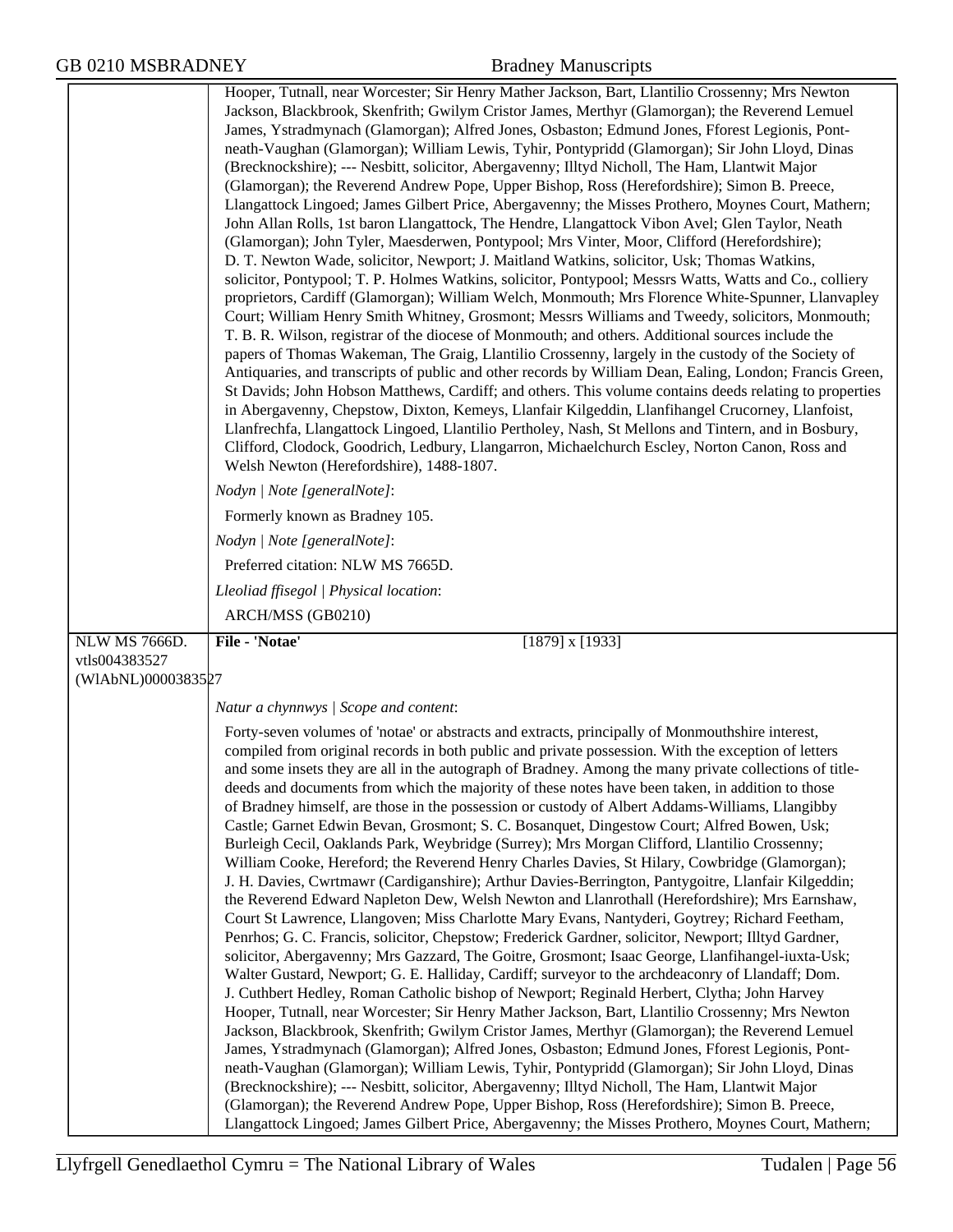|                     | John Allan Rolls, 1st baron Llangattock, The Hendre, Llangattock Vibon Avel; Glen Taylor, Neath<br>(Glamorgan); John Tyler, Maesderwen, Pontypool; Mrs Vinter, Moor, Clifford (Herefordshire);<br>D. T. Newton Wade, solicitor, Newport; J. Maitland Watkins, solicitor, Usk; Thomas Watkins,<br>solicitor, Pontypool; T. P. Holmes Watkins, solicitor, Pontypool; Messrs Watts, Watts and Co., colliery<br>proprietors, Cardiff (Glamorgan); William Welch, Monmouth; Mrs Florence White-Spunner, Llanvapley<br>Court; William Henry Smith Whitney, Grosmont; Messrs Williams and Tweedy, solicitors, Monmouth;<br>T. B. R. Wilson, registrar of the diocese of Monmouth; and others. Additional sources include the<br>papers of Thomas Wakeman, The Graig, Llantilio Crossenny, largely in the custody of the Society of<br>Antiquaries, and transcripts of public and other records by William Dean, Ealing, London; Francis Green,<br>St Davids; John Hobson Matthews, Cardiff; and others. This volume contains deeds and documents<br>relating to the manors of Llantarnam, Magna Porta and Wentsland and Bryngwyn, and to properties<br>in Abergavenny, Bedwellty, Grosmont, Llanfihangel Llantarnam, Llangattock Vibon Avel, Penrhos,<br>Skenfrith and Whitecastle, and in Goodrich and Much Marcle (Herefordshire), 1599-1813; and estreats of<br>the manor of Abercarn, 1719-1787.                                                                                                                                                                                                                                                                                                                                                                                                                                                                                                                                                                                                                                                                                                                                                                                                                                                                                                                                                                                                                                                                                                                                                                                                                                                                                                                                                                                                                                                                                                                                                                                           |
|---------------------|-----------------------------------------------------------------------------------------------------------------------------------------------------------------------------------------------------------------------------------------------------------------------------------------------------------------------------------------------------------------------------------------------------------------------------------------------------------------------------------------------------------------------------------------------------------------------------------------------------------------------------------------------------------------------------------------------------------------------------------------------------------------------------------------------------------------------------------------------------------------------------------------------------------------------------------------------------------------------------------------------------------------------------------------------------------------------------------------------------------------------------------------------------------------------------------------------------------------------------------------------------------------------------------------------------------------------------------------------------------------------------------------------------------------------------------------------------------------------------------------------------------------------------------------------------------------------------------------------------------------------------------------------------------------------------------------------------------------------------------------------------------------------------------------------------------------------------------------------------------------------------------------------------------------------------------------------------------------------------------------------------------------------------------------------------------------------------------------------------------------------------------------------------------------------------------------------------------------------------------------------------------------------------------------------------------------------------------------------------------------------------------------------------------------------------------------------------------------------------------------------------------------------------------------------------------------------------------------------------------------------------------------------------------------------------------------------------------------------------------------------------------------------------------------------------------------------------------------------------------------------------------------------------------------------------------------------------------------------------------------|
|                     | Nodyn   Note [generalNote]:                                                                                                                                                                                                                                                                                                                                                                                                                                                                                                                                                                                                                                                                                                                                                                                                                                                                                                                                                                                                                                                                                                                                                                                                                                                                                                                                                                                                                                                                                                                                                                                                                                                                                                                                                                                                                                                                                                                                                                                                                                                                                                                                                                                                                                                                                                                                                                                                                                                                                                                                                                                                                                                                                                                                                                                                                                                                                                                                                             |
|                     | Formerly known as Bradney 106.                                                                                                                                                                                                                                                                                                                                                                                                                                                                                                                                                                                                                                                                                                                                                                                                                                                                                                                                                                                                                                                                                                                                                                                                                                                                                                                                                                                                                                                                                                                                                                                                                                                                                                                                                                                                                                                                                                                                                                                                                                                                                                                                                                                                                                                                                                                                                                                                                                                                                                                                                                                                                                                                                                                                                                                                                                                                                                                                                          |
|                     | Nodyn   Note [generalNote]:                                                                                                                                                                                                                                                                                                                                                                                                                                                                                                                                                                                                                                                                                                                                                                                                                                                                                                                                                                                                                                                                                                                                                                                                                                                                                                                                                                                                                                                                                                                                                                                                                                                                                                                                                                                                                                                                                                                                                                                                                                                                                                                                                                                                                                                                                                                                                                                                                                                                                                                                                                                                                                                                                                                                                                                                                                                                                                                                                             |
|                     | Preferred citation: NLW MS 7666D.                                                                                                                                                                                                                                                                                                                                                                                                                                                                                                                                                                                                                                                                                                                                                                                                                                                                                                                                                                                                                                                                                                                                                                                                                                                                                                                                                                                                                                                                                                                                                                                                                                                                                                                                                                                                                                                                                                                                                                                                                                                                                                                                                                                                                                                                                                                                                                                                                                                                                                                                                                                                                                                                                                                                                                                                                                                                                                                                                       |
|                     | Lleoliad ffisegol   Physical location:                                                                                                                                                                                                                                                                                                                                                                                                                                                                                                                                                                                                                                                                                                                                                                                                                                                                                                                                                                                                                                                                                                                                                                                                                                                                                                                                                                                                                                                                                                                                                                                                                                                                                                                                                                                                                                                                                                                                                                                                                                                                                                                                                                                                                                                                                                                                                                                                                                                                                                                                                                                                                                                                                                                                                                                                                                                                                                                                                  |
|                     | ARCH/MSS (GB0210)                                                                                                                                                                                                                                                                                                                                                                                                                                                                                                                                                                                                                                                                                                                                                                                                                                                                                                                                                                                                                                                                                                                                                                                                                                                                                                                                                                                                                                                                                                                                                                                                                                                                                                                                                                                                                                                                                                                                                                                                                                                                                                                                                                                                                                                                                                                                                                                                                                                                                                                                                                                                                                                                                                                                                                                                                                                                                                                                                                       |
| <b>NLW MS 7667D</b> | File - 'Notae'<br>$[1879]$ x $[1933]$                                                                                                                                                                                                                                                                                                                                                                                                                                                                                                                                                                                                                                                                                                                                                                                                                                                                                                                                                                                                                                                                                                                                                                                                                                                                                                                                                                                                                                                                                                                                                                                                                                                                                                                                                                                                                                                                                                                                                                                                                                                                                                                                                                                                                                                                                                                                                                                                                                                                                                                                                                                                                                                                                                                                                                                                                                                                                                                                                   |
| vtls004383530       |                                                                                                                                                                                                                                                                                                                                                                                                                                                                                                                                                                                                                                                                                                                                                                                                                                                                                                                                                                                                                                                                                                                                                                                                                                                                                                                                                                                                                                                                                                                                                                                                                                                                                                                                                                                                                                                                                                                                                                                                                                                                                                                                                                                                                                                                                                                                                                                                                                                                                                                                                                                                                                                                                                                                                                                                                                                                                                                                                                                         |
| (WIAbNL)0000383580  |                                                                                                                                                                                                                                                                                                                                                                                                                                                                                                                                                                                                                                                                                                                                                                                                                                                                                                                                                                                                                                                                                                                                                                                                                                                                                                                                                                                                                                                                                                                                                                                                                                                                                                                                                                                                                                                                                                                                                                                                                                                                                                                                                                                                                                                                                                                                                                                                                                                                                                                                                                                                                                                                                                                                                                                                                                                                                                                                                                                         |
|                     | Natur a chynnwys / Scope and content:                                                                                                                                                                                                                                                                                                                                                                                                                                                                                                                                                                                                                                                                                                                                                                                                                                                                                                                                                                                                                                                                                                                                                                                                                                                                                                                                                                                                                                                                                                                                                                                                                                                                                                                                                                                                                                                                                                                                                                                                                                                                                                                                                                                                                                                                                                                                                                                                                                                                                                                                                                                                                                                                                                                                                                                                                                                                                                                                                   |
|                     | Forty-seven volumes of 'notae' or abstracts and extracts, principally of Monmouthshire interest,<br>compiled from original records in both public and private possession. With the exception of letters<br>and some insets they are all in the autograph of Bradney. Among the many private collections of title-<br>deeds and documents from which the majority of these notes have been taken, in addition to those<br>of Bradney himself, are those in the possession or custody of Albert Addams-Williams, Llangibby<br>Castle; Garnet Edwin Bevan, Grosmont; S. C. Bosanquet, Dingestow Court; Alfred Bowen, Usk;<br>Burleigh Cecil, Oaklands Park, Weybridge (Surrey); Mrs Morgan Clifford, Llantilio Crossenny;<br>William Cooke, Hereford; the Reverend Henry Charles Davies, St Hilary, Cowbridge (Glamorgan);<br>J. H. Davies, Cwrtmawr (Cardiganshire); Arthur Davies-Berrington, Pantygoitre, Llanfair Kilgeddin;<br>the Reverend Edward Napleton Dew, Welsh Newton and Llanrothall (Herefordshire); Mrs Earnshaw,<br>Court St Lawrence, Llangoven; Miss Charlotte Mary Evans, Nantyderi, Goytrey; Richard Feetham,<br>Penrhos; G. C. Francis, solicitor, Chepstow; Frederick Gardner, solicitor, Newport; Illtyd Gardner,<br>solicitor, Abergavenny; Mrs Gazzard, The Goitre, Grosmont; Isaac George, Llanfihangel-iuxta-Usk;<br>Walter Gustard, Newport; G. E. Halliday, Cardiff; surveyor to the archdeaconry of Llandaff; Dom.<br>J. Cuthbert Hedley, Roman Catholic bishop of Newport; Reginald Herbert, Clytha; John Harvey<br>Hooper, Tutnall, near Worcester; Sir Henry Mather Jackson, Bart, Llantilio Crossenny; Mrs Newton<br>Jackson, Blackbrook, Skenfrith; Gwilym Cristor James, Merthyr (Glamorgan); the Reverend Lemuel<br>James, Ystradmynach (Glamorgan); Alfred Jones, Osbaston; Edmund Jones, Fforest Legionis, Pont-<br>neath-Vaughan (Glamorgan); William Lewis, Tyhir, Pontypridd (Glamorgan); Sir John Lloyd, Dinas<br>(Brecknockshire); --- Nesbitt, solicitor, Abergavenny; Illtyd Nicholl, The Ham, Llantwit Major<br>(Glamorgan); the Reverend Andrew Pope, Upper Bishop, Ross (Herefordshire); Simon B. Preece,<br>Llangattock Lingoed; James Gilbert Price, Abergavenny; the Misses Prothero, Moynes Court, Mathern;<br>John Allan Rolls, 1st baron Llangattock, The Hendre, Llangattock Vibon Avel; Glen Taylor, Neath<br>(Glamorgan); John Tyler, Maesderwen, Pontypool; Mrs Vinter, Moor, Clifford (Herefordshire);<br>D. T. Newton Wade, solicitor, Newport; J. Maitland Watkins, solicitor, Usk; Thomas Watkins,<br>solicitor, Pontypool; T. P. Holmes Watkins, solicitor, Pontypool; Messrs Watts, Watts and Co., colliery<br>proprietors, Cardiff (Glamorgan); William Welch, Monmouth; Mrs Florence White-Spunner, Llanvapley<br>Court; William Henry Smith Whitney, Grosmont; Messrs Williams and Tweedy, solicitors, Monmouth;<br>T. B. R. Wilson, registrar of the diocese of Monmouth; and others. Additional sources include the |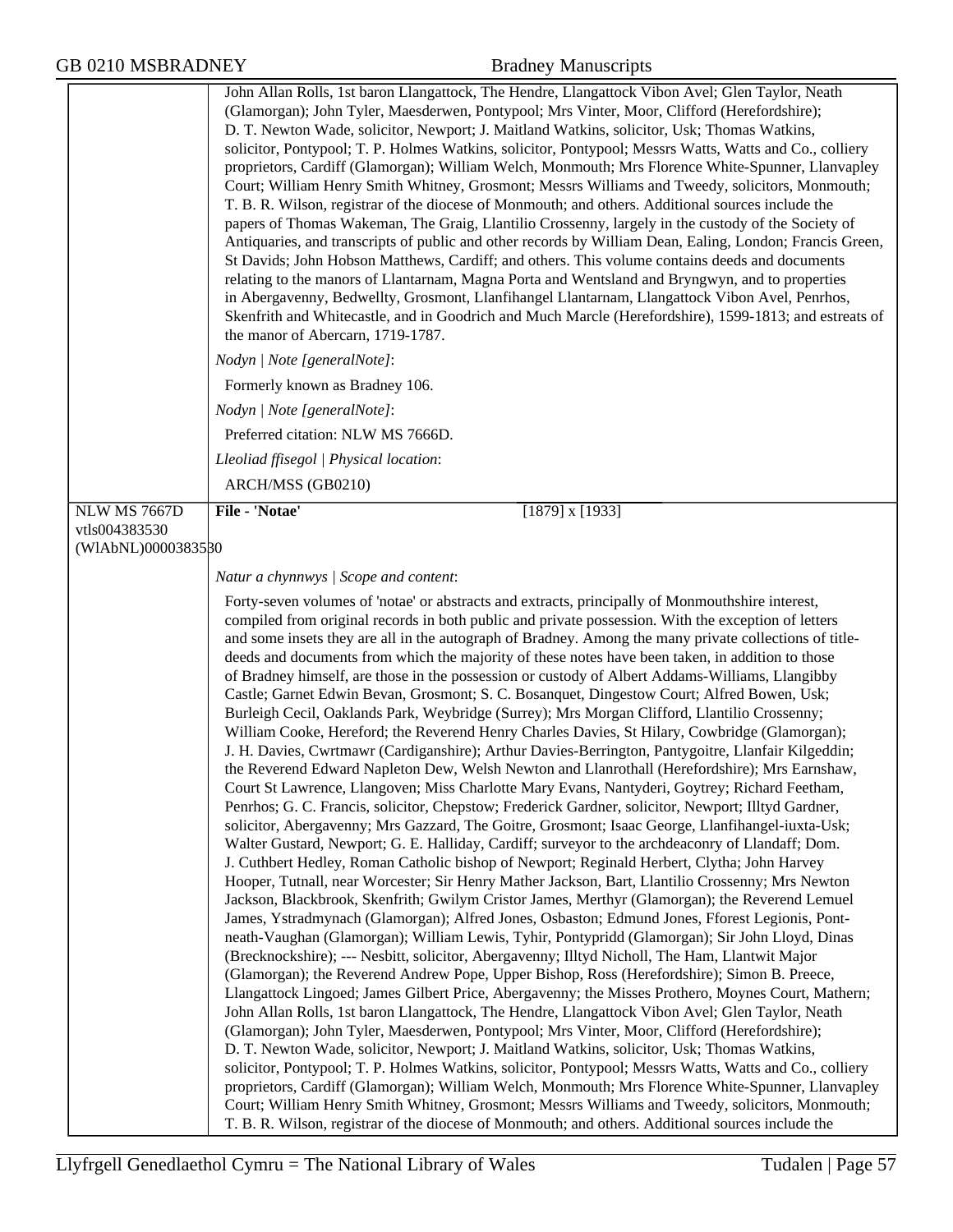|                     | papers of Thomas Wakeman, The Graig, Llantilio Crossenny, largely in the custody of the Society of<br>Antiquaries, and transcripts of public and other records by William Dean, Ealing, London; Francis Green, |
|---------------------|----------------------------------------------------------------------------------------------------------------------------------------------------------------------------------------------------------------|
|                     | St Davids; John Hobson Matthews, Cardiff; and others. This volume contains Chancery Proceedings,                                                                                                               |
|                     | Feet of Fines, Exchequer Depositions, Patent Rolls, Royalist composition papers, Inquisitions Post<br>Mortem, etc., 1311-1725, including depositions relating to the payment of tithes in Llanfihangel Ystern  |
|                     | Llewern, 1680-1681, and Kemeys Inferior, 1705-1708, and in respect of the Priory of Monmouth estate                                                                                                            |
|                     | in Dixton and Llangattock Vibon Avel [1718] and to burial rights and fees in the chapel of Llanfair<br>Cilcoed, 1719-1725; and an estreat of the manor of Abergavenny, 1734.                                   |
|                     | Nodyn   Note [generalNote]:                                                                                                                                                                                    |
|                     | Formerly known as Bradney 107.                                                                                                                                                                                 |
|                     | Nodyn   Note [generalNote]:                                                                                                                                                                                    |
|                     | Preferred citation: NLW MS 7667D                                                                                                                                                                               |
|                     | Lleoliad ffisegol   Physical location:                                                                                                                                                                         |
|                     | ARCH/MSS (GB0210)                                                                                                                                                                                              |
| <b>NLW MS 7668D</b> | File - 'Notae'<br>$[1879]$ x $[1933]$                                                                                                                                                                          |
| vtls004383533       |                                                                                                                                                                                                                |
| (WIAbNL)0000383533  |                                                                                                                                                                                                                |
|                     | Natur a chynnwys / Scope and content:                                                                                                                                                                          |
|                     | Forty-seven volumes of 'notae' or abstracts and extracts, principally of Monmouthshire interest,                                                                                                               |
|                     | compiled from original records in both public and private possession. With the exception of letters                                                                                                            |
|                     | and some insets they are all in the autograph of Bradney. Among the many private collections of title-                                                                                                         |
|                     | deeds and documents from which the majority of these notes have been taken, in addition to those<br>of Bradney himself, are those in the possession or custody of Albert Addams-Williams, Llangibby            |
|                     | Castle; Garnet Edwin Bevan, Grosmont; S. C. Bosanquet, Dingestow Court; Alfred Bowen, Usk;                                                                                                                     |
|                     | Burleigh Cecil, Oaklands Park, Weybridge (Surrey); Mrs Morgan Clifford, Llantilio Crossenny;                                                                                                                   |
|                     | William Cooke, Hereford; the Reverend Henry Charles Davies, St Hilary, Cowbridge (Glamorgan);                                                                                                                  |
|                     | J. H. Davies, Cwrtmawr (Cardiganshire); Arthur Davies-Berrington, Pantygoitre, Llanfair Kilgeddin;<br>the Reverend Edward Napleton Dew, Welsh Newton and Llanrothall (Herefordshire); Mrs Earnshaw,            |
|                     | Court St Lawrence, Llangoven; Miss Charlotte Mary Evans, Nantyderi, Goytrey; Richard Feetham,                                                                                                                  |
|                     | Penrhos; G. C. Francis, solicitor, Chepstow; Frederick Gardner, solicitor, Newport; Illtyd Gardner,                                                                                                            |
|                     | solicitor, Abergavenny; Mrs Gazzard, The Goitre, Grosmont; Isaac George, Llanfihangel-iuxta-Usk;                                                                                                               |
|                     | Walter Gustard, Newport; G. E. Halliday, Cardiff; surveyor to the archdeaconry of Llandaff; Dom.                                                                                                               |
|                     | J. Cuthbert Hedley, Roman Catholic bishop of Newport; Reginald Herbert, Clytha; John Harvey<br>Hooper, Tutnall, near Worcester; Sir Henry Mather Jackson, Bart, Llantilio Crossenny; Mrs Newton                |
|                     | Jackson, Blackbrook, Skenfrith; Gwilym Cristor James, Merthyr (Glamorgan); the Reverend Lemuel                                                                                                                 |
|                     | James, Ystradmynach (Glamorgan); Alfred Jones, Osbaston; Edmund Jones, Fforest Legionis, Pont-                                                                                                                 |
|                     | neath-Vaughan (Glamorgan); William Lewis, Tyhir, Pontypridd (Glamorgan); Sir John Lloyd, Dinas                                                                                                                 |
|                     | (Brecknockshire); --- Nesbitt, solicitor, Abergavenny; Illtyd Nicholl, The Ham, Llantwit Major<br>(Glamorgan); the Reverend Andrew Pope, Upper Bishop, Ross (Herefordshire); Simon B. Preece,                  |
|                     | Llangattock Lingoed; James Gilbert Price, Abergavenny; the Misses Prothero, Moynes Court, Mathern;                                                                                                             |
|                     | John Allan Rolls, 1st baron Llangattock, The Hendre, Llangattock Vibon Avel; Glen Taylor, Neath                                                                                                                |
|                     | (Glamorgan); John Tyler, Maesderwen, Pontypool; Mrs Vinter, Moor, Clifford (Herefordshire);                                                                                                                    |
|                     | D. T. Newton Wade, solicitor, Newport; J. Maitland Watkins, solicitor, Usk; Thomas Watkins,                                                                                                                    |
|                     | solicitor, Pontypool; T. P. Holmes Watkins, solicitor, Pontypool; Messrs Watts, Watts and Co.,<br>colliery proprietors, Cardiff (Glamorgan); William Welch, Monmouth; Mrs Florence White-Spunner,              |
|                     | Llanvapley Court; William Henry Smith Whitney, Grosmont; Messrs Williams and Tweedy, solicitors,                                                                                                               |
|                     | Monmouth; T. B. R. Wilson, registrar of the diocese of Monmouth; and others. Additional sources                                                                                                                |
|                     | include the papers of Thomas Wakeman, The Graig, Llantilio Crossenny, largely in the custody of the                                                                                                            |
|                     | Society of Antiquaries, and transcripts of public and other records by William Dean, Ealing, London;<br>Francis Green, St Davids; John Hobson Matthews, Cardiff; and others. This volume contains deeds        |
|                     | and documents relating to properties in Caldicot, Chapel Hill, Christchurch, Dingestow, Glascoed,                                                                                                              |
|                     | Grosmont, Llanarth, Llandenny, Llanddewi-fach, Llanellen, Llanfihangel Crucorney, Llanfihangel Ystern                                                                                                          |
|                     | Llewern, Llangattock-iuxta-Usk, Llangattock Lingoed, Llangattock Vibon Avel, Llangwm, Llanishen,                                                                                                               |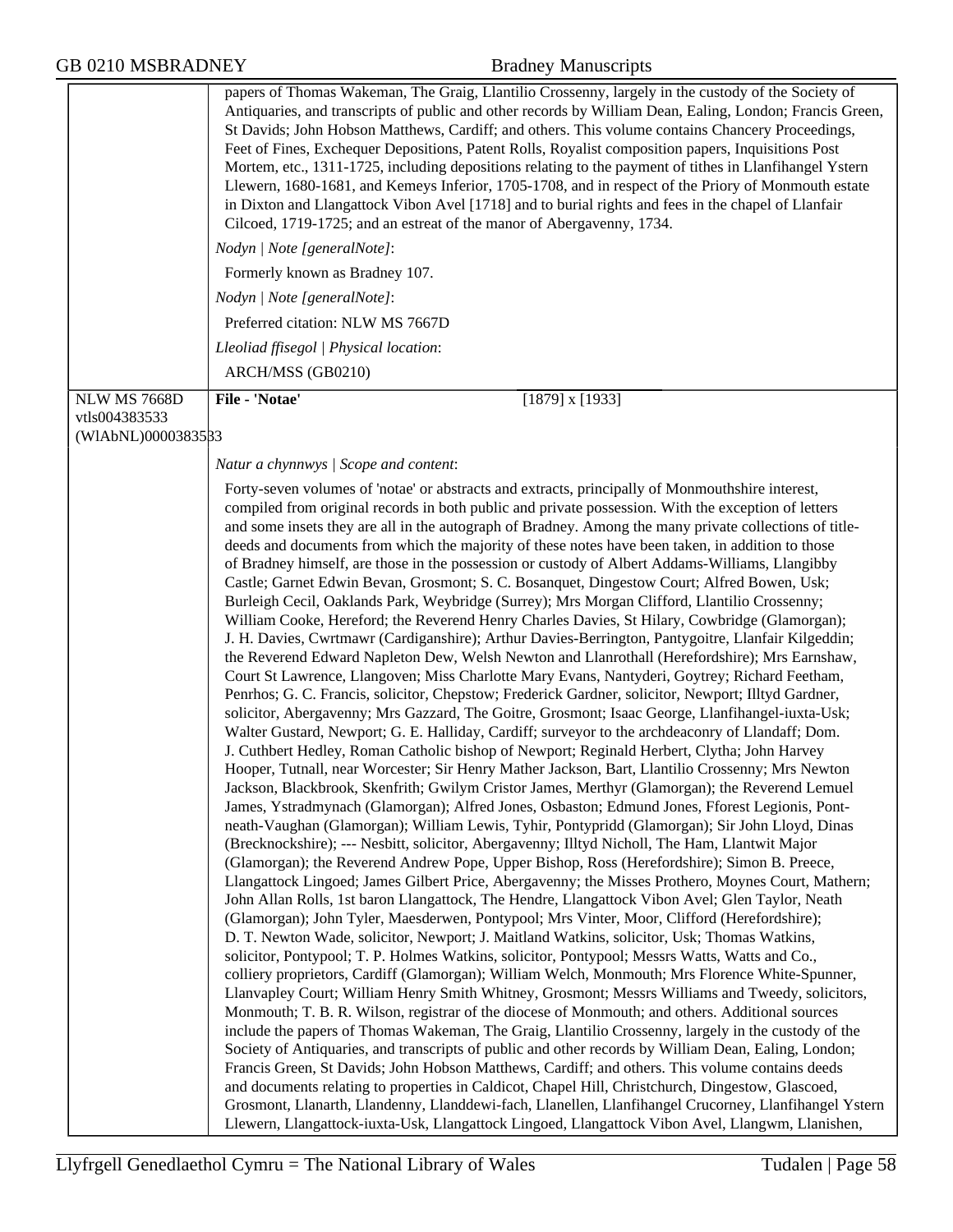|                     | Llanllowell, Llansoy, Llantilio Crossenny, Llantilio Pertholey, Llantrisant, Magor, Michel Troy, Nash,<br>Newport, Penallt, Penrhos, Raglan, Redwick, Rockfield, St Brides, St Woolos, Skenfrith, Trevethin<br>and Wonastow, and in Cusop, Llanrothall and Walterstone (Herefordshire), and Hewelsfield and St<br>Briavels (Gloucestershire), 1402-1878; estreats of the manors or lordships of Hadnock, 1637, Edlogan,<br>1649/50-1651, Llanfihangel-iuxta-Usk, 1672, Usk, 1692, Portgaseg, 1717-1778, Abergavenny, 1724, and<br>Bishton otherwise Lan Cadwaladr, 1726, and a rent roll of Langston, 1730; and Chancery Proceedings<br>and Inquisitions Post Mortem, 1634/5-1793.                                                                                                                                                                                                                                                                                                                                                                                                                                                                                                                                                                                                                                                                                                                                                                                                                                                                                                                                                                                                                                                                                                                                                                                                                                                                                                                                                                                                                                                                                                                                                                                                                                                                                                                                                                                                                                                                                                                                                                                                                                                                                                                                                                                                                                                                                                                                                                                                                                                                                                                                                                                                                                                                                                                                                                                                                                                                                                                                                                                                                                                    |
|---------------------|---------------------------------------------------------------------------------------------------------------------------------------------------------------------------------------------------------------------------------------------------------------------------------------------------------------------------------------------------------------------------------------------------------------------------------------------------------------------------------------------------------------------------------------------------------------------------------------------------------------------------------------------------------------------------------------------------------------------------------------------------------------------------------------------------------------------------------------------------------------------------------------------------------------------------------------------------------------------------------------------------------------------------------------------------------------------------------------------------------------------------------------------------------------------------------------------------------------------------------------------------------------------------------------------------------------------------------------------------------------------------------------------------------------------------------------------------------------------------------------------------------------------------------------------------------------------------------------------------------------------------------------------------------------------------------------------------------------------------------------------------------------------------------------------------------------------------------------------------------------------------------------------------------------------------------------------------------------------------------------------------------------------------------------------------------------------------------------------------------------------------------------------------------------------------------------------------------------------------------------------------------------------------------------------------------------------------------------------------------------------------------------------------------------------------------------------------------------------------------------------------------------------------------------------------------------------------------------------------------------------------------------------------------------------------------------------------------------------------------------------------------------------------------------------------------------------------------------------------------------------------------------------------------------------------------------------------------------------------------------------------------------------------------------------------------------------------------------------------------------------------------------------------------------------------------------------------------------------------------------------------------------------------------------------------------------------------------------------------------------------------------------------------------------------------------------------------------------------------------------------------------------------------------------------------------------------------------------------------------------------------------------------------------------------------------------------------------------------------------------|
|                     | Nodyn   Note [generalNote]:                                                                                                                                                                                                                                                                                                                                                                                                                                                                                                                                                                                                                                                                                                                                                                                                                                                                                                                                                                                                                                                                                                                                                                                                                                                                                                                                                                                                                                                                                                                                                                                                                                                                                                                                                                                                                                                                                                                                                                                                                                                                                                                                                                                                                                                                                                                                                                                                                                                                                                                                                                                                                                                                                                                                                                                                                                                                                                                                                                                                                                                                                                                                                                                                                                                                                                                                                                                                                                                                                                                                                                                                                                                                                                           |
|                     | Formerly known as Bradney 108.                                                                                                                                                                                                                                                                                                                                                                                                                                                                                                                                                                                                                                                                                                                                                                                                                                                                                                                                                                                                                                                                                                                                                                                                                                                                                                                                                                                                                                                                                                                                                                                                                                                                                                                                                                                                                                                                                                                                                                                                                                                                                                                                                                                                                                                                                                                                                                                                                                                                                                                                                                                                                                                                                                                                                                                                                                                                                                                                                                                                                                                                                                                                                                                                                                                                                                                                                                                                                                                                                                                                                                                                                                                                                                        |
|                     | Nodyn   Note [generalNote]:                                                                                                                                                                                                                                                                                                                                                                                                                                                                                                                                                                                                                                                                                                                                                                                                                                                                                                                                                                                                                                                                                                                                                                                                                                                                                                                                                                                                                                                                                                                                                                                                                                                                                                                                                                                                                                                                                                                                                                                                                                                                                                                                                                                                                                                                                                                                                                                                                                                                                                                                                                                                                                                                                                                                                                                                                                                                                                                                                                                                                                                                                                                                                                                                                                                                                                                                                                                                                                                                                                                                                                                                                                                                                                           |
|                     | Preferred citation: NLW MS 7668D                                                                                                                                                                                                                                                                                                                                                                                                                                                                                                                                                                                                                                                                                                                                                                                                                                                                                                                                                                                                                                                                                                                                                                                                                                                                                                                                                                                                                                                                                                                                                                                                                                                                                                                                                                                                                                                                                                                                                                                                                                                                                                                                                                                                                                                                                                                                                                                                                                                                                                                                                                                                                                                                                                                                                                                                                                                                                                                                                                                                                                                                                                                                                                                                                                                                                                                                                                                                                                                                                                                                                                                                                                                                                                      |
|                     | Lleoliad ffisegol   Physical location:                                                                                                                                                                                                                                                                                                                                                                                                                                                                                                                                                                                                                                                                                                                                                                                                                                                                                                                                                                                                                                                                                                                                                                                                                                                                                                                                                                                                                                                                                                                                                                                                                                                                                                                                                                                                                                                                                                                                                                                                                                                                                                                                                                                                                                                                                                                                                                                                                                                                                                                                                                                                                                                                                                                                                                                                                                                                                                                                                                                                                                                                                                                                                                                                                                                                                                                                                                                                                                                                                                                                                                                                                                                                                                |
|                     | ARCH/MSS (GB0210)                                                                                                                                                                                                                                                                                                                                                                                                                                                                                                                                                                                                                                                                                                                                                                                                                                                                                                                                                                                                                                                                                                                                                                                                                                                                                                                                                                                                                                                                                                                                                                                                                                                                                                                                                                                                                                                                                                                                                                                                                                                                                                                                                                                                                                                                                                                                                                                                                                                                                                                                                                                                                                                                                                                                                                                                                                                                                                                                                                                                                                                                                                                                                                                                                                                                                                                                                                                                                                                                                                                                                                                                                                                                                                                     |
| <b>NLW MS 7669D</b> | File - 'Notae'<br>$[1879]$ x $[1933]$                                                                                                                                                                                                                                                                                                                                                                                                                                                                                                                                                                                                                                                                                                                                                                                                                                                                                                                                                                                                                                                                                                                                                                                                                                                                                                                                                                                                                                                                                                                                                                                                                                                                                                                                                                                                                                                                                                                                                                                                                                                                                                                                                                                                                                                                                                                                                                                                                                                                                                                                                                                                                                                                                                                                                                                                                                                                                                                                                                                                                                                                                                                                                                                                                                                                                                                                                                                                                                                                                                                                                                                                                                                                                                 |
| vtls004383565       |                                                                                                                                                                                                                                                                                                                                                                                                                                                                                                                                                                                                                                                                                                                                                                                                                                                                                                                                                                                                                                                                                                                                                                                                                                                                                                                                                                                                                                                                                                                                                                                                                                                                                                                                                                                                                                                                                                                                                                                                                                                                                                                                                                                                                                                                                                                                                                                                                                                                                                                                                                                                                                                                                                                                                                                                                                                                                                                                                                                                                                                                                                                                                                                                                                                                                                                                                                                                                                                                                                                                                                                                                                                                                                                                       |
| (WIAbNL)0000383565  |                                                                                                                                                                                                                                                                                                                                                                                                                                                                                                                                                                                                                                                                                                                                                                                                                                                                                                                                                                                                                                                                                                                                                                                                                                                                                                                                                                                                                                                                                                                                                                                                                                                                                                                                                                                                                                                                                                                                                                                                                                                                                                                                                                                                                                                                                                                                                                                                                                                                                                                                                                                                                                                                                                                                                                                                                                                                                                                                                                                                                                                                                                                                                                                                                                                                                                                                                                                                                                                                                                                                                                                                                                                                                                                                       |
|                     | Natur a chynnwys / Scope and content:                                                                                                                                                                                                                                                                                                                                                                                                                                                                                                                                                                                                                                                                                                                                                                                                                                                                                                                                                                                                                                                                                                                                                                                                                                                                                                                                                                                                                                                                                                                                                                                                                                                                                                                                                                                                                                                                                                                                                                                                                                                                                                                                                                                                                                                                                                                                                                                                                                                                                                                                                                                                                                                                                                                                                                                                                                                                                                                                                                                                                                                                                                                                                                                                                                                                                                                                                                                                                                                                                                                                                                                                                                                                                                 |
|                     | Forty-seven volumes of 'notae' or abstracts and extracts, principally of Monmouthshire interest,<br>compiled from original records in both public and private possession. With the exception of letters<br>and some insets they are all in the autograph of Bradney. Among the many private collections of title-<br>deeds and documents from which the majority of these notes have been taken, in addition to those<br>of Bradney himself, are those in the possession or custody of Albert Addams-Williams, Llangibby<br>Castle; Garnet Edwin Bevan, Grosmont; S. C. Bosanquet, Dingestow Court; Alfred Bowen, Usk;<br>Burleigh Cecil, Oaklands Park, Weybridge (Surrey); Mrs Morgan Clifford, Llantilio Crossenny;<br>William Cooke, Hereford; the Reverend Henry Charles Davies, St Hilary, Cowbridge (Glamorgan);<br>J. H. Davies, Cwrtmawr (Cardiganshire); Arthur Davies-Berrington, Pantygoitre, Llanfair Kilgeddin;<br>the Reverend Edward Napleton Dew, Welsh Newton and Llanrothall (Herefordshire); Mrs Earnshaw,<br>Court St Lawrence, Llangoven; Miss Charlotte Mary Evans, Nantyderi, Goytrey; Richard Feetham,<br>Penrhos; G. C. Francis, solicitor, Chepstow; Frederick Gardner, solicitor, Newport; Illtyd Gardner,<br>solicitor, Abergavenny; Mrs Gazzard, The Goitre, Grosmont; Isaac George, Llanfihangel-iuxta-Usk;<br>Walter Gustard, Newport; G. E. Halliday, Cardiff; surveyor to the archdeaconry of Llandaff; Dom.<br>J. Cuthbert Hedley, Roman Catholic bishop of Newport; Reginald Herbert, Clytha; John Harvey<br>Hooper, Tutnall, near Worcester; Sir Henry Mather Jackson, Bart, Llantilio Crossenny; Mrs Newton<br>Jackson, Blackbrook, Skenfrith; Gwilym Cristor James, Merthyr (Glamorgan); the Reverend Lemuel<br>James, Ystradmynach (Glamorgan); Alfred Jones, Osbaston; Edmund Jones, Fforest Legionis, Pont-<br>neath-Vaughan (Glamorgan); William Lewis, Tyhir, Pontypridd (Glamorgan); Sir John Lloyd, Dinas<br>(Brecknockshire); --- Nesbitt, solicitor, Abergavenny; Illtyd Nicholl, The Ham, Llantwit Major<br>(Glamorgan); the Reverend Andrew Pope, Upper Bishop, Ross (Herefordshire); Simon B. Preece,<br>Llangattock Lingoed; James Gilbert Price, Abergavenny; the Misses Prothero, Moynes Court, Mathern;<br>John Allan Rolls, 1st baron Llangattock, The Hendre, Llangattock Vibon Avel; Glen Taylor, Neath<br>(Glamorgan); John Tyler, Maesderwen, Pontypool; Mrs Vinter, Moor, Clifford (Herefordshire);<br>D. T. Newton Wade, solicitor, Newport; J. Maitland Watkins, solicitor, Usk; Thomas Watkins,<br>solicitor, Pontypool; T. P. Holmes Watkins, solicitor, Pontypool; Messrs Watts, Watts and Co., colliery<br>proprietors, Cardiff (Glamorgan); William Welch, Monmouth; Mrs Florence White-Spunner, Llanvapley<br>Court; William Henry Smith Whitney, Grosmont; Messrs Williams and Tweedy, solicitors, Monmouth;<br>T. B. R. Wilson, registrar of the diocese of Monmouth; and others. Additional sources include the<br>papers of Thomas Wakeman, The Graig, Llantilio Crossenny, largely in the custody of the Society of<br>Antiquaries, and transcripts of public and other records by William Dean, Ealing, London; Francis Green,<br>St Davids; John Hobson Matthews, Cardiff; and others. This volume contains Chancery Proceedings,<br>Proceedings of the Court of Requests and Inquisitions Post Mortem, 1329-1698, but principally of<br>the reign of Elizabeth, relating to properties in Bettws Newydd, Christchurch, Dingestow, Dinham,<br>Dixton, Grosmont, Gwernesney, Ifton, Llanddewi Rhydderch, Llanddewi Skyrrid, Llangattock Lingoed,<br>Llangeview, Llangibby, Llanishen, Llantilio Crossenny, Llantilio Pertholey, Llanvapley, Llanvetherine, |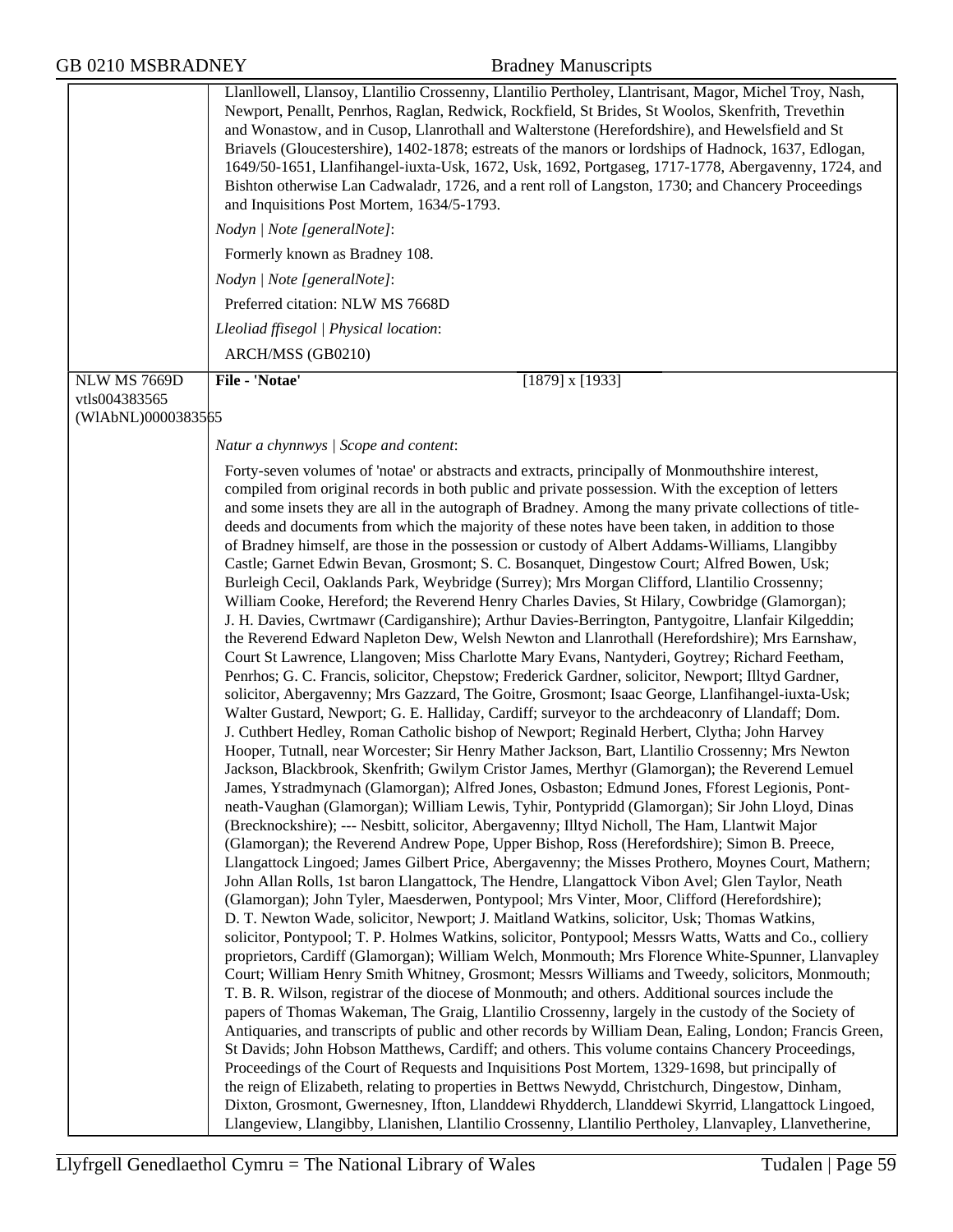|                                | Llanwern, Mamhilad, Monmouth, Nash, Newport, Penbiddle, Penhow, Penrhos, Pen-y-Clawdd,<br>Peterstone, Rockfield, Rumney, St Brides Wentloog, St Lawrence, St Mellons, St Woolos, Skenfrith,<br>Staverny, Tregaer, Usk, Wonastow, etc., and in Glamorgan and Herefordshire; and miscellanea,<br>including the 'compotus' of the sheriff of Monmouthshire, 1675-1676, and deeds relating to Graig Farm,<br>parish of Grosmont, 1697-1902, and Cilfeigan, parish of Llanbadoc, 1881.<br>Nodyn   Note [generalNote]:<br>Formerly known as Bradney 109.<br>Nodyn   Note [generalNote]:<br>Preferred citation: NLW MS 7669D<br>Lleoliad ffisegol   Physical location:<br>ARCH/MSS (GB0210)                                                                                                                                                                                                                                                                                                                                                                                                                                                                                                                                                                                                                                                                                                                                                                                                                                                                                                                                                                                                                                                                                                                                                                                                                                                                                                                                                                                                                                                                                                                                                                                                                                                                                                                                                                                                                                                                                                                                                                                                                                                                                                                                                                                                                                                                                                                                                                                                                                                                                                                                                                                                                                                                                                                                                                                                                                                                                                                                                                                                                           |
|--------------------------------|----------------------------------------------------------------------------------------------------------------------------------------------------------------------------------------------------------------------------------------------------------------------------------------------------------------------------------------------------------------------------------------------------------------------------------------------------------------------------------------------------------------------------------------------------------------------------------------------------------------------------------------------------------------------------------------------------------------------------------------------------------------------------------------------------------------------------------------------------------------------------------------------------------------------------------------------------------------------------------------------------------------------------------------------------------------------------------------------------------------------------------------------------------------------------------------------------------------------------------------------------------------------------------------------------------------------------------------------------------------------------------------------------------------------------------------------------------------------------------------------------------------------------------------------------------------------------------------------------------------------------------------------------------------------------------------------------------------------------------------------------------------------------------------------------------------------------------------------------------------------------------------------------------------------------------------------------------------------------------------------------------------------------------------------------------------------------------------------------------------------------------------------------------------------------------------------------------------------------------------------------------------------------------------------------------------------------------------------------------------------------------------------------------------------------------------------------------------------------------------------------------------------------------------------------------------------------------------------------------------------------------------------------------------------------------------------------------------------------------------------------------------------------------------------------------------------------------------------------------------------------------------------------------------------------------------------------------------------------------------------------------------------------------------------------------------------------------------------------------------------------------------------------------------------------------------------------------------------------------------------------------------------------------------------------------------------------------------------------------------------------------------------------------------------------------------------------------------------------------------------------------------------------------------------------------------------------------------------------------------------------------------------------------------------------------------------------------------|
| NLW MS 7670D.<br>vtls004383590 | File - 'Notae'<br>$[1879]$ x $[1933]$                                                                                                                                                                                                                                                                                                                                                                                                                                                                                                                                                                                                                                                                                                                                                                                                                                                                                                                                                                                                                                                                                                                                                                                                                                                                                                                                                                                                                                                                                                                                                                                                                                                                                                                                                                                                                                                                                                                                                                                                                                                                                                                                                                                                                                                                                                                                                                                                                                                                                                                                                                                                                                                                                                                                                                                                                                                                                                                                                                                                                                                                                                                                                                                                                                                                                                                                                                                                                                                                                                                                                                                                                                                                          |
| (WIAbNL)0000383590             |                                                                                                                                                                                                                                                                                                                                                                                                                                                                                                                                                                                                                                                                                                                                                                                                                                                                                                                                                                                                                                                                                                                                                                                                                                                                                                                                                                                                                                                                                                                                                                                                                                                                                                                                                                                                                                                                                                                                                                                                                                                                                                                                                                                                                                                                                                                                                                                                                                                                                                                                                                                                                                                                                                                                                                                                                                                                                                                                                                                                                                                                                                                                                                                                                                                                                                                                                                                                                                                                                                                                                                                                                                                                                                                |
|                                | Natur a chynnwys / Scope and content:                                                                                                                                                                                                                                                                                                                                                                                                                                                                                                                                                                                                                                                                                                                                                                                                                                                                                                                                                                                                                                                                                                                                                                                                                                                                                                                                                                                                                                                                                                                                                                                                                                                                                                                                                                                                                                                                                                                                                                                                                                                                                                                                                                                                                                                                                                                                                                                                                                                                                                                                                                                                                                                                                                                                                                                                                                                                                                                                                                                                                                                                                                                                                                                                                                                                                                                                                                                                                                                                                                                                                                                                                                                                          |
|                                | Forty-seven volumes of 'notae' or abstracts and extracts, principally of Monmouthshire interest,<br>compiled from original records in both public and private possession. With the exception of letters<br>and some insets they are all in the autograph of Bradney. Among the many private collections of title-<br>deeds and documents from which the majority of these notes have been taken, in addition to those<br>of Bradney himself, are those in the possession or custody of Albert Addams-Williams, Llangibby<br>Castle; Garnet Edwin Bevan, Grosmont; S. C. Bosanquet, Dingestow Court; Alfred Bowen, Usk;<br>Burleigh Cecil, Oaklands Park, Weybridge (Surrey); Mrs Morgan Clifford, Llantilio Crossenny;<br>William Cooke, Hereford; the Reverend Henry Charles Davies, St Hilary, Cowbridge (Glamorgan);<br>J. H. Davies, Cwrtmawr (Cardiganshire); Arthur Davies-Berrington, Pantygoitre, Llanfair Kilgeddin;<br>the Reverend Edward Napleton Dew, Welsh Newton and Llanrothall (Herefordshire); Mrs Earnshaw,<br>Court St Lawrence, Llangoven; Miss Charlotte Mary Evans, Nantyderi, Goytrey; Richard Feetham,<br>Penrhos; G. C. Francis, solicitor, Chepstow; Frederick Gardner, solicitor, Newport; Illtyd Gardner,<br>solicitor, Abergavenny; Mrs Gazzard, The Goitre, Grosmont; Isaac George, Llanfihangel-iuxta-Usk;<br>Walter Gustard, Newport; G. E. Halliday, Cardiff; surveyor to the archdeaconry of Llandaff; Dom.<br>J. Cuthbert Hedley, Roman Catholic bishop of Newport; Reginald Herbert, Clytha; John Harvey<br>Hooper, Tutnall, near Worcester; Sir Henry Mather Jackson, Bart, Llantilio Crossenny; Mrs Newton<br>Jackson, Blackbrook, Skenfrith; Gwilym Cristor James, Merthyr (Glamorgan); the Reverend Lemuel<br>James, Ystradmynach (Glamorgan); Alfred Jones, Osbaston; Edmund Jones, Fforest Legionis, Pont-<br>neath-Vaughan (Glamorgan); William Lewis, Tyhir, Pontypridd (Glamorgan); Sir John Lloyd, Dinas<br>(Brecknockshire); --- Nesbitt, solicitor, Abergavenny; Illtyd Nicholl, The Ham, Llantwit Major<br>(Glamorgan); the Reverend Andrew Pope, Upper Bishop, Ross (Herefordshire); Simon B. Preece,<br>Llangattock Lingoed; James Gilbert Price, Abergavenny; the Misses Prothero, Moynes Court, Mathern;<br>John Allan Rolls, 1st baron Llangattock, The Hendre, Llangattock Vibon Avel; Glen Taylor, Neath<br>(Glamorgan); John Tyler, Maesderwen, Pontypool; Mrs Vinter, Moor, Clifford (Herefordshire);<br>D. T. Newton Wade, solicitor, Newport; J. Maitland Watkins, solicitor, Usk; Thomas Watkins,<br>solicitor, Pontypool; T. P. Holmes Watkins, solicitor, Pontypool; Messrs Watts, Watts and Co.,<br>colliery proprietors, Cardiff (Glamorgan); William Welch, Monmouth; Mrs Florence White-Spunner,<br>Llanvapley Court; William Henry Smith Whitney, Grosmont; Messrs Williams and Tweedy, solicitors,<br>Monmouth; T. B. R. Wilson, registrar of the diocese of Monmouth; and others. Additional sources<br>include the papers of Thomas Wakeman, The Graig, Llantilio Crossenny, largely in the custody of the<br>Society of Antiquaries, and transcripts of public and other records by William Dean, Ealing, London;<br>Francis Green, St Davids; John Hobson Matthews, Cardiff; and others. This volume contains deeds<br>and documents relating to properties in Caerleon, Caerwent, Caldicot, Christchurch, Crick, Glascoed,<br>Grosmont, Llanbadoc, Llandegveth, Llanellen, Llangeview, Llangibby, Llanhenog, Llanvapley,<br>Llebenyth, Maesgwenith, Magor, Penallt, Stowe, Trostrey and Usk, and in Much Marcle (Herefordshire),<br>1402-1866; and an estreat of the manor of Usk and Trelech, 1713.<br>Nodyn   Note [generalNote]: |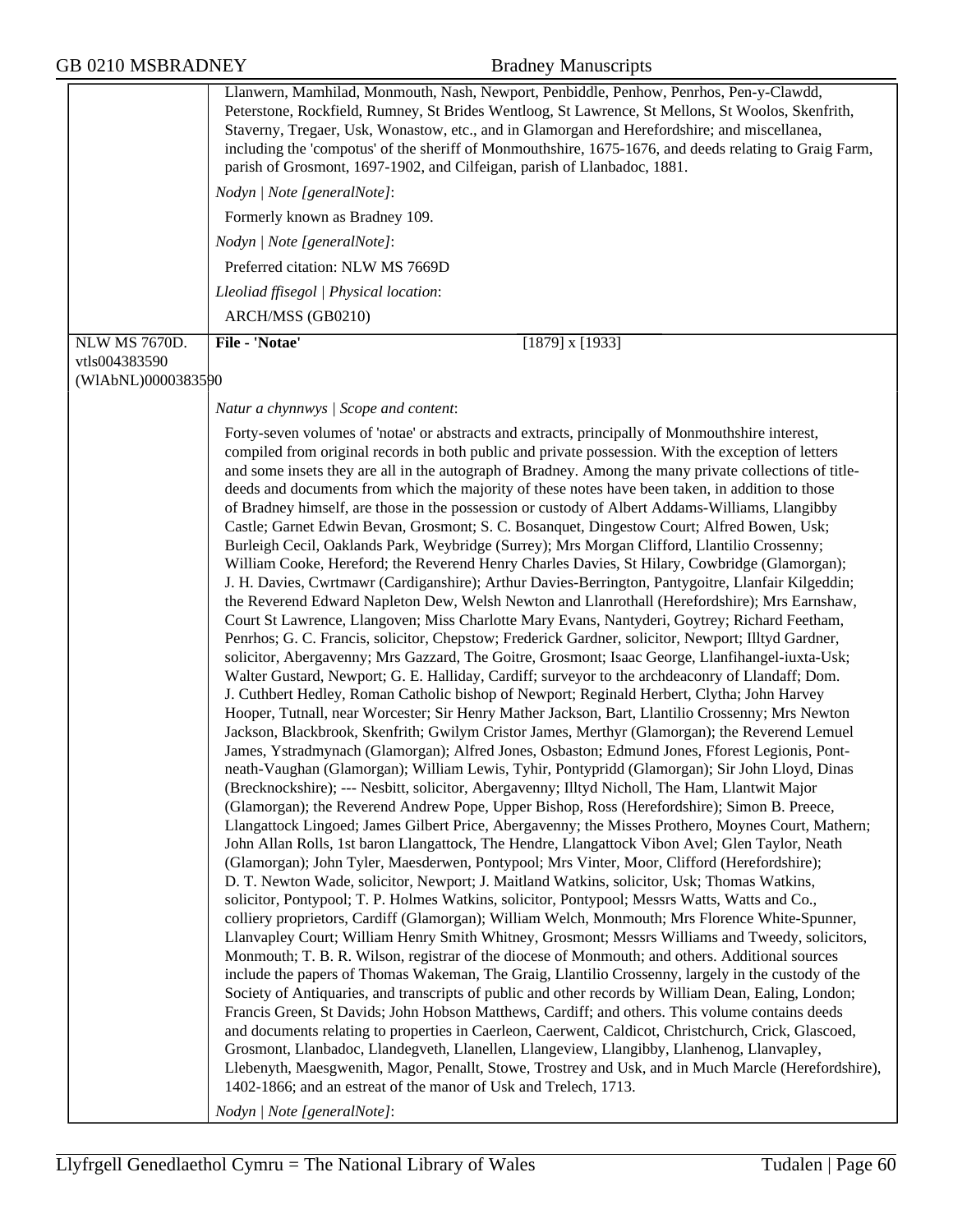|                     | Formerly known as Bradney 110.                                                                                                                                                                                                                                                                                                                                                                                                                                                                                                                                                                                                                                                                                                                                                                                                                                                                                                                                                                                                                                                                                                                                                                                                                                                                                                                                                                                                                                                                                                                                                                                                                                                                                                                                                                                                                                                                                                                                                                                                                                                                                                                                                                                                                                                                                                                                                                                                                                                                                                                                                                                                                                                                                                                                                                                                                                                                                                                                                                                                                                                                                                                                                                                                                                                                                                                                                                                                                                                                                                                                                                                                                                                                                                                                                                                                                                                                                                                                            |
|---------------------|---------------------------------------------------------------------------------------------------------------------------------------------------------------------------------------------------------------------------------------------------------------------------------------------------------------------------------------------------------------------------------------------------------------------------------------------------------------------------------------------------------------------------------------------------------------------------------------------------------------------------------------------------------------------------------------------------------------------------------------------------------------------------------------------------------------------------------------------------------------------------------------------------------------------------------------------------------------------------------------------------------------------------------------------------------------------------------------------------------------------------------------------------------------------------------------------------------------------------------------------------------------------------------------------------------------------------------------------------------------------------------------------------------------------------------------------------------------------------------------------------------------------------------------------------------------------------------------------------------------------------------------------------------------------------------------------------------------------------------------------------------------------------------------------------------------------------------------------------------------------------------------------------------------------------------------------------------------------------------------------------------------------------------------------------------------------------------------------------------------------------------------------------------------------------------------------------------------------------------------------------------------------------------------------------------------------------------------------------------------------------------------------------------------------------------------------------------------------------------------------------------------------------------------------------------------------------------------------------------------------------------------------------------------------------------------------------------------------------------------------------------------------------------------------------------------------------------------------------------------------------------------------------------------------------------------------------------------------------------------------------------------------------------------------------------------------------------------------------------------------------------------------------------------------------------------------------------------------------------------------------------------------------------------------------------------------------------------------------------------------------------------------------------------------------------------------------------------------------------------------------------------------------------------------------------------------------------------------------------------------------------------------------------------------------------------------------------------------------------------------------------------------------------------------------------------------------------------------------------------------------------------------------------------------------------------------------------------------------|
|                     | Nodyn   Note [generalNote]:                                                                                                                                                                                                                                                                                                                                                                                                                                                                                                                                                                                                                                                                                                                                                                                                                                                                                                                                                                                                                                                                                                                                                                                                                                                                                                                                                                                                                                                                                                                                                                                                                                                                                                                                                                                                                                                                                                                                                                                                                                                                                                                                                                                                                                                                                                                                                                                                                                                                                                                                                                                                                                                                                                                                                                                                                                                                                                                                                                                                                                                                                                                                                                                                                                                                                                                                                                                                                                                                                                                                                                                                                                                                                                                                                                                                                                                                                                                                               |
|                     | Preferred citation: NLW MS 7670D.                                                                                                                                                                                                                                                                                                                                                                                                                                                                                                                                                                                                                                                                                                                                                                                                                                                                                                                                                                                                                                                                                                                                                                                                                                                                                                                                                                                                                                                                                                                                                                                                                                                                                                                                                                                                                                                                                                                                                                                                                                                                                                                                                                                                                                                                                                                                                                                                                                                                                                                                                                                                                                                                                                                                                                                                                                                                                                                                                                                                                                                                                                                                                                                                                                                                                                                                                                                                                                                                                                                                                                                                                                                                                                                                                                                                                                                                                                                                         |
|                     | Lleoliad ffisegol   Physical location:                                                                                                                                                                                                                                                                                                                                                                                                                                                                                                                                                                                                                                                                                                                                                                                                                                                                                                                                                                                                                                                                                                                                                                                                                                                                                                                                                                                                                                                                                                                                                                                                                                                                                                                                                                                                                                                                                                                                                                                                                                                                                                                                                                                                                                                                                                                                                                                                                                                                                                                                                                                                                                                                                                                                                                                                                                                                                                                                                                                                                                                                                                                                                                                                                                                                                                                                                                                                                                                                                                                                                                                                                                                                                                                                                                                                                                                                                                                                    |
|                     | ARCH/MSS (GB0210)                                                                                                                                                                                                                                                                                                                                                                                                                                                                                                                                                                                                                                                                                                                                                                                                                                                                                                                                                                                                                                                                                                                                                                                                                                                                                                                                                                                                                                                                                                                                                                                                                                                                                                                                                                                                                                                                                                                                                                                                                                                                                                                                                                                                                                                                                                                                                                                                                                                                                                                                                                                                                                                                                                                                                                                                                                                                                                                                                                                                                                                                                                                                                                                                                                                                                                                                                                                                                                                                                                                                                                                                                                                                                                                                                                                                                                                                                                                                                         |
| <b>NLW MS 7671D</b> | File - 'Notae'<br>$[1879]$ x $[1933]$                                                                                                                                                                                                                                                                                                                                                                                                                                                                                                                                                                                                                                                                                                                                                                                                                                                                                                                                                                                                                                                                                                                                                                                                                                                                                                                                                                                                                                                                                                                                                                                                                                                                                                                                                                                                                                                                                                                                                                                                                                                                                                                                                                                                                                                                                                                                                                                                                                                                                                                                                                                                                                                                                                                                                                                                                                                                                                                                                                                                                                                                                                                                                                                                                                                                                                                                                                                                                                                                                                                                                                                                                                                                                                                                                                                                                                                                                                                                     |
| vtls004383597       |                                                                                                                                                                                                                                                                                                                                                                                                                                                                                                                                                                                                                                                                                                                                                                                                                                                                                                                                                                                                                                                                                                                                                                                                                                                                                                                                                                                                                                                                                                                                                                                                                                                                                                                                                                                                                                                                                                                                                                                                                                                                                                                                                                                                                                                                                                                                                                                                                                                                                                                                                                                                                                                                                                                                                                                                                                                                                                                                                                                                                                                                                                                                                                                                                                                                                                                                                                                                                                                                                                                                                                                                                                                                                                                                                                                                                                                                                                                                                                           |
| (WIAbNL)0000383597  |                                                                                                                                                                                                                                                                                                                                                                                                                                                                                                                                                                                                                                                                                                                                                                                                                                                                                                                                                                                                                                                                                                                                                                                                                                                                                                                                                                                                                                                                                                                                                                                                                                                                                                                                                                                                                                                                                                                                                                                                                                                                                                                                                                                                                                                                                                                                                                                                                                                                                                                                                                                                                                                                                                                                                                                                                                                                                                                                                                                                                                                                                                                                                                                                                                                                                                                                                                                                                                                                                                                                                                                                                                                                                                                                                                                                                                                                                                                                                                           |
|                     | Natur a chynnwys / Scope and content:                                                                                                                                                                                                                                                                                                                                                                                                                                                                                                                                                                                                                                                                                                                                                                                                                                                                                                                                                                                                                                                                                                                                                                                                                                                                                                                                                                                                                                                                                                                                                                                                                                                                                                                                                                                                                                                                                                                                                                                                                                                                                                                                                                                                                                                                                                                                                                                                                                                                                                                                                                                                                                                                                                                                                                                                                                                                                                                                                                                                                                                                                                                                                                                                                                                                                                                                                                                                                                                                                                                                                                                                                                                                                                                                                                                                                                                                                                                                     |
|                     | Forty-seven volumes of 'notae' or abstracts and extracts, principally of Monmouthshire interest,<br>compiled from original records in both public and private possession. With the exception of letters<br>and some insets they are all in the autograph of Bradney. Among the many private collections of title-<br>deeds and documents from which the majority of these notes have been taken, in addition to those<br>of Bradney himself, are those in the possession or custody of Albert Addams-Williams, Llangibby<br>Castle; Garnet Edwin Bevan, Grosmont; S. C. Bosanquet, Dingestow Court; Alfred Bowen, Usk;<br>Burleigh Cecil, Oaklands Park, Weybridge (Surrey); Mrs Morgan Clifford, Llantilio Crossenny;<br>William Cooke, Hereford; the Reverend Henry Charles Davies, St Hilary, Cowbridge (Glamorgan);<br>J. H. Davies, Cwrtmawr (Cardiganshire); Arthur Davies-Berrington, Pantygoitre, Llanfair Kilgeddin;<br>the Reverend Edward Napleton Dew, Welsh Newton and Llanrothall (Herefordshire); Mrs Earnshaw,<br>Court St Lawrence, Llangoven; Miss Charlotte Mary Evans, Nantyderi, Goytrey; Richard Feetham,<br>Penrhos; G. C. Francis, solicitor, Chepstow; Frederick Gardner, solicitor, Newport; Illtyd Gardner,<br>solicitor, Abergavenny; Mrs Gazzard, The Goitre, Grosmont; Isaac George, Llanfihangel-iuxta-Usk;<br>Walter Gustard, Newport; G. E. Halliday, Cardiff; surveyor to the archdeaconry of Llandaff; Dom.<br>J. Cuthbert Hedley, Roman Catholic bishop of Newport; Reginald Herbert, Clytha; John Harvey<br>Hooper, Tutnall, near Worcester; Sir Henry Mather Jackson, Bart, Llantilio Crossenny; Mrs Newton<br>Jackson, Blackbrook, Skenfrith; Gwilym Cristor James, Merthyr (Glamorgan); the Reverend Lemuel<br>James, Ystradmynach (Glamorgan); Alfred Jones, Osbaston; Edmund Jones, Fforest Legionis, Pont-<br>neath-Vaughan (Glamorgan); William Lewis, Tyhir, Pontypridd (Glamorgan); Sir John Lloyd, Dinas<br>(Brecknockshire); --- Nesbitt, solicitor, Abergavenny; Illtyd Nicholl, The Ham, Llantwit Major<br>(Glamorgan); the Reverend Andrew Pope, Upper Bishop, Ross (Herefordshire); Simon B. Preece,<br>Llangattock Lingoed; James Gilbert Price, Abergavenny; the Misses Prothero, Moynes Court, Mathern;<br>John Allan Rolls, 1st baron Llangattock, The Hendre, Llangattock Vibon Avel; Glen Taylor, Neath<br>(Glamorgan); John Tyler, Maesderwen, Pontypool; Mrs Vinter, Moor, Clifford (Herefordshire);<br>D. T. Newton Wade, solicitor, Newport; J. Maitland Watkins, solicitor, Usk; Thomas Watkins,<br>solicitor, Pontypool; T. P. Holmes Watkins, solicitor, Pontypool; Messrs Watts, Watts and Co., colliery<br>proprietors, Cardiff (Glamorgan); William Welch, Monmouth; Mrs Florence White-Spunner, Llanvapley<br>Court; William Henry Smith Whitney, Grosmont; Messrs Williams and Tweedy, solicitors, Monmouth;<br>T. B. R. Wilson, registrar of the diocese of Monmouth; and others. Additional sources include the<br>papers of Thomas Wakeman, The Graig, Llantilio Crossenny, largely in the custody of the Society of<br>Antiquaries, and transcripts of public and other records by William Dean, Ealing, London; Francis Green,<br>St Davids; John Hobson Matthews, Cardiff; and others. This volume contains deeds and documents<br>relating to properties in Abergavenny, Caerleon, Caldicot, Christchurch, Dixton, Grosmont, Hadnock,<br>Kemeys Commander, Llanarth, Llanbadoc, Llandegveth, Llandogo, Llanfair Kilgeddin, Llanfihangel<br>Llantarnam, Llanfihangel Ystern Llewern, Llangatock-iuxta-Caerleon, Llangattock Vibon Avel,<br>Llangibby, Llangua, Llangwm, Llanhenog, Llanllowell, Llantilio Crossenny, Llantilio Pertholey,<br>Monmouth, Nash, Penallt, Penrhos, Raglan, Rockfield, Shirenewton, Tintern, Tregaer, Trostrey and Usk,<br>and in Llywel (Brecknockshire), 1235-1817; and estreats of the manor of Magna Porta, 1678-1749, and<br>the lordship of Tregrug, 1695/6. |
|                     | Nodyn   Note [generalNote]:                                                                                                                                                                                                                                                                                                                                                                                                                                                                                                                                                                                                                                                                                                                                                                                                                                                                                                                                                                                                                                                                                                                                                                                                                                                                                                                                                                                                                                                                                                                                                                                                                                                                                                                                                                                                                                                                                                                                                                                                                                                                                                                                                                                                                                                                                                                                                                                                                                                                                                                                                                                                                                                                                                                                                                                                                                                                                                                                                                                                                                                                                                                                                                                                                                                                                                                                                                                                                                                                                                                                                                                                                                                                                                                                                                                                                                                                                                                                               |
|                     | Formerly known as Bradney 111.                                                                                                                                                                                                                                                                                                                                                                                                                                                                                                                                                                                                                                                                                                                                                                                                                                                                                                                                                                                                                                                                                                                                                                                                                                                                                                                                                                                                                                                                                                                                                                                                                                                                                                                                                                                                                                                                                                                                                                                                                                                                                                                                                                                                                                                                                                                                                                                                                                                                                                                                                                                                                                                                                                                                                                                                                                                                                                                                                                                                                                                                                                                                                                                                                                                                                                                                                                                                                                                                                                                                                                                                                                                                                                                                                                                                                                                                                                                                            |
|                     | Nodyn   Note [generalNote]:                                                                                                                                                                                                                                                                                                                                                                                                                                                                                                                                                                                                                                                                                                                                                                                                                                                                                                                                                                                                                                                                                                                                                                                                                                                                                                                                                                                                                                                                                                                                                                                                                                                                                                                                                                                                                                                                                                                                                                                                                                                                                                                                                                                                                                                                                                                                                                                                                                                                                                                                                                                                                                                                                                                                                                                                                                                                                                                                                                                                                                                                                                                                                                                                                                                                                                                                                                                                                                                                                                                                                                                                                                                                                                                                                                                                                                                                                                                                               |
|                     | Preferred citation: NLW MS 7671D                                                                                                                                                                                                                                                                                                                                                                                                                                                                                                                                                                                                                                                                                                                                                                                                                                                                                                                                                                                                                                                                                                                                                                                                                                                                                                                                                                                                                                                                                                                                                                                                                                                                                                                                                                                                                                                                                                                                                                                                                                                                                                                                                                                                                                                                                                                                                                                                                                                                                                                                                                                                                                                                                                                                                                                                                                                                                                                                                                                                                                                                                                                                                                                                                                                                                                                                                                                                                                                                                                                                                                                                                                                                                                                                                                                                                                                                                                                                          |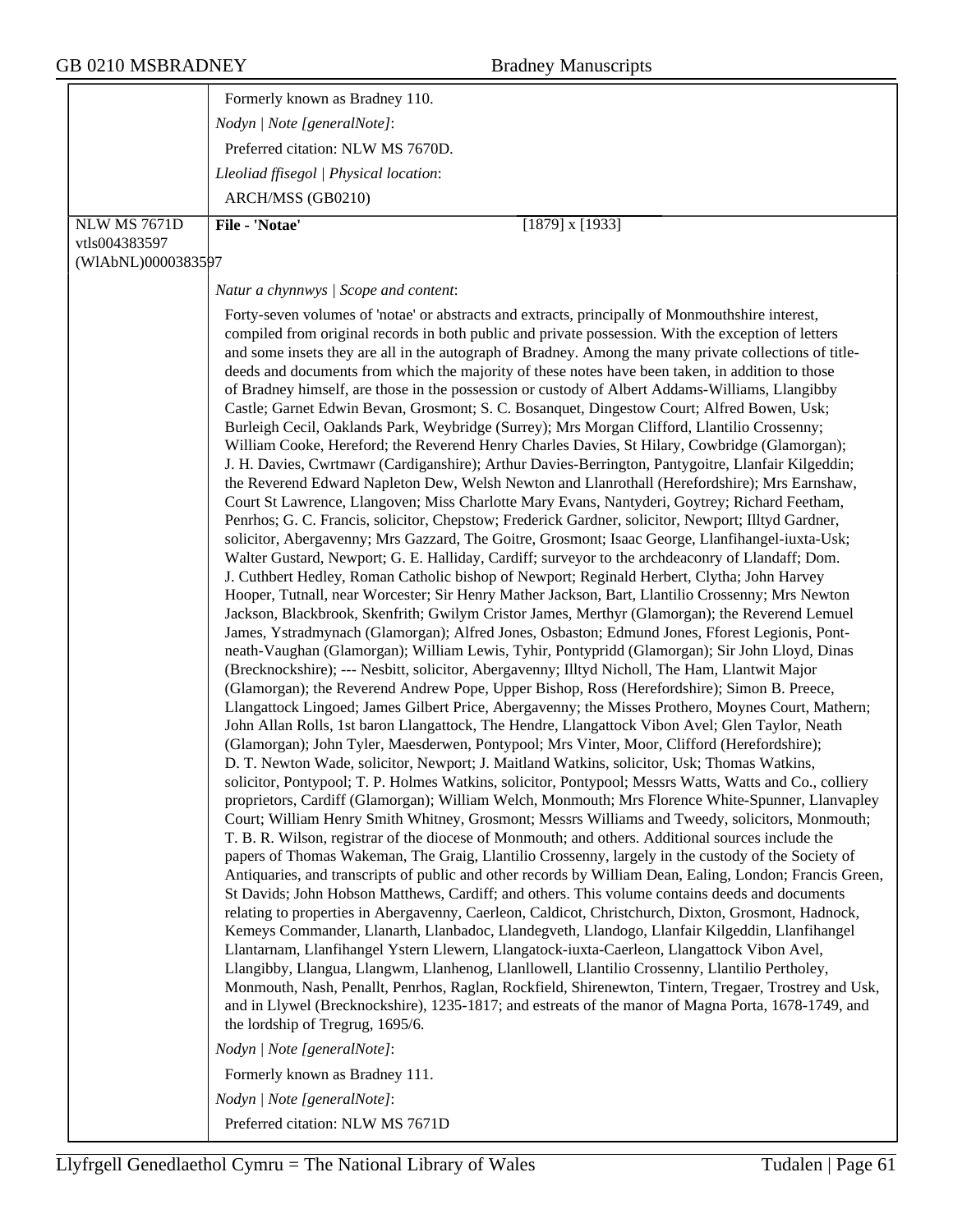|                                      | Lleoliad ffisegol   Physical location:                                                                                                                                                                                                                                                                                                                                                                                                                                                                                                                                                                                                                                                                                                                                                                                                                                                                                                                                                                                                                                                                                                                                                                                                                                                                                                                                                                                                                                                                                                                                                                                                                                                                                                                                                                                                                                                                                                                                                                                                                                                                                                                                                                                                                                                                                                                                                                                                                                                                                                                                                                                                                                                                                                                                                                                                                                                                                                                                                                                                                                                                                                                                                                                                                                                                                                                                                                                                                                                                                                                                                                                                                                                            |
|--------------------------------------|---------------------------------------------------------------------------------------------------------------------------------------------------------------------------------------------------------------------------------------------------------------------------------------------------------------------------------------------------------------------------------------------------------------------------------------------------------------------------------------------------------------------------------------------------------------------------------------------------------------------------------------------------------------------------------------------------------------------------------------------------------------------------------------------------------------------------------------------------------------------------------------------------------------------------------------------------------------------------------------------------------------------------------------------------------------------------------------------------------------------------------------------------------------------------------------------------------------------------------------------------------------------------------------------------------------------------------------------------------------------------------------------------------------------------------------------------------------------------------------------------------------------------------------------------------------------------------------------------------------------------------------------------------------------------------------------------------------------------------------------------------------------------------------------------------------------------------------------------------------------------------------------------------------------------------------------------------------------------------------------------------------------------------------------------------------------------------------------------------------------------------------------------------------------------------------------------------------------------------------------------------------------------------------------------------------------------------------------------------------------------------------------------------------------------------------------------------------------------------------------------------------------------------------------------------------------------------------------------------------------------------------------------------------------------------------------------------------------------------------------------------------------------------------------------------------------------------------------------------------------------------------------------------------------------------------------------------------------------------------------------------------------------------------------------------------------------------------------------------------------------------------------------------------------------------------------------------------------------------------------------------------------------------------------------------------------------------------------------------------------------------------------------------------------------------------------------------------------------------------------------------------------------------------------------------------------------------------------------------------------------------------------------------------------------------------------------|
|                                      | ARCH/MSS (GB0210)                                                                                                                                                                                                                                                                                                                                                                                                                                                                                                                                                                                                                                                                                                                                                                                                                                                                                                                                                                                                                                                                                                                                                                                                                                                                                                                                                                                                                                                                                                                                                                                                                                                                                                                                                                                                                                                                                                                                                                                                                                                                                                                                                                                                                                                                                                                                                                                                                                                                                                                                                                                                                                                                                                                                                                                                                                                                                                                                                                                                                                                                                                                                                                                                                                                                                                                                                                                                                                                                                                                                                                                                                                                                                 |
| <b>NLW MS 7672D.</b>                 | File - 'Notae'<br>$[1879]$ x $[1933]$                                                                                                                                                                                                                                                                                                                                                                                                                                                                                                                                                                                                                                                                                                                                                                                                                                                                                                                                                                                                                                                                                                                                                                                                                                                                                                                                                                                                                                                                                                                                                                                                                                                                                                                                                                                                                                                                                                                                                                                                                                                                                                                                                                                                                                                                                                                                                                                                                                                                                                                                                                                                                                                                                                                                                                                                                                                                                                                                                                                                                                                                                                                                                                                                                                                                                                                                                                                                                                                                                                                                                                                                                                                             |
| vtls004383602                        |                                                                                                                                                                                                                                                                                                                                                                                                                                                                                                                                                                                                                                                                                                                                                                                                                                                                                                                                                                                                                                                                                                                                                                                                                                                                                                                                                                                                                                                                                                                                                                                                                                                                                                                                                                                                                                                                                                                                                                                                                                                                                                                                                                                                                                                                                                                                                                                                                                                                                                                                                                                                                                                                                                                                                                                                                                                                                                                                                                                                                                                                                                                                                                                                                                                                                                                                                                                                                                                                                                                                                                                                                                                                                                   |
| (WIAbNL)0000383602                   |                                                                                                                                                                                                                                                                                                                                                                                                                                                                                                                                                                                                                                                                                                                                                                                                                                                                                                                                                                                                                                                                                                                                                                                                                                                                                                                                                                                                                                                                                                                                                                                                                                                                                                                                                                                                                                                                                                                                                                                                                                                                                                                                                                                                                                                                                                                                                                                                                                                                                                                                                                                                                                                                                                                                                                                                                                                                                                                                                                                                                                                                                                                                                                                                                                                                                                                                                                                                                                                                                                                                                                                                                                                                                                   |
|                                      | Natur a chynnwys / Scope and content:                                                                                                                                                                                                                                                                                                                                                                                                                                                                                                                                                                                                                                                                                                                                                                                                                                                                                                                                                                                                                                                                                                                                                                                                                                                                                                                                                                                                                                                                                                                                                                                                                                                                                                                                                                                                                                                                                                                                                                                                                                                                                                                                                                                                                                                                                                                                                                                                                                                                                                                                                                                                                                                                                                                                                                                                                                                                                                                                                                                                                                                                                                                                                                                                                                                                                                                                                                                                                                                                                                                                                                                                                                                             |
|                                      | Forty-seven volumes of 'notae' or abstracts and extracts, principally of Monmouthshire interest,<br>compiled from original records in both public and private possession. With the exception of letters<br>and some insets they are all in the autograph of Bradney. Among the many private collections of title-<br>deeds and documents from which the majority of these notes have been taken, in addition to those<br>of Bradney himself, are those in the possession or custody of Albert Addams-Williams, Llangibby<br>Castle; Garnet Edwin Bevan, Grosmont; S. C. Bosanquet, Dingestow Court; Alfred Bowen, Usk;<br>Burleigh Cecil, Oaklands Park, Weybridge (Surrey); Mrs Morgan Clifford, Llantilio Crossenny;<br>William Cooke, Hereford; the Reverend Henry Charles Davies, St Hilary, Cowbridge (Glamorgan);<br>J. H. Davies, Cwrtmawr (Cardiganshire); Arthur Davies-Berrington, Pantygoitre, Llanfair Kilgeddin;<br>the Reverend Edward Napleton Dew, Welsh Newton and Llanrothall (Herefordshire); Mrs Earnshaw,<br>Court St Lawrence, Llangoven; Miss Charlotte Mary Evans, Nantyderi, Goytrey; Richard Feetham,<br>Penrhos; G. C. Francis, solicitor, Chepstow; Frederick Gardner, solicitor, Newport; Illtyd Gardner,<br>solicitor, Abergavenny; Mrs Gazzard, The Goitre, Grosmont; Isaac George, Llanfihangel-iuxta-Usk;<br>Walter Gustard, Newport; G. E. Halliday, Cardiff; surveyor to the archdeaconry of Llandaff; Dom.<br>J. Cuthbert Hedley, Roman Catholic bishop of Newport; Reginald Herbert, Clytha; John Harvey<br>Hooper, Tutnall, near Worcester; Sir Henry Mather Jackson, Bart, Llantilio Crossenny; Mrs Newton<br>Jackson, Blackbrook, Skenfrith; Gwilym Cristor James, Merthyr (Glamorgan); the Reverend Lemuel<br>James, Ystradmynach (Glamorgan); Alfred Jones, Osbaston; Edmund Jones, Fforest Legionis, Pont-<br>neath-Vaughan (Glamorgan); William Lewis, Tyhir, Pontypridd (Glamorgan); Sir John Lloyd, Dinas<br>(Brecknockshire); --- Nesbitt, solicitor, Abergavenny; Illtyd Nicholl, The Ham, Llantwit Major<br>(Glamorgan); the Reverend Andrew Pope, Upper Bishop, Ross (Herefordshire); Simon B. Preece,<br>Llangattock Lingoed; James Gilbert Price, Abergavenny; the Misses Prothero, Moynes Court, Mathern;<br>John Allan Rolls, 1st baron Llangattock, The Hendre, Llangattock Vibon Avel; Glen Taylor, Neath<br>(Glamorgan); John Tyler, Maesderwen, Pontypool; Mrs Vinter, Moor, Clifford (Herefordshire);<br>D. T. Newton Wade, solicitor, Newport; J. Maitland Watkins, solicitor, Usk; Thomas Watkins,<br>solicitor, Pontypool; T. P. Holmes Watkins, solicitor, Pontypool; Messrs Watts, Watts and Co., colliery<br>proprietors, Cardiff (Glamorgan); William Welch, Monmouth; Mrs Florence White-Spunner, Llanvapley<br>Court; William Henry Smith Whitney, Grosmont; Messrs Williams and Tweedy, solicitors, Monmouth;<br>T. B. R. Wilson, registrar of the diocese of Monmouth; and others. Additional sources include the<br>papers of Thomas Wakeman, The Graig, Llantilio Crossenny, largely in the custody of the Society of<br>Antiquaries, and transcripts of public and other records by William Dean, Ealing, London; Francis Green,<br>St Davids; John Hobson Matthews, Cardiff; and others. This volume contains deeds relating to properties<br>in Langston, Llanfair Kilgeddin, Llanfihangel-iuxta-Usk, Llangattock-iuxta-Usk, Llangattock Vibon<br>Avel, Llantilio Crossenny, Llanvapley and Llanvetherine, and in Rollstone (Herefordshire), 1618-1857;<br>and extracts relating to the families of Somerset and of Leech of Monmouth from parish registers, wills,<br>etc., 1526-1842.<br>Nodyn   Note [generalNote]: |
|                                      | Formerly known as Bradney 112.                                                                                                                                                                                                                                                                                                                                                                                                                                                                                                                                                                                                                                                                                                                                                                                                                                                                                                                                                                                                                                                                                                                                                                                                                                                                                                                                                                                                                                                                                                                                                                                                                                                                                                                                                                                                                                                                                                                                                                                                                                                                                                                                                                                                                                                                                                                                                                                                                                                                                                                                                                                                                                                                                                                                                                                                                                                                                                                                                                                                                                                                                                                                                                                                                                                                                                                                                                                                                                                                                                                                                                                                                                                                    |
|                                      | Nodyn   Note [generalNote]:                                                                                                                                                                                                                                                                                                                                                                                                                                                                                                                                                                                                                                                                                                                                                                                                                                                                                                                                                                                                                                                                                                                                                                                                                                                                                                                                                                                                                                                                                                                                                                                                                                                                                                                                                                                                                                                                                                                                                                                                                                                                                                                                                                                                                                                                                                                                                                                                                                                                                                                                                                                                                                                                                                                                                                                                                                                                                                                                                                                                                                                                                                                                                                                                                                                                                                                                                                                                                                                                                                                                                                                                                                                                       |
|                                      | Preferred citation: NLW MS 7672D.                                                                                                                                                                                                                                                                                                                                                                                                                                                                                                                                                                                                                                                                                                                                                                                                                                                                                                                                                                                                                                                                                                                                                                                                                                                                                                                                                                                                                                                                                                                                                                                                                                                                                                                                                                                                                                                                                                                                                                                                                                                                                                                                                                                                                                                                                                                                                                                                                                                                                                                                                                                                                                                                                                                                                                                                                                                                                                                                                                                                                                                                                                                                                                                                                                                                                                                                                                                                                                                                                                                                                                                                                                                                 |
|                                      | Lleoliad ffisegol   Physical location:                                                                                                                                                                                                                                                                                                                                                                                                                                                                                                                                                                                                                                                                                                                                                                                                                                                                                                                                                                                                                                                                                                                                                                                                                                                                                                                                                                                                                                                                                                                                                                                                                                                                                                                                                                                                                                                                                                                                                                                                                                                                                                                                                                                                                                                                                                                                                                                                                                                                                                                                                                                                                                                                                                                                                                                                                                                                                                                                                                                                                                                                                                                                                                                                                                                                                                                                                                                                                                                                                                                                                                                                                                                            |
|                                      | ARCH/MSS (GB0210)                                                                                                                                                                                                                                                                                                                                                                                                                                                                                                                                                                                                                                                                                                                                                                                                                                                                                                                                                                                                                                                                                                                                                                                                                                                                                                                                                                                                                                                                                                                                                                                                                                                                                                                                                                                                                                                                                                                                                                                                                                                                                                                                                                                                                                                                                                                                                                                                                                                                                                                                                                                                                                                                                                                                                                                                                                                                                                                                                                                                                                                                                                                                                                                                                                                                                                                                                                                                                                                                                                                                                                                                                                                                                 |
| <b>NLW MS 7673D.</b>                 | File - 'Notae'<br>$[1879]$ x $[1933]$                                                                                                                                                                                                                                                                                                                                                                                                                                                                                                                                                                                                                                                                                                                                                                                                                                                                                                                                                                                                                                                                                                                                                                                                                                                                                                                                                                                                                                                                                                                                                                                                                                                                                                                                                                                                                                                                                                                                                                                                                                                                                                                                                                                                                                                                                                                                                                                                                                                                                                                                                                                                                                                                                                                                                                                                                                                                                                                                                                                                                                                                                                                                                                                                                                                                                                                                                                                                                                                                                                                                                                                                                                                             |
| vtls004383614<br>(WIAbNL)00003836 14 |                                                                                                                                                                                                                                                                                                                                                                                                                                                                                                                                                                                                                                                                                                                                                                                                                                                                                                                                                                                                                                                                                                                                                                                                                                                                                                                                                                                                                                                                                                                                                                                                                                                                                                                                                                                                                                                                                                                                                                                                                                                                                                                                                                                                                                                                                                                                                                                                                                                                                                                                                                                                                                                                                                                                                                                                                                                                                                                                                                                                                                                                                                                                                                                                                                                                                                                                                                                                                                                                                                                                                                                                                                                                                                   |
|                                      |                                                                                                                                                                                                                                                                                                                                                                                                                                                                                                                                                                                                                                                                                                                                                                                                                                                                                                                                                                                                                                                                                                                                                                                                                                                                                                                                                                                                                                                                                                                                                                                                                                                                                                                                                                                                                                                                                                                                                                                                                                                                                                                                                                                                                                                                                                                                                                                                                                                                                                                                                                                                                                                                                                                                                                                                                                                                                                                                                                                                                                                                                                                                                                                                                                                                                                                                                                                                                                                                                                                                                                                                                                                                                                   |
|                                      | Natur a chynnwys / Scope and content:                                                                                                                                                                                                                                                                                                                                                                                                                                                                                                                                                                                                                                                                                                                                                                                                                                                                                                                                                                                                                                                                                                                                                                                                                                                                                                                                                                                                                                                                                                                                                                                                                                                                                                                                                                                                                                                                                                                                                                                                                                                                                                                                                                                                                                                                                                                                                                                                                                                                                                                                                                                                                                                                                                                                                                                                                                                                                                                                                                                                                                                                                                                                                                                                                                                                                                                                                                                                                                                                                                                                                                                                                                                             |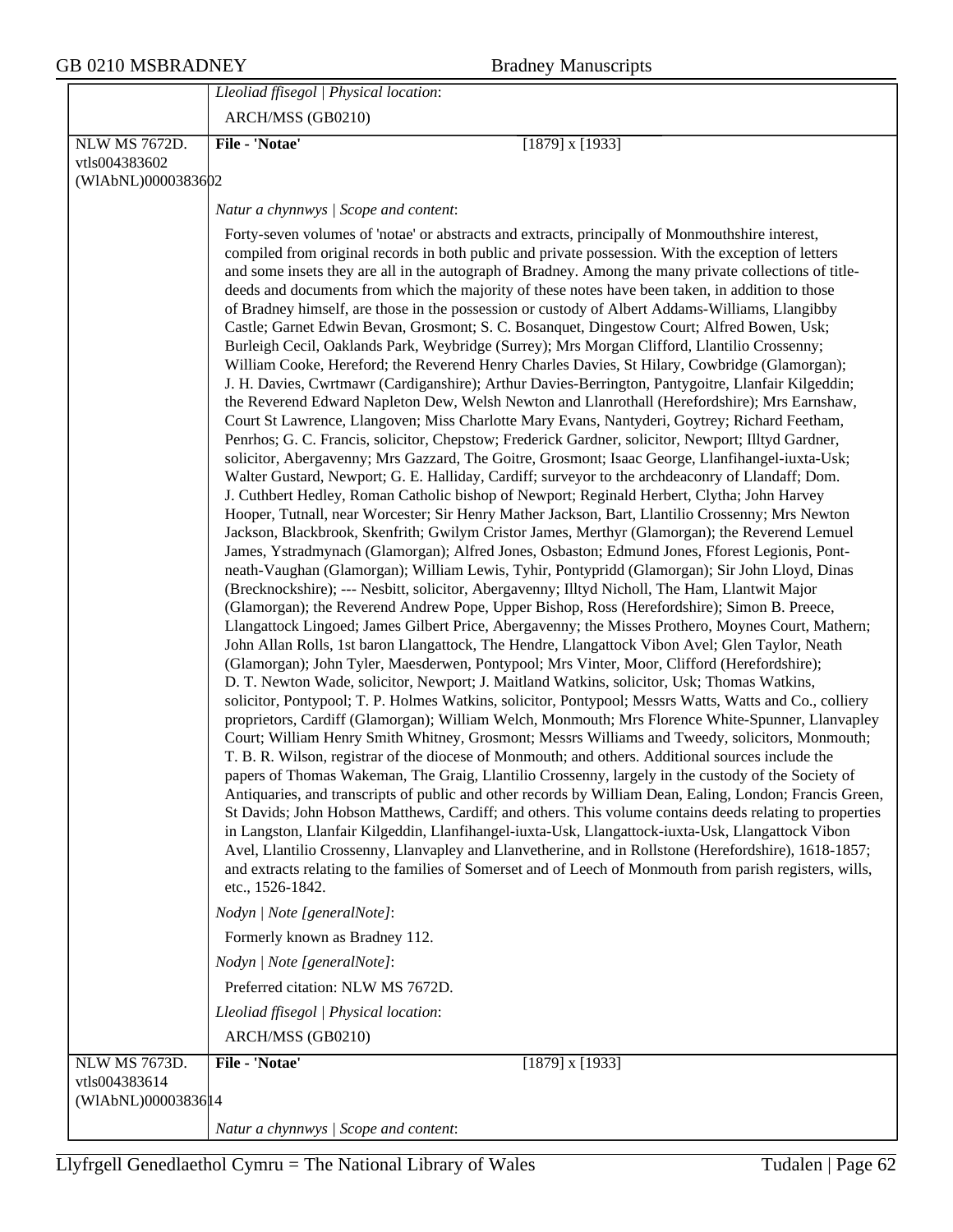|                                                             | Forty-seven volumes of 'notae' or abstracts and extracts, principally of Monmouthshire interest,<br>compiled from original records in both public and private possession. With the exception of letters<br>and some insets they are all in the autograph of Bradney. Among the many private collections of title-<br>deeds and documents from which the majority of these notes have been taken, in addition to those<br>of Bradney himself, are those in the possession or custody of Albert Addams-Williams, Llangibby<br>Castle; Garnet Edwin Bevan, Grosmont; S. C. Bosanquet, Dingestow Court; Alfred Bowen, Usk;<br>Burleigh Cecil, Oaklands Park, Weybridge (Surrey); Mrs Morgan Clifford, Llantilio Crossenny;<br>William Cooke, Hereford; the Reverend Henry Charles Davies, St Hilary, Cowbridge (Glamorgan);<br>J. H. Davies, Cwrtmawr (Cardiganshire); Arthur Davies-Berrington, Pantygoitre, Llanfair Kilgeddin;<br>the Reverend Edward Napleton Dew, Welsh Newton and Llanrothall (Herefordshire); Mrs Earnshaw,<br>Court St Lawrence, Llangoven; Miss Charlotte Mary Evans, Nantyderi, Goytrey; Richard Feetham,<br>Penrhos; G. C. Francis, solicitor, Chepstow; Frederick Gardner, solicitor, Newport; Illtyd Gardner,<br>solicitor, Abergavenny; Mrs Gazzard, The Goitre, Grosmont; Isaac George, Llanfihangel-iuxta-Usk;<br>Walter Gustard, Newport; G. E. Halliday, Cardiff; surveyor to the archdeaconry of Llandaff; Dom.<br>J. Cuthbert Hedley, Roman Catholic bishop of Newport; Reginald Herbert, Clytha; John Harvey<br>Hooper, Tutnall, near Worcester; Sir Henry Mather Jackson, Bart, Llantilio Crossenny; Mrs Newton<br>Jackson, Blackbrook, Skenfrith; Gwilym Cristor James, Merthyr (Glamorgan); the Reverend Lemuel<br>James, Ystradmynach (Glamorgan); Alfred Jones, Osbaston; Edmund Jones, Fforest Legionis, Pont-<br>neath-Vaughan (Glamorgan); William Lewis, Tyhir, Pontypridd (Glamorgan); Sir John Lloyd, Dinas<br>(Brecknockshire); --- Nesbitt, solicitor, Abergavenny; Illtyd Nicholl, The Ham, Llantwit Major<br>(Glamorgan); the Reverend Andrew Pope, Upper Bishop, Ross (Herefordshire); Simon B. Preece,<br>Llangattock Lingoed; James Gilbert Price, Abergavenny; the Misses Prothero, Moynes Court, Mathern;<br>John Allan Rolls, 1st baron Llangattock, The Hendre, Llangattock Vibon Avel; Glen Taylor, Neath<br>(Glamorgan); John Tyler, Maesderwen, Pontypool; Mrs Vinter, Moor, Clifford (Herefordshire);<br>D. T. Newton Wade, solicitor, Newport; J. Maitland Watkins, solicitor, Usk; Thomas Watkins,<br>solicitor, Pontypool; T. P. Holmes Watkins, solicitor, Pontypool; Messrs Watts, Watts and Co., colliery<br>proprietors, Cardiff (Glamorgan); William Welch, Monmouth; Mrs Florence White-Spunner, Llanvapley<br>Court; William Henry Smith Whitney, Grosmont; Messrs Williams and Tweedy, solicitors, Monmouth;<br>T. B. R. Wilson, registrar of the diocese of Monmouth; and others. Additional sources include the<br>papers of Thomas Wakeman, The Graig, Llantilio Crossenny, largely in the custody of the Society<br>of Antiquaries, and transcripts of public and other records by William Dean, Ealing, London; Francis<br>Green, St Davids; John Hobson Matthews, Cardiff; and others. This volume contains 'Llyfr Baglan.<br>Vol. II', containing deeds and documents relating to properties in Bettws Newydd, Bryngwyn, Clytha,<br>Goytrey, Grosmont, Llanfihangel Crucorney, Llantilio Crossenny, Llantilio Pertholey, Llanwenarth,<br>Mamhilad, Monmouth, Skenfrith and Trevethin, and in Llanbedr (Brecknockshire), Ganarew, Llancillo<br>and Whitechurch (Herefordshire) and Coleford, Newland and St Briavels (Gloucestershire), 1521-1838,<br>including an agreement for the erection of a new Market House at Monmouth, 1723, and an assignment<br>of property at Penygarn, parish of Trevethin, for the use of the Baptist Theological Institution, 1838; and<br>estreats of the manor of Wentsland and Bryngwyn, 1784-1815.<br>Nodyn   Note [generalNote]:<br>Formerly known as Bradney 113.<br>Nodyn   Note [generalNote]:<br>Preferred citation: NLW MS 7673D.<br>Lleoliad ffisegol   Physical location:<br>ARCH/MSS (GB0210) |
|-------------------------------------------------------------|------------------------------------------------------------------------------------------------------------------------------------------------------------------------------------------------------------------------------------------------------------------------------------------------------------------------------------------------------------------------------------------------------------------------------------------------------------------------------------------------------------------------------------------------------------------------------------------------------------------------------------------------------------------------------------------------------------------------------------------------------------------------------------------------------------------------------------------------------------------------------------------------------------------------------------------------------------------------------------------------------------------------------------------------------------------------------------------------------------------------------------------------------------------------------------------------------------------------------------------------------------------------------------------------------------------------------------------------------------------------------------------------------------------------------------------------------------------------------------------------------------------------------------------------------------------------------------------------------------------------------------------------------------------------------------------------------------------------------------------------------------------------------------------------------------------------------------------------------------------------------------------------------------------------------------------------------------------------------------------------------------------------------------------------------------------------------------------------------------------------------------------------------------------------------------------------------------------------------------------------------------------------------------------------------------------------------------------------------------------------------------------------------------------------------------------------------------------------------------------------------------------------------------------------------------------------------------------------------------------------------------------------------------------------------------------------------------------------------------------------------------------------------------------------------------------------------------------------------------------------------------------------------------------------------------------------------------------------------------------------------------------------------------------------------------------------------------------------------------------------------------------------------------------------------------------------------------------------------------------------------------------------------------------------------------------------------------------------------------------------------------------------------------------------------------------------------------------------------------------------------------------------------------------------------------------------------------------------------------------------------------------------------------------------------------------------------------------------------------------------------------------------------------------------------------------------------------------------------------------------------------------------------------------------------------------------------------------------------------------------------------------------------------------------------------------------------------------------------------------------------------------------------------------------------------------------------------------------|
|                                                             |                                                                                                                                                                                                                                                                                                                                                                                                                                                                                                                                                                                                                                                                                                                                                                                                                                                                                                                                                                                                                                                                                                                                                                                                                                                                                                                                                                                                                                                                                                                                                                                                                                                                                                                                                                                                                                                                                                                                                                                                                                                                                                                                                                                                                                                                                                                                                                                                                                                                                                                                                                                                                                                                                                                                                                                                                                                                                                                                                                                                                                                                                                                                                                                                                                                                                                                                                                                                                                                                                                                                                                                                                                                                                                                                                                                                                                                                                                                                                                                                                                                                                                                                                                                                                        |
| <b>NLW MS 7674D</b><br>vtls004383617<br>(WIAbNL)00003836 17 | File - 'Notae'<br>$[1879]$ x $[1933]$                                                                                                                                                                                                                                                                                                                                                                                                                                                                                                                                                                                                                                                                                                                                                                                                                                                                                                                                                                                                                                                                                                                                                                                                                                                                                                                                                                                                                                                                                                                                                                                                                                                                                                                                                                                                                                                                                                                                                                                                                                                                                                                                                                                                                                                                                                                                                                                                                                                                                                                                                                                                                                                                                                                                                                                                                                                                                                                                                                                                                                                                                                                                                                                                                                                                                                                                                                                                                                                                                                                                                                                                                                                                                                                                                                                                                                                                                                                                                                                                                                                                                                                                                                                  |
|                                                             | Natur a chynnwys / Scope and content:                                                                                                                                                                                                                                                                                                                                                                                                                                                                                                                                                                                                                                                                                                                                                                                                                                                                                                                                                                                                                                                                                                                                                                                                                                                                                                                                                                                                                                                                                                                                                                                                                                                                                                                                                                                                                                                                                                                                                                                                                                                                                                                                                                                                                                                                                                                                                                                                                                                                                                                                                                                                                                                                                                                                                                                                                                                                                                                                                                                                                                                                                                                                                                                                                                                                                                                                                                                                                                                                                                                                                                                                                                                                                                                                                                                                                                                                                                                                                                                                                                                                                                                                                                                  |
|                                                             | Forty-seven volumes of 'notae' or abstracts and extracts, principally of Monmouthshire interest,<br>compiled from original records in both public and private possession. With the exception of letters<br>and some insets they are all in the autograph of Bradney. Among the many private collections of title-<br>deeds and documents from which the majority of these notes have been taken, in addition to those                                                                                                                                                                                                                                                                                                                                                                                                                                                                                                                                                                                                                                                                                                                                                                                                                                                                                                                                                                                                                                                                                                                                                                                                                                                                                                                                                                                                                                                                                                                                                                                                                                                                                                                                                                                                                                                                                                                                                                                                                                                                                                                                                                                                                                                                                                                                                                                                                                                                                                                                                                                                                                                                                                                                                                                                                                                                                                                                                                                                                                                                                                                                                                                                                                                                                                                                                                                                                                                                                                                                                                                                                                                                                                                                                                                                  |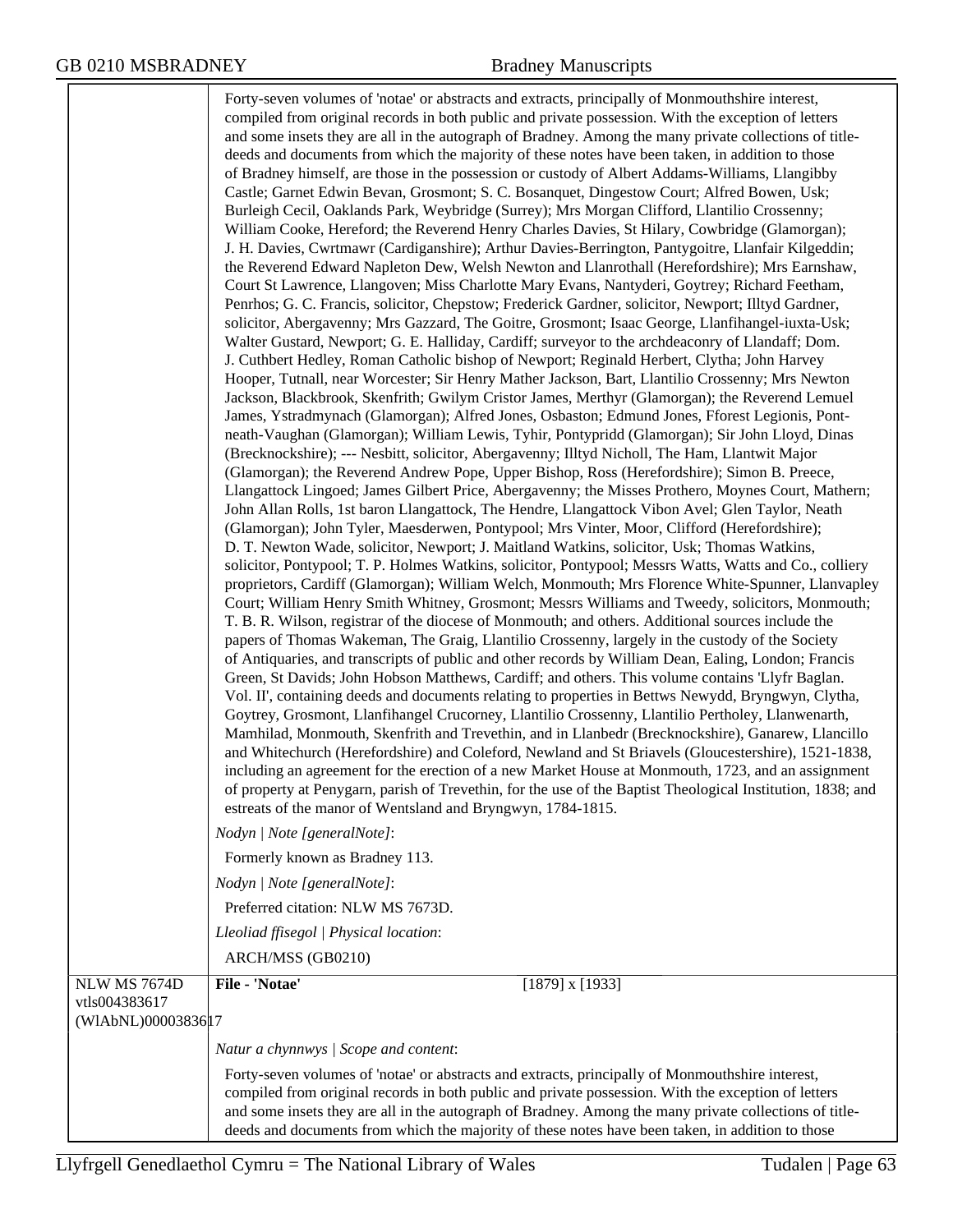|                     | of Bradney himself, are those in the possession or custody of Albert Addams-Williams, Llangibby                                                                                                      |
|---------------------|------------------------------------------------------------------------------------------------------------------------------------------------------------------------------------------------------|
|                     | Castle; Garnet Edwin Bevan, Grosmont; S. C. Bosanquet, Dingestow Court; Alfred Bowen, Usk;                                                                                                           |
|                     | Burleigh Cecil, Oaklands Park, Weybridge (Surrey); Mrs Morgan Clifford, Llantilio Crossenny;                                                                                                         |
|                     | William Cooke, Hereford; the Reverend Henry Charles Davies, St Hilary, Cowbridge (Glamorgan);<br>J. H. Davies, Cwrtmawr (Cardiganshire); Arthur Davies-Berrington, Pantygoitre, Llanfair Kilgeddin;  |
|                     | the Reverend Edward Napleton Dew, Welsh Newton and Llanrothall (Herefordshire); Mrs Earnshaw,                                                                                                        |
|                     | Court St Lawrence, Llangoven; Miss Charlotte Mary Evans, Nantyderi, Goytrey; Richard Feetham,                                                                                                        |
|                     | Penrhos; G. C. Francis, solicitor, Chepstow; Frederick Gardner, solicitor, Newport; Illtyd Gardner,                                                                                                  |
|                     | solicitor, Abergavenny; Mrs Gazzard, The Goitre, Grosmont; Isaac George, Llanfihangel-iuxta-Usk;                                                                                                     |
|                     | Walter Gustard, Newport; G. E. Halliday, Cardiff; surveyor to the archdeaconry of Llandaff; Dom.                                                                                                     |
|                     | J. Cuthbert Hedley, Roman Catholic bishop of Newport; Reginald Herbert, Clytha; John Harvey                                                                                                          |
|                     | Hooper, Tutnall, near Worcester; Sir Henry Mather Jackson, Bart, Llantilio Crossenny; Mrs Newton                                                                                                     |
|                     | Jackson, Blackbrook, Skenfrith; Gwilym Cristor James, Merthyr (Glamorgan); the Reverend Lemuel<br>James, Ystradmynach (Glamorgan); Alfred Jones, Osbaston; Edmund Jones, Fforest Legionis, Pont-     |
|                     | neath-Vaughan (Glamorgan); William Lewis, Tyhir, Pontypridd (Glamorgan); Sir John Lloyd, Dinas                                                                                                       |
|                     | (Brecknockshire); --- Nesbitt, solicitor, Abergavenny; Illtyd Nicholl, The Ham, Llantwit Major                                                                                                       |
|                     | (Glamorgan); the Reverend Andrew Pope, Upper Bishop, Ross (Herefordshire); Simon B. Preece,                                                                                                          |
|                     | Llangattock Lingoed; James Gilbert Price, Abergavenny; the Misses Prothero, Moynes Court, Mathern;                                                                                                   |
|                     | John Allan Rolls, 1st baron Llangattock, The Hendre, Llangattock Vibon Avel; Glen Taylor, Neath                                                                                                      |
|                     | (Glamorgan); John Tyler, Maesderwen, Pontypool; Mrs Vinter, Moor, Clifford (Herefordshire);                                                                                                          |
|                     | D. T. Newton Wade, solicitor, Newport; J. Maitland Watkins, solicitor, Usk; Thomas Watkins,                                                                                                          |
|                     | solicitor, Pontypool; T. P. Holmes Watkins, solicitor, Pontypool; Messrs Watts, Watts and Co., colliery                                                                                              |
|                     | proprietors, Cardiff (Glamorgan); William Welch, Monmouth; Mrs Florence White-Spunner, Llanvapley<br>Court; William Henry Smith Whitney, Grosmont; Messrs Williams and Tweedy, solicitors, Monmouth; |
|                     | T. B. R. Wilson, registrar of the diocese of Monmouth; and others. Additional sources include the                                                                                                    |
|                     | papers of Thomas Wakeman, The Graig, Llantilio Crossenny, largely in the custody of the Society of                                                                                                   |
|                     | Antiquaries, and transcripts of public and other records by William Dean, Ealing, London; Francis Green,                                                                                             |
|                     | St Davids; John Hobson Matthews, Cardiff; and others. This volume contains deeds and documents                                                                                                       |
|                     | relating to properties in Abergavenny, Bryngwyn, Llantilio Crossenny, Llantilio Pertholey, Monmouth,                                                                                                 |
|                     | Raglan, St Maughans, Skenfrith, Tintern, Trevethin, Usk, Wonastow, etc. and in Llanbedr and                                                                                                          |
|                     | Llanwrthwl (Brecknockshire), Aberedw, Nantmel and St Harmon (Radnorshire), Holt (Denbighshire),<br>Bredwardine, Ganarew, Hentland, Llancillo, Llangarron, Michaelchurch, Much Dewchurch, Orcop,      |
|                     | Preston, St Weonards, Sutton St Michael, Sutton St Nicholas, Walford, Wellington, Welsh Newton and                                                                                                   |
|                     | Whitechurch (Herefordshire), English Bicknor, Newland, St Briavels and Stanton (Gloucestershire) and                                                                                                 |
|                     | St Philip and St Jacob, Bristol, 1488-1814; estreats of the manors of Trelech, 1709-1713, and Wentsland                                                                                              |
|                     | and Bryngwyn, 1784-1815; and Adjutant's monthly rolls of the Royal Monmouth and Brecon Regiment                                                                                                      |
|                     | of Militia, 1803-1815.                                                                                                                                                                               |
|                     | Nodyn   Note [generalNote]:                                                                                                                                                                          |
|                     | Formerly known as Bradney 114.                                                                                                                                                                       |
|                     | Nodyn   Note [generalNote]:                                                                                                                                                                          |
|                     | Preferred citation: NLW MS 7674D                                                                                                                                                                     |
|                     | Lleoliad ffisegol   Physical location:                                                                                                                                                               |
|                     | ARCH/MSS (GB0210)                                                                                                                                                                                    |
| <b>NLW MS 7675D</b> | File - 'Notae'<br>$[1879]$ x $[1933]$                                                                                                                                                                |
| vtls004383693       |                                                                                                                                                                                                      |
| (WIAbNL)0000383693  |                                                                                                                                                                                                      |
|                     | Natur a chynnwys   Scope and content:                                                                                                                                                                |
|                     | Forty-seven volumes of 'notae' or abstracts and extracts, principally of Monmouthshire interest,                                                                                                     |
|                     | compiled from original records in both public and private possession. With the exception of letters                                                                                                  |
|                     | and some insets they are all in the autograph of Bradney. Among the many private collections of title-                                                                                               |
|                     | deeds and documents from which the majority of these notes have been taken, in addition to those<br>of Bradney himself, are those in the possession or custody of Albert Addams-Williams, Llangibby  |
|                     | Castle; Garnet Edwin Bevan, Grosmont; S. C. Bosanquet, Dingestow Court; Alfred Bowen, Usk;                                                                                                           |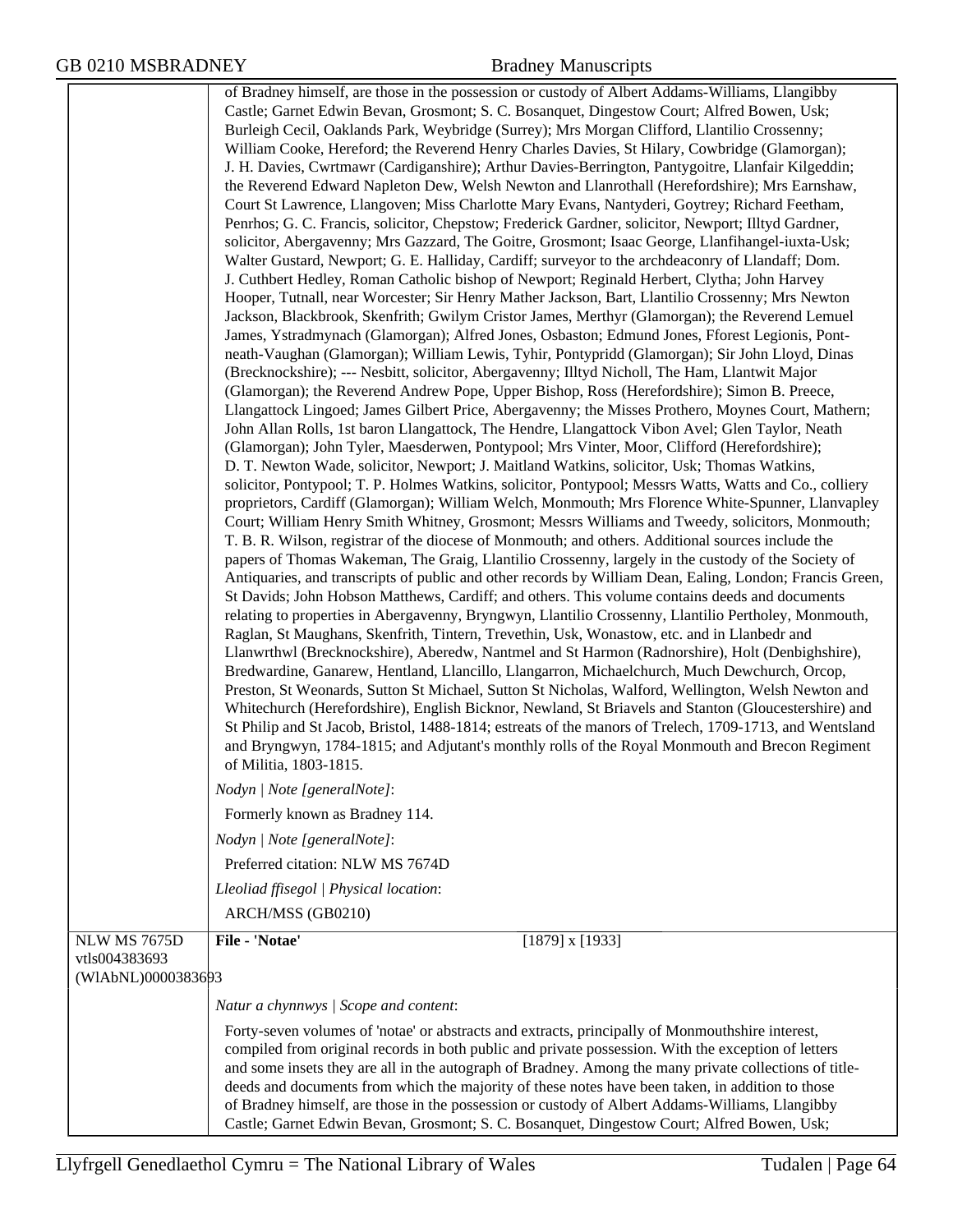|                                      | Burleigh Cecil, Oaklands Park, Weybridge (Surrey); Mrs Morgan Clifford, Llantilio Crossenny;                                                                                                         |
|--------------------------------------|------------------------------------------------------------------------------------------------------------------------------------------------------------------------------------------------------|
|                                      | William Cooke, Hereford; the Reverend Henry Charles Davies, St Hilary, Cowbridge (Glamorgan);                                                                                                        |
|                                      | J. H. Davies, Cwrtmawr (Cardiganshire); Arthur Davies-Berrington, Pantygoitre, Llanfair Kilgeddin;                                                                                                   |
|                                      | the Reverend Edward Napleton Dew, Welsh Newton and Llanrothall (Herefordshire); Mrs Earnshaw,                                                                                                        |
|                                      | Court St Lawrence, Llangoven; Miss Charlotte Mary Evans, Nantyderi, Goytrey; Richard Feetham,                                                                                                        |
|                                      | Penrhos; G. C. Francis, solicitor, Chepstow; Frederick Gardner, solicitor, Newport; Illtyd Gardner,                                                                                                  |
|                                      | solicitor, Abergavenny; Mrs Gazzard, The Goitre, Grosmont; Isaac George, Llanfihangel-iuxta-Usk;                                                                                                     |
|                                      | Walter Gustard, Newport; G. E. Halliday, Cardiff; surveyor to the archdeaconry of Llandaff; Dom.                                                                                                     |
|                                      | J. Cuthbert Hedley, Roman Catholic bishop of Newport; Reginald Herbert, Clytha; John Harvey                                                                                                          |
|                                      | Hooper, Tutnall, near Worcester; Sir Henry Mather Jackson, Bart, Llantilio Crossenny; Mrs Newton                                                                                                     |
|                                      | Jackson, Blackbrook, Skenfrith; Gwilym Cristor James, Merthyr (Glamorgan); the Reverend Lemuel                                                                                                       |
|                                      | James, Ystradmynach (Glamorgan); Alfred Jones, Osbaston; Edmund Jones, Fforest Legionis, Pont-                                                                                                       |
|                                      | neath-Vaughan (Glamorgan); William Lewis, Tyhir, Pontypridd (Glamorgan); Sir John Lloyd, Dinas                                                                                                       |
|                                      | (Brecknockshire); --- Nesbitt, solicitor, Abergavenny; Illtyd Nicholl, The Ham, Llantwit Major                                                                                                       |
|                                      | (Glamorgan); the Reverend Andrew Pope, Upper Bishop, Ross (Herefordshire); Simon B. Preece,                                                                                                          |
|                                      | Llangattock Lingoed; James Gilbert Price, Abergavenny; the Misses Prothero, Moynes Court, Mathern;                                                                                                   |
|                                      | John Allan Rolls, 1st baron Llangattock, The Hendre, Llangattock Vibon Avel; Glen Taylor, Neath                                                                                                      |
|                                      | (Glamorgan); John Tyler, Maesderwen, Pontypool; Mrs Vinter, Moor, Clifford (Herefordshire);                                                                                                          |
|                                      | D. T. Newton Wade, solicitor, Newport; J. Maitland Watkins, solicitor, Usk; Thomas Watkins,                                                                                                          |
|                                      | solicitor, Pontypool; T. P. Holmes Watkins, solicitor, Pontypool; Messrs Watts, Watts and Co., colliery                                                                                              |
|                                      | proprietors, Cardiff (Glamorgan); William Welch, Monmouth; Mrs Florence White-Spunner, Llanvapley<br>Court; William Henry Smith Whitney, Grosmont; Messrs Williams and Tweedy, solicitors, Monmouth; |
|                                      | T. B. R. Wilson, registrar of the diocese of Monmouth; and others. Additional sources include the                                                                                                    |
|                                      | papers of Thomas Wakeman, The Graig, Llantilio Crossenny, largely in the custody of the Society of                                                                                                   |
|                                      | Antiquaries, and transcripts of public and other records by William Dean, Ealing, London; Francis Green,                                                                                             |
|                                      | St Davids; John Hobson Matthews, Cardiff; and others. This volume contains deeds relating to properties                                                                                              |
|                                      | in Abergavenny, Llanfihangel-iuxta-Usk and Usk, and in Llangattock-iuxta-Crickhowell and Llangynidr                                                                                                  |
|                                      | (Brecknockshire), Weston-under-Penyard (Herefordshire) and St Johns, Bristol, 1649-1859; monumental                                                                                                  |
|                                      | inscriptions from Crickhowell, Cwmdu and Llangattock (Brecknockshire), 1749-1858; grants of arms,                                                                                                    |
|                                      | 1683-1811; and Chancery Proceedings, 1591-1681.                                                                                                                                                      |
|                                      | Nodyn   Note [generalNote]:                                                                                                                                                                          |
|                                      | Formerly known as Bradney 115.                                                                                                                                                                       |
|                                      | Nodyn   Note [generalNote]:                                                                                                                                                                          |
|                                      | Preferred citation: NLW MS 7675D                                                                                                                                                                     |
|                                      | Lleoliad ffisegol   Physical location:                                                                                                                                                               |
|                                      | ARCH/MSS (GB0210)                                                                                                                                                                                    |
| NLW MS 7676D                         | File - 'Notae'<br>$[1879]$ x $[1933]$                                                                                                                                                                |
| vtls004383714<br>(WIAbNL)00003837 14 |                                                                                                                                                                                                      |
|                                      |                                                                                                                                                                                                      |
|                                      | Natur a chynnwys   Scope and content:                                                                                                                                                                |
|                                      | Forty-seven volumes of 'notae' or abstracts and extracts, principally of Monmouthshire interest,                                                                                                     |
|                                      | compiled from original records in both public and private possession. With the exception of letters                                                                                                  |
|                                      | and some insets they are all in the autograph of Bradney. Among the many private collections of title-                                                                                               |
|                                      | deeds and documents from which the majority of these notes have been taken, in addition to those<br>of Bradney himself, are those in the possession or custody of Albert Addams-Williams, Llangibby  |
|                                      | Castle; Garnet Edwin Bevan, Grosmont; S. C. Bosanquet, Dingestow Court; Alfred Bowen, Usk;                                                                                                           |
|                                      | Burleigh Cecil, Oaklands Park, Weybridge (Surrey); Mrs Morgan Clifford, Llantilio Crossenny;                                                                                                         |
|                                      | William Cooke, Hereford; the Reverend Henry Charles Davies, St Hilary, Cowbridge (Glamorgan);                                                                                                        |
|                                      | J. H. Davies, Cwrtmawr (Cardiganshire); Arthur Davies-Berrington, Pantygoitre, Llanfair Kilgeddin;                                                                                                   |
|                                      | the Reverend Edward Napleton Dew, Welsh Newton and Llanrothall (Herefordshire); Mrs Earnshaw,                                                                                                        |
|                                      | Court St Lawrence, Llangoven; Miss Charlotte Mary Evans, Nantyderi, Goytrey; Richard Feetham,                                                                                                        |
|                                      | Penrhos; G. C. Francis, solicitor, Chepstow; Frederick Gardner, solicitor, Newport; Illtyd Gardner,                                                                                                  |
|                                      | solicitor, Abergavenny; Mrs Gazzard, The Goitre, Grosmont; Isaac George, Llanfihangel-iuxta-Usk;                                                                                                     |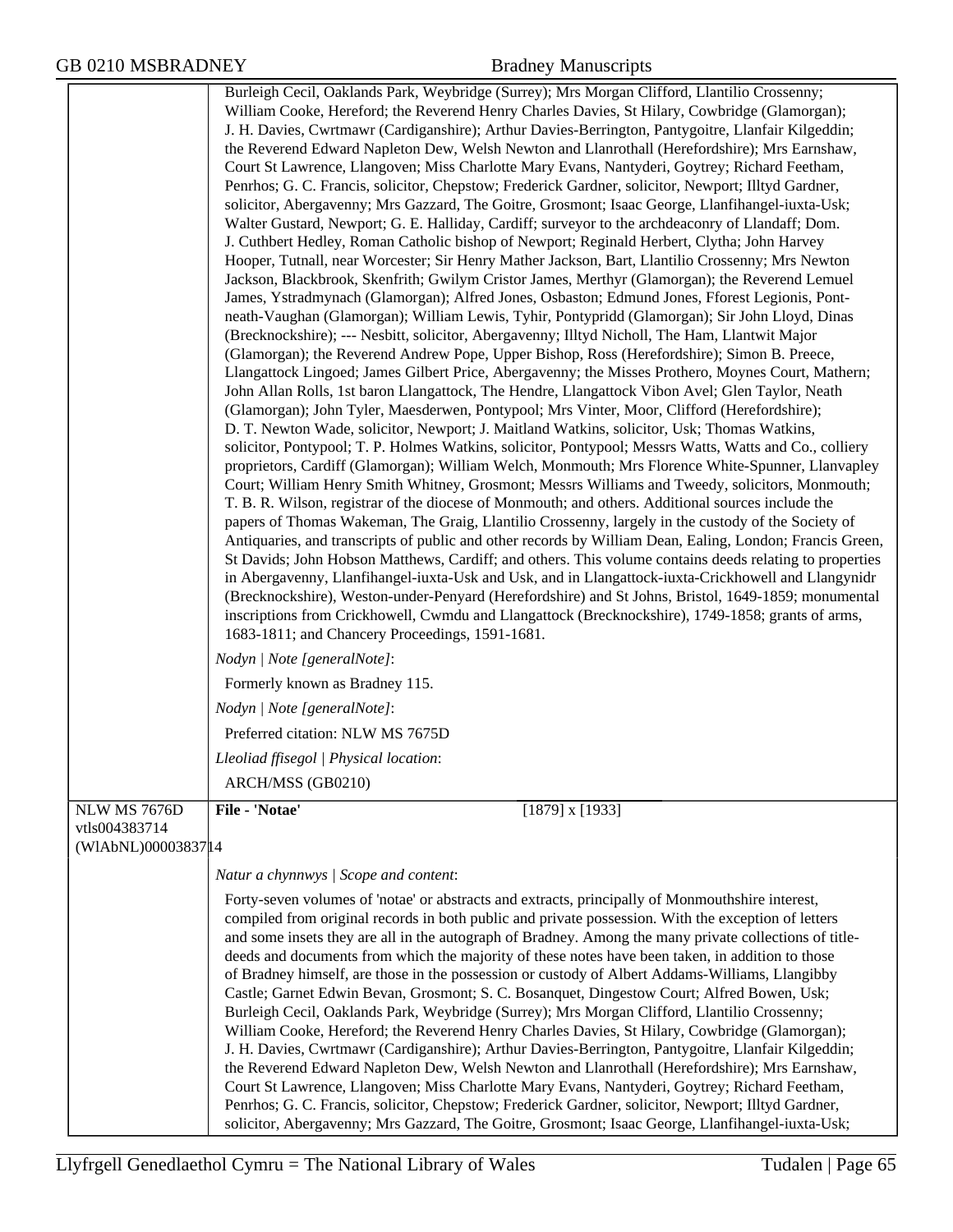|                    | Walter Gustard, Newport; G. E. Halliday, Cardiff; surveyor to the archdeaconry of Llandaff; Dom.<br>J. Cuthbert Hedley, Roman Catholic bishop of Newport; Reginald Herbert, Clytha; John Harvey<br>Hooper, Tutnall, near Worcester; Sir Henry Mather Jackson, Bart, Llantilio Crossenny; Mrs Newton<br>Jackson, Blackbrook, Skenfrith; Gwilym Cristor James, Merthyr (Glamorgan); the Reverend Lemuel<br>James, Ystradmynach (Glamorgan); Alfred Jones, Osbaston; Edmund Jones, Fforest Legionis, Pont-<br>neath-Vaughan (Glamorgan); William Lewis, Tyhir, Pontypridd (Glamorgan); Sir John Lloyd, Dinas<br>(Brecknockshire); --- Nesbitt, solicitor, Abergavenny; Illtyd Nicholl, The Ham, Llantwit Major<br>(Glamorgan); the Reverend Andrew Pope, Upper Bishop, Ross (Herefordshire); Simon B. Preece,<br>Llangattock Lingoed; James Gilbert Price, Abergavenny; the Misses Prothero, Moynes Court, Mathern;<br>John Allan Rolls, 1st baron Llangattock, The Hendre, Llangattock Vibon Avel; Glen Taylor, Neath<br>(Glamorgan); John Tyler, Maesderwen, Pontypool; Mrs Vinter, Moor, Clifford (Herefordshire);<br>D. T. Newton Wade, solicitor, Newport; J. Maitland Watkins, solicitor, Usk; Thomas Watkins,<br>solicitor, Pontypool; T. P. Holmes Watkins, solicitor, Pontypool; Messrs Watts, Watts and Co.,<br>colliery proprietors, Cardiff (Glamorgan); William Welch, Monmouth; Mrs Florence White-Spunner,<br>Llanvapley Court; William Henry Smith Whitney, Grosmont; Messrs Williams and Tweedy, solicitors,<br>Monmouth; T. B. R. Wilson, registrar of the diocese of Monmouth; and others. Additional sources<br>include the papers of Thomas Wakeman, The Graig, Llantilio Crossenny, largely in the custody of the<br>Society of Antiquaries, and transcripts of public and other records by William Dean, Ealing, London;<br>Francis Green, St Davids; John Hobson Matthews, Cardiff; and others. This volume contains deeds<br>and documents relating to properties in Grosmont, Llantilio Crossenny, Llanvapley, Rockfield and<br>Skenfrith, and in Kinnersley, Llangarron, Michaelchurch, St Weonards and Tretire (Herefordshire) and<br>in Brecknockshire, 1689-1872; and parish registers of Skenfrith, 1758-1843, Llantilio Crossenny, 1759,<br>Garway (Herefordshire), 1761, St John the Baptist, Hereford, 1782-1783, and Cheshunt (Hertfordshire),<br>1820.<br>Nodyn   Note [generalNote]:<br>Formerly known as Bradney 116.<br>Nodyn   Note [generalNote]:<br>Preferred citation: NLW MS 7676D<br>Lleoliad ffisegol   Physical location:<br>ARCH/MSS (GB0210) |
|--------------------|--------------------------------------------------------------------------------------------------------------------------------------------------------------------------------------------------------------------------------------------------------------------------------------------------------------------------------------------------------------------------------------------------------------------------------------------------------------------------------------------------------------------------------------------------------------------------------------------------------------------------------------------------------------------------------------------------------------------------------------------------------------------------------------------------------------------------------------------------------------------------------------------------------------------------------------------------------------------------------------------------------------------------------------------------------------------------------------------------------------------------------------------------------------------------------------------------------------------------------------------------------------------------------------------------------------------------------------------------------------------------------------------------------------------------------------------------------------------------------------------------------------------------------------------------------------------------------------------------------------------------------------------------------------------------------------------------------------------------------------------------------------------------------------------------------------------------------------------------------------------------------------------------------------------------------------------------------------------------------------------------------------------------------------------------------------------------------------------------------------------------------------------------------------------------------------------------------------------------------------------------------------------------------------------------------------------------------------------------------------------------------------------------------------------------------------------------------------------------------------------------------------------------------------------------------------------------------------------|
| NLW MS 7677D.      | File - 'Notae'<br>$[1879]$ x $[1933]$                                                                                                                                                                                                                                                                                                                                                                                                                                                                                                                                                                                                                                                                                                                                                                                                                                                                                                                                                                                                                                                                                                                                                                                                                                                                                                                                                                                                                                                                                                                                                                                                                                                                                                                                                                                                                                                                                                                                                                                                                                                                                                                                                                                                                                                                                                                                                                                                                                                                                                                                                      |
| vtls004383730      |                                                                                                                                                                                                                                                                                                                                                                                                                                                                                                                                                                                                                                                                                                                                                                                                                                                                                                                                                                                                                                                                                                                                                                                                                                                                                                                                                                                                                                                                                                                                                                                                                                                                                                                                                                                                                                                                                                                                                                                                                                                                                                                                                                                                                                                                                                                                                                                                                                                                                                                                                                                            |
| (WIAbNL)0000383780 |                                                                                                                                                                                                                                                                                                                                                                                                                                                                                                                                                                                                                                                                                                                                                                                                                                                                                                                                                                                                                                                                                                                                                                                                                                                                                                                                                                                                                                                                                                                                                                                                                                                                                                                                                                                                                                                                                                                                                                                                                                                                                                                                                                                                                                                                                                                                                                                                                                                                                                                                                                                            |
|                    | Natur a chynnwys / Scope and content:                                                                                                                                                                                                                                                                                                                                                                                                                                                                                                                                                                                                                                                                                                                                                                                                                                                                                                                                                                                                                                                                                                                                                                                                                                                                                                                                                                                                                                                                                                                                                                                                                                                                                                                                                                                                                                                                                                                                                                                                                                                                                                                                                                                                                                                                                                                                                                                                                                                                                                                                                      |
|                    | Forty-seven volumes of 'notae' or abstracts and extracts, principally of Monmouthshire interest,<br>compiled from original records in both public and private possession. With the exception of letters<br>and some insets they are all in the autograph of Bradney. Among the many private collections of title-<br>deeds and documents from which the majority of these notes have been taken, in addition to those<br>of Bradney himself, are those in the possession or custody of Albert Addams-Williams, Llangibby<br>Castle; Garnet Edwin Bevan, Grosmont; S. C. Bosanquet, Dingestow Court; Alfred Bowen, Usk;<br>Burleigh Cecil, Oaklands Park, Weybridge (Surrey); Mrs Morgan Clifford, Llantilio Crossenny;<br>William Cooke, Hereford; the Reverend Henry Charles Davies, St Hilary, Cowbridge (Glamorgan);<br>J. H. Davies, Cwrtmawr (Cardiganshire); Arthur Davies-Berrington, Pantygoitre, Llanfair Kilgeddin;<br>the Reverend Edward Napleton Dew, Welsh Newton and Llanrothall (Herefordshire); Mrs Earnshaw,<br>Court St Lawrence, Llangoven; Miss Charlotte Mary Evans, Nantyderi, Goytrey; Richard Feetham,<br>Penrhos; G. C. Francis, solicitor, Chepstow; Frederick Gardner, solicitor, Newport; Illtyd Gardner,<br>solicitor, Abergavenny; Mrs Gazzard, The Goitre, Grosmont; Isaac George, Llanfihangel-iuxta-Usk;<br>Walter Gustard, Newport; G. E. Halliday, Cardiff; surveyor to the archdeaconry of Llandaff; Dom.<br>J. Cuthbert Hedley, Roman Catholic bishop of Newport; Reginald Herbert, Clytha; John Harvey<br>Hooper, Tutnall, near Worcester; Sir Henry Mather Jackson, Bart, Llantilio Crossenny; Mrs Newton<br>Jackson, Blackbrook, Skenfrith; Gwilym Cristor James, Merthyr (Glamorgan); the Reverend Lemuel<br>James, Ystradmynach (Glamorgan); Alfred Jones, Osbaston; Edmund Jones, Fforest Legionis, Pont-<br>neath-Vaughan (Glamorgan); William Lewis, Tyhir, Pontypridd (Glamorgan); Sir John Lloyd, Dinas                                                                                                                                                                                                                                                                                                                                                                                                                                                                                                                                                                                                                                    |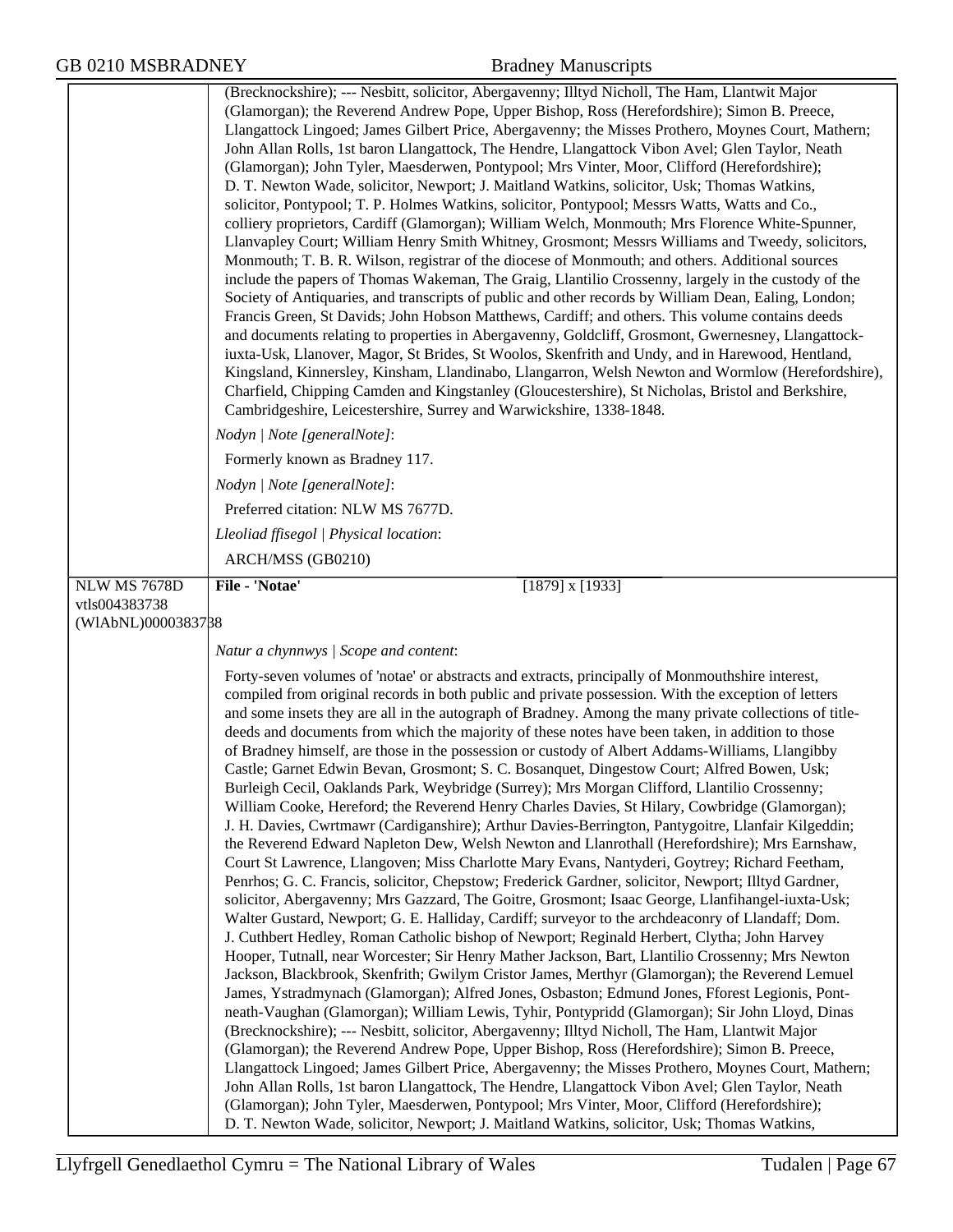|                    | solicitor, Pontypool; T. P. Holmes Watkins, solicitor, Pontypool; Messrs Watts, Watts and Co., colliery<br>proprietors, Cardiff (Glamorgan); William Welch, Monmouth; Mrs Florence White-Spunner, Llanvapley<br>Court; William Henry Smith Whitney, Grosmont; Messrs Williams and Tweedy, solicitors, Monmouth;<br>T. B. R. Wilson, registrar of the diocese of Monmouth; and others. Additional sources include the<br>papers of Thomas Wakeman, The Graig, Llantilio Crossenny, largely in the custody of the Society of<br>Antiquaries, and transcripts of public and other records by William Dean, Ealing, London; Francis Green,<br>St Davids; John Hobson Matthews, Cardiff; and others. This volume contains Feet of Fines, Lay Subsidy<br>Rolls and deeds and documents relating to properties in Abergavenny, Aberystruth, Bassaleg, Bedwas,<br>Bedwellty, Bettws Newydd, Bishton, Bryngwyn, Caerleon, Caerwent, Caldicot, Camston, Chapel Hill,<br>Chepstow, Christchurch, Clytha, Coed Ithel, Coedkernew, Cwmcarvan, Cwmyoy, Dingestow, Dixton,<br>Goytrey, Grosmont, Hardwick, Henllys, Itton, Kemeys Inferior, Kilgwrrwg, Langstone, Llanarth,<br>Llanbadoc, Llandegveth, Llandenny, Llanddewi Rhydderch, Llanddewi Skyrrid, Llanellen, Llanfaches,<br>Llanfair Cilgoed, Llanfair Kilgeddin, Llanfihangel Crucorney, Llanfihangel-iuxta-Usk, Llanfihangel<br>Pontymoile, Llanfihangel Tormynydd, Llanfihangel Ystern Llewern, Llanfoist, Llanfrechfa, Llangattock-<br>iuxta-Caerleon, Llangattock Lingoed, Llangattock Vibon Avel, Llangeview, Llangibby, Llangoven,<br>Llangua, Llangunnog, Llangwm Uchaf, Llanhenog, Llanishen, Llanllowell, Llanmartin, Llanmelin,<br>Llanover, Llansoy, Llanthomas, Llantilio Crossenny, Llantilio Pertholey, Llantrisant, Llanvapley,<br>Llanvetherine, Llanwenarth, Machen, Magor, Malpas, Mamhilad, Marshfield, Mathern, Michaelstone-<br>y-Vedw, Michel Troy, Monmouth, Mynyddislwyn, Nash, Newchurch, Newport, Panteg, Penallt,<br>Penhow, Penrhos, Pen-y-clawdd, Peterstone, Porton, Portskewett, Raglan, Redwick, Risca, Rockfield,<br>Rumney, St Arvans, St Brides, St Lawrence, St Mellons, St Woolos, Salisbury, Shirenewton, Skenfrith,<br>Sudbrook, Traston, Tredunnock, Tregaer, Tregrug, Trelech, Trevethin, Trewyn, Usk, Whitson, Wilcrick,<br>Wolvesnewton and Wonastow, and in Goodrich, Llangarron, Llanrothall, Michaelchurch Escley, Ross,<br>St Margaret, Welsh Bicknor and Weston-under-Penyard (Herefordshire), Chipping Camden, Churcham,<br>Church Stanway, Henbury, Hidcote Bartrim, Horfield, St Mary-le-Crypt (Gloucester) and Taddington<br>(Gloucestershire) and Babcary, Cold Ayshton, Colwick and Swainswick (Somerset), 1358-1806; estreats<br>of the manors of Ewyas Lacy, 1703, and Rogerstone, 1777; and the parish registers of Bedwas, 1794, and<br>Eglwysilan (Glamorgan), 1771-1835.<br>Nodyn   Note [generalNote]: |
|--------------------|---------------------------------------------------------------------------------------------------------------------------------------------------------------------------------------------------------------------------------------------------------------------------------------------------------------------------------------------------------------------------------------------------------------------------------------------------------------------------------------------------------------------------------------------------------------------------------------------------------------------------------------------------------------------------------------------------------------------------------------------------------------------------------------------------------------------------------------------------------------------------------------------------------------------------------------------------------------------------------------------------------------------------------------------------------------------------------------------------------------------------------------------------------------------------------------------------------------------------------------------------------------------------------------------------------------------------------------------------------------------------------------------------------------------------------------------------------------------------------------------------------------------------------------------------------------------------------------------------------------------------------------------------------------------------------------------------------------------------------------------------------------------------------------------------------------------------------------------------------------------------------------------------------------------------------------------------------------------------------------------------------------------------------------------------------------------------------------------------------------------------------------------------------------------------------------------------------------------------------------------------------------------------------------------------------------------------------------------------------------------------------------------------------------------------------------------------------------------------------------------------------------------------------------------------------------------------------------------------------------------------------------------------------------------------------------------------------------------------------------------------------------------------------------------------------------------------------------------------------------------------------------------------------------|
|                    | Formerly known as Bradney 118.                                                                                                                                                                                                                                                                                                                                                                                                                                                                                                                                                                                                                                                                                                                                                                                                                                                                                                                                                                                                                                                                                                                                                                                                                                                                                                                                                                                                                                                                                                                                                                                                                                                                                                                                                                                                                                                                                                                                                                                                                                                                                                                                                                                                                                                                                                                                                                                                                                                                                                                                                                                                                                                                                                                                                                                                                                                                                |
|                    | Nodyn   Note [generalNote]:                                                                                                                                                                                                                                                                                                                                                                                                                                                                                                                                                                                                                                                                                                                                                                                                                                                                                                                                                                                                                                                                                                                                                                                                                                                                                                                                                                                                                                                                                                                                                                                                                                                                                                                                                                                                                                                                                                                                                                                                                                                                                                                                                                                                                                                                                                                                                                                                                                                                                                                                                                                                                                                                                                                                                                                                                                                                                   |
|                    | Preferred citation: NLW MS 7678D                                                                                                                                                                                                                                                                                                                                                                                                                                                                                                                                                                                                                                                                                                                                                                                                                                                                                                                                                                                                                                                                                                                                                                                                                                                                                                                                                                                                                                                                                                                                                                                                                                                                                                                                                                                                                                                                                                                                                                                                                                                                                                                                                                                                                                                                                                                                                                                                                                                                                                                                                                                                                                                                                                                                                                                                                                                                              |
|                    | Lleoliad ffisegol   Physical location:                                                                                                                                                                                                                                                                                                                                                                                                                                                                                                                                                                                                                                                                                                                                                                                                                                                                                                                                                                                                                                                                                                                                                                                                                                                                                                                                                                                                                                                                                                                                                                                                                                                                                                                                                                                                                                                                                                                                                                                                                                                                                                                                                                                                                                                                                                                                                                                                                                                                                                                                                                                                                                                                                                                                                                                                                                                                        |
|                    | ARCH/MSS (GB0210)                                                                                                                                                                                                                                                                                                                                                                                                                                                                                                                                                                                                                                                                                                                                                                                                                                                                                                                                                                                                                                                                                                                                                                                                                                                                                                                                                                                                                                                                                                                                                                                                                                                                                                                                                                                                                                                                                                                                                                                                                                                                                                                                                                                                                                                                                                                                                                                                                                                                                                                                                                                                                                                                                                                                                                                                                                                                                             |
| NLW MS 7679D       | File - 'Notae'<br>$[1879]$ x $[1933]$                                                                                                                                                                                                                                                                                                                                                                                                                                                                                                                                                                                                                                                                                                                                                                                                                                                                                                                                                                                                                                                                                                                                                                                                                                                                                                                                                                                                                                                                                                                                                                                                                                                                                                                                                                                                                                                                                                                                                                                                                                                                                                                                                                                                                                                                                                                                                                                                                                                                                                                                                                                                                                                                                                                                                                                                                                                                         |
| vtls004383753      |                                                                                                                                                                                                                                                                                                                                                                                                                                                                                                                                                                                                                                                                                                                                                                                                                                                                                                                                                                                                                                                                                                                                                                                                                                                                                                                                                                                                                                                                                                                                                                                                                                                                                                                                                                                                                                                                                                                                                                                                                                                                                                                                                                                                                                                                                                                                                                                                                                                                                                                                                                                                                                                                                                                                                                                                                                                                                                               |
| (WIAbNL)0000383753 |                                                                                                                                                                                                                                                                                                                                                                                                                                                                                                                                                                                                                                                                                                                                                                                                                                                                                                                                                                                                                                                                                                                                                                                                                                                                                                                                                                                                                                                                                                                                                                                                                                                                                                                                                                                                                                                                                                                                                                                                                                                                                                                                                                                                                                                                                                                                                                                                                                                                                                                                                                                                                                                                                                                                                                                                                                                                                                               |
|                    | Natur a chynnwys / Scope and content:                                                                                                                                                                                                                                                                                                                                                                                                                                                                                                                                                                                                                                                                                                                                                                                                                                                                                                                                                                                                                                                                                                                                                                                                                                                                                                                                                                                                                                                                                                                                                                                                                                                                                                                                                                                                                                                                                                                                                                                                                                                                                                                                                                                                                                                                                                                                                                                                                                                                                                                                                                                                                                                                                                                                                                                                                                                                         |
|                    | Forty-seven volumes of 'notae' or abstracts and extracts, principally of Monmouthshire interest,<br>compiled from original records in both public and private possession. With the exception of letters<br>and some insets they are all in the autograph of Bradney. Among the many private collections of title-<br>deeds and documents from which the majority of these notes have been taken, in addition to those<br>of Bradney himself, are those in the possession or custody of Albert Addams-Williams, Llangibby<br>Castle; Garnet Edwin Bevan, Grosmont; S. C. Bosanquet, Dingestow Court; Alfred Bowen, Usk;<br>Burleigh Cecil, Oaklands Park, Weybridge (Surrey); Mrs Morgan Clifford, Llantilio Crossenny;<br>William Cooke, Hereford; the Reverend Henry Charles Davies, St Hilary, Cowbridge (Glamorgan);<br>J. H. Davies, Cwrtmawr (Cardiganshire); Arthur Davies-Berrington, Pantygoitre, Llanfair Kilgeddin;<br>the Reverend Edward Napleton Dew, Welsh Newton and Llanrothall (Herefordshire); Mrs Earnshaw,<br>Court St Lawrence, Llangoven; Miss Charlotte Mary Evans, Nantyderi, Goytrey; Richard Feetham,<br>Penrhos; G. C. Francis, solicitor, Chepstow; Frederick Gardner, solicitor, Newport; Illtyd Gardner,<br>solicitor, Abergavenny; Mrs Gazzard, The Goitre, Grosmont; Isaac George, Llanfihangel-iuxta-Usk;<br>Walter Gustard, Newport; G. E. Halliday, Cardiff; surveyor to the archdeaconry of Llandaff; Dom.<br>J. Cuthbert Hedley, Roman Catholic bishop of Newport; Reginald Herbert, Clytha; John Harvey                                                                                                                                                                                                                                                                                                                                                                                                                                                                                                                                                                                                                                                                                                                                                                                                                                                                                                                                                                                                                                                                                                                                                                                                                                                                                                                                                                 |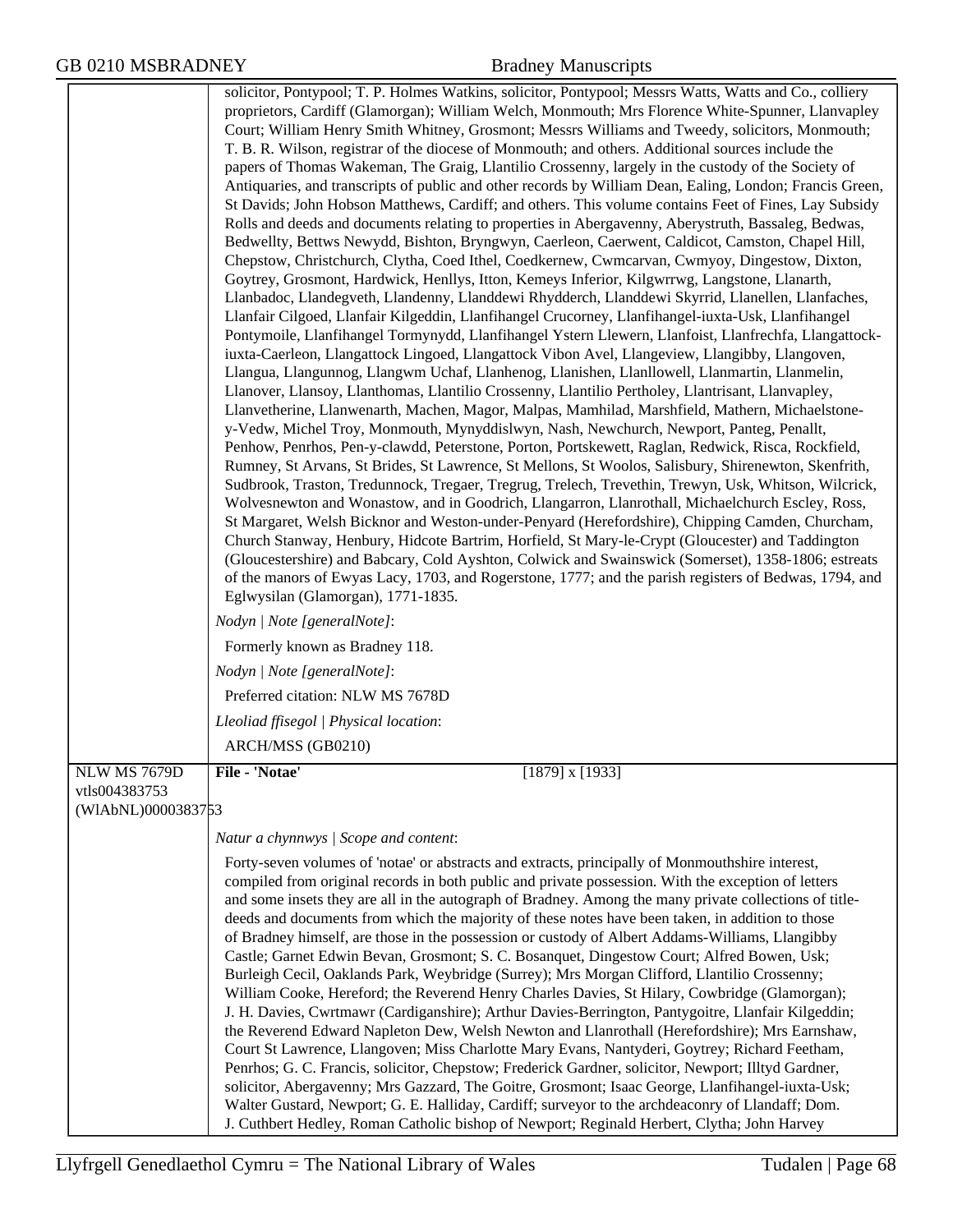|                                     | Hooper, Tutnall, near Worcester; Sir Henry Mather Jackson, Bart, Llantilio Crossenny; Mrs Newton<br>Jackson, Blackbrook, Skenfrith; Gwilym Cristor James, Merthyr (Glamorgan); the Reverend Lemuel<br>James, Ystradmynach (Glamorgan); Alfred Jones, Osbaston; Edmund Jones, Fforest Legionis, Pont-<br>neath-Vaughan (Glamorgan); William Lewis, Tyhir, Pontypridd (Glamorgan); Sir John Lloyd, Dinas<br>(Brecknockshire); --- Nesbitt, solicitor, Abergavenny; Illtyd Nicholl, The Ham, Llantwit Major<br>(Glamorgan); the Reverend Andrew Pope, Upper Bishop, Ross (Herefordshire); Simon B. Preece,<br>Llangattock Lingoed; James Gilbert Price, Abergavenny; the Misses Prothero, Moynes Court, Mathern;<br>John Allan Rolls, 1st baron Llangattock, The Hendre, Llangattock Vibon Avel; Glen Taylor, Neath<br>(Glamorgan); John Tyler, Maesderwen, Pontypool; Mrs Vinter, Moor, Clifford (Herefordshire);                                                                                                                                                                                                                                                                                                                                                                                                                                                                                                                                                                                                                                                                                                                                                                                               |
|-------------------------------------|---------------------------------------------------------------------------------------------------------------------------------------------------------------------------------------------------------------------------------------------------------------------------------------------------------------------------------------------------------------------------------------------------------------------------------------------------------------------------------------------------------------------------------------------------------------------------------------------------------------------------------------------------------------------------------------------------------------------------------------------------------------------------------------------------------------------------------------------------------------------------------------------------------------------------------------------------------------------------------------------------------------------------------------------------------------------------------------------------------------------------------------------------------------------------------------------------------------------------------------------------------------------------------------------------------------------------------------------------------------------------------------------------------------------------------------------------------------------------------------------------------------------------------------------------------------------------------------------------------------------------------------------------------------------------------------------------------------|
|                                     | D. T. Newton Wade, solicitor, Newport; J. Maitland Watkins, solicitor, Usk; Thomas Watkins,<br>solicitor, Pontypool; T. P. Holmes Watkins, solicitor, Pontypool; Messrs Watts, Watts and Co., colliery<br>proprietors, Cardiff (Glamorgan); William Welch, Monmouth; Mrs Florence White-Spunner, Llanvapley<br>Court; William Henry Smith Whitney, Grosmont; Messrs Williams and Tweedy, solicitors, Monmouth;<br>T. B. R. Wilson, registrar of the diocese of Monmouth; and others. Additional sources include the<br>papers of Thomas Wakeman, The Graig, Llantilio Crossenny, largely in the custody of the Society<br>of Antiquaries, and transcripts of public and other records by William Dean, Ealing, London; Francis<br>Green, St Davids; John Hobson Matthews, Cardiff; and others. This volume contains Feet of Fines,<br>1609/10-1618, continued from NLW MS 7678; Exchequer Bills and Answers, Chancery Proceedings and<br>State Papers Domestic, 1605-1792, with reference to properties in Abergavenny, Coldrey, Llanfihangel-<br>iuxta-Usk, Llanfihangel Llantarnam, Llanfrechfa, Llangwm Uchaf, Llansantffraed, Llanwenarth, Panteg,<br>Rockfield, Trevethin and Usk, and in Cardiff (Glamorgan), Crickadarn (Brecknockshire), Presteign<br>(Radnorshire), Ockley (Montgomeryshire), Mainstone and Much Marcle (Herefordshire), Awre and<br>Ruddle (Gloucestershire), Bickfold, Brent, Bridgwater, Chew, Christon, Durleigh, Easton-in-Gordano,<br>High Littleton, Midsomer Norton, Risemore, Stowly and West Harptree (Somerset), and Finstock and<br>Wilcote (Oxfordshire); extracts from the first Act Book of the Dean and Chapter of Llandaff, 1574-1716;<br>and miscellaneous insets. |
|                                     | Nodyn   Note [generalNote]:                                                                                                                                                                                                                                                                                                                                                                                                                                                                                                                                                                                                                                                                                                                                                                                                                                                                                                                                                                                                                                                                                                                                                                                                                                                                                                                                                                                                                                                                                                                                                                                                                                                                                   |
|                                     | Formerly known as Bradney 119.                                                                                                                                                                                                                                                                                                                                                                                                                                                                                                                                                                                                                                                                                                                                                                                                                                                                                                                                                                                                                                                                                                                                                                                                                                                                                                                                                                                                                                                                                                                                                                                                                                                                                |
|                                     | Nodyn   Note [generalNote]:                                                                                                                                                                                                                                                                                                                                                                                                                                                                                                                                                                                                                                                                                                                                                                                                                                                                                                                                                                                                                                                                                                                                                                                                                                                                                                                                                                                                                                                                                                                                                                                                                                                                                   |
|                                     | Preferred citation: NLW MS 7679D                                                                                                                                                                                                                                                                                                                                                                                                                                                                                                                                                                                                                                                                                                                                                                                                                                                                                                                                                                                                                                                                                                                                                                                                                                                                                                                                                                                                                                                                                                                                                                                                                                                                              |
|                                     | Lleoliad ffisegol   Physical location:                                                                                                                                                                                                                                                                                                                                                                                                                                                                                                                                                                                                                                                                                                                                                                                                                                                                                                                                                                                                                                                                                                                                                                                                                                                                                                                                                                                                                                                                                                                                                                                                                                                                        |
|                                     | ARCH/MSS (GB0210)                                                                                                                                                                                                                                                                                                                                                                                                                                                                                                                                                                                                                                                                                                                                                                                                                                                                                                                                                                                                                                                                                                                                                                                                                                                                                                                                                                                                                                                                                                                                                                                                                                                                                             |
| <b>NLW MS 7680D</b>                 | File - 'Notae'<br>$[1879]$ x $[1933]$                                                                                                                                                                                                                                                                                                                                                                                                                                                                                                                                                                                                                                                                                                                                                                                                                                                                                                                                                                                                                                                                                                                                                                                                                                                                                                                                                                                                                                                                                                                                                                                                                                                                         |
| vtls004383772<br>(WIAbNL)0000383772 |                                                                                                                                                                                                                                                                                                                                                                                                                                                                                                                                                                                                                                                                                                                                                                                                                                                                                                                                                                                                                                                                                                                                                                                                                                                                                                                                                                                                                                                                                                                                                                                                                                                                                                               |
|                                     | Natur a chynnwys / Scope and content:                                                                                                                                                                                                                                                                                                                                                                                                                                                                                                                                                                                                                                                                                                                                                                                                                                                                                                                                                                                                                                                                                                                                                                                                                                                                                                                                                                                                                                                                                                                                                                                                                                                                         |
|                                     | Forty-seven volumes of 'notae' or abstracts and extracts, principally of Monmouthshire interest,<br>compiled from original records in both public and private possession. With the exception of letters<br>and some insets they are all in the autograph of Bradney. Among the many private collections of title-<br>deeds and documents from which the majority of these notes have been taken, in addition to those<br>of Bradney himself, are those in the possession or custody of Albert Addams-Williams, Llangibby<br>Castle; Garnet Edwin Bevan, Grosmont; S. C. Bosanquet, Dingestow Court; Alfred Bowen, Usk;<br>Burleigh Cecil, Oaklands Park, Weybridge (Surrey); Mrs Morgan Clifford, Llantilio Crossenny;<br>William Cooke, Hereford; the Reverend Henry Charles Davies, St Hilary, Cowbridge (Glamorgan);<br>J. H. Davies, Cwrtmawr (Cardiganshire); Arthur Davies-Berrington, Pantygoitre, Llanfair Kilgeddin;<br>the Reverend Edward Napleton Dew, Welsh Newton and Llanrothall (Herefordshire); Mrs Earnshaw,<br>Court St Lawrence, Llangoven; Miss Charlotte Mary Evans, Nantyderi, Goytrey; Richard Feetham,<br>Penrhos; G. C. Francis, solicitor, Chepstow; Frederick Gardner, solicitor, Newport; Illtyd Gardner,<br>solicitor, Abergavenny; Mrs Gazzard, The Goitre, Grosmont; Isaac George, Llanfihangel-iuxta-Usk;<br>Walter Gustard, Newport; G. E. Halliday, Cardiff; surveyor to the archdeaconry of Llandaff; Dom.<br>J. Cuthbert Hedley, Roman Catholic bishop of Newport; Reginald Herbert, Clytha; John Harvey<br>Hooper, Tutnall, near Worcester; Sir Henry Mather Jackson, Bart, Llantilio Crossenny; Mrs Newton                                                             |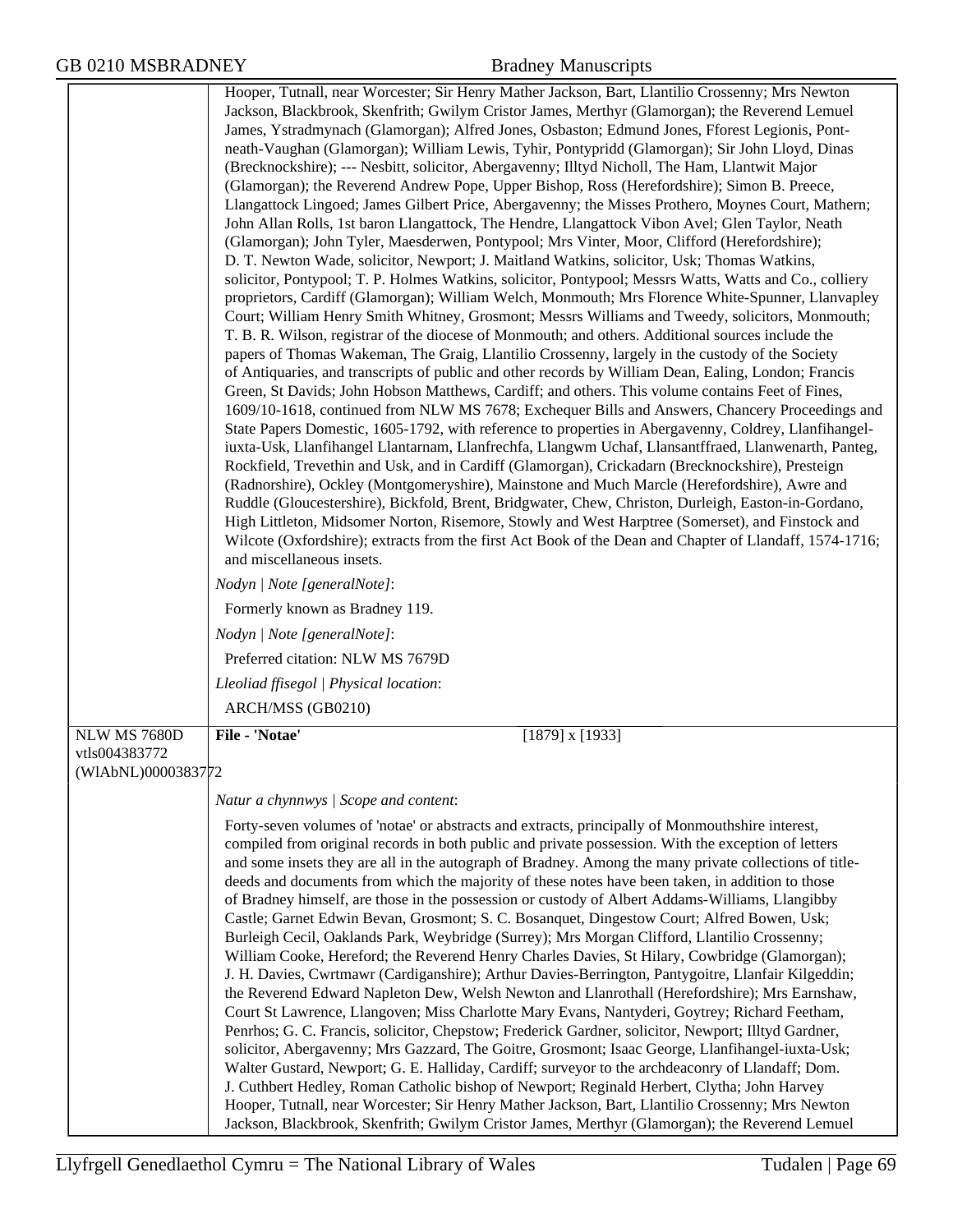|                                     | James, Ystradmynach (Glamorgan); Alfred Jones, Osbaston; Edmund Jones, Fforest Legionis, Pont-<br>neath-Vaughan (Glamorgan); William Lewis, Tyhir, Pontypridd (Glamorgan); Sir John Lloyd, Dinas<br>(Brecknockshire); --- Nesbitt, solicitor, Abergavenny; Illtyd Nicholl, The Ham, Llantwit Major<br>(Glamorgan); the Reverend Andrew Pope, Upper Bishop, Ross (Herefordshire); Simon B. Preece,<br>Llangattock Lingoed; James Gilbert Price, Abergavenny; the Misses Prothero, Moynes Court, Mathern;<br>John Allan Rolls, 1st baron Llangattock, The Hendre, Llangattock Vibon Avel; Glen Taylor, Neath<br>(Glamorgan); John Tyler, Maesderwen, Pontypool; Mrs Vinter, Moor, Clifford (Herefordshire);<br>D. T. Newton Wade, solicitor, Newport; J. Maitland Watkins, solicitor, Usk; Thomas Watkins,<br>solicitor, Pontypool; T. P. Holmes Watkins, solicitor, Pontypool; Messrs Watts, Watts and Co., colliery<br>proprietors, Cardiff (Glamorgan); William Welch, Monmouth; Mrs Florence White-Spunner, Llanvapley<br>Court; William Henry Smith Whitney, Grosmont; Messrs Williams and Tweedy, solicitors, Monmouth;<br>T. B. R. Wilson, registrar of the diocese of Monmouth; and others. Additional sources include the<br>papers of Thomas Wakeman, The Graig, Llantilio Crossenny, largely in the custody of the Society of<br>Antiquaries, and transcripts of public and other records by William Dean, Ealing, London; Francis Green,<br>St Davids; John Hobson Matthews, Cardiff; and others. This volume contains deeds and documents<br>relating to properties in Abergavenny, Bassaleg, Bettws Newydd, Caerleon, Chepstow, Christchurch,<br>Edlogan, Goldcliff, Grosmont, Hardwick, Llanarth, Llandegveth, Llandenny, Llanddewi-fach, Llanddewi<br>Rhydderch, Llanellen, Llanfair Kilgeddin, Llanfihangel-iuxta-Usk, Llanfihangel Ystern Llewern,<br>Llanfoist, Llanfrechfa, Llangattock Coedmorgan, Llangattock-iuxta-Caerleon, Llangattock-iuxta-Usk,<br>Llangeview, Llangibby, Llangwm Isaf, Llanhenog, Llanover, Llantilio Crossenny, Llantilio Pertholey,<br>Llanvapley, Llanwenarth, Magna Porta, Mamhilad, Mathern, Michel Troy, Nash, Newport, Penrhos,<br>Raglan, Risca, Rudry, St Brides, St Mellons, Shirenewton, Tredunnock, Tregaer and Usk, and in St<br>John, Cardiff (Glamorgan), Hazel in Olveston (Gloucestershire) and Chelmsford and Great Maplestead<br>(Essex), c. 1450-1852; a few extracts from the parish registers of Llangattock Vibon Avel, 1784,<br>Monmouth, 1804, Bridstow (Herefordshire), 1789-1792, Dorstone (Herefordshire), 1790-1793, Bacton<br>(Herefordshire), 1812, Leominster (Herefordshire), 1812, and Newland (Gloucestershire), 1786; an<br>estreat of the manor of Llangattock Coedmorgan, 1741; and marriage bonds from the records of the<br>diocese of Bristol, 1660-1676.<br>Nodyn   Note [generalNote]:<br>Formerly known as Bradney 120.<br>Nodyn   Note [generalNote]:<br>Preferred citation: NLW MS 7680D |
|-------------------------------------|----------------------------------------------------------------------------------------------------------------------------------------------------------------------------------------------------------------------------------------------------------------------------------------------------------------------------------------------------------------------------------------------------------------------------------------------------------------------------------------------------------------------------------------------------------------------------------------------------------------------------------------------------------------------------------------------------------------------------------------------------------------------------------------------------------------------------------------------------------------------------------------------------------------------------------------------------------------------------------------------------------------------------------------------------------------------------------------------------------------------------------------------------------------------------------------------------------------------------------------------------------------------------------------------------------------------------------------------------------------------------------------------------------------------------------------------------------------------------------------------------------------------------------------------------------------------------------------------------------------------------------------------------------------------------------------------------------------------------------------------------------------------------------------------------------------------------------------------------------------------------------------------------------------------------------------------------------------------------------------------------------------------------------------------------------------------------------------------------------------------------------------------------------------------------------------------------------------------------------------------------------------------------------------------------------------------------------------------------------------------------------------------------------------------------------------------------------------------------------------------------------------------------------------------------------------------------------------------------------------------------------------------------------------------------------------------------------------------------------------------------------------------------------------------------------------------------------------------------------------------------------------------------------------------------------------------------------------------------------|
|                                     |                                                                                                                                                                                                                                                                                                                                                                                                                                                                                                                                                                                                                                                                                                                                                                                                                                                                                                                                                                                                                                                                                                                                                                                                                                                                                                                                                                                                                                                                                                                                                                                                                                                                                                                                                                                                                                                                                                                                                                                                                                                                                                                                                                                                                                                                                                                                                                                                                                                                                                                                                                                                                                                                                                                                                                                                                                                                                                                                                                                  |
|                                     | Lleoliad ffisegol   Physical location:                                                                                                                                                                                                                                                                                                                                                                                                                                                                                                                                                                                                                                                                                                                                                                                                                                                                                                                                                                                                                                                                                                                                                                                                                                                                                                                                                                                                                                                                                                                                                                                                                                                                                                                                                                                                                                                                                                                                                                                                                                                                                                                                                                                                                                                                                                                                                                                                                                                                                                                                                                                                                                                                                                                                                                                                                                                                                                                                           |
|                                     | ARCH/MSS (GB0210)                                                                                                                                                                                                                                                                                                                                                                                                                                                                                                                                                                                                                                                                                                                                                                                                                                                                                                                                                                                                                                                                                                                                                                                                                                                                                                                                                                                                                                                                                                                                                                                                                                                                                                                                                                                                                                                                                                                                                                                                                                                                                                                                                                                                                                                                                                                                                                                                                                                                                                                                                                                                                                                                                                                                                                                                                                                                                                                                                                |
| <b>NLW MS 7681D</b>                 | File - 'Notae'<br>$[1879]$ x $[1933]$                                                                                                                                                                                                                                                                                                                                                                                                                                                                                                                                                                                                                                                                                                                                                                                                                                                                                                                                                                                                                                                                                                                                                                                                                                                                                                                                                                                                                                                                                                                                                                                                                                                                                                                                                                                                                                                                                                                                                                                                                                                                                                                                                                                                                                                                                                                                                                                                                                                                                                                                                                                                                                                                                                                                                                                                                                                                                                                                            |
| vtls004383774<br>(WIAbNL)0000383774 |                                                                                                                                                                                                                                                                                                                                                                                                                                                                                                                                                                                                                                                                                                                                                                                                                                                                                                                                                                                                                                                                                                                                                                                                                                                                                                                                                                                                                                                                                                                                                                                                                                                                                                                                                                                                                                                                                                                                                                                                                                                                                                                                                                                                                                                                                                                                                                                                                                                                                                                                                                                                                                                                                                                                                                                                                                                                                                                                                                                  |
|                                     |                                                                                                                                                                                                                                                                                                                                                                                                                                                                                                                                                                                                                                                                                                                                                                                                                                                                                                                                                                                                                                                                                                                                                                                                                                                                                                                                                                                                                                                                                                                                                                                                                                                                                                                                                                                                                                                                                                                                                                                                                                                                                                                                                                                                                                                                                                                                                                                                                                                                                                                                                                                                                                                                                                                                                                                                                                                                                                                                                                                  |
|                                     | Natur a chynnwys / Scope and content:                                                                                                                                                                                                                                                                                                                                                                                                                                                                                                                                                                                                                                                                                                                                                                                                                                                                                                                                                                                                                                                                                                                                                                                                                                                                                                                                                                                                                                                                                                                                                                                                                                                                                                                                                                                                                                                                                                                                                                                                                                                                                                                                                                                                                                                                                                                                                                                                                                                                                                                                                                                                                                                                                                                                                                                                                                                                                                                                            |
|                                     | Forty-seven volumes of 'notae' or abstracts and extracts, principally of Monmouthshire interest,<br>compiled from original records in both public and private possession. With the exception of letters<br>and some insets they are all in the autograph of Bradney. Among the many private collections of title-<br>deeds and documents from which the majority of these notes have been taken, in addition to those<br>of Bradney himself, are those in the possession or custody of Albert Addams-Williams, Llangibby<br>Castle; Garnet Edwin Bevan, Grosmont; S. C. Bosanquet, Dingestow Court; Alfred Bowen, Usk;<br>Burleigh Cecil, Oaklands Park, Weybridge (Surrey); Mrs Morgan Clifford, Llantilio Crossenny;<br>William Cooke, Hereford; the Reverend Henry Charles Davies, St Hilary, Cowbridge (Glamorgan);<br>J. H. Davies, Cwrtmawr (Cardiganshire); Arthur Davies-Berrington, Pantygoitre, Llanfair Kilgeddin;<br>the Reverend Edward Napleton Dew, Welsh Newton and Llanrothall (Herefordshire); Mrs Earnshaw,<br>Court St Lawrence, Llangoven; Miss Charlotte Mary Evans, Nantyderi, Goytrey; Richard Feetham,<br>Penrhos; G. C. Francis, solicitor, Chepstow; Frederick Gardner, solicitor, Newport; Illtyd Gardner,<br>solicitor, Abergavenny; Mrs Gazzard, The Goitre, Grosmont; Isaac George, Llanfihangel-iuxta-Usk;<br>Walter Gustard, Newport; G. E. Halliday, Cardiff; surveyor to the archdeaconry of Llandaff; Dom.<br>J. Cuthbert Hedley, Roman Catholic bishop of Newport; Reginald Herbert, Clytha; John Harvey                                                                                                                                                                                                                                                                                                                                                                                                                                                                                                                                                                                                                                                                                                                                                                                                                                                                                                                                                                                                                                                                                                                                                                                                                                                                                                                                                                                                                                    |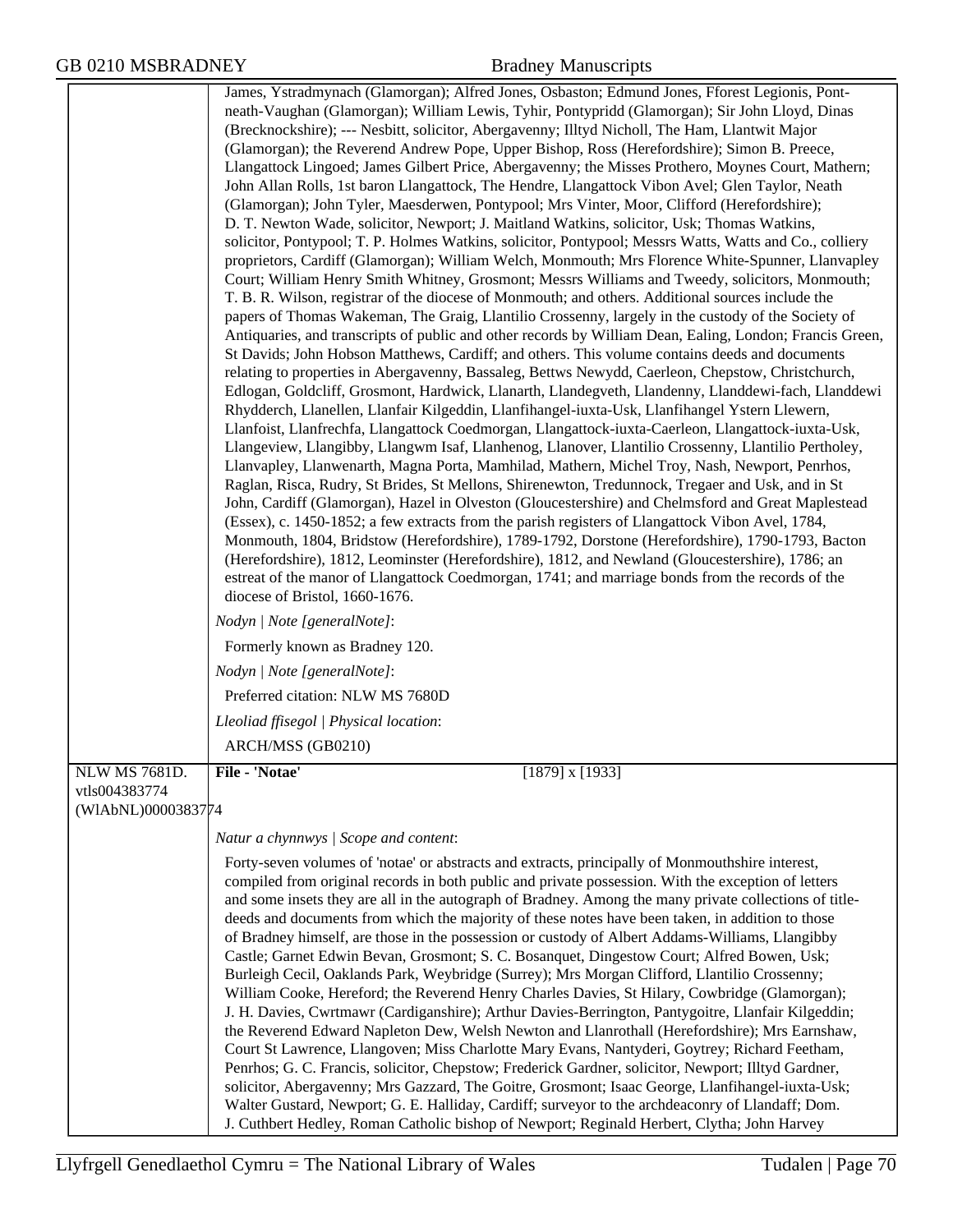|                    | Hooper, Tutnall, near Worcester; Sir Henry Mather Jackson, Bart, Llantilio Crossenny; Mrs Newton                                                                                                        |
|--------------------|---------------------------------------------------------------------------------------------------------------------------------------------------------------------------------------------------------|
|                    | Jackson, Blackbrook, Skenfrith; Gwilym Cristor James, Merthyr (Glamorgan); the Reverend Lemuel                                                                                                          |
|                    | James, Ystradmynach (Glamorgan); Alfred Jones, Osbaston; Edmund Jones, Fforest Legionis, Pont-                                                                                                          |
|                    | neath-Vaughan (Glamorgan); William Lewis, Tyhir, Pontypridd (Glamorgan); Sir John Lloyd, Dinas                                                                                                          |
|                    | (Brecknockshire); --- Nesbitt, solicitor, Abergavenny; Illtyd Nicholl, The Ham, Llantwit Major                                                                                                          |
|                    | (Glamorgan); the Reverend Andrew Pope, Upper Bishop, Ross (Herefordshire); Simon B. Preece,                                                                                                             |
|                    | Llangattock Lingoed; James Gilbert Price, Abergavenny; the Misses Prothero, Moynes Court, Mathern;                                                                                                      |
|                    | John Allan Rolls, 1st baron Llangattock, The Hendre, Llangattock Vibon Avel; Glen Taylor, Neath<br>(Glamorgan); John Tyler, Maesderwen, Pontypool; Mrs Vinter, Moor, Clifford (Herefordshire);          |
|                    | D. T. Newton Wade, solicitor, Newport; J. Maitland Watkins, solicitor, Usk; Thomas Watkins,                                                                                                             |
|                    | solicitor, Pontypool; T. P. Holmes Watkins, solicitor, Pontypool; Messrs Watts, Watts and Co., colliery                                                                                                 |
|                    | proprietors, Cardiff (Glamorgan); William Welch, Monmouth; Mrs Florence White-Spunner, Llanvapley                                                                                                       |
|                    | Court; William Henry Smith Whitney, Grosmont; Messrs Williams and Tweedy, solicitors, Monmouth;                                                                                                         |
|                    | T. B. R. Wilson, registrar of the diocese of Monmouth; and others. Additional sources include the                                                                                                       |
|                    | papers of Thomas Wakeman, The Graig, Llantilio Crossenny, largely in the custody of the Society of                                                                                                      |
|                    | Antiquaries, and transcripts of public and other records by William Dean, Ealing, London; Francis Green,                                                                                                |
|                    | St Davids; John Hobson Matthews, Cardiff; and others. This volume contains deeds and documents                                                                                                          |
|                    | relating to properties in Caldicot, Caerleon, Caerwent, Chepstow, Goldcliff, Gwernesney, Ifton,                                                                                                         |
|                    | Kemeys Inferior, Langston, Llandenny, Llanfaches, Llangattock-iuxta-Caerleon, Llangibby, Llangoven,<br>Llanhenog, Llansoy, Llantrisant, Magor, Mathern, Mounton, Nash, Newchurch, Penhow, Pen-y-clawdd, |
|                    | Portskewett and Sudbrook, Raglan, Redwick, Runston, St Arvans, St Brides Netherwent, Shirenewton,                                                                                                       |
|                    | Tredunnock, Tintern, Undy, Usk and Wilcrick, and in Walterstone (Herefordshire) and Beachley,                                                                                                           |
|                    | Frampton Cotterell, Henbury and Tiddenham (Gloucestershire), 1415-1800; and estreats of the manors                                                                                                      |
|                    | of Caldicot, 1591, Usk, 1657-1673, Caldicot and Newton, 1687, Rectory of Nova Villa, 1687, Mathern                                                                                                      |
|                    | otherwise Moynescourt and Baron's Green, [16]94, Portskewett and Sudbrook, [16]94, and Raglan                                                                                                           |
|                    | otherwise Dennis Court, [16]94.                                                                                                                                                                         |
|                    | Nodyn   Note [generalNote]:                                                                                                                                                                             |
|                    | Formerly known as Bradney 121.                                                                                                                                                                          |
|                    | Nodyn   Note [generalNote]:                                                                                                                                                                             |
|                    | Preferred citation: NLW MS 7681D.                                                                                                                                                                       |
|                    | Lleoliad ffisegol   Physical location:                                                                                                                                                                  |
|                    | ARCH/MSS (GB0210)                                                                                                                                                                                       |
| NLW MS 7682D.      | File - 'Notae'<br>$[1879]$ x $[1933]$                                                                                                                                                                   |
| vtls004383775      |                                                                                                                                                                                                         |
| (WIAbNL)0000383775 |                                                                                                                                                                                                         |
|                    | Natur a chynnwys / Scope and content:                                                                                                                                                                   |
|                    | Forty-seven volumes of 'notae' or abstracts and extracts, principally of Monmouthshire interest,                                                                                                        |
|                    | compiled from original records in both public and private possession. With the exception of letters                                                                                                     |
|                    | and some insets they are all in the autograph of Bradney. Among the many private collections of title-                                                                                                  |
|                    | deeds and documents from which the majority of these notes have been taken, in addition to those<br>of Bradney himself, are those in the possession or custody of Albert Addams-Williams, Llangibby     |
|                    | Castle; Garnet Edwin Bevan, Grosmont; S. C. Bosanquet, Dingestow Court; Alfred Bowen, Usk;                                                                                                              |
|                    | Burleigh Cecil, Oaklands Park, Weybridge (Surrey); Mrs Morgan Clifford, Llantilio Crossenny;                                                                                                            |
|                    | William Cooke, Hereford; the Reverend Henry Charles Davies, St Hilary, Cowbridge (Glamorgan);                                                                                                           |
|                    | J. H. Davies, Cwrtmawr (Cardiganshire); Arthur Davies-Berrington, Pantygoitre, Llanfair Kilgeddin;                                                                                                      |
|                    | the Reverend Edward Napleton Dew, Welsh Newton and Llanrothall (Herefordshire); Mrs Earnshaw,                                                                                                           |
|                    | Court St Lawrence, Llangoven; Miss Charlotte Mary Evans, Nantyderi, Goytrey; Richard Feetham,                                                                                                           |
|                    | Penrhos; G. C. Francis, solicitor, Chepstow; Frederick Gardner, solicitor, Newport; Illtyd Gardner,                                                                                                     |
|                    | solicitor, Abergavenny; Mrs Gazzard, The Goitre, Grosmont; Isaac George, Llanfihangel-iuxta-Usk;                                                                                                        |
|                    | Walter Gustard, Newport; G. E. Halliday, Cardiff; surveyor to the archdeaconry of Llandaff; Dom.<br>J. Cuthbert Hedley, Roman Catholic bishop of Newport; Reginald Herbert, Clytha; John Harvey         |
|                    | Hooper, Tutnall, near Worcester; Sir Henry Mather Jackson, Bart, Llantilio Crossenny; Mrs Newton                                                                                                        |
|                    | Jackson, Blackbrook, Skenfrith; Gwilym Cristor James, Merthyr (Glamorgan); the Reverend Lemuel                                                                                                          |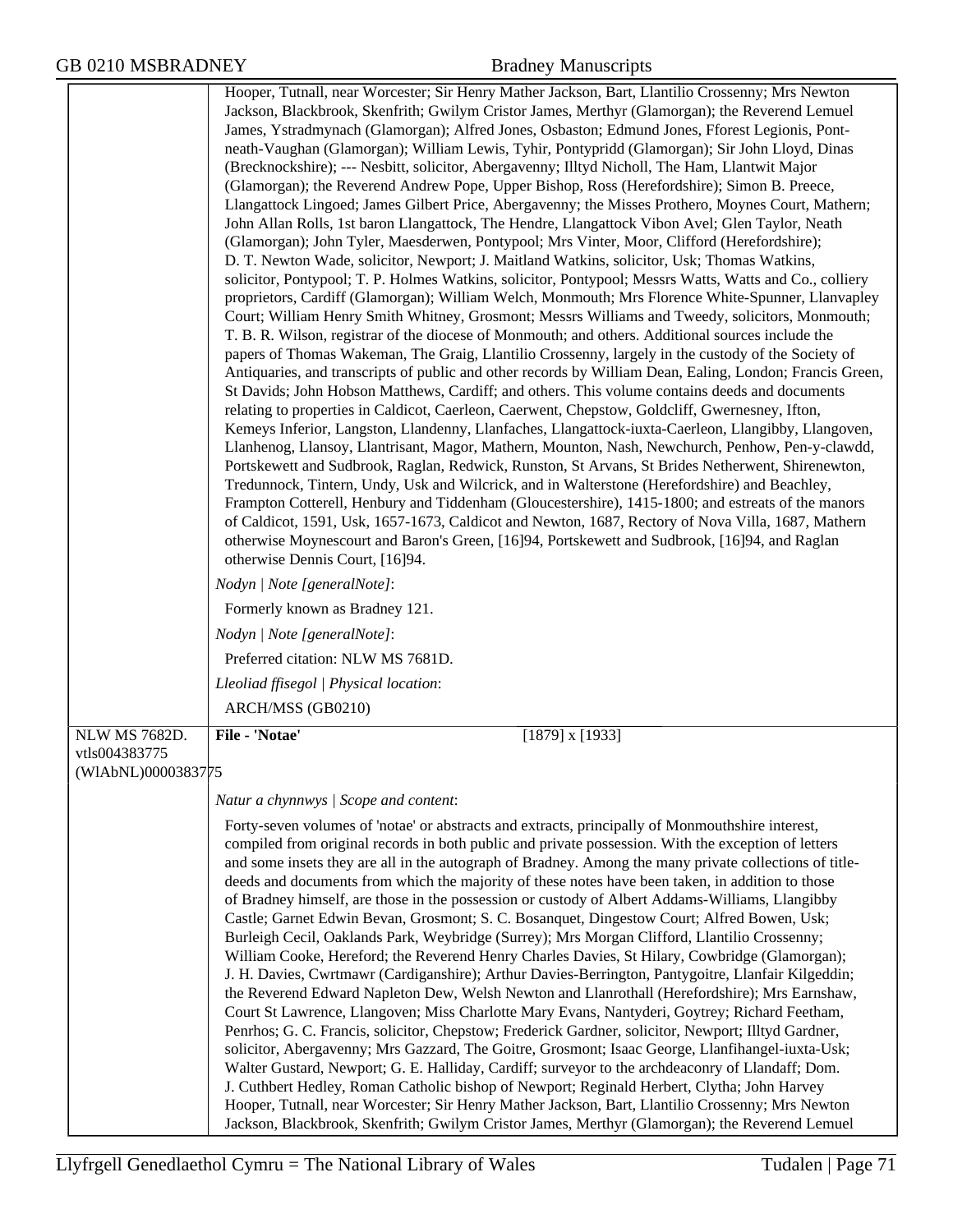|                    | James, Ystradmynach (Glamorgan); Alfred Jones, Osbaston; Edmund Jones, Fforest Legionis, Pont-<br>neath-Vaughan (Glamorgan); William Lewis, Tyhir, Pontypridd (Glamorgan); Sir John Lloyd, Dinas<br>(Brecknockshire); --- Nesbitt, solicitor, Abergavenny; Illtyd Nicholl, The Ham, Llantwit Major<br>(Glamorgan); the Reverend Andrew Pope, Upper Bishop, Ross (Herefordshire); Simon B. Preece,<br>Llangattock Lingoed; James Gilbert Price, Abergavenny; the Misses Prothero, Moynes Court, Mathern;<br>John Allan Rolls, 1st baron Llangattock, The Hendre, Llangattock Vibon Avel; Glen Taylor, Neath<br>(Glamorgan); John Tyler, Maesderwen, Pontypool; Mrs Vinter, Moor, Clifford (Herefordshire);<br>D. T. Newton Wade, solicitor, Newport; J. Maitland Watkins, solicitor, Usk; Thomas Watkins,<br>solicitor, Pontypool; T. P. Holmes Watkins, solicitor, Pontypool; Messrs Watts, Watts and Co., colliery<br>proprietors, Cardiff (Glamorgan); William Welch, Monmouth; Mrs Florence White-Spunner, Llanvapley<br>Court; William Henry Smith Whitney, Grosmont; Messrs Williams and Tweedy, solicitors, Monmouth;<br>T. B. R. Wilson, registrar of the diocese of Monmouth; and others. Additional sources include the<br>papers of Thomas Wakeman, The Graig, Llantilio Crossenny, largely in the custody of the Society<br>of Antiquaries, and transcripts of public and other records by William Dean, Ealing, London; Francis<br>Green, St Davids; John Hobson Matthews, Cardiff; and others. This volume contains deeds and<br>documents relating to properties in Bishton, Caerleon, Caerwent, Caldicot, Chepstow, Crick, Goldcliff,<br>Gwehelog, Kemeys Inferior, Llandenny, Llanhenog, Llanmartin, Llantrisant, Magor, Mathern, Mounton,<br>Newchurch, Portskewett, Raglan, Redwick, Runston, St Kynemark, St Lawrence, St Pierre, Shirenewton,<br>Sudbrook, Tredunnock, Usk, Whitson and Wolvesnewton, and in Coombe near Westbury-on-Trym,<br>Henbury and King's Weston (Gloucestershire), c. 1300-1774; and estreats of the manors of Newton-<br>iuxta-Mathern, 1637-1711, Mathern, Baron's Green, and Moynes Court, 1640, Raglan otherwise Dennis<br>Court, 1673, Caldicot (East End) and Newton, 1679/80-1812, Rectory of Nova Villa, 1693, Three Castles<br>otherwise Grosmont, Skenfrith and Whitecastle, 1714, and Monmouth cum membris, 1724. |
|--------------------|--------------------------------------------------------------------------------------------------------------------------------------------------------------------------------------------------------------------------------------------------------------------------------------------------------------------------------------------------------------------------------------------------------------------------------------------------------------------------------------------------------------------------------------------------------------------------------------------------------------------------------------------------------------------------------------------------------------------------------------------------------------------------------------------------------------------------------------------------------------------------------------------------------------------------------------------------------------------------------------------------------------------------------------------------------------------------------------------------------------------------------------------------------------------------------------------------------------------------------------------------------------------------------------------------------------------------------------------------------------------------------------------------------------------------------------------------------------------------------------------------------------------------------------------------------------------------------------------------------------------------------------------------------------------------------------------------------------------------------------------------------------------------------------------------------------------------------------------------------------------------------------------------------------------------------------------------------------------------------------------------------------------------------------------------------------------------------------------------------------------------------------------------------------------------------------------------------------------------------------------------------------------------------------------------------------------------------------------------------------------------|
|                    | Nodyn   Note [generalNote]:                                                                                                                                                                                                                                                                                                                                                                                                                                                                                                                                                                                                                                                                                                                                                                                                                                                                                                                                                                                                                                                                                                                                                                                                                                                                                                                                                                                                                                                                                                                                                                                                                                                                                                                                                                                                                                                                                                                                                                                                                                                                                                                                                                                                                                                                                                                                              |
|                    | Preferred citation: NLW MS 7682D.                                                                                                                                                                                                                                                                                                                                                                                                                                                                                                                                                                                                                                                                                                                                                                                                                                                                                                                                                                                                                                                                                                                                                                                                                                                                                                                                                                                                                                                                                                                                                                                                                                                                                                                                                                                                                                                                                                                                                                                                                                                                                                                                                                                                                                                                                                                                        |
|                    | Lleoliad ffisegol   Physical location:                                                                                                                                                                                                                                                                                                                                                                                                                                                                                                                                                                                                                                                                                                                                                                                                                                                                                                                                                                                                                                                                                                                                                                                                                                                                                                                                                                                                                                                                                                                                                                                                                                                                                                                                                                                                                                                                                                                                                                                                                                                                                                                                                                                                                                                                                                                                   |
|                    | ARCH/MSS (GB0210)                                                                                                                                                                                                                                                                                                                                                                                                                                                                                                                                                                                                                                                                                                                                                                                                                                                                                                                                                                                                                                                                                                                                                                                                                                                                                                                                                                                                                                                                                                                                                                                                                                                                                                                                                                                                                                                                                                                                                                                                                                                                                                                                                                                                                                                                                                                                                        |
| NLW MS 7683D       | File - 'Notae'<br>$[1432]$ x $[1933]$                                                                                                                                                                                                                                                                                                                                                                                                                                                                                                                                                                                                                                                                                                                                                                                                                                                                                                                                                                                                                                                                                                                                                                                                                                                                                                                                                                                                                                                                                                                                                                                                                                                                                                                                                                                                                                                                                                                                                                                                                                                                                                                                                                                                                                                                                                                                    |
| vtls004383811      |                                                                                                                                                                                                                                                                                                                                                                                                                                                                                                                                                                                                                                                                                                                                                                                                                                                                                                                                                                                                                                                                                                                                                                                                                                                                                                                                                                                                                                                                                                                                                                                                                                                                                                                                                                                                                                                                                                                                                                                                                                                                                                                                                                                                                                                                                                                                                                          |
| (WIAbNL)00003838 1 |                                                                                                                                                                                                                                                                                                                                                                                                                                                                                                                                                                                                                                                                                                                                                                                                                                                                                                                                                                                                                                                                                                                                                                                                                                                                                                                                                                                                                                                                                                                                                                                                                                                                                                                                                                                                                                                                                                                                                                                                                                                                                                                                                                                                                                                                                                                                                                          |
|                    | Natur a chynnwys / Scope and content:                                                                                                                                                                                                                                                                                                                                                                                                                                                                                                                                                                                                                                                                                                                                                                                                                                                                                                                                                                                                                                                                                                                                                                                                                                                                                                                                                                                                                                                                                                                                                                                                                                                                                                                                                                                                                                                                                                                                                                                                                                                                                                                                                                                                                                                                                                                                    |
|                    | Forty-seven volumes of 'notae' or abstracts and extracts, principally of Monmouthshire interest,<br>compiled from original records in both public and private possession. With the exception of letters<br>and some insets they are all in the autograph of Bradney. Among the many private collections of title-<br>deeds and documents from which the majority of these notes have been taken, in addition to those<br>of Bradney himself, are those in the possession or custody of Albert Addams-Williams, Llangibby<br>Castle; Garnet Edwin Bevan, Grosmont; S. C. Bosanquet, Dingestow Court; Alfred Bowen, Usk;<br>Burleigh Cecil, Oaklands Park, Weybridge (Surrey); Mrs Morgan Clifford, Llantilio Crossenny;<br>William Cooke, Hereford; the Reverend Henry Charles Davies, St Hilary, Cowbridge (Glamorgan);<br>J. H. Davies, Cwrtmawr (Cardiganshire); Arthur Davies-Berrington, Pantygoitre, Llanfair Kilgeddin;<br>the Reverend Edward Napleton Dew, Welsh Newton and Llanrothall (Herefordshire); Mrs Earnshaw,<br>Court St Lawrence, Llangoven; Miss Charlotte Mary Evans, Nantyderi, Goytrey; Richard Feetham,<br>Penrhos; G. C. Francis, solicitor, Chepstow; Frederick Gardner, solicitor, Newport; Illtyd Gardner,<br>solicitor, Abergavenny; Mrs Gazzard, The Goitre, Grosmont; Isaac George, Llanfihangel-iuxta-Usk;<br>Walter Gustard, Newport; G. E. Halliday, Cardiff; surveyor to the archdeaconry of Llandaff; Dom.<br>J. Cuthbert Hedley, Roman Catholic bishop of Newport; Reginald Herbert, Clytha; John Harvey<br>Hooper, Tutnall, near Worcester; Sir Henry Mather Jackson, Bart, Llantilio Crossenny; Mrs Newton<br>Jackson, Blackbrook, Skenfrith; Gwilym Cristor James, Merthyr (Glamorgan); the Reverend Lemuel<br>James, Ystradmynach (Glamorgan); Alfred Jones, Osbaston; Edmund Jones, Fforest Legionis, Pont-<br>neath-Vaughan (Glamorgan); William Lewis, Tyhir, Pontypridd (Glamorgan); Sir John Lloyd, Dinas<br>(Brecknockshire); --- Nesbitt, solicitor, Abergavenny; Illtyd Nicholl, The Ham, Llantwit Major<br>(Glamorgan); the Reverend Andrew Pope, Upper Bishop, Ross (Herefordshire); Simon B. Preece,<br>Llangattock Lingoed; James Gilbert Price, Abergavenny; the Misses Prothero, Moynes Court, Mathern;<br>John Allan Rolls, 1st baron Llangattock, The Hendre, Llangattock Vibon Avel; Glen Taylor, Neath        |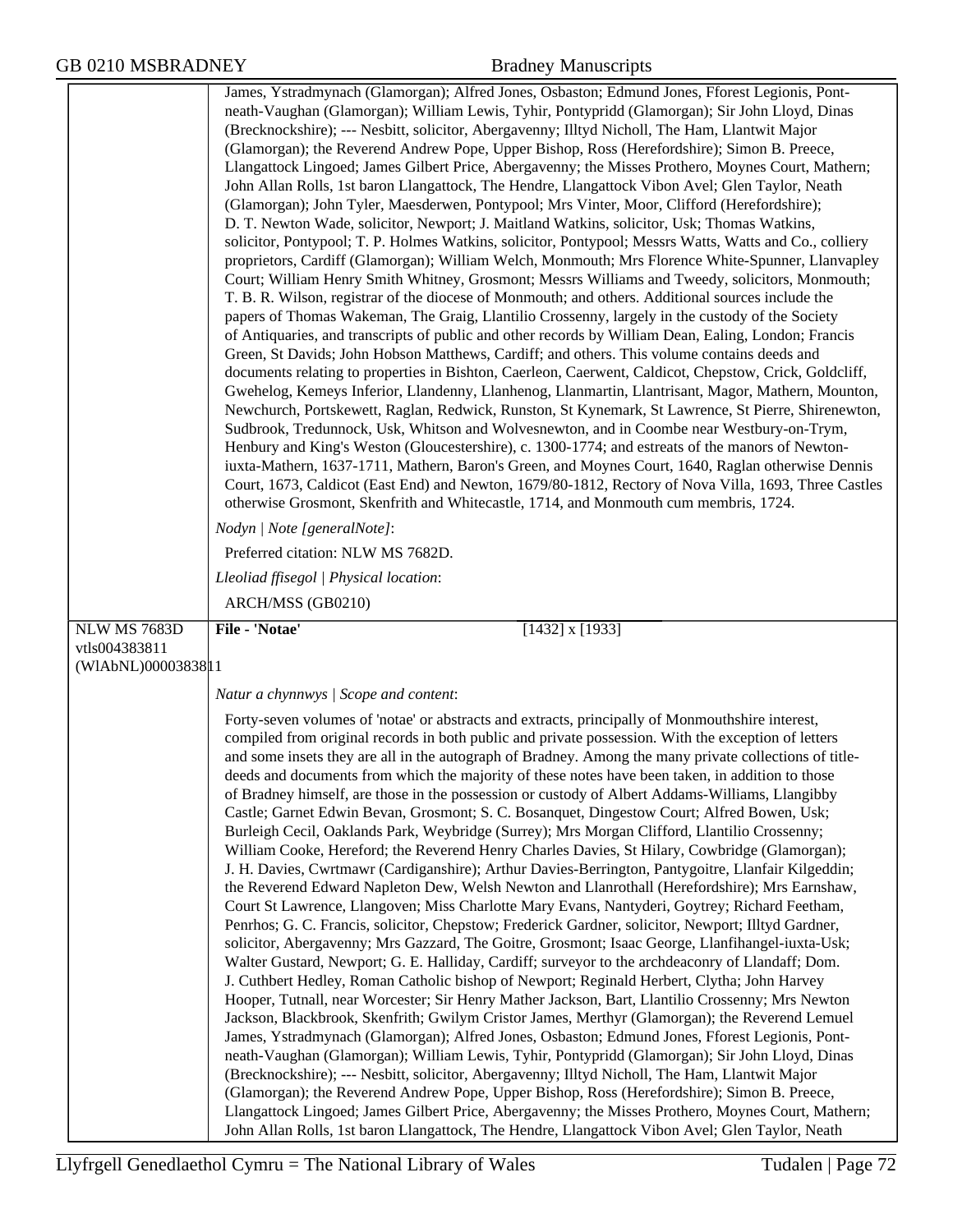|                               | D. T. Newton Wade, solicitor, Newport; J. Maitland Watkins, solicitor, Usk; Thomas Watkins,<br>solicitor, Pontypool; T. P. Holmes Watkins, solicitor, Pontypool; Messrs Watts, Watts and Co., colliery<br>proprietors, Cardiff (Glamorgan); William Welch, Monmouth; Mrs Florence White-Spunner, Llanvapley<br>Court; William Henry Smith Whitney, Grosmont; Messrs Williams and Tweedy, solicitors, Monmouth;<br>T. B. R. Wilson, registrar of the diocese of Monmouth; and others. Additional sources include the<br>papers of Thomas Wakeman, The Graig, Llantilio Crossenny, largely in the custody of the Society of<br>Antiquaries, and transcripts of public and other records by William Dean, Ealing, London; Francis Green,<br>St Davids; John Hobson Matthews, Cardiff; and others. This volume contains deeds and documents<br>relating to properties in Bettws, Caerwent, Chepstow, Howick, Itton, Kemeys Inferior, Kilgwrrwg,<br>Llancaio, Llanfaches, Llangwm, Llanhenog, Llanthomas, Llantrisant, Malpas, Mathern, Monmouth,<br>Mounton, Nash, Newchurch, Panteg, Portgaseg, Portskewett, Preston, Raglan, Redwick, Runston, St<br>Arvans, St Lawrence, St Pierre, Shirenewton, Sudbrook, Undy and Wolvesnewton, and in St Nicholas<br>and Worlton (Glamorganshire), Cyston, Hempstead, Henbury and Tiddenham (Gloucestershire), and<br>Kington St Michael (Wiltshire), 1432-1877; estreats of the manors of Caldicot, 1571-1691, Newton-<br>iuxta-Mathern, 1626-1662, Redwick, 1682, Portgaseg and Barton otherwise Penterry, 1737-1796,<br>Caldicot and Newton, 1761, and Raglan otherwise Dennis Court in Redwick, 1773; a rental of Leckwith<br>(Glamorganshire), 1434-1435; extracts from a diary of Harman Leece of London, a descendant of the<br>family of Lewis of St Pierre, 1735-1794, and genealogical notes relating to the families of Harman and<br>Leece, 1645-1753; and insets, including extracts from records of the Court of High Commission relating<br>to William Powell, vicar of Llantilio Crossenny, 1634-1634/5, and extracts from Chancery Proceedings,<br>Chancery Decrees and Orders, records of the diocese of Llandaff, and the parish register of Chepstow, |
|-------------------------------|-------------------------------------------------------------------------------------------------------------------------------------------------------------------------------------------------------------------------------------------------------------------------------------------------------------------------------------------------------------------------------------------------------------------------------------------------------------------------------------------------------------------------------------------------------------------------------------------------------------------------------------------------------------------------------------------------------------------------------------------------------------------------------------------------------------------------------------------------------------------------------------------------------------------------------------------------------------------------------------------------------------------------------------------------------------------------------------------------------------------------------------------------------------------------------------------------------------------------------------------------------------------------------------------------------------------------------------------------------------------------------------------------------------------------------------------------------------------------------------------------------------------------------------------------------------------------------------------------------------------------------------------------------------------------------------------------------------------------------------------------------------------------------------------------------------------------------------------------------------------------------------------------------------------------------------------------------------------------------------------------------------------------------------------------------------------------------------------------------------------------------------------------------------------------------------------------------------|
|                               | 1683-1795, relating to the family of Bevan.<br>Nodyn   Note [generalNote]:                                                                                                                                                                                                                                                                                                                                                                                                                                                                                                                                                                                                                                                                                                                                                                                                                                                                                                                                                                                                                                                                                                                                                                                                                                                                                                                                                                                                                                                                                                                                                                                                                                                                                                                                                                                                                                                                                                                                                                                                                                                                                                                                  |
|                               | Formerly known as Bradney 123.                                                                                                                                                                                                                                                                                                                                                                                                                                                                                                                                                                                                                                                                                                                                                                                                                                                                                                                                                                                                                                                                                                                                                                                                                                                                                                                                                                                                                                                                                                                                                                                                                                                                                                                                                                                                                                                                                                                                                                                                                                                                                                                                                                              |
|                               |                                                                                                                                                                                                                                                                                                                                                                                                                                                                                                                                                                                                                                                                                                                                                                                                                                                                                                                                                                                                                                                                                                                                                                                                                                                                                                                                                                                                                                                                                                                                                                                                                                                                                                                                                                                                                                                                                                                                                                                                                                                                                                                                                                                                             |
|                               | Nodyn   Note [generalNote]:                                                                                                                                                                                                                                                                                                                                                                                                                                                                                                                                                                                                                                                                                                                                                                                                                                                                                                                                                                                                                                                                                                                                                                                                                                                                                                                                                                                                                                                                                                                                                                                                                                                                                                                                                                                                                                                                                                                                                                                                                                                                                                                                                                                 |
|                               | Preferred citation: NLW MS 7683D                                                                                                                                                                                                                                                                                                                                                                                                                                                                                                                                                                                                                                                                                                                                                                                                                                                                                                                                                                                                                                                                                                                                                                                                                                                                                                                                                                                                                                                                                                                                                                                                                                                                                                                                                                                                                                                                                                                                                                                                                                                                                                                                                                            |
|                               | Lleoliad ffisegol   Physical location:                                                                                                                                                                                                                                                                                                                                                                                                                                                                                                                                                                                                                                                                                                                                                                                                                                                                                                                                                                                                                                                                                                                                                                                                                                                                                                                                                                                                                                                                                                                                                                                                                                                                                                                                                                                                                                                                                                                                                                                                                                                                                                                                                                      |
|                               | ARCH/MSS (GB0210)                                                                                                                                                                                                                                                                                                                                                                                                                                                                                                                                                                                                                                                                                                                                                                                                                                                                                                                                                                                                                                                                                                                                                                                                                                                                                                                                                                                                                                                                                                                                                                                                                                                                                                                                                                                                                                                                                                                                                                                                                                                                                                                                                                                           |
| NLW MS 7684D<br>vtls004383833 | File - 'Notae'<br>$[1879]$ x $[1933]$                                                                                                                                                                                                                                                                                                                                                                                                                                                                                                                                                                                                                                                                                                                                                                                                                                                                                                                                                                                                                                                                                                                                                                                                                                                                                                                                                                                                                                                                                                                                                                                                                                                                                                                                                                                                                                                                                                                                                                                                                                                                                                                                                                       |
| (WIAbNL)0000383833            |                                                                                                                                                                                                                                                                                                                                                                                                                                                                                                                                                                                                                                                                                                                                                                                                                                                                                                                                                                                                                                                                                                                                                                                                                                                                                                                                                                                                                                                                                                                                                                                                                                                                                                                                                                                                                                                                                                                                                                                                                                                                                                                                                                                                             |
|                               | Natur a chynnwys / Scope and content:                                                                                                                                                                                                                                                                                                                                                                                                                                                                                                                                                                                                                                                                                                                                                                                                                                                                                                                                                                                                                                                                                                                                                                                                                                                                                                                                                                                                                                                                                                                                                                                                                                                                                                                                                                                                                                                                                                                                                                                                                                                                                                                                                                       |
|                               | Forty-seven volumes of 'notae' or abstracts and extracts, principally of Monmouthshire interest,                                                                                                                                                                                                                                                                                                                                                                                                                                                                                                                                                                                                                                                                                                                                                                                                                                                                                                                                                                                                                                                                                                                                                                                                                                                                                                                                                                                                                                                                                                                                                                                                                                                                                                                                                                                                                                                                                                                                                                                                                                                                                                            |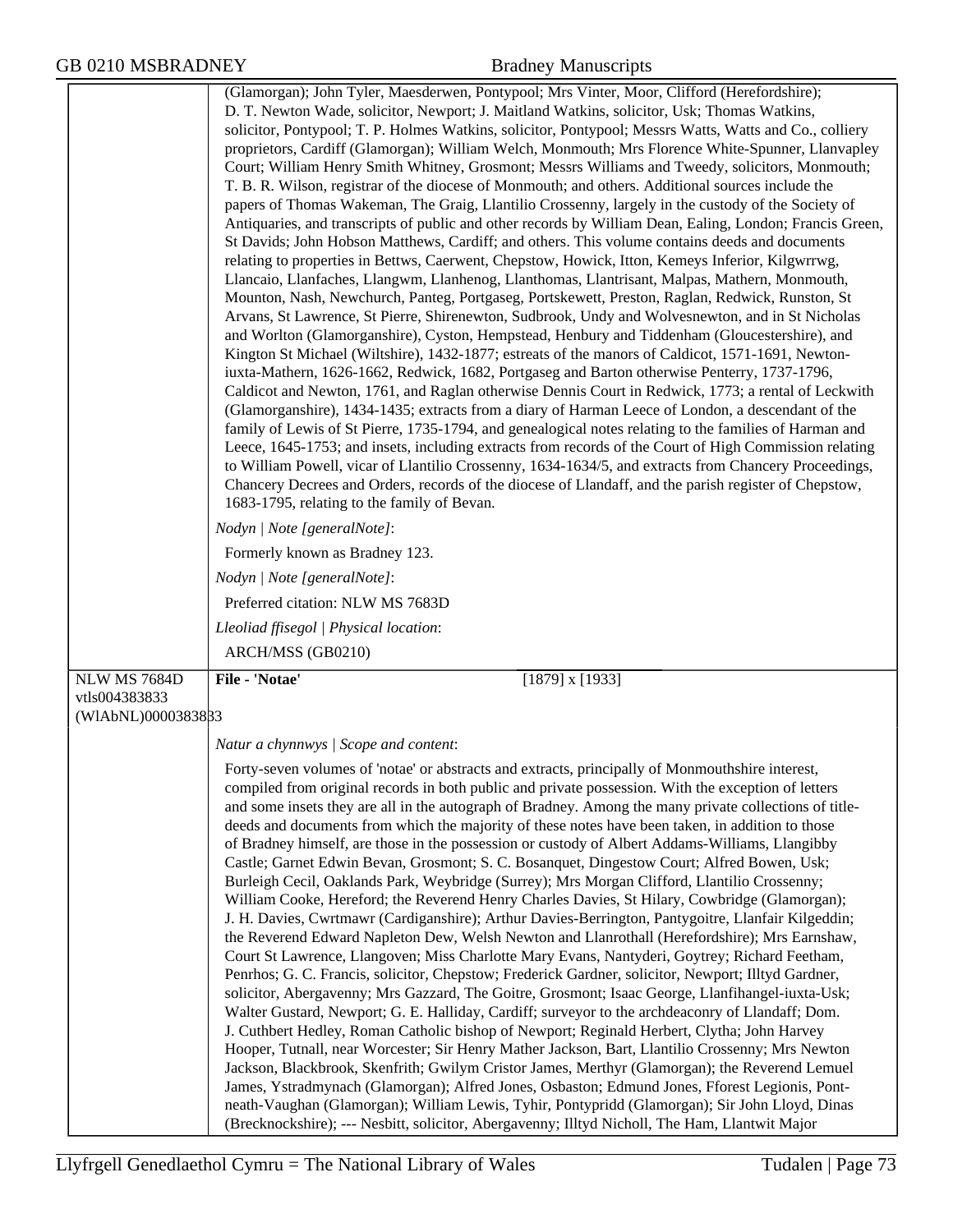|                                      | (Glamorgan); the Reverend Andrew Pope, Upper Bishop, Ross (Herefordshire); Simon B. Preece,<br>Llangattock Lingoed; James Gilbert Price, Abergavenny; the Misses Prothero, Moynes Court, Mathern;<br>John Allan Rolls, 1st baron Llangattock, The Hendre, Llangattock Vibon Avel; Glen Taylor, Neath<br>(Glamorgan); John Tyler, Maesderwen, Pontypool; Mrs Vinter, Moor, Clifford (Herefordshire);<br>D. T. Newton Wade, solicitor, Newport; J. Maitland Watkins, solicitor, Usk; Thomas Watkins,<br>solicitor, Pontypool; T. P. Holmes Watkins, solicitor, Pontypool; Messrs Watts, Watts and Co., colliery<br>proprietors, Cardiff (Glamorgan); William Welch, Monmouth; Mrs Florence White-Spunner, Llanvapley<br>Court; William Henry Smith Whitney, Grosmont; Messrs Williams and Tweedy, solicitors, Monmouth;<br>T. B. R. Wilson, registrar of the diocese of Monmouth; and others. Additional sources include the<br>papers of Thomas Wakeman, The Graig, Llantilio Crossenny, largely in the custody of the Society of<br>Antiquaries, and transcripts of public and other records by William Dean, Ealing, London; Francis Green,<br>St Davids; John Hobson Matthews, Cardiff; and others. This volume contains deeds and documents<br>relating to properties in Bassaleg, Cwmcarvan, Dixton, Grosmont, Hadnock, Llandenny, Llanfaches,<br>Llanfair Discoed, Llanfihangel Ystern Llewern, Llangoven, Llangua, Llanishen, Llantilio Crossenny,<br>Monmouth, Newchurch, Newport, Penallt, Penrhos, Raglan, Rockfield, St Maughans and Skenfrith,<br>and in Llangattock-iuxta-Crickhowell (Brecknockshire), Llanrothall (Herefordshire), Hewelsfield<br>(Gloucestershire) and the islands of St John and Prince Edward in North America, early 14th cent.-1879;<br>estreats of the manor of Monmouth, 1477-1541, Skenfrith, 160-1589, Grosmont, 1582-1589, Llanellen,<br>1611/12, and Abercarn, 1663-1670; and miscellaneous notes and pedigrees.                                                                                                                                                                                                                                                                                                                                                                                                                                                                                                        |
|--------------------------------------|------------------------------------------------------------------------------------------------------------------------------------------------------------------------------------------------------------------------------------------------------------------------------------------------------------------------------------------------------------------------------------------------------------------------------------------------------------------------------------------------------------------------------------------------------------------------------------------------------------------------------------------------------------------------------------------------------------------------------------------------------------------------------------------------------------------------------------------------------------------------------------------------------------------------------------------------------------------------------------------------------------------------------------------------------------------------------------------------------------------------------------------------------------------------------------------------------------------------------------------------------------------------------------------------------------------------------------------------------------------------------------------------------------------------------------------------------------------------------------------------------------------------------------------------------------------------------------------------------------------------------------------------------------------------------------------------------------------------------------------------------------------------------------------------------------------------------------------------------------------------------------------------------------------------------------------------------------------------------------------------------------------------------------------------------------------------------------------------------------------------------------------------------------------------------------------------------------------------------------------------------------------------------------------------------------------------------------------------------------------------------------------------------------------------------------------------------------------|
|                                      | Nodyn   Note [generalNote]:                                                                                                                                                                                                                                                                                                                                                                                                                                                                                                                                                                                                                                                                                                                                                                                                                                                                                                                                                                                                                                                                                                                                                                                                                                                                                                                                                                                                                                                                                                                                                                                                                                                                                                                                                                                                                                                                                                                                                                                                                                                                                                                                                                                                                                                                                                                                                                                                                                      |
|                                      | Formerly known as Bradney 124.                                                                                                                                                                                                                                                                                                                                                                                                                                                                                                                                                                                                                                                                                                                                                                                                                                                                                                                                                                                                                                                                                                                                                                                                                                                                                                                                                                                                                                                                                                                                                                                                                                                                                                                                                                                                                                                                                                                                                                                                                                                                                                                                                                                                                                                                                                                                                                                                                                   |
|                                      | Nodyn   Note [generalNote]:                                                                                                                                                                                                                                                                                                                                                                                                                                                                                                                                                                                                                                                                                                                                                                                                                                                                                                                                                                                                                                                                                                                                                                                                                                                                                                                                                                                                                                                                                                                                                                                                                                                                                                                                                                                                                                                                                                                                                                                                                                                                                                                                                                                                                                                                                                                                                                                                                                      |
|                                      | Preferred citation: NLW MS 7684D                                                                                                                                                                                                                                                                                                                                                                                                                                                                                                                                                                                                                                                                                                                                                                                                                                                                                                                                                                                                                                                                                                                                                                                                                                                                                                                                                                                                                                                                                                                                                                                                                                                                                                                                                                                                                                                                                                                                                                                                                                                                                                                                                                                                                                                                                                                                                                                                                                 |
|                                      | Lleoliad ffisegol   Physical location:                                                                                                                                                                                                                                                                                                                                                                                                                                                                                                                                                                                                                                                                                                                                                                                                                                                                                                                                                                                                                                                                                                                                                                                                                                                                                                                                                                                                                                                                                                                                                                                                                                                                                                                                                                                                                                                                                                                                                                                                                                                                                                                                                                                                                                                                                                                                                                                                                           |
|                                      | ARCH/MSS (GB0210)                                                                                                                                                                                                                                                                                                                                                                                                                                                                                                                                                                                                                                                                                                                                                                                                                                                                                                                                                                                                                                                                                                                                                                                                                                                                                                                                                                                                                                                                                                                                                                                                                                                                                                                                                                                                                                                                                                                                                                                                                                                                                                                                                                                                                                                                                                                                                                                                                                                |
| <b>NLW MS 7685D</b><br>vtls004383841 | File - 'Notae'<br>$[1879]$ x $[1933]$                                                                                                                                                                                                                                                                                                                                                                                                                                                                                                                                                                                                                                                                                                                                                                                                                                                                                                                                                                                                                                                                                                                                                                                                                                                                                                                                                                                                                                                                                                                                                                                                                                                                                                                                                                                                                                                                                                                                                                                                                                                                                                                                                                                                                                                                                                                                                                                                                            |
| (WIAbNL)0000383841                   |                                                                                                                                                                                                                                                                                                                                                                                                                                                                                                                                                                                                                                                                                                                                                                                                                                                                                                                                                                                                                                                                                                                                                                                                                                                                                                                                                                                                                                                                                                                                                                                                                                                                                                                                                                                                                                                                                                                                                                                                                                                                                                                                                                                                                                                                                                                                                                                                                                                                  |
|                                      | Natur a chynnwys / Scope and content:                                                                                                                                                                                                                                                                                                                                                                                                                                                                                                                                                                                                                                                                                                                                                                                                                                                                                                                                                                                                                                                                                                                                                                                                                                                                                                                                                                                                                                                                                                                                                                                                                                                                                                                                                                                                                                                                                                                                                                                                                                                                                                                                                                                                                                                                                                                                                                                                                            |
|                                      | Forty-seven volumes of 'notae' or abstracts and extracts, principally of Monmouthshire interest,<br>compiled from original records in both public and private possession. With the exception of letters<br>and some insets they are all in the autograph of Bradney. Among the many private collections of title-<br>deeds and documents from which the majority of these notes have been taken, in addition to those<br>of Bradney himself, are those in the possession or custody of Albert Addams-Williams, Llangibby<br>Castle; Garnet Edwin Bevan, Grosmont; S. C. Bosanquet, Dingestow Court; Alfred Bowen, Usk;<br>Burleigh Cecil, Oaklands Park, Weybridge (Surrey); Mrs Morgan Clifford, Llantilio Crossenny;<br>William Cooke, Hereford; the Reverend Henry Charles Davies, St Hilary, Cowbridge (Glamorgan);<br>J. H. Davies, Cwrtmawr (Cardiganshire); Arthur Davies-Berrington, Pantygoitre, Llanfair Kilgeddin;<br>the Reverend Edward Napleton Dew, Welsh Newton and Llanrothall (Herefordshire); Mrs Earnshaw,<br>Court St Lawrence, Llangoven; Miss Charlotte Mary Evans, Nantyderi, Goytrey; Richard Feetham,<br>Penrhos; G. C. Francis, solicitor, Chepstow; Frederick Gardner, solicitor, Newport; Illtyd Gardner,<br>solicitor, Abergavenny; Mrs Gazzard, The Goitre, Grosmont; Isaac George, Llanfihangel-iuxta-Usk;<br>Walter Gustard, Newport; G. E. Halliday, Cardiff; surveyor to the archdeaconry of Llandaff; Dom.<br>J. Cuthbert Hedley, Roman Catholic bishop of Newport; Reginald Herbert, Clytha; John Harvey<br>Hooper, Tutnall, near Worcester; Sir Henry Mather Jackson, Bart, Llantilio Crossenny; Mrs Newton<br>Jackson, Blackbrook, Skenfrith; Gwilym Cristor James, Merthyr (Glamorgan); the Reverend Lemuel<br>James, Ystradmynach (Glamorgan); Alfred Jones, Osbaston; Edmund Jones, Fforest Legionis, Pont-<br>neath-Vaughan (Glamorgan); William Lewis, Tyhir, Pontypridd (Glamorgan); Sir John Lloyd, Dinas<br>(Brecknockshire); --- Nesbitt, solicitor, Abergavenny; Illtyd Nicholl, The Ham, Llantwit Major<br>(Glamorgan); the Reverend Andrew Pope, Upper Bishop, Ross (Herefordshire); Simon B. Preece,<br>Llangattock Lingoed; James Gilbert Price, Abergavenny; the Misses Prothero, Moynes Court, Mathern;<br>John Allan Rolls, 1st baron Llangattock, The Hendre, Llangattock Vibon Avel; Glen Taylor, Neath<br>(Glamorgan); John Tyler, Maesderwen, Pontypool; Mrs Vinter, Moor, Clifford (Herefordshire); |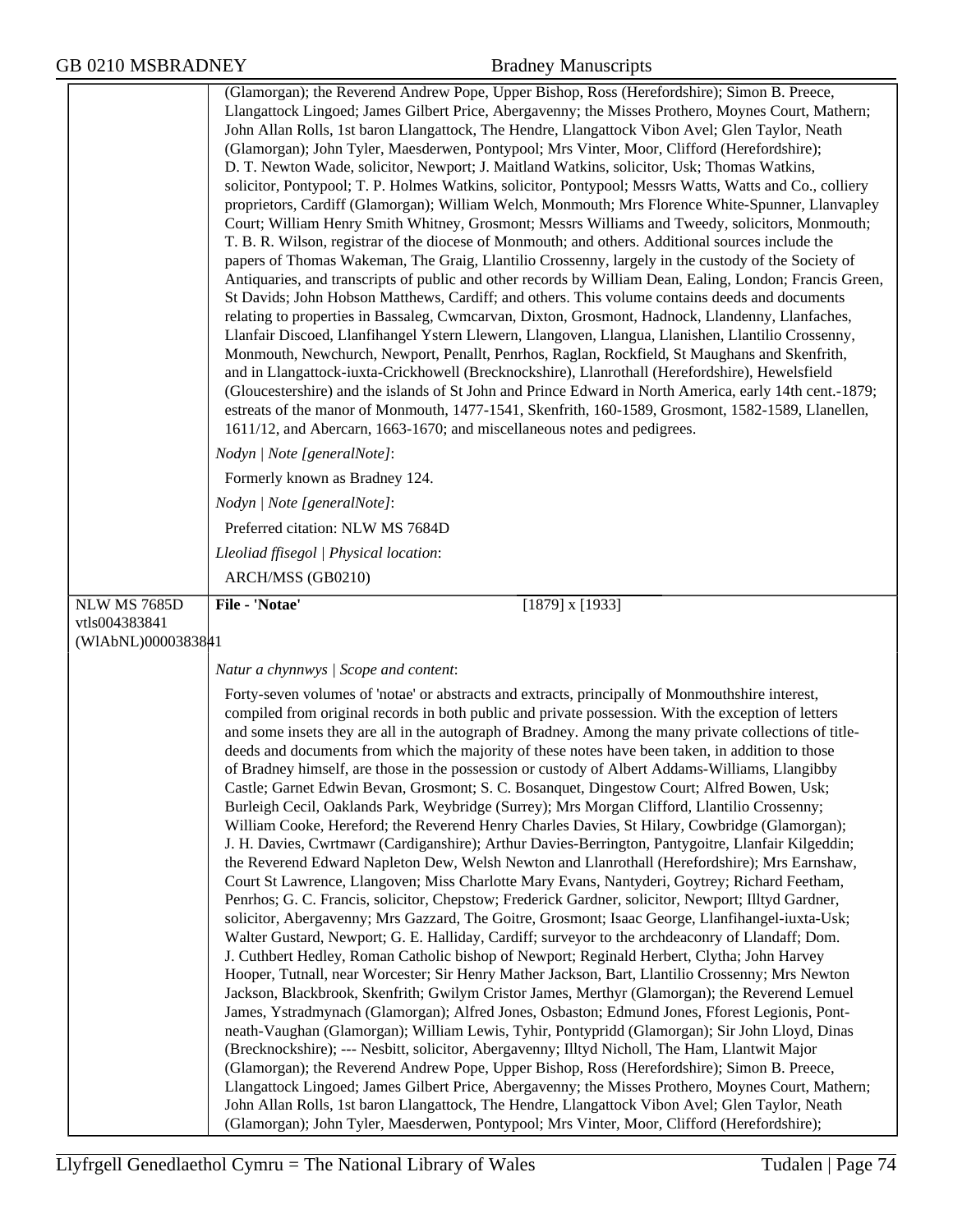|                      | solicitor, Pontypool; T. P. Holmes Watkins, solicitor, Pontypool; Messrs Watts, Watts and Co., colliery<br>proprietors, Cardiff (Glamorgan); William Welch, Monmouth; Mrs Florence White-Spunner, Llanvapley<br>Court; William Henry Smith Whitney, Grosmont; Messrs Williams and Tweedy, solicitors, Monmouth;<br>T. B. R. Wilson, registrar of the diocese of Monmouth; and others. Additional sources include the<br>papers of Thomas Wakeman, The Graig, Llantilio Crossenny, largely in the custody of the Society of<br>Antiquaries, and transcripts of public and other records by William Dean, Ealing, London; Francis Green,<br>St Davids; John Hobson Matthews, Cardiff; and others. This volume contains deeds and documents<br>of the family of Penoyre, relating to properties in Cathedine, Llanddewi'r Cwm, Llangasty Talyllyn<br>and Llangors (Brecknockshire), Clifford, Cusop, Dorstone and Hope-under-Dinmore (Herefordshire),<br>Churchdown (Gloucestershire), Humberstone (Leicestershire) and Barstable, Old Hythe, Purleigh and<br>Yardley (Essex), 1475-1773 and undated.                                                                                                                                                                                                                                                                                                                                                                                                                                                                                                                                                                                                                                                                                                                                                                                                                                                                                                                                                                                                                                                                                                                                                                                                                                                                                                                                                                                                                                                                                                                                                                                                                                                                                                                                                                                                                                                                                        |
|----------------------|-------------------------------------------------------------------------------------------------------------------------------------------------------------------------------------------------------------------------------------------------------------------------------------------------------------------------------------------------------------------------------------------------------------------------------------------------------------------------------------------------------------------------------------------------------------------------------------------------------------------------------------------------------------------------------------------------------------------------------------------------------------------------------------------------------------------------------------------------------------------------------------------------------------------------------------------------------------------------------------------------------------------------------------------------------------------------------------------------------------------------------------------------------------------------------------------------------------------------------------------------------------------------------------------------------------------------------------------------------------------------------------------------------------------------------------------------------------------------------------------------------------------------------------------------------------------------------------------------------------------------------------------------------------------------------------------------------------------------------------------------------------------------------------------------------------------------------------------------------------------------------------------------------------------------------------------------------------------------------------------------------------------------------------------------------------------------------------------------------------------------------------------------------------------------------------------------------------------------------------------------------------------------------------------------------------------------------------------------------------------------------------------------------------------------------------------------------------------------------------------------------------------------------------------------------------------------------------------------------------------------------------------------------------------------------------------------------------------------------------------------------------------------------------------------------------------------------------------------------------------------------------------------------------------------------------------------------------------------------------------|
|                      | Nodyn   Note [generalNote]:                                                                                                                                                                                                                                                                                                                                                                                                                                                                                                                                                                                                                                                                                                                                                                                                                                                                                                                                                                                                                                                                                                                                                                                                                                                                                                                                                                                                                                                                                                                                                                                                                                                                                                                                                                                                                                                                                                                                                                                                                                                                                                                                                                                                                                                                                                                                                                                                                                                                                                                                                                                                                                                                                                                                                                                                                                                                                                                                                               |
|                      | Formerly known as Bradney 125.                                                                                                                                                                                                                                                                                                                                                                                                                                                                                                                                                                                                                                                                                                                                                                                                                                                                                                                                                                                                                                                                                                                                                                                                                                                                                                                                                                                                                                                                                                                                                                                                                                                                                                                                                                                                                                                                                                                                                                                                                                                                                                                                                                                                                                                                                                                                                                                                                                                                                                                                                                                                                                                                                                                                                                                                                                                                                                                                                            |
|                      | Nodyn   Note [generalNote]:                                                                                                                                                                                                                                                                                                                                                                                                                                                                                                                                                                                                                                                                                                                                                                                                                                                                                                                                                                                                                                                                                                                                                                                                                                                                                                                                                                                                                                                                                                                                                                                                                                                                                                                                                                                                                                                                                                                                                                                                                                                                                                                                                                                                                                                                                                                                                                                                                                                                                                                                                                                                                                                                                                                                                                                                                                                                                                                                                               |
|                      | Preferred citation: NLW MS 7685D                                                                                                                                                                                                                                                                                                                                                                                                                                                                                                                                                                                                                                                                                                                                                                                                                                                                                                                                                                                                                                                                                                                                                                                                                                                                                                                                                                                                                                                                                                                                                                                                                                                                                                                                                                                                                                                                                                                                                                                                                                                                                                                                                                                                                                                                                                                                                                                                                                                                                                                                                                                                                                                                                                                                                                                                                                                                                                                                                          |
|                      | Lleoliad ffisegol   Physical location:                                                                                                                                                                                                                                                                                                                                                                                                                                                                                                                                                                                                                                                                                                                                                                                                                                                                                                                                                                                                                                                                                                                                                                                                                                                                                                                                                                                                                                                                                                                                                                                                                                                                                                                                                                                                                                                                                                                                                                                                                                                                                                                                                                                                                                                                                                                                                                                                                                                                                                                                                                                                                                                                                                                                                                                                                                                                                                                                                    |
|                      | ARCH/MSS (GB0210)                                                                                                                                                                                                                                                                                                                                                                                                                                                                                                                                                                                                                                                                                                                                                                                                                                                                                                                                                                                                                                                                                                                                                                                                                                                                                                                                                                                                                                                                                                                                                                                                                                                                                                                                                                                                                                                                                                                                                                                                                                                                                                                                                                                                                                                                                                                                                                                                                                                                                                                                                                                                                                                                                                                                                                                                                                                                                                                                                                         |
| <b>NLW MS 7686D.</b> | File - 'Notae'                                                                                                                                                                                                                                                                                                                                                                                                                                                                                                                                                                                                                                                                                                                                                                                                                                                                                                                                                                                                                                                                                                                                                                                                                                                                                                                                                                                                                                                                                                                                                                                                                                                                                                                                                                                                                                                                                                                                                                                                                                                                                                                                                                                                                                                                                                                                                                                                                                                                                                                                                                                                                                                                                                                                                                                                                                                                                                                                                                            |
| vtls004383847        | $[1879]$ x $[1933]$                                                                                                                                                                                                                                                                                                                                                                                                                                                                                                                                                                                                                                                                                                                                                                                                                                                                                                                                                                                                                                                                                                                                                                                                                                                                                                                                                                                                                                                                                                                                                                                                                                                                                                                                                                                                                                                                                                                                                                                                                                                                                                                                                                                                                                                                                                                                                                                                                                                                                                                                                                                                                                                                                                                                                                                                                                                                                                                                                                       |
| (WIAbNL)0000383847   |                                                                                                                                                                                                                                                                                                                                                                                                                                                                                                                                                                                                                                                                                                                                                                                                                                                                                                                                                                                                                                                                                                                                                                                                                                                                                                                                                                                                                                                                                                                                                                                                                                                                                                                                                                                                                                                                                                                                                                                                                                                                                                                                                                                                                                                                                                                                                                                                                                                                                                                                                                                                                                                                                                                                                                                                                                                                                                                                                                                           |
|                      | Natur a chynnwys / Scope and content:                                                                                                                                                                                                                                                                                                                                                                                                                                                                                                                                                                                                                                                                                                                                                                                                                                                                                                                                                                                                                                                                                                                                                                                                                                                                                                                                                                                                                                                                                                                                                                                                                                                                                                                                                                                                                                                                                                                                                                                                                                                                                                                                                                                                                                                                                                                                                                                                                                                                                                                                                                                                                                                                                                                                                                                                                                                                                                                                                     |
|                      | Forty-seven volumes of 'notae' or abstracts and extracts, principally of Monmouthshire interest,                                                                                                                                                                                                                                                                                                                                                                                                                                                                                                                                                                                                                                                                                                                                                                                                                                                                                                                                                                                                                                                                                                                                                                                                                                                                                                                                                                                                                                                                                                                                                                                                                                                                                                                                                                                                                                                                                                                                                                                                                                                                                                                                                                                                                                                                                                                                                                                                                                                                                                                                                                                                                                                                                                                                                                                                                                                                                          |
|                      | compiled from original records in both public and private possession. With the exception of letters<br>and some insets they are all in the autograph of Bradney. Among the many private collections of title-<br>deeds and documents from which the majority of these notes have been taken, in addition to those<br>of Bradney himself, are those in the possession or custody of Albert Addams-Williams, Llangibby<br>Castle; Garnet Edwin Bevan, Grosmont; S. C. Bosanquet, Dingestow Court; Alfred Bowen, Usk;<br>Burleigh Cecil, Oaklands Park, Weybridge (Surrey); Mrs Morgan Clifford, Llantilio Crossenny;<br>William Cooke, Hereford; the Reverend Henry Charles Davies, St Hilary, Cowbridge (Glamorgan);<br>J. H. Davies, Cwrtmawr (Cardiganshire); Arthur Davies-Berrington, Pantygoitre, Llanfair Kilgeddin;<br>the Reverend Edward Napleton Dew, Welsh Newton and Llanrothall (Herefordshire); Mrs Earnshaw,<br>Court St Lawrence, Llangoven; Miss Charlotte Mary Evans, Nantyderi, Goytrey; Richard Feetham,<br>Penrhos; G. C. Francis, solicitor, Chepstow; Frederick Gardner, solicitor, Newport; Illtyd Gardner,<br>solicitor, Abergavenny; Mrs Gazzard, The Goitre, Grosmont; Isaac George, Llanfihangel-iuxta-Usk;<br>Walter Gustard, Newport; G. E. Halliday, Cardiff; surveyor to the archdeaconry of Llandaff; Dom.<br>J. Cuthbert Hedley, Roman Catholic bishop of Newport; Reginald Herbert, Clytha; John Harvey<br>Hooper, Tutnall, near Worcester; Sir Henry Mather Jackson, Bart, Llantilio Crossenny; Mrs Newton<br>Jackson, Blackbrook, Skenfrith; Gwilym Cristor James, Merthyr (Glamorgan); the Reverend Lemuel<br>James, Ystradmynach (Glamorgan); Alfred Jones, Osbaston; Edmund Jones, Fforest Legionis, Pont-<br>neath-Vaughan (Glamorgan); William Lewis, Tyhir, Pontypridd (Glamorgan); Sir John Lloyd, Dinas<br>(Brecknockshire); --- Nesbitt, solicitor, Abergavenny; Illtyd Nicholl, The Ham, Llantwit Major<br>(Glamorgan); the Reverend Andrew Pope, Upper Bishop, Ross (Herefordshire); Simon B. Preece,<br>Llangattock Lingoed; James Gilbert Price, Abergavenny; the Misses Prothero, Moynes Court, Mathern;<br>John Allan Rolls, 1st baron Llangattock, The Hendre, Llangattock Vibon Avel; Glen Taylor, Neath<br>(Glamorgan); John Tyler, Maesderwen, Pontypool; Mrs Vinter, Moor, Clifford (Herefordshire);<br>D. T. Newton Wade, solicitor, Newport; J. Maitland Watkins, solicitor, Usk; Thomas Watkins,<br>solicitor, Pontypool; T. P. Holmes Watkins, solicitor, Pontypool; Messrs Watts, Watts and Co., colliery<br>proprietors, Cardiff (Glamorgan); William Welch, Monmouth; Mrs Florence White-Spunner, Llanvapley<br>Court; William Henry Smith Whitney, Grosmont; Messrs Williams and Tweedy, solicitors, Monmouth;<br>T. B. R. Wilson, registrar of the diocese of Monmouth; and others. Additional sources include the<br>papers of Thomas Wakeman, The Graig, Llantilio Crossenny, largely in the custody of the Society of |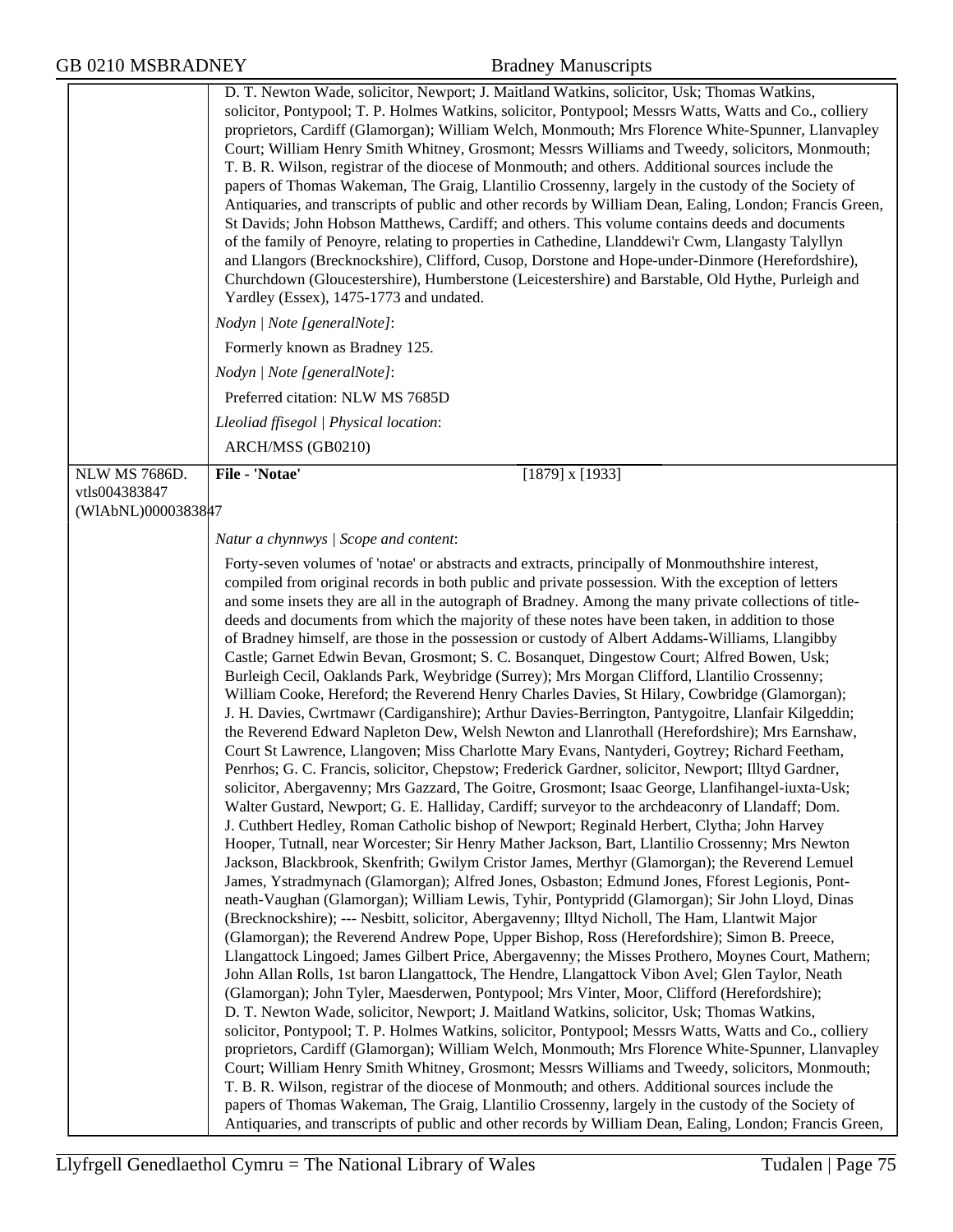|                     | St Davids; John Hobson Matthews, Cardiff; and others. This volume contains deeds and documents<br>relating to properties in Dixton, Goytrey, Llanfair Kilgeddin, Llanfihangel-iuxta-Usk and Tredunnock,<br>1607-1727; and miscellaneous notes and pedigrees.<br>Nodyn   Note [generalNote]:<br>Formerly known as Bradney 126.<br>Nodyn   Note [generalNote]:<br>Preferred citation: NLW MS 7686D.<br>Lleoliad ffisegol   Physical location:<br>ARCH/MSS (GB0210)                                                                                                                                                                                                                                                                                                                                                                                                                                                                                                                                                                                                                                                                                                                                                                                                                                                                                                                                                                                                                                                                                                                                                                                                                                                                                                                                                                                                                                                                                                                                                                                                                                                                                                                                                                                                                                                                                                                                                                                                                                                                                                                                                                                                                                                                                                                                                                                                                                                                                                                                                                                                                                                                                                                                                                                                                                                                                                                                                                                                                                                                                                                                                                                                                                                                                                                                                                                                                                   |
|---------------------|----------------------------------------------------------------------------------------------------------------------------------------------------------------------------------------------------------------------------------------------------------------------------------------------------------------------------------------------------------------------------------------------------------------------------------------------------------------------------------------------------------------------------------------------------------------------------------------------------------------------------------------------------------------------------------------------------------------------------------------------------------------------------------------------------------------------------------------------------------------------------------------------------------------------------------------------------------------------------------------------------------------------------------------------------------------------------------------------------------------------------------------------------------------------------------------------------------------------------------------------------------------------------------------------------------------------------------------------------------------------------------------------------------------------------------------------------------------------------------------------------------------------------------------------------------------------------------------------------------------------------------------------------------------------------------------------------------------------------------------------------------------------------------------------------------------------------------------------------------------------------------------------------------------------------------------------------------------------------------------------------------------------------------------------------------------------------------------------------------------------------------------------------------------------------------------------------------------------------------------------------------------------------------------------------------------------------------------------------------------------------------------------------------------------------------------------------------------------------------------------------------------------------------------------------------------------------------------------------------------------------------------------------------------------------------------------------------------------------------------------------------------------------------------------------------------------------------------------------------------------------------------------------------------------------------------------------------------------------------------------------------------------------------------------------------------------------------------------------------------------------------------------------------------------------------------------------------------------------------------------------------------------------------------------------------------------------------------------------------------------------------------------------------------------------------------------------------------------------------------------------------------------------------------------------------------------------------------------------------------------------------------------------------------------------------------------------------------------------------------------------------------------------------------------------------------------------------------------------------------------------------------------------|
| <b>NLW MS 7687D</b> | File - 'Notae'<br>$\overline{[1879]}$ x [1933]                                                                                                                                                                                                                                                                                                                                                                                                                                                                                                                                                                                                                                                                                                                                                                                                                                                                                                                                                                                                                                                                                                                                                                                                                                                                                                                                                                                                                                                                                                                                                                                                                                                                                                                                                                                                                                                                                                                                                                                                                                                                                                                                                                                                                                                                                                                                                                                                                                                                                                                                                                                                                                                                                                                                                                                                                                                                                                                                                                                                                                                                                                                                                                                                                                                                                                                                                                                                                                                                                                                                                                                                                                                                                                                                                                                                                                                     |
| vtls004383850       |                                                                                                                                                                                                                                                                                                                                                                                                                                                                                                                                                                                                                                                                                                                                                                                                                                                                                                                                                                                                                                                                                                                                                                                                                                                                                                                                                                                                                                                                                                                                                                                                                                                                                                                                                                                                                                                                                                                                                                                                                                                                                                                                                                                                                                                                                                                                                                                                                                                                                                                                                                                                                                                                                                                                                                                                                                                                                                                                                                                                                                                                                                                                                                                                                                                                                                                                                                                                                                                                                                                                                                                                                                                                                                                                                                                                                                                                                                    |
| (WIAbNL)0000383850  |                                                                                                                                                                                                                                                                                                                                                                                                                                                                                                                                                                                                                                                                                                                                                                                                                                                                                                                                                                                                                                                                                                                                                                                                                                                                                                                                                                                                                                                                                                                                                                                                                                                                                                                                                                                                                                                                                                                                                                                                                                                                                                                                                                                                                                                                                                                                                                                                                                                                                                                                                                                                                                                                                                                                                                                                                                                                                                                                                                                                                                                                                                                                                                                                                                                                                                                                                                                                                                                                                                                                                                                                                                                                                                                                                                                                                                                                                                    |
|                     | Natur a chynnwys / Scope and content:                                                                                                                                                                                                                                                                                                                                                                                                                                                                                                                                                                                                                                                                                                                                                                                                                                                                                                                                                                                                                                                                                                                                                                                                                                                                                                                                                                                                                                                                                                                                                                                                                                                                                                                                                                                                                                                                                                                                                                                                                                                                                                                                                                                                                                                                                                                                                                                                                                                                                                                                                                                                                                                                                                                                                                                                                                                                                                                                                                                                                                                                                                                                                                                                                                                                                                                                                                                                                                                                                                                                                                                                                                                                                                                                                                                                                                                              |
|                     | Forty-seven volumes of 'notae' or abstracts and extracts, principally of Monmouthshire interest,<br>compiled from original records in both public and private possession. With the exception of letters<br>and some insets they are all in the autograph of Bradney. Among the many private collections of title-<br>deeds and documents from which the majority of these notes have been taken, in addition to those<br>of Bradney himself, are those in the possession or custody of Albert Addams-Williams, Llangibby<br>Castle; Garnet Edwin Bevan, Grosmont; S. C. Bosanquet, Dingestow Court; Alfred Bowen, Usk;<br>Burleigh Cecil, Oaklands Park, Weybridge (Surrey); Mrs Morgan Clifford, Llantilio Crossenny;<br>William Cooke, Hereford; the Reverend Henry Charles Davies, St Hilary, Cowbridge (Glamorgan);<br>J. H. Davies, Cwrtmawr (Cardiganshire); Arthur Davies-Berrington, Pantygoitre, Llanfair Kilgeddin;<br>the Reverend Edward Napleton Dew, Welsh Newton and Llanrothall (Herefordshire); Mrs Earnshaw,<br>Court St Lawrence, Llangoven; Miss Charlotte Mary Evans, Nantyderi, Goytrey; Richard Feetham,<br>Penrhos; G. C. Francis, solicitor, Chepstow; Frederick Gardner, solicitor, Newport; Illtyd Gardner,<br>solicitor, Abergavenny; Mrs Gazzard, The Goitre, Grosmont; Isaac George, Llanfihangel-iuxta-Usk;<br>Walter Gustard, Newport; G. E. Halliday, Cardiff; surveyor to the archdeaconry of Llandaff; Dom.<br>J. Cuthbert Hedley, Roman Catholic bishop of Newport; Reginald Herbert, Clytha; John Harvey<br>Hooper, Tutnall, near Worcester; Sir Henry Mather Jackson, Bart, Llantilio Crossenny; Mrs Newton<br>Jackson, Blackbrook, Skenfrith; Gwilym Cristor James, Merthyr (Glamorgan); the Reverend Lemuel<br>James, Ystradmynach (Glamorgan); Alfred Jones, Osbaston; Edmund Jones, Fforest Legionis, Pont-<br>neath-Vaughan (Glamorgan); William Lewis, Tyhir, Pontypridd (Glamorgan); Sir John Lloyd, Dinas<br>(Brecknockshire); --- Nesbitt, solicitor, Abergavenny; Illtyd Nicholl, The Ham, Llantwit Major<br>(Glamorgan); the Reverend Andrew Pope, Upper Bishop, Ross (Herefordshire); Simon B. Preece,<br>Llangattock Lingoed; James Gilbert Price, Abergavenny; the Misses Prothero, Moynes Court, Mathern;<br>John Allan Rolls, 1st baron Llangattock, The Hendre, Llangattock Vibon Avel; Glen Taylor, Neath<br>(Glamorgan); John Tyler, Maesderwen, Pontypool; Mrs Vinter, Moor, Clifford (Herefordshire);<br>D. T. Newton Wade, solicitor, Newport; J. Maitland Watkins, solicitor, Usk; Thomas Watkins,<br>solicitor, Pontypool; T. P. Holmes Watkins, solicitor, Pontypool; Messrs Watts, Watts and Co., colliery<br>proprietors, Cardiff (Glamorgan); William Welch, Monmouth; Mrs Florence White-Spunner, Llanvapley<br>Court; William Henry Smith Whitney, Grosmont; Messrs Williams and Tweedy, solicitors, Monmouth;<br>T. B. R. Wilson, registrar of the diocese of Monmouth; and others. Additional sources include the<br>papers of Thomas Wakeman, The Graig, Llantilio Crossenny, largely in the custody of the Society<br>of Antiquaries, and transcripts of public and other records by William Dean, Ealing, London; Francis<br>Green, St Davids; John Hobson Matthews, Cardiff; and others. This volume contains deeds and<br>documents relating to the estates of Mrs Rose Bradney, including Nantygroes and other properties in<br>Bleddfa and Pilleth (Radnorshire) and Kingsland and Nether Kinsham (Herefordshire), 1558-1857;<br>and materials relating to Mrs Bradney's genealogy, including extracts from the parish register of<br>Llanybyther (Carmarthenshire), 1804-1824, lists and abstracts of wills of persons of the name of Jenkins<br>of Radnorshire and Herefordshire proved in the Prerogative Court of Canterbury, 1544-1655, manuscript<br>and printed pedigrees, etc.<br>Nodyn   Note [generalNote]: |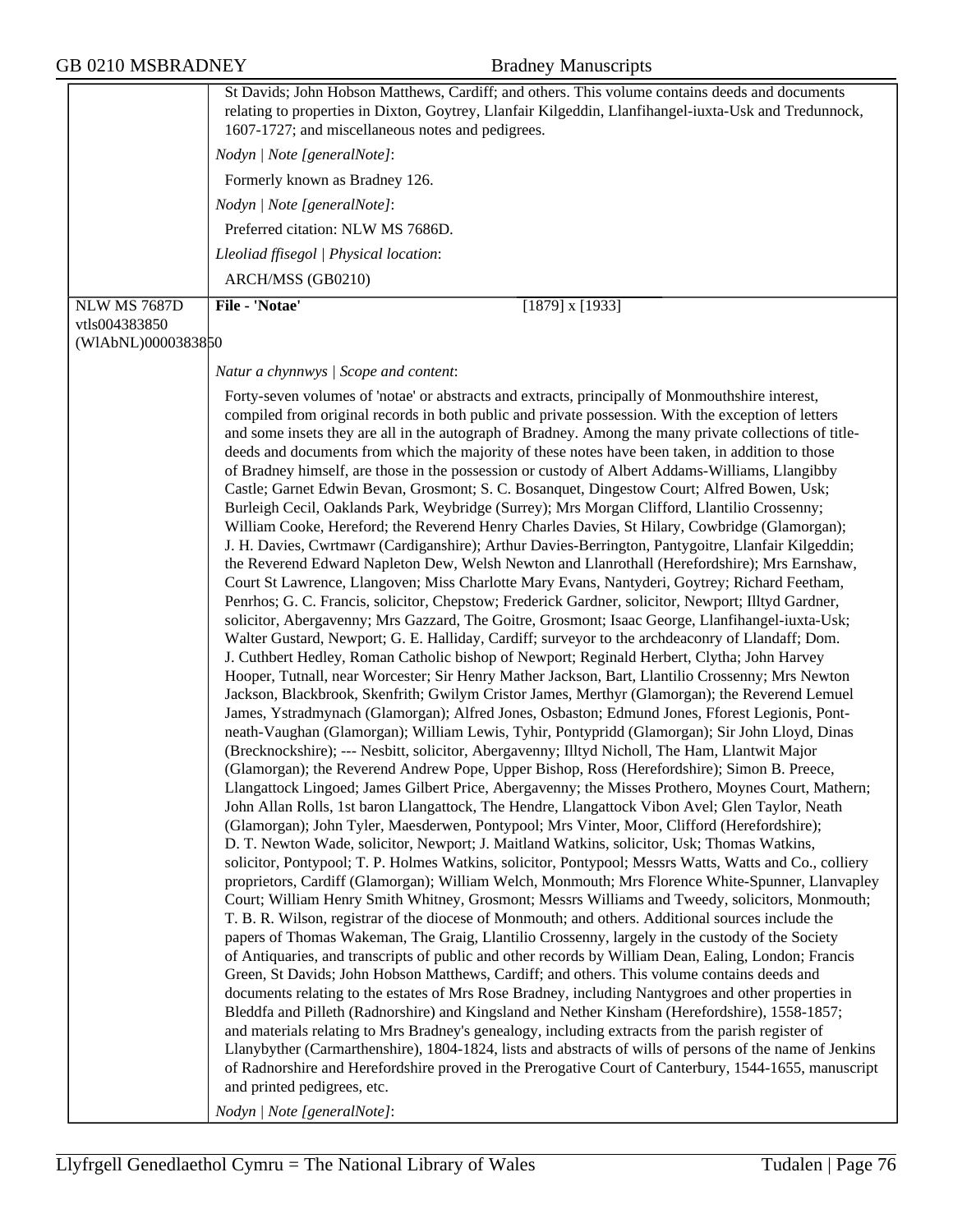|                                     | Formerly known as Bradney 127.                                                                                                                                                                                                                                                                                                                                                                                                                                                                                                                                                                                                                                                                    |
|-------------------------------------|---------------------------------------------------------------------------------------------------------------------------------------------------------------------------------------------------------------------------------------------------------------------------------------------------------------------------------------------------------------------------------------------------------------------------------------------------------------------------------------------------------------------------------------------------------------------------------------------------------------------------------------------------------------------------------------------------|
|                                     | Nodyn   Note [generalNote]:                                                                                                                                                                                                                                                                                                                                                                                                                                                                                                                                                                                                                                                                       |
|                                     | Preferred citation: NLW MS 7687D                                                                                                                                                                                                                                                                                                                                                                                                                                                                                                                                                                                                                                                                  |
|                                     | Lleoliad ffisegol   Physical location:                                                                                                                                                                                                                                                                                                                                                                                                                                                                                                                                                                                                                                                            |
|                                     | ARCH/MSS (GB0210)                                                                                                                                                                                                                                                                                                                                                                                                                                                                                                                                                                                                                                                                                 |
| <b>NLW MS 7688E</b>                 | <b>File - Pedigrees</b><br>$[1879]$ x $[1933]$                                                                                                                                                                                                                                                                                                                                                                                                                                                                                                                                                                                                                                                    |
| vtls004383859                       |                                                                                                                                                                                                                                                                                                                                                                                                                                                                                                                                                                                                                                                                                                   |
| (WIAbNL)0000383859                  |                                                                                                                                                                                                                                                                                                                                                                                                                                                                                                                                                                                                                                                                                                   |
|                                     | Natur a chynnwys / Scope and content:                                                                                                                                                                                                                                                                                                                                                                                                                                                                                                                                                                                                                                                             |
|                                     | One of eleven volumes containing pedigrees compiled by Bradney from manuscript notes in his<br>possession and from printed sources, together with miscellaneous abstracts, transcripts and genealogical<br>notes. This volume contains a typescript memoir of the family of Herbert of Cogan Pill (Glamorgan),<br>with manuscript pedigrees and additions.                                                                                                                                                                                                                                                                                                                                        |
|                                     | Nodyn   Note [generalNote]:                                                                                                                                                                                                                                                                                                                                                                                                                                                                                                                                                                                                                                                                       |
|                                     | Formerly known as Bradney 128.                                                                                                                                                                                                                                                                                                                                                                                                                                                                                                                                                                                                                                                                    |
|                                     | Nodyn   Note [generalNote]:                                                                                                                                                                                                                                                                                                                                                                                                                                                                                                                                                                                                                                                                       |
|                                     | Preferred citation: NLW MS 7688E                                                                                                                                                                                                                                                                                                                                                                                                                                                                                                                                                                                                                                                                  |
|                                     | Lleoliad ffisegol   Physical location:                                                                                                                                                                                                                                                                                                                                                                                                                                                                                                                                                                                                                                                            |
|                                     | ARCH/MSS (GB0210)                                                                                                                                                                                                                                                                                                                                                                                                                                                                                                                                                                                                                                                                                 |
| NLW MS 7689D                        | <b>File - Pedigrees</b><br>$[1879]$ x $[1933]$                                                                                                                                                                                                                                                                                                                                                                                                                                                                                                                                                                                                                                                    |
| vtls004383867<br>(WIAbNL)0000383867 |                                                                                                                                                                                                                                                                                                                                                                                                                                                                                                                                                                                                                                                                                                   |
|                                     |                                                                                                                                                                                                                                                                                                                                                                                                                                                                                                                                                                                                                                                                                                   |
|                                     | Natur a chynnwys / Scope and content:                                                                                                                                                                                                                                                                                                                                                                                                                                                                                                                                                                                                                                                             |
|                                     | One of eleven volumes containing pedigrees compiled by Bradney from manuscript notes in his<br>possession and from printed sources, together with miscellaneous abstracts, transcripts and genealogical<br>notes. This volume contains notes relating to the family of Hopkins of Llanfihangel Ystern Llewern and<br>Cwmyoy and of Clodock (Herefordshire), including abstracts of title-deeds of properties in Bryngwyn,<br>Cwmyoy, Dingestow, Dixton, Llanfihangel Ystern Llewern, Llangattock Vibon Avel, Llantilio<br>Pertholey, Michel Troy and Monmouth, and in Llanbedr and Llangenny (Brecknockshire) and Newland<br>(Gloucestershire), 1558-1848; and miscellaneous notes and pedigrees. |
|                                     | Nodyn   Note [generalNote]:                                                                                                                                                                                                                                                                                                                                                                                                                                                                                                                                                                                                                                                                       |
|                                     | Formerly known as Bradney 129.                                                                                                                                                                                                                                                                                                                                                                                                                                                                                                                                                                                                                                                                    |
|                                     | Nodyn   Note [generalNote]:                                                                                                                                                                                                                                                                                                                                                                                                                                                                                                                                                                                                                                                                       |
|                                     | Preferred citation: NLW MS 7689D                                                                                                                                                                                                                                                                                                                                                                                                                                                                                                                                                                                                                                                                  |
|                                     | Lleoliad ffisegol   Physical location:                                                                                                                                                                                                                                                                                                                                                                                                                                                                                                                                                                                                                                                            |
|                                     | ARCH/MSS (GB0210)                                                                                                                                                                                                                                                                                                                                                                                                                                                                                                                                                                                                                                                                                 |
| NLW MS 7690D                        | File - 'Notae'<br>$[1879]$ x $[1933]$                                                                                                                                                                                                                                                                                                                                                                                                                                                                                                                                                                                                                                                             |
| vtls004383868<br>(WIAbNL)0000383868 |                                                                                                                                                                                                                                                                                                                                                                                                                                                                                                                                                                                                                                                                                                   |
|                                     | Natur a chynnwys / Scope and content:                                                                                                                                                                                                                                                                                                                                                                                                                                                                                                                                                                                                                                                             |
|                                     | One of eleven volumes of pedigrees compiled by Bradney from manuscript notes in his possession and<br>from printed sources, together with miscellaneous abstracts, transcripts and genealogical notes. This<br>volume contains notes relating to the family of Hopkins of Llanfihangel Ystern Llewern and Cwmyoy<br>and of Clodock (Herefordshire), including abstracts of title-deeds of properties in Bryngwyn, Cwmyoy,<br>Dingestow, Dixton, Llanfihangel Ystern Llewern, Llangattock Vibon Avel, Llantilio Pertholey, Michel<br>Troy and Monmouth, and in Llanbedr and Llangenny (Brecknockshire) and Newland (Gloucestershire),<br>1558-1848; and miscellaneous notes and pedigrees.         |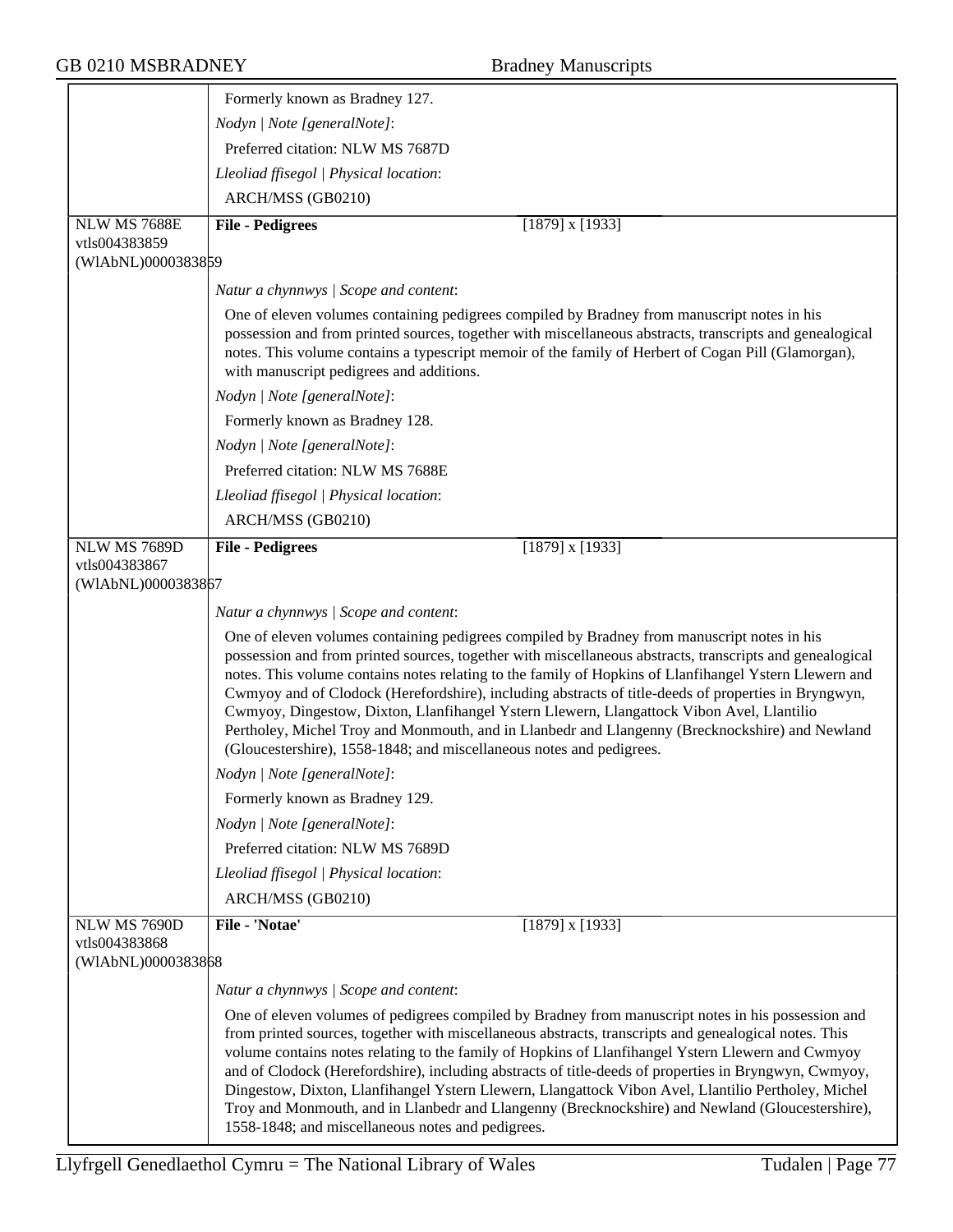|                                     | Nodyn   Note [generalNote]:                                                                                                                                                                                                                                                                                                                                                                                                                                                                                                                                                                                                                                                                                                                                     |
|-------------------------------------|-----------------------------------------------------------------------------------------------------------------------------------------------------------------------------------------------------------------------------------------------------------------------------------------------------------------------------------------------------------------------------------------------------------------------------------------------------------------------------------------------------------------------------------------------------------------------------------------------------------------------------------------------------------------------------------------------------------------------------------------------------------------|
|                                     | Formerly known as Bradney 130.                                                                                                                                                                                                                                                                                                                                                                                                                                                                                                                                                                                                                                                                                                                                  |
|                                     | Nodyn   Note [generalNote]:                                                                                                                                                                                                                                                                                                                                                                                                                                                                                                                                                                                                                                                                                                                                     |
|                                     | Preferred citation: NLW MS 7690D                                                                                                                                                                                                                                                                                                                                                                                                                                                                                                                                                                                                                                                                                                                                |
|                                     | Lleoliad ffisegol   Physical location:                                                                                                                                                                                                                                                                                                                                                                                                                                                                                                                                                                                                                                                                                                                          |
|                                     | ARCH/MSS (GB0210)                                                                                                                                                                                                                                                                                                                                                                                                                                                                                                                                                                                                                                                                                                                                               |
| <b>NLW MS 7691E</b>                 | <b>File - Pedigrees</b><br>$[1879]$ x $[1933]$                                                                                                                                                                                                                                                                                                                                                                                                                                                                                                                                                                                                                                                                                                                  |
| vtls004383869                       |                                                                                                                                                                                                                                                                                                                                                                                                                                                                                                                                                                                                                                                                                                                                                                 |
| (WIAbNL)0000383869                  |                                                                                                                                                                                                                                                                                                                                                                                                                                                                                                                                                                                                                                                                                                                                                                 |
|                                     | Natur a chynnwys / Scope and content:                                                                                                                                                                                                                                                                                                                                                                                                                                                                                                                                                                                                                                                                                                                           |
|                                     | One of eleven volumes containing pedigrees compiled by Bradney from manuscript notes in his<br>possession and from printed sources, together with miscellaneous abstracts, transcripts and genealogical<br>notes. This volume contains abstracts of, and extracts from, public records, parish registers, wills, and<br>deeds and documents, and other biographical and genealogical material relating to various branches<br>of the family of Bradney; and several insets, including photographs, printed matter, miscellaneous<br>notes, Collins's Map of Monmouthshire, and transcripts, made in 1856, of tombstone inscriptions at<br>Llanfihangel Ystern Llewern and of extracts from the parish register relating to the family of Hopkins,<br>1685-1726. |
|                                     | Nodyn   Note [generalNote]:                                                                                                                                                                                                                                                                                                                                                                                                                                                                                                                                                                                                                                                                                                                                     |
|                                     | Formerly known as Bradney 131.                                                                                                                                                                                                                                                                                                                                                                                                                                                                                                                                                                                                                                                                                                                                  |
|                                     | Nodyn   Note [generalNote]:                                                                                                                                                                                                                                                                                                                                                                                                                                                                                                                                                                                                                                                                                                                                     |
|                                     | Preferred citation: NLW MS 7691E                                                                                                                                                                                                                                                                                                                                                                                                                                                                                                                                                                                                                                                                                                                                |
|                                     | Lleoliad ffisegol   Physical location:                                                                                                                                                                                                                                                                                                                                                                                                                                                                                                                                                                                                                                                                                                                          |
|                                     | ARCH/MSS (GB0210)                                                                                                                                                                                                                                                                                                                                                                                                                                                                                                                                                                                                                                                                                                                                               |
| <b>NLW MS 7692E</b>                 | <b>File - Pedigrees</b><br>$[1879]$ x $[1933]$                                                                                                                                                                                                                                                                                                                                                                                                                                                                                                                                                                                                                                                                                                                  |
| vtls004383872                       |                                                                                                                                                                                                                                                                                                                                                                                                                                                                                                                                                                                                                                                                                                                                                                 |
| (WIAbNL)0000383872                  |                                                                                                                                                                                                                                                                                                                                                                                                                                                                                                                                                                                                                                                                                                                                                                 |
|                                     | Natur a chynnwys / Scope and content:                                                                                                                                                                                                                                                                                                                                                                                                                                                                                                                                                                                                                                                                                                                           |
|                                     | One of eleven volumes containing pedigrees compiled by Bradney from manuscript notes in his<br>possession and from printed sources, together with miscellaneous abstracts, transcripts and genealogical<br>notes. This volume contains pedigrees of families, principally of Monmouthshire, with an index of                                                                                                                                                                                                                                                                                                                                                                                                                                                    |
|                                     | names.                                                                                                                                                                                                                                                                                                                                                                                                                                                                                                                                                                                                                                                                                                                                                          |
|                                     | Nodyn   Note [generalNote]:                                                                                                                                                                                                                                                                                                                                                                                                                                                                                                                                                                                                                                                                                                                                     |
|                                     | Formerly known as Bradney 132.                                                                                                                                                                                                                                                                                                                                                                                                                                                                                                                                                                                                                                                                                                                                  |
|                                     | Nodyn   Note [generalNote]:                                                                                                                                                                                                                                                                                                                                                                                                                                                                                                                                                                                                                                                                                                                                     |
|                                     | Preferred citation: NLW MS 7692E                                                                                                                                                                                                                                                                                                                                                                                                                                                                                                                                                                                                                                                                                                                                |
|                                     | Lleoliad ffisegol   Physical location:                                                                                                                                                                                                                                                                                                                                                                                                                                                                                                                                                                                                                                                                                                                          |
|                                     | ARCH/MSS (GB0210)                                                                                                                                                                                                                                                                                                                                                                                                                                                                                                                                                                                                                                                                                                                                               |
| NLW MS 7693E                        | <b>File - Pedigrees</b><br>1900                                                                                                                                                                                                                                                                                                                                                                                                                                                                                                                                                                                                                                                                                                                                 |
| vtls004383873<br>(WIAbNL)0000383873 |                                                                                                                                                                                                                                                                                                                                                                                                                                                                                                                                                                                                                                                                                                                                                                 |
|                                     |                                                                                                                                                                                                                                                                                                                                                                                                                                                                                                                                                                                                                                                                                                                                                                 |
|                                     | Natur a chynnwys / Scope and content:<br>One of eleven volumes containing pedigrees compiled by Bradney from manuscript notes in his<br>possession and from printed sources, together with miscellaneous abstracts, transcripts and genealogical<br>notes. This volume contains pedigrees of families, principally of Monmouthshire, compiled in 1900, with<br>an index of names.                                                                                                                                                                                                                                                                                                                                                                               |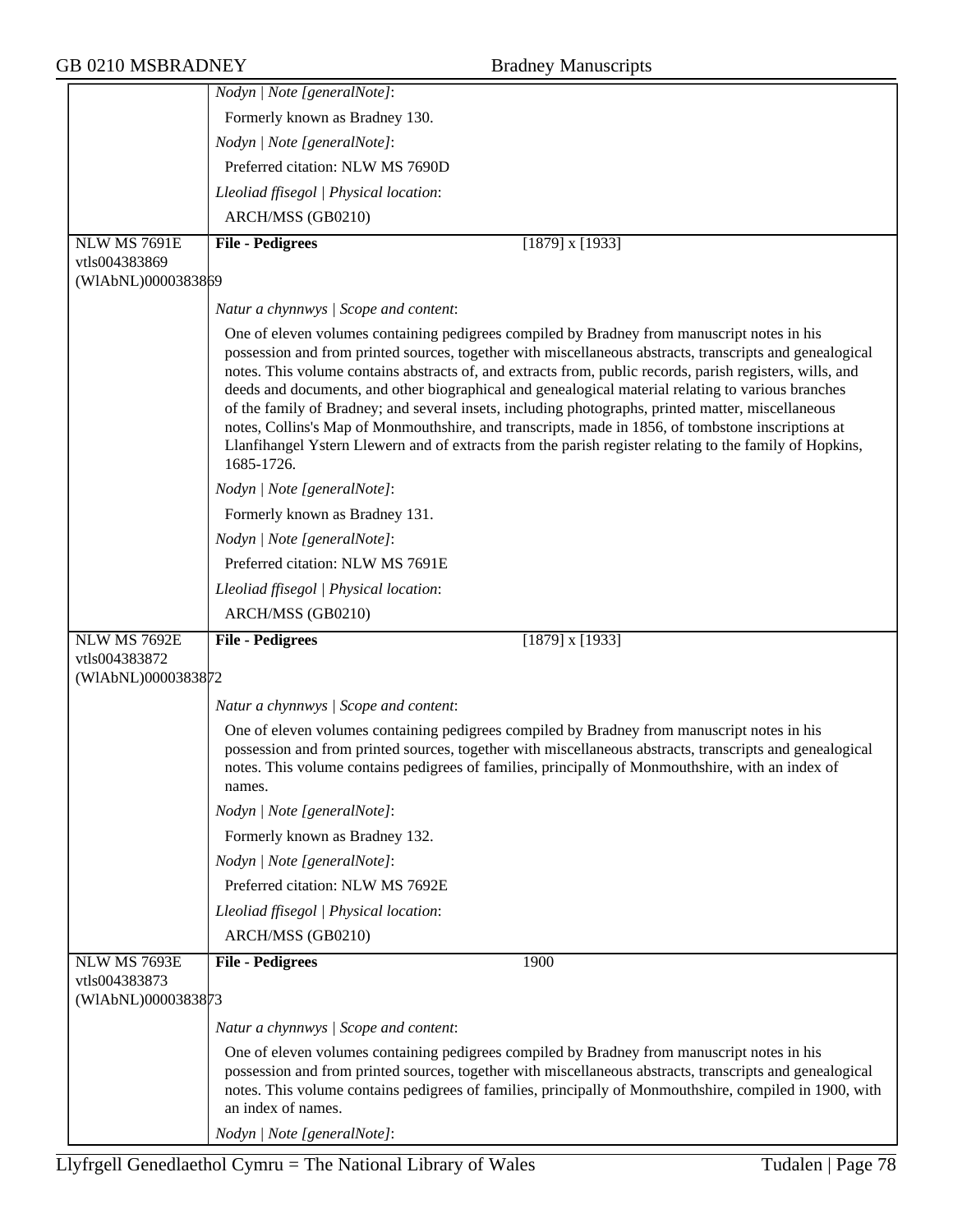|                               | Formerly known as Bradney 133.                                                                                                                                                                                                                                                                                                                                 |
|-------------------------------|----------------------------------------------------------------------------------------------------------------------------------------------------------------------------------------------------------------------------------------------------------------------------------------------------------------------------------------------------------------|
|                               | Nodyn   Note [generalNote]:                                                                                                                                                                                                                                                                                                                                    |
|                               | Preferred citation: NLW MS 7693E                                                                                                                                                                                                                                                                                                                               |
|                               | Lleoliad ffisegol   Physical location:                                                                                                                                                                                                                                                                                                                         |
|                               | ARCH/MSS (GB0210)                                                                                                                                                                                                                                                                                                                                              |
| NLW MS 7694E                  | <b>File - Pedigrees</b><br>$[1879]$ x $[1933]$                                                                                                                                                                                                                                                                                                                 |
| vtls004383874                 |                                                                                                                                                                                                                                                                                                                                                                |
| (WIAbNL)0000383874            |                                                                                                                                                                                                                                                                                                                                                                |
|                               | Natur a chynnwys / Scope and content:                                                                                                                                                                                                                                                                                                                          |
|                               | One of eleven volumes of pedigrees compiled by Bradney from manuscript notes in his possession and<br>from printed sources, together with miscellaneous abstracts, transcripts and genealogical notes. This<br>volume contains pedigrees of families, principally of Monmouthshire and Herefordshire, with a draft<br>index of names and miscellaneous insets. |
|                               | Nodyn   Note [generalNote]:                                                                                                                                                                                                                                                                                                                                    |
|                               | Formerly known as Bradney 134.                                                                                                                                                                                                                                                                                                                                 |
|                               | Nodyn   Note [generalNote]:                                                                                                                                                                                                                                                                                                                                    |
|                               | Preferred citation: NLW MS 7694E                                                                                                                                                                                                                                                                                                                               |
|                               | Lleoliad ffisegol   Physical location:                                                                                                                                                                                                                                                                                                                         |
|                               | ARCH/MSS (GB0210)                                                                                                                                                                                                                                                                                                                                              |
| NLW MS 7695E                  | <b>File - Pedigrees</b><br>$[1879]$ x $[1933]$                                                                                                                                                                                                                                                                                                                 |
| vtls004383876                 |                                                                                                                                                                                                                                                                                                                                                                |
| (WIAbNL)0000383876            |                                                                                                                                                                                                                                                                                                                                                                |
|                               | Natur a chynnwys / Scope and content:                                                                                                                                                                                                                                                                                                                          |
|                               | One of eleven volumes containing pedigrees compiled by Bradney from manuscript notes in his<br>possession and from printed sources, together with miscellaneous abstracts, transcripts and genealogical<br>notes. This volume contains pedigrees of families, principally of Monmouthshire, with miscellaneous<br>insets.                                      |
|                               | Nodyn   Note [generalNote]:                                                                                                                                                                                                                                                                                                                                    |
|                               | Formerly known as Bradney 135.                                                                                                                                                                                                                                                                                                                                 |
|                               | Nodyn   Note [generalNote]:                                                                                                                                                                                                                                                                                                                                    |
|                               | Preferred citation: NLW MS 7695E                                                                                                                                                                                                                                                                                                                               |
|                               | Lleoliad ffisegol   Physical location:                                                                                                                                                                                                                                                                                                                         |
|                               | ARCH/MSS (GB0210)                                                                                                                                                                                                                                                                                                                                              |
| NLW MS 7696E<br>vtls004383878 | <b>File - Pedigrees</b><br>$[1879]$ x $[1933]$                                                                                                                                                                                                                                                                                                                 |
| (WIAbNL)0000383878            |                                                                                                                                                                                                                                                                                                                                                                |
|                               | Natur a chynnwys / Scope and content:                                                                                                                                                                                                                                                                                                                          |
|                               | One of eleven volumes of pedigrees compiled by Bradney from manuscript notes in his possession and<br>from printed sources, together with miscellaneous abstracts, transcripts and genealogical notes. This<br>volume contains pedigrees of families, principally of Monmouthshire, with miscellaneous insets.                                                 |
|                               | Nodyn   Note [generalNote]:                                                                                                                                                                                                                                                                                                                                    |
|                               | Formerly known as Bradney 136.                                                                                                                                                                                                                                                                                                                                 |
|                               | Nodyn   Note [generalNote]:                                                                                                                                                                                                                                                                                                                                    |
|                               | Preferred citation: NLW MS 7696E                                                                                                                                                                                                                                                                                                                               |
|                               | Lleoliad ffisegol   Physical location:                                                                                                                                                                                                                                                                                                                         |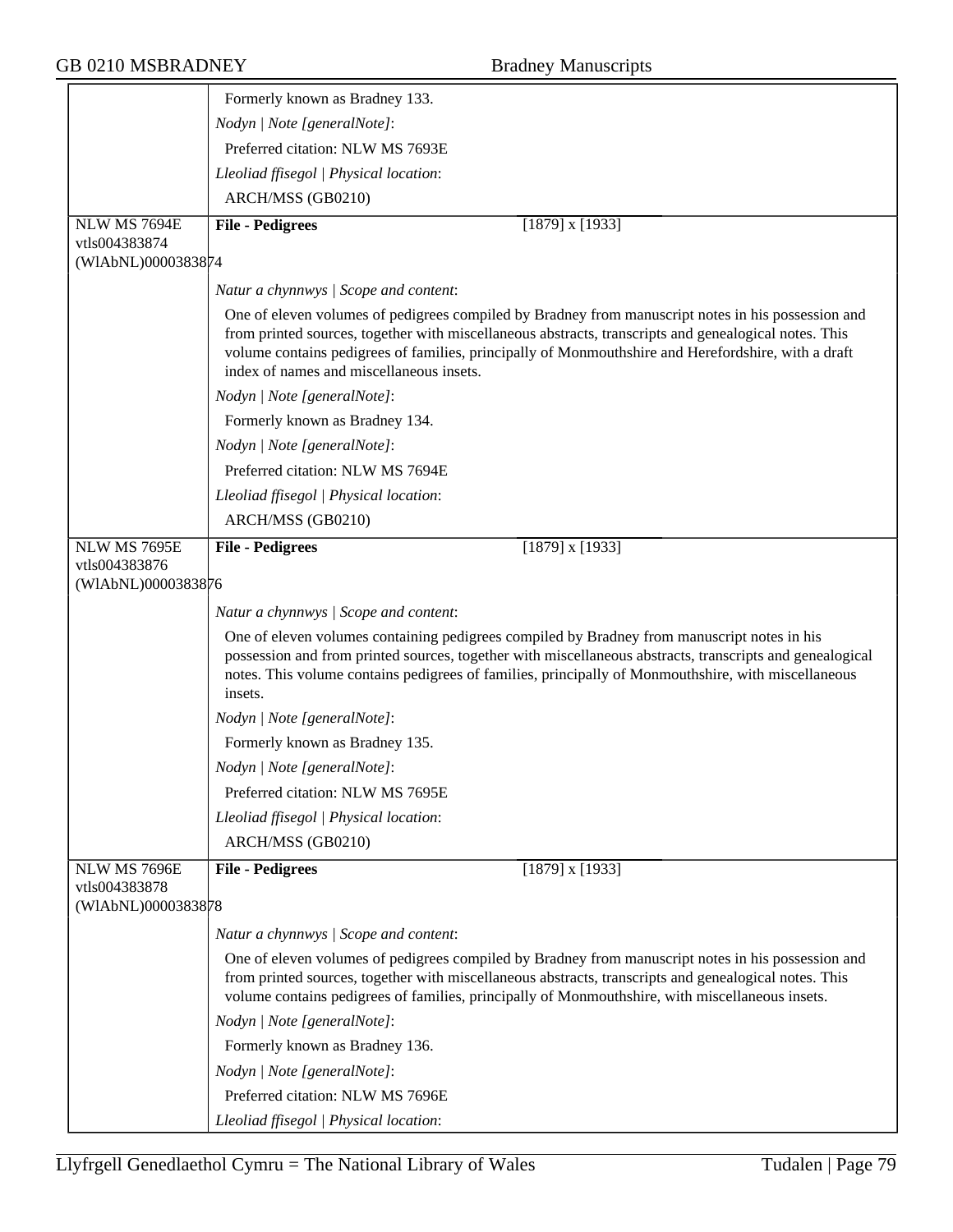|                                     | ARCH/MSS (GB0210)                                                                                                                                                                                                                                                                                                                                                                                                                                                                                     |
|-------------------------------------|-------------------------------------------------------------------------------------------------------------------------------------------------------------------------------------------------------------------------------------------------------------------------------------------------------------------------------------------------------------------------------------------------------------------------------------------------------------------------------------------------------|
| <b>NLW MS 7697B.</b>                | $[1879]$ x $[1933]$<br><b>File - Pedigrees</b>                                                                                                                                                                                                                                                                                                                                                                                                                                                        |
| vtls004383879<br>(WIAbNL)0000383879 |                                                                                                                                                                                                                                                                                                                                                                                                                                                                                                       |
|                                     | Natur a chynnwys / Scope and content:                                                                                                                                                                                                                                                                                                                                                                                                                                                                 |
|                                     | One of eleven volumes containing pedigrees compiled by Bradney from manuscript notes in his                                                                                                                                                                                                                                                                                                                                                                                                           |
|                                     | possession and from printed sources, together with miscellaneous abstracts, transcripts and genealogical<br>notes. This volume contains draft pedigrees of families, principally of Monmouthshire, with<br>miscellaneous insets.                                                                                                                                                                                                                                                                      |
|                                     | Nodyn   Note [generalNote]:                                                                                                                                                                                                                                                                                                                                                                                                                                                                           |
|                                     | Formerly known as Bradney 137.                                                                                                                                                                                                                                                                                                                                                                                                                                                                        |
|                                     | Nodyn   Note [generalNote]:                                                                                                                                                                                                                                                                                                                                                                                                                                                                           |
|                                     | Preferred citation: NLW MS 7697B.                                                                                                                                                                                                                                                                                                                                                                                                                                                                     |
|                                     | Lleoliad ffisegol   Physical location:                                                                                                                                                                                                                                                                                                                                                                                                                                                                |
|                                     | ARCH/MSS (GB0210)                                                                                                                                                                                                                                                                                                                                                                                                                                                                                     |
| <b>NLW MS 7698B.</b>                | <b>File - Pedigrees</b><br>$[1879]$ x $[1933]$                                                                                                                                                                                                                                                                                                                                                                                                                                                        |
| vtls004383880<br>(WIAbNL)0000383880 |                                                                                                                                                                                                                                                                                                                                                                                                                                                                                                       |
|                                     |                                                                                                                                                                                                                                                                                                                                                                                                                                                                                                       |
|                                     | Natur a chynnwys / Scope and content:                                                                                                                                                                                                                                                                                                                                                                                                                                                                 |
|                                     | One of eleven volumes containing pedigrees compiled by Bradney from manuscript notes in his<br>possession and from printed sources, together with miscellaneous abstracts, transcripts and genealogical<br>notes. This volume contains draft pedigrees of families, principally of Monmouthshire, with<br>miscellaneous insets.                                                                                                                                                                       |
|                                     | Nodyn   Note [generalNote]:                                                                                                                                                                                                                                                                                                                                                                                                                                                                           |
|                                     | Formerly known as Bradney 138.                                                                                                                                                                                                                                                                                                                                                                                                                                                                        |
|                                     | Nodyn   Note [generalNote]:                                                                                                                                                                                                                                                                                                                                                                                                                                                                           |
|                                     | Preferred citation: NLW MS 7698B.                                                                                                                                                                                                                                                                                                                                                                                                                                                                     |
|                                     | Lleoliad ffisegol   Physical location:                                                                                                                                                                                                                                                                                                                                                                                                                                                                |
|                                     | ARCH/MSS (GB0210)                                                                                                                                                                                                                                                                                                                                                                                                                                                                                     |
| NLW MS 7699D                        | <b>File - Clerical institutions</b><br>$[1900]$ x $[1933]$                                                                                                                                                                                                                                                                                                                                                                                                                                            |
| vtls004383892<br>(WIAbNL)0000383892 |                                                                                                                                                                                                                                                                                                                                                                                                                                                                                                       |
|                                     |                                                                                                                                                                                                                                                                                                                                                                                                                                                                                                       |
|                                     | Natur a chynnwys / Scope and content:                                                                                                                                                                                                                                                                                                                                                                                                                                                                 |
|                                     | Extracts relating to Monmouthshire from the Episcopal Act Books and the Subscription Books of the<br>diocese of Llandaff, 1660-1863; and insets including similar extracts from Institution Books in the<br>Public Record Office, 1612-1770, and an autograph list of 'The Dignities and Prebends of Llandaff<br>Cathedral, 1535-1666' compiled in August 1919 by C[harles] A[Ifred] H[owell] Green, then Archdeacon<br>of Monmouth, afterwards Archbishop of Wales, and presented by him to Bradney. |
|                                     | Nodyn   Note [generalNote]:                                                                                                                                                                                                                                                                                                                                                                                                                                                                           |
|                                     | Formerly known as Bradney 139.                                                                                                                                                                                                                                                                                                                                                                                                                                                                        |
|                                     | Nodyn   Note [generalNote]:                                                                                                                                                                                                                                                                                                                                                                                                                                                                           |
|                                     | Preferred citation: NLW MS 7699D                                                                                                                                                                                                                                                                                                                                                                                                                                                                      |
|                                     | Lleoliad ffisegol   Physical location:                                                                                                                                                                                                                                                                                                                                                                                                                                                                |
|                                     | ARCH/MSS (GB0210)                                                                                                                                                                                                                                                                                                                                                                                                                                                                                     |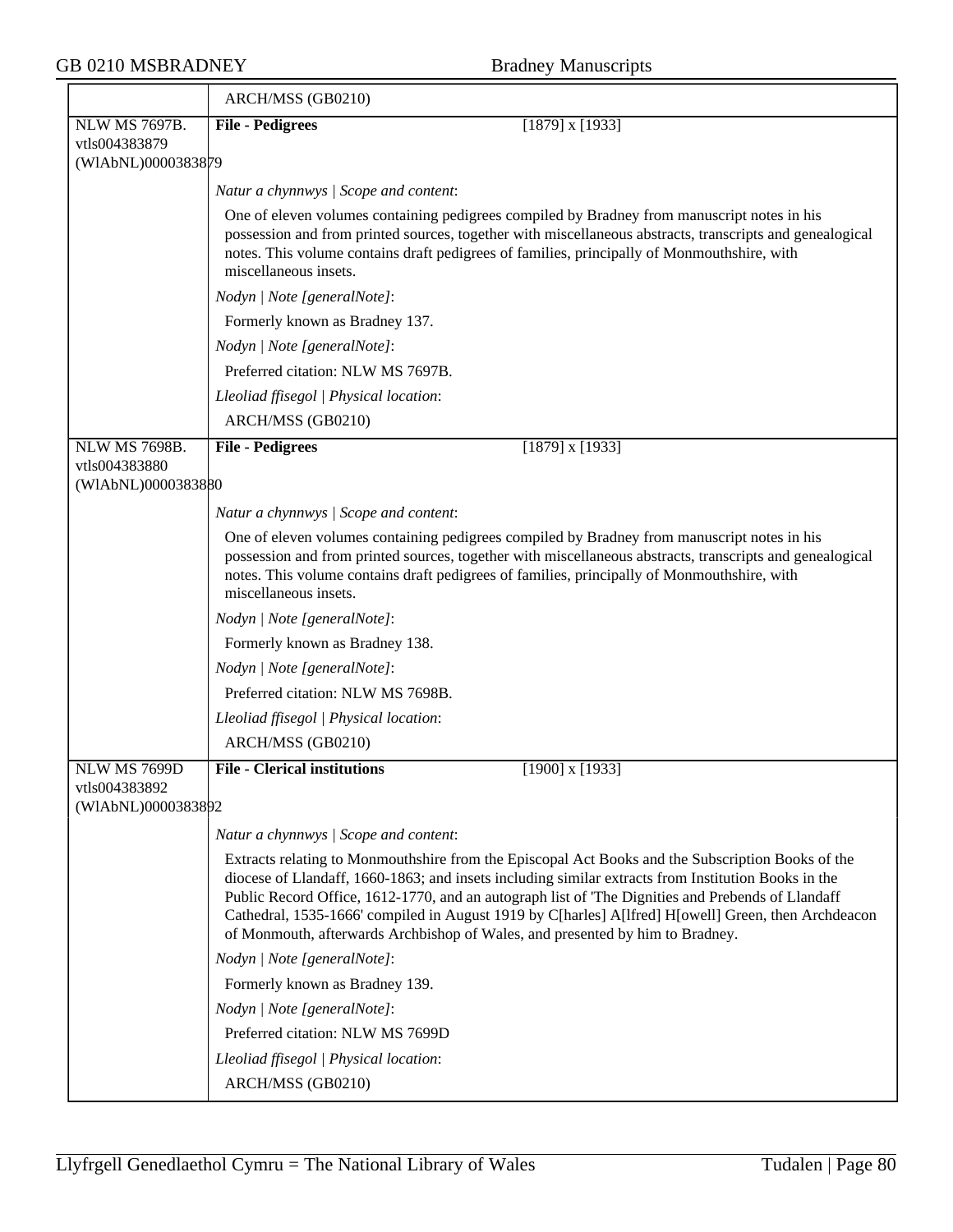| <b>GB 0210 MSBRADNEY</b>                                   |                                                         | <b>Bradney Manuscripts</b>                                                                                                                                                                                                                                                                                              |
|------------------------------------------------------------|---------------------------------------------------------|-------------------------------------------------------------------------------------------------------------------------------------------------------------------------------------------------------------------------------------------------------------------------------------------------------------------------|
| NLW MS 7700D<br>vtls004383893<br>(WIAbNL)0000383893        | <b>File - Clerical institutions</b>                     | $[1900]$ x $[1933]$                                                                                                                                                                                                                                                                                                     |
|                                                            | Natur a chynnwys / Scope and content:                   |                                                                                                                                                                                                                                                                                                                         |
|                                                            | Close Rolls and Charter Rolls.                          | Extracts relating to clerical institutions principally in Monmouthshire, 1228-1485, compiled in 1906 from<br>printed Calendars of Papal Registers (Papal Letters), Papal Registers (Petitions to the Pope), Patent Rolls,                                                                                               |
|                                                            | Nodyn   Note [generalNote]:                             |                                                                                                                                                                                                                                                                                                                         |
|                                                            | Formerly known as Bradney 140.                          |                                                                                                                                                                                                                                                                                                                         |
|                                                            | Nodyn   Note [generalNote]:                             |                                                                                                                                                                                                                                                                                                                         |
|                                                            | Preferred citation: NLW MS 7700D                        |                                                                                                                                                                                                                                                                                                                         |
|                                                            | Lleoliad ffisegol   Physical location:                  |                                                                                                                                                                                                                                                                                                                         |
|                                                            | ARCH/MSS (GB0210)                                       |                                                                                                                                                                                                                                                                                                                         |
| <b>NLW MS 7701D</b><br>vtls004383897<br>(WIAbNL)0000383897 | <b>File - Transcripts of monumental</b><br>inscriptions | $[1900]$ x $[1933]$                                                                                                                                                                                                                                                                                                     |
|                                                            | Natur a chynnwys / Scope and content:                   |                                                                                                                                                                                                                                                                                                                         |
|                                                            | incumbents. Each volume contains an index of places.    | One of three volumes containing transcripts, almost entirely in the autograph of Bradney, of monumental<br>inscriptions, 1435/6-1905, in the churches and churchyards of parishes principally in Herefordshire,<br>Radnorshire and Brecknockshire, with some illustrations, extracts from parish registers and lists of |
|                                                            | Nodyn   Note [generalNote]:                             |                                                                                                                                                                                                                                                                                                                         |
|                                                            | Formerly known as Bradney 141.                          |                                                                                                                                                                                                                                                                                                                         |
|                                                            | Nodyn   Note [generalNote]:                             |                                                                                                                                                                                                                                                                                                                         |
|                                                            | Preferred citation: NLW MS 7701D                        |                                                                                                                                                                                                                                                                                                                         |
|                                                            | Lleoliad ffisegol   Physical location:                  |                                                                                                                                                                                                                                                                                                                         |
|                                                            | ARCH/MSS (GB0210)                                       |                                                                                                                                                                                                                                                                                                                         |
| <b>NLW MS 7702D</b><br>vtls004383903<br>(WIAbNL)0000383903 | <b>File - Monumental inscriptions</b>                   | $[1900]$ x $[1933]$                                                                                                                                                                                                                                                                                                     |
|                                                            | Natur a chynnwys / Scope and content:                   |                                                                                                                                                                                                                                                                                                                         |
|                                                            | incumbents. Each volume contains an index of places.    | One of three volumes containing transcripts, almost entirely in the autograph of Bradney, of monumental<br>inscriptions, 1435/6-1905, in the churches and churchyards of parishes principally in Herefordshire,<br>Radnorshire and Brecknockshire, with some illustrations, extracts from parish registers and lists of |
|                                                            | Nodyn   Note [generalNote]:                             |                                                                                                                                                                                                                                                                                                                         |
|                                                            | Formerly known as Bradney 142.                          |                                                                                                                                                                                                                                                                                                                         |
|                                                            | Nodyn   Note [generalNote]:                             |                                                                                                                                                                                                                                                                                                                         |
|                                                            | Preferred citation: NLW MS 7702D                        |                                                                                                                                                                                                                                                                                                                         |
|                                                            | Lleoliad ffisegol   Physical location:                  |                                                                                                                                                                                                                                                                                                                         |
|                                                            | ARCH/MSS (GB0210)                                       |                                                                                                                                                                                                                                                                                                                         |
| <b>NLW MS 7703D</b><br>vtls004383904<br>(WIAbNL)0000383904 | <b>File - Monumental inscriptions</b>                   | $[1900]$ x $[1933]$                                                                                                                                                                                                                                                                                                     |
|                                                            | Natur a chynnwys / Scope and content:                   |                                                                                                                                                                                                                                                                                                                         |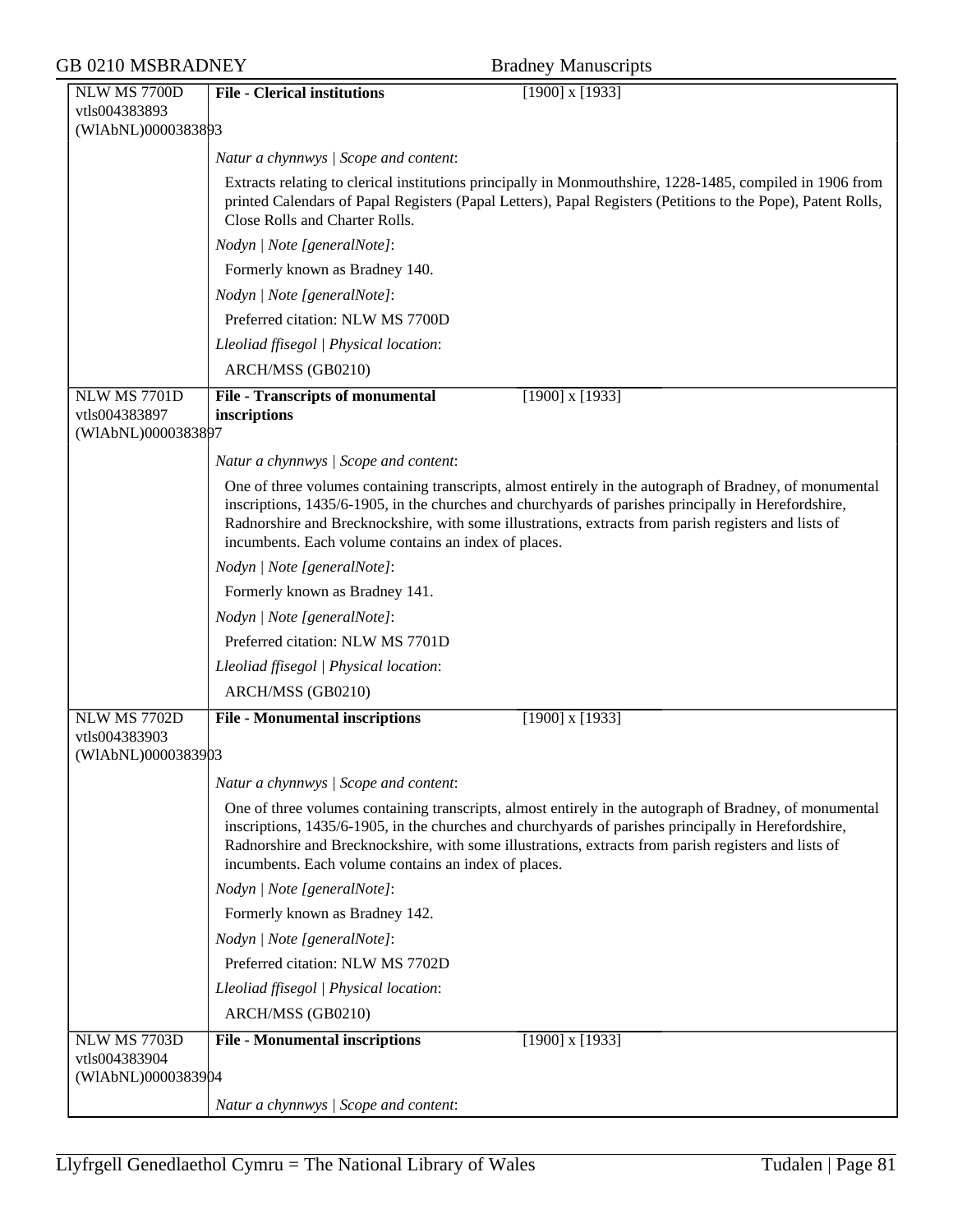|                                     | One of three volumes containing transcripts, almost entirely in the autograph of Bradney, of monumental<br>inscriptions, 1435/6-1905, in the churches and churchyards of parishes principally in Herefordshire,<br>Radnorshire and Brecknockshire, with some illustrations, extracts from parish registers and lists of<br>incumbents. Each volume contains an index of places. |
|-------------------------------------|---------------------------------------------------------------------------------------------------------------------------------------------------------------------------------------------------------------------------------------------------------------------------------------------------------------------------------------------------------------------------------|
|                                     | Nodyn   Note [generalNote]:                                                                                                                                                                                                                                                                                                                                                     |
|                                     | Formerly known as Bradney 143.                                                                                                                                                                                                                                                                                                                                                  |
|                                     | Nodyn   Note [generalNote]:                                                                                                                                                                                                                                                                                                                                                     |
|                                     | Preferred citation: NLW MS 7703D                                                                                                                                                                                                                                                                                                                                                |
|                                     | Lleoliad ffisegol   Physical location:                                                                                                                                                                                                                                                                                                                                          |
|                                     | ARCH/MSS (GB0210)                                                                                                                                                                                                                                                                                                                                                               |
| NLW MS 7704D                        | <b>File - Autobiography of Lewis Edmunds</b><br>1905                                                                                                                                                                                                                                                                                                                            |
| vtls004383906                       |                                                                                                                                                                                                                                                                                                                                                                                 |
| (WIAbNL)0000383906                  |                                                                                                                                                                                                                                                                                                                                                                                 |
|                                     | Natur a chynnwys / Scope and content:                                                                                                                                                                                                                                                                                                                                           |
|                                     | A transcript made by Bradney of an incomplete autobiography of Lewis Edmunds, tiler and plasterer, of<br>Yewtree Cottage, Llanellen.                                                                                                                                                                                                                                            |
|                                     | Nodyn   Note [generalNote]:                                                                                                                                                                                                                                                                                                                                                     |
|                                     | Formerly known as Bradney 144.                                                                                                                                                                                                                                                                                                                                                  |
|                                     | Nodyn   Note [generalNote]:                                                                                                                                                                                                                                                                                                                                                     |
|                                     | Preferred citation: NLW MS 7704D                                                                                                                                                                                                                                                                                                                                                |
|                                     | Lleoliad ffisegol   Physical location:                                                                                                                                                                                                                                                                                                                                          |
|                                     | ARCH/MSS (GB0210)                                                                                                                                                                                                                                                                                                                                                               |
| <b>NLW MS 7705D</b>                 | File - Monmouth election poll book<br>$[1900]$ x $[1933]$                                                                                                                                                                                                                                                                                                                       |
| vtls004384077<br>(WIAbNL)0000384077 |                                                                                                                                                                                                                                                                                                                                                                                 |
|                                     |                                                                                                                                                                                                                                                                                                                                                                                 |
|                                     | Natur a chynnwys / Scope and content:                                                                                                                                                                                                                                                                                                                                           |
|                                     | A transcript of the poll book of the Monmouth Parliamentary Election, 1715, between William Bray of<br>Llantarnam, who was elected, and the Honourable Andrews Windsor, youngest son of Thomas, first earl<br>of Plymouth; and additional notes by Bradney.                                                                                                                     |
|                                     | Nodyn   Note [generalNote]:                                                                                                                                                                                                                                                                                                                                                     |
|                                     | Formerly known as Bradney 145. The contents of this volume were published, with notes, by Bradney in<br>Poll of the Burgesses of Monmouth, Newport, and Usk  1715 (Usk, 1906).                                                                                                                                                                                                  |
|                                     | Nodyn   Note [generalNote]:                                                                                                                                                                                                                                                                                                                                                     |
|                                     | Preferred citation: NLW MS 7705D                                                                                                                                                                                                                                                                                                                                                |
|                                     |                                                                                                                                                                                                                                                                                                                                                                                 |
|                                     | Lleoliad ffisegol   Physical location:                                                                                                                                                                                                                                                                                                                                          |
|                                     | ARCH/MSS (GB0210)                                                                                                                                                                                                                                                                                                                                                               |
| NLW MS 7706D                        | $[1900]$ x $[1933]$<br><b>File - Lists of Newport burgesses</b>                                                                                                                                                                                                                                                                                                                 |
| vtls004384078<br>(WIAbNL)0000384078 |                                                                                                                                                                                                                                                                                                                                                                                 |
|                                     | Natur a chynnwys / Scope and content:                                                                                                                                                                                                                                                                                                                                           |
|                                     | Transcripts, from burgess rolls, of lists of burgesses of Newport, 1714-1721.                                                                                                                                                                                                                                                                                                   |
|                                     | Nodyn   Note [generalNote]:                                                                                                                                                                                                                                                                                                                                                     |
|                                     | Formerly known as Bradney 146. The contents of this volume were published, with notes, by Bradney in<br>Poll of the Burgesses of Monmouth, Newport, and Usk  1715 (Usk, 1906).                                                                                                                                                                                                  |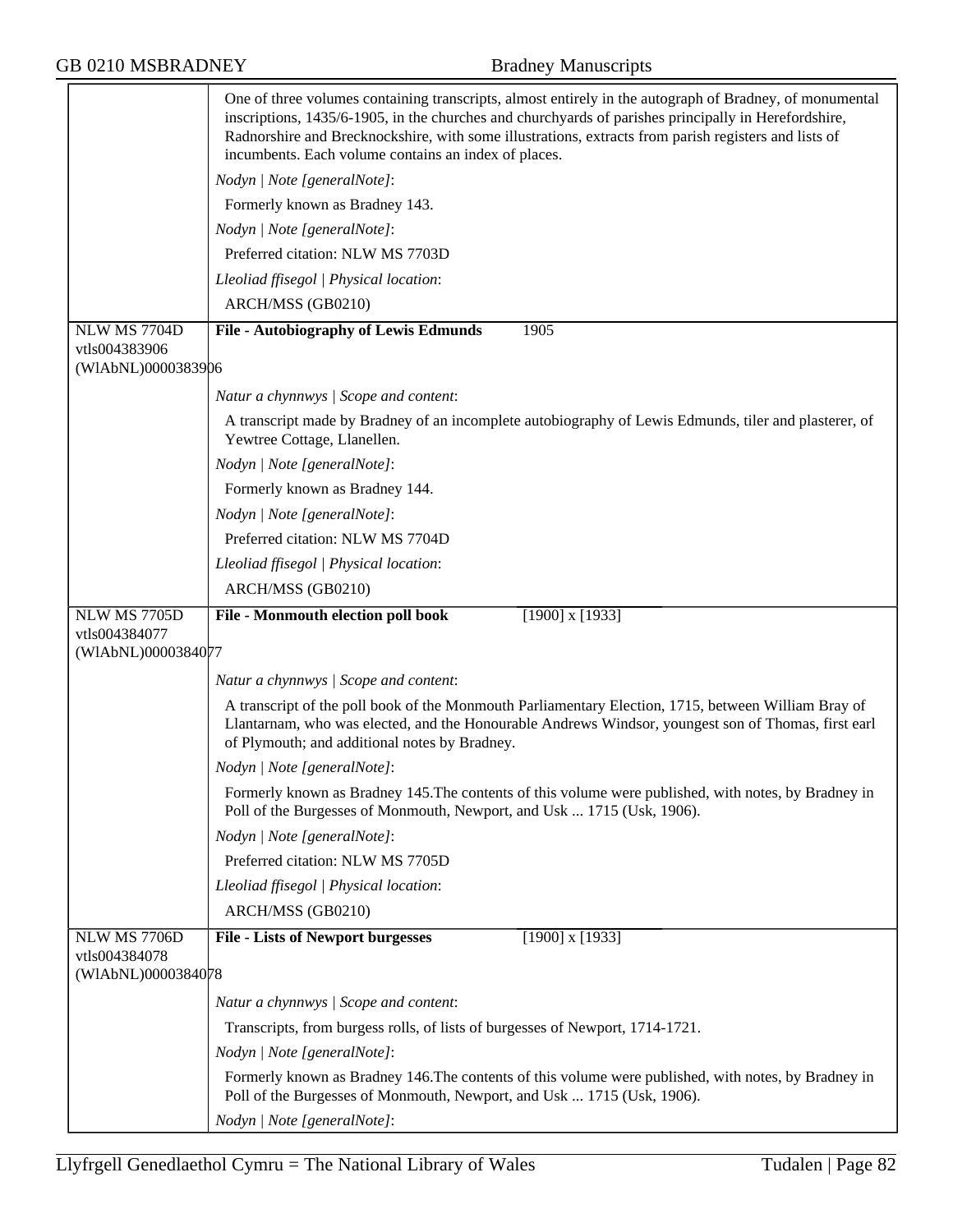|                                                     | Preferred citation: NLW MS 7706D                                                                                                                                                                                                                                                                                                                                                                                                                                                                                                                                                                                                                                                    |
|-----------------------------------------------------|-------------------------------------------------------------------------------------------------------------------------------------------------------------------------------------------------------------------------------------------------------------------------------------------------------------------------------------------------------------------------------------------------------------------------------------------------------------------------------------------------------------------------------------------------------------------------------------------------------------------------------------------------------------------------------------|
|                                                     | Lleoliad ffisegol   Physical location:                                                                                                                                                                                                                                                                                                                                                                                                                                                                                                                                                                                                                                              |
|                                                     | ARCH/MSS (GB0210)                                                                                                                                                                                                                                                                                                                                                                                                                                                                                                                                                                                                                                                                   |
| <b>NLW MS 7707E</b>                                 | <b>File - Transcripts of rentals</b><br>[No later than 1868]                                                                                                                                                                                                                                                                                                                                                                                                                                                                                                                                                                                                                        |
| vtls004384086<br>(WIAbNL)0000384086                 |                                                                                                                                                                                                                                                                                                                                                                                                                                                                                                                                                                                                                                                                                     |
|                                                     |                                                                                                                                                                                                                                                                                                                                                                                                                                                                                                                                                                                                                                                                                     |
|                                                     | Natur a chynnwys / Scope and content:                                                                                                                                                                                                                                                                                                                                                                                                                                                                                                                                                                                                                                               |
|                                                     | An extended transcript by T[homas] W[akeman], The Graig, parish of Llantilio Crossenny, of a<br>rental of the estates of Sir William Herbert, afterwards first earl of Pembroke, in Llantilio Crossenny<br>and Llanfihangel Ystern Llewern, 1459, with additional notes by the transcriber and by Bradney;<br>and insets, including a holograph letter of Fran. Edwards, 1724, relating to Llwyn Ffortun, parish of<br>Llanegwad, Carmarthenshire, and a rental of the estates of the late Richard Lewis of Llantilio Crossenny<br>in Monmouthshire and Carmarthenshire, 1836-1837. The volume bears the bookplate of Sir Henry<br>Mather Jackson, Bart, Llantilio Crossenny, 1892. |
|                                                     | Nodyn   Note [generalNote]:                                                                                                                                                                                                                                                                                                                                                                                                                                                                                                                                                                                                                                                         |
|                                                     | Formerly known as Bradney 147.                                                                                                                                                                                                                                                                                                                                                                                                                                                                                                                                                                                                                                                      |
|                                                     | Nodyn   Note [generalNote]:                                                                                                                                                                                                                                                                                                                                                                                                                                                                                                                                                                                                                                                         |
|                                                     | Preferred citation: NLW MS 7707E                                                                                                                                                                                                                                                                                                                                                                                                                                                                                                                                                                                                                                                    |
|                                                     | Lleoliad ffisegol   Physical location:                                                                                                                                                                                                                                                                                                                                                                                                                                                                                                                                                                                                                                              |
|                                                     | ARCH/MSS (GB0210)                                                                                                                                                                                                                                                                                                                                                                                                                                                                                                                                                                                                                                                                   |
| NLW MS 7708B                                        | $[1929]$ x $[1933]$<br>File - The Diary of the Revd. William                                                                                                                                                                                                                                                                                                                                                                                                                                                                                                                                                                                                                        |
| vtls004384092<br>(WIAbNL)0000384092                 | Jones  Broxbourne                                                                                                                                                                                                                                                                                                                                                                                                                                                                                                                                                                                                                                                                   |
|                                                     |                                                                                                                                                                                                                                                                                                                                                                                                                                                                                                                                                                                                                                                                                     |
|                                                     | Natur a chynnwys / Scope and content:                                                                                                                                                                                                                                                                                                                                                                                                                                                                                                                                                                                                                                               |
|                                                     | A copy of The Diary of the Revd. William Jones, 1777-1821, Curate and Vicar of Broxbourne and the<br>Hamlet of Hoddesdon, 1781-1821. Edited with an Introduction by his great-grandson O. F. Christie,<br>M.A. (Oxon.) (London, 1929), with insets, including a holograph letter from O. F. Christie to Bradney,<br>1930, and extracts in the autograph of Bradney relating to the family of Jones of Abergavenny.                                                                                                                                                                                                                                                                  |
|                                                     | Nodyn   Note [generalNote]:                                                                                                                                                                                                                                                                                                                                                                                                                                                                                                                                                                                                                                                         |
|                                                     | Formerly known as Bradney 148.                                                                                                                                                                                                                                                                                                                                                                                                                                                                                                                                                                                                                                                      |
|                                                     | Nodyn   Note [generalNote]:                                                                                                                                                                                                                                                                                                                                                                                                                                                                                                                                                                                                                                                         |
|                                                     | Preferred citation: NLW MS 7708B                                                                                                                                                                                                                                                                                                                                                                                                                                                                                                                                                                                                                                                    |
|                                                     | Lleoliad ffisegol   Physical location:                                                                                                                                                                                                                                                                                                                                                                                                                                                                                                                                                                                                                                              |
|                                                     | ARCH/MSS (GB0210)                                                                                                                                                                                                                                                                                                                                                                                                                                                                                                                                                                                                                                                                   |
| NLW MS 7709A<br>vtls004384096<br>(WIAbNL)0000384096 | <b>File - Rider's British Merlin</b><br>$[1879]$ x $[1933]$                                                                                                                                                                                                                                                                                                                                                                                                                                                                                                                                                                                                                         |
|                                                     | Natur a chynnwys / Scope and content:                                                                                                                                                                                                                                                                                                                                                                                                                                                                                                                                                                                                                                               |
|                                                     | A copy of Rider's British Merlin, 1734, containing accounts and memoranda, 1709-1734/5, in the<br>autograph of Sir Edmund Probyn, Lord Chief Baron of the Exchequer, and additional notes by Bradney.                                                                                                                                                                                                                                                                                                                                                                                                                                                                               |
|                                                     | Nodyn   Note [generalNote]:                                                                                                                                                                                                                                                                                                                                                                                                                                                                                                                                                                                                                                                         |
|                                                     | Formerly known as Bradney 149.                                                                                                                                                                                                                                                                                                                                                                                                                                                                                                                                                                                                                                                      |
|                                                     | Nodyn   Note [generalNote]:                                                                                                                                                                                                                                                                                                                                                                                                                                                                                                                                                                                                                                                         |
|                                                     | Preferred citation: NLW MS 7709A                                                                                                                                                                                                                                                                                                                                                                                                                                                                                                                                                                                                                                                    |
|                                                     | Lleoliad ffisegol   Physical location:                                                                                                                                                                                                                                                                                                                                                                                                                                                                                                                                                                                                                                              |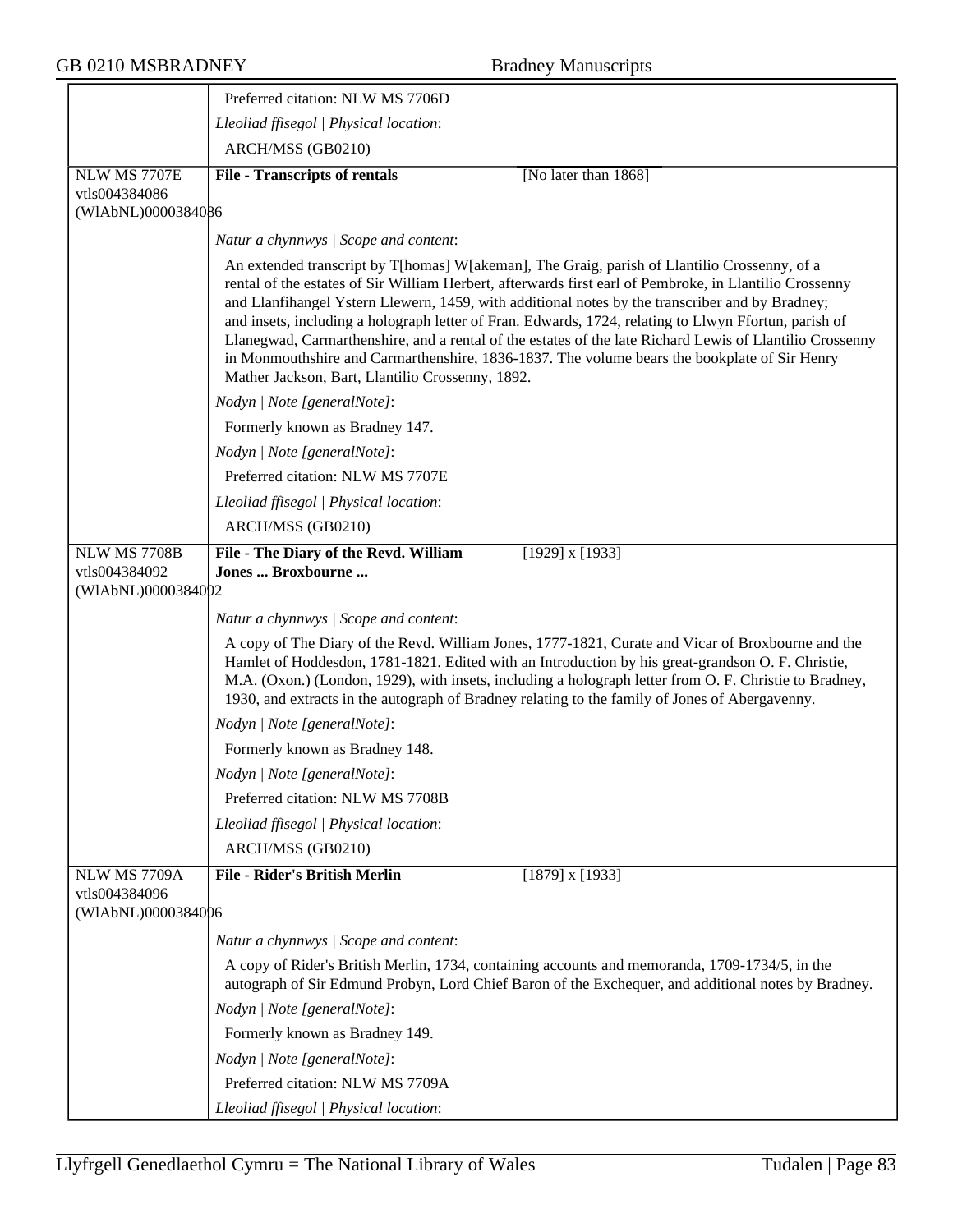|                                     | ARCH/MSS (GB0210)                                                                                                                                                                                                                                                                                                                                                                             |
|-------------------------------------|-----------------------------------------------------------------------------------------------------------------------------------------------------------------------------------------------------------------------------------------------------------------------------------------------------------------------------------------------------------------------------------------------|
| <b>NLW MS 7710A</b>                 | <b>File - 'Remembrances for Order and</b><br>18 cent.                                                                                                                                                                                                                                                                                                                                         |
| vtls004384105                       | Decency '                                                                                                                                                                                                                                                                                                                                                                                     |
| (WIAbNL)0000384105                  |                                                                                                                                                                                                                                                                                                                                                                                               |
|                                     | Natur a chynnwys / Scope and content:                                                                                                                                                                                                                                                                                                                                                         |
|                                     | A volume containing 'Remembrances for Order and Decency to be kept in the Upper House of<br>Parliament by the Lords when his Majestie is not there ', with an index.                                                                                                                                                                                                                          |
|                                     | Nodyn   Note [generalNote]:                                                                                                                                                                                                                                                                                                                                                                   |
|                                     | Formerly known as Bradney 150.                                                                                                                                                                                                                                                                                                                                                                |
|                                     | Nodyn   Note [generalNote]:                                                                                                                                                                                                                                                                                                                                                                   |
|                                     | Preferred citation: NLW MS 7710A                                                                                                                                                                                                                                                                                                                                                              |
|                                     | Lleoliad ffisegol   Physical location:                                                                                                                                                                                                                                                                                                                                                        |
|                                     | ARCH/MSS (GB0210)                                                                                                                                                                                                                                                                                                                                                                             |
| <b>NLW MS 7711B</b>                 | <b>File - Transcripts of poems</b><br>$[1879]$ x $[1899]$                                                                                                                                                                                                                                                                                                                                     |
| vtls004384120                       |                                                                                                                                                                                                                                                                                                                                                                                               |
| (WIAbNL)0000384120                  |                                                                                                                                                                                                                                                                                                                                                                                               |
|                                     | Natur a chynnwys / Scope and content:                                                                                                                                                                                                                                                                                                                                                         |
|                                     | A volume in the autograph of Bradney containing copies of poems by Byron, Scott, Burns, Tennyson,<br>etc., and metrical translations into Latin by H. Halford (1842), H[ugh] A[ndrew] J[ohnstone] Munro,<br>Arth[ur] Holmes, Rich[ard] Claverhouse Jebb, J[ohn] M[ountenay] Lely, Chr[istopher] Anstey (1777)<br>and Benj[amin] H[all] Kennedy.                                               |
|                                     | Nodyn   Note [generalNote]:                                                                                                                                                                                                                                                                                                                                                                   |
|                                     | Formerly known as Bradney 151.                                                                                                                                                                                                                                                                                                                                                                |
|                                     | Nodyn   Note [generalNote]:                                                                                                                                                                                                                                                                                                                                                                   |
|                                     | Preferred citation: NLW MS 7711B                                                                                                                                                                                                                                                                                                                                                              |
|                                     | Lleoliad ffisegol   Physical location:                                                                                                                                                                                                                                                                                                                                                        |
|                                     | ARCH/MSS (GB0210)                                                                                                                                                                                                                                                                                                                                                                             |
| NLW MS 7712B                        | File - The Life of the Rev. John Crosse<br>$[1879]$ x $[1933]$                                                                                                                                                                                                                                                                                                                                |
| vtls004384125                       |                                                                                                                                                                                                                                                                                                                                                                                               |
| (WIAbNL)0000384125                  |                                                                                                                                                                                                                                                                                                                                                                                               |
|                                     | Natur a chynnwys / Scope and content:                                                                                                                                                                                                                                                                                                                                                         |
|                                     | A copy of The Parish Priest: Pourtrayed in the Life, Character, and Ministry, of the Rev. John Crosse,<br>A.M. Late Vicar of Bradford, Yorkshire  (London, [1841]) by the Reverend William Morgan, B.D.,<br>incumbent of Christ-Church, Bradford, containing a presentation inscription by the author to the<br>Reverend W. Williams, B.A., 30 July 1849, and notes on the author by Bradney. |
|                                     | Nodyn   Note [generalNote]:                                                                                                                                                                                                                                                                                                                                                                   |
|                                     | Formerly known as Bradney 152.                                                                                                                                                                                                                                                                                                                                                                |
|                                     | Nodyn   Note [generalNote]:                                                                                                                                                                                                                                                                                                                                                                   |
|                                     | Preferred citation: NLW MS 7712B                                                                                                                                                                                                                                                                                                                                                              |
|                                     | Lleoliad ffisegol   Physical location:                                                                                                                                                                                                                                                                                                                                                        |
|                                     | ARCH/MSS (GB0210)                                                                                                                                                                                                                                                                                                                                                                             |
| <b>NLW MS 7713D</b>                 | <b>File - Monmouthshire miscellanea</b><br>$[1866]$ x $[1933]$                                                                                                                                                                                                                                                                                                                                |
| vtls004384128<br>(WIAbNL)0000384128 |                                                                                                                                                                                                                                                                                                                                                                                               |
|                                     | Natur a chynnwys / Scope and content:                                                                                                                                                                                                                                                                                                                                                         |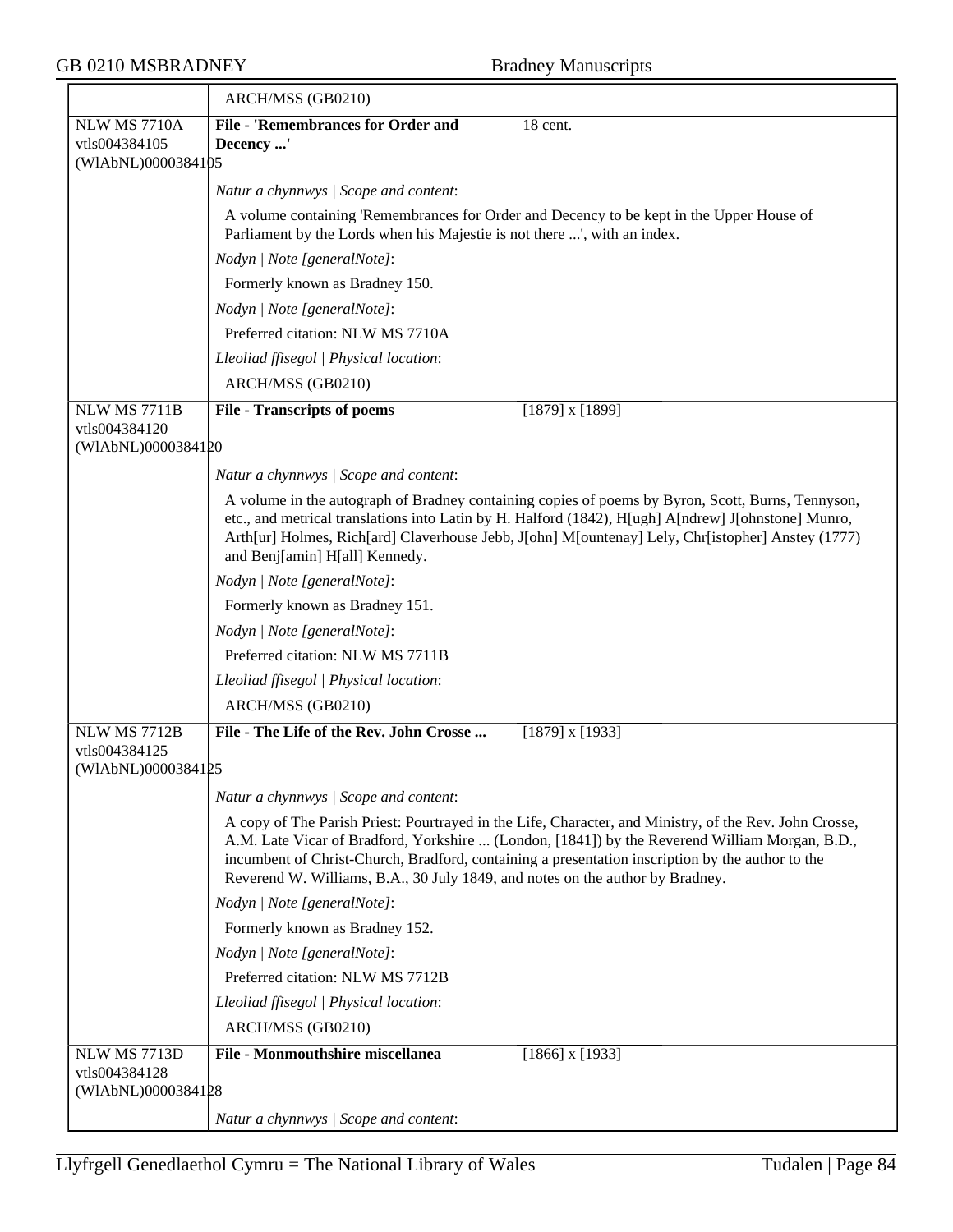|                                                            | One of fifty-three files of unbound material accumulated by Bradney during the preparation of A History<br>of Monmouthshire and containing press and proof copies, transcripts and abstracts of, and extracts from,<br>manuscripts, deeds and documents, holograph and autograph letters, pedigrees and genealogical notes,<br>press cuttings, etc., generally arranged under parishes. Much of the material is in the autographs of<br>friends and official copists. This volume contains letters, 1904-1912; and notes relating to Blaenavon,<br>Llanarth, Llanfair Kilgeddin, Llanfihangel-iuxta-Usk, Llanvetherine, Oldcastle and Pontypool, in the<br>hundred of Abergavenny. The notes include an anonymous modern account of nonconformist churches in<br>Blaenavon and a printed annual report of the Raglan Archery and Lawn Tennis Club, 1866.                                                                                                                   |
|------------------------------------------------------------|----------------------------------------------------------------------------------------------------------------------------------------------------------------------------------------------------------------------------------------------------------------------------------------------------------------------------------------------------------------------------------------------------------------------------------------------------------------------------------------------------------------------------------------------------------------------------------------------------------------------------------------------------------------------------------------------------------------------------------------------------------------------------------------------------------------------------------------------------------------------------------------------------------------------------------------------------------------------------|
|                                                            | Nodyn   Note [generalNote]:                                                                                                                                                                                                                                                                                                                                                                                                                                                                                                                                                                                                                                                                                                                                                                                                                                                                                                                                                |
|                                                            | Formerly known as Bradney 153.                                                                                                                                                                                                                                                                                                                                                                                                                                                                                                                                                                                                                                                                                                                                                                                                                                                                                                                                             |
|                                                            | Nodyn   Note [generalNote]:                                                                                                                                                                                                                                                                                                                                                                                                                                                                                                                                                                                                                                                                                                                                                                                                                                                                                                                                                |
|                                                            | Preferred citation: NLW MS 7713D                                                                                                                                                                                                                                                                                                                                                                                                                                                                                                                                                                                                                                                                                                                                                                                                                                                                                                                                           |
|                                                            | Lleoliad ffisegol   Physical location:                                                                                                                                                                                                                                                                                                                                                                                                                                                                                                                                                                                                                                                                                                                                                                                                                                                                                                                                     |
|                                                            | ARCH/MSS (GB0210)                                                                                                                                                                                                                                                                                                                                                                                                                                                                                                                                                                                                                                                                                                                                                                                                                                                                                                                                                          |
| NLW MS 7714E                                               | <b>File - Monmouthshire miscellanea</b><br>$[1902]$ x $[1933]$                                                                                                                                                                                                                                                                                                                                                                                                                                                                                                                                                                                                                                                                                                                                                                                                                                                                                                             |
| vtls004384142<br>(WIAbNL)0000384142                        |                                                                                                                                                                                                                                                                                                                                                                                                                                                                                                                                                                                                                                                                                                                                                                                                                                                                                                                                                                            |
|                                                            |                                                                                                                                                                                                                                                                                                                                                                                                                                                                                                                                                                                                                                                                                                                                                                                                                                                                                                                                                                            |
|                                                            | Natur a chynnwys / Scope and content:                                                                                                                                                                                                                                                                                                                                                                                                                                                                                                                                                                                                                                                                                                                                                                                                                                                                                                                                      |
|                                                            | Fifty-three files of unbound material accumulated by Bradney during the preparation of A History of<br>Monmouthshire and containing press and proof copies, transcripts and abstracts of, and extracts from,<br>manuscripts, deeds and documents, holograph and autograph letters, pedigrees and genealogical notes,<br>press cuttings, etc., generally arranged under parishes. Much of the material is in the autographs of<br>friends and official copyists. This volume contains letters, 1902-1920; and notes relating to Cwmyoy,<br>Llanddewi Rhydderch, Llanddewi Skyrrid, Llanellen, Llanfihangel Crucorney, Llanfoist, Llangattock<br>Lingoed, Llanover, Llansantffraed, Llanvapley and Llanwenarth, and Crickhowell (Brecknockshire),<br>including extracts from the minute book of the Llanover parish meeting, 1776-1837, and a memorandum<br>relating to the trustees of the Llanover estate and the proposed establishment of a Board School in<br>Llanover. |
|                                                            | Nodyn   Note [generalNote]:                                                                                                                                                                                                                                                                                                                                                                                                                                                                                                                                                                                                                                                                                                                                                                                                                                                                                                                                                |
|                                                            | Formerly known as Bradney 154.                                                                                                                                                                                                                                                                                                                                                                                                                                                                                                                                                                                                                                                                                                                                                                                                                                                                                                                                             |
|                                                            | Nodyn   Note [generalNote]:                                                                                                                                                                                                                                                                                                                                                                                                                                                                                                                                                                                                                                                                                                                                                                                                                                                                                                                                                |
|                                                            | Preferred citation: NLW MS 7714E                                                                                                                                                                                                                                                                                                                                                                                                                                                                                                                                                                                                                                                                                                                                                                                                                                                                                                                                           |
|                                                            | Lleoliad ffisegol   Physical location:                                                                                                                                                                                                                                                                                                                                                                                                                                                                                                                                                                                                                                                                                                                                                                                                                                                                                                                                     |
|                                                            | ARCH/MSS (GB0210)                                                                                                                                                                                                                                                                                                                                                                                                                                                                                                                                                                                                                                                                                                                                                                                                                                                                                                                                                          |
| <b>NLW MS 7715E</b><br>vtls004384143<br>(WIAbNL)0000384143 | <b>File - Monmouthshire miscellanea</b><br>$[1899]$ x $[1933]$                                                                                                                                                                                                                                                                                                                                                                                                                                                                                                                                                                                                                                                                                                                                                                                                                                                                                                             |
|                                                            | Natur a chynnwys / Scope and content:                                                                                                                                                                                                                                                                                                                                                                                                                                                                                                                                                                                                                                                                                                                                                                                                                                                                                                                                      |
|                                                            | Fifty-three files of unbound material accumulated by Bradney during the preparation of A History of<br>Monmouthshire and containing press and proof copies, transcripts and abstracts of, and extracts from,<br>manuscripts, deeds and documents, holograph and autograph letters, pedigrees and genealogical notes,<br>press cuttings, etc., generally arranged under parishes. Much of the material is in the autographs of<br>friends and official copyists. This volume contains letters, 1899-1920; and notes relating to Abergavenny,<br>Llangattock-iuxta-Usk and Llantilio Pertholey.                                                                                                                                                                                                                                                                                                                                                                              |
|                                                            | Nodyn   Note [generalNote]:                                                                                                                                                                                                                                                                                                                                                                                                                                                                                                                                                                                                                                                                                                                                                                                                                                                                                                                                                |
|                                                            | Formerly known as Bradney 155.                                                                                                                                                                                                                                                                                                                                                                                                                                                                                                                                                                                                                                                                                                                                                                                                                                                                                                                                             |
|                                                            | Nodyn   Note [generalNote]:                                                                                                                                                                                                                                                                                                                                                                                                                                                                                                                                                                                                                                                                                                                                                                                                                                                                                                                                                |
|                                                            | Preferred citation: NLW MS 7715E                                                                                                                                                                                                                                                                                                                                                                                                                                                                                                                                                                                                                                                                                                                                                                                                                                                                                                                                           |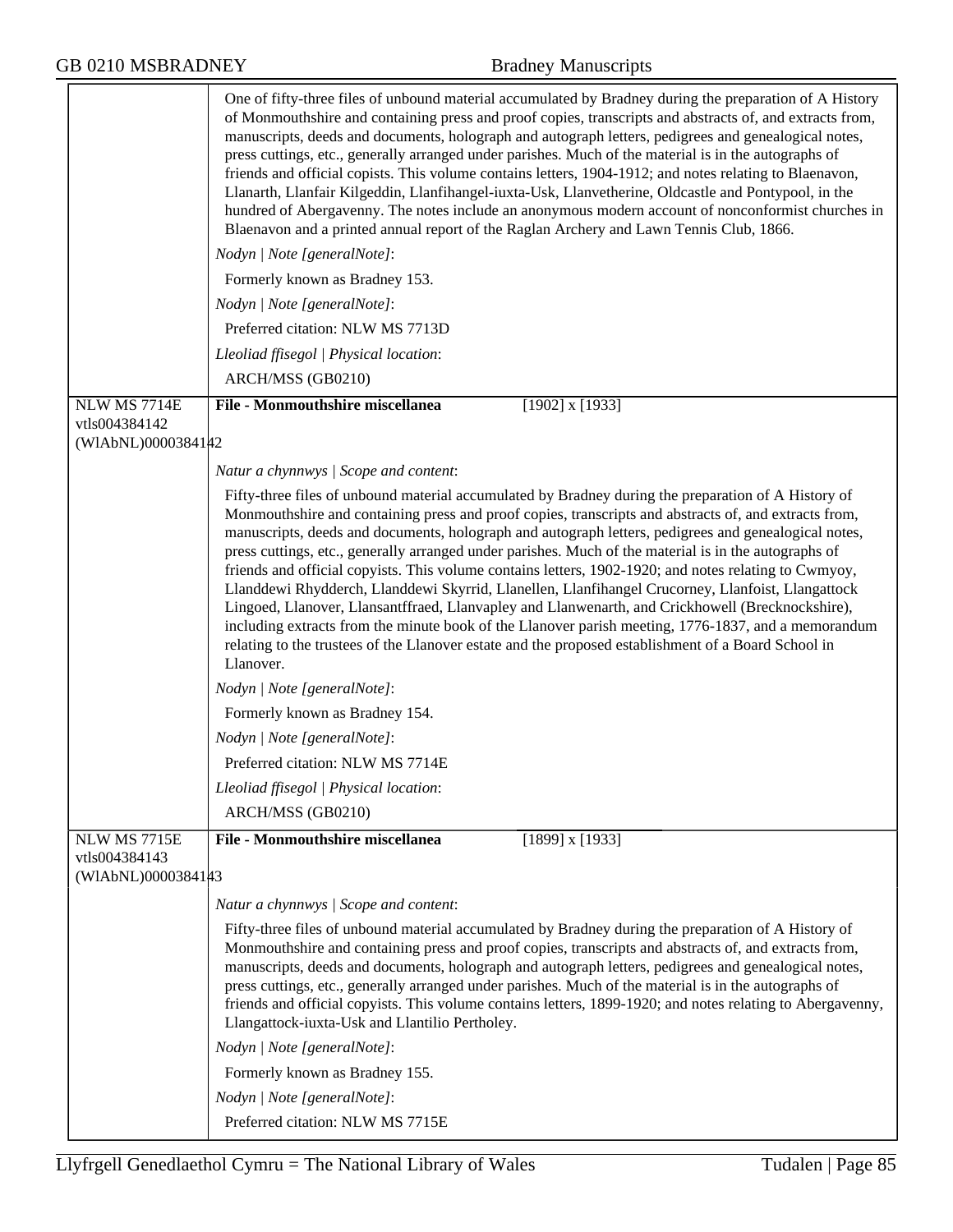# GB 0210 MSBRADNEY Bradney Manuscripts

|                                     | Lleoliad ffisegol   Physical location:                                                                                                                                                                                                                                                                                                                                                                                                                                                                                                                                                                                                                      |
|-------------------------------------|-------------------------------------------------------------------------------------------------------------------------------------------------------------------------------------------------------------------------------------------------------------------------------------------------------------------------------------------------------------------------------------------------------------------------------------------------------------------------------------------------------------------------------------------------------------------------------------------------------------------------------------------------------------|
|                                     | ARCH/MSS (GB0210)                                                                                                                                                                                                                                                                                                                                                                                                                                                                                                                                                                                                                                           |
| <b>NLW MS 7716E</b>                 | File - Monmouthshire miscellanea<br>$[1879]$ x $[1933]$                                                                                                                                                                                                                                                                                                                                                                                                                                                                                                                                                                                                     |
| vtls004384144<br>(WIAbNL)00003841#4 |                                                                                                                                                                                                                                                                                                                                                                                                                                                                                                                                                                                                                                                             |
|                                     |                                                                                                                                                                                                                                                                                                                                                                                                                                                                                                                                                                                                                                                             |
|                                     | Natur a chynnwys / Scope and content:<br>Fifty-three files of unbound material accumulated by Bradney during the preparation of A History of                                                                                                                                                                                                                                                                                                                                                                                                                                                                                                                |
|                                     | Monmouthshire and containing press and proof copies, transcripts and abstracts of, and extracts from,<br>manuscripts, deeds and documents, holograph and autograph letters, pedigrees and genealogical notes,<br>press cuttings, etc., generally arranged under parishes. Much of the material is in the autographs of<br>friends and official copyists. This volume contains press copies of the histories of Bishton, Dinham and<br>Llanfair Discoed; letters, 1891-1931; and miscellaneous notes relating to Rogiet, etc.                                                                                                                                |
|                                     | Nodyn   Note [generalNote]:                                                                                                                                                                                                                                                                                                                                                                                                                                                                                                                                                                                                                                 |
|                                     | Formerly known as Bradney 156.                                                                                                                                                                                                                                                                                                                                                                                                                                                                                                                                                                                                                              |
|                                     | Nodyn   Note [generalNote]:                                                                                                                                                                                                                                                                                                                                                                                                                                                                                                                                                                                                                                 |
|                                     | Preferred citation: NLW MS 7716E                                                                                                                                                                                                                                                                                                                                                                                                                                                                                                                                                                                                                            |
|                                     | Lleoliad ffisegol   Physical location:                                                                                                                                                                                                                                                                                                                                                                                                                                                                                                                                                                                                                      |
|                                     | ARCH/MSS (GB0210)                                                                                                                                                                                                                                                                                                                                                                                                                                                                                                                                                                                                                                           |
| NLW MS 7717E                        | <b>File - Monmouthshire miscellanea</b><br>$[1879]$ x $[1933]$                                                                                                                                                                                                                                                                                                                                                                                                                                                                                                                                                                                              |
| vtls004384146<br>(WIAbNL)0000384146 |                                                                                                                                                                                                                                                                                                                                                                                                                                                                                                                                                                                                                                                             |
|                                     |                                                                                                                                                                                                                                                                                                                                                                                                                                                                                                                                                                                                                                                             |
|                                     | Natur a chynnwys   Scope and content:                                                                                                                                                                                                                                                                                                                                                                                                                                                                                                                                                                                                                       |
|                                     | Fifty-three files of unbound material accumulated by Bradney during the preparation of A History of<br>Monmouthshire and containing press and proof copies, transcripts and abstracts of, and extracts from,<br>manuscripts, deeds and documents, holograph and autograph letters, pedigrees and genealogical notes,<br>press cuttings, etc., generally arranged under parishes. Much of the material is in the autographs of<br>friends and official copyists. This volume contains press copies of the histories of Llanfihangel Rogiet,<br>Rogiet and Undy; letters, 1910-1928; and notes relating to Caerwent.                                          |
|                                     | Nodyn   Note [generalNote]:                                                                                                                                                                                                                                                                                                                                                                                                                                                                                                                                                                                                                                 |
|                                     | Formerly known as Bradney 157.                                                                                                                                                                                                                                                                                                                                                                                                                                                                                                                                                                                                                              |
|                                     | Nodyn   Note [generalNote]:                                                                                                                                                                                                                                                                                                                                                                                                                                                                                                                                                                                                                                 |
|                                     | Preferred citation: NLW MS 7717E                                                                                                                                                                                                                                                                                                                                                                                                                                                                                                                                                                                                                            |
|                                     | Lleoliad ffisegol   Physical location:                                                                                                                                                                                                                                                                                                                                                                                                                                                                                                                                                                                                                      |
|                                     | ARCH/MSS (GB0210)                                                                                                                                                                                                                                                                                                                                                                                                                                                                                                                                                                                                                                           |
| <b>NLW MS 7718E</b>                 | $[1879]$ x $[1933]$<br>File - Monmouthshire miscellanea                                                                                                                                                                                                                                                                                                                                                                                                                                                                                                                                                                                                     |
| vtls004384148<br>(WIAbNL)0000384148 |                                                                                                                                                                                                                                                                                                                                                                                                                                                                                                                                                                                                                                                             |
|                                     | Natur a chynnwys / Scope and content:                                                                                                                                                                                                                                                                                                                                                                                                                                                                                                                                                                                                                       |
|                                     | Fifty-three files of unbound material accumulated by Bradney during the preparation of A History<br>of Monmouthshire and containing press and proof copies, transcripts and abstracts of, and extracts<br>from, manuscripts, deeds and documents, holograph and autograph letters, pedigrees and genealogical<br>notes, press cuttings, etc., generally arranged under parishes. Much of the material is in the autographs<br>of friends and official copyists. This volume contains press and proof copies of the histories of<br>Christchurch, Goldcliff, Llanfihangel Rogiet, Nash, Rogiet, Undy and Whitson; letters, 1931; and<br>miscellaneous notes. |
|                                     | Nodyn   Note [generalNote]:                                                                                                                                                                                                                                                                                                                                                                                                                                                                                                                                                                                                                                 |
|                                     | Formerly known as Bradney 158.                                                                                                                                                                                                                                                                                                                                                                                                                                                                                                                                                                                                                              |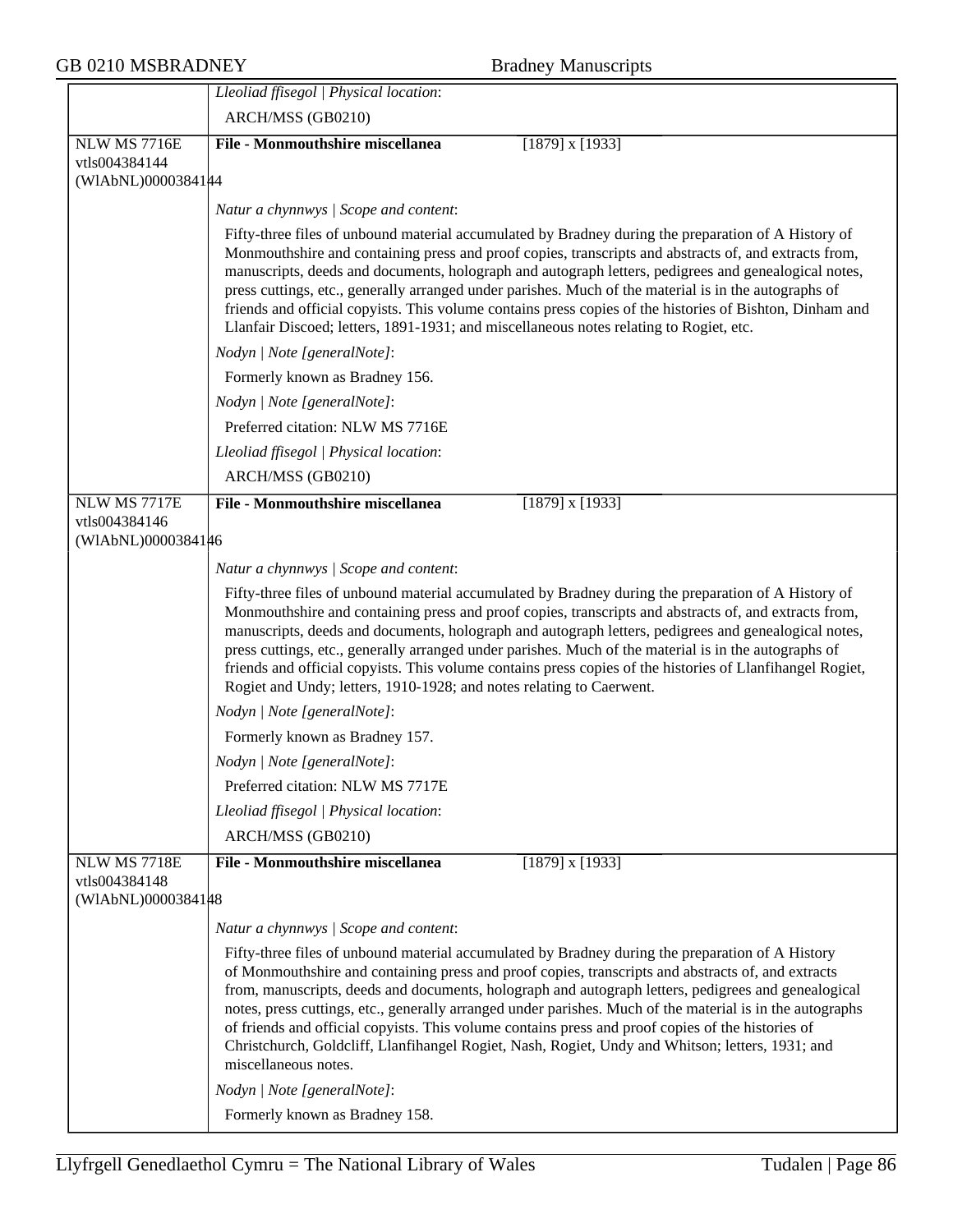|                                                     | Nodyn   Note [generalNote]:                                                                                                                                                                                                                                                                                                                                                                                                                                                                                                                                                                                                                                                                                                                                                |
|-----------------------------------------------------|----------------------------------------------------------------------------------------------------------------------------------------------------------------------------------------------------------------------------------------------------------------------------------------------------------------------------------------------------------------------------------------------------------------------------------------------------------------------------------------------------------------------------------------------------------------------------------------------------------------------------------------------------------------------------------------------------------------------------------------------------------------------------|
|                                                     | Preferred citation: NLW MS 7718E                                                                                                                                                                                                                                                                                                                                                                                                                                                                                                                                                                                                                                                                                                                                           |
|                                                     | Lleoliad ffisegol   Physical location:                                                                                                                                                                                                                                                                                                                                                                                                                                                                                                                                                                                                                                                                                                                                     |
|                                                     | ARCH/MSS (GB0210)                                                                                                                                                                                                                                                                                                                                                                                                                                                                                                                                                                                                                                                                                                                                                          |
| <b>NLW MS 7719E</b>                                 | <b>File - Monmouthshire miscellanea</b><br>$[1879]$ x $[1933]$                                                                                                                                                                                                                                                                                                                                                                                                                                                                                                                                                                                                                                                                                                             |
| vtls004384150<br>(WIAbNL)0000384150                 |                                                                                                                                                                                                                                                                                                                                                                                                                                                                                                                                                                                                                                                                                                                                                                            |
|                                                     | Natur a chynnwys / Scope and content:                                                                                                                                                                                                                                                                                                                                                                                                                                                                                                                                                                                                                                                                                                                                      |
|                                                     | Fifty-three files of unbound material accumulated by Bradney during the preparation of A History of<br>Monmouthshire and containing press and proof copies, transcripts and abstracts of, and extracts from,<br>manuscripts, deeds and documents, holograph and autograph letters, pedigrees and genealogical notes,<br>press cuttings, etc., generally arranged under parishes. Much of the material is in the autographs of<br>friends and official copyists. This volume contains letters, 1907; and copies of addresses by Bradney on<br>the history of Abergavenny, Chepstow, Gwent, Grosmont, Llanthony, Llantilio Crossenny, Mathern,<br>Monmouth Castle, Pencoed, Raglan, Raglan Castle, St Pierre, Tintern, Tretower and Trostrey, and on<br>Welsh surnames, etc. |
|                                                     | Nodyn   Note [generalNote]:                                                                                                                                                                                                                                                                                                                                                                                                                                                                                                                                                                                                                                                                                                                                                |
|                                                     | Formerly known as Bradney 159.                                                                                                                                                                                                                                                                                                                                                                                                                                                                                                                                                                                                                                                                                                                                             |
|                                                     | Nodyn   Note [generalNote]:                                                                                                                                                                                                                                                                                                                                                                                                                                                                                                                                                                                                                                                                                                                                                |
|                                                     | Preferred citation: NLW MS 7719E                                                                                                                                                                                                                                                                                                                                                                                                                                                                                                                                                                                                                                                                                                                                           |
|                                                     | Lleoliad ffisegol   Physical location:                                                                                                                                                                                                                                                                                                                                                                                                                                                                                                                                                                                                                                                                                                                                     |
|                                                     | ARCH/MSS (GB0210)                                                                                                                                                                                                                                                                                                                                                                                                                                                                                                                                                                                                                                                                                                                                                          |
| NLW MS 7720E<br>vtls004384151<br>(WIAbNL)0000384151 | <b>File - Monmouthshire miscellanea</b><br>$[1879]$ x $[1933]$                                                                                                                                                                                                                                                                                                                                                                                                                                                                                                                                                                                                                                                                                                             |
|                                                     | Natur a chynnwys / Scope and content:                                                                                                                                                                                                                                                                                                                                                                                                                                                                                                                                                                                                                                                                                                                                      |
|                                                     | Fifty-three files of unbound material accumulated by Bradney during the preparation of A History of<br>Monmouthshire and containing press and proof copies, transcripts and abstracts of, and extracts from,<br>manuscripts, deeds and documents, holograph and autograph letters, pedigrees and genealogical notes,<br>press cuttings, etc., generally arranged under parishes. Much of the material is in the autographs of<br>friends and official copyists. This volume contains a press copy of the history of Christchurch; letters,<br>1906-1931; and miscellaneous notes.                                                                                                                                                                                          |
|                                                     | Nodyn   Note [generalNote]:                                                                                                                                                                                                                                                                                                                                                                                                                                                                                                                                                                                                                                                                                                                                                |
|                                                     | Formerly known as Bradney 160.                                                                                                                                                                                                                                                                                                                                                                                                                                                                                                                                                                                                                                                                                                                                             |
|                                                     | Nodyn   Note [generalNote]:                                                                                                                                                                                                                                                                                                                                                                                                                                                                                                                                                                                                                                                                                                                                                |
|                                                     | Preferred citation: NLW MS 7720E                                                                                                                                                                                                                                                                                                                                                                                                                                                                                                                                                                                                                                                                                                                                           |
|                                                     | Lleoliad ffisegol   Physical location:                                                                                                                                                                                                                                                                                                                                                                                                                                                                                                                                                                                                                                                                                                                                     |
|                                                     | ARCH/MSS (GB0210)                                                                                                                                                                                                                                                                                                                                                                                                                                                                                                                                                                                                                                                                                                                                                          |
| NLW MS 7721E<br>vtls004384153                       | <b>File - Monmouthshire miscellanea</b><br>$[1879]$ x $[1933]$                                                                                                                                                                                                                                                                                                                                                                                                                                                                                                                                                                                                                                                                                                             |
| (WIAbNL)0000384153                                  |                                                                                                                                                                                                                                                                                                                                                                                                                                                                                                                                                                                                                                                                                                                                                                            |
|                                                     | Natur a chynnwys / Scope and content:                                                                                                                                                                                                                                                                                                                                                                                                                                                                                                                                                                                                                                                                                                                                      |
|                                                     | Fifty-three files of unbound material accumulated by Bradney during the preparation of A History of<br>Monmouthshire and containing press and proof copies, transcripts and abstracts of, and extracts from,<br>manuscripts, deeds and documents, holograph and autograph letters, pedigrees and genealogical notes,<br>press cuttings, etc., generally arranged under parishes. Much of the material is in the autographs of<br>friends and official copyists. This volume contains letters, 1907-1922; press copies of histories and                                                                                                                                                                                                                                     |
|                                                     | miscellaneous notes relating to the lordships of Wentloog and of Coed Meredydd and Machen and to the                                                                                                                                                                                                                                                                                                                                                                                                                                                                                                                                                                                                                                                                       |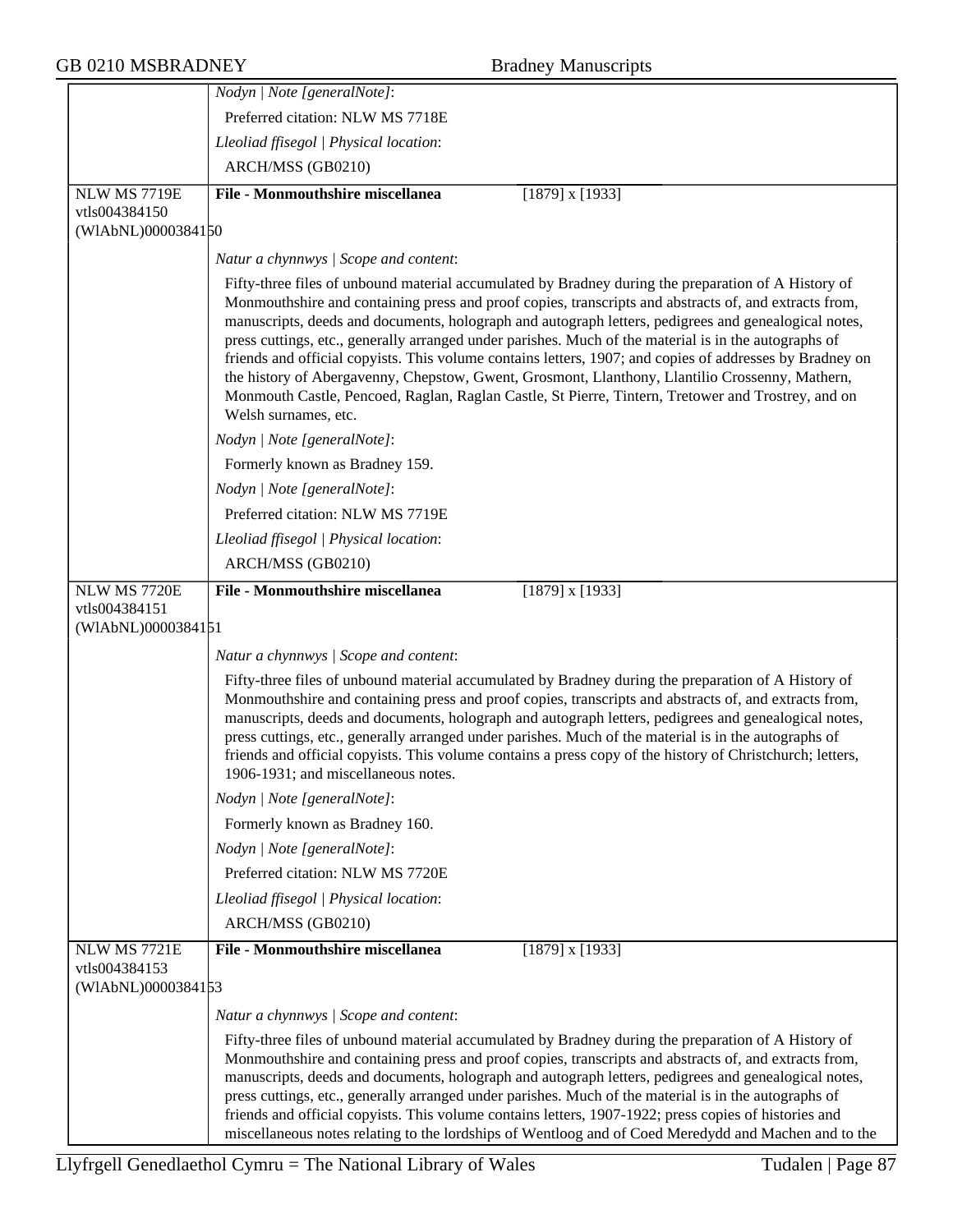|                                     | parishes of Bettws, Henllys, Machen, Risca, Rumney and St Mellons. The miscellanea include copies of                                                                                                                                                                                                                                                                                                                                                                                                                                                                             |
|-------------------------------------|----------------------------------------------------------------------------------------------------------------------------------------------------------------------------------------------------------------------------------------------------------------------------------------------------------------------------------------------------------------------------------------------------------------------------------------------------------------------------------------------------------------------------------------------------------------------------------|
|                                     | The Tram-Roads of the Sirhowy Valley by William Lewis-Meredith (1907) and A Survey of the General<br>History of the Town of Newport by Bradney (1925).                                                                                                                                                                                                                                                                                                                                                                                                                           |
|                                     | Nodyn   Note [generalNote]:                                                                                                                                                                                                                                                                                                                                                                                                                                                                                                                                                      |
|                                     | Formerly known as Bradney 161.                                                                                                                                                                                                                                                                                                                                                                                                                                                                                                                                                   |
|                                     | Nodyn   Note [generalNote]:                                                                                                                                                                                                                                                                                                                                                                                                                                                                                                                                                      |
|                                     | Preferred citation: NLW MS 7721E                                                                                                                                                                                                                                                                                                                                                                                                                                                                                                                                                 |
|                                     | Lleoliad ffisegol   Physical location:                                                                                                                                                                                                                                                                                                                                                                                                                                                                                                                                           |
|                                     | ARCH/MSS (GB0210)                                                                                                                                                                                                                                                                                                                                                                                                                                                                                                                                                                |
| NLW MS 7722E                        | <b>File - Monmouthshire miscellanea</b><br>$[1879]$ x $[1933]$                                                                                                                                                                                                                                                                                                                                                                                                                                                                                                                   |
| vtls004384154                       |                                                                                                                                                                                                                                                                                                                                                                                                                                                                                                                                                                                  |
| (WIAbNL)0000384154                  |                                                                                                                                                                                                                                                                                                                                                                                                                                                                                                                                                                                  |
|                                     | Natur a chynnwys / Scope and content:                                                                                                                                                                                                                                                                                                                                                                                                                                                                                                                                            |
|                                     | Fifty-three files of unbound material accumulated by Bradney during the preparation of A History of<br>Monmouthshire and containing press and proof copies, transcripts and abstracts of, and extracts from,<br>manuscripts, deeds and documents, holograph and autograph letters, pedigrees and genealogical notes,<br>press cuttings, etc., generally arranged under parishes. Much of the material is in the autographs of<br>friends and official copyists. This volume contains a press copy of the history of Langston.                                                    |
|                                     | Nodyn   Note [generalNote]:                                                                                                                                                                                                                                                                                                                                                                                                                                                                                                                                                      |
|                                     | Formerly known as Bradney 162.                                                                                                                                                                                                                                                                                                                                                                                                                                                                                                                                                   |
|                                     | Nodyn   Note [generalNote]:                                                                                                                                                                                                                                                                                                                                                                                                                                                                                                                                                      |
|                                     | Preferred citation: NLW MS 7722E                                                                                                                                                                                                                                                                                                                                                                                                                                                                                                                                                 |
|                                     | Lleoliad ffisegol   Physical location:                                                                                                                                                                                                                                                                                                                                                                                                                                                                                                                                           |
|                                     | ARCH/MSS (GB0210)                                                                                                                                                                                                                                                                                                                                                                                                                                                                                                                                                                |
| NLW MS 7723E                        | <b>File - Monmouthshire miscellanea</b><br>$[1879]$ x $[1933]$                                                                                                                                                                                                                                                                                                                                                                                                                                                                                                                   |
| vtls004384155<br>(WIAbNL)0000384155 |                                                                                                                                                                                                                                                                                                                                                                                                                                                                                                                                                                                  |
|                                     | Natur a chynnwys / Scope and content:                                                                                                                                                                                                                                                                                                                                                                                                                                                                                                                                            |
|                                     | Fifty-three files of unbound material accumulated by Bradney during the preparation of A History of<br>Monmouthshire and containing press and proof copies, transcripts and abstracts of, and extracts from,<br>manuscripts, deeds and documents, holograph and autograph letters, pedigrees and genealogical notes,<br>press cuttings, etc., generally arranged under parishes. Much of the material is in the autographs of<br>friends and official copyists. This volume contains letters, 1905-1921; and notes relating to Kemeys<br>Commander, Kemeys Inferior and Llangwm. |
|                                     | Nodyn   Note [generalNote]:                                                                                                                                                                                                                                                                                                                                                                                                                                                                                                                                                      |
|                                     | Formerly known as Bradney 163.                                                                                                                                                                                                                                                                                                                                                                                                                                                                                                                                                   |
|                                     | Nodyn   Note [generalNote]:                                                                                                                                                                                                                                                                                                                                                                                                                                                                                                                                                      |
|                                     | Preferred citation: NLW MS 7723E                                                                                                                                                                                                                                                                                                                                                                                                                                                                                                                                                 |
|                                     | Lleoliad ffisegol   Physical location:                                                                                                                                                                                                                                                                                                                                                                                                                                                                                                                                           |
|                                     | ARCH/MSS (GB0210)                                                                                                                                                                                                                                                                                                                                                                                                                                                                                                                                                                |
| NLW MS 7724E                        | <b>File - Monmouthshire miscellanea</b><br>$[1879]$ x $[1933]$                                                                                                                                                                                                                                                                                                                                                                                                                                                                                                                   |
| vtls004384160                       |                                                                                                                                                                                                                                                                                                                                                                                                                                                                                                                                                                                  |
| (WIAbNL)0000384160                  |                                                                                                                                                                                                                                                                                                                                                                                                                                                                                                                                                                                  |
|                                     | Natur a chynnwys / Scope and content:                                                                                                                                                                                                                                                                                                                                                                                                                                                                                                                                            |
|                                     | Fifty-three files of unbound material accumulated by Bradney during the preparation of A History of<br>Monmouthshire and containing press and proof copies, transcripts and abstracts of, and extracts from,<br>manuscripts, deeds and documents, holograph and autograph letters, pedigrees and genealogical notes,                                                                                                                                                                                                                                                             |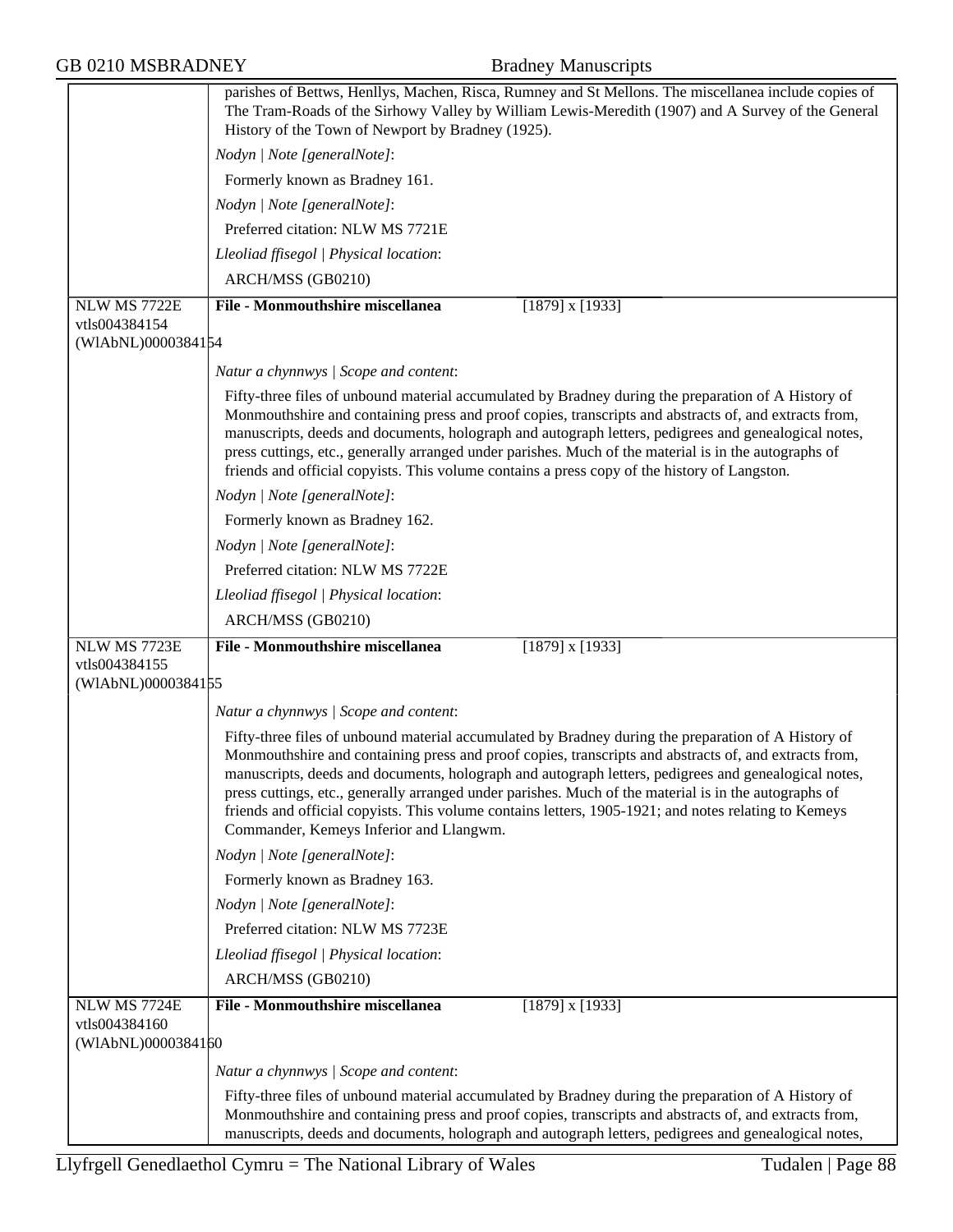|                                                            | press cuttings, etc., generally arranged under parishes. Much of the material is in the autographs of<br>friends and official copyists. This volume contains letters, 1903-1933; and notes and photographs relating<br>to Llanrothall and Whitchurch (Herefordshire).                                                                                                                                                                                                                                                                                                                                         |
|------------------------------------------------------------|---------------------------------------------------------------------------------------------------------------------------------------------------------------------------------------------------------------------------------------------------------------------------------------------------------------------------------------------------------------------------------------------------------------------------------------------------------------------------------------------------------------------------------------------------------------------------------------------------------------|
|                                                            | Nodyn   Note [generalNote]:                                                                                                                                                                                                                                                                                                                                                                                                                                                                                                                                                                                   |
|                                                            | Formerly known as Bradney 164.                                                                                                                                                                                                                                                                                                                                                                                                                                                                                                                                                                                |
|                                                            | Nodyn   Note [generalNote]:                                                                                                                                                                                                                                                                                                                                                                                                                                                                                                                                                                                   |
|                                                            | Preferred citation: NLW MS 7724E                                                                                                                                                                                                                                                                                                                                                                                                                                                                                                                                                                              |
|                                                            | Lleoliad ffisegol   Physical location:                                                                                                                                                                                                                                                                                                                                                                                                                                                                                                                                                                        |
|                                                            | ARCH/MSS (GB0210)                                                                                                                                                                                                                                                                                                                                                                                                                                                                                                                                                                                             |
| NLW MS 7725E                                               | <b>File - Monmouthshire miscellanea</b><br>$[1879]$ x $[1933]$                                                                                                                                                                                                                                                                                                                                                                                                                                                                                                                                                |
| vtls004384161<br>(WIAbNL)0000384161                        |                                                                                                                                                                                                                                                                                                                                                                                                                                                                                                                                                                                                               |
|                                                            | Natur a chynnwys / Scope and content:                                                                                                                                                                                                                                                                                                                                                                                                                                                                                                                                                                         |
|                                                            | Fifty-three files of unbound material accumulated by Bradney during the preparation of A History of<br>Monmouthshire and containing press and proof copies, transcripts and abstracts of, and extracts from,<br>manuscripts, deeds and documents, holograph and autograph letters, pedigrees and genealogical notes,<br>press cuttings, etc., generally arranged under parishes. Much of the material is in the autographs of<br>friends and official copyists. This volume contains letters, 1906-1912; and notes relating to Cwmcarvan,<br>Llandogo, Llangoven, Llansoy, Penallt, Trelech and Wolvesnewton. |
|                                                            | Nodyn   Note [generalNote]:                                                                                                                                                                                                                                                                                                                                                                                                                                                                                                                                                                                   |
|                                                            | Formerly known as Bradney 165.                                                                                                                                                                                                                                                                                                                                                                                                                                                                                                                                                                                |
|                                                            | Nodyn   Note [generalNote]:                                                                                                                                                                                                                                                                                                                                                                                                                                                                                                                                                                                   |
|                                                            | Preferred citation: NLW MS 7725E                                                                                                                                                                                                                                                                                                                                                                                                                                                                                                                                                                              |
|                                                            | Lleoliad ffisegol   Physical location:                                                                                                                                                                                                                                                                                                                                                                                                                                                                                                                                                                        |
|                                                            | ARCH/MSS (GB0210)                                                                                                                                                                                                                                                                                                                                                                                                                                                                                                                                                                                             |
| NLW MS 7726E<br>vtls004384162                              | <b>File - Monmouthshire miscellanea</b><br>$[1879]$ x $[1933]$                                                                                                                                                                                                                                                                                                                                                                                                                                                                                                                                                |
| (WIAbNL)0000384162                                         |                                                                                                                                                                                                                                                                                                                                                                                                                                                                                                                                                                                                               |
|                                                            | Natur a chynnwys / Scope and content:                                                                                                                                                                                                                                                                                                                                                                                                                                                                                                                                                                         |
|                                                            | Fifty-three files of unbound material accumulated by Bradney during the preparation of A History of<br>Monmouthshire and containing press and proof copies, transcripts and abstracts of, and extracts from,<br>manuscripts, deeds and documents, holograph and autograph letters, pedigrees and genealogical notes,<br>press cuttings, etc., generally arranged under parishes. Much of the material is in the autographs of<br>friends and official copyists. This volume contains letters, 1903-1930; and notes relating to Caldicot,<br>Llanfaches, Nash and Whitson.                                     |
|                                                            | Nodyn   Note [generalNote]:                                                                                                                                                                                                                                                                                                                                                                                                                                                                                                                                                                                   |
|                                                            | Formerly known as Bradney 166.                                                                                                                                                                                                                                                                                                                                                                                                                                                                                                                                                                                |
|                                                            | Nodyn   Note [generalNote]:                                                                                                                                                                                                                                                                                                                                                                                                                                                                                                                                                                                   |
|                                                            | Preferred citation: NLW MS 7726E                                                                                                                                                                                                                                                                                                                                                                                                                                                                                                                                                                              |
|                                                            | Lleoliad ffisegol   Physical location:                                                                                                                                                                                                                                                                                                                                                                                                                                                                                                                                                                        |
|                                                            | ARCH/MSS (GB0210)                                                                                                                                                                                                                                                                                                                                                                                                                                                                                                                                                                                             |
| <b>NLW MS 7727E</b><br>vtls004384163<br>(WIAbNL)0000384163 | <b>File - Monmouthshire miscellanea</b><br>$[1879]$ x $[1933]$                                                                                                                                                                                                                                                                                                                                                                                                                                                                                                                                                |
|                                                            | Natur a chynnwys / Scope and content:                                                                                                                                                                                                                                                                                                                                                                                                                                                                                                                                                                         |
|                                                            | Fifty-three files of unbound material accumulated by Bradney during the preparation of A History of<br>Monmouthshire and containing press and proof copies, transcripts and abstracts of, and extracts from,                                                                                                                                                                                                                                                                                                                                                                                                  |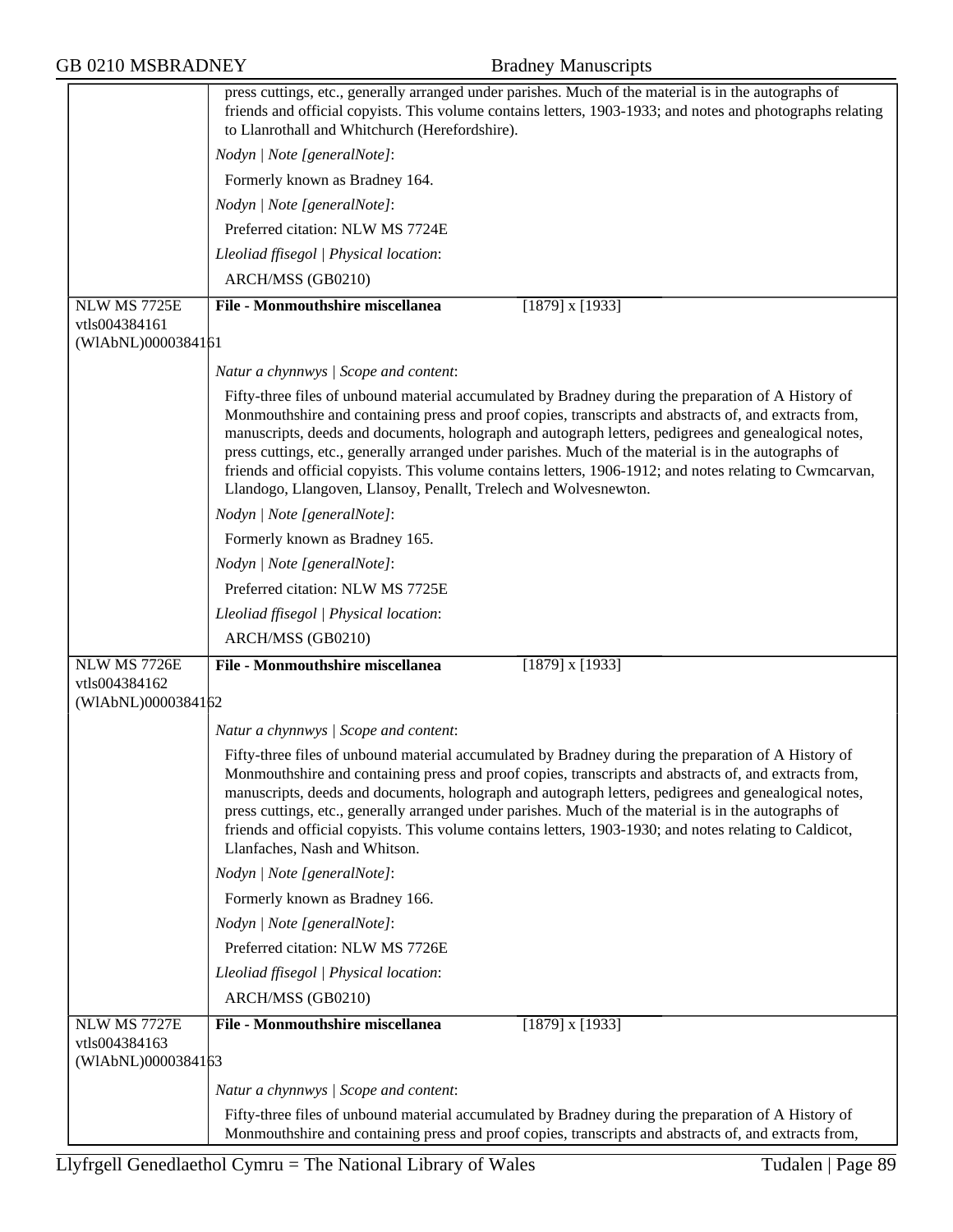|  |  | <b>GB 0210 MSBRADNEY</b> |
|--|--|--------------------------|
|--|--|--------------------------|

|                                     | manuscripts, deeds and documents, holograph and autograph letters, pedigrees and genealogical notes,<br>press cuttings, etc., generally arranged under parishes. Much of the material is in the autographs of<br>friends and official copyists. This volume contains a press copy of the history of Llanwern; letters,<br>1930-1931; and miscellaneous notes.                                                                                                                                                                                                                                                                                          |
|-------------------------------------|--------------------------------------------------------------------------------------------------------------------------------------------------------------------------------------------------------------------------------------------------------------------------------------------------------------------------------------------------------------------------------------------------------------------------------------------------------------------------------------------------------------------------------------------------------------------------------------------------------------------------------------------------------|
|                                     | Nodyn   Note [generalNote]:                                                                                                                                                                                                                                                                                                                                                                                                                                                                                                                                                                                                                            |
|                                     | Formerly known as Bradney 167.                                                                                                                                                                                                                                                                                                                                                                                                                                                                                                                                                                                                                         |
|                                     | Nodyn   Note [generalNote]:                                                                                                                                                                                                                                                                                                                                                                                                                                                                                                                                                                                                                            |
|                                     | Preferred citation: NLW MS 7727E                                                                                                                                                                                                                                                                                                                                                                                                                                                                                                                                                                                                                       |
|                                     | Lleoliad ffisegol   Physical location:                                                                                                                                                                                                                                                                                                                                                                                                                                                                                                                                                                                                                 |
|                                     | ARCH/MSS (GB0210)                                                                                                                                                                                                                                                                                                                                                                                                                                                                                                                                                                                                                                      |
| <b>NLW MS 7728E</b>                 | <b>File - Monmouthshire miscellanea</b><br>$[1879]$ x $[1933]$                                                                                                                                                                                                                                                                                                                                                                                                                                                                                                                                                                                         |
| vtls004384164<br>(WIAbNL)0000384164 |                                                                                                                                                                                                                                                                                                                                                                                                                                                                                                                                                                                                                                                        |
|                                     | Natur a chynnwys / Scope and content:                                                                                                                                                                                                                                                                                                                                                                                                                                                                                                                                                                                                                  |
|                                     | Fifty-three files of unbound material accumulated by Bradney during the preparation of A History of<br>Monmouthshire and containing press and proof copies, transcripts and abstracts of, and extracts from,<br>manuscripts, deeds and documents, holograph and autograph letters, pedigrees and genealogical notes,<br>press cuttings, etc., generally arranged under parishes. Much of the material is in the autographs of<br>friends and official copyists. This volume contains letters, 1921-1928; and notes relating to Magor.                                                                                                                  |
|                                     | Nodyn   Note [generalNote]:                                                                                                                                                                                                                                                                                                                                                                                                                                                                                                                                                                                                                            |
|                                     | Formerly known as Bradney 168.                                                                                                                                                                                                                                                                                                                                                                                                                                                                                                                                                                                                                         |
|                                     | Nodyn   Note [generalNote]:                                                                                                                                                                                                                                                                                                                                                                                                                                                                                                                                                                                                                            |
|                                     | Preferred citation: NLW MS 7728E                                                                                                                                                                                                                                                                                                                                                                                                                                                                                                                                                                                                                       |
|                                     | Lleoliad ffisegol   Physical location:                                                                                                                                                                                                                                                                                                                                                                                                                                                                                                                                                                                                                 |
|                                     | ARCH/MSS (GB0210)                                                                                                                                                                                                                                                                                                                                                                                                                                                                                                                                                                                                                                      |
| NLW MS 7729E                        | <b>File - Monmouthshire miscellanea</b><br>$[1879]$ x $[1933]$                                                                                                                                                                                                                                                                                                                                                                                                                                                                                                                                                                                         |
| vtls004384165<br>(WIAbNL)0000384165 |                                                                                                                                                                                                                                                                                                                                                                                                                                                                                                                                                                                                                                                        |
|                                     | Natur a chynnwys / Scope and content:                                                                                                                                                                                                                                                                                                                                                                                                                                                                                                                                                                                                                  |
|                                     | Fifty-three files of unbound material accumulated by Bradney during the preparation of A History of<br>Monmouthshire and containing press and proof copies, transcripts and abstracts of, and extracts from,<br>manuscripts, deeds and documents, holograph and autograph letters, pedigrees and genealogical notes,<br>press cuttings, etc., generally arranged under parishes. Much of the material is in the autographs of<br>friends and official copyists. This volume contains press copies of the histories of Bassaleg, Bedwas,<br>Bedwellty, Malpas, Marshfield, Mynyddislwyn and Peterstone; letters, 1900-1932; and miscellaneous<br>notes. |
|                                     | Nodyn   Note [generalNote]:                                                                                                                                                                                                                                                                                                                                                                                                                                                                                                                                                                                                                            |
|                                     | Formerly known as Bradney 169.                                                                                                                                                                                                                                                                                                                                                                                                                                                                                                                                                                                                                         |
|                                     | Nodyn   Note [generalNote]:                                                                                                                                                                                                                                                                                                                                                                                                                                                                                                                                                                                                                            |
|                                     | Preferred citation: NLW MS 7729E                                                                                                                                                                                                                                                                                                                                                                                                                                                                                                                                                                                                                       |
|                                     | Lleoliad ffisegol   Physical location:                                                                                                                                                                                                                                                                                                                                                                                                                                                                                                                                                                                                                 |
|                                     | ARCH/MSS (GB0210)                                                                                                                                                                                                                                                                                                                                                                                                                                                                                                                                                                                                                                      |
| NLW MS 7730E                        | <b>File - Monmouthshire miscellanea</b><br>$[1879]$ x $[1933]$                                                                                                                                                                                                                                                                                                                                                                                                                                                                                                                                                                                         |
| vtls004384167<br>(WIAbNL)0000384167 |                                                                                                                                                                                                                                                                                                                                                                                                                                                                                                                                                                                                                                                        |
|                                     | Natur a chynnwys / Scope and content:                                                                                                                                                                                                                                                                                                                                                                                                                                                                                                                                                                                                                  |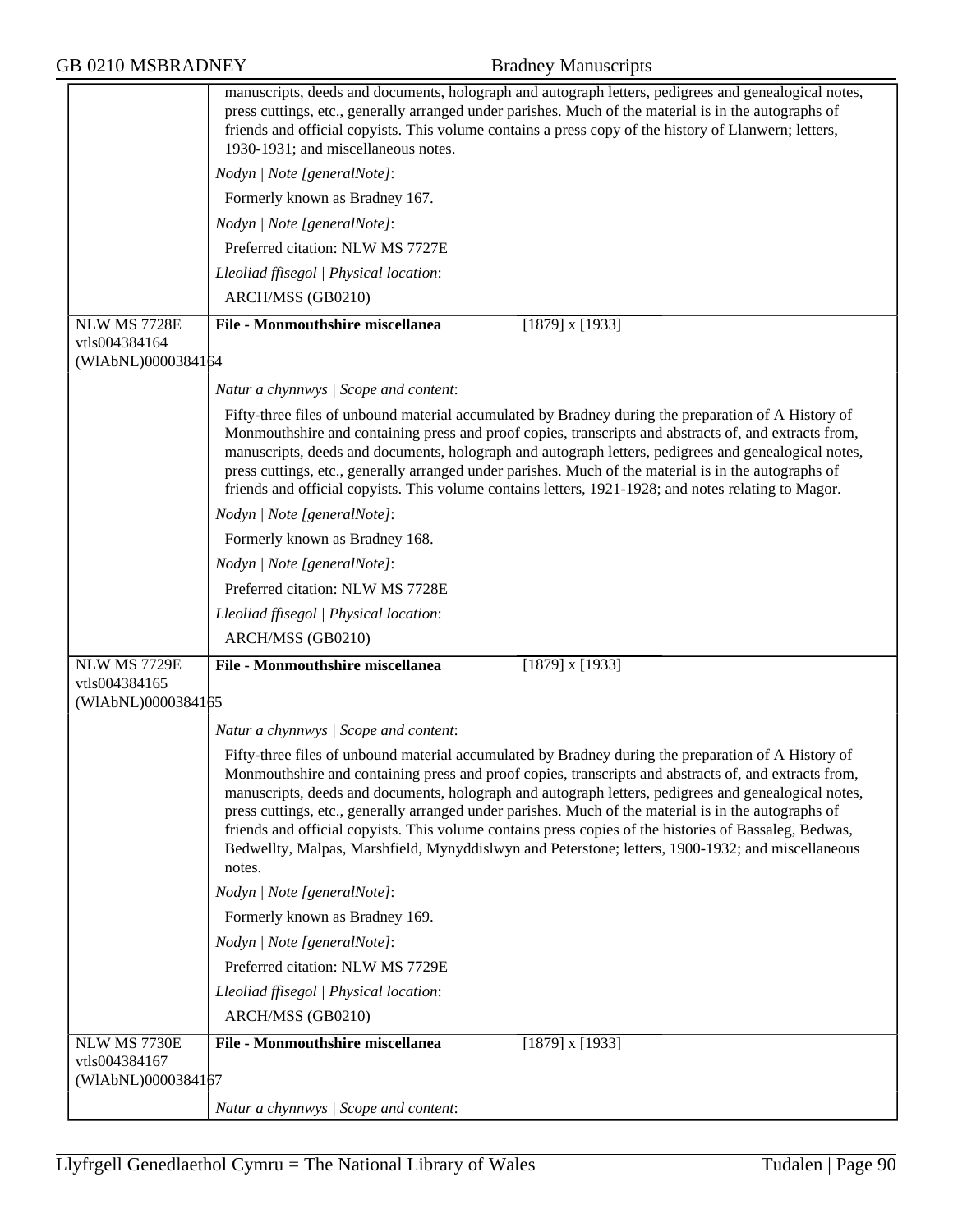|                               | Fifty-three files of unbound material accumulated by Bradney during the preparation of A History of<br>Monmouthshire and containing press and proof copies, transcripts and abstracts of, and extracts from,<br>manuscripts, deeds and documents, holograph and autograph letters, pedigrees and genealogical notes,<br>press cuttings, etc., generally arranged under parishes. Much of the material is in the autographs of<br>friends and official copyists. This volume contains letters, 1903-1921; and notes relating to Grosmont,<br>Llangattock Vibon Avel, Llantilio Crossenny, Monmouth, Rockfield, St Maughans, Skenfrith and<br>Wonastow, and to the family of Vaughan of Courtfield, Welsh Bicknor (Herefordshire). |
|-------------------------------|----------------------------------------------------------------------------------------------------------------------------------------------------------------------------------------------------------------------------------------------------------------------------------------------------------------------------------------------------------------------------------------------------------------------------------------------------------------------------------------------------------------------------------------------------------------------------------------------------------------------------------------------------------------------------------------------------------------------------------|
|                               | Nodyn   Note [generalNote]:                                                                                                                                                                                                                                                                                                                                                                                                                                                                                                                                                                                                                                                                                                      |
|                               | Formerly known as Bradney 170.                                                                                                                                                                                                                                                                                                                                                                                                                                                                                                                                                                                                                                                                                                   |
|                               | Nodyn   Note [generalNote]:                                                                                                                                                                                                                                                                                                                                                                                                                                                                                                                                                                                                                                                                                                      |
|                               | Preferred citation: NLW MS 7730E                                                                                                                                                                                                                                                                                                                                                                                                                                                                                                                                                                                                                                                                                                 |
|                               | Lleoliad ffisegol   Physical location:                                                                                                                                                                                                                                                                                                                                                                                                                                                                                                                                                                                                                                                                                           |
|                               | ARCH/MSS (GB0210)                                                                                                                                                                                                                                                                                                                                                                                                                                                                                                                                                                                                                                                                                                                |
| NLW MS 7731E<br>vtls004384173 | <b>File - Monmouthshire miscellanea</b><br>$[1879]$ x $[1933]$                                                                                                                                                                                                                                                                                                                                                                                                                                                                                                                                                                                                                                                                   |
| (WIAbNL)0000384173            |                                                                                                                                                                                                                                                                                                                                                                                                                                                                                                                                                                                                                                                                                                                                  |
|                               | Natur a chynnwys / Scope and content:                                                                                                                                                                                                                                                                                                                                                                                                                                                                                                                                                                                                                                                                                            |
|                               | Fifty-three files of unbound material accumulated by Bradney during the preparation of A History of<br>Monmouthshire and containing press and proof copies, transcripts and abstracts of, and extracts from,<br>manuscripts, deeds and documents, holograph and autograph letters, pedigrees and genealogical notes,<br>press cuttings, etc., generally arranged under parishes. Much of the material is in the autographs of<br>friends and official copyists. This volume contains letters, 1908-1926; and notes relating to the town<br>and borough of Newport, including abstracts and transcripts of original documents and accounts of the<br>bridge, the canal, the railways and the Chartist riots.                      |
|                               | Nodyn   Note [generalNote]:                                                                                                                                                                                                                                                                                                                                                                                                                                                                                                                                                                                                                                                                                                      |
|                               | Formerly known as Bradney 171.                                                                                                                                                                                                                                                                                                                                                                                                                                                                                                                                                                                                                                                                                                   |
|                               | Nodyn   Note [generalNote]:                                                                                                                                                                                                                                                                                                                                                                                                                                                                                                                                                                                                                                                                                                      |
|                               | Preferred citation: NLW MS 7731E                                                                                                                                                                                                                                                                                                                                                                                                                                                                                                                                                                                                                                                                                                 |
|                               | Lleoliad ffisegol   Physical location:                                                                                                                                                                                                                                                                                                                                                                                                                                                                                                                                                                                                                                                                                           |
|                               | ARCH/MSS (GB0210)                                                                                                                                                                                                                                                                                                                                                                                                                                                                                                                                                                                                                                                                                                                |
| NLW MS 7732E                  | <b>File - Monmouthshire miscellanea</b><br>$[1879]$ x $[1933]$                                                                                                                                                                                                                                                                                                                                                                                                                                                                                                                                                                                                                                                                   |
| vtls004384176                 |                                                                                                                                                                                                                                                                                                                                                                                                                                                                                                                                                                                                                                                                                                                                  |
| (WIAbNL)0000384176            |                                                                                                                                                                                                                                                                                                                                                                                                                                                                                                                                                                                                                                                                                                                                  |
|                               | Natur a chynnwys / Scope and content:                                                                                                                                                                                                                                                                                                                                                                                                                                                                                                                                                                                                                                                                                            |
|                               | Fifty-three files of unbound material accumulated by Bradney during the preparation of A History of<br>Monmouthshire and containing press and proof copies, transcripts and abstracts of, and extracts from,<br>manuscripts, deeds and documents, holograph and autograph letters, pedigrees and genealogical notes,<br>press cuttings, etc., generally arranged under parishes. Much of the material is in the autographs of<br>friends and official copyists. This volume contains letters, 1903-1925; and notes relating to Bryngwyn,<br>Dingestow, Llandenny, Penrhos, Raglan and Tregaer.                                                                                                                                   |
|                               | Nodyn   Note [generalNote]:                                                                                                                                                                                                                                                                                                                                                                                                                                                                                                                                                                                                                                                                                                      |
|                               | Formerly known as Bradney 172.                                                                                                                                                                                                                                                                                                                                                                                                                                                                                                                                                                                                                                                                                                   |
|                               | Nodyn   Note [generalNote]:                                                                                                                                                                                                                                                                                                                                                                                                                                                                                                                                                                                                                                                                                                      |
|                               | Preferred citation: NLW MS 7732E                                                                                                                                                                                                                                                                                                                                                                                                                                                                                                                                                                                                                                                                                                 |
|                               | Lleoliad ffisegol   Physical location:                                                                                                                                                                                                                                                                                                                                                                                                                                                                                                                                                                                                                                                                                           |
|                               | ARCH/MSS (GB0210)                                                                                                                                                                                                                                                                                                                                                                                                                                                                                                                                                                                                                                                                                                                |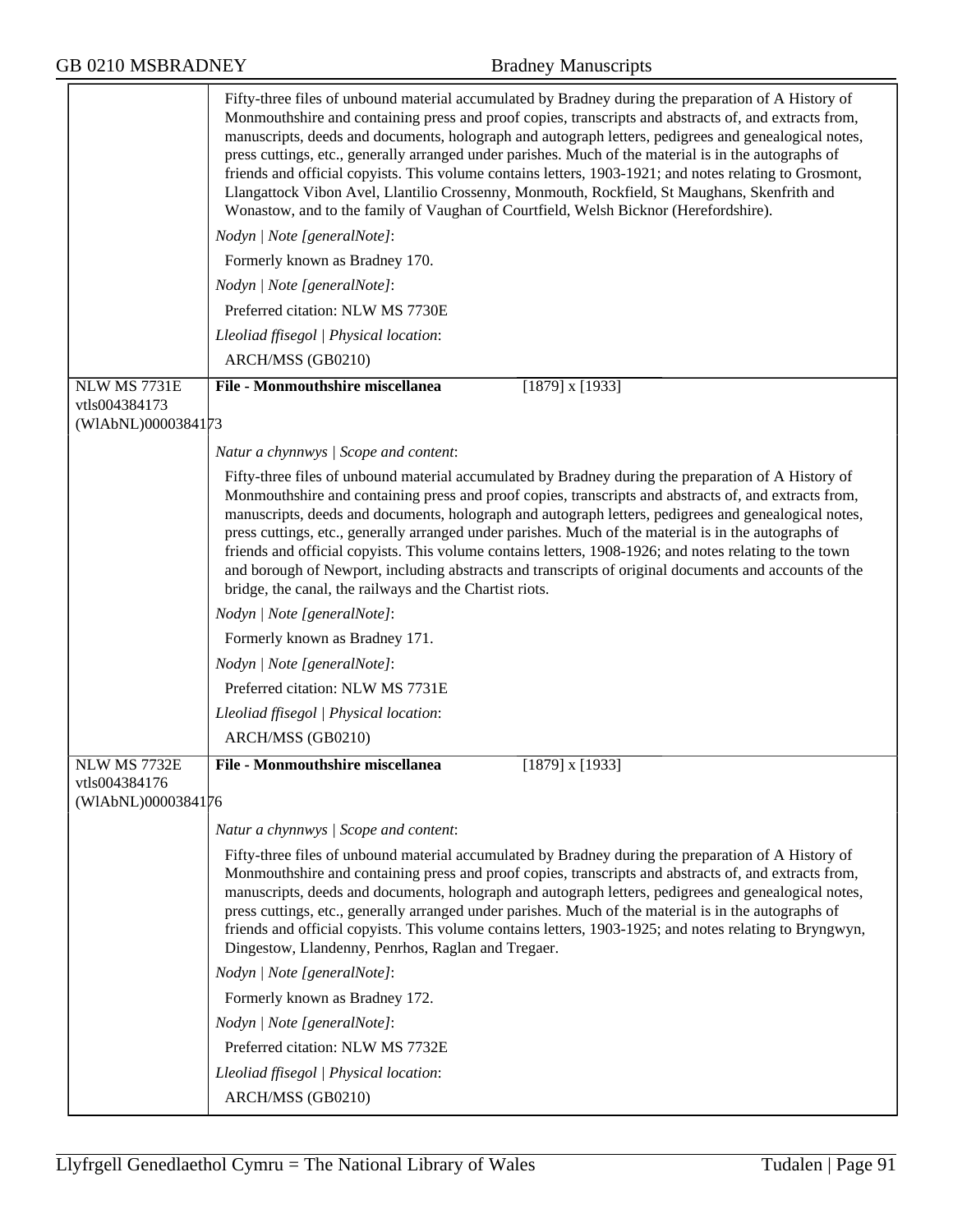| <b>GB 0210 MSBRADNEY</b>                            | <b>Bradney Manuscripts</b>                                                                                                                                                                                                                                                                                                                                                                                                                                                                                                                                                                                                                                                             |
|-----------------------------------------------------|----------------------------------------------------------------------------------------------------------------------------------------------------------------------------------------------------------------------------------------------------------------------------------------------------------------------------------------------------------------------------------------------------------------------------------------------------------------------------------------------------------------------------------------------------------------------------------------------------------------------------------------------------------------------------------------|
| NLW MS 7733E<br>vtls004384177<br>(WIAbNL)0000384177 | <b>File - Monmouthshire miscellanea</b><br>$[1879]$ x $[1933]$                                                                                                                                                                                                                                                                                                                                                                                                                                                                                                                                                                                                                         |
|                                                     | Natur a chynnwys / Scope and content:                                                                                                                                                                                                                                                                                                                                                                                                                                                                                                                                                                                                                                                  |
|                                                     | Fifty-three files of unbound material accumulated by Bradney during the preparation of A History of<br>Monmouthshire and containing press and proof copies, transcripts and abstracts of, and extracts from,<br>manuscripts, deeds and documents, holograph and autograph letters, pedigrees and genealogical notes,<br>press cuttings, etc., generally arranged under parishes. Much of the material is in the autographs of<br>friends and official copyists. This volume contains letters, 1929-1930; and notes relating to Penhow.                                                                                                                                                 |
|                                                     | Nodyn   Note [generalNote]:                                                                                                                                                                                                                                                                                                                                                                                                                                                                                                                                                                                                                                                            |
|                                                     | Formerly known as Bradney 173.                                                                                                                                                                                                                                                                                                                                                                                                                                                                                                                                                                                                                                                         |
|                                                     | Nodyn   Note [generalNote]:                                                                                                                                                                                                                                                                                                                                                                                                                                                                                                                                                                                                                                                            |
|                                                     | Preferred citation: NLW MS 7733E                                                                                                                                                                                                                                                                                                                                                                                                                                                                                                                                                                                                                                                       |
|                                                     | Lleoliad ffisegol   Physical location:                                                                                                                                                                                                                                                                                                                                                                                                                                                                                                                                                                                                                                                 |
|                                                     | ARCH/MSS (GB0210)                                                                                                                                                                                                                                                                                                                                                                                                                                                                                                                                                                                                                                                                      |
| NLW MS 7734E                                        | <b>File - Monmouthshire miscellanea</b><br>$[1879]$ x $[1933]$                                                                                                                                                                                                                                                                                                                                                                                                                                                                                                                                                                                                                         |
| vtls004384178<br>(WIAbNL)0000384178                 |                                                                                                                                                                                                                                                                                                                                                                                                                                                                                                                                                                                                                                                                                        |
|                                                     | Natur a chynnwys / Scope and content:                                                                                                                                                                                                                                                                                                                                                                                                                                                                                                                                                                                                                                                  |
|                                                     | Fifty-three files of unbound material accumulated by Bradney during the preparation of A History of<br>Monmouthshire and containing press and proof copies, transcripts and abstracts of, and extracts from,<br>manuscripts, deeds and documents, holograph and autograph letters, pedigrees and genealogical notes,<br>press cuttings, etc., generally arranged under parishes. Much of the material is in the autographs of<br>friends and official copyists. This volume contains a press copy of the history of Redwick; a letter, 1928;<br>photographs; and miscellaneous notes.                                                                                                  |
|                                                     | Nodyn   Note [generalNote]:                                                                                                                                                                                                                                                                                                                                                                                                                                                                                                                                                                                                                                                            |
|                                                     | Formerly known as Bradney 174.                                                                                                                                                                                                                                                                                                                                                                                                                                                                                                                                                                                                                                                         |
|                                                     | Nodyn   Note [generalNote]:                                                                                                                                                                                                                                                                                                                                                                                                                                                                                                                                                                                                                                                            |
|                                                     | Preferred citation: NLW MS 7734E                                                                                                                                                                                                                                                                                                                                                                                                                                                                                                                                                                                                                                                       |
|                                                     | Lleoliad ffisegol   Physical location:                                                                                                                                                                                                                                                                                                                                                                                                                                                                                                                                                                                                                                                 |
|                                                     | ARCH/MSS (GB0210)                                                                                                                                                                                                                                                                                                                                                                                                                                                                                                                                                                                                                                                                      |
| NLW MS 7735E<br>vtls004384179<br>(WIAbNL)0000384179 | <b>File - Monmouthshire miscellanea</b><br>$[1879]$ x $[1933]$                                                                                                                                                                                                                                                                                                                                                                                                                                                                                                                                                                                                                         |
|                                                     | Natur a chynnwys / Scope and content:                                                                                                                                                                                                                                                                                                                                                                                                                                                                                                                                                                                                                                                  |
|                                                     | Fifty-three files of unbound material accumulated by Bradney during the preparation of A History of<br>Monmouthshire and containing press and proof copies, transcripts and abstracts of, and extracts from,<br>manuscripts, deeds and documents, holograph and autograph letters, pedigrees and genealogical notes,<br>press cuttings, etc., generally arranged under parishes. Much of the material is in the autographs of<br>friends and official copyists. This volume contains letters, 1913-1931; press copies of histories, and<br>miscellaneous notes relating to Goldcliff, Llandevenny, Llanfihangel Rogiet, Llanmartin, Redwick,<br>Rumney, St Brides Netherwent and Undy. |
|                                                     | Nodyn   Note [generalNote]:                                                                                                                                                                                                                                                                                                                                                                                                                                                                                                                                                                                                                                                            |
|                                                     | Formerly known as Bradney 175.                                                                                                                                                                                                                                                                                                                                                                                                                                                                                                                                                                                                                                                         |
|                                                     | Nodyn   Note [generalNote]:                                                                                                                                                                                                                                                                                                                                                                                                                                                                                                                                                                                                                                                            |
|                                                     | Preferred citation: NLW MS 7735E                                                                                                                                                                                                                                                                                                                                                                                                                                                                                                                                                                                                                                                       |
|                                                     | Lleoliad ffisegol   Physical location:                                                                                                                                                                                                                                                                                                                                                                                                                                                                                                                                                                                                                                                 |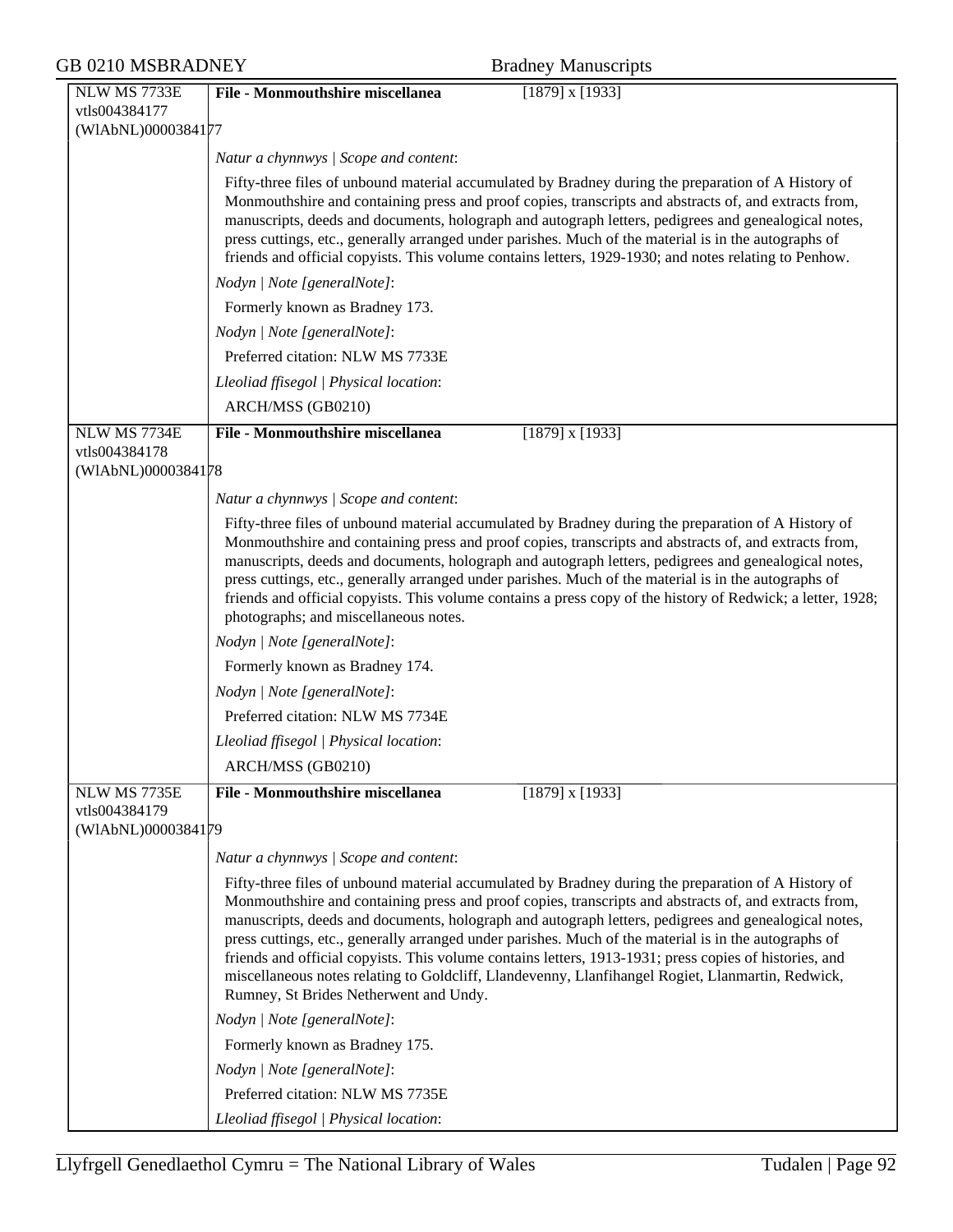|                                                     | ARCH/MSS (GB0210)                                                                                                                                                                                                                                                                                                                                                                                                                                                                                                                                                                                                                             |
|-----------------------------------------------------|-----------------------------------------------------------------------------------------------------------------------------------------------------------------------------------------------------------------------------------------------------------------------------------------------------------------------------------------------------------------------------------------------------------------------------------------------------------------------------------------------------------------------------------------------------------------------------------------------------------------------------------------------|
| NLW MS 7736E                                        | <b>File - Monmouthshire miscellanea</b><br>$[1879]$ x $[1933]$                                                                                                                                                                                                                                                                                                                                                                                                                                                                                                                                                                                |
| vtls004384180<br>(WIAbNL)0000384180                 |                                                                                                                                                                                                                                                                                                                                                                                                                                                                                                                                                                                                                                               |
|                                                     |                                                                                                                                                                                                                                                                                                                                                                                                                                                                                                                                                                                                                                               |
|                                                     | Natur a chynnwys / Scope and content:                                                                                                                                                                                                                                                                                                                                                                                                                                                                                                                                                                                                         |
|                                                     | Fifty-three files of unbound material accumulated by Bradney during the preparation of A History of<br>Monmouthshire and containing press and proof copies, transcripts and abstracts of, and extracts from,<br>manuscripts, deeds and documents, holograph and autograph letters, pedigrees and genealogical notes,<br>press cuttings, etc., generally arranged under parishes. Much of the material is in the autographs of<br>friends and official copyists. This volume contains corrections and extensive additions to the histories of<br>the hundreds of Skenfrith and Abergavenny printed in Volume I of A History of Monmouthshire.  |
|                                                     | Nodyn   Note [generalNote]:                                                                                                                                                                                                                                                                                                                                                                                                                                                                                                                                                                                                                   |
|                                                     | Formerly known as Bradney 176.                                                                                                                                                                                                                                                                                                                                                                                                                                                                                                                                                                                                                |
|                                                     | Nodyn   Note [generalNote]:                                                                                                                                                                                                                                                                                                                                                                                                                                                                                                                                                                                                                   |
|                                                     | Preferred citation: NLW MS 7736E                                                                                                                                                                                                                                                                                                                                                                                                                                                                                                                                                                                                              |
|                                                     | Lleoliad ffisegol   Physical location:                                                                                                                                                                                                                                                                                                                                                                                                                                                                                                                                                                                                        |
|                                                     | ARCH/MSS (GB0210)                                                                                                                                                                                                                                                                                                                                                                                                                                                                                                                                                                                                                             |
| NLW MS 7737E                                        | <b>File - Monmouthshire miscellanea</b><br>$[1879]$ x $[1933]$                                                                                                                                                                                                                                                                                                                                                                                                                                                                                                                                                                                |
| vtls004384181<br>(WIAbNL)0000384181                 |                                                                                                                                                                                                                                                                                                                                                                                                                                                                                                                                                                                                                                               |
|                                                     | Natur a chynnwys / Scope and content:                                                                                                                                                                                                                                                                                                                                                                                                                                                                                                                                                                                                         |
|                                                     | Fifty-three files of unbound material accumulated by Bradney during the preparation of A History of<br>Monmouthshire and containing press and proof copies, transcripts and abstracts of, and extracts from,<br>manuscripts, deeds and documents, holograph and autograph letters, pedigrees and genealogical notes,<br>press cuttings, etc., generally arranged under parishes. Much of the material is in the autographs of<br>friends and official copyists. This volume contains letters, 1903-1923; and notes relating to Caerleon,<br>Kemeys Commander, Llanbadoc and Tredunnock.                                                       |
|                                                     | Nodyn   Note [generalNote]:                                                                                                                                                                                                                                                                                                                                                                                                                                                                                                                                                                                                                   |
|                                                     | Formerly known as Bradney 177.                                                                                                                                                                                                                                                                                                                                                                                                                                                                                                                                                                                                                |
|                                                     | Nodyn   Note [generalNote]:                                                                                                                                                                                                                                                                                                                                                                                                                                                                                                                                                                                                                   |
|                                                     | Preferred citation: NLW MS 7737E                                                                                                                                                                                                                                                                                                                                                                                                                                                                                                                                                                                                              |
|                                                     | Lleoliad ffisegol   Physical location:                                                                                                                                                                                                                                                                                                                                                                                                                                                                                                                                                                                                        |
|                                                     | ARCH/MSS (GB0210)                                                                                                                                                                                                                                                                                                                                                                                                                                                                                                                                                                                                                             |
| NLW MS 7738E<br>vtls004384185<br>(WIAbNL)0000384185 | <b>File - Monmouthshire miscellanea</b><br>$[1879]$ x $[1933]$                                                                                                                                                                                                                                                                                                                                                                                                                                                                                                                                                                                |
|                                                     | Natur a chynnwys / Scope and content:                                                                                                                                                                                                                                                                                                                                                                                                                                                                                                                                                                                                         |
|                                                     | Fifty-three files of unbound material accumulated by Bradney during the preparation of A History<br>of Monmouthshire and containing press and proof copies, transcripts and abstracts of, and extracts<br>from, manuscripts, deeds and documents, holograph and autograph letters, pedigrees and genealogical<br>notes, press cuttings, etc., generally arranged under parishes. Much of the material is in the autographs<br>of friends and official copyists. This volume contains letters, 1903-1914; and notes relating to Usk,<br>including a general abstract of the Orders made by the Trustees of Roger Edwards's Charity, 1789-1837. |
|                                                     | Nodyn   Note [generalNote]:                                                                                                                                                                                                                                                                                                                                                                                                                                                                                                                                                                                                                   |
|                                                     | Formerly known as Bradney 178.                                                                                                                                                                                                                                                                                                                                                                                                                                                                                                                                                                                                                |
|                                                     | Nodyn   Note [generalNote]:                                                                                                                                                                                                                                                                                                                                                                                                                                                                                                                                                                                                                   |
|                                                     | Preferred citation: NLW MS 7738E                                                                                                                                                                                                                                                                                                                                                                                                                                                                                                                                                                                                              |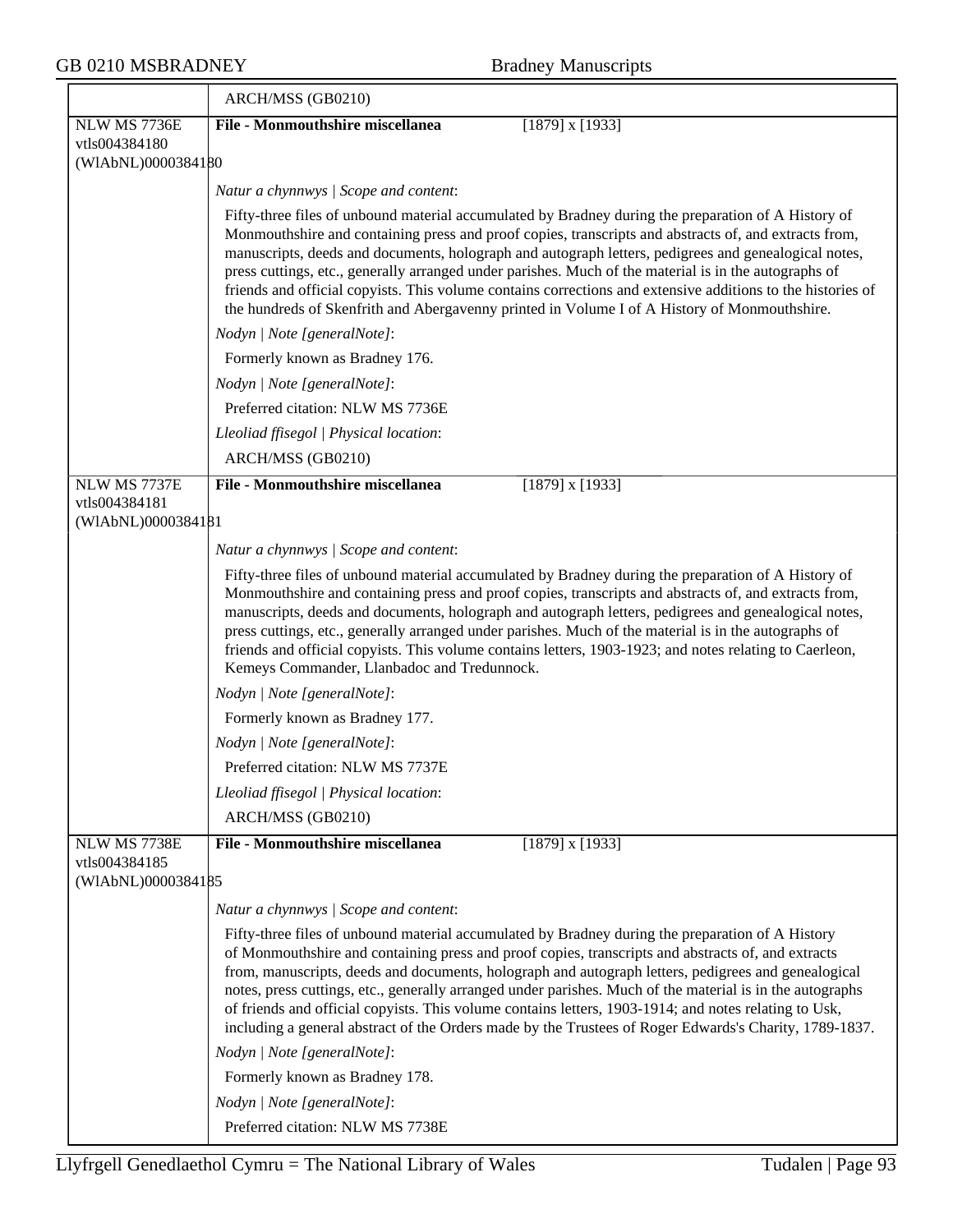## GB 0210 MSBRADNEY Bradney Manuscripts

|                                     | Lleoliad ffisegol   Physical location:                                                                                                                                                                                                                                                                                                                                                                                                                                                                                                                                                                                                                                                                                                                                                                                                                                                                                                                                                                                                                               |
|-------------------------------------|----------------------------------------------------------------------------------------------------------------------------------------------------------------------------------------------------------------------------------------------------------------------------------------------------------------------------------------------------------------------------------------------------------------------------------------------------------------------------------------------------------------------------------------------------------------------------------------------------------------------------------------------------------------------------------------------------------------------------------------------------------------------------------------------------------------------------------------------------------------------------------------------------------------------------------------------------------------------------------------------------------------------------------------------------------------------|
|                                     | ARCH/MSS (GB0210)                                                                                                                                                                                                                                                                                                                                                                                                                                                                                                                                                                                                                                                                                                                                                                                                                                                                                                                                                                                                                                                    |
| NLW MS 7739E                        | File - Monmouthshire miscellanea<br>$[1879]$ x $[1933]$                                                                                                                                                                                                                                                                                                                                                                                                                                                                                                                                                                                                                                                                                                                                                                                                                                                                                                                                                                                                              |
| vtls004384188                       |                                                                                                                                                                                                                                                                                                                                                                                                                                                                                                                                                                                                                                                                                                                                                                                                                                                                                                                                                                                                                                                                      |
| (WIAbNL)0000384188                  |                                                                                                                                                                                                                                                                                                                                                                                                                                                                                                                                                                                                                                                                                                                                                                                                                                                                                                                                                                                                                                                                      |
|                                     | Natur a chynnwys / Scope and content:                                                                                                                                                                                                                                                                                                                                                                                                                                                                                                                                                                                                                                                                                                                                                                                                                                                                                                                                                                                                                                |
|                                     | Fifty-three files of unbound material accumulated by Bradney during the preparation of A History<br>of Monmouthshire and containing press and proof copies, transcripts and abstracts of, and extracts<br>from, manuscripts, deeds and documents, holograph and autograph letters, pedigrees and genealogical<br>notes, press cuttings, etc., generally arranged under parishes. Much of the material is in the autographs<br>of friends and official copyists. This volume contains letters, 1924; and a few miscellaneous notes,<br>including a transcript of a survey of the lordships of Usk, Caerleon and Trelech cum membris, 1570.                                                                                                                                                                                                                                                                                                                                                                                                                            |
|                                     | Nodyn   Note [generalNote]:                                                                                                                                                                                                                                                                                                                                                                                                                                                                                                                                                                                                                                                                                                                                                                                                                                                                                                                                                                                                                                          |
|                                     | Formerly known as Bradney 179.                                                                                                                                                                                                                                                                                                                                                                                                                                                                                                                                                                                                                                                                                                                                                                                                                                                                                                                                                                                                                                       |
|                                     | Nodyn   Note [generalNote]:                                                                                                                                                                                                                                                                                                                                                                                                                                                                                                                                                                                                                                                                                                                                                                                                                                                                                                                                                                                                                                          |
|                                     | Preferred citation: NLW MS 7739E                                                                                                                                                                                                                                                                                                                                                                                                                                                                                                                                                                                                                                                                                                                                                                                                                                                                                                                                                                                                                                     |
|                                     | Lleoliad ffisegol   Physical location:                                                                                                                                                                                                                                                                                                                                                                                                                                                                                                                                                                                                                                                                                                                                                                                                                                                                                                                                                                                                                               |
|                                     | ARCH/MSS (GB0210)                                                                                                                                                                                                                                                                                                                                                                                                                                                                                                                                                                                                                                                                                                                                                                                                                                                                                                                                                                                                                                                    |
| <b>NLW MS 7740E</b>                 | <b>File - Monmouthshire miscellanea</b><br>$[1879]$ x $[1933]$                                                                                                                                                                                                                                                                                                                                                                                                                                                                                                                                                                                                                                                                                                                                                                                                                                                                                                                                                                                                       |
| vtls004384189<br>(WIAbNL)0000384189 |                                                                                                                                                                                                                                                                                                                                                                                                                                                                                                                                                                                                                                                                                                                                                                                                                                                                                                                                                                                                                                                                      |
|                                     |                                                                                                                                                                                                                                                                                                                                                                                                                                                                                                                                                                                                                                                                                                                                                                                                                                                                                                                                                                                                                                                                      |
|                                     | Natur a chynnwys / Scope and content:                                                                                                                                                                                                                                                                                                                                                                                                                                                                                                                                                                                                                                                                                                                                                                                                                                                                                                                                                                                                                                |
|                                     | Fifty-three files of unbound material accumulated by Bradney during the preparation of A History of<br>Monmouthshire and containing press and proof copies, transcripts and abstracts of, and extracts from,<br>manuscripts, deeds and documents, holograph and autograph letters, pedigrees and genealogical notes,<br>press cuttings, etc., generally arranged under parishes. Much of the material is in the autographs of<br>friends and official copyists. This volume contains press and proof copies of the histories of Goldcliff,<br>Nash and Whitson.                                                                                                                                                                                                                                                                                                                                                                                                                                                                                                      |
|                                     | Nodyn   Note [generalNote]:                                                                                                                                                                                                                                                                                                                                                                                                                                                                                                                                                                                                                                                                                                                                                                                                                                                                                                                                                                                                                                          |
|                                     | Formerly known as Bradney 180.                                                                                                                                                                                                                                                                                                                                                                                                                                                                                                                                                                                                                                                                                                                                                                                                                                                                                                                                                                                                                                       |
|                                     | Nodyn   Note [generalNote]:                                                                                                                                                                                                                                                                                                                                                                                                                                                                                                                                                                                                                                                                                                                                                                                                                                                                                                                                                                                                                                          |
|                                     | Preferred citation: NLW MS 7740E                                                                                                                                                                                                                                                                                                                                                                                                                                                                                                                                                                                                                                                                                                                                                                                                                                                                                                                                                                                                                                     |
|                                     | Lleoliad ffisegol   Physical location:                                                                                                                                                                                                                                                                                                                                                                                                                                                                                                                                                                                                                                                                                                                                                                                                                                                                                                                                                                                                                               |
|                                     | ARCH/MSS (GB0210)                                                                                                                                                                                                                                                                                                                                                                                                                                                                                                                                                                                                                                                                                                                                                                                                                                                                                                                                                                                                                                                    |
| <b>NLW MS 7741E</b>                 | File - Monmouthshire miscellanea<br>$[1879]$ x $[1933]$                                                                                                                                                                                                                                                                                                                                                                                                                                                                                                                                                                                                                                                                                                                                                                                                                                                                                                                                                                                                              |
| vtls004384200<br>(WIAbNL)0000384200 |                                                                                                                                                                                                                                                                                                                                                                                                                                                                                                                                                                                                                                                                                                                                                                                                                                                                                                                                                                                                                                                                      |
|                                     | Natur a chynnwys / Scope and content:                                                                                                                                                                                                                                                                                                                                                                                                                                                                                                                                                                                                                                                                                                                                                                                                                                                                                                                                                                                                                                |
|                                     | Fifty-three files of unbound material accumulated by Bradney during the preparation of A History<br>of Monmouthshire and containing press and proof copies, transcripts and abstracts of, and extracts<br>from, manuscripts, deeds and documents, holograph and autograph letters, pedigrees and genealogical<br>notes, press cuttings, etc., generally arranged under parishes. Much of the material is in the autographs<br>of friends and official copyists. This volume contains a draft of a general history of Monmouthshire;<br>letters, 1904-1930; and miscellaneous notes, including extracts relating to the diocese of Llandaff<br>from the returns in the William Salt Library, Stafford, of the religious census of Archbishop Gilbert<br>Sheldon, 1676, a transcript of the Association Oath Roll for the county, 1696, a list of Baptist chapels and<br>preaching stations in the county, 1823, and lists of peers, baronets, lords lieutenant, sheriffs, magistrates,<br>gentry, officers of the Royal Monmouth Militia, Members of Parliament, etc. |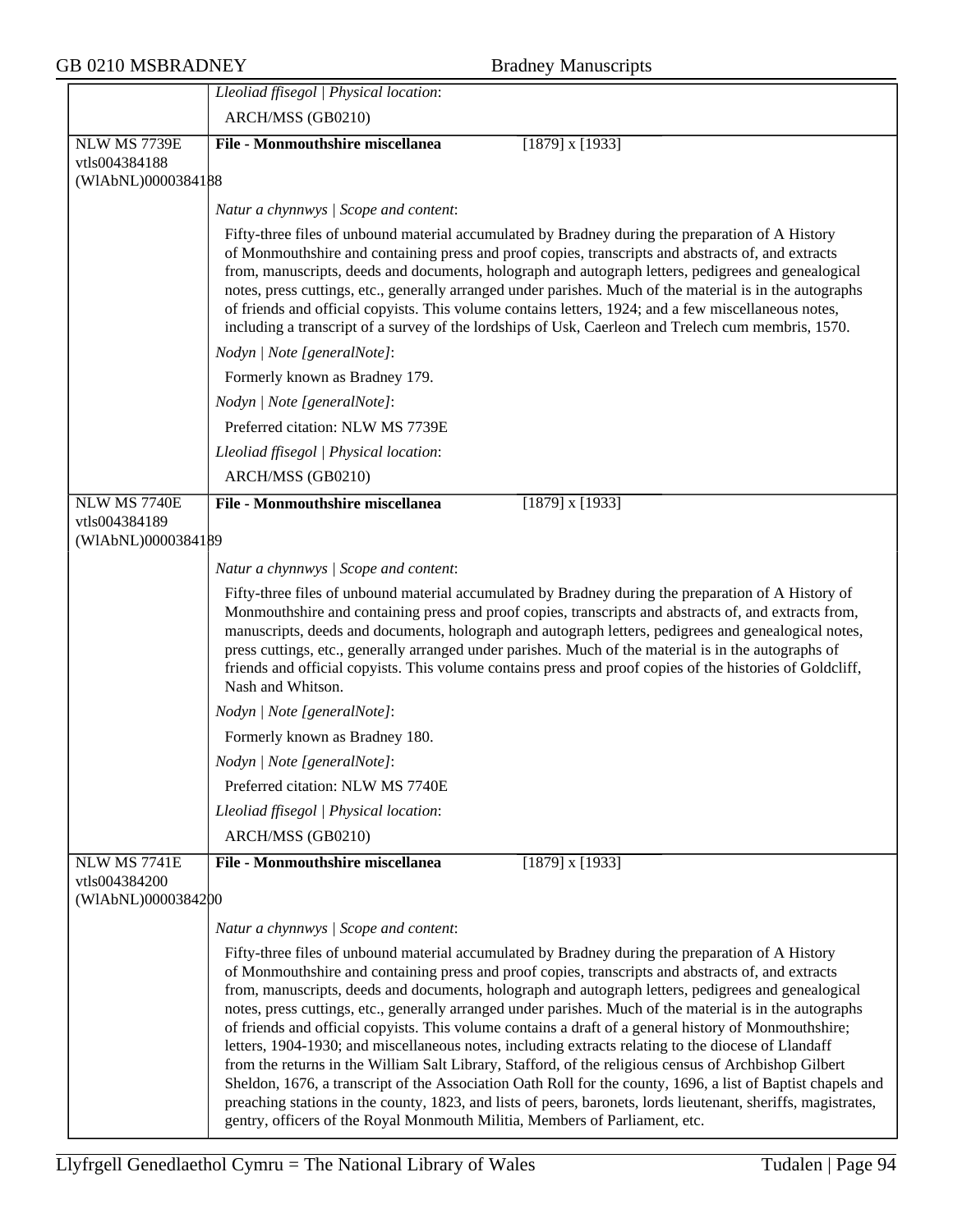|                               | Nodyn   Note [generalNote]:                                                                                                                                                                                                                                                                                                                                                                                                                                                                                                                                                                                                                                                                                                                                                                                                                                                                                                                                                                                                                                                                                                                                                                                                                                                                                                                                                                                                                                                                                                                                                                 |
|-------------------------------|---------------------------------------------------------------------------------------------------------------------------------------------------------------------------------------------------------------------------------------------------------------------------------------------------------------------------------------------------------------------------------------------------------------------------------------------------------------------------------------------------------------------------------------------------------------------------------------------------------------------------------------------------------------------------------------------------------------------------------------------------------------------------------------------------------------------------------------------------------------------------------------------------------------------------------------------------------------------------------------------------------------------------------------------------------------------------------------------------------------------------------------------------------------------------------------------------------------------------------------------------------------------------------------------------------------------------------------------------------------------------------------------------------------------------------------------------------------------------------------------------------------------------------------------------------------------------------------------|
|                               | Formerly known as Bradney 181.                                                                                                                                                                                                                                                                                                                                                                                                                                                                                                                                                                                                                                                                                                                                                                                                                                                                                                                                                                                                                                                                                                                                                                                                                                                                                                                                                                                                                                                                                                                                                              |
|                               | Nodyn   Note [generalNote]:                                                                                                                                                                                                                                                                                                                                                                                                                                                                                                                                                                                                                                                                                                                                                                                                                                                                                                                                                                                                                                                                                                                                                                                                                                                                                                                                                                                                                                                                                                                                                                 |
|                               | Preferred citation: NLW MS 7741E                                                                                                                                                                                                                                                                                                                                                                                                                                                                                                                                                                                                                                                                                                                                                                                                                                                                                                                                                                                                                                                                                                                                                                                                                                                                                                                                                                                                                                                                                                                                                            |
|                               | Lleoliad ffisegol   Physical location:                                                                                                                                                                                                                                                                                                                                                                                                                                                                                                                                                                                                                                                                                                                                                                                                                                                                                                                                                                                                                                                                                                                                                                                                                                                                                                                                                                                                                                                                                                                                                      |
|                               | ARCH/MSS (GB0210)                                                                                                                                                                                                                                                                                                                                                                                                                                                                                                                                                                                                                                                                                                                                                                                                                                                                                                                                                                                                                                                                                                                                                                                                                                                                                                                                                                                                                                                                                                                                                                           |
| NLW MS 7742E                  | <b>File - Monmouthshire miscellanea</b><br>$[1879]$ x $[1933]$                                                                                                                                                                                                                                                                                                                                                                                                                                                                                                                                                                                                                                                                                                                                                                                                                                                                                                                                                                                                                                                                                                                                                                                                                                                                                                                                                                                                                                                                                                                              |
| vtls004384201                 |                                                                                                                                                                                                                                                                                                                                                                                                                                                                                                                                                                                                                                                                                                                                                                                                                                                                                                                                                                                                                                                                                                                                                                                                                                                                                                                                                                                                                                                                                                                                                                                             |
| (WIAbNL)0000384201            |                                                                                                                                                                                                                                                                                                                                                                                                                                                                                                                                                                                                                                                                                                                                                                                                                                                                                                                                                                                                                                                                                                                                                                                                                                                                                                                                                                                                                                                                                                                                                                                             |
|                               | Natur a chynnwys / Scope and content:                                                                                                                                                                                                                                                                                                                                                                                                                                                                                                                                                                                                                                                                                                                                                                                                                                                                                                                                                                                                                                                                                                                                                                                                                                                                                                                                                                                                                                                                                                                                                       |
|                               | Fifty-three files of unbound material accumulated by Bradney during the preparation of A History of<br>Monmouthshire and containing press and proof copies, transcripts and abstracts of, and extracts from,<br>manuscripts, deeds and documents, holograph and autograph letters, pedigrees and genealogical notes,<br>press cuttings, etc., generally arranged under parishes. Much of the material is in the autographs of<br>friends and official copyists. This volume contains letters, 1908-1930; notes relating to Caldicot; proof<br>copies of the histories of Dinham, Howick, Kemeys Inferior, Llanfaches, Llanfair Discoed, Llanmartin,<br>Llanwern, Penhow, etc.; and photographs.                                                                                                                                                                                                                                                                                                                                                                                                                                                                                                                                                                                                                                                                                                                                                                                                                                                                                             |
|                               | Nodyn   Note [generalNote]:                                                                                                                                                                                                                                                                                                                                                                                                                                                                                                                                                                                                                                                                                                                                                                                                                                                                                                                                                                                                                                                                                                                                                                                                                                                                                                                                                                                                                                                                                                                                                                 |
|                               | Formerly known as Bradney 182.                                                                                                                                                                                                                                                                                                                                                                                                                                                                                                                                                                                                                                                                                                                                                                                                                                                                                                                                                                                                                                                                                                                                                                                                                                                                                                                                                                                                                                                                                                                                                              |
|                               | Nodyn   Note [generalNote]:                                                                                                                                                                                                                                                                                                                                                                                                                                                                                                                                                                                                                                                                                                                                                                                                                                                                                                                                                                                                                                                                                                                                                                                                                                                                                                                                                                                                                                                                                                                                                                 |
|                               | Preferred citation: NLW MS 7742E                                                                                                                                                                                                                                                                                                                                                                                                                                                                                                                                                                                                                                                                                                                                                                                                                                                                                                                                                                                                                                                                                                                                                                                                                                                                                                                                                                                                                                                                                                                                                            |
|                               | Lleoliad ffisegol   Physical location:                                                                                                                                                                                                                                                                                                                                                                                                                                                                                                                                                                                                                                                                                                                                                                                                                                                                                                                                                                                                                                                                                                                                                                                                                                                                                                                                                                                                                                                                                                                                                      |
|                               | ARCH/MSS (GB0210)                                                                                                                                                                                                                                                                                                                                                                                                                                                                                                                                                                                                                                                                                                                                                                                                                                                                                                                                                                                                                                                                                                                                                                                                                                                                                                                                                                                                                                                                                                                                                                           |
|                               |                                                                                                                                                                                                                                                                                                                                                                                                                                                                                                                                                                                                                                                                                                                                                                                                                                                                                                                                                                                                                                                                                                                                                                                                                                                                                                                                                                                                                                                                                                                                                                                             |
| NLW MS 7743E<br>vtls004384227 | File - Monmouthshire miscellanea<br>$[1879]$ x $[1933]$                                                                                                                                                                                                                                                                                                                                                                                                                                                                                                                                                                                                                                                                                                                                                                                                                                                                                                                                                                                                                                                                                                                                                                                                                                                                                                                                                                                                                                                                                                                                     |
| (WIAbNL)0000384227            |                                                                                                                                                                                                                                                                                                                                                                                                                                                                                                                                                                                                                                                                                                                                                                                                                                                                                                                                                                                                                                                                                                                                                                                                                                                                                                                                                                                                                                                                                                                                                                                             |
|                               | Natur a chynnwys / Scope and content:<br>Fifty-three files of unbound material accumulated by Bradney during the preparation of A History<br>of Monmouthshire and containing press and proof copies, transcripts and abstracts of, and extracts<br>from, manuscripts, deeds and documents, holograph and autograph letters, pedigrees and genealogical<br>notes, press cuttings, etc., generally arranged under parishes. Much of the material is in the autographs<br>of friends and official copyists. This volume contains extracts from Chancery Proceedings, Court<br>of Delegates Proceedings and Court of Delegates Cause Papers, and abstracts and extracts of wills,<br>1624-1818, relating to the families of Watkins, Herbert, Lorimer, Powell, Coxe, Vaughan, Cecil,<br>Catchmay, Springett, etc.; pedigrees and genealogical notes relating to the families of Perrott<br>of Bedwellty, Gelligaer (Glamorgan), Llanfihangel Talyllyn (Brecknockshire), etc., Hanbury<br>of Pontypool Park and Coldbrook, Cooke of Goytrey, Lloyd of Peterwell (Cardiganshire) and<br>Maesyfelin (Carmarthenshire), etc., including extracts from the parish registers of Llangasty<br>Talyllyn (Brecknockshire), 1721-1837, Gelligaer (Glamorgan), 1847-1883, and Sutton St Nicholas<br>(Herefordshire), 1588-1814, and monumental inscriptions from Trevethin, 1739, and Bedwellty,<br>1773-1774, and Gelligaer (Glamorgan), 1761-1857; letters, 1899-1909; and transcripts of letters and<br>other documents relating to the Chepstow Volunteers and East Monmouth Local Militia, 1798-1812. |
|                               | Nodyn   Note [generalNote]:                                                                                                                                                                                                                                                                                                                                                                                                                                                                                                                                                                                                                                                                                                                                                                                                                                                                                                                                                                                                                                                                                                                                                                                                                                                                                                                                                                                                                                                                                                                                                                 |
|                               | Formerly known as Bradney 183.                                                                                                                                                                                                                                                                                                                                                                                                                                                                                                                                                                                                                                                                                                                                                                                                                                                                                                                                                                                                                                                                                                                                                                                                                                                                                                                                                                                                                                                                                                                                                              |
|                               | Nodyn   Note [generalNote]:                                                                                                                                                                                                                                                                                                                                                                                                                                                                                                                                                                                                                                                                                                                                                                                                                                                                                                                                                                                                                                                                                                                                                                                                                                                                                                                                                                                                                                                                                                                                                                 |
|                               | Preferred citation: NLW MS 7743E                                                                                                                                                                                                                                                                                                                                                                                                                                                                                                                                                                                                                                                                                                                                                                                                                                                                                                                                                                                                                                                                                                                                                                                                                                                                                                                                                                                                                                                                                                                                                            |
|                               | Lleoliad ffisegol   Physical location:<br>ARCH/MSS (GB0210)                                                                                                                                                                                                                                                                                                                                                                                                                                                                                                                                                                                                                                                                                                                                                                                                                                                                                                                                                                                                                                                                                                                                                                                                                                                                                                                                                                                                                                                                                                                                 |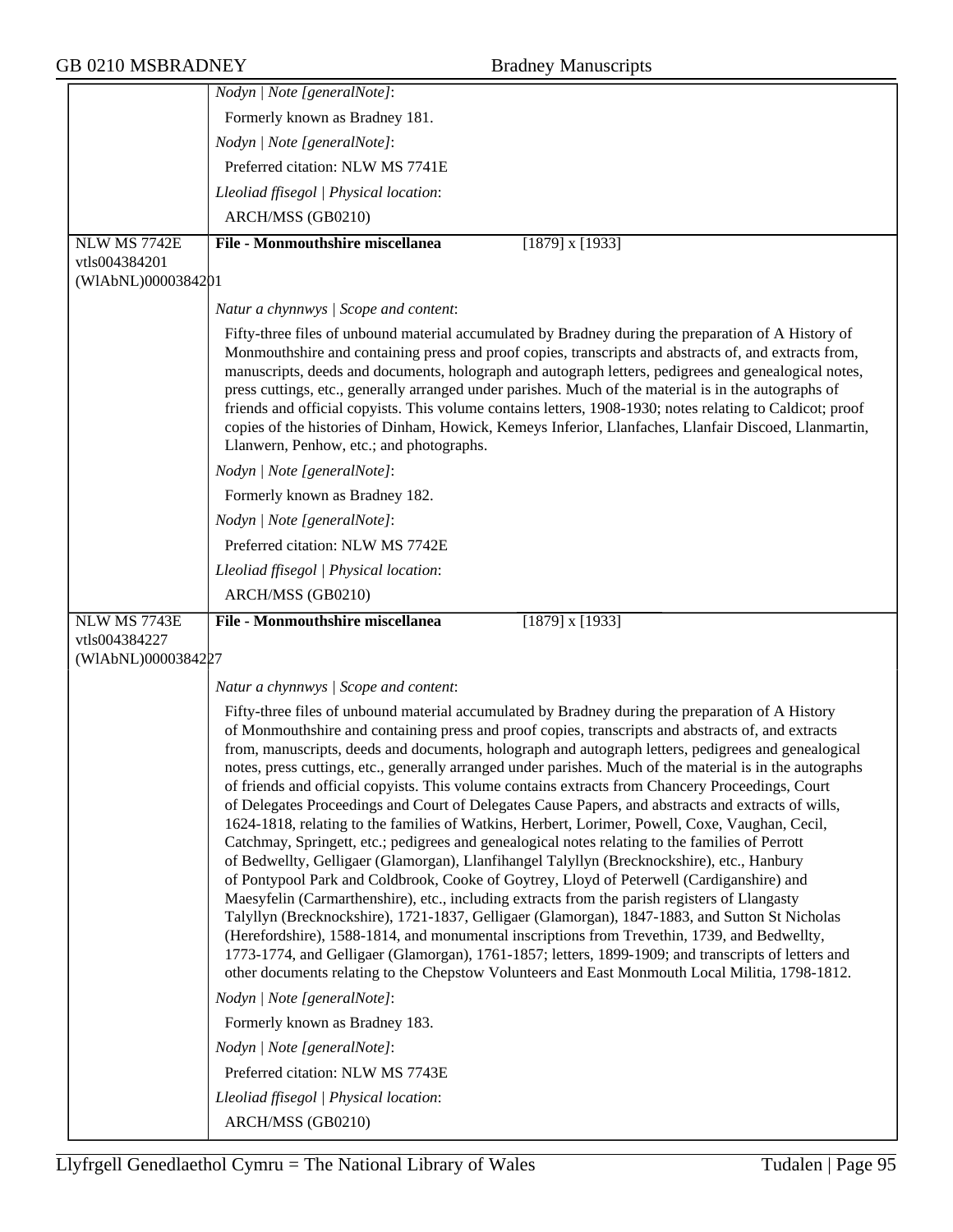| <b>GB 0210 MSBRADNEY</b> |                     | <b>Bradney Manuscripts</b>                                                                                                                                                                                        |  |
|--------------------------|---------------------|-------------------------------------------------------------------------------------------------------------------------------------------------------------------------------------------------------------------|--|
|                          | NLW MS 7744E        | <b>File - Monmouthshire miscellanea</b><br>$[1879]$ x $[1933]$                                                                                                                                                    |  |
|                          | vtls004384249       |                                                                                                                                                                                                                   |  |
|                          | (WIAbNL)0000384249  |                                                                                                                                                                                                                   |  |
|                          |                     | Natur a chynnwys / Scope and content:                                                                                                                                                                             |  |
|                          |                     | Fifty-three files of unbound material accumulated by Bradney during the preparation of A History of                                                                                                               |  |
|                          |                     | Monmouthshire and containing press and proof copies, transcripts and abstracts of, and extracts from,                                                                                                             |  |
|                          |                     | manuscripts, deeds and documents, holograph and autograph letters, pedigrees and genealogical notes,<br>press cuttings, etc., generally arranged under parishes. Much of the material is in the autographs of     |  |
|                          |                     | friends and official copyists. This volume contains letters, 1879-1920; and notes relating to the family of                                                                                                       |  |
|                          |                     | Hopkins in Monmouthshire and elsewhere, and to the family of Bradney.                                                                                                                                             |  |
|                          |                     | Nodyn   Note [generalNote]:                                                                                                                                                                                       |  |
|                          |                     | Formerly known as Bradney 184.                                                                                                                                                                                    |  |
|                          |                     | Nodyn   Note [generalNote]:                                                                                                                                                                                       |  |
|                          |                     | Preferred citation: NLW MS 7744E                                                                                                                                                                                  |  |
|                          |                     | Lleoliad ffisegol   Physical location:                                                                                                                                                                            |  |
|                          |                     | ARCH/MSS (GB0210)                                                                                                                                                                                                 |  |
|                          | <b>NLW MS 7745E</b> | <b>File - Monmouthshire miscellanea</b><br>$[1879]$ x $[1933]$                                                                                                                                                    |  |
|                          | vtls004384251       |                                                                                                                                                                                                                   |  |
|                          | (WIAbNL)0000384251  |                                                                                                                                                                                                                   |  |
|                          |                     | Natur a chynnwys / Scope and content:                                                                                                                                                                             |  |
|                          |                     | Fifty-three files of unbound material accumulated by Bradney during the preparation of A History of                                                                                                               |  |
|                          |                     | Monmouthshire and containing press and proof copies, transcripts and abstracts of, and extracts from,                                                                                                             |  |
|                          |                     | manuscripts, deeds and documents, holograph and autograph letters, pedigrees and genealogical notes,<br>press cuttings, etc., generally arranged under parishes. Much of the material is in the autographs of     |  |
|                          |                     | friends and official copyists. This volume contains letters, 1904; and notes relating to the family of Jones                                                                                                      |  |
|                          |                     | of Llanarth, etc.                                                                                                                                                                                                 |  |
|                          |                     | Nodyn   Note [generalNote]:                                                                                                                                                                                       |  |
|                          |                     | Formerly known as Bradney 185.                                                                                                                                                                                    |  |
|                          |                     | Nodyn   Note [generalNote]:                                                                                                                                                                                       |  |
|                          |                     | Preferred citation: NLW MS 7745E                                                                                                                                                                                  |  |
|                          |                     | Lleoliad ffisegol   Physical location:                                                                                                                                                                            |  |
|                          |                     | ARCH/MSS (GB0210)                                                                                                                                                                                                 |  |
|                          | <b>NLW MS 7746E</b> | <b>File - Monmouthshire miscellanea</b><br>$[1879]$ x $[1933]$                                                                                                                                                    |  |
|                          | vtls004384252       |                                                                                                                                                                                                                   |  |
|                          | (WIAbNL)0000384252  |                                                                                                                                                                                                                   |  |
|                          |                     | Natur a chynnwys   Scope and content:                                                                                                                                                                             |  |
|                          |                     | Fifty-three files of unbound material accumulated by Bradney during the preparation of A History of                                                                                                               |  |
|                          |                     | Monmouthshire and containing press and proof copies, transcripts and abstracts of, and extracts from,<br>manuscripts, deeds and documents, holograph and autograph letters, pedigrees and genealogical notes,     |  |
|                          |                     | press cuttings, etc., generally arranged under parishes. Much of the material is in the autographs of                                                                                                             |  |
|                          |                     | friends and official copyists. This volume contains pedigrees compiled from the original manuscript in<br>the College of Arms of the heraldic visitation of Herefordshire and Monmouthshire, 1683, with an index. |  |
|                          |                     | Nodyn   Note [generalNote]:                                                                                                                                                                                       |  |
|                          |                     | Formerly known as Bradney 186.                                                                                                                                                                                    |  |
|                          |                     | Nodyn   Note [generalNote]:                                                                                                                                                                                       |  |
|                          |                     | Preferred citation: NLW MS 7746E                                                                                                                                                                                  |  |
|                          |                     | Lleoliad ffisegol   Physical location:                                                                                                                                                                            |  |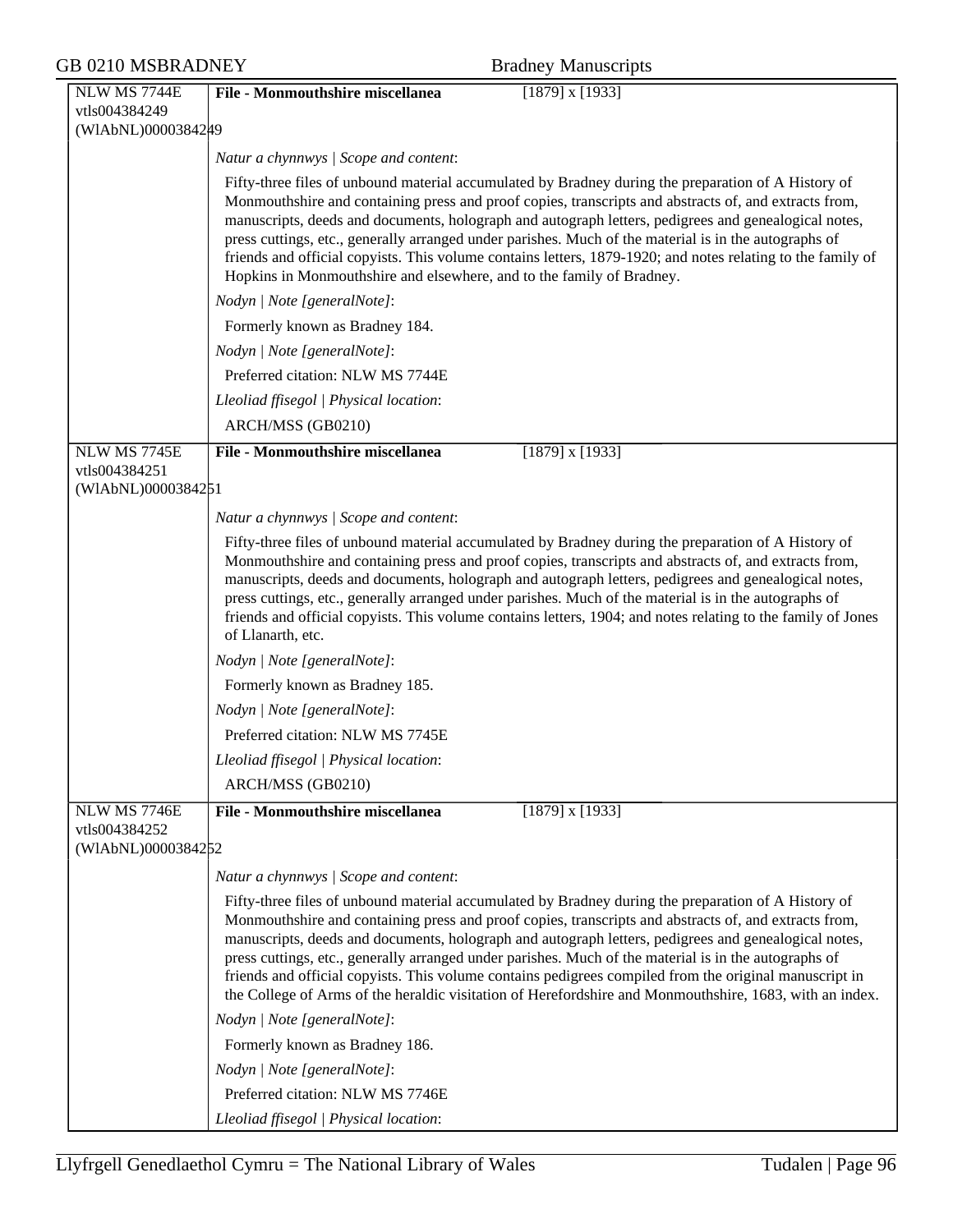|                                     | ARCH/MSS (GB0210)                                                                                                                                                                                                                                                                                                                                                                                                                                                                                                                                                                                                                                                                                                                                                                                                                                                                                   |
|-------------------------------------|-----------------------------------------------------------------------------------------------------------------------------------------------------------------------------------------------------------------------------------------------------------------------------------------------------------------------------------------------------------------------------------------------------------------------------------------------------------------------------------------------------------------------------------------------------------------------------------------------------------------------------------------------------------------------------------------------------------------------------------------------------------------------------------------------------------------------------------------------------------------------------------------------------|
| <b>NLW MS 7747E</b>                 | <b>File - Monmouthshire miscellanea</b><br>$[1879]$ x $[1933]$                                                                                                                                                                                                                                                                                                                                                                                                                                                                                                                                                                                                                                                                                                                                                                                                                                      |
| vtls004384257<br>(WIAbNL)0000384257 |                                                                                                                                                                                                                                                                                                                                                                                                                                                                                                                                                                                                                                                                                                                                                                                                                                                                                                     |
|                                     |                                                                                                                                                                                                                                                                                                                                                                                                                                                                                                                                                                                                                                                                                                                                                                                                                                                                                                     |
|                                     | Natur a chynnwys / Scope and content:                                                                                                                                                                                                                                                                                                                                                                                                                                                                                                                                                                                                                                                                                                                                                                                                                                                               |
|                                     | Fifty-three files of unbound material accumulated by Bradney during the preparation of A History of<br>Monmouthshire and containing press and proof copies, transcripts and abstracts of, and extracts from,<br>manuscripts, deeds and documents, holograph and autograph letters, pedigrees and genealogical notes,<br>press cuttings, etc., generally arranged under parishes. Much of the material is in the autographs of<br>friends and official copyists. This volume contains letters, 1890-1924; and notes relating to the families<br>of Hughes of Grosmont, Jones of Pwll-y-cwm, Rockfield, Phillips of T#-Coch, Llanfihangel Ystern<br>Llewern, etc.                                                                                                                                                                                                                                     |
|                                     | Nodyn   Note [generalNote]:                                                                                                                                                                                                                                                                                                                                                                                                                                                                                                                                                                                                                                                                                                                                                                                                                                                                         |
|                                     | Formerly known as Bradney 187.                                                                                                                                                                                                                                                                                                                                                                                                                                                                                                                                                                                                                                                                                                                                                                                                                                                                      |
|                                     | Nodyn   Note [generalNote]:                                                                                                                                                                                                                                                                                                                                                                                                                                                                                                                                                                                                                                                                                                                                                                                                                                                                         |
|                                     | Preferred citation: NLW MS 7747E                                                                                                                                                                                                                                                                                                                                                                                                                                                                                                                                                                                                                                                                                                                                                                                                                                                                    |
|                                     | Lleoliad ffisegol   Physical location:                                                                                                                                                                                                                                                                                                                                                                                                                                                                                                                                                                                                                                                                                                                                                                                                                                                              |
|                                     | ARCH/MSS (GB0210)                                                                                                                                                                                                                                                                                                                                                                                                                                                                                                                                                                                                                                                                                                                                                                                                                                                                                   |
| NLW MS 7748E                        | <b>File - Monmouthshire miscellanea</b><br>$[1879]$ x $[1933]$                                                                                                                                                                                                                                                                                                                                                                                                                                                                                                                                                                                                                                                                                                                                                                                                                                      |
| vtls004384274<br>(WIAbNL)0000384274 |                                                                                                                                                                                                                                                                                                                                                                                                                                                                                                                                                                                                                                                                                                                                                                                                                                                                                                     |
|                                     | Natur a chynnwys / Scope and content:                                                                                                                                                                                                                                                                                                                                                                                                                                                                                                                                                                                                                                                                                                                                                                                                                                                               |
|                                     | Fifty-three files of unbound material accumulated by Bradney during the preparation of A History of<br>Monmouthshire and containing press and proof copies, transcripts and abstracts of, and extracts from,<br>manuscripts, deeds and documents, holograph and autograph letters, pedigrees and genealogical notes,<br>press cuttings, etc., generally arranged under parishes. Much of the material is in the autographs of<br>friends and official copyists. This volume contains letters, 1906-1932; notes relating to the families<br>of Davies of Chepstow, Evans of Chepstow, Hollis of Shirenewton, Gabb of Shirenewton, Jones<br>of Llantrisant, Phillips of Henllys and Risca, Webley of Noyadd Trefawr (Cardiganshire), etc.; and<br>miscellanea, including a bound typescript copy of a pedigree monograph of the family of Herbert of<br>Gwernddu by W[illiam] L[ewis-]Meredith, 1921. |
|                                     | Nodyn   Note [generalNote]:                                                                                                                                                                                                                                                                                                                                                                                                                                                                                                                                                                                                                                                                                                                                                                                                                                                                         |
|                                     | Formerly known as Bradney 188.                                                                                                                                                                                                                                                                                                                                                                                                                                                                                                                                                                                                                                                                                                                                                                                                                                                                      |
|                                     | Nodyn   Note [generalNote]:                                                                                                                                                                                                                                                                                                                                                                                                                                                                                                                                                                                                                                                                                                                                                                                                                                                                         |
|                                     | Preferred citation: NLW MS 7748E                                                                                                                                                                                                                                                                                                                                                                                                                                                                                                                                                                                                                                                                                                                                                                                                                                                                    |
|                                     | Lleoliad ffisegol   Physical location:                                                                                                                                                                                                                                                                                                                                                                                                                                                                                                                                                                                                                                                                                                                                                                                                                                                              |
|                                     | ARCH/MSS (GB0210)                                                                                                                                                                                                                                                                                                                                                                                                                                                                                                                                                                                                                                                                                                                                                                                                                                                                                   |
| <b>NLW MS 7749E</b>                 | <b>File - Monmouthshire miscellanea</b><br>$[1879]$ x $[1933]$                                                                                                                                                                                                                                                                                                                                                                                                                                                                                                                                                                                                                                                                                                                                                                                                                                      |
| vtls004384282<br>(WIAbNL)0000384282 |                                                                                                                                                                                                                                                                                                                                                                                                                                                                                                                                                                                                                                                                                                                                                                                                                                                                                                     |
|                                     | Natur a chynnwys / Scope and content:                                                                                                                                                                                                                                                                                                                                                                                                                                                                                                                                                                                                                                                                                                                                                                                                                                                               |
|                                     | Fifty-three files of unbound material accumulated by Bradney during the preparation of A History of<br>Monmouthshire and containing press and proof copies, transcripts and abstracts of, and extracts from,<br>manuscripts, deeds and documents, holograph and autograph letters, pedigrees and genealogical notes,<br>press cuttings, etc., generally arranged under parishes. Much of the material is in the autographs of<br>friends and official copyists. This volume contains miscellaneous documents, including an abstract of<br>a court roll of the lordships of Usk and Caerleon, 1539-1540, in the autograph of Edward Owen, an<br>abstract of a survey of the lordship of Monmouth, 1613, and a facsimile of the instrument of association                                                                                                                                             |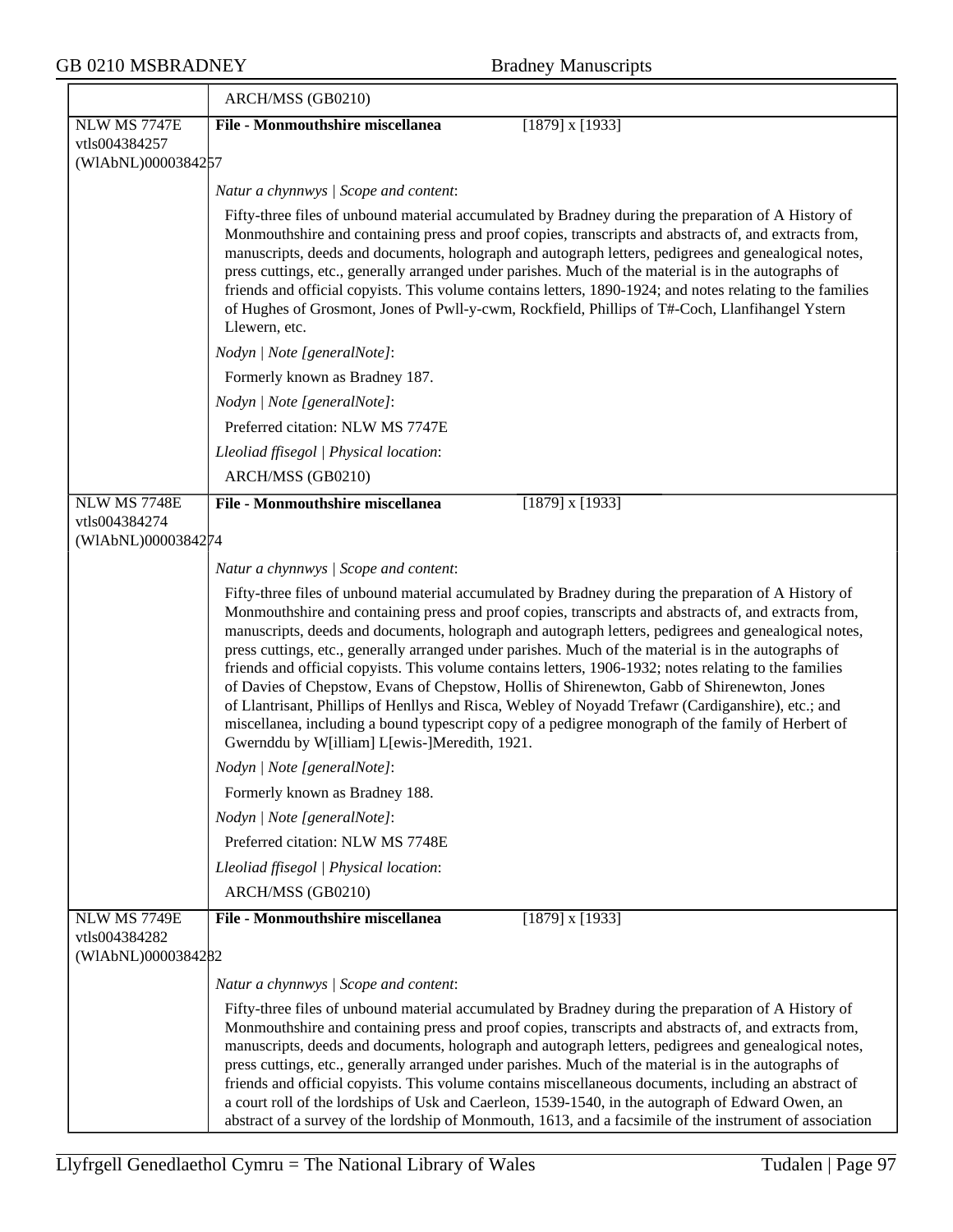| <b>GB 0210 MSBRADNEY</b>                            | <b>Bradney Manuscripts</b>                                                                                                                                                                                                                                                                                                                                                                                                                                                                                                                                                                                                                                                                                                                                                                                                                                        |
|-----------------------------------------------------|-------------------------------------------------------------------------------------------------------------------------------------------------------------------------------------------------------------------------------------------------------------------------------------------------------------------------------------------------------------------------------------------------------------------------------------------------------------------------------------------------------------------------------------------------------------------------------------------------------------------------------------------------------------------------------------------------------------------------------------------------------------------------------------------------------------------------------------------------------------------|
|                                                     | of the residents of Monmouthshire for the protection of Queen Elizabeth, 1584; letters, 1902-1929; and<br>a large number of pedigrees, chiefly printed, of the families of Lorimer of Rockfield, Phillips of Risca,<br>Davies of Penbiddle, Lawrence of Llantarnam, Powell of Llantilio Crossenny, Powell and Williams of<br>Llangasty Talyllyn (Brecknockshire), Powell of Castle Madoc (Brecknockshire), Gunter of Tregunter<br>(Brecknockshire), Evans of Llangeler (Carmarthenshire), Howell of Penycaerau (Carmarthenshire),<br>Williams of Aberglaslyn (Caernarvonshire), and several border-county and other English families.                                                                                                                                                                                                                             |
|                                                     | Nodyn   Note [generalNote]:                                                                                                                                                                                                                                                                                                                                                                                                                                                                                                                                                                                                                                                                                                                                                                                                                                       |
|                                                     | Formerly known as Bradney 189.                                                                                                                                                                                                                                                                                                                                                                                                                                                                                                                                                                                                                                                                                                                                                                                                                                    |
|                                                     | Nodyn   Note [generalNote]:                                                                                                                                                                                                                                                                                                                                                                                                                                                                                                                                                                                                                                                                                                                                                                                                                                       |
|                                                     | Preferred citation: NLW MS 7749E                                                                                                                                                                                                                                                                                                                                                                                                                                                                                                                                                                                                                                                                                                                                                                                                                                  |
|                                                     | Lleoliad ffisegol   Physical location:                                                                                                                                                                                                                                                                                                                                                                                                                                                                                                                                                                                                                                                                                                                                                                                                                            |
|                                                     | ARCH/MSS (GB0210)                                                                                                                                                                                                                                                                                                                                                                                                                                                                                                                                                                                                                                                                                                                                                                                                                                                 |
| NLW MS 7750E                                        | File - Monmouthshire miscellanea<br>$[1879]$ x $[1933]$                                                                                                                                                                                                                                                                                                                                                                                                                                                                                                                                                                                                                                                                                                                                                                                                           |
| vtls004384302<br>(WIAbNL)0000384302                 |                                                                                                                                                                                                                                                                                                                                                                                                                                                                                                                                                                                                                                                                                                                                                                                                                                                                   |
|                                                     | Natur a chynnwys / Scope and content:                                                                                                                                                                                                                                                                                                                                                                                                                                                                                                                                                                                                                                                                                                                                                                                                                             |
|                                                     | Fifty-three files of unbound material accumulated by Bradney during the preparation of A History of<br>Monmouthshire and containing press and proof copies, transcripts and abstracts of, and extracts from,<br>manuscripts, deeds and documents, holograph and autograph letters, pedigrees and genealogical notes,<br>press cuttings, etc., generally arranged under parishes. Much of the material is in the autographs of<br>friends and official copyists. This volume contains incomplete press copies of the histories of Trostrey,<br>Panteg and Gwernesney; letters, 1901-1920; and miscellaneous notes and pedigrees.                                                                                                                                                                                                                                   |
|                                                     | Nodyn   Note [generalNote]:                                                                                                                                                                                                                                                                                                                                                                                                                                                                                                                                                                                                                                                                                                                                                                                                                                       |
|                                                     | Formerly known as Bradney 190.                                                                                                                                                                                                                                                                                                                                                                                                                                                                                                                                                                                                                                                                                                                                                                                                                                    |
|                                                     | Nodyn   Note [generalNote]:                                                                                                                                                                                                                                                                                                                                                                                                                                                                                                                                                                                                                                                                                                                                                                                                                                       |
|                                                     | Preferred citation: NLW MS 7750E                                                                                                                                                                                                                                                                                                                                                                                                                                                                                                                                                                                                                                                                                                                                                                                                                                  |
|                                                     | Lleoliad ffisegol   Physical location:                                                                                                                                                                                                                                                                                                                                                                                                                                                                                                                                                                                                                                                                                                                                                                                                                            |
|                                                     | ARCH/MSS (GB0210)                                                                                                                                                                                                                                                                                                                                                                                                                                                                                                                                                                                                                                                                                                                                                                                                                                                 |
| NLW MS 7751E<br>vtls004384320<br>(WIAbNL)0000384320 | <b>File - Monmouthshire miscellanea</b><br>$[1879]$ x $[1933]$                                                                                                                                                                                                                                                                                                                                                                                                                                                                                                                                                                                                                                                                                                                                                                                                    |
|                                                     | Natur a chynnwys / Scope and content:                                                                                                                                                                                                                                                                                                                                                                                                                                                                                                                                                                                                                                                                                                                                                                                                                             |
|                                                     | Fifty-three files of unbound material accumulated by Bradney during the preparation of A History<br>of Monmouthshire and containing press and proof copies, transcripts and abstracts of, and extracts<br>from, manuscripts, deeds and documents, holograph and autograph letters, pedigrees and genealogical<br>notes, press cuttings, etc., generally arranged under parishes. Much of the material is in the autographs<br>of friends and official copyists. This volume contains pedigrees and genealogical extracts, chiefly<br>typescript, relating to the families of Harcourt of Partyseal and Vaughan of Porthaml (Brecknockshire),<br>Muddlescombe (Carmarthenshire), Dunraven (Glamorgan), etc.; letters, 1933, extracts from deeds and<br>lists of wills, 1578-1875, etc., of Radnorshire interest; and a list of Catholic priests at Usk, 1810-1914. |
|                                                     | Nodyn   Note [generalNote]:                                                                                                                                                                                                                                                                                                                                                                                                                                                                                                                                                                                                                                                                                                                                                                                                                                       |
|                                                     | Formerly known as Bradney 191.                                                                                                                                                                                                                                                                                                                                                                                                                                                                                                                                                                                                                                                                                                                                                                                                                                    |
|                                                     | Nodyn   Note [generalNote]:                                                                                                                                                                                                                                                                                                                                                                                                                                                                                                                                                                                                                                                                                                                                                                                                                                       |
|                                                     | Preferred citation: NLW MS 7751E                                                                                                                                                                                                                                                                                                                                                                                                                                                                                                                                                                                                                                                                                                                                                                                                                                  |
|                                                     | Lleoliad ffisegol   Physical location:                                                                                                                                                                                                                                                                                                                                                                                                                                                                                                                                                                                                                                                                                                                                                                                                                            |
|                                                     | ARCH/MSS (GB0210)                                                                                                                                                                                                                                                                                                                                                                                                                                                                                                                                                                                                                                                                                                                                                                                                                                                 |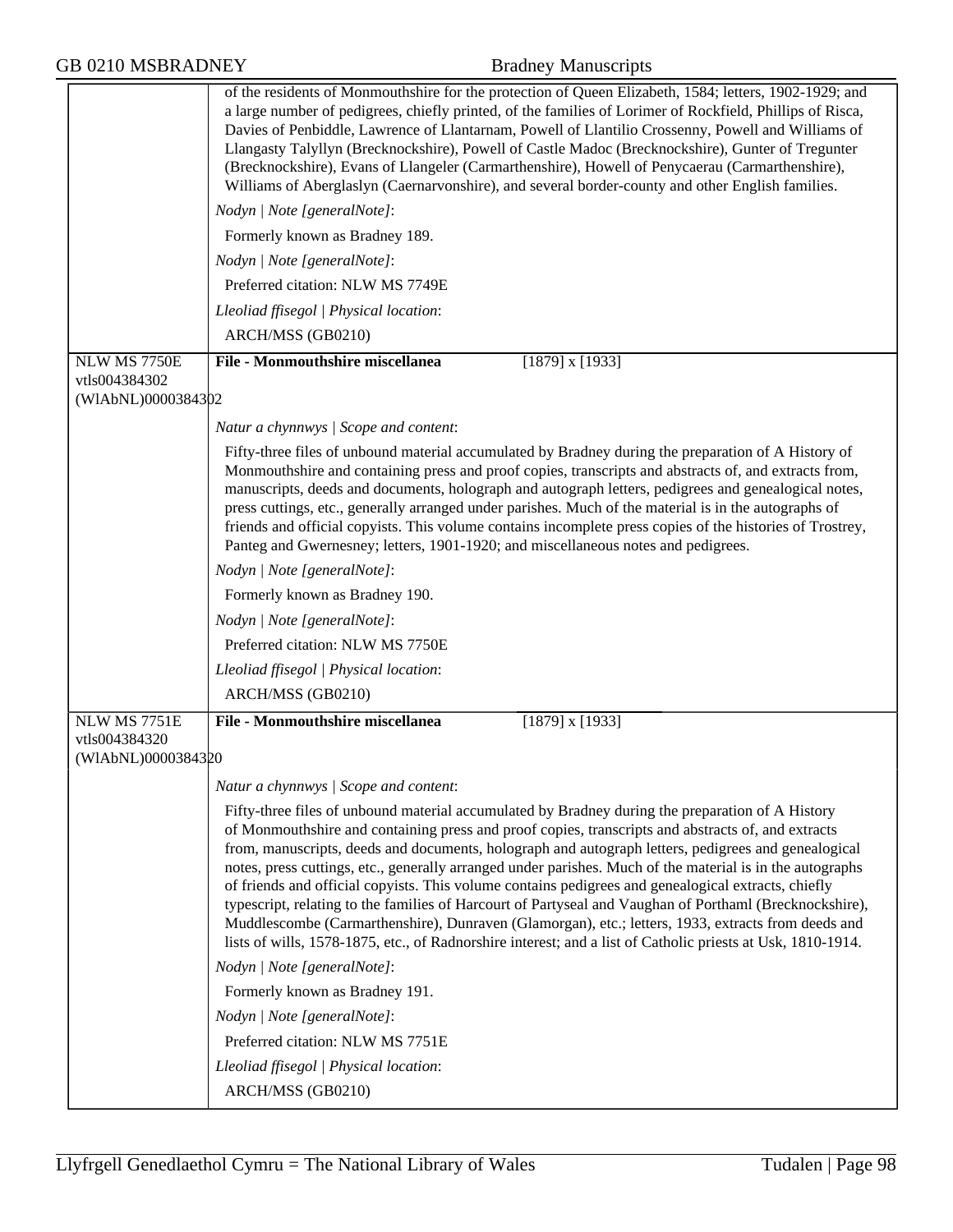### GB 0210 MSBRADNEY Bradney Manuscripts NLW MS 7752E vtls004384330 (WlAbNL)0000384330 **File - Monmouthshire miscellanea** [1879] x [1933] *Natur a chynnwys | Scope and content*: Fifty-three files of unbound material accumulated by Bradney during the preparation of A History of Monmouthshire and containing press and proof copies, transcripts and abstracts of, and extracts from, manuscripts, deeds and documents, holograph and autograph letters, pedigrees and genealogical notes, press cuttings, etc., generally arranged under parishes. Much of the material is in the autographs of friends and official copyists. This volume contains letters, 1909; manuscript and typescript extracts from the parish registers of Aberystruth, 1696-1779, Llantarnam, 1725-1726, Llanfrechfa, 1725-1777, Panteg, 1736-1756, Bedwellty, 1813, Llanvillo (Brecknockshire), 1710-1873, and Llangors (Brecknockshire), 1755-1907; 'cywyddau' of Monmouthshire interest by Hywel Dafydd, Meurig Dafydd and Sion Mawddwy, transcribed by T[homas] C[hristopher] Evans ('Cadrawd') and Lemuel [John Hopkin James], Ystrad Mynach; and a list of poems by Dafydd Benwyn, with their first lines, in the autograph of 'Cadrawd'. *Nodyn | Note [generalNote]*: Formerly known as Bradney 192. *Nodyn | Note [generalNote]*: Preferred citation: NLW MS 7752E *Lleoliad ffisegol | Physical location*: ARCH/MSS (GB0210) NLW MS 7753E vtls004384338 (WlAbNL)0000384338 **File - Monmouthshire miscellanea** [1879] x [1933] *Natur a chynnwys | Scope and content*: Fifty-three files of unbound material accumulated by Bradney during the preparation of A History of Monmouthshire and containing press and proof copies, transcripts and abstracts of, and extracts from, manuscripts, deeds and documents, holograph and autograph letters, pedigrees and genealogical notes, press cuttings, etc., generally arranged under parishes. Much of the material is in the autographs of friends and official copyists. This volume contains a press copy of Registrum Antiquum de Llanddewi Rhydderch ... 1670-1793, transcribed and edited by Bradney (London, 1919); and a letter, 1919. *Nodyn | Note [generalNote]*: Formerly known as Bradney 193. *Nodyn | Note [generalNote]*: Preferred citation: NLW MS 7753E *Lleoliad ffisegol | Physical location*: ARCH/MSS (GB0210) NLW MS 7754E vtls004384344 (WlAbNL)0000384344 **File - Monmouthshire miscellanea** [1879] x [1933] *Natur a chynnwys | Scope and content*: Fifty-three files of unbound material accumulated by Bradney during the preparation of A History of

Monmouthshire and containing press and proof copies, transcripts and abstracts of, and extracts from, manuscripts, deeds and documents, holograph and autograph letters, pedigrees and genealogical notes, press cuttings, etc., generally arranged under parishes. Much of the material is in the autographs of friends and official copyists. This volume contains transcripts relating to Monmouthshire, of Chancery Proceedings, Inquisitions Post Mortem, Exchequer Bills and Answers, Exchequer Depositions, State Papers Domestic, Court of Requests Proceedings, Augmentation Office Papers, etc., 1294-1719; and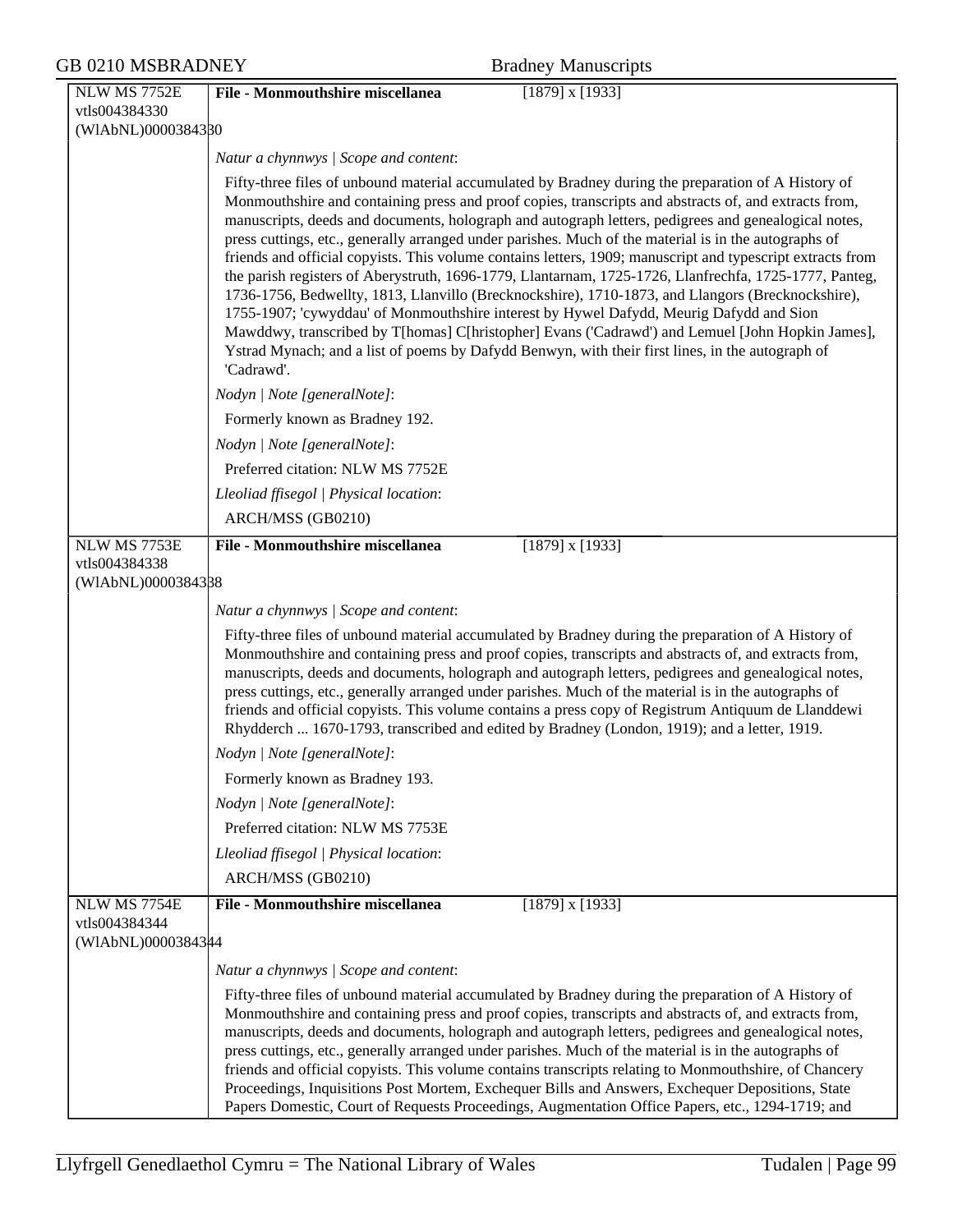|                                     | letters, 1905-1913. These transcripts are in the autograph of an official copyist and were later transcribed                                                                                                                                                                                                                                                                                                                                                                                                                                                                                                                                                                                                                                                                                                                                                                                                                                                                                                                                                                                                                                                         |
|-------------------------------------|----------------------------------------------------------------------------------------------------------------------------------------------------------------------------------------------------------------------------------------------------------------------------------------------------------------------------------------------------------------------------------------------------------------------------------------------------------------------------------------------------------------------------------------------------------------------------------------------------------------------------------------------------------------------------------------------------------------------------------------------------------------------------------------------------------------------------------------------------------------------------------------------------------------------------------------------------------------------------------------------------------------------------------------------------------------------------------------------------------------------------------------------------------------------|
|                                     | by Bradney into various volumes of 'Notae'.                                                                                                                                                                                                                                                                                                                                                                                                                                                                                                                                                                                                                                                                                                                                                                                                                                                                                                                                                                                                                                                                                                                          |
|                                     | Nodyn   Note [generalNote]:                                                                                                                                                                                                                                                                                                                                                                                                                                                                                                                                                                                                                                                                                                                                                                                                                                                                                                                                                                                                                                                                                                                                          |
|                                     | Formerly known as Bradney 194.                                                                                                                                                                                                                                                                                                                                                                                                                                                                                                                                                                                                                                                                                                                                                                                                                                                                                                                                                                                                                                                                                                                                       |
|                                     | Nodyn   Note [generalNote]:                                                                                                                                                                                                                                                                                                                                                                                                                                                                                                                                                                                                                                                                                                                                                                                                                                                                                                                                                                                                                                                                                                                                          |
|                                     | Preferred citation: NLW MS 7754E                                                                                                                                                                                                                                                                                                                                                                                                                                                                                                                                                                                                                                                                                                                                                                                                                                                                                                                                                                                                                                                                                                                                     |
|                                     | Lleoliad ffisegol   Physical location:                                                                                                                                                                                                                                                                                                                                                                                                                                                                                                                                                                                                                                                                                                                                                                                                                                                                                                                                                                                                                                                                                                                               |
|                                     | ARCH/MSS (GB0210)                                                                                                                                                                                                                                                                                                                                                                                                                                                                                                                                                                                                                                                                                                                                                                                                                                                                                                                                                                                                                                                                                                                                                    |
| NLW MS 7755E                        | <b>File - Monmouthshire miscellanea</b><br>$[1879]$ x $[1933]$                                                                                                                                                                                                                                                                                                                                                                                                                                                                                                                                                                                                                                                                                                                                                                                                                                                                                                                                                                                                                                                                                                       |
| vtls004384362<br>(WIAbNL)0000384362 |                                                                                                                                                                                                                                                                                                                                                                                                                                                                                                                                                                                                                                                                                                                                                                                                                                                                                                                                                                                                                                                                                                                                                                      |
|                                     |                                                                                                                                                                                                                                                                                                                                                                                                                                                                                                                                                                                                                                                                                                                                                                                                                                                                                                                                                                                                                                                                                                                                                                      |
|                                     | Natur a chynnwys / Scope and content:                                                                                                                                                                                                                                                                                                                                                                                                                                                                                                                                                                                                                                                                                                                                                                                                                                                                                                                                                                                                                                                                                                                                |
|                                     | Fifty-three files of unbound material accumulated by Bradney during the preparation of A History<br>of Monmouthshire and containing press and proof copies, transcripts and abstracts of, and extracts<br>from, manuscripts, deeds and documents, holograph and autograph letters, pedigrees and genealogical<br>notes, press cuttings, etc., generally arranged under parishes. Much of the material is in the autographs<br>of friends and official copyists. This volume contains abstracts of wills of Monmouthshire interest,<br>1503-1813, proved principally at the Prerogative Court of Canterbury, compiled by official copyists<br>and subsequently transcribed by Bradney into various volumes of 'Testamenta'; transcripts of Chancery<br>Proceedings, Inquisitions Post Mortem, Exchequer Depositions, etc., temp. Edward I-1725; and<br>miscellanea, including extracts from the pocket-book of the Roman Catholic Chapel in Monmouth,<br>1777-1794, with notes on the volumes by Bradney, and transcripts of letters, 1796-?1802, of the Duke of<br>Beaufort relating to Parliamentary election matters in the borough of Leominster (Herefordshire). |
|                                     | Nodyn   Note [generalNote]:                                                                                                                                                                                                                                                                                                                                                                                                                                                                                                                                                                                                                                                                                                                                                                                                                                                                                                                                                                                                                                                                                                                                          |
|                                     | Formerly known as Bradney 195.                                                                                                                                                                                                                                                                                                                                                                                                                                                                                                                                                                                                                                                                                                                                                                                                                                                                                                                                                                                                                                                                                                                                       |
|                                     | Nodyn   Note [generalNote]:                                                                                                                                                                                                                                                                                                                                                                                                                                                                                                                                                                                                                                                                                                                                                                                                                                                                                                                                                                                                                                                                                                                                          |
|                                     | Preferred citation: NLW MS 7755E                                                                                                                                                                                                                                                                                                                                                                                                                                                                                                                                                                                                                                                                                                                                                                                                                                                                                                                                                                                                                                                                                                                                     |
|                                     | Lleoliad ffisegol   Physical location:                                                                                                                                                                                                                                                                                                                                                                                                                                                                                                                                                                                                                                                                                                                                                                                                                                                                                                                                                                                                                                                                                                                               |
|                                     | ARCH/MSS (GB0210)                                                                                                                                                                                                                                                                                                                                                                                                                                                                                                                                                                                                                                                                                                                                                                                                                                                                                                                                                                                                                                                                                                                                                    |
| NLW MS 7756E                        | File - Monmouthshire miscellanea,<br>$[1879x1933]$ .                                                                                                                                                                                                                                                                                                                                                                                                                                                                                                                                                                                                                                                                                                                                                                                                                                                                                                                                                                                                                                                                                                                 |
| vtls004384367                       |                                                                                                                                                                                                                                                                                                                                                                                                                                                                                                                                                                                                                                                                                                                                                                                                                                                                                                                                                                                                                                                                                                                                                                      |
| (WIAbNL)0000384367                  |                                                                                                                                                                                                                                                                                                                                                                                                                                                                                                                                                                                                                                                                                                                                                                                                                                                                                                                                                                                                                                                                                                                                                                      |
|                                     | Natur a chynnwys / Scope and content:                                                                                                                                                                                                                                                                                                                                                                                                                                                                                                                                                                                                                                                                                                                                                                                                                                                                                                                                                                                                                                                                                                                                |
|                                     | Fifty-three files of unbound material accumulated by Bradney during the preparation of A History<br>of Monmouthshire and containing press and proof copies, transcripts and abstracts of, and extracts<br>from, manuscripts, deeds and documents, holograph and autograph letters, pedigrees and genealogical<br>notes, press cuttings, etc., generally arranged under parishes. Much of the material is in the autographs<br>of friends and official copyists. This volume contains letters, 1905-1914; extracts from Chancery<br>Proceedings, Exchequer Bills and Answers, Exchequer of Pleas Enrolments, State Papers Domestic,<br>Parliamentary Surveys, and deeds, 1146-1802; a list of rectors and vicars of Monmouthshire, 1146-1536;<br>and 'cywyddau' of Monmouthshire interest by Guto'r Glyn and Dafydd Benwyn, transcribed by Lemuel<br>James, Ystrad Mynach.                                                                                                                                                                                                                                                                                            |
|                                     | Nodyn   Note [generalNote]:                                                                                                                                                                                                                                                                                                                                                                                                                                                                                                                                                                                                                                                                                                                                                                                                                                                                                                                                                                                                                                                                                                                                          |
|                                     | Formerly known as Bradney 196.                                                                                                                                                                                                                                                                                                                                                                                                                                                                                                                                                                                                                                                                                                                                                                                                                                                                                                                                                                                                                                                                                                                                       |
|                                     | Nodyn   Note [generalNote]:                                                                                                                                                                                                                                                                                                                                                                                                                                                                                                                                                                                                                                                                                                                                                                                                                                                                                                                                                                                                                                                                                                                                          |
|                                     | Preferred citation: NLW MS 7756E                                                                                                                                                                                                                                                                                                                                                                                                                                                                                                                                                                                                                                                                                                                                                                                                                                                                                                                                                                                                                                                                                                                                     |
|                                     | Lleoliad ffisegol   Physical location:                                                                                                                                                                                                                                                                                                                                                                                                                                                                                                                                                                                                                                                                                                                                                                                                                                                                                                                                                                                                                                                                                                                               |
|                                     | ARCH/MSS (GB0210)                                                                                                                                                                                                                                                                                                                                                                                                                                                                                                                                                                                                                                                                                                                                                                                                                                                                                                                                                                                                                                                                                                                                                    |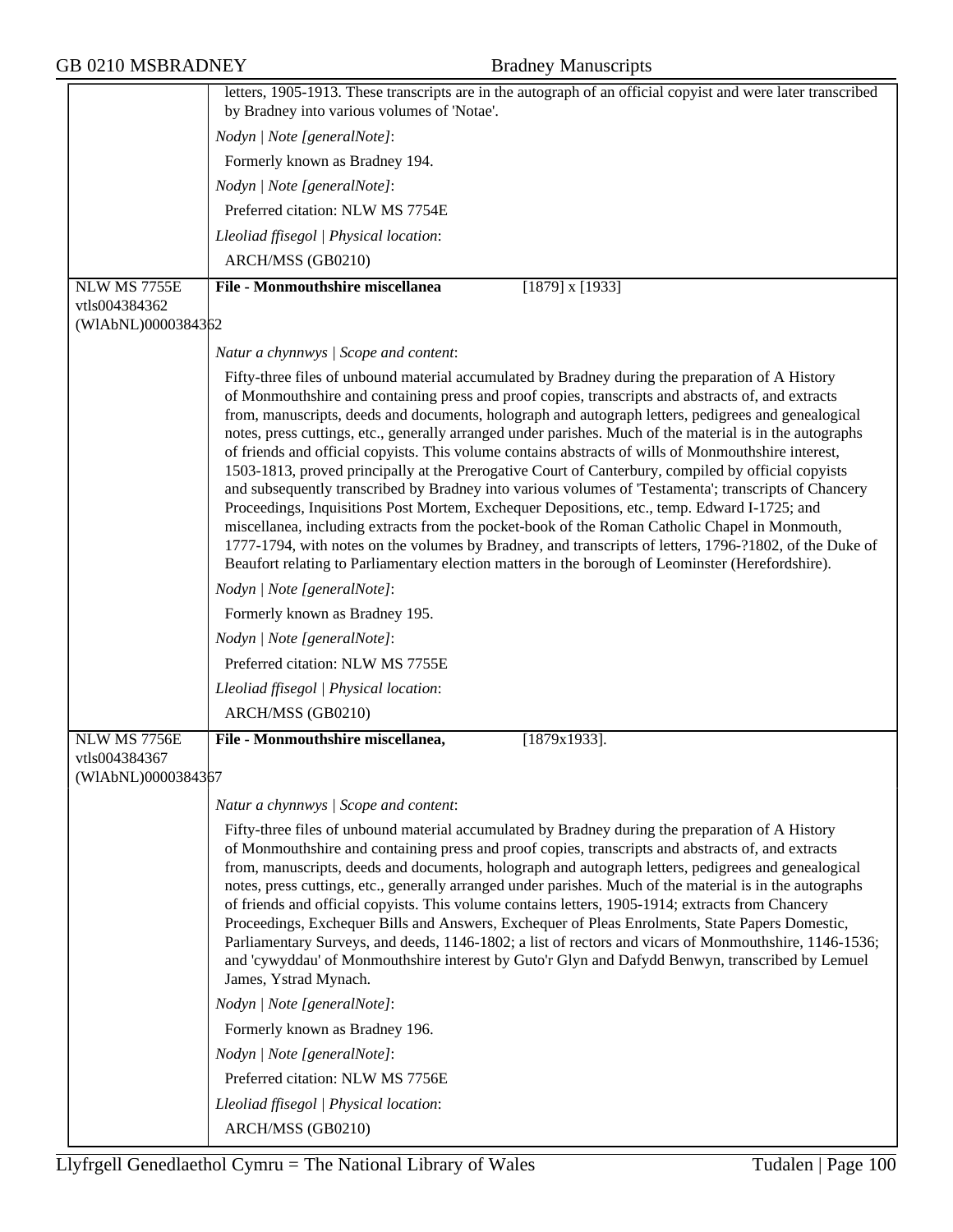| <b>GB 0210 MSBRADNEY</b>                                   | <b>Bradney Manuscripts</b>                                                                                                                                                                                                                                                                                                                                                                                                                                                                                                                                                                                                                                                                                                                                                                                                                                                                                                                                             |
|------------------------------------------------------------|------------------------------------------------------------------------------------------------------------------------------------------------------------------------------------------------------------------------------------------------------------------------------------------------------------------------------------------------------------------------------------------------------------------------------------------------------------------------------------------------------------------------------------------------------------------------------------------------------------------------------------------------------------------------------------------------------------------------------------------------------------------------------------------------------------------------------------------------------------------------------------------------------------------------------------------------------------------------|
| <b>NLW MS 7757C</b>                                        | File - Monmouthshire miscellanea<br>$[1879]$ x $[1933]$                                                                                                                                                                                                                                                                                                                                                                                                                                                                                                                                                                                                                                                                                                                                                                                                                                                                                                                |
| vtls004384398                                              |                                                                                                                                                                                                                                                                                                                                                                                                                                                                                                                                                                                                                                                                                                                                                                                                                                                                                                                                                                        |
| (WIAbNL)0000384398                                         |                                                                                                                                                                                                                                                                                                                                                                                                                                                                                                                                                                                                                                                                                                                                                                                                                                                                                                                                                                        |
|                                                            | Natur a chynnwys / Scope and content:                                                                                                                                                                                                                                                                                                                                                                                                                                                                                                                                                                                                                                                                                                                                                                                                                                                                                                                                  |
|                                                            | Fifty-three files of unbound material accumulated by Bradney during the preparation of A History of<br>Monmouthshire and containing press and proof copies, transcripts and abstracts of, and extracts from,<br>manuscripts, deeds and documents, holograph and autograph letters, pedigrees and genealogical notes,<br>press cuttings, etc., generally arranged under parishes. Much of the material is in the autographs of<br>friends and official copyists. This volume contains extracts from Feet of Fines, Chancery Proceedings,<br>Inquisitions Post Mortem, Patent Rolls and Crown Book, 1306/7-1587; letters, 1922-1928; and<br>genealogical notes relating to the family of Kemeys of Mathern, Cefn Mabli, etc., including extracts from<br>the parish registers of Mathern, 1568-1624, and of Little Birch (Herefordshire), 1790-1845, and draft<br>pedigrees; and a list of wills of persons of the name of Herbert, Lewis, Walter and Moryce, 1558-1689. |
|                                                            | Nodyn   Note [generalNote]:                                                                                                                                                                                                                                                                                                                                                                                                                                                                                                                                                                                                                                                                                                                                                                                                                                                                                                                                            |
|                                                            | Formerly known as Bradney 197.                                                                                                                                                                                                                                                                                                                                                                                                                                                                                                                                                                                                                                                                                                                                                                                                                                                                                                                                         |
|                                                            | Nodyn   Note [generalNote]:                                                                                                                                                                                                                                                                                                                                                                                                                                                                                                                                                                                                                                                                                                                                                                                                                                                                                                                                            |
|                                                            | Preferred citation: NLW MS 7757C                                                                                                                                                                                                                                                                                                                                                                                                                                                                                                                                                                                                                                                                                                                                                                                                                                                                                                                                       |
|                                                            | Lleoliad ffisegol   Physical location:                                                                                                                                                                                                                                                                                                                                                                                                                                                                                                                                                                                                                                                                                                                                                                                                                                                                                                                                 |
|                                                            | ARCH/MSS (GB0210)                                                                                                                                                                                                                                                                                                                                                                                                                                                                                                                                                                                                                                                                                                                                                                                                                                                                                                                                                      |
| <b>NLW MS 7758B</b>                                        | File - Monmouthshire miscellanea<br>$[1879]$ x $[1933]$                                                                                                                                                                                                                                                                                                                                                                                                                                                                                                                                                                                                                                                                                                                                                                                                                                                                                                                |
| vtls004384403<br>(WIAbNL)0000384403                        |                                                                                                                                                                                                                                                                                                                                                                                                                                                                                                                                                                                                                                                                                                                                                                                                                                                                                                                                                                        |
|                                                            | Natur a chynnwys / Scope and content:                                                                                                                                                                                                                                                                                                                                                                                                                                                                                                                                                                                                                                                                                                                                                                                                                                                                                                                                  |
|                                                            | Fifty-three files of unbound material accumulated by Bradney during the preparation of A History of<br>Monmouthshire and containing press and proof copies, transcripts and abstracts of, and extracts from,<br>manuscripts, deeds and documents, holograph and autograph letters, pedigrees and genealogical notes,<br>press cuttings, etc., generally arranged under parishes. Much of the material is in the autographs of<br>friends and official copyists. This volume contains letters, 1909; and Proceedings of Commissioners for<br>Charitable Uses, Lay Subsidies, Ministers' Accounts, rentals and surveys, etc., 1289-1697.                                                                                                                                                                                                                                                                                                                                 |
|                                                            | Nodyn   Note [generalNote]:                                                                                                                                                                                                                                                                                                                                                                                                                                                                                                                                                                                                                                                                                                                                                                                                                                                                                                                                            |
|                                                            | Formerly known as Bradney 198.                                                                                                                                                                                                                                                                                                                                                                                                                                                                                                                                                                                                                                                                                                                                                                                                                                                                                                                                         |
|                                                            | Nodyn   Note [generalNote]:                                                                                                                                                                                                                                                                                                                                                                                                                                                                                                                                                                                                                                                                                                                                                                                                                                                                                                                                            |
|                                                            | Preferred citation: NLW MS 7758B                                                                                                                                                                                                                                                                                                                                                                                                                                                                                                                                                                                                                                                                                                                                                                                                                                                                                                                                       |
|                                                            | Lleoliad ffisegol   Physical location:                                                                                                                                                                                                                                                                                                                                                                                                                                                                                                                                                                                                                                                                                                                                                                                                                                                                                                                                 |
|                                                            | ARCH/MSS (GB0210)                                                                                                                                                                                                                                                                                                                                                                                                                                                                                                                                                                                                                                                                                                                                                                                                                                                                                                                                                      |
| <b>NLW MS 7759E</b><br>vtls004384405<br>(WIAbNL)0000384405 | <b>File - Monmouthshire miscellanea</b><br>[c. 1924]                                                                                                                                                                                                                                                                                                                                                                                                                                                                                                                                                                                                                                                                                                                                                                                                                                                                                                                   |
|                                                            | Natur a chynnwys / Scope and content:                                                                                                                                                                                                                                                                                                                                                                                                                                                                                                                                                                                                                                                                                                                                                                                                                                                                                                                                  |
|                                                            | Fifty-three files of unbound material accumulated by Bradney during the preparation of A History of<br>Monmouthshire and containing press and proof copies, transcripts and abstracts of, and extracts from,<br>manuscripts, deeds and documents, holograph and autograph letters, pedigrees and genealogical notes,<br>press cuttings, etc., generally arranged under parishes. Much of the material is in the autographs of<br>friends and official copyists. This volume contains press and proof copies of J. A. Bradney: A History of<br>the Free Grammar School in the parish of Llantilio-Crossenny  (London, 1924).                                                                                                                                                                                                                                                                                                                                            |
|                                                            | Nodyn   Note [generalNote]:                                                                                                                                                                                                                                                                                                                                                                                                                                                                                                                                                                                                                                                                                                                                                                                                                                                                                                                                            |
|                                                            | Formerly known as Bradney 199.                                                                                                                                                                                                                                                                                                                                                                                                                                                                                                                                                                                                                                                                                                                                                                                                                                                                                                                                         |
|                                                            | Nodyn   Note [generalNote]:                                                                                                                                                                                                                                                                                                                                                                                                                                                                                                                                                                                                                                                                                                                                                                                                                                                                                                                                            |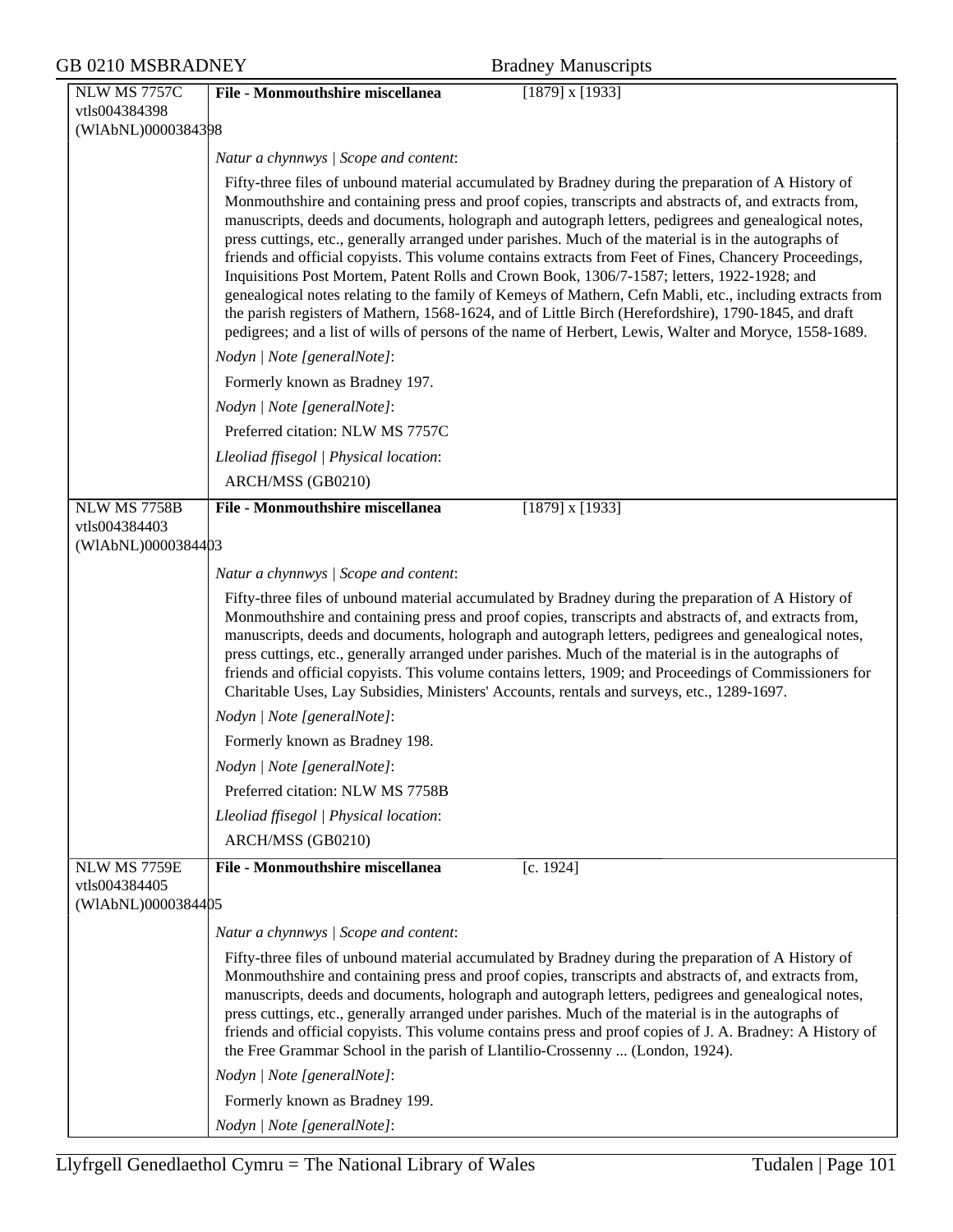|                                                  | Preferred citation: NLW MS 7759E                                                                                                                                                                                                                                                                                                                                                                                                                                                                                                                                                                                                                                                                                                                                                                                                                                                   |
|--------------------------------------------------|------------------------------------------------------------------------------------------------------------------------------------------------------------------------------------------------------------------------------------------------------------------------------------------------------------------------------------------------------------------------------------------------------------------------------------------------------------------------------------------------------------------------------------------------------------------------------------------------------------------------------------------------------------------------------------------------------------------------------------------------------------------------------------------------------------------------------------------------------------------------------------|
|                                                  | Lleoliad ffisegol   Physical location:                                                                                                                                                                                                                                                                                                                                                                                                                                                                                                                                                                                                                                                                                                                                                                                                                                             |
|                                                  | ARCH/MSS (GB0210)                                                                                                                                                                                                                                                                                                                                                                                                                                                                                                                                                                                                                                                                                                                                                                                                                                                                  |
| NLW MS 7760E                                     | <b>File - Monmouthshire miscellanea</b><br>$[1879]$ x $[1933]$                                                                                                                                                                                                                                                                                                                                                                                                                                                                                                                                                                                                                                                                                                                                                                                                                     |
| vtls004384407<br>(WIAbNL)0000384407              |                                                                                                                                                                                                                                                                                                                                                                                                                                                                                                                                                                                                                                                                                                                                                                                                                                                                                    |
|                                                  | Natur a chynnwys / Scope and content:                                                                                                                                                                                                                                                                                                                                                                                                                                                                                                                                                                                                                                                                                                                                                                                                                                              |
|                                                  | Fifty-three files of unbound material accumulated by Bradney during the preparation of A History<br>of Monmouthshire and containing press and proof copies, transcripts and abstracts of, and extracts<br>from, manuscripts, deeds and documents, holograph and autograph letters, pedigrees and genealogical<br>notes, press cuttings, etc., generally arranged under parishes. Much of the material is in the autographs<br>of friends and official copyists. This volume contains letters, 1923; and photostat facsimiles of the<br>introduction and dedicatory portions of NLW MS 641C, in the autograph of George Parry, son of James<br>Parry of Ewyas Lacy, and of the pedigrees of Gwilym Pue of Penrhyn, near Bangor, Caernarvonshire,<br>from NLW MS 4710B.                                                                                                              |
|                                                  | Nodyn   Note [generalNote]:                                                                                                                                                                                                                                                                                                                                                                                                                                                                                                                                                                                                                                                                                                                                                                                                                                                        |
|                                                  | Formerly known as Bradney 200.                                                                                                                                                                                                                                                                                                                                                                                                                                                                                                                                                                                                                                                                                                                                                                                                                                                     |
|                                                  | Nodyn   Note [generalNote]:                                                                                                                                                                                                                                                                                                                                                                                                                                                                                                                                                                                                                                                                                                                                                                                                                                                        |
|                                                  | Preferred citation: NLW MS 7760E                                                                                                                                                                                                                                                                                                                                                                                                                                                                                                                                                                                                                                                                                                                                                                                                                                                   |
|                                                  | Lleoliad ffisegol   Physical location:                                                                                                                                                                                                                                                                                                                                                                                                                                                                                                                                                                                                                                                                                                                                                                                                                                             |
|                                                  | ARCH/MSS (GB0210)                                                                                                                                                                                                                                                                                                                                                                                                                                                                                                                                                                                                                                                                                                                                                                                                                                                                  |
| NLW MS 7761E                                     | <b>File - Monmouthshire miscellanea</b><br>$[1879]$ x $[1933]$                                                                                                                                                                                                                                                                                                                                                                                                                                                                                                                                                                                                                                                                                                                                                                                                                     |
| vtls004384411<br>(WIAbNL)00003844 <sup>1</sup> 1 |                                                                                                                                                                                                                                                                                                                                                                                                                                                                                                                                                                                                                                                                                                                                                                                                                                                                                    |
|                                                  | Natur a chynnwys / Scope and content:                                                                                                                                                                                                                                                                                                                                                                                                                                                                                                                                                                                                                                                                                                                                                                                                                                              |
|                                                  | Fifty-three files of unbound material accumulated by Bradney during the preparation of A History<br>of Monmouthshire and containing press and proof copies, transcripts and abstracts of, and extracts<br>from, manuscripts, deeds and documents, holograph and autograph letters, pedigrees and genealogical<br>notes, press cuttings, etc., generally arranged under parishes. Much of the material is in the autographs<br>of friends and official copyists. This volume contains extracts from the cases of the Committee for<br>the Advance of Money, 1646-1651, and of the Committee for Compounding with Delinquents,<br>1647-1654; pedigrees transcribed from NLW MS 13166B, formerly Llanover MS E4; an autograph<br>article by Bradney on Welsh parish and other place-names of Monmouthshire; letters, 1905-1917; and<br>miscellaneous genealogical notes and extracts. |
|                                                  | Nodyn   Note [generalNote]:                                                                                                                                                                                                                                                                                                                                                                                                                                                                                                                                                                                                                                                                                                                                                                                                                                                        |
|                                                  | Formerly known as Bradney 201.                                                                                                                                                                                                                                                                                                                                                                                                                                                                                                                                                                                                                                                                                                                                                                                                                                                     |
|                                                  | Nodyn   Note [generalNote]:                                                                                                                                                                                                                                                                                                                                                                                                                                                                                                                                                                                                                                                                                                                                                                                                                                                        |
|                                                  | Preferred citation: NLW MS 7761E                                                                                                                                                                                                                                                                                                                                                                                                                                                                                                                                                                                                                                                                                                                                                                                                                                                   |
|                                                  | Lleoliad ffisegol   Physical location:                                                                                                                                                                                                                                                                                                                                                                                                                                                                                                                                                                                                                                                                                                                                                                                                                                             |
|                                                  | ARCH/MSS (GB0210)                                                                                                                                                                                                                                                                                                                                                                                                                                                                                                                                                                                                                                                                                                                                                                                                                                                                  |
| NLW MS 7762E<br>vtls004384423                    | <b>File - Monmouthshire miscellanea</b><br>$[1879]$ x $[1933]$                                                                                                                                                                                                                                                                                                                                                                                                                                                                                                                                                                                                                                                                                                                                                                                                                     |
| (WIAbNL)0000384423                               |                                                                                                                                                                                                                                                                                                                                                                                                                                                                                                                                                                                                                                                                                                                                                                                                                                                                                    |
|                                                  | Natur a chynnwys / Scope and content:                                                                                                                                                                                                                                                                                                                                                                                                                                                                                                                                                                                                                                                                                                                                                                                                                                              |
|                                                  | Fifty-three files of unbound material accumulated by Bradney during the preparation of A History of<br>Monmouthshire and containing press and proof copies, transcripts and abstracts of, and extracts from,<br>manuscripts, deeds and documents, holograph and autograph letters, pedigrees and genealogical notes,<br>press cuttings, etc., generally arranged under parishes. Much of the material is in the autographs of                                                                                                                                                                                                                                                                                                                                                                                                                                                      |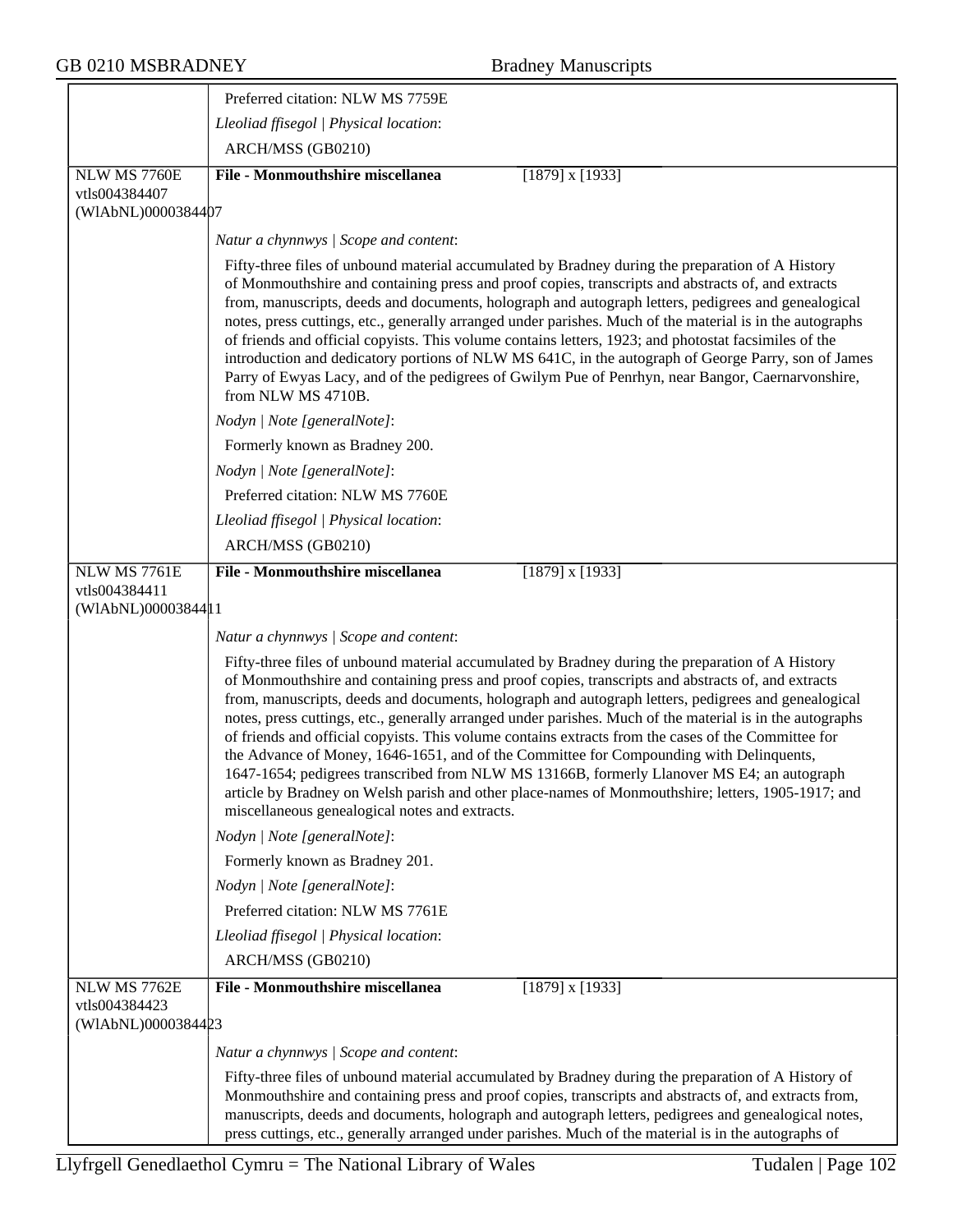|                                     | friends and official copyists. This volume contains letters, 1919-1929; a press copy of 'The Association<br>of Welsh Clergy in the West Riding of the County of York, 1822-1856' by Bradney; abstracts of deeds<br>relating to properties in Llangwm, Llanllowell, Llantrisant and Llanvapley, and in Haverfordwest<br>(Pembrokeshire), 1664-1866; and miscellaneous genealogical notes.                                                                                                                                                                                                                                    |
|-------------------------------------|-----------------------------------------------------------------------------------------------------------------------------------------------------------------------------------------------------------------------------------------------------------------------------------------------------------------------------------------------------------------------------------------------------------------------------------------------------------------------------------------------------------------------------------------------------------------------------------------------------------------------------|
|                                     | Nodyn   Note [generalNote]:                                                                                                                                                                                                                                                                                                                                                                                                                                                                                                                                                                                                 |
|                                     | Formerly known as Bradney 202.                                                                                                                                                                                                                                                                                                                                                                                                                                                                                                                                                                                              |
|                                     | Nodyn   Note [generalNote]:                                                                                                                                                                                                                                                                                                                                                                                                                                                                                                                                                                                                 |
|                                     | Preferred citation: NLW MS 7762E                                                                                                                                                                                                                                                                                                                                                                                                                                                                                                                                                                                            |
|                                     | Lleoliad ffisegol   Physical location:                                                                                                                                                                                                                                                                                                                                                                                                                                                                                                                                                                                      |
|                                     | ARCH/MSS (GB0210)                                                                                                                                                                                                                                                                                                                                                                                                                                                                                                                                                                                                           |
| NLW MS 7763E                        | <b>File - Monmouthshire miscellanea</b><br>$[1879]$ x $[1933]$                                                                                                                                                                                                                                                                                                                                                                                                                                                                                                                                                              |
| vtls004384428<br>(WIAbNL)0000384428 |                                                                                                                                                                                                                                                                                                                                                                                                                                                                                                                                                                                                                             |
|                                     |                                                                                                                                                                                                                                                                                                                                                                                                                                                                                                                                                                                                                             |
|                                     | Natur a chynnwys / Scope and content:                                                                                                                                                                                                                                                                                                                                                                                                                                                                                                                                                                                       |
|                                     | Fifty-three files of unbound material accumulated by Bradney during the preparation of A History of<br>Monmouthshire and containing press and proof copies, transcripts and abstracts of, and extracts from,<br>manuscripts, deeds and documents, holograph and autograph letters, pedigrees and genealogical notes,<br>press cuttings, etc., generally arranged under parishes. Much of the material is in the autographs of<br>friends and official copyists. This volume contains letters, 1904-1933; and proof copies of the history of<br>Christchurch and of additions and corrections to A History of Monmouthshire. |
|                                     | Nodyn   Note [generalNote]:                                                                                                                                                                                                                                                                                                                                                                                                                                                                                                                                                                                                 |
|                                     | Formerly known as Bradney 203.                                                                                                                                                                                                                                                                                                                                                                                                                                                                                                                                                                                              |
|                                     | Nodyn   Note [generalNote]:                                                                                                                                                                                                                                                                                                                                                                                                                                                                                                                                                                                                 |
|                                     | Preferred citation: NLW MS 7763E                                                                                                                                                                                                                                                                                                                                                                                                                                                                                                                                                                                            |
|                                     | Lleoliad ffisegol   Physical location:                                                                                                                                                                                                                                                                                                                                                                                                                                                                                                                                                                                      |
|                                     | ARCH/MSS (GB0210)                                                                                                                                                                                                                                                                                                                                                                                                                                                                                                                                                                                                           |
| NLW MS 7764E<br>vtls004384431       | <b>File - Monmouthshire miscellanea</b><br>$[1879]$ x $[1933]$                                                                                                                                                                                                                                                                                                                                                                                                                                                                                                                                                              |
| (WIAbNL)0000384481                  |                                                                                                                                                                                                                                                                                                                                                                                                                                                                                                                                                                                                                             |
|                                     | Natur a chynnwys / Scope and content:                                                                                                                                                                                                                                                                                                                                                                                                                                                                                                                                                                                       |
|                                     | Fifty-three files of unbound material accumulated by Bradney during the preparation of A History of<br>Monmouthshire and containing press and proof copies, transcripts and abstracts of, and extracts from,<br>manuscripts, deeds and documents, holograph and autograph letters, pedigrees and genealogical notes,<br>press cuttings, etc., generally arranged under parishes. Much of the material is in the autographs of<br>friends and official copyists. This volume contains letters, 1904-1933; and miscellaneous pedigrees and<br>genealogical notes.                                                             |
|                                     | Nodyn   Note [generalNote]:                                                                                                                                                                                                                                                                                                                                                                                                                                                                                                                                                                                                 |
|                                     | Formerly known as Bradney 204.                                                                                                                                                                                                                                                                                                                                                                                                                                                                                                                                                                                              |
|                                     | Nodyn   Note [generalNote]:                                                                                                                                                                                                                                                                                                                                                                                                                                                                                                                                                                                                 |
|                                     | Preferred citation: NLW MS 7764E                                                                                                                                                                                                                                                                                                                                                                                                                                                                                                                                                                                            |
|                                     | Lleoliad ffisegol   Physical location:                                                                                                                                                                                                                                                                                                                                                                                                                                                                                                                                                                                      |
|                                     | ARCH/MSS (GB0210)                                                                                                                                                                                                                                                                                                                                                                                                                                                                                                                                                                                                           |
| NLW MS 7765E                        | <b>File - Monmouthshire miscellanea</b><br>$[1879]$ x $[1933]$                                                                                                                                                                                                                                                                                                                                                                                                                                                                                                                                                              |
| vtls004384443<br>(WIAbNL)0000384443 |                                                                                                                                                                                                                                                                                                                                                                                                                                                                                                                                                                                                                             |
|                                     | Natur a chynnwys / Scope and content:                                                                                                                                                                                                                                                                                                                                                                                                                                                                                                                                                                                       |